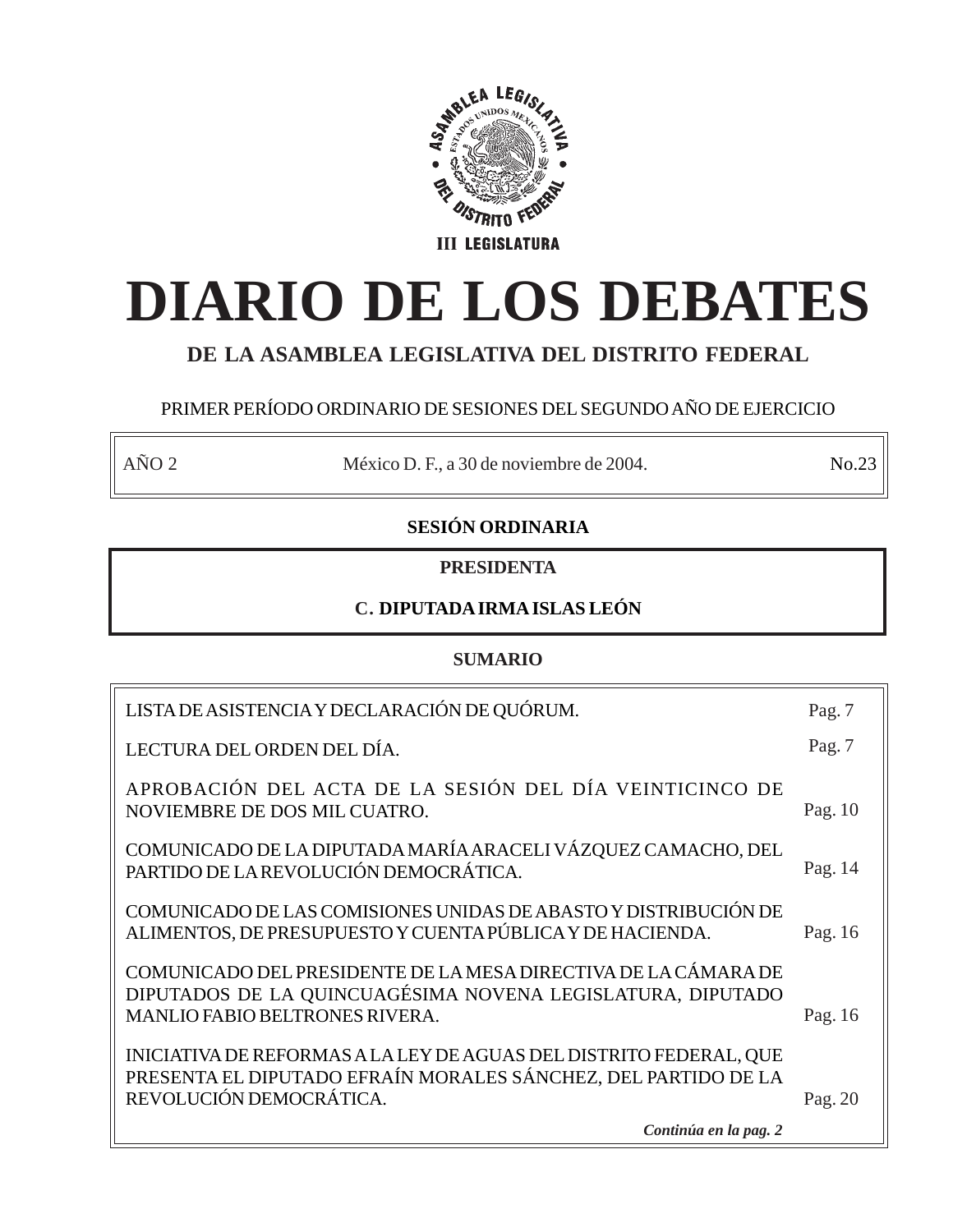*Continúa en la pag. 3* INICIATIVA DE DECRETO POR EL QUE SE REFORMAN DIVERSOS ARTÍCULOS DE LA LEY DE EJECUCIÓN DE SANCIONES PENALES Y DE LA LEY ORGÁNICA DE LA ADMINISTRACIÓN PÚBLICA DEL DISTRITO FEDERAL PARA QUE EL GOBIERNO DEL DISTRITO FEDERAL REALICE CON LAS ORGANIZACIONES DE LA SOCIEDAD CIVIL PARA IMPLEMENTAR PROGRAMAS SOCIALES EN LOS CENTROS DE RECLUSIÓN DEL DISTRITO FEDERAL, QUE PRESENTA LA DIPUTADA MARIANA GÓMEZ DEL CAMPO GURZA DEL PARTIDO ACCIÓN NACIONAL. INICIATIVA DE DECRETO PARA REFORMAR Y ADICIONAR LOS ARTÍCULOS 2, 8, 9, 10, 11, 12, 13, 14, 15, 19, 20, 36, 37 Y 44 DE LA LEY ORGÁNICA DE LA CONTADURÍA MAYOR DE HACIENDA DE LA ASAMBLEA LEGISLATIVA DEL DISTRITO FEDERAL, QUE PRESENTA EL DIPUTADO PABLO TREJO PÉREZ, DEL PARTIDO DE LA REVOLUCIÓN DEMOCRÁTICA. LECTURA DE LA INICIATIVA DE REFORMAS AL ARTÍCULO TRANSITORIO SEGUNDO DEL DECRETO QUE ADICIONA EL CÓDIGO DE PROCEDIMIENTOS CIVILES PARA EL DISTRITO FEDERAL, RELATIVO A LA TRAMITACIÓN ESPECIAL DE LOS JUICIOS SUCESORIOS INTESTAMENTARIOS, QUE PRESENTAN LOS DIPUTADOS INTEGRANTES DE LA COMISIÓN DE NOTARIADO. INICIATIVA DE REFORMAS AL CÓDIGO FINANCIERO DEL DISTRITO FEDERAL, QUE PRESENTA EL DIPUTADO EFRAÍN MORALES SÁNCHEZ, DEL PARTIDO DE LA REVOLUCIÓN DEMOCRÁTICA. INICIATIVA DE DECRETO POR EL QUE SE REFORMA EL ARTÍCULO 293 DEL NUEVO CÓDIGO PENAL PARA EL DISTRITO FEDERAL, QUE PRESENTA LA DIPUTADA GABRIELA CUEVAS BARRÓN DEL PARTIDO ACCIÓN NACIONAL. INICIATIVA DE DECRETO POR EL QUE SE ADICIONA UN PÁRRAFO AL ARTÍCULO 57 DE LA LEY DE COMISIÓN DE DERECHOS HUMANOS DEL DISTRITO FEDERAL, QUE PRESENTA LA DIPUTADA GABRIELA GONZÁLEZ MARTÍNEZ DEL PARTIDO ACCIÓN NACIONAL. INICIATIVA DE DECRETO POR EL CUAL SE REFORMAN DIVERSAS DISPOSICIONES DEL CÓDIGO DE PROCEDIMIENTOS CIVILES DEL DISTRITO FEDERAL, QUE PRESENTA LA DIPUTADA MARÍA TERESITA DE JESÚS AGUILAR MARMOLEJO DEL PARTIDO ACCIÓN NACIONAL. DISCUSIÓN DEL DICTAMEN A LA INICIATIVA DE LEY DE SEGURIDAD PRIVADA PARA EL DISTRITO FEDERAL Y A LA INICIATIVA DE REFORMAS Y ADICIONES AL NUEVO CÓDIGO PENAL PARA EL DISTRITO FEDERAL Y A LA LEY DE LOS SERVICIOS DE SEGURIDAD PRIVADA PRESTADOS POR EMPRESAS PRIVADAS DEL DISTRITO FEDERAL, QUE PRESENTAN LAS COMISIONES UNIDAS DE ADMINISTRACIÓN Y PROCURACIÓN DE JUSTICIA Y DE SEGURIDAD PÚBLICA. Pag. 39 Pag. 34 Pag. 38 Pag. 22 Pag. 29 Pag. 36 Pag. 42 Pag. 44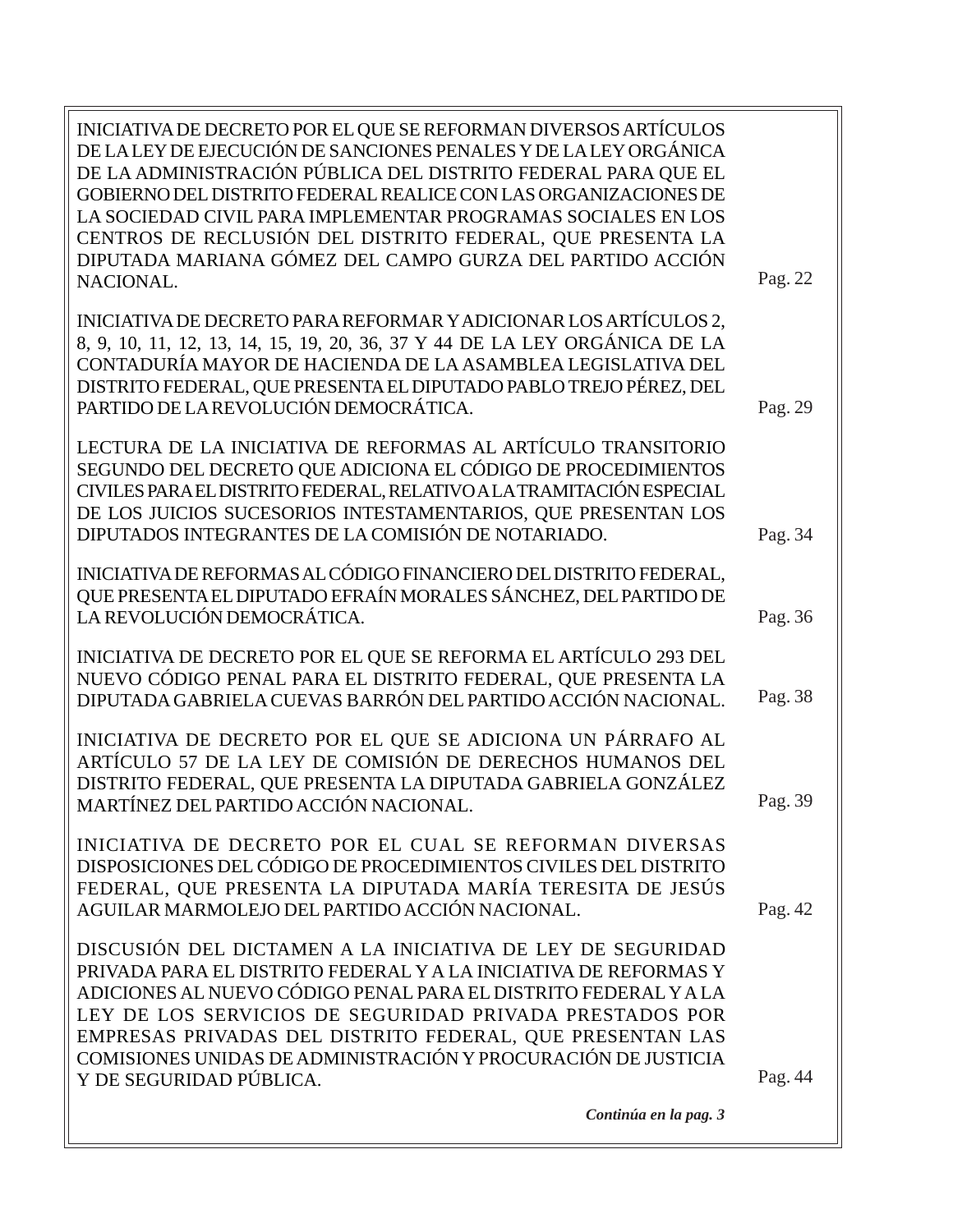| DISCUSIÓN DEL DICTAMEN A LA PROPUESTA CON PUNTO DE ACUERDO<br>POR EL QUE SE EXHORTA A LA DIRECCIÓN DE SISTEMAS DE AGUA Y A LA<br>DIRECCIÓN DE OBRAS Y DESARROLLO URBANO, AMBAS DEL GOBIERNO<br>DEL DISTRITO FEDERAL, Y AL JEFE DELEGACIONAL EN TLALPAN, ELISEO<br>MOYAO MORALES, A QUE INVESTIGUE EL USO Y APROVECHAMIENTO DE<br>UN POZO DE AGUA POTABLE EN EL PUEBLO DE SAN MIGUEL TOPILEJO, EN<br>LA DELEGACIÓN TLALPAN, PARA HACER LAS IMPLEMENTACIONES<br>NECESARIAS PARA QUE LOS HABITANTES DE DICHA COMUNIDAD PUEDAN<br>RECIBIR EL SERVICIO DE AGUA POTABLE ENTUBADA EN SUS HOGARES,<br>QUE PRESENTA LA COMISIÓN DE USO Y APROVECHAMIENTO DE BIENES Y<br>SERVICIOS PÚBLICOS. |                    |
|------------------------------------------------------------------------------------------------------------------------------------------------------------------------------------------------------------------------------------------------------------------------------------------------------------------------------------------------------------------------------------------------------------------------------------------------------------------------------------------------------------------------------------------------------------------------------------------------------------------------------------------------------------------------------------|--------------------|
| DISCUSIÓN DEL DICTAMEN A LA PROPUESTA CON PUNTO DE ACUERDO<br>PARA EXHORTAR AL JEFE DE GOBIERNO DEL DISTRITO FEDERAL A<br>ARREGLAR LOS HIDRANTES Y TOMAS DE AGUA CONTRA INCENDIOS EN EL<br>DISTRITO FEDERAL, QUE PRESENTA LA COMISIÓN DE USO Y<br>APROVECHAMIENTO DE BIENES Y SERVICIOS PÚBLICOS.                                                                                                                                                                                                                                                                                                                                                                                  | Pag. 79<br>Pag. 82 |
| DISCUSIÓN DEL DICTAMEN A LA PROPOSICIÓN CON PUNTO DE ACUERDO<br>SOBRE LA BARRANCA DE TARANGO, UBICADA EN LA DEMARCACIÓN<br>TERRITORIAL DE ÁLVARO OBREGÓN, QUE PRESENTA LA COMISIÓN DE<br>PRESERVACIÓN DEL MEDIO AMBIENTE Y PROTECCIÓN ECOLÓGICA.                                                                                                                                                                                                                                                                                                                                                                                                                                   | Pag. 85            |
| DISCUSIÓN DEL DICTAMEN A LA PROPOSICIÓN CON PUNTO DE ACUERDO<br>PARA SOLICITAR AL JEFE DE GOBIERNO Y AL LA SECRETARÍA DEL MEDIO<br>AMBIENTE DEL DISTRITO FEDERAL EL ESTABLECIMIENTO DE UN ÁREA<br>NATURAL PROTEGIDA CON LOS BOSQUES DENOMINADOS "EL CEDRAL" Y<br>"EL OCOTAL", UBICADOS EN LA DELEGACIÓN CUAJIMALPA DE MORELOS,<br>QUE PRESENTA LA COMISIÓN DE PRESERVACIÓN DEL MEDIO AMBIENTE Y<br>PROTECCIÓN ECOLÓGICA.                                                                                                                                                                                                                                                           | Pag. 89            |
| DISCUSIÓN DEL DICTAMEN A LA PROPUESTA CON PUNTO DE ACUERDO<br>PARA INSTALAR UNA MESA DE TRABAJO QUE ATIENDA LA PROBLEMÁTICA<br>DE LA ZONA DE BARRANCAS Y CAÑADAS EN EL DISTRITO FEDERAL Y SE<br>DECRETE A LA ZONA DE VISTA HERMOSA COMO ÁREA DE BARRANCAS<br>PERTURBADAS Y DE VALOR AMBIENTAL, QUE PRESENTA LA COMISIÓN DE<br>PRESERVACIÓN DEL MEDIO AMBIENTE Y PROTECCIÓN ECOLÓGICA.                                                                                                                                                                                                                                                                                              | Pag. 93            |
| DISCUSIÓN DEL DICTAMEN A LA PROPOSICIÓN CON PUNTO DE ACUERDO<br>REFERENTE A LOS CRITERIOS TÉCNICOS Y JURÍDICOS PARA LA<br>REALIZACIÓN DE DESALOJOS EN ÁREAS DE SUELO DE CONSERVACIÓN<br>INVADIDAS, QUE PRESENTA LA COMISIÓN DE PRESERVACIÓN DEL MEDIO<br>AMBIENTE Y PROTECCIÓN ECOLÓGICA.                                                                                                                                                                                                                                                                                                                                                                                          | Pag. 96            |
| Continúa en la pag. 4                                                                                                                                                                                                                                                                                                                                                                                                                                                                                                                                                                                                                                                              |                    |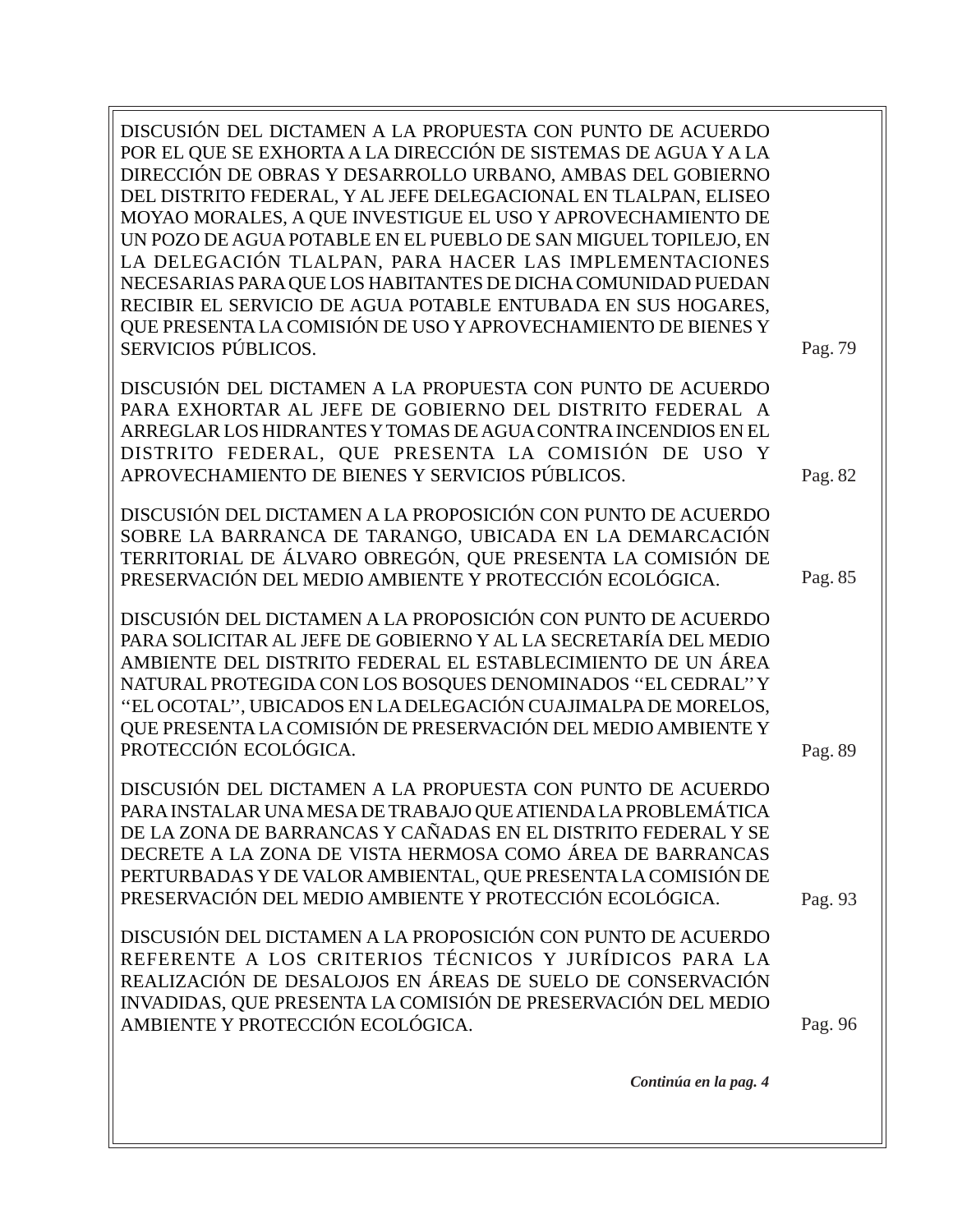| DISCUSIÓN DEL DICTAMEN A LA PROPOSICIÓN CON PUNTO DE ACUERDO<br>PARA QUE LA SEPARACIÓN DE RESIDUOS SÓLIDOS EN LAS INSTALACIONES<br>DE LA ASAMBLEA LEGISLATIVA DEL DISTRITO FEDERAL SE HAGA DE FORMA<br>AMBIENTALMENTE CORRECTA, QUE PRESENTA LA COMISIÓN DE<br>PRESERVACIÓN DEL MEDIO AMBIENTE Y PROTECCIÓN ECOLÓGICA.                                                                                                                        | Pag. 99  |
|-----------------------------------------------------------------------------------------------------------------------------------------------------------------------------------------------------------------------------------------------------------------------------------------------------------------------------------------------------------------------------------------------------------------------------------------------|----------|
| DISCUSIÓN DEL DICTAMEN A LA PROPOSICIÓN CON PUNTO DE ACUERDO,<br>PARA REQUERIR A LA DOCTORA CLAUDIA SHEINBAUM PARDO, SECRETARIA<br>DEL MEDIO AMBIENTE DEL DISTRITO FEDERAL, SE PROCEDA AL RESCATE<br>INTEGRAL PARQUE NACIONAL DESIERTO DE LOS LEONES, QUE PRESENTA<br>LA COMISIÓN DE PRESERVACIÓN DEL MEDIO AMBIENTE Y PROTECCIÓN<br>ECOLÓGICA.                                                                                               | Pag. 103 |
| DISCUSIÓN DEL DICTAMEN A LA PROPOSICIÓN CON PUNTO DE ACUERDO<br>CON EL QUE SE EXHORTA AL GOBIERNO DEL DISTRITO FEDERAL LIMPIE LA<br>CIUDAD DE PROPAGANDA DEL PARTIDO DE LA REVOLUCIÓN DEMOCRÁTICA,<br>QUE PRESENTA LA COMISIÓN DE ASUNTOS POLÍTICO-ELECTORALES.                                                                                                                                                                               | Pag. 106 |
| DISCUSIÓN DEL DICTAMEN A LA PROPOSICIÓN CON PUNTO DE ACUERDO<br>PARA CITAR A COMPARECER AL PROCURADOR GENERAL DE JUSTICIA DEL<br>DISTRITO FEDERAL, MAESTRO BERNARDO BÁTIZ VÁZQUEZ, PARA<br>ESCLARECER EL PRESUNTO COBRO DE FUNCIONARIOS DE LA DEPENDENCIA<br>DE APOYO A LA MARCHA DEL PRÓXIMO 29 DE AGOSTO EN CONTRA DEL<br>DESAFUERO DEL JEFE DE GOBIERNO DEL DISTRITO FEDERAL, QUE<br>PRESENTA LA COMISIÓN DE ASUNTOS POLÍTICO-ELECTORALES. | Pag. 115 |
| DISCUSIÓN DEL DICTAMEN A LA PROPUESTA CON PUNTO DE ACUERDO<br>POR EL QUE SE SOLICITA COMPARECER AL JEFE DELEGACIONAL EN<br>CUAJIMALPA DE MORELOS AL SENO DE LA COMISIÓN<br>DE<br>ADMINISTRACIÓN PÚBLICA LOCAL, A DAR CUENTA DEL COMPORTAMIENTO<br>DEL SEÑOR REMEDIOS LEDEZMA GARCÍA, DIRECTOR GENERAL DE<br>DESARROLLO SOCIAL DE DICHA DEMARCACIÓN, QUE PRESENTA LA<br>COMISIÓN DE ADMINISTRACIÓN PÚBLICA LOCAL.                              | Pag. 118 |
| DISCUSIÓN DEL DICTAMEN A LA INICIATIVA CON PROYECTO DE DECRETO<br>QUE REFORMA LA LEY DE TRANSPARENCIA Y ACCESO A LA INFORMACIÓN<br>PÚBLICA Y AL CÓDIGO ELECTORAL, AMBOS DEL DISTRITO FEDERAL, EN<br>MATERIA DE TRANSPARENCIA DE LOS INGRESOS Y EGRESOS DE LAS<br>ASOCIACIONES POLÍTICAS, QUE PRESENTAN LAS COMISIONES UNIDAS<br>DE ADMINISTRACIÓN PÚBLICA LOCAL Y DE ASUNTOS POLÍTICO-<br>ELECTORALES.                                        | Pag. 123 |
| PUNTO DE ACUERDO PARA QUE ESTA ASAMBLEA LEGISLATIVA INCLUYA<br>EN EL PRÓXIMO PRESUPUESTO A APROBARSE PARA EL EJERCICIO FISCAL<br>2005, UNA PARTIDA PRESUPUESTAL PARA EL MANTENIMIENTO,<br>MEJORAMIENTO Y RECUPERACIÓN DEL PARQUE TEZOZOMOC, QUE<br>Continúa en la pag. 5                                                                                                                                                                      |          |
|                                                                                                                                                                                                                                                                                                                                                                                                                                               |          |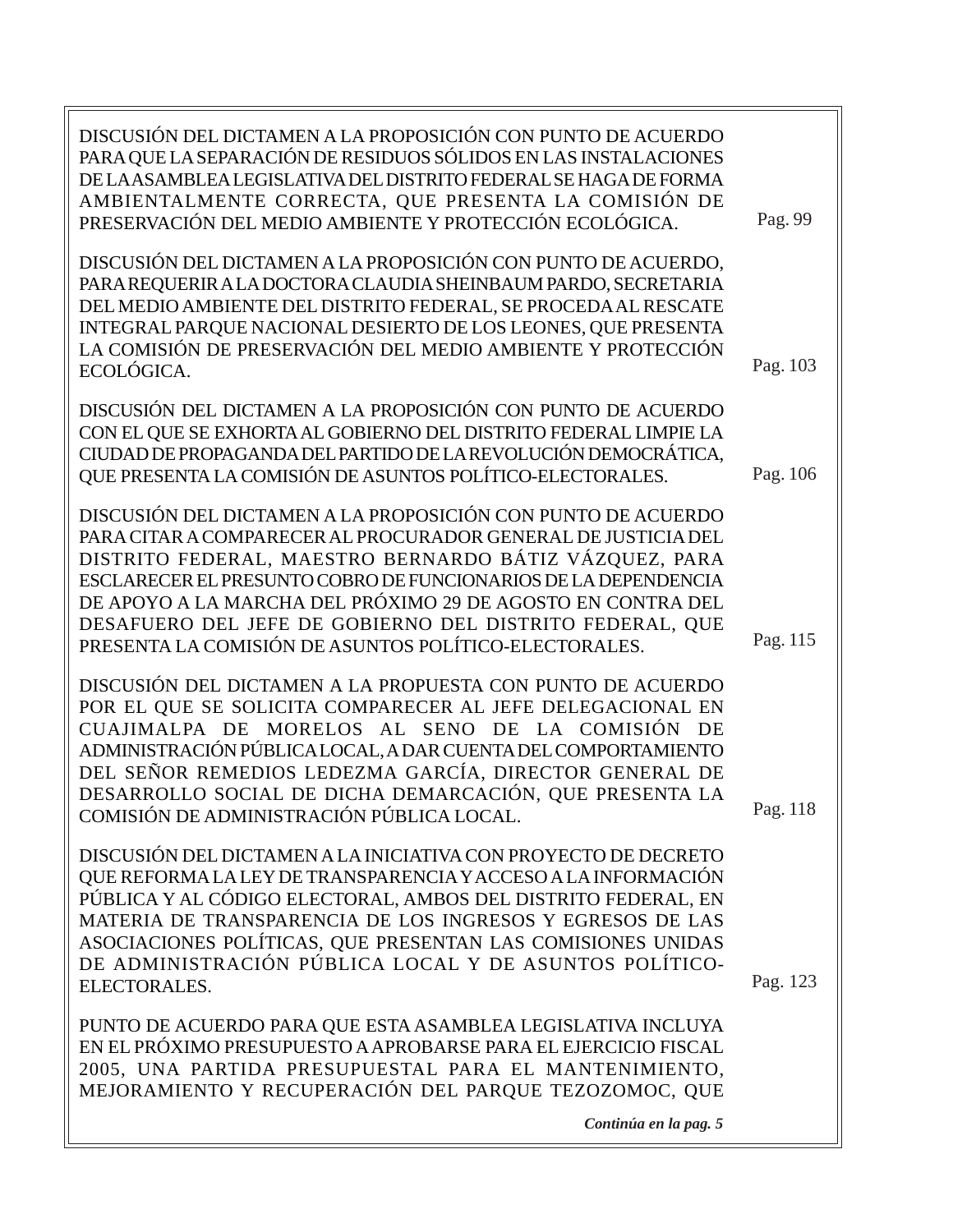| PRESENTA EL DIPUTADO ARTURO ESCOBAR Y VEGA DEL PARTIDO VERDE<br>ECOLOGISTA DE MÉXICO.                                                                                                                                                                                                                                                                                                                                                                                                                                                                                                                    | Pag. 136 |
|----------------------------------------------------------------------------------------------------------------------------------------------------------------------------------------------------------------------------------------------------------------------------------------------------------------------------------------------------------------------------------------------------------------------------------------------------------------------------------------------------------------------------------------------------------------------------------------------------------|----------|
| PROPOSICIÓN CON PUNTO DE ACUERDO PARA SOLICITAR INFORMACIÓN<br>AL DIRECTOR DEL INSTITUTO DE VIVIENDA DEL DISTRITO FEDERAL,<br>LICENCIADO DAVID RICARDO CERVANTES PEREDO PARA QUE REMITA A ESTA<br>ASAMBLEA EL PADRÓN DE BENEFICIARIOS DEL PROGRAMA DE VIVIENDA<br>EN CONJUNTO Y DEL PROGRAMA DE MEJORAMIENTO DE LA VIVIENDA, QUE<br>PRESENTA EL DIPUTADO OBDULIO ÁVILA MAYO DEL PARTIDO ACCIÓN<br>NACIONAL.                                                                                                                                                                                              | Pag. 138 |
| PROPUESTA CON PUNTO DE ACUERDO PARA QUE LA ASAMBLEA<br>LEGISLATIVA DEL DISTRITO FEDERAL, EXTIENDA UNA ATENTA INVITACIÓN<br>A LOS ORGANIZADORES DE LA MARCHA CIUDADANA CONTRA LA<br>INSEGURIDAD DEL 27 DE JUNIO DEL PRESENTE AÑO, CON EL FIN DE QUE<br>ASISTAN A UNA REUNIÓN DE TRABAJO CON LA COMISIÓN DE<br>ADMINISTRACIÓN Y PROCURACIÓN DE JUSTICIA, CON EL OBJETO DE<br>EVALUAR LOS AVANCES QUE EN MATERIA DE JUSTICIA Y SEGURIDAD SE<br>HAN ALCANZADO A LA FECHA, QUE PRESENTA EL DIPUTADO ALFREDO<br>HERNÁNDEZ RAIGOSA, DEL PARTIDO DE LA REVOLUCIÓN DEMOCRÁTICA.                                   | Pag. 139 |
| PROPUESTA CON PUNTO DE ACUERDO MEDIANTE EL CUAL SE SOLICITA A<br>LAS DELEGACIONES Y A LA SECRETARIA DE SALUD DEL DISTRITO FEDERAL:<br>LA RESTRICCIÓN DE NUEVAS AUTORIZACIONES Y VERIFICACIÓN DE LAS<br>VIGENTES, REFERIDAS A LA OPERACIÓN DE ESTABLECIMIENTOS<br>PURIFICADORES DE AGUA; Y LA ESTRICTA REGULACIÓN Y CONTROL<br>SANITARIO DE LOS MISMOS, QUE PRESENTA EL DIPUTADO EFRAÍN MORALES<br>SÁNCHEZ, DEL PARTIDO DE LA REVOLUCIÓN DEMOCRÁTICA.                                                                                                                                                     | Pag. 142 |
| PROPOSICIÓN CON PUNTO DE ACUERDO PARA OTORGAR DÉ MANERA<br>VOLUNTARIA LA SUMA EQUIVALENTE DE UN DÍA DE DIETA DE LOS SESENTA<br>Y SEIS DIPUTADOS INTEGRANTES DE ESTA ASAMBLEA LEGISLATIVA DEL<br>DISTRITO FEDERAL PARA EL TELETÓN 2004, QUE PRESENTA EL DIPUTADO<br>JOSÉ ANTONIO ARÉVALO GONZÁLEZ DEL PARTIDO VERDE ECOLOGISTA DE<br>MÉXICO.                                                                                                                                                                                                                                                              | Pag. 144 |
| PROPOSICIÓN CON PUNTO DE ACUERDO PARA QUE LA ASAMBLEA<br>LEGISLATIVA DEL DISTRITO FEDERAL, DENTRO DEL ÁMBITO DE SUS<br>FACULTADES, AL MOMENTO DE REVISAR, DISCUTIR Y APROBAR EL<br>PRESUPUESTO DE EGRESOS DEL AÑO 2005, DESTINE UNA PARTIDA<br>PRESUPUESTAL PARA LA SECRETARÍA DE TRANSPORTE Y VIALIDAD DEL<br>DISTRITO FEDERAL, PARA QUE POR MEDIO DE LA DIRECCIÓN DE APOYO<br>VIAL SE IMPLEMENTE UN PROGRAMA DE EDUCACIÓN VIAL DENOMINADO<br>"CULTURA VIAL PARA LOS HABITANTES DE LA CIUDAD DE MÉXICO", QUE<br>PRESENTA LA DIPUTADA LOURDES ALONSO FLORES DEL PARTIDO DE LA<br>REVOLUCIÓN DEMOCRÁTICA. | Pag. 146 |

*Continúa en la pag. 6*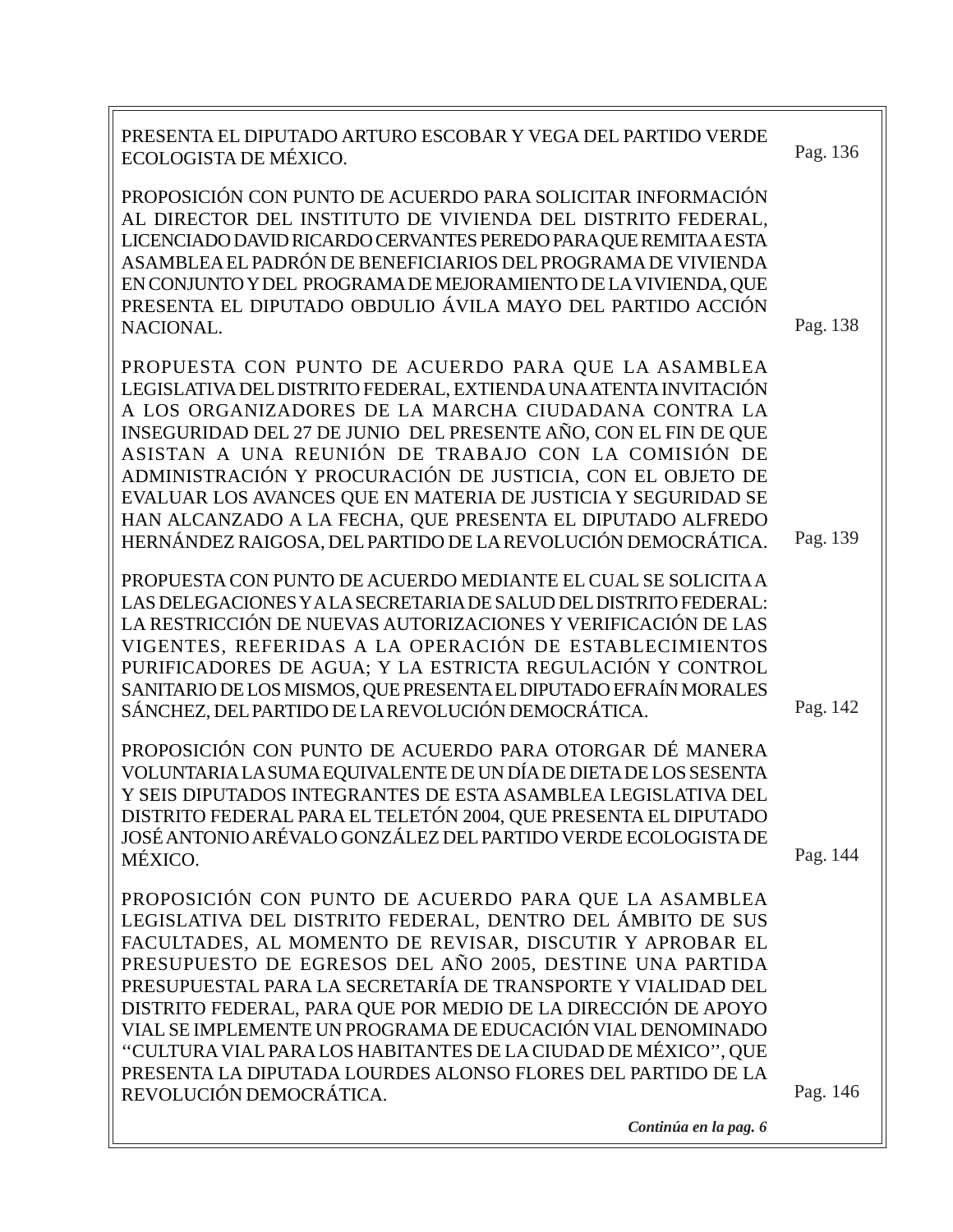| PROPUESTA CON PUNTO DE ACUERDO SOBRE EL PARQUE NACIONAL<br>DESIERTO DE LOS LEONES, QUE PRESENTA LA DIPUTADA MARÍA ARACELI              |          |
|----------------------------------------------------------------------------------------------------------------------------------------|----------|
| VÁZQUEZ CAMACHO, DEL PARTIDO DE LA REVOLUCIÓN DEMOCRÁTICA.                                                                             | Pag. 148 |
| PROPOSICIÓN CON PUNTO DE ACUERDO POR EL QUE SE SOLICITA AL JEFE                                                                        |          |
| DE GOBIERNO DEL DISTRITO FEDERAL PARA QUE INSTRUYA A LA SECRETARIA<br>DE TURISMO, DOCTORA JULIETA RITA CAMPOS DE LA TORRE, PARA QUE SE |          |
| INCLUYA EN EL CIRCUITO TURÍSTICO, EL AUTOBÚS PANORÁMICO,                                                                               |          |
| CONOCIDO COMO SERVICIO DE TURIBUS, NUEVOS CIRCUITOS DE ZONA QUE                                                                        |          |
| INCLUYAN RECORRIDOS VISITANDO LOS MERCADOS PÚBLICOS DE                                                                                 |          |
| ARTESANÍAS DE LA CIUDADELA Y DE SAN JUAN CURIOSIDADES, QUE                                                                             |          |
| PRESENTA LA DIPUTADA MÓNICA LETICIA SERRANO PEÑA DEL PARTIDO                                                                           |          |
| <b>ACCIÓN NACIONAL.</b>                                                                                                                | Pag. 151 |
|                                                                                                                                        |          |
| PUNTO DE ACUERDO PARA SOLICITAR LA CREACIÓN DE UNA COMISIÓN<br>ESPECIAL EN TORNO AL CASO DE HOMICIDIOS DE ADULTOS MAYORES EN           |          |
| EL DISTRITO FEDERAL, QUE PRESENTA LA DIPUTADA GABRIELA CUEVAS                                                                          |          |
| BARRÓN DEL PARTIDO ACCIÓN NACIONAL.                                                                                                    | Pag. 152 |
|                                                                                                                                        |          |
| PRONUNCIAMIENTO SOBRE LA SITUACIÓN POLÍTICA DE TLÁHUAC, QUE                                                                            |          |
| PRESENTA EL DIPUTADO JUVENTINO RODRÍGUEZ RAMOS, DEL PARTIDO DE                                                                         |          |
| LA REVOLUCIÓN DEMOCRÁTICA.                                                                                                             | Pag. 154 |
| EFEMÉRIDE SOBRE EL DÍA INTERNACIONAL PARA LA ELIMINACIÓN DE LA                                                                         |          |
| VIOLENCIA CONTRA LAS MUJERES, QUE PRESENTAN DIVERSOS GRUPOS                                                                            |          |
| PARLAMENTARIOS.                                                                                                                        | Pag. 157 |
|                                                                                                                                        |          |
| ELECCIÓN DE LA MESA DIRECTIVA QUE COORDINARÁ LOS TRABAJOS DE LA                                                                        |          |
| ASAMBLEA LEGISLATIVA DURANTE EL MES DE DICIEMBRE DE DOS MIL                                                                            |          |
| CUATRO, CORRESPONDIENTE AL PRIMER PERÍODO DE SESIONES                                                                                  |          |
| ORDINARIAS DEL SEGUNDO AÑO DE EJERCICIO.                                                                                               | Pag. 161 |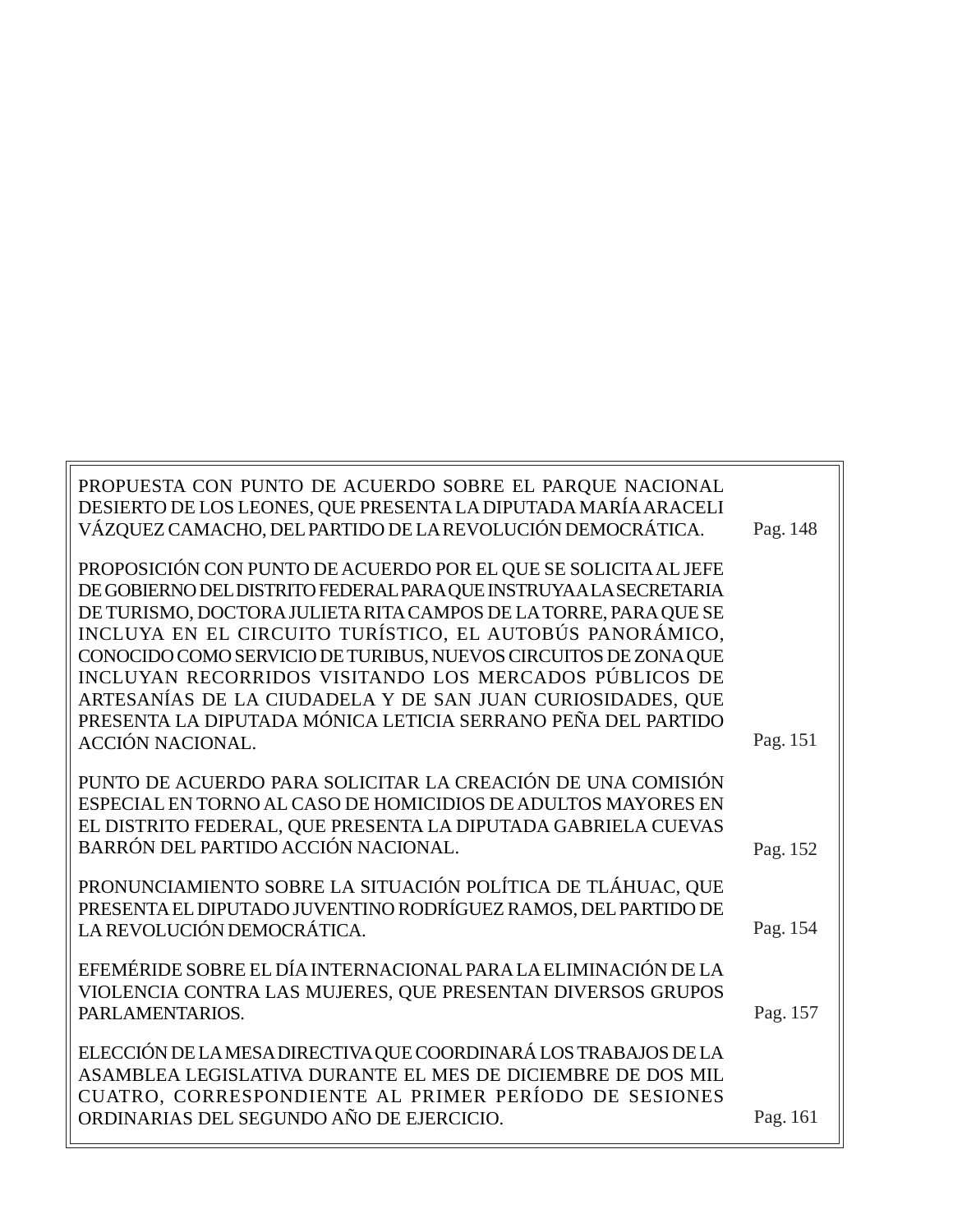## **A las 11:15 horas.**

**LA C. PRESIDENTA, DIPUTADA IRMA ISLAS LEÓN.-** Buenos días. Proceda la secretaría a pasar lista de asistencia.

**LA C. SECRETARIA, DIPUTADA MARÍA TERESITA AGUILAR MARMOLEJO.-** Por instrucciones de la presidencia, se va a proceder a pasar lista de asistencia.

#### **(Lista de asistencia)**

¿Faltó alguna o algún ciudadano diputado de pasar lista de asistencia?

Diputada Presidenta, hay una asistencia de 36 diputados. Hay quórum.

**LA C. PRESIDENTA.-** Se abre la sesión.

Solicito a la Secretaría dar lectura al orden del día de esta sesión.

**LA C. SECRETARIA.-** Por instrucciones de la presidencia, se procede a dar lectura al

# **ORDEN DEL DÍA**

Sesión ordinaria. 30 de noviembre de 2004.

1. Lista de asistencia.

2. Lectura del orden del día.

3. Lectura y en su caso aprobación del acta de la sesión anterior.

# Comunicados

4. Uno de la diputada María Araceli Vázquez Camacho, del grupo parlamentario del Partido de la Revolución Democrática.

5. Uno de las Comisiones Unidas de Abasto y Distribución de Alimentos, de Presupuesto y Cuenta Pública y de Hacienda.

6. Uno del Presidente de la Mesa Directiva de la Cámara de Diputados de la LIX Legislatura, diputado Manlio Fabio Beltrones Rivera.

# Iniciativas

7. Iniciativa de reformas a la Ley de Aguas del Distrito Federal, que presenta el diputado Efraín Morales Sánchez, del grupo parlamentario del Partido de la Revolución Democrática.

8. Iniciativa de reformas al Código Financiero del Distrito Federal, que presenta el grupo parlamentario del Partido Acción Nacional.

9. Iniciativa por la que se reforman diversos artículos de la Ley de Ejecución de Sanciones Penales y de la Ley Orgánica

de la Administración Pública del Distrito Federal, que presenta la diputada Mariana Gómez del Campo Gurza, del grupo parlamentario del Partido Acción Nacional.

10. Iniciativa de reforma al Artículo Transitorio Segundo del decreto que adiciona el Código de Procedimientos Civiles para el Distrito Federal, relativo a la tramitación especial de los juicios sucesorios intestamentarios, que presenta el diputado Andrés Lozano Lozano, del grupo parlamentario del Partido de la Revolución Democrática.

11. Iniciativa de decreto para reformar y adicionar los artículos 2, 8, 9, 10, 11, 12, 13, 14, 15, 19, 20, 36, 37 y 44 de la Ley Orgánica de la Contaduría Mayor de Hacienda de la Asamblea Legislativa del Distrito Federal, que presenta el diputado Pablo Trejo Pérez, del grupo parlamentario del Partido de la Revolución Democrática.

12. Iniciativa de reformas al Código Financiero del Distrito Federal, que presenta el diputado Efraín Morales Sánchez, del grupo parlamentario del Partido de la Revolución Democrática.

13. Iniciativa de reformas al artículo 293 del Nuevo Código Penal, que presenta la diputada Gabriela Cuevas Barrón, del grupo parlamentario del Partido Acción Nacional.

14. Iniciativa con proyecto de decreto por el que se adiciona un párrafo al artículo 57 de la Ley de Comisión de Derechos Humanos del Distrito Federal, que presenta la diputada Gabriela González Martínez, del grupo parlamentario del Partido Acción Nacional.

15. Iniciativa de decreto que reforma y deroga diversos artículos del Código de Procedimientos Civiles del Distrito Federal, que presenta la diputada María Teresita de Jesús Aguilar Marmolejo, del grupo parlamentario del Partido Acción Nacional.

#### Dictámenes

16. Discusión y en su caso aprobación del dictamen respecto a la iniciativa de Ley de Seguridad Privada para el Distrito Federal, que presentan las Comisiones Unidas de Administración y Procuración de Justicia y de Seguridad Pública.

17. Discusión y en su caso aprobación del dictamen a la propuesta con punto de acuerdo por el que se exhorta a la Dirección de Sistemas de Agua y a la Dirección de Obras y Desarrollo Urbano, ambas del Gobierno del Distrito Federal, y al Jefe Delegacional en Tlalpan, Eliseo Moyao Morales, a que investigue el uso y aprovechamiento de un pozo de agua potable en el Pueblo de San Miguel Topilejo, en la Delegación Tlalpan, para hacer las implantaciones necesarias para que los habitantes de dicha comunidad puedan recibir el servicio de agua potable entubada en sus hogares, que presenta la Comisión de Uso y Aprovechamiento de Bienes y Servicios Públicos.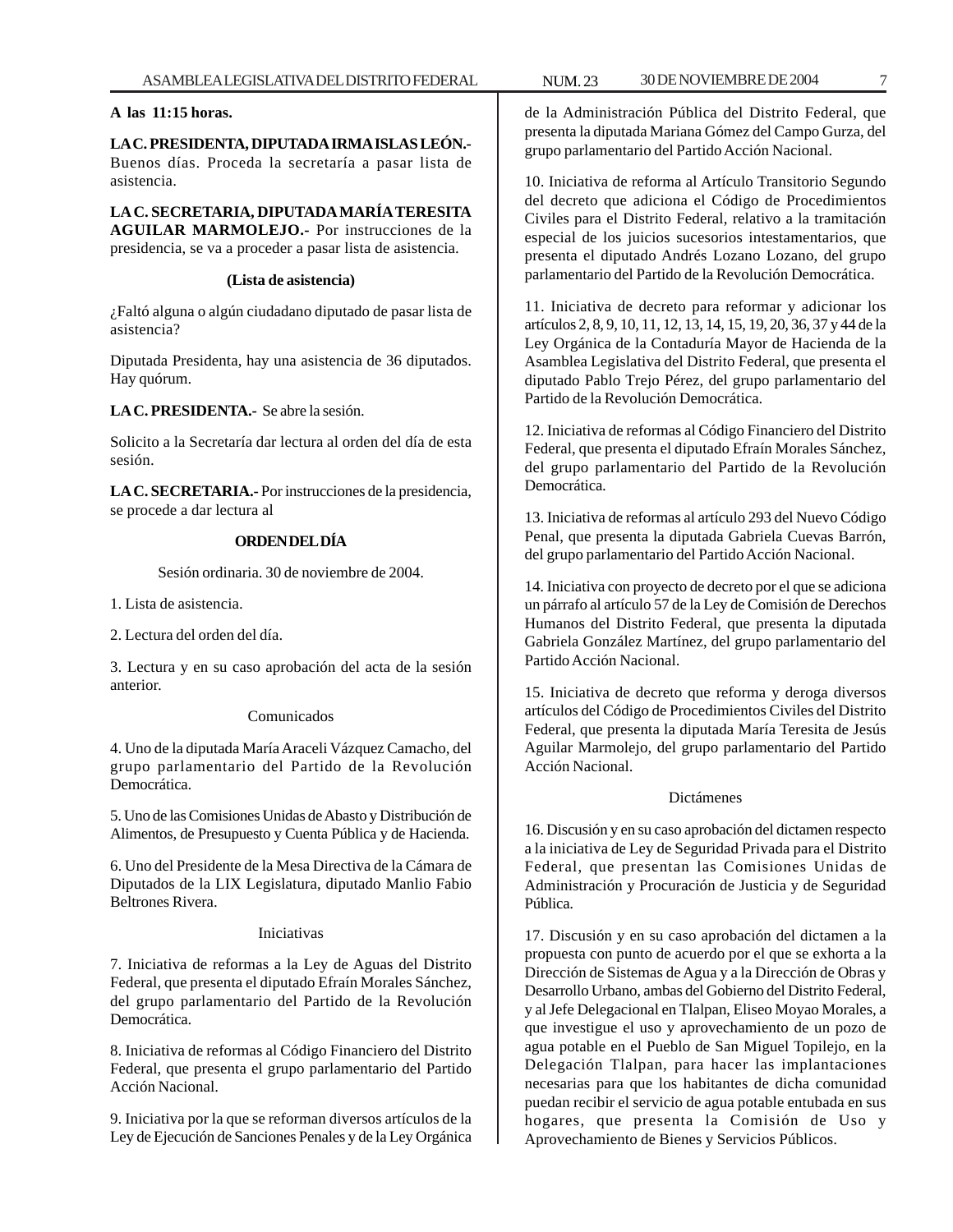#### 8 ASAMBLEA LEGISLATIVA DEL DISTRITO FEDERAL NUM. 23 30 DE NOVIEMBRE DE 2004

18. Discusión y en su caso aprobación del dictamen a la propuesta con punto de acuerdo para exhortar al Jefe de Gobierno del Distrito Federal a arreglar los hidrantes y tomas de agua contra incendios en el Distrito Federal, que presenta la Comisión de Uso y Aprovechamiento de Bienes y Servicios Públicos.

19. Discusión y en su caso aprobación del dictamen a la proposición con punto de acuerdo sobre la Barranca de Tarango, ubicada en la Demarcación Territorial de Álvaro Obregón, que presenta la Comisión de Preservación del Medio Ambiente y Protección Ecológica.

20. Discusión y en su caso aprobación del dictamen a la proposición con punto de acuerdo para solicitar al Jefe de Gobierno y al la Secretaría del Medio Ambiente del Distrito Federal el establecimiento de un área natural protegida con los bosques denominados ''El Cedral'' y ''El Ocotal'', ubicados en la Delegación Cuajimalpa de Morelos, que presenta la Comisión de Preservación del Medio Ambiente y Protección Ecológica.

21. Discusión y en su caso aprobación del dictamen a la propuesta con punto de acuerdo para instalar una mesa de trabajo que atienda la problemática de la zona de barrancas perturbadas y de valor ambiental, que presenta la Comisión de Preservación del Medio Ambiente y Protección Ecológica.

22. Discusión y en su caso aprobación del dictamen a la proposición con punto de acuerdo referente a los criterios técnicos y jurídicos para la realización de desalojos en áreas de suelo de conservación invadidas, que presenta la Comisión de Preservación del Medio Ambiente y Protección Ecológica.

23. Discusión y en su caso aprobación del dictamen a la proposición con punto de acuerdo para que la separación de residuos sólidos en las instalaciones de la Asamblea Legislativa del Distrito Federal se haga de forma ambientalmente correcta, que presenta la Comisión de Preservación del Medio Ambiente y Protección Ecológica.

24. Discusión y en su caso aprobación del dictamen a la proposición con punto de acuerdo para requerir a la doctora Claudia Sheinbaum Pardo, Secretaria del Medio Ambiente del Distrito Federal, se proceda al rescate integral Parque Nacional Desierto de los Leones, que presenta la Comisión de Preservación del Medio Ambiente y Protección Ecológica.

25. Discusión y en su caso aprobación del dictamen a la proposición con punto de acuerdo con el que se exhorta al Gobierno del Distrito Federal limpie la ciudad de Propaganda del Partido de la Revolución Democrática que presenta la Comisión de Asuntos Político Electorales.

26. Discusión y en su caso aprobación del dictamen a la proposición con punto de acuerdo para citar a comparecer al Procurador General de Justicia del Distrito Federal, Maestro Bernardo Bátiz Vázquez, para esclarecer el presunto cobro de funcionarios de la dependencia de apoyo a la marcha del próximo 29 de agosto en contra del desafuero del Jefe de Gobierno que presenta la Comisión de Asuntos Político Electorales.

27. Discusión y en su caso aprobación del dictamen a la propuesta con punto de acuerdo por el que se solicita comparecer al Jefe Delegacional en Cuajimalpa al seno de la Comisión de Administración Pública Local, a dar cuenta del comportamiento del señor Remedios Ledesma García, Director General de Desarrollo Social de dicha demarcación que presenta la Comisión de Administración Pública Local.

28. Discusión y en su caso aprobación del dictamen a la iniciativa con proyecto de decreto que reforma la Ley de Transparencia y Acceso a la Información Pública y al Código Electoral, ambos del Distrito Federal en materia de transparencia de los ingresos y egresos de las asociaciones política que presentan las Comisiones Unidas de Administración Pública Local y de Asuntos Políticos Electorales.

#### Propuestas

29. Con punto de acuerdo para citar a comparecer al delegado en Milpa Alta que presenta la diputada Guadalupe Chavira de la Rosa, del grupo parlamentario del Partido de la Revolución Democrática.

30. Con punto de acuerdo sobre el Parque Tezozomoc de Azcapotzalco, que presenta el grupo parlamentario del Partido Verde Ecologista de México.

31. Con punto de acuerdo para pedirle el Procurador General de Justicia del Distrito Federal, maestro Bernardo Bátiz Vázquez, gire sus instrucciones a los diversos Ministerios Públicos para que atiendan a la persona que lo requiera durante el cambio de turno que presenta la diputada Norma Gutiérrez de la Torre, del grupo parlamentario del Partido Revolucionario Institucional.

32. Con punto de acuerdo relativo a la compañía de Luz y Fuerza del Centro que presenta la diputada María Guadalupe Chavira de la Rosa, del grupo parlamentario del Partido de la Revolución Democrática.

33. Con punto de acuerdo para solicitar información al Director del Instituto de Vivienda que presenta el Grupo Parlamentario del Partido Acción Nacional.

34. Con punto de acuerdo sobre la marcha del 27 de junio que presenta el diputado Alfredo Hernández Raigosa, del grupo parlamentario del Partido de la Revolución **Democrática** 

35. Con punto de acuerdo sobre los programas sociales en el Distrito Federal que presenta la diputada María Guadalupe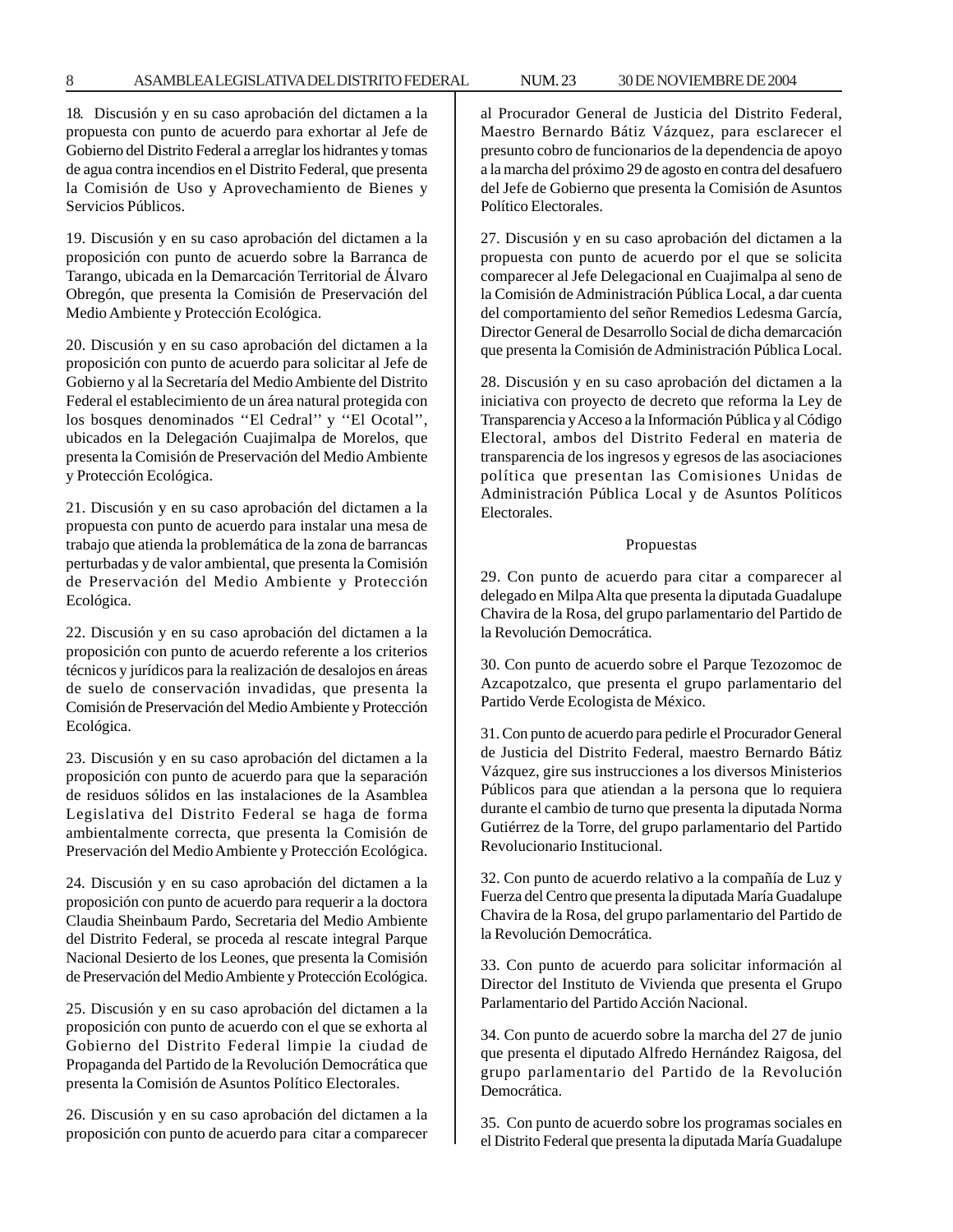Chavira de la Rosa, del grupo parlamentario del Partido de la Revolución Democrática.

36. Con punto de acuerdo sobre la integración de una averiguación previa de la Procuraduría General de Justicia del Distrito Federal, que presenta el grupo parlamentario del Partido de la Revolución Democrática.

37. Con punto de acuerdo sobre el control de establecimientos que expenden agua purificada que presenta el diputado Efraín Morales Sánchez, del grupo parlamentario del Partido de la Revolución Democrática.

38. Con punto de acuerdo para solicitar a la Secretaría de Educación Pública modifique el horario de entrada a las primarias del Distrito Federal durante el invierno, que presenta el diputado Elio Bejarano Martínez, del grupo parlamentario del Partido de la Revolución Democrática.

39. Con punto de acuerdo para que en la asignación de presupuesto para el Ejercicio Fiscal 2005 de la delegación Cuauhtémoc, se considere el criterio de población flotante, que presenta el diputado Emilio Fernández Allende, del grupo parlamentario del Partido de la Revolución Democrática.

40. Con punto de acuerdo para que se dé manera voluntaria un día de dieta para apoyar el Teletón, que presenta el diputado José Antonio Arévalo González, del grupo parlamentario del Verde Ecologista de México.

41. Con punto de acuerdo para solicitar al C. Procurador de Justicia del Distrito Federal, maestro Bernardo Bátiz Vázquez, informe a esta Asamblea Legislativa lo referente a los asesinatos de mujeres de la tercera edad en la ciudad de México, que presenta la diputada Norma Gutiérrez de la Torre, del grupo parlamentario del Partido Revolucionario Institucional.

42. Con punto de acuerdo para la implementación de un Programa de Educación Vial que presenta la diputada Lourdes Alonso Flores, del grupo parlamentario del Partido de la Revolución Democrática.

43. Con punto de acuerdo sobre el Desierto de los Leones, que presenta la diputada María Araceli Vázquez Camacho, del grupo parlamentario del Partido de la Revolución Democrática.

44. Con punto de acuerdo para solicitar al Secretario de Seguridad Pública, Marcelo Ebrard Casaubón, realice una investigación a fondo para detectar en la ciudad organizaciones delictivas integradas por Mara Salvatruchas, que presenta la diputada Norma Gutiérrez dela Torre, del grupo parlamentario del Partido Revolucionario Institucional.

45. Con punto de acuerdo para la creación de una Comisión Especial en torno al caso de homicidios de adultos mayores

en el Distrito Federal, que presenta Gabriela Cuevas Barrón, del grupo parlamentario del Partido Acción Nacional.

46. Con punto de acuerdo para solicitar se amplíen los recorridos del servicio Turibús, que presenta la diputada Mónica Leticia Serrano Peña, del grupo parlamentario del Partido Acción Nacional.

# Pronunciamientos

47. Pronunciamiento sobre el trabajo realizado en la Asamblea Legislativa del Distrito Federal, que presenta el diputado Efraín Morales Sánchez, del grupo parlamentario del Partido de la Revolución Democrática.

48. Pronunciamiento sobre la situación política de Tláhuac, que presenta el diputado Juventino Rodríguez Ramos, del grupo parlamentario del Partido de la Revolución Democrática.

## Efemérides

49. Sobre el Día Internacional de la No Violencia Contra las Mujeres, que presentan distintos grupos parlamentarios.

50. Sobre el Día del Peatón, que presenta la diputada Martha Teresa Delgado Peralta, diputada independiente.

# Elección de la Mesa Directiva

51. Elección de la Mesa Directiva que coordinará los trabajos de la Asamblea Legislativa en el mes de diciembre del 2004.

Cumplida su instrucción, diputada Presidenta.

**LA C. PRESIDENTA.-** Gracias, diputada Secretaria. Le solicito dar cuenta a la Asamblea con el acta de la sesión anterior.

**LA C. SECRETARIA.-** Diputada Presidenta, esta Secretaría le informa que ha sido distribuida el acta de la sesión anterior a los coordinadores de los grupos parlamentarios, por lo que se solicita su autorización para preguntar a la Asamblea si es de aprobarse.

**LA C. PRESIDENTA.-** Adelante, Secretaria.

**LA C. SECRETARIA.-** Está a consideración el acta.

No habiendo quién haga uso de la palabra, en votación económica se pregunta a la Asamblea si es de aprobarse el acta de referencia.

Los que estén por la afirmativa, sírvanse manifestarlo poniéndose de pie.

Los que estén por la negativa, sírvanse manifestarlo poniéndose de pie.

Aprobada el acta, diputada Presidenta.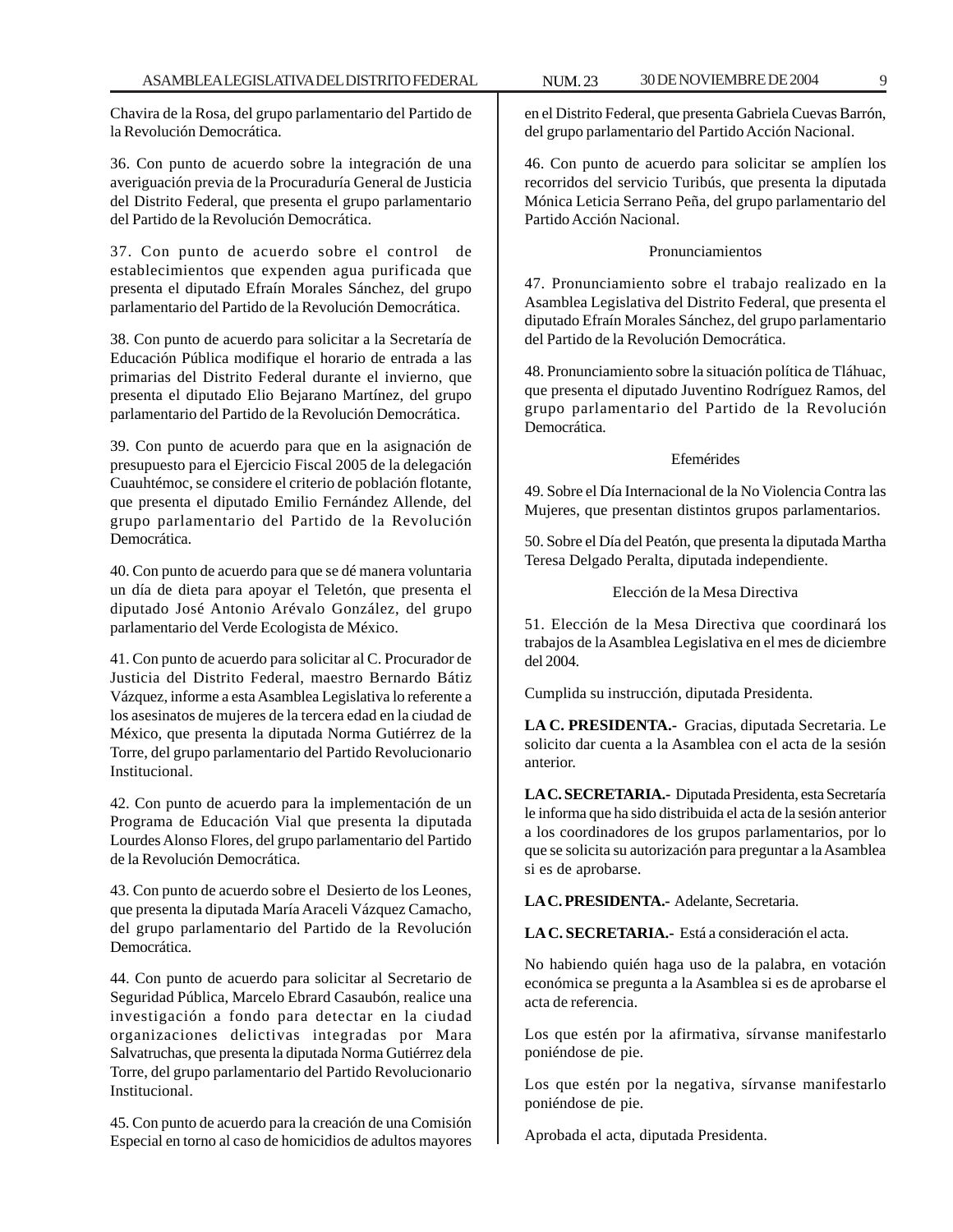# *ACTA DE LA SESIÓN CELEBRADA EL DÍA JUEVES VEINTICINCO DE NOVIEMBRE DEL AÑO DOS MIL CUATRO.*

# *PRESIDENCIA DE LA DIPUTADA IRMA ISLAS LEÓN*

*En la Ciudad de México Distrito Federal, siendo las once horas con veinte minutos del día jueves veinticinco de noviembre del año dos mil cuatro, con una asistencia de 41 Diputadas y Diputados, la presidencia declaró abierta la sesión. Se procedió a dar lectura al orden del día. El Diputado Alfredo Hernández Raigosa, del grupo parlamentario del Partido de la Revolución Democrática solicitó se inscribiera el dictamen para su discusión y en su caso aprobación sobre la iniciativa de Ley de Seguridad Privada para el Distrito Federal en virtud de haberse registrado en tiempo y forma para su inscripción en el orden del día, la Presidencia no accedió a la petición. En votación económica se aprobó el acta de la sesión anterior.*

*La secretaría dio lectura a un comunicado de la Comisión de Educación, mediante el cual se excusa de analizar y dictaminar la propuesta con punto de acuerdo por la que se solicita la comparecencia del Director de Comunicación Social del Gobierno del Distrito Federal. La Presidencia acordó retirar el turno a la Comisión de Educación y se turno a la Comisión de Administración Pública Local.*

*La presidencia informo de la recepción de diversos comunicados uno de la Comisión de Educación, uno de las Comisiones Unidas de Asuntos Laborales y Previsión Social, de Equidad y Género y de Derechos Humanos, uno de las Comisiones Unidas de Administración Pública Local y de Asuntos Político Electorales, uno de las Comisiones Unidas de Administración Pública Local y de Administración y Procuración de Justicia y dos de la Comisión de Administración Pública Local; mediante los cuales se solicita la ampliación del plazo para analizar y dictaminar diversos asuntos. En votación económica se aprobaron las prórrogas y se ordenó hacerlo del conocimiento de los titulares de las comisiones solicitantes.*

*La presidencia concedió la palabra al Diputado Pablo Trejo Pérez, del grupo parlamentario del Partido de la Revolución Democrática, para presentar una iniciativa de decreto que reforma y adiciona el artículo 122 de la Constitución Política de los Estados Unidos Mexicanos en los incisos e) y c) de la fracción V de la Base Primera del Apartado C y el Estatuto de Gobierno del Distrito Federal en el artículo 42 fracciones IX y XX, artículo 43 y artículo 46 fracción IV. Se ordenó insertar el texto íntegro en el Diario de los Debates y se turnó para su análisis y dictamen a las Comisión de Estudios Legislativos y Prácticas Parlamentarias.*

*Posteriormente se concedió la palabra al Diputado Efraín Morales Sánchez, del grupo parlamentario del Partido de la Revolución Democrática; quien presentó una iniciativa de reformas a la Ley para el Funcionamiento de Establecimientos Mercantiles del Distrito Federal y a la Ley de Procedimiento Administrativo. Se turnó para su análisis y dictamen a la Comisión de Fomento Económico.*

*La presidencia anunció la presentación de una iniciativa de Ley del Heroico Cuerpo de Bomberos del Distrito Federal, concediendo la palabra al Diputado Francisco Rodolfo Covarrubias Gutiérrez, del grupo parlamentario del Partido de la Revolución Democrática. Se ordenó insertar el texto de la iniciativa íntegramente en el Diario de los Debates y se turnó para su análisis y dictamen a la Comisión de Protección Civil.*

*Acto continuo se concedió la palabra al Diputado Carlos Alberto Flores Gutiérrez, del grupo parlamentario del Partido Acción Nacional para presentar una iniciativa de reformas al Código Financiero del Distrito Federal. Se ordenó insertar el texto de la iniciativa en el Diario de los Debates y se turnó para su análisis y dictamen a las Comisiones Unidas de Hacienda y de Presupuesto y Cuenta Pública.*

*Continuando con el orden de día establecido la Secretaria dio lectura a la iniciativa de decreto por la cual se reforma y adiciona el artículo 251 del Nuevo Código Penal para el Distrito Federal; debidamente suscrita por el C. Jefe de Gobierno del Distrito Federal, la cual tiene como finalidad regular los mecanismos e hipótesis normativas que aseguren la protección de los intereses de la colectividad, sancionando penalmente a quienes fabriquen, posean, comercialicen y utilicen objetos aptos para agredir o artefactos explosivos que no tengan un fin distinto al de causar daño. Se turnó para sus análisis y dictamen a la Comisión de Administración y Procuración de Justicia.*

*A continuación se dio lectura al oficio de remisión de una iniciativa de decreto por el que se reforman las disposiciones transitorias del diverso por el que se autoriza la regularización de los usos de Suelo para los Inmuebles en los que operan Micros y Pequeñas Empresas dedicadas a actividades de comercio, industria y prestación de servicios, calificadas como de bajo impacto, que presentó el Jefe de Gobierno del Distrito Federal. Se turno para su análisis y dictamen a la Comisión de Desarrollo e Infraestructura Urbana.*

*Acto continuo se presentó para su discusión y en su caso aprobación el dictamen de la Comisión de Salud y Asistencia Social a la propuesta con punto de acuerdo donde se solicita a la Secretaría de Salud del Distrito Federal implemente un programa de difusión y orientación nutricional a la población general; en votación económica se dispensó la lectura, posteriormente se*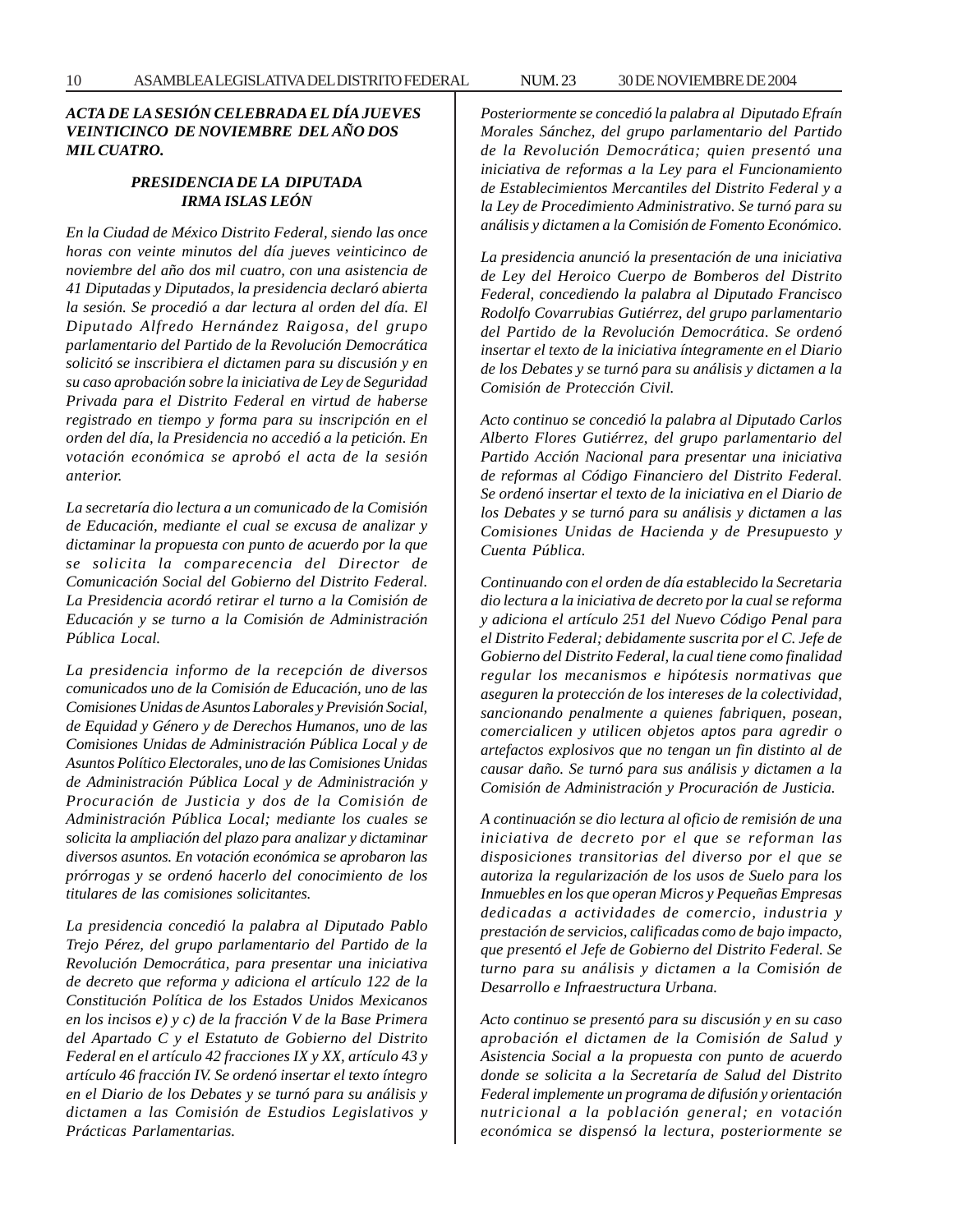*concedió la tribuna para fundamentar el dictamen al Diputado Efraín Morales Sánchez. En votación nominal en lo general y en lo particular en un solo acto con 35 votos a favor, 0 votos en contra y 0 abstenciónes, se aprobó el dictamen. Se ordenó hacerlo del conocimiento de la Secretaria de Salud a través del Licenciado Alejandro Encinas Rodríguez, Secretario de Gobierno.*

*En el siguiente punto del orden del día se presentó para su discusión y en su caso aprobación un dictamen de la Comisión de Salud y Asistencia Social a la iniciativa con proyecto de decreto de adiciones y reformas a la Ley de Salud del Distrito Federal; en votación económica se dispensó la lectura, se concedió la tribuna para fundamentar el dictamen, a la Diputada Sofía Figueroa Torres a nombre de la comisión dictaminadora. En votación nominal en lo general y en lo particular en un solo acto con 40 votos a favor, 0 en contra y 0 abstenciones, se aprobó el dictamen. Se ordenó remitirla al Jefe de Gobierno del Distrito Federal, para su promulgación y publicación en la Gaceta Oficial del Distrito Federal.*

*El siguiente tema a tratar en el orden del día fue la discusión y en su caso aprobación del dictamen a la propuesta con punto de acuerdo relativo al exhorto que esta Honorable Asamblea Legislativa del Distrito Federal dirija al Titular de la Procuraduría General de Justicia del Distrito Federal para adoptar el Manual para la Investigación y Documentación Eficaces de la Tortura y otros Tratos o Penas Crueles, Inhumanas o Degradantes, que presentó la Comisión de Derechos Humanos; en votación económica se dispensó la lectura, luego se concedió la tribuna para fundamentar el dictamen al Diputado Julio César Moreno Rivera. En votación nominal en lo general y en lo particular en un solo acto con 48 votos a favor, 0 en contra y 0 abstenciones, se aprobó el dictamen. Se ordenó remitirlo al Procurador General de Justicia del Distrito Federal a través del Licenciado Alejandro Encinas Rodríguez, Secretario de Gobierno del Distrito Federal.*

*Acto continuo se presentó para su discusión y en su caso aprobación el dictamen de la Comisión de Transporte y Vialidad, a la propuesta con punto de acuerdo para solicitar al Gobierno del Distrito Federal cumpla los compromisos asumidos con los trabajadores del SUTAUR-100. En votación económica se dispensó la lectura posteriormente se concedió el uso de la tribuna para fundamentar el dictamen al Diputado José Benjamín Muciño Pérez. En votación nominal en lo general y en lo particular en un solo acto con 45 votos a favor, 0 en contra y 0 abstenciones, se aprobó el dictamen. Se ordenó hacerlo del conocimiento del Secretario de Transporte y Vialidad, Licenciado Francisco Garduño Yáñez, a través del Secretario de Gobierno del Distrito Federal, Licenciado Alejandro Encinas Rodríguez.*

*Posteriormente se presentó para su discusión y en su caso aprobación el dictamen de la Comisión de Transporte y Vialidad, a la propuesta con punto de acuerdo por el que se solicita al Jefe de Gobierno del Distrito Federal, Licenciado Andrés Manuel López Obrador, implemente un programa para que se dé cumplimiento de manera eficaz a lo establecido en los artículos 16 y 103 numeral 5º inciso a) del Reglamento de Tránsito del Distrito Federal. En votación económica se dispensó la lectura posteriormente, se concedió el uso de la tribuna para fundamentar el dictamen al Diputado José Benjamín Muciño Pérez. En votación nominal en lo general y en lo particular en un solo acto con 45 votos a favor, 0 en contra y 0 abstenciones, se aprobó el dictamen. Se ordenó hacerlo del conocimiento del Licenciado Andrés Manuel López Obrador, Jefe de Gobierno del Distrito Federal para los efectos legales a que haya lugar.*

*Continuando con el orden del día se presentó para su discusión y en su caso aprobación el dictamen de la Comisión de Transporte y Vialidad, a la propuesta con punto de acuerdo para que la Asamblea Legislativa del Distrito Federal, haga un respetuoso exhorto al Gobierno del Distrito Federal para abrir un espacio formal de negociación que atienda el conflicto de los ex trabajadores de Ruta 100. En votación económica se dispensó la lectura posteriormente se concedió el uso de la tribuna para fundamentar el dictamen al Diputado Rafael Hernández Nava. En votación nominal en lo general y en lo particular en un solo acto con 45 votos a favor, 0 en contra y 0 abstenciones, se aprobó el dictamen. Se ordenó hacerlo del conocimiento del Licenciado Andrés Manuel López Obrador, Jefe de Gobierno del Distrito Federal para los efectos legales a que haya lugar.*

*En el siguiente punto se presentó para su discusión y en su caso aprobación el dictamen de la Comisión de Transporte y Vialidad, a la propuesta con punto de Acuerdo por el que se solicita al Jefe de Gobierno del Distrito Federal, Licenciado Andrés Manuel López Obrador, remita un informe sobre los vehículos asignados a su oficina. En votación económica se dispensó la lectura posteriormente se concedió el uso de la tribuna para fundamentar el dictamen a la Diputada Lourdes Alonso Flores. En votación nominal en lo general y en lo particular en un solo acto con 49 votos a favor, 0 en contra y 0 abstenciones, se aprobó el dictamen. Se ordenó hacerlo del conocimiento del Licenciado Andrés Manuel López Obrador, Jefe de Gobierno del Distrito Federal para los efectos legales a que haya lugar.*

*Acto seguido se presentó para su discusión y en su caso aprobación el dictamen de la Comisión de Transporte y Vialidad, a la propuesta con punto de acuerdo por el cual se solicita al Gobierno del Distrito Federal se implemente el programa ''Un Día Sin Auto''. En votación económica se dispensó la lectura posteriormente se*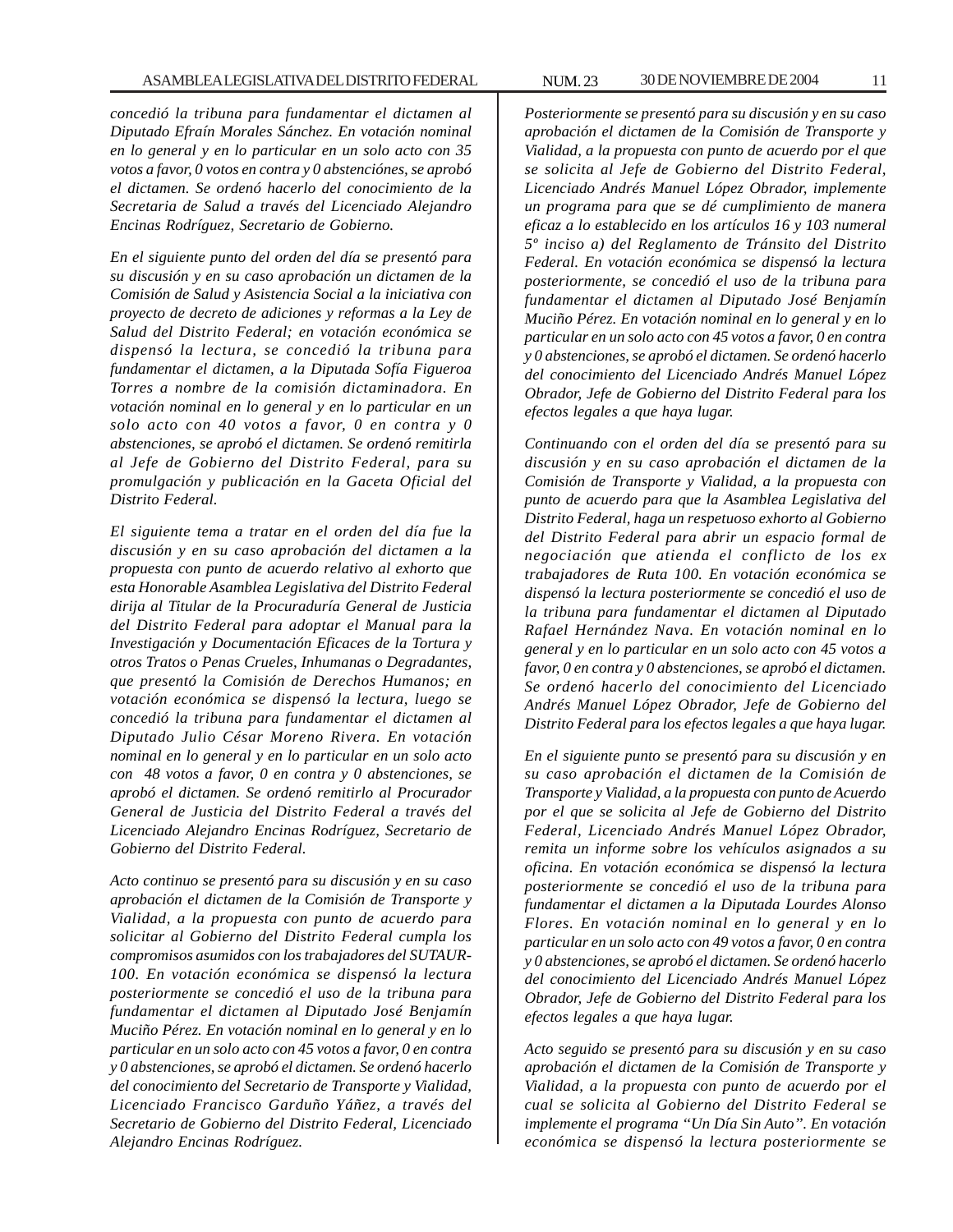*concedió el uso de la tribuna para fundamentar el dictamen a la Diputada Martha Teresa Delgado Peralta. En votación nominal en lo general y en lo particular en un solo acto con 48 votos a favor, 0 en contra y 0 abstenciones, se aprobó el dictamen. Se ordenó hacerlo del conocimiento del Jefe de Gobierno del Distrito Federal para los efectos legales a que haya lugar.*

*En el siguiente tema se presentó para su discusión y en su caso aprobación el dictamen de la Comisión de Preservación del Medio Ambiente y Protección Ecológica, a la propuesta con punto de acuerdo para solicitar información a la Secretaría del Medio Ambiente del Distrito Federal, respecto a los recursos erogados a través del Consejo de Estudios para la Restauración y Valoración Ambiental, CONSERVA, y los resultados alcanzados por éste. En votación económica se dispensó la lectura posteriormente se concedió el uso de la tribuna para fundamentar el dictamen a la Diputada Sara Guadalupe Figueroa Canedo. En votación nominal en lo general y en lo particular en un solo acto con 47 votos a favor, 0 en contra y 0 abstenciones, se aprobó el dictamen. Se ordenó hacerlo del conocimiento de la Secretaría del Medio Ambiente, a través del Licenciado Alejandro Encinas Rodríguez, Secretario de Gobierno del Distrito Federal.*

*El siguiente punto del orden del día fue la discusión y en su caso aprobación del dictamen que presentó la Comisión de Preservación del Medio Ambiente y Protección Ecológica a la proposición con punto de acuerdo para solicitar al Gobierno del Distrito Federal, propicie la coordinación del Distrito Federal con el Estado de México y la Federación para que a través de sus Secretarías del Medio Ambiente se reactiven y agudicen las actividades de la Comisión Ambiental Metropolitana. En votación económica se dispensó la lectura y se concedió la tribuna a la Diputada Martha Teresa Delgado Peralta a nombre de la comisión dictaminadora.*

# *PRESIDENCIA DEL DIPUTADO HÉCTOR MAURICIO LÓPEZ VELÁZQUEZ*

*La presidencia concedió la palabra hasta por diez minutos para razonar su voto al Diputado Jorge Alberto Lara Rivera, del grupo parlamentario del Partido Acción Nacional y a la Diputada Independiente Martha Teresa Delgado Peralta. En votación nominal en lo general y en lo particular en un solo acto con 44 votos a favor, 0 votos en contra y 0 abstenciones se aprobó el dictamen. Se ordenó hacerlo del conocimiento de la Secretaría del Medio Ambiente, a través del Licenciado Alejandro Encinas Rodríguez, Secretario de Gobierno del Distrito Federal.*

*Acto seguido la Presidencia concedió el uso de la tribuna al Diputado Christian Martín Lujano Nicolás para* *fundamentar el dictamen de la Comisión de Preservación del Medio Ambiente y Protección Ecológica, a la proposición con punto de acuerdo para solicitar a la Secretaría del Medio Ambiente, información sobre los asentamientos irregulares en el Distrito Federal. En votación económica se dispensó la lectura, en votación nominal en lo general y en lo particular en un solo acto, con 44 votos a favor, 0 votos en contra y 0 abstenciones se aprobó el dictamen. Se ordenó hacerlo del conocimiento de la Secretaría del Medio Ambiente, a través del Licenciado Alejandro Encinas Rodríguez, Secretario de Gobierno del Distrito Federal.*

*El siguiente punto del orden del día fue la discusión y en su caso aprobación del dictamen que presentaron las Comisiones Unidas de Administración y Procuración de Justicia, de Derechos Humanos y de Seguridad Pública a la propuesta con punto de acuerdo a fin de solicitar a la Jefatura de Gobierno del Distrito Federal revise las condiciones de respeto a los derechos humanos en los distintos centros de reclusión que existen en el Distrito Federal. En votación económica se dispensó la lectura y se concedió la tribuna para fundamentar el dictamen al Diputado Julio César Moreno Rivera. En votación nominal con 41 votos a favor, 0 en contra y 0 abstenciones se aprobó el dictamen, Se ordenó hacerlo del conocimiento del Jefe de Gobierno del Distrito Federal para los efectos legales conducentes.*

*La presidencia concedió el uso de la tribuna al Diputado Alfredo Hernández Raigosa para fundamentar el dictamen de la Comisión de Administración y Procuración de Justicia, a la iniciativa por la cual se reforman y adicionan diversas disposiciones de la Ley de Ejecución de Sanciones Penales. En votación económica se dispensó la lectura. En votación nominal en lo general y en lo particular en un solo acto, con 46 votos a favor, 0 votos en contra y 0 abstenciones se aprobó el dictamen. Se ordenó hacerlo del conocimiento de la Diputada Norma Gutiérrez de la Torre.*

*La presidencia concedió el uso de la tribuna al Diputado Alfredo Hernández Raigosa para fundamentar el dictamen de la Comisión de Administración y Procuración de Justicia, a la iniciativa que reforma y adiciona los Artículos 8,10, 10 Bis, 13, 14 primer párrafo, 15 fracción I, II, 17 y se modifica el Título de la Ley de Ejecución de Sanciones Penales para el Distrito Federal. En votación económica se dispensó la lectura. En votación nominal en lo general y en lo particular en un solo acto, con 48 votos a favor, 0 votos en contra y 0 abstenciones se aprobó el dictamen. Se ordenó hacerlo del conocimiento del Diputado Alfredo Hernández Raigosa.*

*El siguiente punto del orden del día fue la discusión y en su caso aprobación del dictamen que presentaron las Comisiones Unidas de Administración y Procuración de*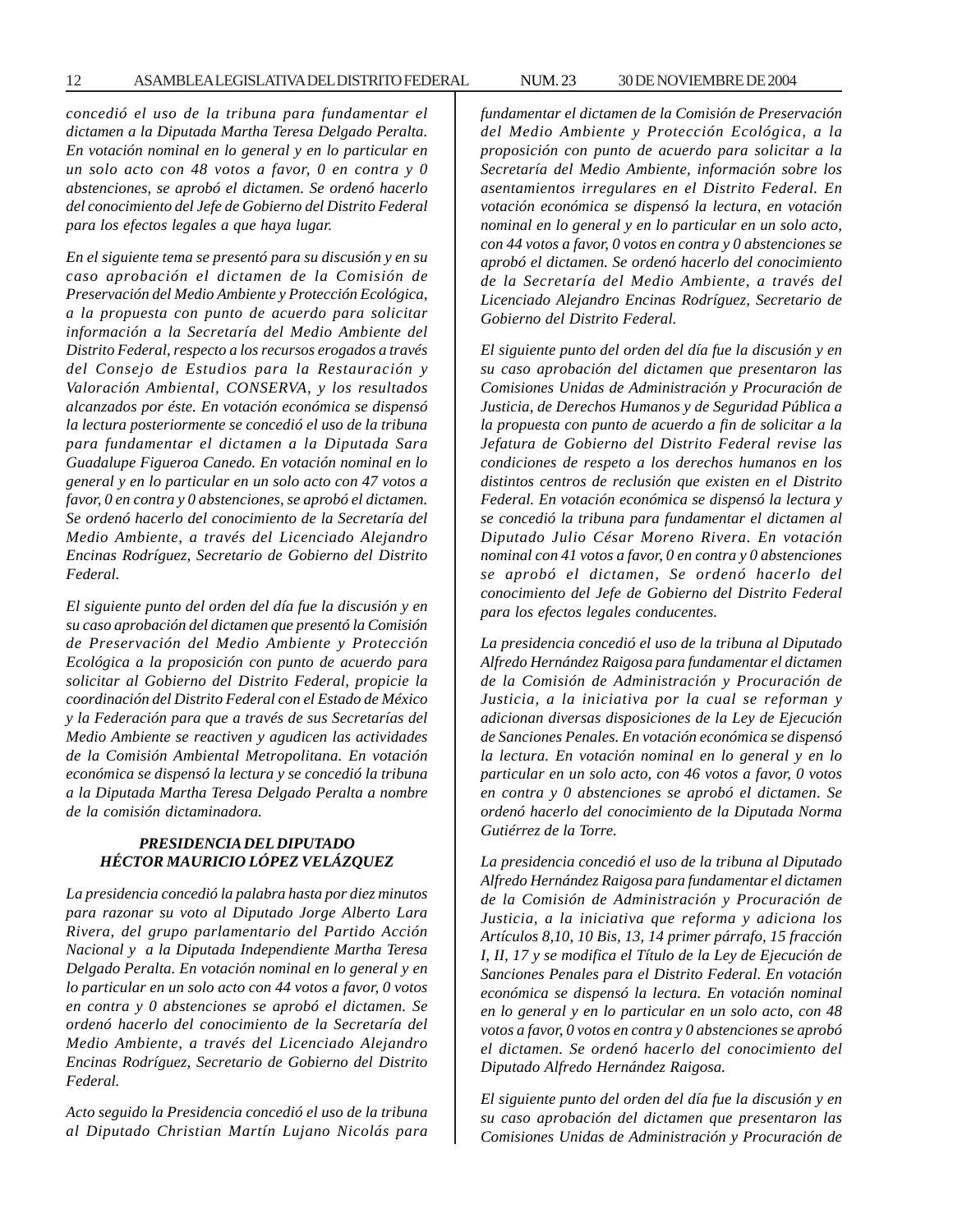*Justicia y de Derechos Humanos respecto a las observaciones remitidas por el Jefe de Gobierno del Distrito Federal, Licenciado Andrés Manuel López Obrador, al proyecto de decreto por el que se reforman los artículos 36, 122 párrafo segundo y cuarto; 308, 309, 311, 317, 318, 322, 329, 389 al 403; 425 primer párrafo y 549; se cambia la denominación del Capítulo IV del Título Tercero, se adicionan los artículos 36 con párrafo segundo, tercero, cuarto y quinto; 309 con un párrafo segundo, 320 con un tercer párrafo y 434-Bis; y se deroga el artículo 122 párrafo tercero del Código de Procedimientos Penales para el Distrito Federal. En votación económica se dispensó la lectura y se concedió la tribuna para fundamentar el dictamen al Diputado Alfredo Hernández Raigosa.*

## *PRESIDENCIA DEL DIPUTADO VÍCTOR GABRIEL VARELA LÓPEZ*

*Para razonar su voto se concedió la palabra hasta por diez minutos a la Diputada María Teresita de Jesús Aguilar Marmolejo, del grupo parlamentario del Partido Acción Nacional. En votación nominal con 42 votos a favor, 0 en contra y 0 abstenciones se aprobó el dictamen, Se ordenó hacerlo del conocimiento del Jefe de Gobierno del Distrito Federal para su para su promulgación y publicación en la Gaceta Oficial del Distrito Federal y para su mayor difusión en el Diario Oficial de la Federación.*

# *PRESIDENCIA DE LA DIPUTADA IRMA ISLAS LEÓN*

*Posteriormente se presentó una propuesta con punto de acuerdo para solicitar al Jefe de Gobierno del Distrito Federal en el marco de sus atribuciones se instruya a la Oficialía Mayor a fin de revisar el permiso administrativo temporal revocable otorgado a la Operadora de Centro de Espectáculos, S. A. de C. V. y destinar parte de los recursos directamente a las instalaciones de la Ciudad Deportiva, se concedió la palabra al Diputado Víctor Gabriel Varela López, del grupo parlamentario del Partido de la Revolución Democrática. Se turnó para su análisis y dictamen a la Comisión de Administración Pública Local.*

*Continuando con el orden del día se concedió el uso de la palabra a la Diputada Mónica Serrano Peña, del grupo parlamentario del Partido Acción Nacional; para presentar una propuesta con punto de acuerdo sobre la Comisión de Derechos Humanos del Distrito Federal. En votación económica se consideró de urgente y obvia resolución, en votación económica se aprobó la propuesta y se ordenó remitirlo a las autoridades correspondientes para los efectos legales a que haya lugar.*

*Para presentar una propuesta con punto de acuerdo para solicitar al Jefe de Gobierno del Distrito Federal,*

*Licenciado Andrés Manuel López Obrador, la ampliación de 10 millones de pesos al techo presupuestal para el 2005 de la Secretaría de Turismo del Distrito Federal, a fin de que esos recursos sean utilizados en acciones que permitan la incorporación de Xochimilco al programa regional denominado ''Pueblos Mágicos de México'' de la Secretaría de Turismo Federal, se concedió el uso de la Tribuna al Diputado Miguel Ángel Solares Chávez, del grupo parlamentario del Partido de la Revolución Democrática.*

#### *PRESIDENCIA DEL DIPUTADO ELIO RAMÓN BEJARANO MARTÍNEZ*

*En votación económica se consideró de urgente y obvia resolución, en votación económica se aprobó la propuesta y se ordenó remitirla a las autoridades correspondientes para los efectos legales a que haya lugar.*

*Para presentar una propuesta con punto de acuerdo para solicitar al Jefe de Gobierno del Distrito Federal, Licenciado Andrés Manuel López Obrador ceda al órgano político administrativo de Xochimilco la parte correspondiente en su conjunto al Centro Histórico de México y Xochimilco del presupuesto federal asignado para 2005 a las ciudades declaradas patrimonio mundial por la UNESCO, se concedió el uso de la Tribuna al Diputado Miguel Ángel Solares Chávez, del grupo parlamentario del Partido de la Revolución Democrática. En votación económica se consideró de urgente y obvia resolución, en votación económica se aprobó la propuesta y se ordenó remitirlo a las autoridades correspondientes para los efectos legales a que haya lugar.*

*Para presentar una propuesta con punto de acuerdo para que el Licenciado Marcelo Ebrard Casaubón, Secretario de Seguridad Pública del Distrito Federal comparezca ante el pleno de la Asamblea Legislativa del Distrito Federal, el día martes 30 de noviembre del 2004, para informar en relación a los hechos acaecidos el día martes 23 de noviembre en el Pueblo de San Juan Ixtayopan, Delegación Tláhuac, se concedió el uso de la Tribuna al Diputado Jorge García Rodríguez, del grupo parlamentario del Partido Revolucionario Institucional. Se turnó para su análisis y dictamen a la Comisión de Seguridad Pública y de Administración y Procuración de Justicia.*

*La presidencia se concedió el uso de la Tribuna a la Diputada Irma Islas León, del grupo parlamentario del Partido Acción Nacional, para presentar una propuesta con punto de acuerdo para que la Asamblea Legislativa del Distrito Federal, III Legislatura, realice una campaña en contra de la violencia en el Distrito Federal. Se turnó para su análisis y dictamen a la Comisión de Seguridad Pública.*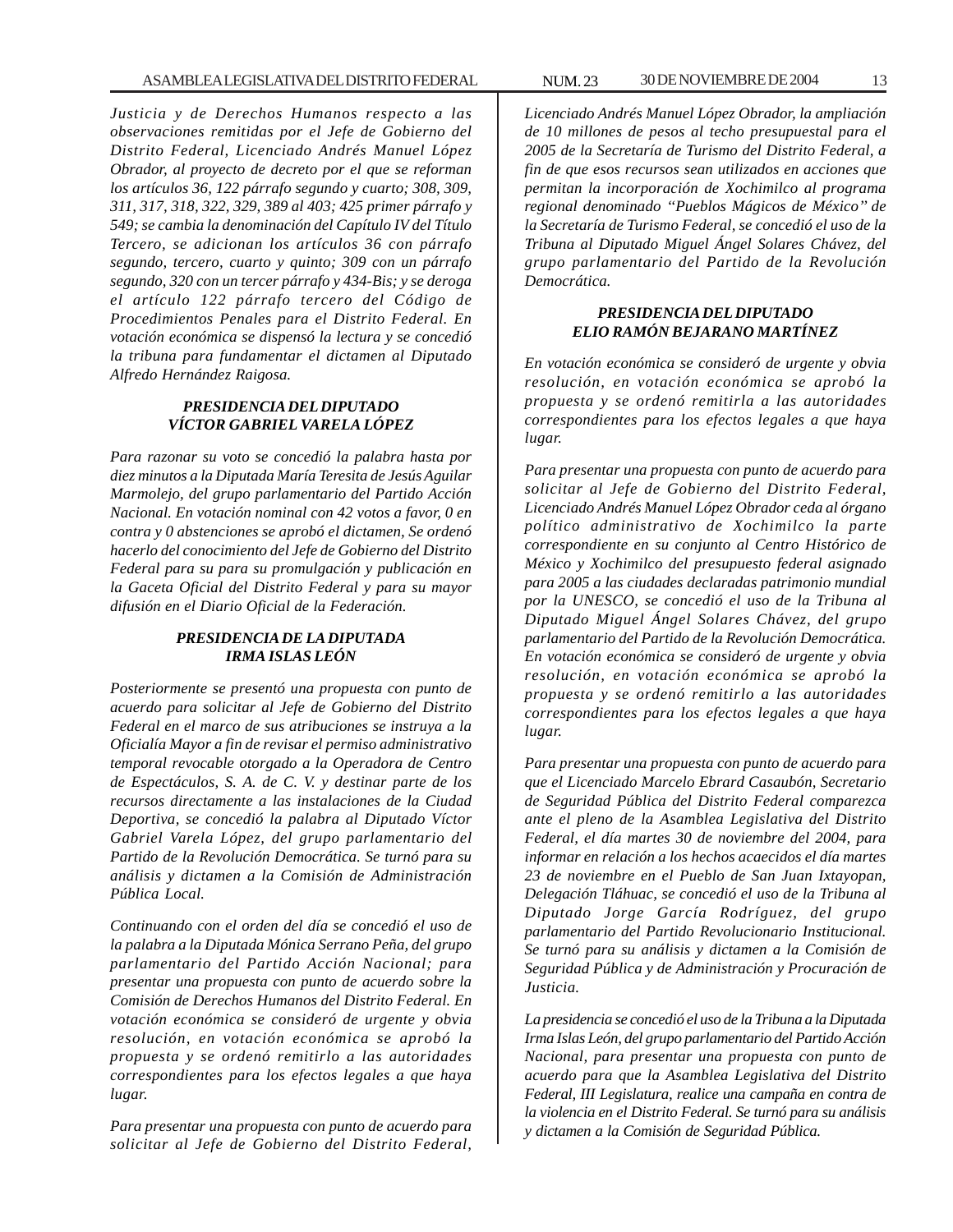14 ASAMBLEA LEGISLATIVA DEL DISTRITO FEDERAL NUM. 23 30 DE NOVIEMBRE DE 2004

*Para presentar una propuesta con punto de acuerdo para que la Asamblea Legislativa del Distrito Federal se pronuncie sobre los hechos ocurridos en la delegación Tláhuac, se concedió el uso de la tribuna al Diputado Roberto Carlos Reyes Gámiz, del grupo parlamentario del Partido de la Revolución Democrática. La presidencia a petición del Diputado ordenó se guardara un minuto de silencio. En votación económica se consideró de urgente y obvia resolución. Se concedió la palabra hasta por diez minutos al Diputado Arturo Escobar y Vega, del grupo parlamentario del Partido Verde Ecologista de México; para hablar en contra de la propuesta, al Diputado Alfredo Hernández Raigosa, del grupo parlamentario del Partido de la Revolución Democrática para hablar en pro y al Diputado Francisco Agundis Arias, del grupo parlamentario del Partido Verde Ecologista de México para hablar en contra, el Diputado Julio Escamilla Salinas, del grupo parlamentario del Partido de la Revolución Democrática, solicitó permiso para realizar una pregunta al orador la cual fue aceptada y contestada, la Diputada María Guadalupe Chavira de la Rosa hizo uso de la tribuna hasta por cinco minutos por alusiones al partido, al Diputado Héctor Mauricio López Velázquez, del grupo parlamentario del Partido Revolucionario Institucional se le concedió la palabra hasta por diez minutos para hablar a favor de la propuesta, al Diputado Jorge Alberto Lara Rivera; del grupo parlamentario del Partido Acción Nacional y al Diputado Arturo Escobar y Vega se les concedió la palabra hasta por cinco minutos por alusiones a su partido; al Diputado Héctor Mauricio López Velázquez y a la Diputada Independiente Martha Teresa Delgado Peralta se les concedió la palabra hasta por cinco minutos por alusiones personales, el Diputado Julio Escamilla Salinas hizo uso de la tribuna hasta por cinco minutos por alusiones a su partido, el Diputado Arturo Escobar y Vega solicitó permiso para realizar una pregunta al orador la cual fue aceptada y contestada; la Presidencia concedió la palabra hasta por cinco minutos al Diputado Francisco Agundis Arias. En votación nominal con 35 votos a favor, 0 en contra y 2 abstenciones se aprobó la propuesta y se ordenó remitirla a las Comisiones Unidas de Administración y Procuración de Justicia y de Seguridad Pública.*

*La Presidencia instruyó a la Secretaria para someter a votación la prórroga de la sesión, en votación económica no se autorizó.*

*La presidencia instruyó a la Secretaría para continuar con el orden del día, informando la Secretaría que se habían agotado los asuntos en cartera, procediendo a dar lectura al orden del día de la próxima sesión.*

*A las diecisiete horas con cincuenta y cinco minutos del día al inicio señalado la presidencia levantó la sesión y citó para la siguiente, que tendrá lugar el martes treinta de noviembre del presente año a las once horas rogando a todos su puntual asistencia.*

**LA C. PRESIDENTA.-** Gracias, Secretaria. Esta presidencia informa a la Asamblea que recibió un comunicado de parte de la diputada María Araceli Vázquez Camacho, del grupo parlamentario del Partido de la Revolución Democrática. Solicito a la secretaría dar lectura al comunicado.

**LA C. SECRETARIA.-** Por instrucciones de la Presidencia, se va proceder a dar lectura al comunicado de referencia.

#### *DIP. ARACELI VAZQUEZ CAMACHO*

*México, Distrito Federal a 30 de noviembre de 2004 AVC/222/04*

*H. ASAMBLEA LEGISLATIVA DEL DISTRITO FEDERAL III LEGISLATURA DIP. IRMA ISLAS LEÓN Presidenta en turno de la Mesa Directiva PRESENTE.*

*La suscrita Diputada Araceli Vázquez Camacho, con fundamento en los artículos 122 Apartado C Base Primera fracción V de la Constitución Política de los Estados Unidos Mexicanos; 1,7, 17 fracción III, VI y VII, 18 fracción VII de la Ley Orgánica; 89 numeral 2 y 90 párrafo primero del Reglamento para el Gobierno Interior, ambos ordenamientos de la Asamblea Legislativa del Distrito Federal, solicito de la manera más atenta a la Mesa Directiva se dé lectura en la Tribuna de esta H. Soberanía al siguiente comunicado:*

*La Ciudad de México, es el centro económico, político, social y cultural más importante de nuestro país, en ella se ubican los poderes de la unión, así como las instituciones académicas de educación superior más importantes del país: la Universidad Nacional Autónoma de México y el Instituto Politécnico Nacional. En el Distrito Federal existen también otras instituciones de gran importancia, tal es el caso de la Universidad Autónoma Metropolitana y la recién fundada Universidad de la Ciudad de México, obra que demuestra que el Gobierno del Distrito Federal impulsa la construcción de infraestructura para beneficio de todos los sectores de la población capitalina, ya que desde 1974, no se había fundado en esta ciudad capital una institución de educación superior pública.*

*El Gobierno democrático del Distrito Federal, continua cumpliendo su compromiso adquirido con los jóvenes de esta ciudad, referente al establecimiento de instituciones de educación superior pública: así con beneplácito, recibimos la noticia de que la Universidad Autónoma Metropolitana construirá su cuarta unidad académica en la zona de Santa Fe, delegación Cuajimalpa de Morelos, en un terreno recuperado por el Gobierno del Distrito Federal y donado por este último a través de un convenio firmado con la UAM el pasado 5 de noviembre.*

*Este tipo de convenios y acciones demuestran que ante la falta de recursos, los esquemas de coordinación y*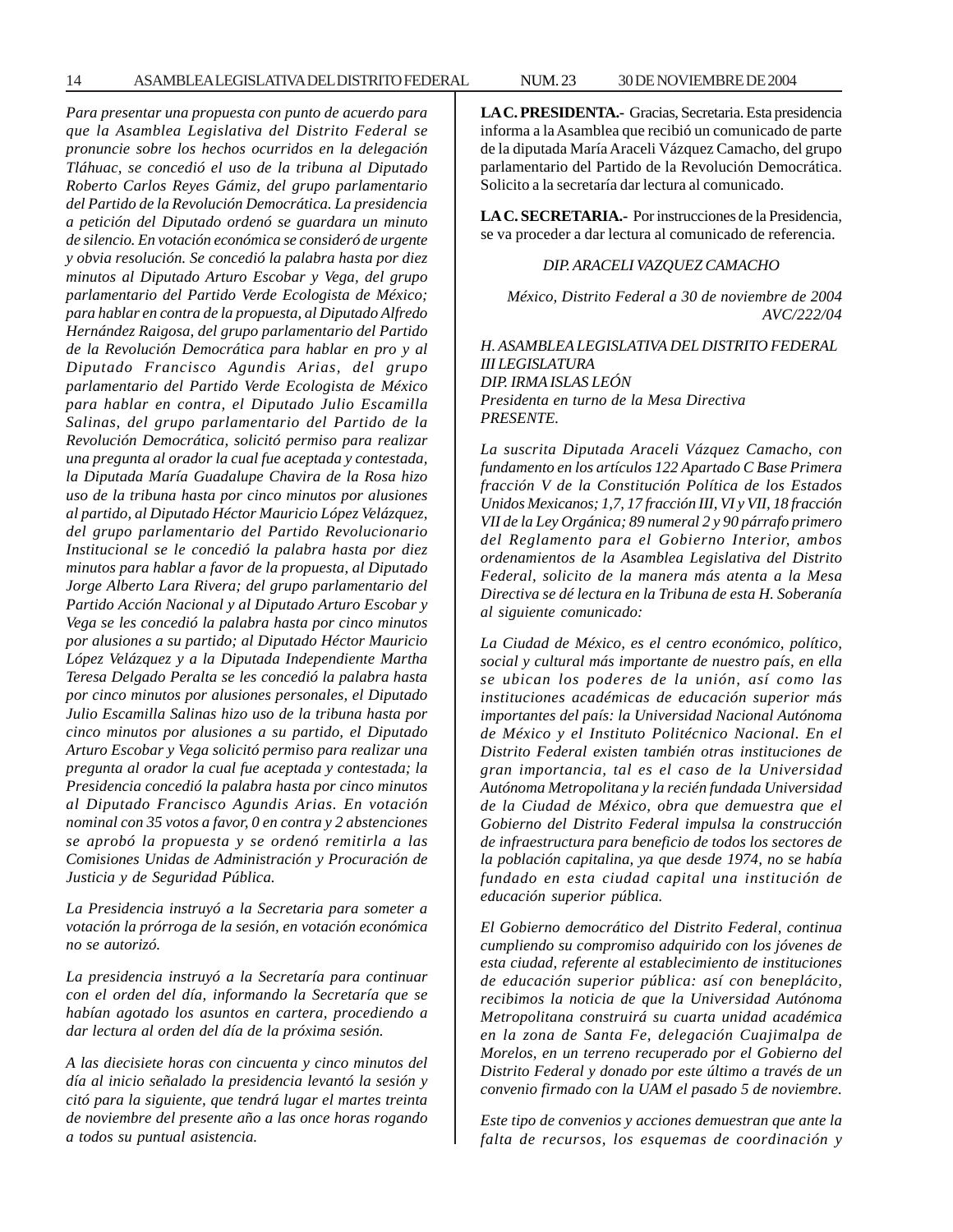*colaboración entre las instituciones públicas de los distintos órdenes y niveles de gobierno, hacen posible ofrecer respuestas a las expectativas y demandas de servicios de los sectores de la sociedad de menores niveles de ingreso.*

*Con esta donación, se pone de manifiesto la importancia que tiene la educación pública para el gobierno de la Ciudad de México, el terreno donado tiene una superficie de casi 36 mil metros cuadrados, con un valor comercial estimado de 306 millones de pesos y es contiguo al Hospital ABC y al predio denominado ''El Encino''*

*Ante la usura y el latifundismo urbano; ante las ambiciones malsanas que eran práctica común en el pasado; ante el enriquecimiento de particulares a merced del erario; el Gobierno de la ciudad responde con acciones que demuestran que su actuación es de buena fe, y con un firme propósito de impulsar el desarrollo urbano y social de la ciudad, armónico y equilibrado, al que todos tienen acceso. Ajeno a toda pretensión de beneficiar a alguien o algún grupo en particular.*

*Actualmente en la zona poniente de la ciudad, las únicas opciones de educación superior que existen son universidades privadas, como la Universidad iberoamericana, el Instituto Tecnológico de Estudios Superiores de Monterrey, la Universidad Anáhuac, entre otras, a los cuales desafortunadamente la gran mayoría de los jóvenes no tienen acceso.*

*Un amplio sector de la población de Cuajimalpa y Álvaro Obregón esta integrado por personas menores a 20 años de edad, lo cual constituye la demanda en equipamiento para este nivel de edad, de ahí la necesidad de ofrecer a los jóvenes de la ciudad, alternativas de educación pública de calidad, y a la vanguardia del conocimiento científico y tecnológico.*

*El día de hoy ante la difícil situación económica por la que atraviesa nuestro país, se torna urgente y necesario para los universitarios y para quienes pretenden serlo, tener una esperanza ante el funesto panorama en el que nos encontramos. Las universidades es el lugar donde los jóvenes del hoy y del mañana pueden prepararse para encarar un futuro lleno de retos y dificultades, pero también de oportunidades.*

*En esta época la matricula a nivel superior se esta reduciendo cada vez más en nuestro país, debido claramente, a una lógica del modelo neoliberal, con el fin de satisfacer los programas de corte meramente tecnocrático.*

*Así basta mencionar algunas cifras para constatar lo anterior: en la pasada ronda de exámenes en la UNAM, se supo que de los poco más de 80 mil aspirantes, solamente fueron admitidos aproximadamente 20 mil En*

*el Instituto Politécnico Nacional su matrícula se ha reducido en 10 mil lugares desde 1996, por lo que ahora sólo recibe a 18 mil estudiantes.*

*En las universidades autónomas de las entidades federativas la situación no es diferente, así por ejemplo en la Universidad de Aguascalientes sólo ingresaron la mitad de los más de seis mil aspirantes. A la Universidad de Chihuahua aspiraban ingresar casi siete mil jóvenes lográndolo solo tres mil. Para ingresar a la Universidad de Sonora 15 mil jóvenes presentaron examen, ingresando a penas 3200. La Universidad de Guanajuato sólo pudo recibir a 6000 de los más de 14 mil aspirantes. En la Universidad Autónoma del Estado de México fueron más de 27 mil jóvenes los que presentaron examen de admisión, siendo rechazados casi 12 mil aspirantes. En la Universidad Autónoma de Jalisco sólo fueron aceptados 34 mil jóvenes de más de 76 mil que deseaban estudiar. A la Universidad de Chapingo, sólo lograron ingresar 1637 de los más de 10 mil que querían formarse en carreras de agricultura y símil ares.*

*Hoy la Universidad pública y gratuita es el lugar idóneo desde el cual habrá que centrar todos los esfuerzos posibles para poner la academia, la ciencia y la extensión de la cultura al servicio de la sociedad.*

*De esta forma el Grupo Parlamentario del Partido de la Revolución Democrática en esta Asamblea Legislativa del Distrito Federal III Legislatura, saluda y respalda la donación del predio ''El Escorpión'' que hizo el Jefe de Gobierno del Distrito Federal, Lic. Andrés Manuel López Obrador, a la Universidad Autónoma Metropolitana, para la construcción de un nuevo campus en la zona de Santa Fé.*

*También saludamos y respaldamos el Presupuesto de Egresos de la Federación para el ejercicio fiscal 2005, aprobado recientemente por la Honorable Cámara de Diputados del Congreso de la Unión, ya que se incrementan considerablemente los recursos originalmente previstos al Sistema de Educación Básica y Normal, con especial énfasis al Subsistema de Educación Superior, haciendo reasignaciones a favor de la Universidad Nacional Autónoma de México, al Instituto Politécnico Nacional y a las más importantes Universidades Públicas de las entidades Federativas. El Ejecutivo Federal con su proyecto de presupuesto de egresos, le daba la espalda a México, al proponer irresponsablemente una disminución de 3.2% en términos reales al gasto de educación superior, lo que significa 2 mil millones de pesos. Tal parece que para el Gobierno de nuestro país no es una prioridad la educación superior, a diferencia de la mayoría de los países del mundo.*

*Hoy en día la educación desde la básica hasta la superior, debe ser una prioridad para todos los gobiernos, ya que de ella depende el progreso y el bienestar de la población.*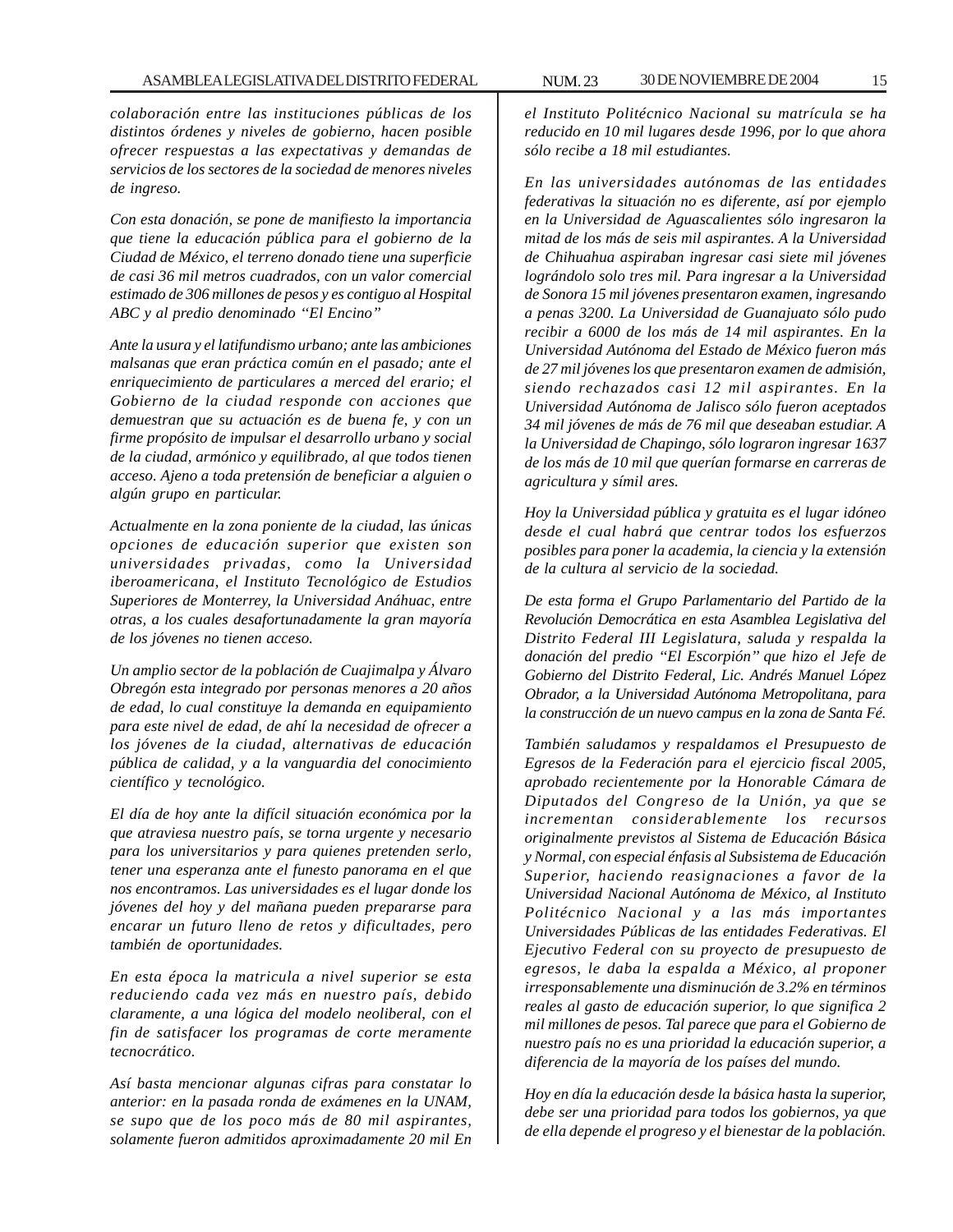# *ATENTAMENTE*

# *DIP. MARÍA ARACELI VÁZQUEZ CAMACHO*

Cumplida su instrucción, diputada Presidenta.

**LA C. PRESIDENTA.-** Gracias. Esta Asamblea está enterada del comunicado de referencia.

Esta presidencia de la más cordial bienvenida a un grupo de alumnos de la Universidad Motolinia del Pedregal que nos acompañan en esta sesión.

Se hace del conocimiento de la Asamblea que fue recibido un comunicado de las Comisiones Unidas de Abasto y Distribución de Alimentos, de Presupuesto y Cuenta Pública y de Hacienda. Solicito a la secretaría dé lectura a dicho comunicado.

**LA C. SECRETARIA.-** Por instrucciones de la presidencia se va a proceder a dar lectura al comunicado de referencia.

#### *DIP. JORGE GARCÍA RODRÍGUEZ*

*México, D.F., a 29 de Noviembre del 2004. JGR/FG/109/04.*

*DIP. IRMA ISLAS LEÓN PRESIDENTA DE LA MESA DIRECTIVA DE LA ASAMBLEA LEGISLATIVA DEL DISTRITO FEDERAL III LEGISLATURA PRESENTE*

*Con fundamento en lo dispuesto por el artículo 32 del Reglamento para el Gobierno Interior de la Asamblea Legislativa del Distrito Federal, solicito atentamente una prórroga respecto a la ''Iniciativa de Decreto que Reforma y Adiciona el Artículo 282 del Código Financiero del Distrito Federal, 2004'', para que los locatarios de Mercados Públicos, queden exentos del pago de Romerías Tradicionales, que nos fue turnada para su estudio y dictamen a las Comisiones Unidas de Abasto y Distribución de Alimentos, Presupuesto y Cuenta Pública y de Hacienda.*

*Hago propicia la ocasión, para reiterarle las seguridades de mi atenta consideración.*

#### *DIP. JORGE GARCÍA RODRÍGUEZ*

Cumplida su instrucción, diputada Presidenta.

**LA C. PRESIDENTA.-** Gracias, diputada Secretaria. Le solicito que pregunte a la Asamblea si es de aprobarse la solicitud de prórroga de referencia.

**LA C. SECRETARIA.-** Por instrucciones de la presidencia y en votación económica se pregunta a la Asamblea si es de autorizarse la solicitud de prórroga de las Comisiones Unidas de referencia.

Los que estén por la afirmativa, sírvanse manifestarlo poniéndose de pie.

Los que estén por la negativa, sírvanse manifestarlo poniéndose de pie.

Se autoriza, diputada Presidenta.

**LA C. PRESIDENTA.-** Comuníquese a los presidentes de las Comisiones Unidas de Abasto y Distribución de Alimentos, de Presupuesto y Cuenta Pública y de Hacienda.

Se informa a la Asamblea que fue recibido un comunicado de parte del Presidente de la Mesa Directiva de la Cámara de Diputados de la LIX Legislatura, diputado Manlio Fabio Beltrones Rivera. Solicito a la diputada Secretaria dar lectura a dicho comunicado.

**LA C. SECRETARIA.-** Por instrucciones de la presidencia se va a proceder a dar lectura al comunicado de referencia.

# *MESA DIRECTIVA*

#### *LIX LEGISLATURA*

*OF. NUM. DGPL59-II-5-996*

*Diputados Secretarios de la Asamblea Legislativa del Distrito Federal, III Legislatura, Presentes.*

*En sesión celebrada en esta fecha por la Cámara de Diputados del Honorable Congreso de la Unión, se aprobaron los Puntos de Acuerdo, que a continuación se transcriben:*

*''Primero.- Exhortar a la Secretaría de Medio Ambiente del Distrito Federal, para que a través de la CORENADER estructure el área para la Comisión de Barrancas del Distrito Federal, que permita coordinar el Programa de Conservación y Manejo Sustentable de las Barrancas del Distrito Federal.- Segundo.- Exhortar a la Asamblea Legislativa del Distrito Federal, para que en el próximo Presupuesto de Egresos del Distrito Federal sea considerada una partida presupuestaria para la Comisión de Barrancas del Distrito Federal, siendo que dichos recursos deben de estar debidamente etiquetados para su destino en áreas naturales protegidas.- Tercero: Exhortar a la Semarnat, para que dentro de los anexos del Programa de Empleo Temporal puedan ser consideradas las zonas del Distrito Federal que incluyen barrancas''.*

*Lo que comunicamos a ustedes, para los efectos a que haya lugar*

*México, D.F., a 25 de noviembre de 2004*

*MANLIO FABIO BELTRONES RIVERA Diputado Presidente*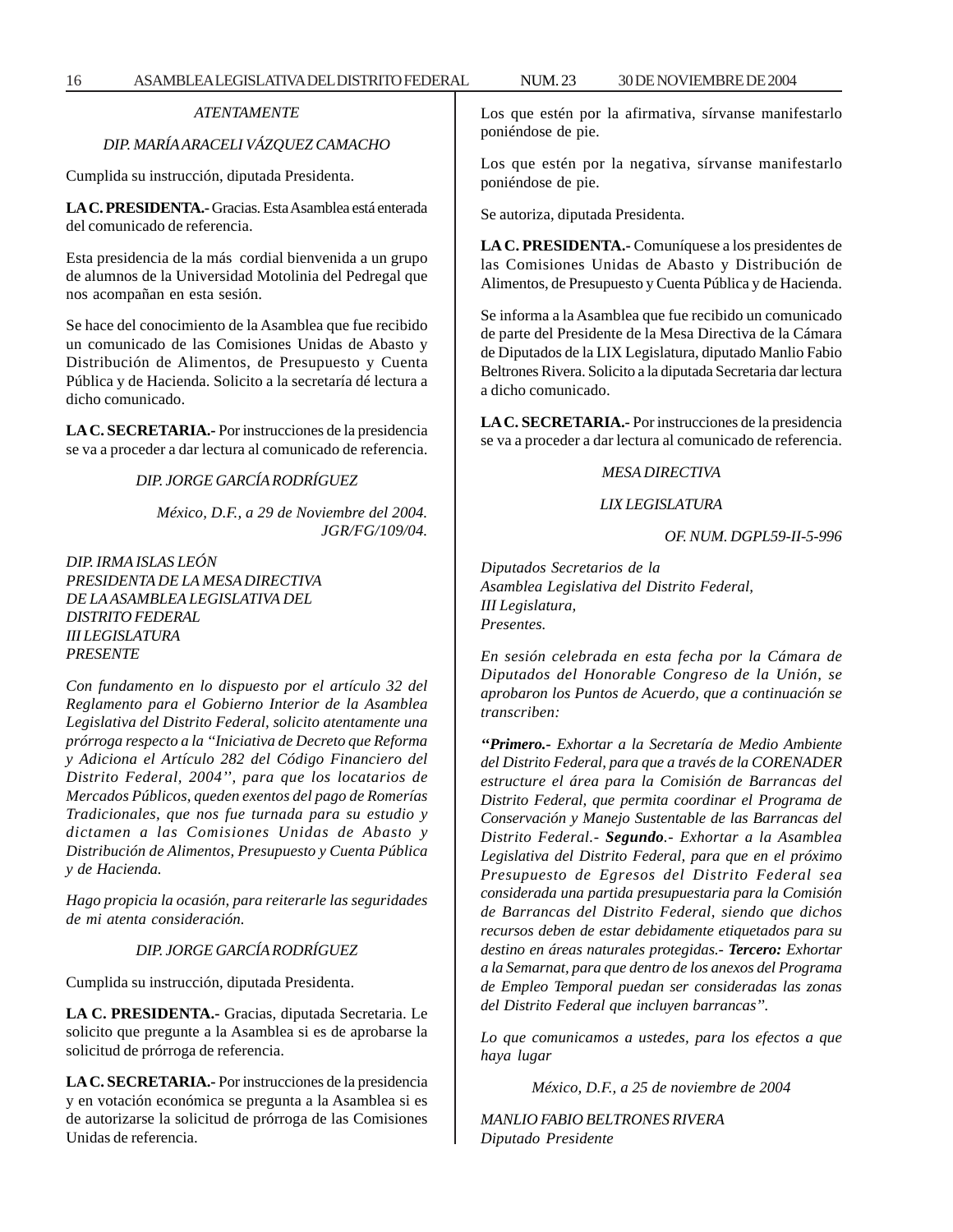*MARCOS MORALES TORRES Diputado Secretario*

*\_\_\_\_\_ O \_\_\_\_\_*

*Comisión de Medio Ambiente y Recursos Naturales*

*DICTAMEN A LA PROPOSICIÓN CON PUNTO DE ACUERDO PARA EXHORTAR A LA SEMARNAT A CREAR UN FONDO DE PROTECCIÓN DEL SISTEMA DE BARRANCAS DEL PONIENTE DEL DISTRITO FEDERAL*

#### *Honorable Asamblea*

*Con fundamento en lo dispuesto en los artículos 39 numeral 1, 45 numeral 6 inciso f de la Ley Orgánica del Congreso General de los Estados Unidos Mexicanos, así como en los artículos 60, 85, 87, 88 y demás aplicables del Reglamento para el Gobierno Interior del Congreso General de los Estados Unidos Mexicanos, esta Comisión de Medio Ambiente y Recursos Naturales presenta el dictamen de la proposición con Punto de Acuerdo, para exhortar a la SEMARNAT a crear un fondo de protección del sistema de barrancas del poniente del Distrito Federal en el presupuesto de egresos de la federación para el ejercicio fiscal de 2004 a cargo del Diputado Víctor Suárez Carrera, del grupo parlamentario del Partido de la Revolución Democrática con base en los siguientes*

#### *ANTECEDENTES*

*Primero.- En sesión celebrada con fecha 15 de diciembre fue presentada y turnada con la misma fecha a la Comisión de Medio Ambiente, la proposición con Punto de Acuerdo para exhortar a la SEMARNAT a crear un fondo de protección del sistema de barrancas del poniente del Distrito Federal en el presupuesto de egresos de la federación para el ejercicio fiscal de 2004 a cargo del Diputado Víctor Suárez Carrera, del grupo parlamentario del Partido de la Revolución Democrática.*

*Segundo.- Con fecha 18 del mismo mes, fue recibido por la Comisión de Medio Ambiente y Recursos Naturales, el oficio DGPL 5911-5-263 de la Mesa Directiva de la LIX Legislatura, enviando copia del expediente núm. 628, con la proposición con Punto de Acuerdo en comento.*

#### *Antecedentes del caso*

*1.- Con fecha 13 de marzo de 2001 se publicó en la Gaceta Oficial del Distrito Federal el acuerdo que creó el Consejo para el Desarrollo Sustentable del Suelo de Conservación, Zonas Rurales y Áreas Naturales Protegidas del Distrito Federal. Este consejo está integrado por el Jefe de Gobierno, el titular de la Secretaria del Medio Ambiente del Distrito Federal y los titulares de las delegaciones del Distrito Federal. El consejo ha sesionado a partir de 3 de abril de 2001 realizando 17 reuniones. Entre otras comisiones que lo integran, existe la Comisión de Barrancas.*

*2.- El 24 de marzo de 2001 se aprobó en la Asamblea Legislativa del Distrito Federal la propuesta con Punto de Acuerdo para solicitar la identificación, señalización y publicación de las Áreas Naturales Protegidas, zonas con suelo de Conservación y zonas de barrancas del Distrito Federal. En él se solicitó a la Secretaría del Medio Ambiente del Distrito Federal, que en coordinación con la Secretaría de Desarrollo Urbano y Vivienda del Distrito Federal, utilizando la información contenida en el Programa General de Desarrollo Urbano, así como los programas delegacionales y parciales de desarrollo urbano y el Programa General de Ordenamiento Ecológico del Distrito Federal, proceda a identificar, señalizar y publicar cada una de las áreas protegidas, áreas de valor ambiental, zonas con suelo de conservación, áreas verdes y zonas de barrancas que se encuentran el Distrito Federal.*

*3.- Se realizó por parte de la Secretaría de Medio Ambiente del Distrito Federal un inventario de las áreas verdes, así como de las áreas de interés ambiental, que incluye las áreas de barrancas.*

*4.- La Secretaría de Medio Ambiente del Gobierno del Distrito Federal, a través de la Comisión de Recursos Naturales y Desarrollo Rural (CORENADER) está llevando a cabo un Programa de Conservación y Manejo Sustentable de las Barrancas del Distrito Federal.*

*5.- Se realizó una entrevista del equipo técnico de la Comisión de Medio Ambiente y Recursos Naturales de la Cámara de Diputados de la LIX Legislatura, con el Comisionado para Barrancas en el Distrito Federal, Biólogo Saúl Segura, con la finalidad de esclarecer el tema de Presupuesto de Egresos del Distrito Federal ya que existe referencia en los medios electrónicos de una partida para barrancas, la cual, según explicó el Comisionado, se abrió durante el gobierno pasado, sin embargo, este ya no existe (Dirección Ejecutiva de Proyectos Especiales de CORENA), como tampoco un área especifica para barrancas, y con ello solo queda el nombre de la apertura programática o el concepto que está disponible en Internet, sin que contemple recursos presupuestarios para el programa de barrancas.*

*6.- Existen recursos destinados a actividades de reforestación y limpieza de barrancas en el programa de empleo temporal, cuyas reglas de operación, en sus objetivos específicos para el caso de la Secretaria de Medio Ambiente y Recursos Naturales, establecen que: ''la aplicación de tales recursos deben contribuir a aumentar la productividad de las regiones marginadas, conservando el capital natural y promoviendo el manejo sustentable de sus recursos naturales, a través de acciones para la construcción, rehabilitación y mejoramiento de infraestructura ambiental y del cuidado y rehabilitación de los recursos naturales'', y sus*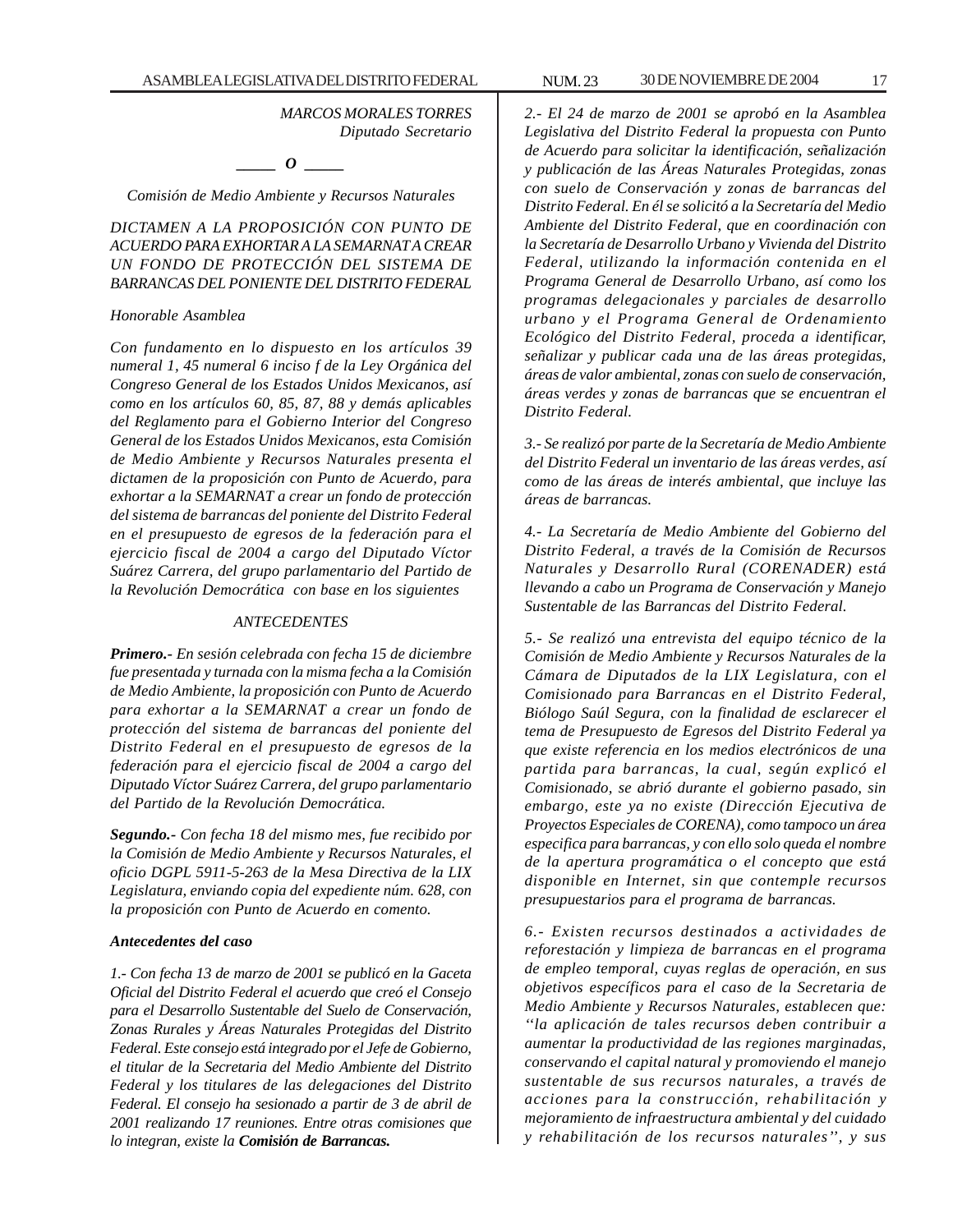18 ASAMBLEA LEGISLATIVA DEL DISTRITO FEDERAL NUM. 23 30 DE NOVIEMBRE DE 2004

*lineamientos establecen los criterios ambientales para determinar los municipios en donde se podrán aplicar tales recursos, entre los que encontramos: Que se encuentren en regiones prioritarias para la conservación, tanto en la modalidad de Áreas Naturales Protegidas, así como en las de conservación de la vida silvestre'' y ''...Que sean zonas con altas tasas de deterioro de los recursos naturales, principalmente por procesos de degradación de suelos, deforestación y pérdida o deterioro de mantos acuíferos...'', por tal razón los lineamientos generales de cobertura excluyen al Distrito Federal, y en consecuencia, no aparecen las comunidades del D.F. que incluyen zonas de barrancas, dentro de los listados anexos del Acuerdo publicado en el DOF del 10 de octubre de 2003 por el que los integrantes del Comité Técnico del Programa Empleo Temporal (PET), modifican las Reglas de Operación*

*7.- En las zonas de barrancas del Distrito Federal, existe problemática ambiental debido a:*

*publicadas el 16 de abril de 2003 y modificadas el 29 de*

*julio del mismo año.*

- *Asentamientos a lo largo de las barrancas, considerados en su mayoría de alto riesgo y alta vulnerabilidad.*
- *Necesidades de drenaje, que se ha canalizado hacia las barrancas.*
- *Pavimentación que ha ocasionado un fuerte y rápido incremento en las tasas de escurrimiento.*
- *Disminución en los volúmenes de infiltración y recarga de acuíferos.*
- *Cargas elevadas de material sedimentable que azolva corrientes, vasos y líneas de drenaje.*
- *Acumulación de basura con disminución de la capacidad de los conductos y de los vasos de las presas, provocando el desbordamiento de aguas sobre las calles.*
- *Modificación de los taludes de las barranca por establecimiento de terrazas sometiendo los taludes a fallas y a su desmoronamiento o desgajamiento con la lluvia.*
- *Población sobre terrenos minados, en las orillas de las barrancas e inclusive sobre los cauces de los ríos que son considerados con alto riesgo, por el peligro en que vive y también la vulnerabilidad a la que está sujeta.*

*Por lo que Urge desarrollar acciones para la conservación ecológica del sistema de barrancas, las cuales deben promover mecanismos de participación social entre la población asentada en las barrancas.*

# *CONSIDERACIONES*

*I.-Que en las barrancas del Distrito Federal existe una zona federal que debe ser delimitada por la Comisión Nacional del Agua según el artículo 3° del Reglamento de Aguas Nacionales.*

*II.- Que en la exposición de motivos de la Ley General del Equilibrio Ecológico y la Protección Ambiental se menciona, que la Ley pretende establecer claramente los ámbitos de actuación de cada uno de los Órganos de Gobierno, y la propia Ley precisa las materias que corresponden al Gobierno Federal, para evitar se generen vacíos que impidan la oportuna atención de los problemas ambientales en el país, mencionando que el artículo 116 frac. VII permite transferir atribuciones en materia ambiental de la Federación al Gobierno del Distrito Federal.*

*III.- Que la concurrencia de los tres niveles de gobierno puede ser establecida mediante leyes emitidas por el Congreso de la Unión según el artículo 73 XXIX-G constitucional y para el caso de materia ambiental se encuentra el antecedente en el artículo 1° de la Ley General para el Equilibrio Ecológico y la Protección Ambiental, mientras que el Estatuto de Gobierno del Distrito Federal faculta al Jefe de Gobierno para celebrar convenios de coordinación en materia ambiental*

*IV.- Que aún siendo la Asamblea Legislativa la entidad facultada para aprobar el presupuesto del Distrito Federal y legislar en materia del medio ambiente y protección ecológica en su territorio según el artículo 122 constitucional y el artículo 42 del Estatuto de Gobierno del Distrito Federal, existen zonas federales que requieren atención presupuestaria.*

*V.- Que la Ley Ambiental del Distrito Federal en su artículo 3° establece como de interés público la zona federal de las barrancas, además en su artículo 87 que son consideradas áreas verdes, y en su artículo 90 bis 1 y 90 bis-2, que las barrancas perturbadas son consideradas como áreas de interés ambiental; y que para decretar barrancas perturbadas, se requiere de un diagnóstico ecológico elaborado por la Secretaría de Medio Ambiente del Distrito Federal, el cual determine el deterioro ambiental y que las áreas de interés ambiental, deberán de estar decretadas por el ejecutivo del Distrito Federal mediante un diagnóstico.*

*VI.- Que es la Comisión Nacional del Agua, la encargada de delimitar la zona federal de las barrancas de acuerdo a la Ley de Aguas Nacionales en su artículo 3° (La Comisión Nacional de Aguas tiene la facultad sobre las cuencas y riberas de las aguas nacionales de acuerdo al artículo 27 constitucional y 3° de la Ley Nacional de Aguas fracciones I y III y artículo 3° fracción VIII y el Reglamento de la Ley de Aguas Nacionales, artículo 3° fracción 1).*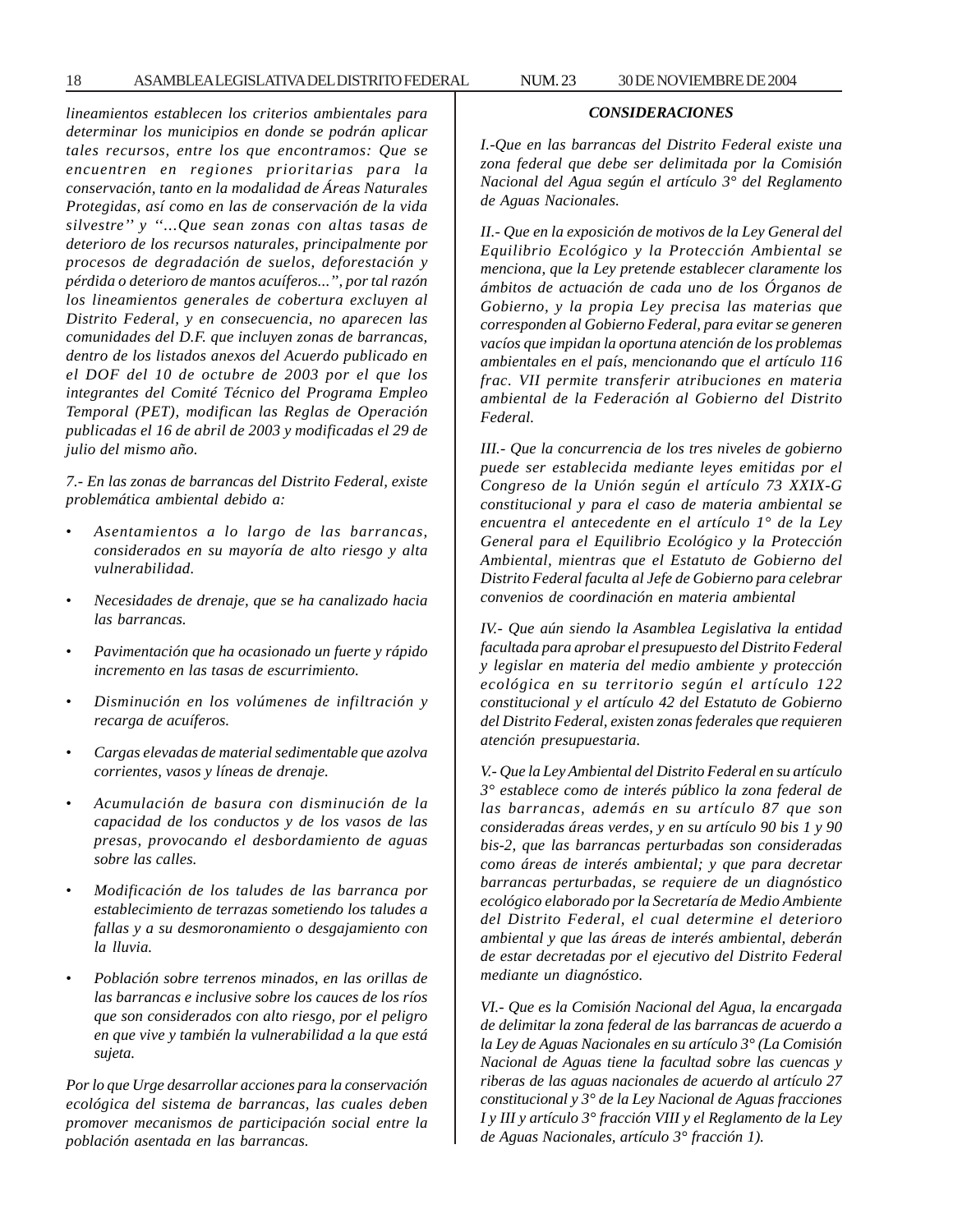*VII.- Que corresponde al sistema de aguas del Distrito Federal, realizar las acciones necesarias que eviten el azolve de la red de alcantarillado así como también rescatar, sanear, proteger y construir las instalaciones para aprovechar las aguas de los manantiales y pluviales que circulan por barrancas y cauces naturales, según La ley de Aguas del Distrito Federal en su Artículo 16 fracción XXI.*

*VIII.- Que existe una instancia dentro del Consejo para el Desarrollo Sustentable del Suelo de Conservación, Zonas Rurales y Áreas Naturales Protegidas del Distrito Federal, que es la Comisión de Barrancas, que puede ser la encargada de coordinar los esfuerzos y recursos para la conservación y restauración de las barrancas del Distrito Federal.*

*IX.- Que existiendo una partida presupuestal del Distrito Federal, y que la misma no cuenta con recursos siendo conveniente asignarlos, y así concretar los esfuerzos de la Comisión de Barrancas del Consejo para el Desarrollo Sustentable del Suelo de Conservación, Zonas Rurales y Áreas Naturales Protegidas del Distrito Federal que incluyen zonas federales.*

*XI.- Que existe el antecedente de una partida dentro del programa de empleo temporal de presupuesto del año 2003 para las acciones denominadas'' reforestación y limpieza y de barrancas'' y que no están disponibles para de la zona de barrancas del Distrito Federal.*

*Tomando en cuenta los antecedentes y considerandos anteriores, y debido a la concurrencia de responsabilidades de diferentes instancias federales y locales, como son de la Secretaria de Medio Ambiente y Recursos Naturales, Gobierno del Distrito Federal, la Comisión Nacional del Agua, la Comisión Nacional Forestal, la Comisión Nacional de Áreas Protegidas y de los Gobiernos de las Delegaciones y del Distrito Federal, aunado a la existencia de una entidad que es la Comisión de Barrancas del Consejo para el Desarrollo Sustentable del Suelo de Conservación, Zonas Rurales y Áreas Naturales Protegidas del Distrito Federal, que puede coordinar los esfuerzos de dichas instancias, así mismo, la existencia del Programa de Conservación y Manejo Sustentable de las Barrancas del Distrito Federal, que debe ser el programa especial en el que se promuevan las acciones concretas requeridas para la restauración y conservación de dichas barrancas, esta Comisión ha ponderado cambiar la redacción del texto del Punto de Acuerdo en su párrafo primero, que dice ''Exhortar a la Secretaría de Medio Ambiente y Recursos Naturales para que en coordinación con el gobierno del Distrito Federal integre un Fondo para la Protección del Sistema de Barrancas del Poniente del Distrito Federal, que permita integrar una instancia de coordinación entre autoridades de los diversos niveles de gobierno y organizaciones de*

*la sociedad civil, a objeto de impulsar un programa especial que promueva acciones concretas para su restauración y conservación...'' para adecuarlo.*

| Con punto de acuerdo para exhortar a la Semarnat | Diputado      | Se turnó a       |
|--------------------------------------------------|---------------|------------------|
| a la creación de un fondo para la Protección del | Víctor        | la Comisión de   |
| Sistema de Barrancas, en el Presupuesto 2004.    | <i>Suárez</i> | Medio            |
| Resolutivos:                                     | Carrera       | Ambiente y       |
| 1." Exhortar a la Secretaría de Medio            | (PRD)         | Recursos         |
| Ambiente y Recursos Naturales para que           |               | <b>Naturales</b> |
| en coordinación con el Gobierno del              |               |                  |
| Distrito Federal integre un Fondo para la        |               |                  |
| protección del Sistema de Barrancas del          |               |                  |
| Poniente del Distrito Federal, que permita       |               |                  |
| integrar una instancia de coordinación           |               |                  |
| entre autoridades de los diversos niveles        |               |                  |
| de gobierno y organizaciones de la               |               |                  |
| sociedad civil, a objeto de impulsar un          |               |                  |
| programa especial que promueva                   |               |                  |
| acciones concretas para su restauración y        |               |                  |
| conservación.                                    |               |                  |
| 2." Aprobar, por parte de esta Honorable         |               |                  |
| representación en el próximo Presupuesto         |               |                  |
| de Egresos de la Federación 2004 la              |               |                  |
| partida presupuestal que se requieren            |               |                  |
| para la consecución del punto anterior.          |               |                  |
|                                                  |               |                  |

*Además, la coordinación de esfuerzos basados tanto en los convenios de transferencia de las Áreas Naturales Protegidas, como los Programas de Desarrollo y de Ordenamiento Territorial del Distrito Federal, los Programas Parciales de las Delegaciones del Distrito Federal y el Programa de Conservación y Manejo Sustentable de las Barrancas del Distrito Federal requiere que se tengan previstos los recursos presupuestados tanto por la Asamblea Legislativa del Distrito Federal, como por esta Soberanía y estén considerados en el Programa Sectorial de la Secretaría de Medio Ambiente y Recursos Naturales y en las Aportaciones Federales para Entidades Federativas y demarcaciones territoriales del Distrito Federal y previniendo que su implementación requiere tiempo por la naturaleza misma de la problemática de coordinación como, ambiental, territorial y social, esta Comisión consideró cambiar la redacción del párrafo II del Punto de Acuerdo, que expresa*

*''…Aprobar, por parte de esta honorable representación en el próximo Presupuesto de Egresos de la Federación 2004 la partida presupuestal que se requiera para la consecución del punto anterior.'' ya que esta Comisión considera que durante este año se logre consolidar la base presupuestaria federal requerida para la conservación de barrancas del Distrito Federal.*

*Por lo anterior, esta Comisión, con fundamento en las facultades que le confieren los artículos 39, 40 y demás relativos de la Ley Orgánica del Congreso General y los artículos 58 y 60 y demás relativos del Reglamento para el Gobierno Interior del Congreso General somete a la*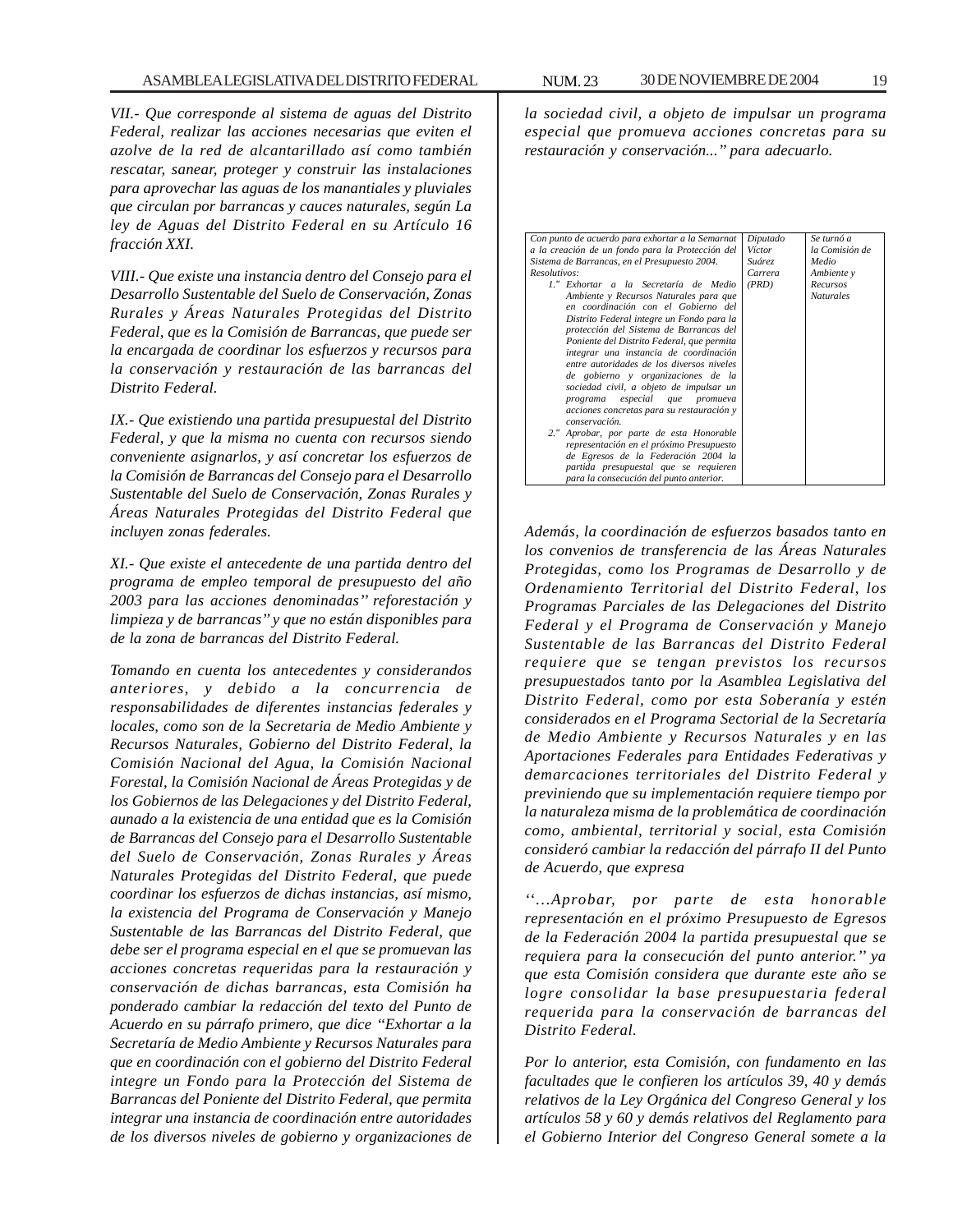*consideración de los integrantes de esta Honorable Asamblea el presente dictamen con:*

#### *PUNTO DE ACUERDO*

*Primero: Exhortar a la Secretaría de Medio Ambiente del Distrito Federal, para que a través de la CORENADER estructure el área para la Comisión de Barrancas del Distrito Federal, que permita coordinar el Programa de Conservación y Manejo Sustentable de las Barrancas del Distrito Federal.*

*Segundo: Exhortar a la Asamblea Legislativa del Distrito Federal, para que en el próximo Presupuesto de Egresos del Distrito Federal sea considerada una partida presupuestaria para la Comisión de Barrancas del Distrito Federal, siendo que dichos recursos deben de estar debidamente etiquetados para su destino en áreas naturales protegidas.*

*Tercero: Exhortar a la Semarnat, para que dentro de los anexos del Programa de Empleo Temporal puedan ser consideradas las zonas del Distrito Federal que incluyen barrancas.*

*Dado en el Palacio Legislativo de San Lázaro a los 22 días del mes septiembre de dos mil cuatro.*

*Por la Comisión del Medio Ambiente y Recursos Naturales: Dip. Jacqueline Argüelles Guzman, Presidenta; Dip. Francisco J. Lara Arano, secretario; Dip. Roberto A Aguilar Hernández, secretario; Dip. Carlos M. Rovirosa Ramírez, secretario, Dip. José Luis Cabrera Padilla, secretario; Dip. Irene H. Blanco Becerra; Dip. Raúl Leonel Paredes Vega; Dip. Raúl R. Chavarria Salas; Dip. Lorena Torres Ramos; Dip. Mario E. Dávila Aranda; Dip. Regina Vázquez Saut; Dip. Maria G. García Velasco; Dip. Guillermo E. Marcos Tamborrel Suárez; Dip. Bernardo Loera Carrillo; Dip. Oscar Rodríguez Cabrera; Dip. Julian Nazar Morales; Dip. Víctor Manuel Alcerreca; Dip. Roberto A. Marrufo Torres; Dip. Oscar Felix Ochoa; Dip. Miguel Amescua Alejo; Dip. Humberto Filizola Haces; Dip. Jacobo Sánchez López; Dip. Ernesto Alarcón Trujillo; Dip. Francisco A. Jiménez Merino; Dip. Adrián Chávez Ruiz; Dip. Maximino Alejandro Fernández Ávila; Dip. Pascual Sigala Paez; Dip. Carlos Silva Valdez; Dip. Maria del Rosario Herrera Ascencio; Dip. Nancy Cárdenas Sánchez.*

Cumplida su instrucción diputada Presidenta.

**LA C. PRESIDENTA.-** Gracias. Remítase a la Comisión de Presupuesto y Cuenta Pública.

Para presentar una iniciativa de reformas a la Ley de Aguas del Distrito Federal, se concede el uso de la Tribuna al diputado Efraín Morales Sánchez, del Partido de la Revolución Democrática.

**EL C. DIPUTADO EFRAÍN MORALES SÁNCHEZ.-** Con su permiso diputada Presidenta.

# *INICIATIVA DE REFORMAS Y ADICIONES A LA LEY DE AGUAS DEL DISTRITO FEDERAL*

#### *HONORABLE ASAMBLEA LEGISLATIVA:*

*El suscrito diputado Efraín Morales Sánchez, integrante del grupo parlamentario del Partido de la Revolución Democrática, con fundamento en lo dispuesto por los artículos 46 fracción I del Estatuto de Gobierno del Distrito Federal; 17 fracción IV del la Ley Orgánica de la Asamblea Legislativa del Distrito Federal y 82 fracción I del Reglamento para el Gobierno Interior de la Asamblea Legislativa del Distrito Federal, someto a la consideración de este órgano legislativo la iniciativa de reformas y adiciones a la Ley de Aguas del Distrito Federal, al tenor de la siguiente;*

#### *EXPOSICIÓN DE MOTIVOS*

*Como es del conocimiento de todos, el agua es el recurso vital para la subsistencia de los seres vivos que poblamos este planeta, asimismo es bien sabido que este recurso día con día escasea mas, por lo que lograr que el vital liquido se distribuya de manera constante y equitativa entre la población es una tarea que resulta difícil y costosa.*

*El aprovechamiento racional del agua se puede ver desde dos trincheras; desde el lado ecológico-sustentable o desde el lado económico—empresarial, de tal suerte que para los primeros el costo de distribución es compensado de acuerdo a su racionalización positiva, mientras que para los segundos, el concepto de racionalización no se contempla del todo en su ámbito, ya que comúnmente consideran que si realizan un pago por un servicio, tienen el derecho a dar el uso que sea al agua, lo cual representa desde cualquier punto de vista un enorme error.*

*Pensar que podemos utilizar el agua en cualquier actividad, en las cantidades que sea, por el sólo hecho de que ya se cubrió alguna cuota por ese servicio, es una posición que muchos actualmente toman, sin embargo, lo que es bien cierto, es que no importa cuanto se pague por el servicio de distribución de agua, es responsabilidad de todos y cada uno de nosotros hacer un uso racional de la misma, por lo que se hace necesario que cambiemos nuestra equivocada visión de que ''si ya pagamos, la gastamos'', porque este vital recurso se agota y en un futuro es posible que no exista recurso económico que alcance para comprarla.*

*En este contexto, es importante referirnos a la actual problemática que enfrenta el gobierno de nuestra ciudad, en lo relativo con la distribución del recurso hidráulico, específicamente en las áreas más alejadas de los sistemas primarios de distribución, por mencionar un ejemplo, las zonas cercanas al ''acuaférico'' no presentan problemas con la distribución y presión del agua en sus viviendas,*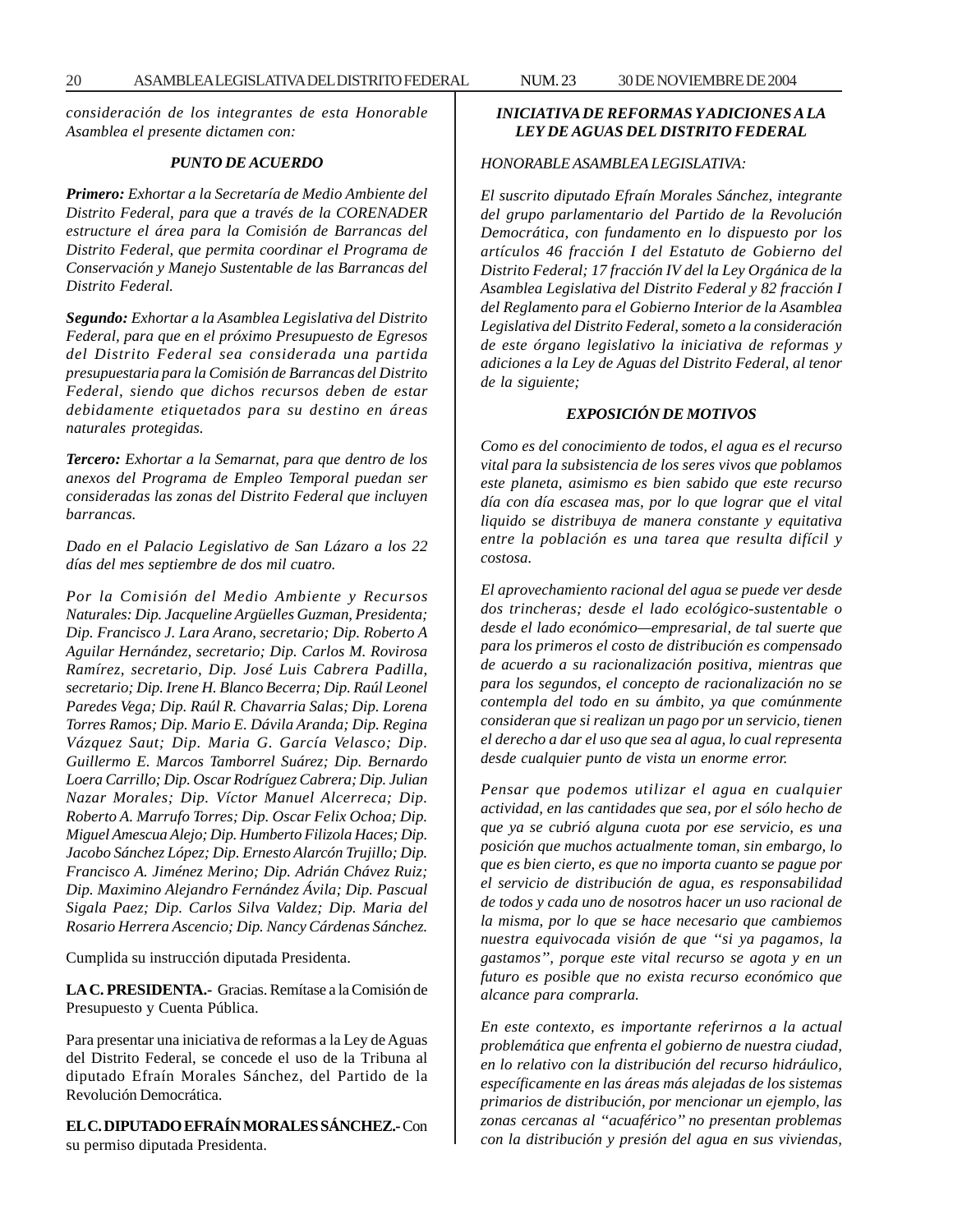*pero en las zonas alejadas del mismo y que por lo regular son zonas altas el problema se torna grave, ya que la presión disminuye a tal grado que no es posible lograr que el liquido llegue a los tinacos, razón que obliga a los habitantes de estas zonas a recurrir a la construcción de cisternas.*

*Asimismo a este fenómeno se suma otro; el que se da cuando cerca de los lugares donde el sistema de agua distribuye con menor presión, se construyen edificios habitacionales o de oficinas de más de un nivel y cuyos dueños además presionan a las autoridades a que les surtan el vital liquido con la presión suficiente para que el agua llegue hasta sus tinacos, de tal suerte que en muchos casos los encargados del bombeo suspenden o restringen el suministro a las colonias cercanas para obtener la presión que necesitan para abastecer del vital liquido hasta los últimos pisos de dichas construcciones y que principalmente atienden a la zona poniente de la ciudad.*

*Esto sin lugar a dudas representa una situación inequitativa, por lo que se hace necesario establecer en la Ley de Aguas del Distrito Federal que, aun cuando es obligación del Gobierno central abastecer del vital liquido, esta responsabilidad no irá más allá de los primeros niveles, es decir el gobierno deberá únicamente garantizar el suministro de agua hasta el primer piso de cualquier edificación, siendo responsabilidad a partir de esta reforma de las constructoras el diseñar sistemas de rebombeo en sus construcciones, de acuerdo con las especificaciones que para tal efecto emita la Secretaria de Obras del Distrito Federal a través del reglamento respectivo.*

*La reforma principalmente se centra en lo estipulado en el artículo 63 de la Ley de Aguas del Distrito Federal, el cual dispone un mayor cobro de derechos por el aumento del caudal en el suministro de agua lo cual como ya se explico con anterioridad no es apropiado, ya que no importa si se cobra más o menos por el liquido, lo importante es racionalizar su uso, a partir de establecer la equidad en las presiones hidrostáticas en cada Delegación.*

*Por lo anteriormente expuesto, someto a la consideración de este Honorable Pleno la iniciativa de reformas y adiciones a la Ley de Aguas del Distrito Federal, al tenor siguiente:*

*ÚNICO.- SE REFORMA EL ARTÍCULO 63 Y SE ADICIONAN LOS ARTÍCULOS 35 y 54 TODOS DE LA LEY DE AGUAS DEL DISTRITO FEDERAL PARA QUEDAR COMO SIGUE:*

# *LEY DE AGUAS DEL DISTRITO FEDERAL*

*Artículo 35. Los usuarios de los servicios hidráulicos deberán sujetarse a las siguientes disposiciones:*

#### *1. a XII...*

*XIII. Para el caso de edificios mayores de dos niveles, es obligación de los dueños de los mismos, contar con sistemas de rebombeo que garanticen el suministro a todo el edificio.*

*Artículo 54…*

*El Gobierno del Distrito Federal tiene la obligación de garantizar el suministro de agua hasta el primer nivel de cada inmueble, giro mercantil y/o establecimiento, para lo cual deberá garantizar las presiones hidrostáticas mínimas necesarias en cada delegación.*

*Artículo 63. Las personas que incrementen su consumo de agua con motivo del cambio de uso o destino del inmueble, así como los nuevos desarrollos urbanos, nuevas edificaciones, nuevas conexiones de agua y drenaje ó ampliaciones, pagarán contribuciones de mejoras en los términos del Código Financiero del Distrito Federal.*

*Asimismo las edificaciones de dos niveles en adelante deberán contar con sistemas de almacenamiento de agua para que pueda ser rebombeada a los demás niveles, siendo obligación de la autoridad supervisar lo conducente, antes de otorgar los permisos de construcción respectivos.*

#### *ARTÍCULO TRANSITORIO*

*ARTÍCULO PRIMERO.- Las presentes reformas y adiciones entrarán en vigor al día siguiente de su publicación en la Gaceta Oficial de la Federación.*

*ARTÍCULO SEGUNDO.-Túrnese al Jefe de Gobierno del Distrito Federal para su debida promulgación y publicación en la Gaceta Oficial del Distrito Federal y para su mayor difusión, en el Diario Oficial de la Federación.*

*ARTÍCULO TERCERO.- El Jefe de Gobierno deberá realizar las adecuaciones necesarias a los Reglamentos respectivos, para la correcta aplicación de la Ley.*

# *ATENTAMENTE*

## *DIP. EFRAÍN MORALES SÁNCHEZ*

Por su atención, muchas gracias.

**LA C. PRESIDENTA.-** Gracias, diputado. Con fundamento en lo dispuesto por los artículos 36 fracciones V y VII, 84 de la Ley Orgánica de la Asamblea Legislativa del Distrito Federal, 28 y 83 del Reglamento para su Gobierno Interior, se turna para su análisis y dictamen a la Comisión de Preservación del Medio Ambiente y Protección Ecológica, así como para su opinión a la Comisión Especial para la Gestión Integral del Agua.

Se informa a esta Asamblea, que fueron retirados los puntos número 8 y 50 del orden del día.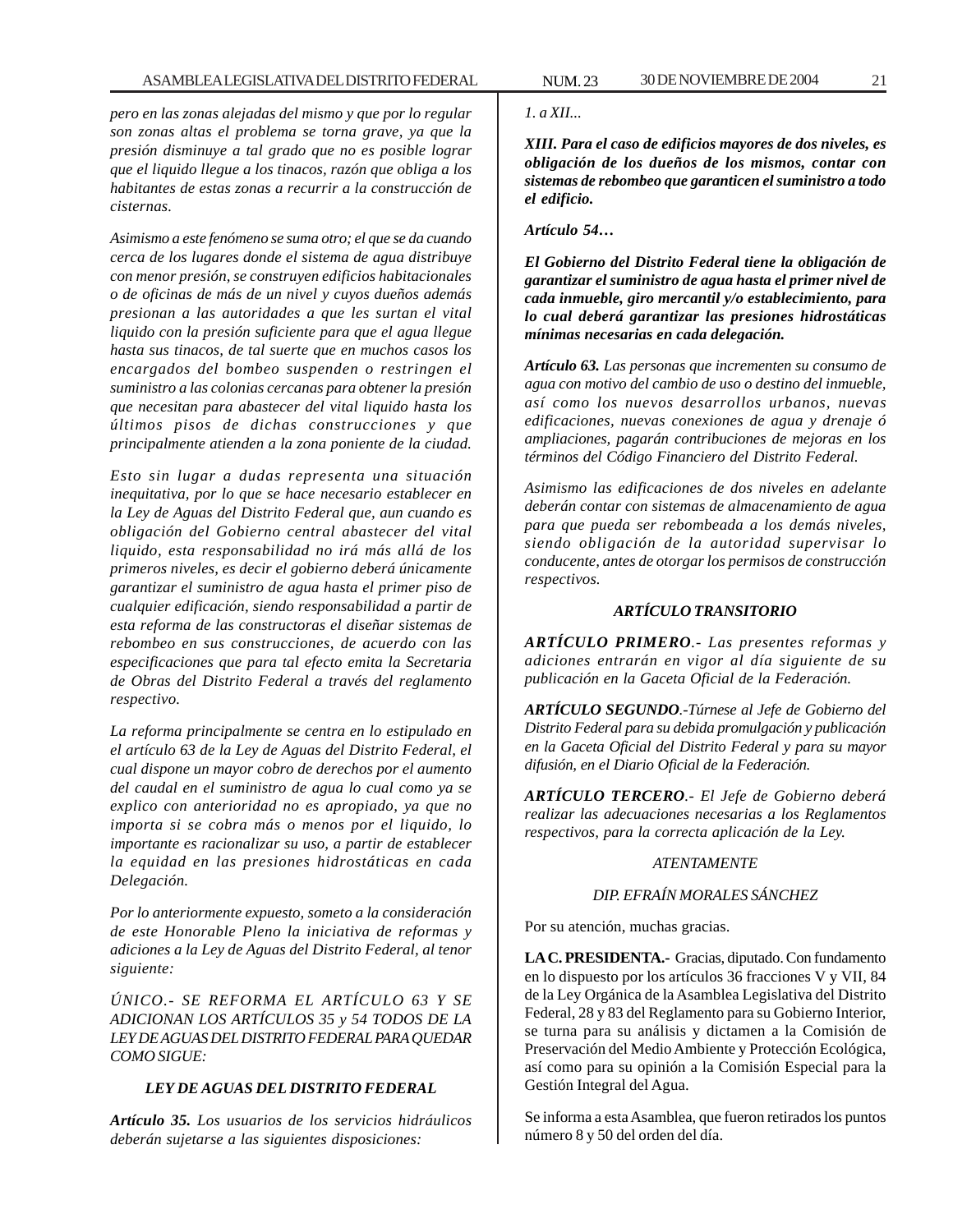#### **LA C. DIPUTADA MARIANA GÓMEZ DEL CAMPO GURZA.-** Con su venia, diputada Presidenta.

*INICIATIVA DE DECRETO POR EL QUE SE REFORMAN DIVERSOS ARTÍCULOS DE LA LEY DE EJECUCIÓN DE SANCIONES PENALES PARA EL DISTRITO FEDERAL Y DE LA LEY ORGANICA DE LA ADMINISTRACIÓN PUBLICA DEL DISTRITO FEDERAL PARA QUE EL GOBIERNO DEL DISTRITO FEDERAL REALICE CONVENIOS CON LAS ORGANIZACIONES DE LA SOCIEDAD CIVIL PARA IMPLEMENTAR PROGRAMAS SOCIALES EN LOS CENTROS DE RECLUSIÓN DEL DISTRITO FEDERAL*

*DIP. IRMA ISLAS LEÓN PRESIDENTE DE LA MESA DIRECTIVA ASAMBLEA LEGISLATIVA DEL DISTRITO FEDERAL III LEGISLATURA Honorable Asamblea:*

*La suscrita, Diputada Mariana Gómez del Campo Gurza, integrante del grupo parlamentario del Partido Acción Nacional, con fundamento en lo dispuesto por los artículos 122 BASE PRIMERA, fracción y, inciso i) de la Constitución Política de los Estados Unidos Mexicanos; artículo 42 fracción XIII del Estatuto de Gobierno del Distrito Federal; fracción I del artículo 10 y IV del artículo 17 de la Ley Orgánica de la Asamblea Legislativa del Distrito Federal; artículo 82 fracción I y 83 párrafo primero del Reglamento para el Gobierno Interior de la Asamblea Legislativa del Distrito Federal, someto a consideración de esta soberanía la siguiente,*

*INICIATIVA DE DECRETO POR EL QUE SE REFORMAN DIVERSOS ARTÍCULOS DE LA LEY DE EJECUCIÓN DE SANCIONES PENALES PARA EL DISTRITO FEDERAL Y DE LA LEY ORGANICA DE LA ADMINISTRACIÓN PUBLICA DEL DISTRITO FEDERAL PARA QUE EL GOBIERNO DEL DISTRITO FEDERAL REALICE CONVENIOS CON LAS ORGANIZACIONES DE LA SOCIEDAD CIVIL PARA IMPLEMENTAR PROGRAMAS SOCIALES EN LOS CENTROS DE RECLUSIÓN DEL DISTRITO FEDERAL, al tenor de la siguiente:*

#### *EXPOSICIÓN DE MOTIVOS*

*Uno de los objetivos primordiales del Estado, es tutelar los bienes jurídicos inherentes a los seres humanos, consagrados oficialmente en los ordenamientos y normas jurídicas de cada Nación, cuya validez y eficacia están garantizadas por medio de los aparatos institucionales del Estado moderno; la posibilidad imperativa lograda* *gracias a las luchas sociales y las ideas renovadoras de la modernidad.*

*Con dichas atribuciones, el Estado ha tenido que dirigir sus políticas públicas a la estructuración de programas encaminados al bien común, a regular la convivencia entre los individuos y el Estado, y a garantizar satisfactores que cubran las necesidades de la población.*

*Es decir, el Estado se adjudicó el papel de benefactor para la sociedad. Ello nos remite indudablemente a la época griega de Aristóteles, la cual sostiene la tesis: ''que el bienestar es la esencia y fin supremo de la comunidad política, ya que ésta nació y se formó para mejorar la calidad de vida de los ciudadanos.'' Tomando en consideración esta primicia, se sostiene que ese es el objetivo del Estado, y esa es la razón por la cual los individuos que lo conforman se organizan y viven en sociedad para defender ese fin.*

*Rosseau y Hobbes -pese a tener una visión autoritarialiberal- planteaban la necesidad de los individuos de vivir en comunidad, tutelada por una organización política y social que debía garantizar y salvaguardar su convivencia pacífica, asegurando los medios e instrumentos participativos a favor de la sociedad, la formación del Estado por medio de un contrato social, el cual establecería los derechos y las obligaciones tanto del Estado como de la ciudadanía.*

*Sin embargo, esa idea del Estado benefactor que por cientos de años pareció cubrir las necesidades del pueblo, resultó no ser tan benéfica para algunos sectores. Dada su complejidad e infraestructura humana, dejó de visualizar el beneficio de la propia sociedad como su fin último; lo que ha dado como resultado que en la actualidad, sea la misma sociedad quien ha tenido que agruparse para lograr satisfacer las necesidades, las cuales han sido cubiertas parcial o nulamente por los programas que elabora y ejecuta el Estado mismo, con la finalidad de alcanzar su bienestar, como son: procurar una seguridad comunitaria, proteger sus bienes jurídicos y morales, mantener y buscar elementos que garanticen la salud personal y pública, conservar el medio ambiente, entre otros.*

*La idea de agruparse para influir en la aplicación de políticas sociales y en las decisiones del gobierno, inicia su consolidación a partir de los documentos y libros escritos por Rudolph von Ihering, especialmente en su publicación de 1877 ''El fin del Derecho'' en la cual expone una conexión entre el Derecho y los fenómenos sociales, lo que generó después la aparición del término de sociología jurídica.*

*Sin embargo, lhering fincó sus estudios en el concepto de sociedad civil, el cual es un término clásico del pensamiento político del cual escribieron autores como*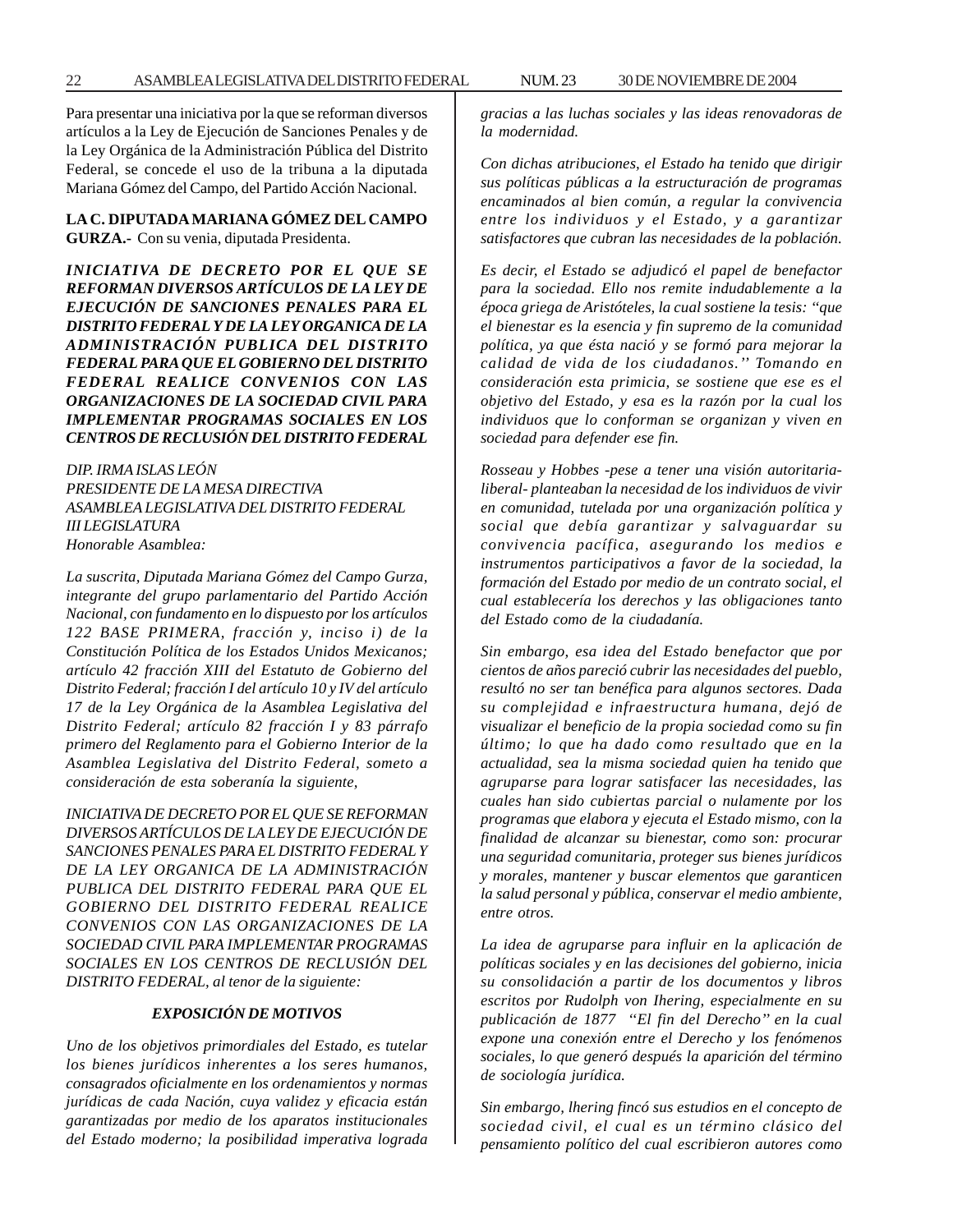# ASAMBLEA LEGISLATIVA DEL DISTRITO FEDERAL NUM. 23 30 DE NOVIEMBRE DE 2004 23

*Hegel, Locke, Marx entre otros. Para Hegel, sociedad civil se convirtió en una institución intermedia entre la familia y las relaciones políticas del Estado. Marx y Engels conceptualizaban el binomio sociedad civil como el conjunto de relaciones socioeconómicas y fuerzas de producción, mientras que al Estado lo definieron como ''la manifestación superestructural de las relaciones de clase dentro de una sociedad civil.'' Por su lado, Gramsci, en 1971, argumentó que entre las relaciones coercitivas del Estado y la esfera económica de la producción se encuentra la ''sociedad civil'', que es aquella parte de la vida social que aparece como el dominio del ciudadano privado y el consenso individual.*

*Uno de los pilares del sistema jurídico positivo vigente es precisamente una realidad social, que como resultado de sus esfuerzos y luchas hizo nacer ese sistema. lhering retomando las ideas griegas de Aristóteles- sostenía que el Derecho surgía de la lucha de diversos sectores sociales, y lo que se obtenía al final de éstas, era una modificación o reconocimiento de leyes justas y equitativas pese a que se produjeron lesionando intereses y derechos tanto privados como colectivos. Tenemos como ejemplo, uno de los grandes logros en materia de derechos humanos como es el reconocimiento de la igualdad entre los Hombres, sin distinción de sexo, raza, religión, etc., así como el de la abolición de la esclavitud, la liberación de ideas, entre otros.*

*Como resultado de estas luchas, el Estado logró consolidarse y otorgar a la ciudadanía el reconocimiento de su participación dentro de la vida democrática de éste, expresada muchas veces en su capacidad de movilización de masas enfocada a la transformación de estructuras e instituciones, buscando ante todo la satisfacción de sus necesidades, es decir, aprovechó su liderazgo e influencia dentro del Estado para hacer eco a sus demandas.*

*Pese a ello, el posicionamiento y reconocimiento de la Sociedad se han visto mermados debido a fenómenos externos —entre ellos la contraposición de corrientes ideológicas que han surgido o re-surgido con los cambios sociales- y a la maraña de funciones, legislación y tutelas que debe ejercer y aplicar el Gobierno.*

*Hoy, nos damos cuenta que la capacidad pública del Estado de Bienestar fracasó y con él los proyectos centralizados de beneficio social (los sistemas de pensiones, salud, educación, servicios básicos, incluso de población, se vieron desgastados).*

*La democracia, así como otras esferas de la vida pública, se encuentra dependiente a importantes desafíos en el presente. La democracia representativa hoy día se ve exigida, entre otros aspectos, por una ciudadanía más consciente de sus derechos y deberes, muy diversa y plural, y que aboga por una presencia y participación más activa* *en los asuntos públicos. En este contexto, el reto de los Estados actuales es el de abrir los espacios y configurar mecanismos e instrumentos para promover la participación ciudadana en la vida pública.*

*Esto también debería llevarnos a re-pensar el tema de la transformación de la gestión local y los bloqueos y resistencias al cambio. Actualmente son generalizadas las propuestas para llegar a un modelo de gestión local de tipo participativa, descentralizada, etc. Pero se considera que no es fácil transformar una organización burocrática, donde no sólo en el gobierno local sino también en la sociedad se encuentran redes de actores interesados en su continuidad. En este contexto, el desafío de los Gobiernos es el de configurar mecanismos e instrumentos para promover la participación ciudadana en la vida pública. Por otro lado, las organizaciones de la sociedad civil constituyen un eje fundamental para que esta participación se haga efectiva.*

*La reforma del Estado implicaría afectaciones a la organización interna del Gobierno, es decir se refiere a una re-ingeniería de las instituciones orientadas al logro de una mayor eficiencia y participación más equitativa en los procesos de desarrollo integral, de tal forma que los resultados contribuyan a lograr tasas de mayor igualdad.*

*Para lograr este equilibrio de cooperación se proponen combinaciones en los papeles y tipos de relación que consecuentemente arrojarían distintos resultados. Considerando los nuevos modelos de gestión y organización pública, estas combinaciones pueden ser:*

· *De naturaleza pública- organización cooperadora*

*En esta propuesta, las autoridades habilitan y promocionan el actuar de diferentes actores que tienen que ver con la prestación de servicios. Se tiene un gran impacto sobre modelos de organización afectando también el papel de los responsables públicos. El procedimiento sobre la prestación de servicios tiene que cambiar de raíz y se debe tener en consideración las diversas relaciones que serán las que determinen su posición ante la ciudadanía.*

*De la diversificación de relaciones que asume la autoridad pública, existen dos que interesan al presente análisis:*

*Subcontratación: en esta relación, la autoridad contrata a una dependencia externa para proveerla de ciertos servicios. Sin embargo, el problema principal estriba en saber qué mecanismos se implementarán para que la autoridad pública siga manteniendo el control. En este caso, aparentemente el cliente —la autoridad- estaría bajo el control del contratado. Lo importante sería que la autoridad, con la libertad que le da su estatus público (Gobierno), elabore el contrato en términos de lo que*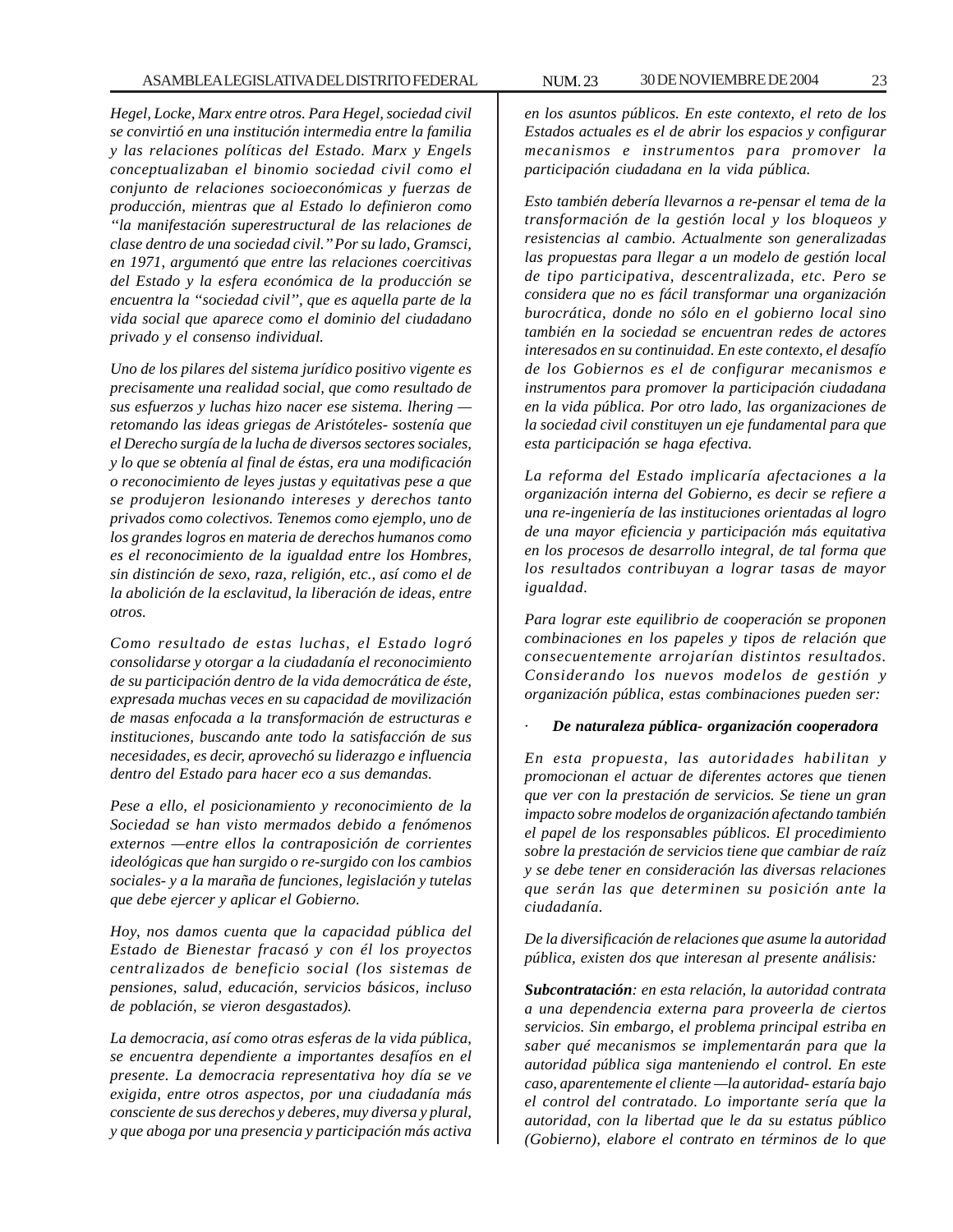*buscan y cómo quieren alcanzarlo. Cierto es que esta relación de subcontratación modificaría la actividad de los entes públicos, pero no dejarían de librarse de ser responsables de sus funciones: los contratos se deben estructurar sin que se comprometa ceder el poder, ni renunciar a su capacidad de control en las políticas públicas.*

*Asociación: las autoridades buscan este tipo de relación cuando consideran que no podrán resolver los problemas con sus recursos o bien, consideran obtener ciertos beneficios en este tipo de vínculos. Cuando se centran en cuestiones de carácter operativo no representará muchas dificultades para su implementación.*

#### · *De naturaleza privado- organización competitiva*

*Considerando una de las corrientes que apuesta a favor de la comercialización de la actividad administrativa se encuentra aquella que sostiene que superar los problemas del modelo público tiene que ver con su carácter disfuncional; motivado por la incapacidad de dar respuesta a la cantidad de demandas —de diversa índoleque hay en una sociedad cada vez más compleja, o porque no se apuesta a proporcionar incentivos para reducir elevados costos, estimular productividad y mejorar el servicio.*

*Independientemente de las observaciones y críticas que podrían presentarse, si las autoridades subcontratan servicios, la primera consecuencia sería una división de sus actividades: las del cliente y las de contratante. Como cliente el gobierno es un comprador de servicios ofertados por la dependencia externa- y por lo tanto, tiene que dedicarse a definir con claridad qué tipo de servicio quiere y qué cubrirá las necesidades de la población beneficiada.*

*De estas relaciones, podemos vislumbrar dos tipos de escenarios que pueden aprovecharse mutuamente desde sus experiencias adquiridas.*

*Así, tenemos que el privado explota la experiencia de lo empresarial para mejorar la capacidad de respuesta y canalizar la recepción de señales del exterior a través del esquema cliente-empresa. Mientras tanto, lo público también utiliza la experiencia de la organización del mundo privado, pero considera que no se pueden restringir las relaciones con el entorno social únicamente a un modelo empresarial, pues las relaciones de una institución pública con lo social son más complejas —pero a la vez indispensables-, ya que no sólo se establecen relaciones con el carácter de clientes, sino que también lo hacen como votantes, ciudadanos, contribuyentes, etc. Una organización pública debe entender y reconocer que estas relaciones son variables y determinantes en toma de decisiones y políticas públicas, y que hay que diseñar un modelo adecuado para cubrir sus necesidades diversas.*

#### · *De naturaleza privada- organización excelente*

*Considerando que en el sector público trata a los Hombres como políticos agrupados, el sector privado los trata como económicamente aislados.*

*Los mecanismos expuestos anteriormente son nuevos en el concepto y experiencia de la democracia no sólo en nuestro país, sino también en el resto de América Latina y están siendo promovidos por iniciativas de contexto internacional, como por ejemplo, las que se han impulsado en las Cumbres hemisféricas, las cuales son un espacio de diálogo y acuerdo entre los gobiernos, que ayudan jerarquizar los esfuerzos y recursos de los ciudadanos (constituidos en asociaciones) como los gubernamentales.*

*Así, las Cumbres son un marco importante para encontrar herramientas, apoyar mecanismos y proporcionar a los Jefes de Estado y otros líderes ya comprometidos, los medios y acciones que fortalezcan los movimientos de reforma social que ya existen en otros países y puedan dar un empuje a las organizaciones nacionales. De esta forma, tenemos que a partir de la Cumbre de Miami (2001) surge el interés por promover la participación de las Organizaciones de la Sociedad Civil.*

*De esta forma, se recogerán e impulsarán las iniciativas tendientes a la promoción de una mayor participación de la sociedad civil en los asuntos públicos. Los Gobiernos adoptarán planes y proyectos de trabajo para instituir marcos jurídicos e institucionales basados en los principios y recomendaciones en sus respectivos países.*

*Algunos países tanto de América Latina como de Europa han adoptado instrumentos que involucran a la sociedad en la administración pública del Estado. Así tenemos casos como Estados Unidos, Reino Unido, Chile, Costa Rica, Argentina, entre otros. Mientras que Brasil, ha implementado modelos de participación en gestión pública.*

*Tenemos el caso de Costa Rica, el cual, al tener un sistema democrático social y una sociedad homogénea, la participación de la sociedad en gestión pública se centra en la elaboración de leyes y proyectos legislativos, ya que la sociedad es predominantemente de clase media y la cual resiente en primera instancia las necesidades básicas y conoce los satisfactores.*

*México, por su lado, ha alcanzado uno de los objetivos que parecían inalcanzables para las organizaciones de la sociedad civil. En 2001, se propuso ante el Congreso de la Unión, la iniciativa de decreto de la ''Ley Federal de Fomento a las Actividades realizadas por las Organizaciones de la Sociedad Civil. Sin embargo, fue hasta febrero de este año que entró en vigor dicha ley.*

*Dentro de sus lineamientos encontramos algunos de los siguientes beneficios:*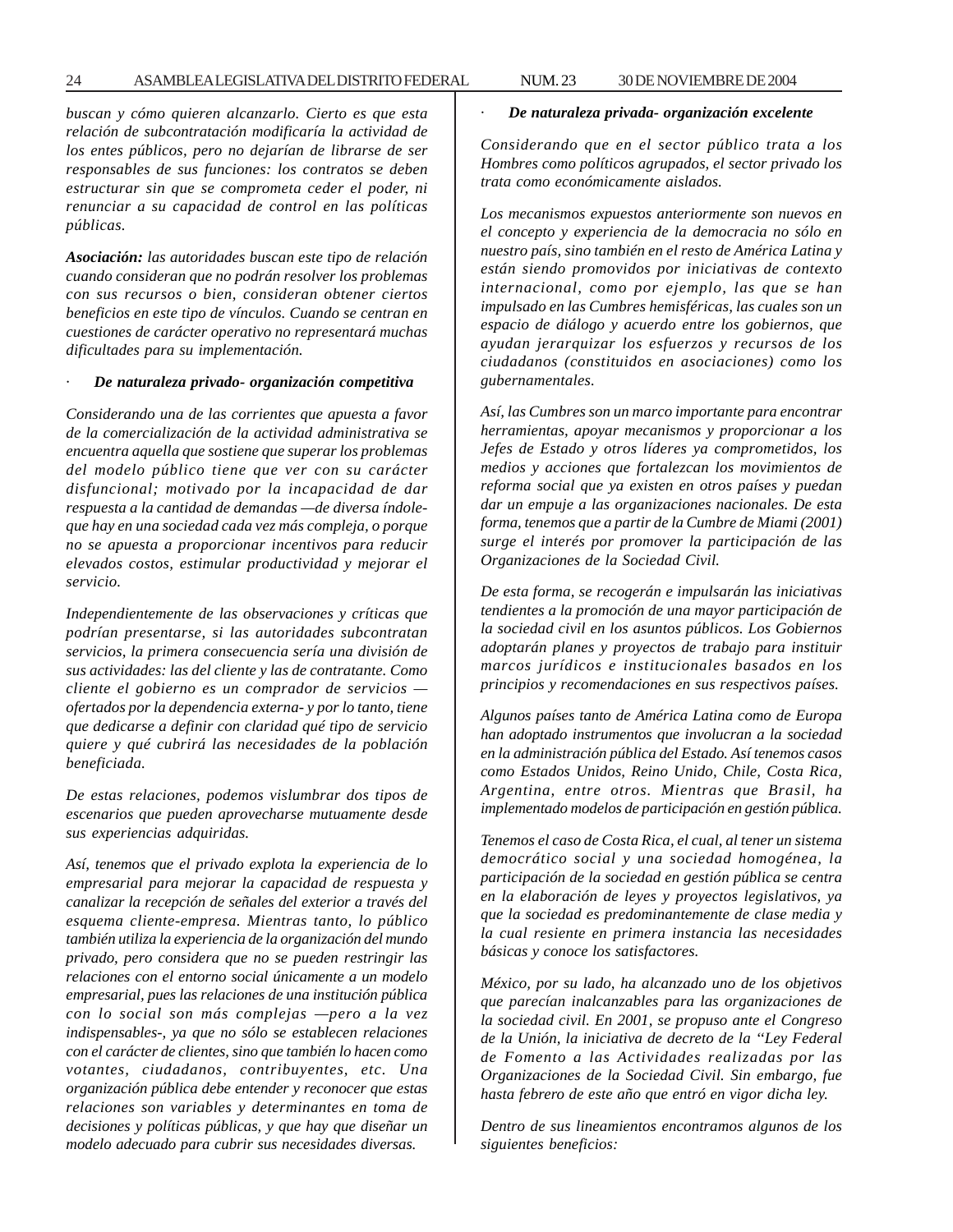*1. Tener acceso a los estímulos públicos*

#### *2. Gozar de incentivos fiscales*

*3. Coadyuvar con las autoridades competentes en la prestación de servicios*

*En cuanto a la funcionalidad de esta ley, y considerando que los proyectos, programas y bases sobre los cuales versará el trabajo de las dependencias gubernamentales (especialmente en materia de asistencia social) se espera que a mediano plazo se puedan ver resultados que eleven la calidad de vida de la ciudadanía.*

*Cierto es que los programas que se han instrumentado dentro del Gobierno Federal han sido con perfiles de ''Estado Benefactor'' (como el programa Oportunidades) y en donde los recursos que se destinan para tal efecto en muchas ocasiones son inciertos, sin considerar que los beneficiados no siempre tienen la calidad de necesitados. Y la ley mencionada anteriormente, busca regular estos dos factores.*

*En cuanto al Distrito Federal, la situación no dista mucho de la Federal, pues desde hace varias administraciones quienes continúan siendo parte del paisaje capitalino son los indigentes, ancianos que trabajan, niños abusados sexualmente, prostitución, migrantes, etc. Los programas, con perfiles de ''Estado Benefactor'', que se han intentado adoptar únicamente han sido parte de una estrategia política y pocas veces convencidos de una verdadera transformación en las políticas públicas, tal es el caso del Programa de Jóvenes en Situación de Riesgo o el de Adultos Mayores.*

*Las transformaciones sociales, políticas, económicas y culturales que están teniendo lugar en todas las sociedades, no pueden ser administradas a la deriva por la sociedad, ni por la iniciativa privada ni por el gobierno sin la mutua colaboración. El Gobierno debe transformar la visión para elaborar y aplicar políticas públicas con miras a la participación activa y consciente de la sociedad. Es el momento de darle a las organizaciones civiles y sociales y la iniciativa privada, el reconocimiento que a través de las luchas y a lo largo del tiempo se han merecido.*

*En consideración con lo que se ha venido planteando, esta iniciativa propone la celebración de convenios entre el Gobierno de la Ciudad y las organizaciones civiles y sociales para que, a través de convocatoria, dichas organizaciones sean las ejecutoras de los programas sociales requeridos para cubrir los objetivos de los centros de readaptación social de la Ciudad.*

*La propuesta pretende seguir los Principios Básicos para el Tratamiento de los Reclusos, adoptados por la Asamblea General de Naciones Unidas (1990), para que los reclusos sigan gozando de sus derechos humanos y libertades*

*fundamentales, establecidos en la Declaración Universal de los Derechos Humanos, tratándolos con el respeto que merece su dignidad, a través de la creación de espacios para el desarrollo de sus habilidades motrices e intelectuales y del mejor aprovechamiento del tiempo, para poder elevar su calidad de vida dentro de los reclusorios y fuera de ellos.*

*De esta forma, los programas sociales proporcionarían las herramientas necesarias a los internos en su formación personal, con miras alcanzar su plena reintegración social y lograr una autosuficiencia laboral.*

*Se atendería a la población de escasos recursos en asesorías jurídicas, de modo personal y profundo, de tal manera que estos reclusos se puedan beneficiar de los distintos programas de preliberación que existen de acuerdo a la ley, pues los abogados de oficio no pueden proporcionar una asesoría adecuada a los internos como consecuencia de la sobrepoblación.*

*Se brindarían servicios médicos apropiados para la prevención de enfermedades, atención a mujeres embarazadas, tratamientos a personas con enfermedades que requieren atención especializada como la diabetes, hipertensión, infecciones de tipo sexual, VIH-Sida, problemas cardiovasculares, entre otras.*

*Con los programas educativos y de preparación profesional y técnica serían favorecidos reclusos sentenciados, procesados, así como los hijos de las madres recluidas, los cuales tienen pocas posibilidades de tener acceso a una preparación educativa, a lo cual tienen derecho de acuerdo al Capítulo V de la Ley de Ejecución de Sanciones Penales para el Distrito Federal.*

*Los reclusos que tengan declarado por juicio, algún tipo de enfermedad mental o los consideren ininculpados, se les brindaría el tratamiento psicológico y médico adecuados para cumplir con su sentencia de manera digna, evitando así su deterioro físico y mental.*

*Y en el caso de los reclusos con adicciones a algún tipo de estupefaciente, los programas de rehabilitación implicarían también el uso de medicamentos, así como de terapias que involucren a la familia, para entender y apoyar al recluso adicto en su proceso de rehabilitación. Actualmente, el programa para rehabilitar a estos reclusos, se limita a impartir pláticas a aquellos que deseen y acepten participar en estas sesiones, pues no se cuenta con clínicas especializadas para hacer efectivo el tratamiento.*

*Se sabe que los programas sociales que el Gobierno de la Ciudad de México aplica actualmente, no han alcanzado su efectividad proyectada. En primer lugar, por el elevado número de personas que viven dentro de los reclusorios, el cual sobrepasa la capacidad de éstos a veces en un*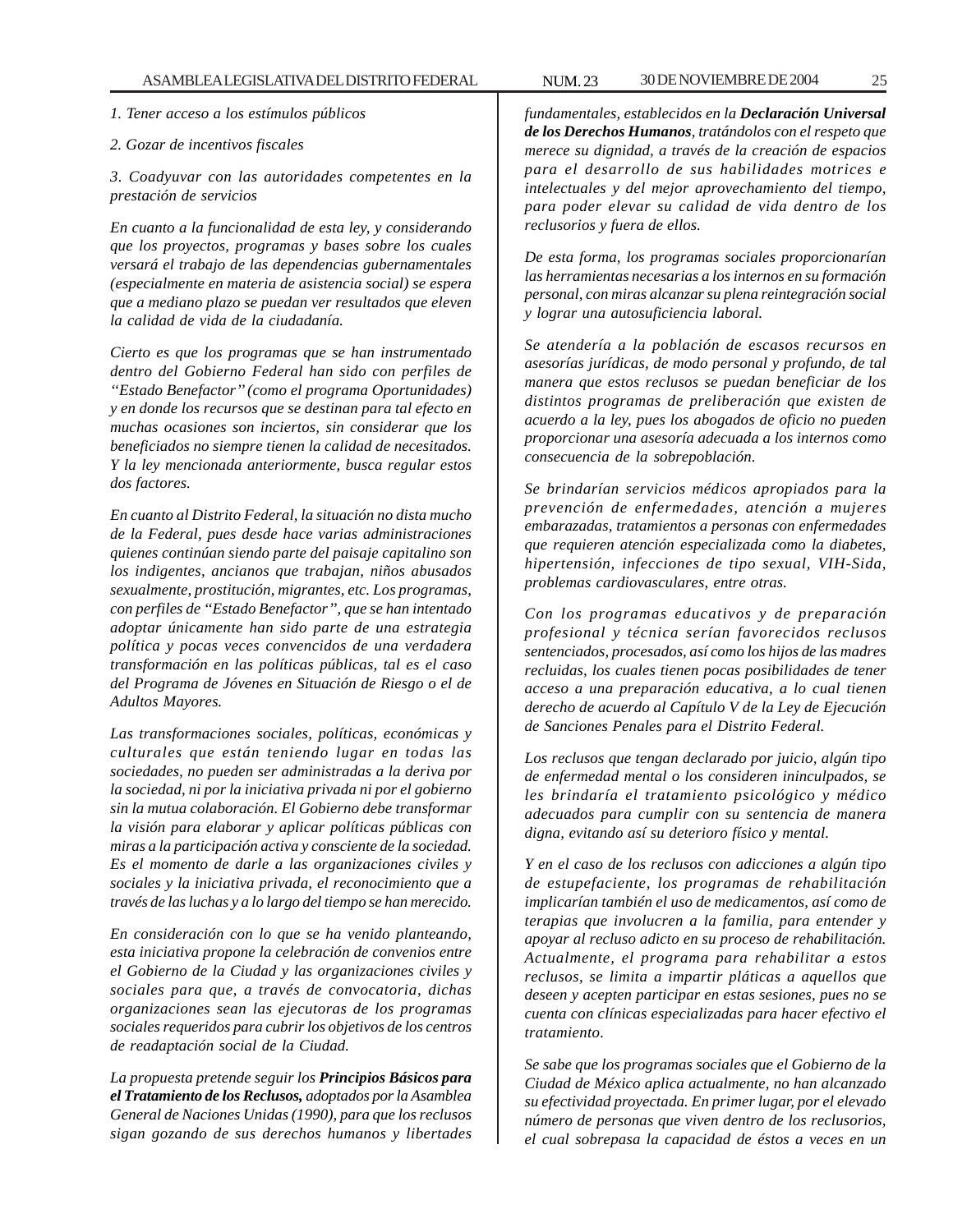*200%. Y en segundo lugar, por la falta de interés y de recursos —humanos y económicos- en proporcionar los servicios necesarios para alcanzar la readaptación social de los internos.*

*La preocupación de no lograr la readaptación social de los reclusos, también estriba en los resultados que traerá consigo el programa que estableció el Jefe de Gobierno del Distrito Federal en febrero de este año, el cual pretende disminuir la delincuencia en la Ciudad en un 45%. Evidentemente, esto reflejaría un incremento en la población de los reclusorios, contribuyendo a agravar el hacinamiento, la delincuencia, y sobretodo la incapacidad de atención médica, psicológica y educativa, que de manera individual se requiere.*

*Por ejemplo, en lo que se refiere a los servicios médicos, éstos son coordinados por la Secretaría de Salud del Distrito Federal, quien es responsable que cada reclusorio cuente con el personal médico capacitado y suficiente para atender las demandas de la población en reclusión. Sin embargo, de acuerdo con los datos emitidos por la propia Secretaría de Salud, los reclusorios del Distrito Federal cuentan con un doctor por cada doscientos cincuenta presos.*

*Si consideramos que el artículo 87 del Reglamento de Reclusorios y Centros de Readaptación Social del Distrito Federal, establece que cada centro de reclusión debe contar con servicios médicos quirúrgicos, de psicología, psiquiatría y odontología para que oportuna y efícientemente atiendan a los internos en el momento que se requiera, se puede asegurar que esta disposición no se lleva a cabo, pues cientos de reclusos se han visto afectados por la falta de los servicios médicos adecuados que se han reflejado en el fallecimiento de muchos de ellos debido a enfermedades o riñas dentro del reclusorio, muertes de bebés recién nacidos a causa de la falta de higiene e incluso de las madres en labor de parto.*

*No es nuevo saber que los primodelincuentes que ingresan a los reclusorios lejos de ser concientizados sobre el obrar delictivo que lo condujo a la prisión e instruirlo en actividades laborales pareciera que los preparan para perfeccionar sus técnicas delictivas. Así, encontramos cientos de casos en los que el recluso es sentenciado por omisión de auxilio y de cuidado o bien por robo simple, al cumplir con la pena impuesta, optan por aplicar aquello que los grandes delincuentes, líderes de la delincuencia organizada han transmitido a sus pupilos, generalmente lo hacen por deudas de honor contraídas durante la reclusión. Si la autoridad cumple con su labor, entonces este delincuente reincidente volverá a pisar la prisión, pero ahora por delitos más graves: homicidio, violaciones, crimen organizado, etc.*

*Hay que recordar, que el tratamiento de quienes son condenados, tiene por objeto motivarlos a vivir y convivir* *de acuerdo con las normas sociales establecidas por el Estado, vivir honradamente con el producto de su trabajo, desarrollar en ellos un sentido de responsabilidad, pero sobretodo promover el respeto en sí mismos, lo que no se ha logrado debido a la falta de personal capacitado que pueda atender íntegramente a los reclusos.*

*En esta consideración, Naciones Unidas a través de las Reglas Mínimas para el Tratamiento de los Reclusos (Ginebra, 1955) menciona que el tratamiento para los internos no los aísla socialmente, por el contrario, recalca que aun forman parte de ella; por lo que considera la necesidad de la cooperación de organismos de la sociedad para que coadyuven con el personal de los centros en la tarea de la rehabilitación social de los reclusos.*

*En esta vertiente, los Principios Básicos para el Tratamiento de Reclusos (Naciones Unidas, 1990) también consideran la participación y apoyo de la comunidad y de las instituciones sociales para crear las condiciones favorables para la reincorporación social del ex recluso.*

# *SERVICIO PÚBLICO Y SERVICIO SOCIAL*

*Ahora bien, es importante definir dos conceptos básicos, dentro de esta labor de readaptación del recluso, que parecieran llegar a sobreponerse. Estos conceptos son: servicio público y servicio social.*

*De acuerdo con lo establecido por las Reglas Mínimas para el Tratamiento de los Reclusos, (adoptadas durante el Primer Congreso sobre la Prevención del Delito y Tratamiento del Delincuente) considera que la función penitenciaria constituye un servicio social.*

*Primeramente, tendríamos que mencionar que el servicio social tiene sus raíces en las formas primitivas de asistencia social, cuando era necesario atender a los indigentes en las parroquias (básicamente durante la época feudal). Fue hasta 1946, en Búfalo, New York cuando se oficializó el término de servicio social como una forma de asistencia. Actualmente, el término Servicio Social es sinónimo de Trabajo social, e incluso hay quienes consideran que la Asistencia Social también lo es. Y definiendo el concepto de Trabajo Social, la Federación Internacional de Trabajo Social, en su Reunión General celebrada en julio de 2000 en Canadá (Montreal) adoptó la siguiente:*

*''La profesión del trabajo social promueve el cambio social, la solución de problemas en las relaciones humanas y el fortalecimiento y la liberación de las personas para incrementar el bienestar. Mediante la utilización de teorías sobre el comportamiento humano y los sistemas sociales, el trabajo social interviene en los puntos en los que las personas interactúan con su entorno. Los principios de los derechos humano y la justicia social son fundamentales para el trabajo social.''*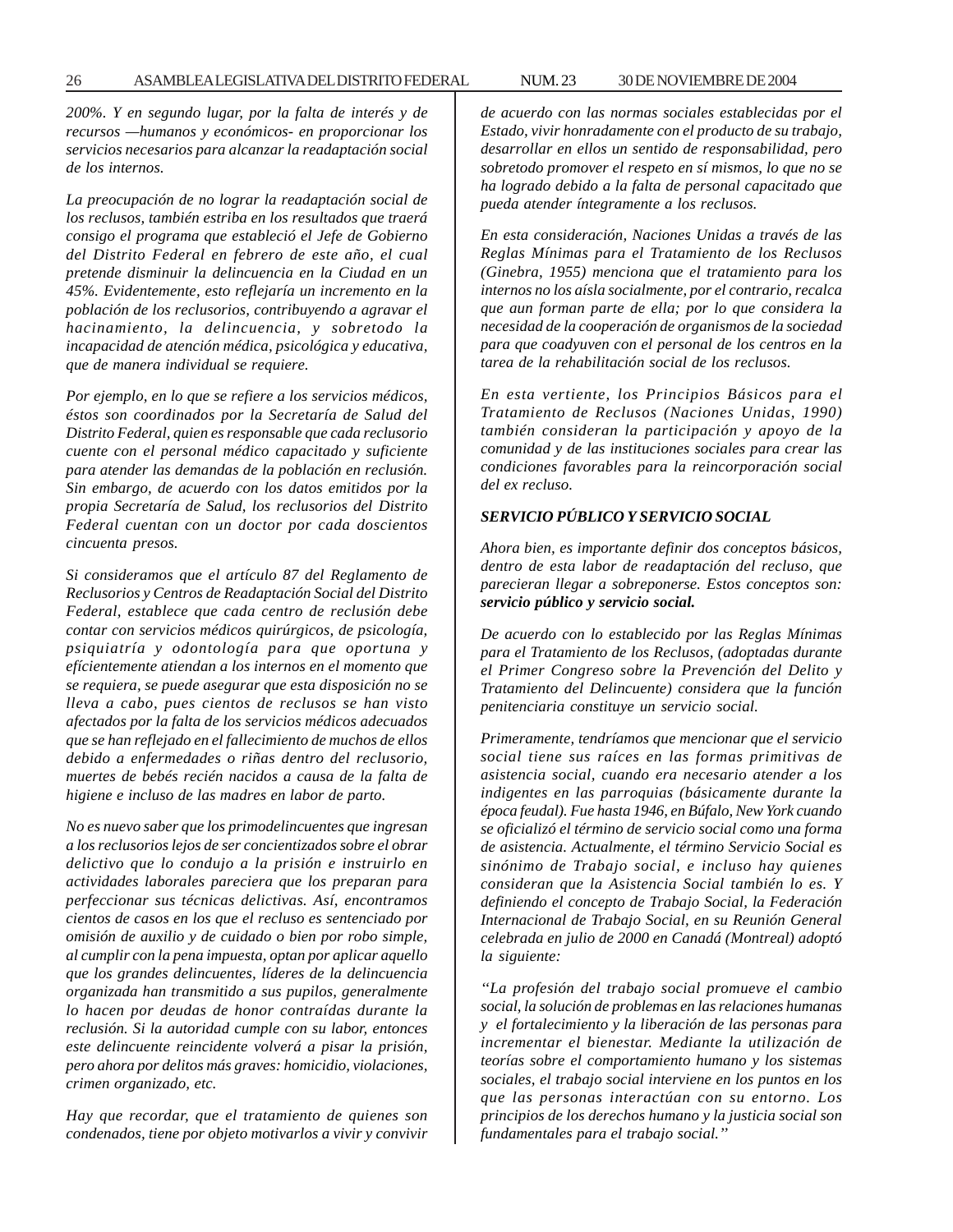# ASAMBLEA LEGISLATIVA DEL DISTRITO FEDERAL NUM. 23 30 DE NOVIEMBRE DE 2004 27

*El bienestar individual y general de una sociedad es un derecho y parte de la realización de la esencia humana, de acuerdo a las necesidades sociales; el campo problemático del trabajo social es la construcción en el ámbito de las relaciones entre las necesidades de sectores excluidos y la distribución de recursos que usualmente se denominan servicios sociales.*

*Los roles que el servicio social asume para transformar la realidad son múltiples: educador, conciliador, orientador, evaluador, promotor de cambios, de defensa, agilizador de procesos, etc.*

*El servicio social tiene tres funciones: función reparadora, función preventiva y función constructiva. La primera tiene que ver con el servicio de ayuda y protección a quienes lo necesitan, a recuperar y rehabilitar la capacidad perdida o disminuida. Esta función se enfoca a conservar, mantener y rehabilitar el potencial humano y material.*

*Si creemos que la sola implementación de programas o actividades de bienestar social, sin preocuparnos por erradicar las causas reales de la problemática social que motivaron recluir al interno en el reclusorio, entonces podemos decir que los proyectos que se pretenden llevar a cabo son meramente trámites para que el Gobierno cumpla su deber; y es precisamente a esto que se refiere la segunda función.*

*Por su parte la función constructiva, tiene que ver con la motivación para buscar un futuro más estable y apegado a las normas de convivencia que ha decretado el Estado de Derecho.*

*Ahora bien, el Servicio Público es ante todo una figura surgida de la conformación de la ciudadanía, y de la democratización de su estructura de gobierno en tres niveles (ejecutivo, legislativo y judicial), dando como resultado el Estado de Derecho. Es decir, a diferencia del Servicio Social, el Servicio Público tiene un origen que depende de la democracia para beneficiar a la sociedad. El jurista español Fernando Garrido Falla lo ha definido como ''un servicio técnico prestado al público de manera regular y constante mediante una organización de medios personales y materiales, cuya titularidad pertenece a la Administración Pública y bajo un régimen jurídico especial''.*

*En este sentido, el concepto de Servicio Público se encuentra definido en el artículo 128 de la Ley del Régimen Patrimonial y del Servicio Público para el Distrito Federal, y determina que el Servicio Público ''es la actividad organizada que se realiza con el fin de satisfacer necesidades de interés general en forma obligatoria, regular y continua, uniforme y en igualdad de condiciones, sin contravención a las leyes.''*

*En este caso en particular, y dadas las características que implican los programas de readaptación social en los reclusorios, la función social que en estos centros se lleva a cabo forman parte de la función pública que el Gobierno tiene la obligación de aplicar. Por lo tanto, el servicio social es un medio para cumplir con su responsabilidad.*

*Por otro lado, en la Ley del Régimen Patrimonial y del Servicio Público menciona que el Jefe de Gobierno del Distrito Federal puede otorgar concesiones a personas físicas o morales. Según el artículo 76 de dicha ley, la concesión es un acto administrativo por el cual, la Administración confiere a una persona —física o moralel uso, aprovechamiento o explotaciones de bienes de dominio público o bien, la prestación de servicios públicos.*

*Esta prestación de servicios públicos corresponde a la Administración Pública local, sin perjuicio de concesionarla en los casos establecidos por la ley (art. 127 de la ley referida).*

*Algunos de los bienes de dominio público, considerado en el artículo 16 de la ley en comento, son:*

- *Bienes muebles e inmuebles que se utilicen para la prestación de servicios públicos, que utilicen las Dependencias y Entidades del Distrito Federal para el desarrollo de sus actividades;*
- *Inmuebles expropiados a favor del Distrito Federal, una vez que sean destinados a un servicio público,*
- *Inmuebles ubicados en el territorio del Distrito Federal y que la Federación transmita a éste, con la finalidad de satisfacer las necesidades de crecimiento, vivienda y desarrollo urbano;*

*En lo que respecta a la concesión de servicios públicos, de acuerdo al artículo 91 de la Ley del Régimen Patrimonial y del Servicio Público para el Distrito Federal, establece las modalidades que tienen: inversión directa del concesionario, inversión del concesionario y del Gobierno del Distrito Federal y realización de obras en bienes del Distrito Federal o los que aporte el concesionario, o ambos.*

*Teniendo estas consideraciones, podemos decir que los convenios que el Gobierno del Distrito Federal celebre con las organizaciones civiles y sociales para coadyuvar en el eficaz cumplimiento de su función social en los reclusorios, no podrían tener la categoría de concesión, ya que los ejecutores de los programas serían prestadores de servicios, mientras que el gobierno sería el contratante de éstos, sin que existan de por medio utilidades que pudieran llegar a convertirse en ingresos para las finanzas del Distrito Federal —como en el caso de las concesiones*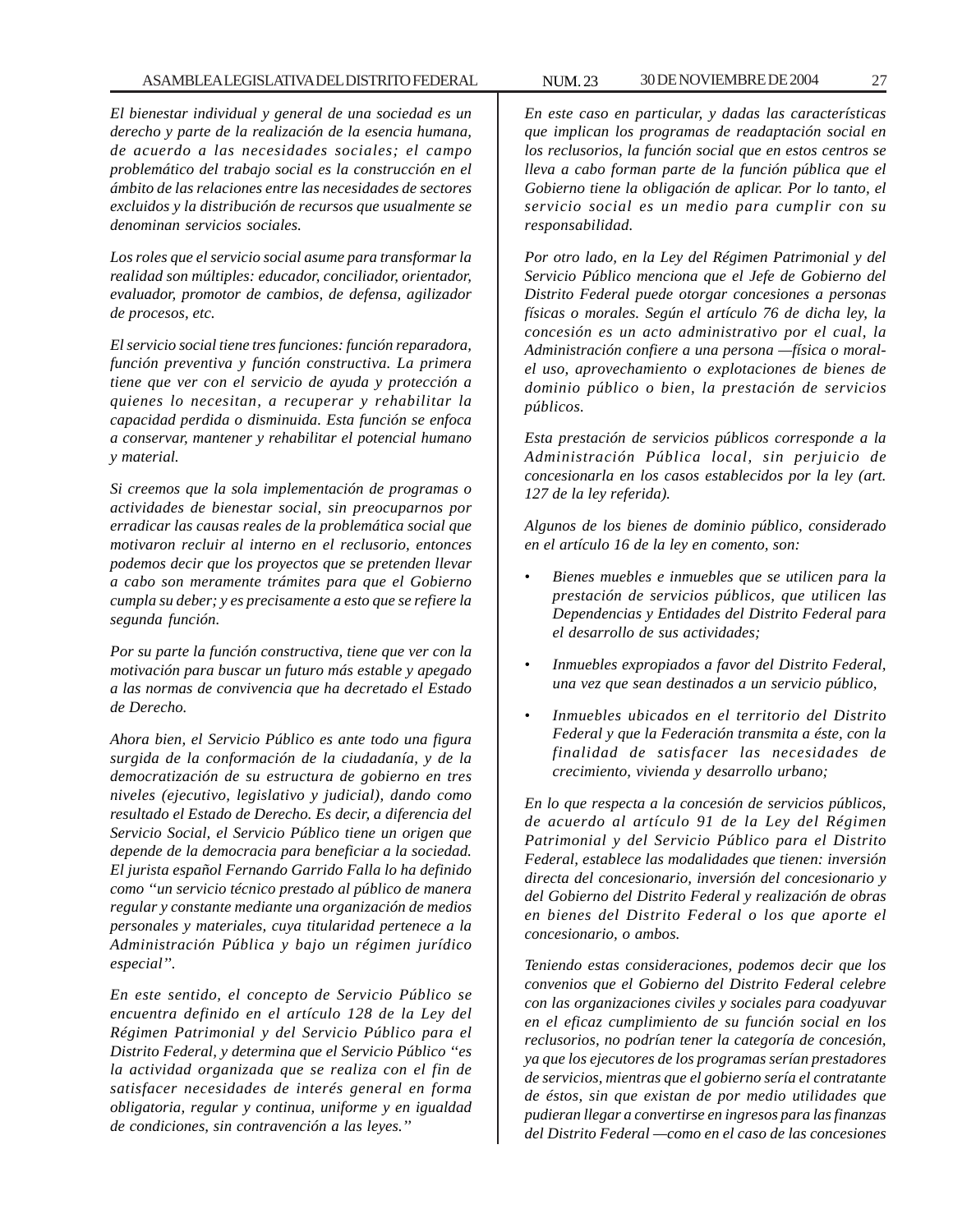*en las que, por la prestación de servicios, las empresas deben entregar algún porcentaje de lo obtenido por tener dicha concesión, un ejemplo de ello sería la concesión para el uso y aprovechamiento de locales comerciales en las instalaciones del Sistema de Transporte Colectivo Metro-.*

# *LEGISLACIÓN SUSTENTABLE*

*Dentro de la legislación vigente para el Distrito Federal, la Ley de Desarrollo Social promueve la participación de la sociedad organizada en la elaboración de políticas públicas, en la coordinación del desarrollo de programas y acciones con las dependencias de la Administración Pública e incluso, el Programa de Desarrollo Social contendrá criterios y estrategias de colaboración y corresponsabilidad con la sociedad organizada.*

*En esta vertiente, la Ley de Fomento a las Actividades de Desarrollo Social de las organizaciones Civiles también hace referencia a que las dependencias, órganos desconcentrados y entidades de la Administración Pública del Distrito Federal fomentará estas actividades a través de mecanismos que permitan la proyección pública de la corresponsabilidad gobierno- sociedad civil; e incluso indica que las organizaciones coadyuvarán con las autoridades competentes, en los términos de los convenios de concertación que al efecto celebren, en la prestación de servicios públicos.*

*En estas consideraciones, la presente iniciativa surge de la necesidad de proporcionar las herramientas básicas y necesarias para contribuir a la readaptación social de quienes infringieron la ley, y lejos de hacer de los centros de reclusión espacios para fomentar y acrecentar la delincuencia, se busca alcanzar su autosuficiencia y desarrollo integral cuando alcancen su libertad. Así también, se complementa la iniciativa aprobada en abril de este año y publicada en la Gaceta Oficial del Distrito Federal con fecha cuatro de junio del corriente, la cual reforma los artículos siete y ocho de la Ley de Ejecución de Sanciones Penales para el Distrito Federal; y se retoman los lineamientos que la propia legislación vigente considera.*

*Cuando un Estado no es capaz de manejar sus políticas públicas, entonces debe voltear la mirada para buscar los medios que coadyuven en la elaboración, instrumentación y aplicación de planes estratégicos que le permitan llevar a cabo su función: velar por el bienestar de la sociedad sin pretender ser el único que lo proporcione.*

*Por lo anteriormente expuesto, me permito presentar ante esta H. Asamblea Legislativa del Distrito Federal, III Legislatura, la siguiente iniciativa de:*

*INICIATIVA DE DECRETO POR EL QUE SE REFORMA DIVERSOS ARTÍCULOS DE LA LEY DE EJECUCIÓN DE* *SANCIONES PENALES PARA EL DISTRITO FEDERAL Y DE LA LEY ORGANICA DE LA ADMINISTRACIÓN PUBLICA DEL DISTRITO FEDERAL PARA QUE EL GOBIERNO DEL DISTRITO FEDERAL REALICE CONVENIOS CON LAS ORGANIZACIONES DE LA SOCIEDAD CIVIL PARA IMPLEMENTAR PROGRAMAS SOCIALES EN LOS CENTROS DE RECLUSIÓN DEL DISTRITO FEDERAL,*

*ARTÍCULO PRIMERO: Se reforman los artículos 7, 8, 69 y 70 de la Ley de Ejecución de Sanciones Penales para el Distrito Federal, para quedar como sigue:*

*Artículo 7°. - Para la aplicación de la presente Ley, el Jefe de Gobierno podrá celebrar convenios con las autoridades federales o de los Estados, con instituciones educativas y con particulares, así como con organizaciones civiles y sociales para la implementación de programas sociales, sujetándose a las disposiciones del Estatuto de Gobierno del Distrito Federal y de la Ley Orgánica de la Administración Pública del Distrito Federal, y las demás que le sean aplicables.*

*Las organizaciones civiles y sociales participarán de acuerdo a la convocatoria que expida la Secretaría de Gobierno y deberán cumplir con los requisitos establecidos en los artículos 8 y 9 de la Ley de Fomento de las Actividades de Desarrollo Social de las Organizaciones Civiles para el Distrito Federal.*

*Artículo 8°.- La Subsecretaría a través de la Dirección General, organizará las instituciones del Sistema Penitenciario del Distrito Federal, previendo que el proceso de readaptación de los internos se base en el trabajo, la capacitación para el mismo y la educación y vigilando que las organizaciones civiles y sociales cumplan con los objetivos de los programas sociales fijados en su proyecto en el proceso de readaptación. Asimismo, formulará anualmente los programas respectivos, considerando los convenios que se suscriban en los términos del artículo 7° de esta ley y de conformidad con los lineamientos que expida el Jefe de Gobierno.*

*Artículo 69.- Las organizaciones civiles y sociales que presten asistencia y atención a los liberados y externados, serán electas mediante convocatoria que expida la Secretaría de Gobierno de acuerdo a artículo 23 fracción XII y al artículo 7 de la presente Ley. Dichas organizaciones procurarán hacer efectiva la reinserción social, coordinándose con Organismos de la Administración Pública.*

*Artículo 70.- El Gobierno del Distrito Federal vigilará la efectiva aplicación de los programas de las organizaciones civiles y sociales en la asistencia postpenitenciaria.*

*ARTÍCULO SEGUNDO: Se reforma el artículo 23 fracción XII de la Ley Orgánica de la Administración Pública del Distrito Federal, para quedar como sigue:*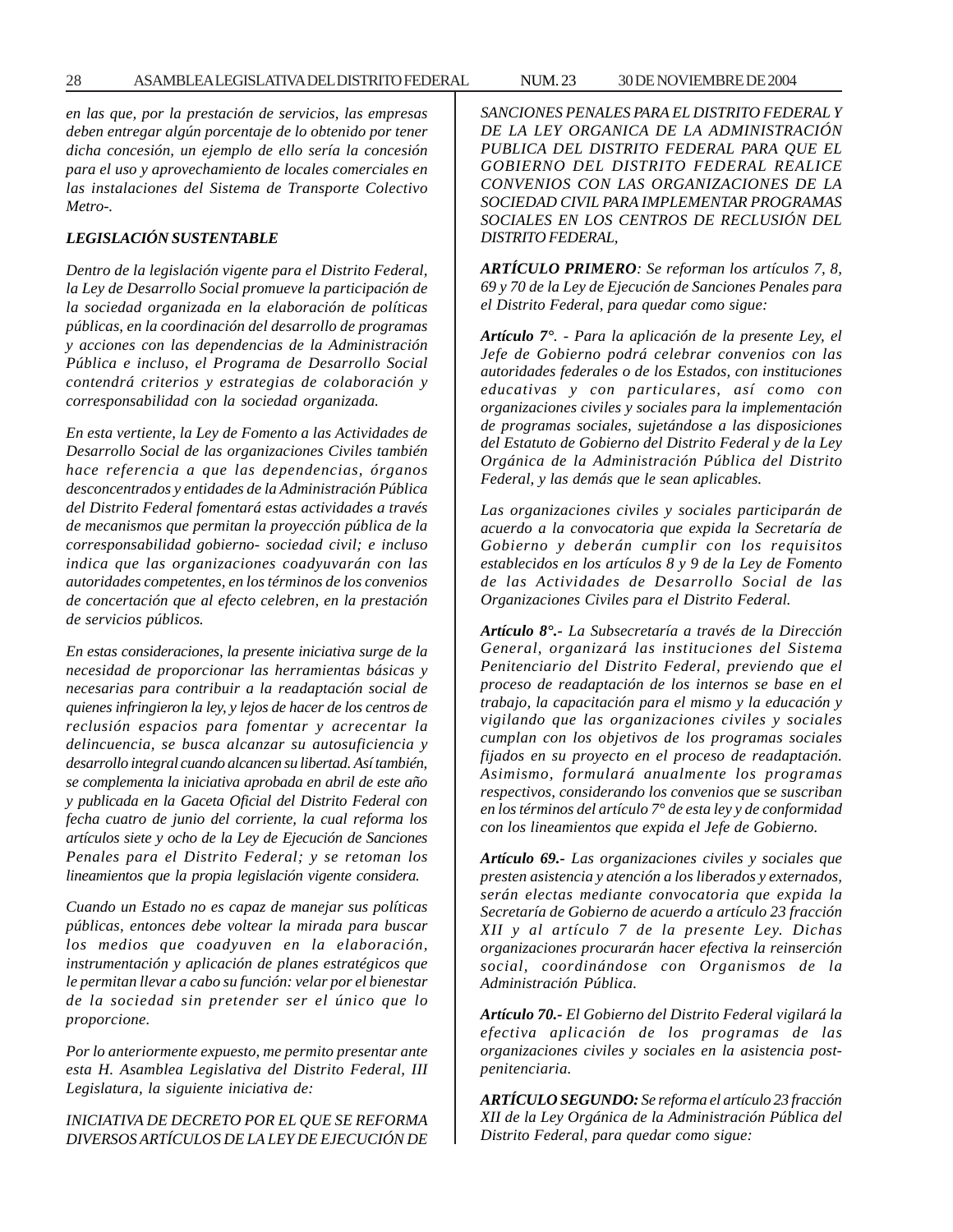*Artículo 23: ...*

# *I. a XI. ...*

*XII. Normar, operar y administrar los reclusorios y centros de readaptación social, así como emitir convocatoria a organizaciones civiles y sociales para implementar programas sociales de acuerdo al artículo 7, 8 y 69 de la Ley de Ejecución de Sanciones Penales para el Distrito Federal;*

# *TRANSITORIOS*

*PRIMERO: Publíquese en la Gaceta Oficial del Distrito Federal.*

*SEGUNDO: El presente decreto entrará en vigor al siguiente día de su publicación en la Gaceta Oficial del Distrito Federal.*

*TERCERO: Para los efectos de los artículos 6, 7, 69 y 70 de la Ley de Ejecución de Sanciones Penales del Distrito Federal, la Secretaría de Gobierno tendrá un plazo de seis meses a partir de la entrada en vigor del presente decreto, para emitir la convocatoria respectiva.*

*H. Asamblea Legislativa del Distrito Federal, III Legislatura. Dado en el Salón de sesiones de la Asamblea Legislativa del Distrito Federal, a los treinta días del mes de noviembre de 2004.*

*Signan, por el grupo parlamentario del Partido Acción Nacional: Dip. Mariana Gómez del Campo Gurza; Dip. Ma. Teresita de Jesús Aguilar Marmolejo; Dip. Juan Antonio Arévalo López; Dip. Obdulio Ávila Mayo; Dip. Sofía Figueroa Torres; Dip. Carlos Alberto Flores Gutiérrez; Dip. Gabriela González Martínez; Dip. José de Jesús López Sandoval; Dip. José Benjamín Muciño Pérez; Dip. José María Rivera Cabello; Dip. Mónica Leticia Serrano Peña.*

Es cuanto, diputada Presidenta.

**LA C. PRESIDENTA.-** Túrnese para su análisis y dictamen a las Comisiones Unidas de Administración y Procuración de Justicia y de Administración Pública Local.

Para presentar una iniciativa de decreto para reformar y adicionar los artículos 2, 8, 9, 10, 11, 12, 13, 14, 15, 19, 20, 36, 37 y 44 de la Ley Orgánica de la Contaduría Mayor de Hacienda de la Asamblea Legislativa del Distrito Federal, se concede el uso de la tribuna al diputado Pablo Trejo Pérez, del Partido de la Revolución Democrática.

**EL C. DIPUTADO PABLO TREJO PÉREZ.-** Con su permiso, diputada Presidenta.

*INICIATIVA DE DECRETO PARA REFORMAR Y ADICIONAR LOS ARTÍCULOS 2, 8, 9, 10, 11, 12, 13, 14, 15, 19, 20, 36, 37 Y 44 DE LA LEY ORGÁNICA DE LA*

# *CONTADURÍA MAYOR DE HACIENDA DE LA ASAMBLEA LEGISLATIVA DEL DISTRITO FEDERAL,*

*Con la finalidad de precisar algunos términos, eliminar otros, mejorar la redacción y que se agilice la tarea de la revisión de la Cuenta Pública, a partir de la siguiente:*

# *EXPOSICIÓN DE MOTIVOS*

# *ANTECEDENTES*

*Primero.- El 8 de febrero de 1999 se publicó en la Gaceta Oficial del Distrito Federal la Ley Orgánica de la Contaduría Mayor de Hacienda del Distrito Federal.*

*Segundo.- El 30 de marzo de 1999, el 25 de octubre de 2001 y el 13 de enero de 2004, se publicaron reformas a diversos Artículos de esta misma Ley.*

# *MOTIVACIONES*

*Primera.- La Ley Orgánica de la Contaduría Mayor de Hacienda, es reglamentaria de la facultad que otorga a la Asamblea Constitución en su Artículo 122, apartado O Base Primera Fracción V inciso c); de las Fracciones XIX XX del Artículo 42 y del Artículo 43, ambos del Estatuto de Gobierno del Distrito Federal.*

*Desde su promulgación, la Ley en comento incluyó aportes novedosos para mejorar y dar más certidumbre a la tarea de fiscalizar el gasto público, con el tiempo se han realizado tres reformas a este ordenamiento con la pretensión de perfeccionarlo, los cuales han redundado en una mayor eficacia, eficiencia y credibilidad en la tarea del legislativo de revisar los gastos e ingresos de la Administración Pública y los Órganos Autónomos que integran el Gobierno del Distrito Federal. A pesar de esto, hay que reconocer, que desde su texto original, publicado en febrero de 1999, se encuentran errores y omisiones que, aunque no se consideran graves, deben corregirse para dar congruencia y claridad a la norma.*

*En las tres reformas subsecuentes se han profundizado las virtudes de la Ley, pero al mismo tiempo se han incluido más errores de forma en la redacción, por lo que es necesario hacer una revisión profunda para corregir todos las fallas posibles y mejorar la redacción de aquellos párrafos, en que es confusa o imprecisa, con la finalidad de perfeccionar, no sólo en el fondo, sino también en la forma, este ordenamiento.*

*Segunda.- En el texto de la Ley vigente hay varias inconsistencias entre los términos que se definen en el Artículo 2 y los que se usan en el resto del articulado. Se define ''Contralor'' como ''Contralor General del Gobierno del Distrito Federal'' y no se usa ese término en el resto de la ley, se usa en cambio, el de ''Contraloría General del Gobierno del Distrito Federal''. Algo similar sucede con el término ''Contadores Mayores'', que está*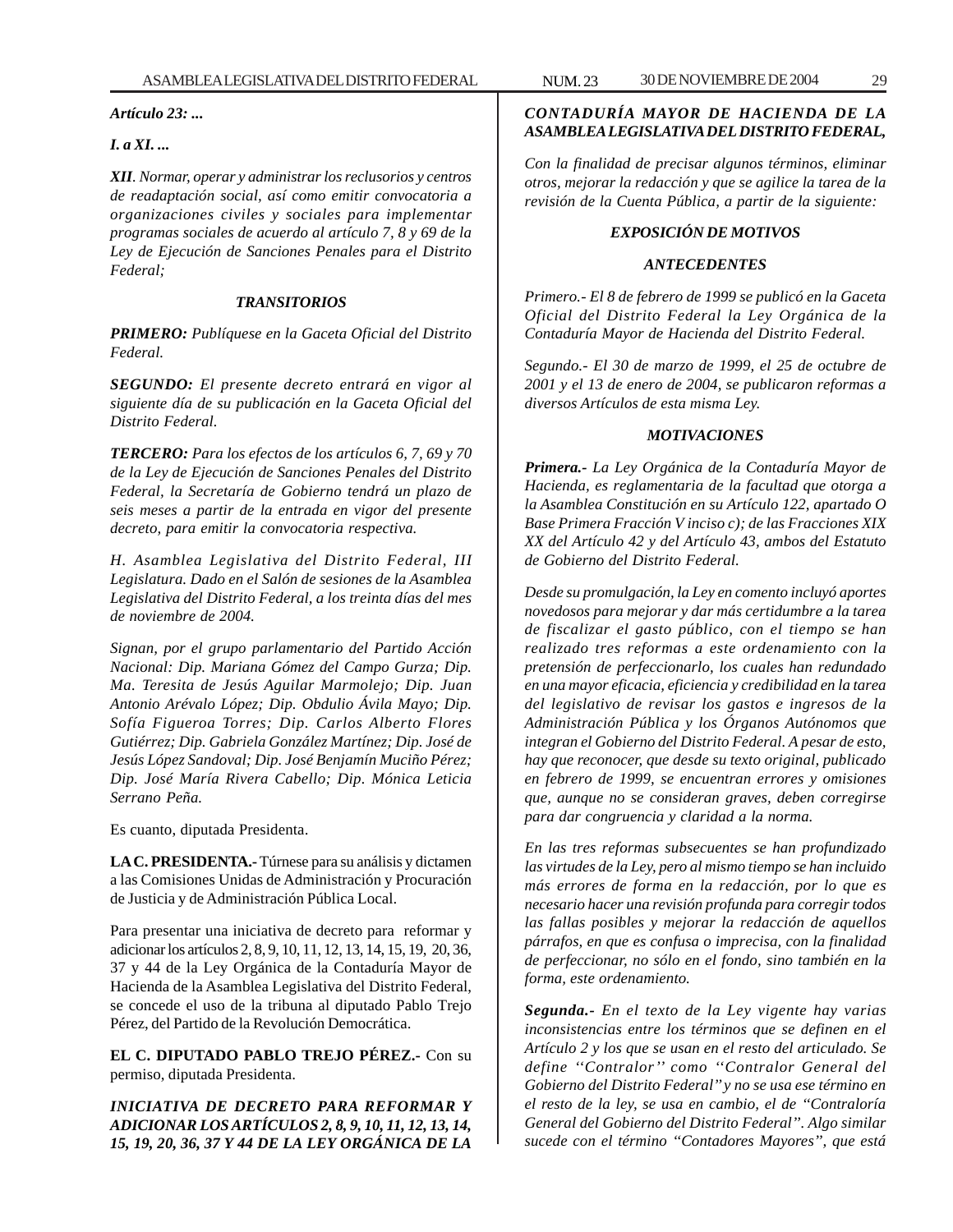*definido en el mismo Artículo 2, pero en el resto del articulado se usa indistintamente ''Contador'' o Contador Mayor''; además de estas, que son las incongruencias que se presentan en mayor cantidad, existen otras que de la misma manera deben corregirse.*

*Mención a parte merece la actual redacción del Artículo 36, que se refiere los informes finales de auditoría y al informe final de resultados y que por diversas razones ha derivado en confusa e imprecisa, al grado que necesita una reforma total, que si bien no modifique en el fondo su contenido, sea clara y precisa.*

*La reforma que se propone, tiene como finalidad homologar términos, suprimir aquellos que no se usan y corregir imprecisiones y confusiones de la redacción.*

*La virtud de esta propuesta consiste en dar precisión a la norma y evitar con ello interpretaciones que son ajenas al espíritu del legislador.*

*Tercera.- Además de lo anterior, se ha detectado algunos problemas en la operación de la Contaduría, por lo que se hacen propuestas para lograr más eficiencia en su desempeño y claridad en los informes, que en torno a su propio presupuesto, presenta a la Asamblea.*

#### *PROPUESTA*

*Para tal fin se proponen las siguientes reformas:*

*1.- La Fracción V del Artículo 2, en donde se define ''Contralor'' como ''Contralor General del Gobierno del Distrito Federal'', término que no se usa ni una sola ocasión en el resto de la Ley. En cambio, se utiliza el término ''Contraloría'', que no está definido en este Artículo. Por lo que se propone cambiar la definición de la Fracción V del Artículo 2, para definir ''Contraloría'' como Contraloría General del Gobierno del Distrito Federal.*

*2.- En los Artículos 10, 11, 12, 13, 14 y 19 se propone sustituir los términos ''Contador'' o ''Contadores'' por ''Contador Mayor'' o ''Contadores Mayores'' según sea el caso, para apegarse a lo que se define como tal, en la Fracción IV del Artículo 2.*

*3.- En los Artículos 13, 19, 20 y 44 se propone sustituir los términos ''Contaduría Mayor de Hacienda'' o ''Contaduría Mayor de Hacienda de la Asamblea Legislativa del Distrito Federal'' por el de ''Contaduría'', que esta definido en la Fracción II del Articulo 2.*

*4.-En el inciso a), Fracción Xl del Artículo 8 y en la Fracción XV del Artículo 19 se propone sustituir los términos ''Contraloría General del Distrito Federal'' y ''Contraloría General del Gobierno del Distrito Federal'' por el de ''Contraloría'', que es el que quedaría definido en la Fracción V del Artículo 2.*

*5.- En la Fracción IX del Artículo 37 se propone sustituir el término ''Código Financiero del Distrito Federal'' por el de ''Código'', definido como tal en la Fracción VI del Artículo 2*

*6.- En la Fracción V del Artículo 11 se señala como impedimento para ser Contador Mayor, haber sido ''servidor en la Administración Pública y Órganos Autónomos del Distrito Federal'', lo cual incluye entre otros a la propia Contaduría. Por lo que se propone que se exceptúe a ésta, toda vez que haber trabajado en la misma no implica un conflicto de interés para quien aspire al cargo de Contador Mayor.*

*7.- En el Párrafo segundo del Artículo 11, se propone cambiar su redacción y eliminar de ella la alusión, a que el aspirante Secretario Técnico del Órgano Superior de Dirección, debe ser egresado de centro de educación superior del país, dado que esto es violatorio de lo que establece Párrafo segundo del Artículo 5 de la Constitución Política de los estado Unidos Mexicanos, ya que basta con la Cédula y el Título Profesionales correspondiente, sin discriminar el lugar en donde se realizaron los estudios para ejercer la profesión ya que la validez de los estudios profesionales realizados en el extranjero, están sujetos a otras normatividades.*

*8.- En el Artículo 14, se propone derogar la Fracción y, ya que la Contaduría, carece de facultades para ''notificar a los responsables sobre el fincamiento de responsabilidades en su contra'', toda vez, que son otras las autoridades que realizan el fincamiento y la contaduría sólo se limita a promoverlo ante éstas.*

*9.- En el Artículo 9, se propone eliminar el tercer Párrafo, ya que ni la Contaduría, ni la Asamblea tienen facultades para exigir al particular que ''no permitiere la revisión de los libros, registros, instrumentos, sistemas, procedimientos y documentos comprobatorios y justificativos del ingreso y del gasto público, la practica de visitas, inspecciones, auditorías'' o ''Si una vez aplicada la medida de apremio, la negativa a atender los requerimientos persiste, está podrá solicitar a la autoridad competente el inicio del procedimiento correspondiente''. Toda vez que la facultad de la Asamblea se limita a la revisión de la Cuenta Pública. El otorgamiento de subsidios y trasferencias a particulares, así como el otorgamiento de concesiones, si forma parte de la Cuenta Pública, pero no el ingreso y gasto de los particulares. La Contaduría sólo puede revisar, si se entregaron dichos recursos con apego a la normatividad vigente y si el particular cumplió con los requisitos y obligaciones, a que la normatividad lo obligaba, con las instituciones otorgantes, pero en ningún caso podrá auditar las cuentas del particular.*

*10.- En el Artículo 15, se propone una nueva redacción, para que sea más amplio y explicito el contenido de los*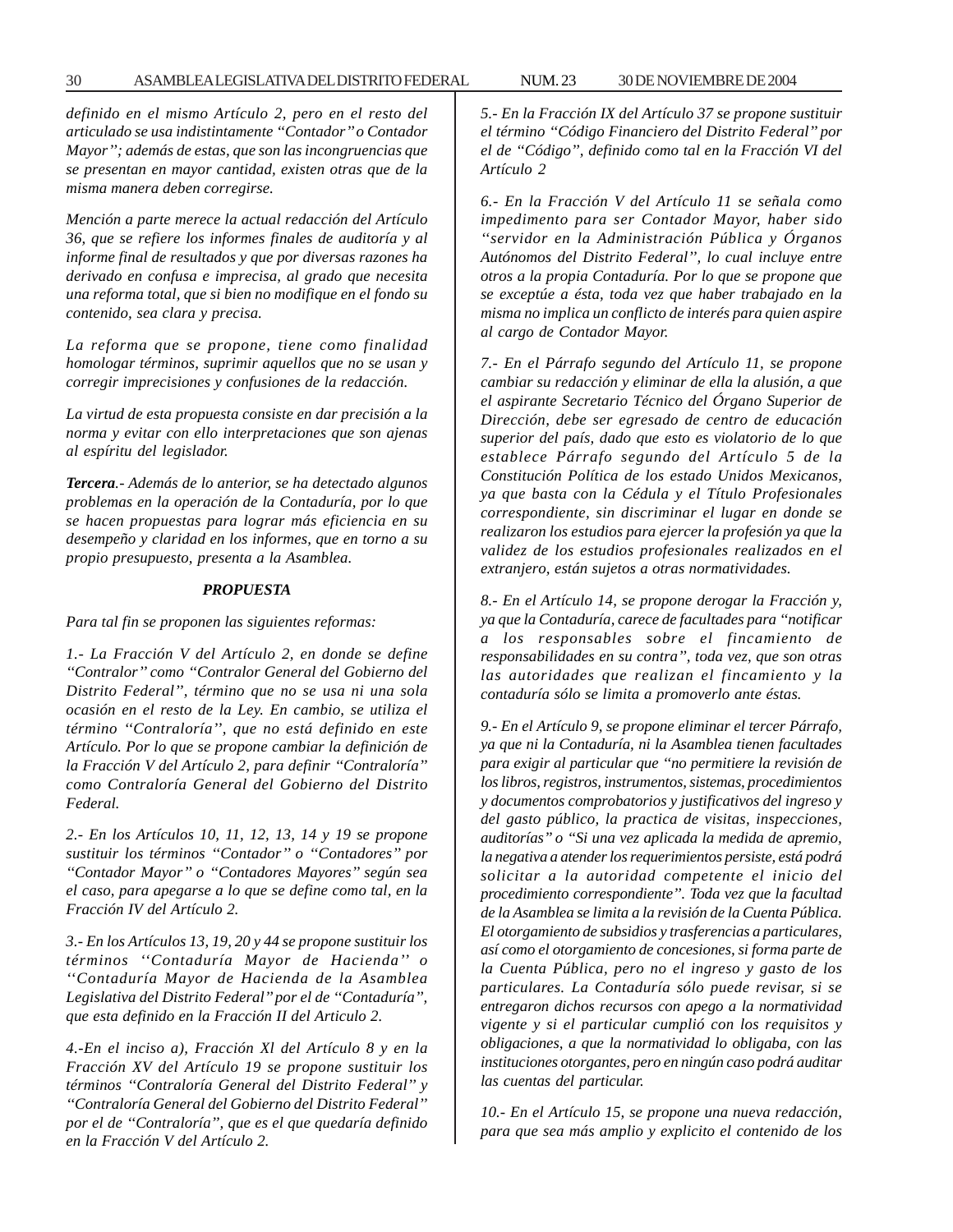*informes que presenta la contaduría en torno a la aplicación de su presupuesto.*

*11.- Entre los Artículos 15 y 19 hay incongruencia en su contenido; mientras que en el Artículo 15, Fracción y se señala que el Órgano Colegiado tendrá un plazo de 30 días para presentar a la Comisión el Programa General de Auditoría para su aprobación, en la fracción X del Artículo 19, se define como atribución de la comisión la revisión y observación del mismo Programa, lo cual es evidentemente contradictorio. Por lo que se propone sustituir, en la fracción y del Artículo 15, ''aprobación'' por ''revisión y opinión, el proyecto de Programa General de Auditoría...''*

*12.- Se Propone derogar la Fracción XIV del Artículo 19, que da facultad a la Comisión de Vigilancia para proponer al pleno de la Asamblea la creación de ''subcomités para el análisis, revisión, autorización de los aspectos presupuéstales, administrativos y financieros que se requiera'' toda vez que esto, ya está contemplado como atribución de cualquier diputado en el Artículo 67 de la Ley Orgánica de la Asamblea Legislativa del Distrito Federal.*

*13.- Se propone además la reforma completa del Artículo 36, ya que su contenido es confuso y plagado de errores, imprecisiones y omisiones.*

*El Artículo 36 es el último del Capítulo Séptimo, que se refiere a ''la Revisión de la Cuenta Pública'', y en el se explica el proceso de conclusión de la auditorías; la elaboración de informes finales de auditoría; del informe final de resultados, así como a la celebración de confrontas y los plazos que deben mediar entre un proceso y otro.*

*En su primer Párrafo, describe el inicio de las auditorías, lo cual se ha mencionado en otros artículos y sería mejor que no se mencionara en éste. A continuación, señala la obligación de remitir los informes finales de auditoría a la Comisión de Vigilancia por parte de la Contaduría. Hasta aquí no hay mayor problema que el de suprimir o no su primer frase.*

*En el segundo Párrafo, inicia con una frase incorrecta y que crea confusión: ''Dicha opinión''. La única opinión que se menciona en el Párrafo anterior es la que emite, al inicio del proceso de revisión de la Cuenta Pública, la Comisión de Vigilancia, pero continúa ''no podrá exceder de 60 días naturales a partir de la confronta'' de lo que se deduce, que no debió decir ''opinión'', sino ''informe'', esto es, el informe final de auditoría.*

*El cuarto Párrafo es demasiado confuso y contiene errores de redacción.*

*Además de lo anterior, no se precisa el plazo para enterar al ente auditado de las recomendaciones que se derivan* *del informe final de auditoría, ni el plazo que tiene este para solventarlas. Con base en lo anterior se propone una nueva redacción en donde, con claridad y economía de palabras, se establezca una secuencia lógica de procesos y se precisen los plazos en que se deba cumplir cada obligación.*

*14.- En el mismo Artículo 36, se propone eliminar la obligación de la Contaduría de entregar los informes finales por cada auditoría practicada a la Comisión de Vigilancia, pero si, a los entes auditados, con la finalidad de reducir el tiempo que transcurre entre el fin de cada auditoría y el proceso para atender recomendaciones que se deriven de ésta. En la actualidad, como es sabido, la atención de recomendaciones se inicia hasta que se entrega a la Asamblea el Informe Final de Resultados, esto es, más de un año después de haber iniciado el proceso de revisión de la cuenta pública. Con esta medida se pretende reducir en cuatro meses, la revisión.*

*15.- Se propone la Reforma de los Párrafos segundo y tercero del Artículo 37, ya que contienen errores y omisiones.*

*El Párrafo Segundo señala que: ''La Contaduría podrá solicitar a la autoridad competente, a través de la Contraloría General de la Asamblea Legislativa, la suspensión temporal o la revocación definitiva del nombramiento o mandato del servidor público que corresponda''... lo que no podría ser aplicable a los funcionarios de administración pública, sino a través de la Contraloría General del Gobierno del Distrito Federal, quien a su vez no es competente para sancionar de ninguna manera a funcionarios de los Órganos Autónomos definidos en el Código Financiero y objetos de la revisión de la Cuenta Pública, por lo que se propone reformar este párrafo para que incluya a la Contraloría General del Gobierno del Distrito Federal y los órganos de control interno que correspondan a cada Órgano Autónomo.*

*En el Tercer Párrafo, señala que ''El Órgano Colegiado, en el ámbito de su competencia, establecerá coordinación con la Contraloría General de la Asamblea Legislativa del Distrito Federal y con la Contraloría, a fin de determinar los sistemas y procedimientos necesarios, que permitan a dichos órganos el cumplimiento de sus respectivas atribuciones'' lo cual es correcto pero omite la necesaria coordinación, para dicho fin, con los demás Órganos Autónomos del Gobierno, por lo que se propone subsanar tal omisión.*

*Con base en lo anterior, se propone la siguiente:*

*Iniciativa de Decreto para reformar y adicionar los Artículos 2, 8, 9, 10, 11, 12, 13, 14, 15, 19, 20, 36, 37 y 44 de la Ley Orgánica de la Contaduría Mayor de Hacienda de la Asamblea Legislativa del Distrito Federal.*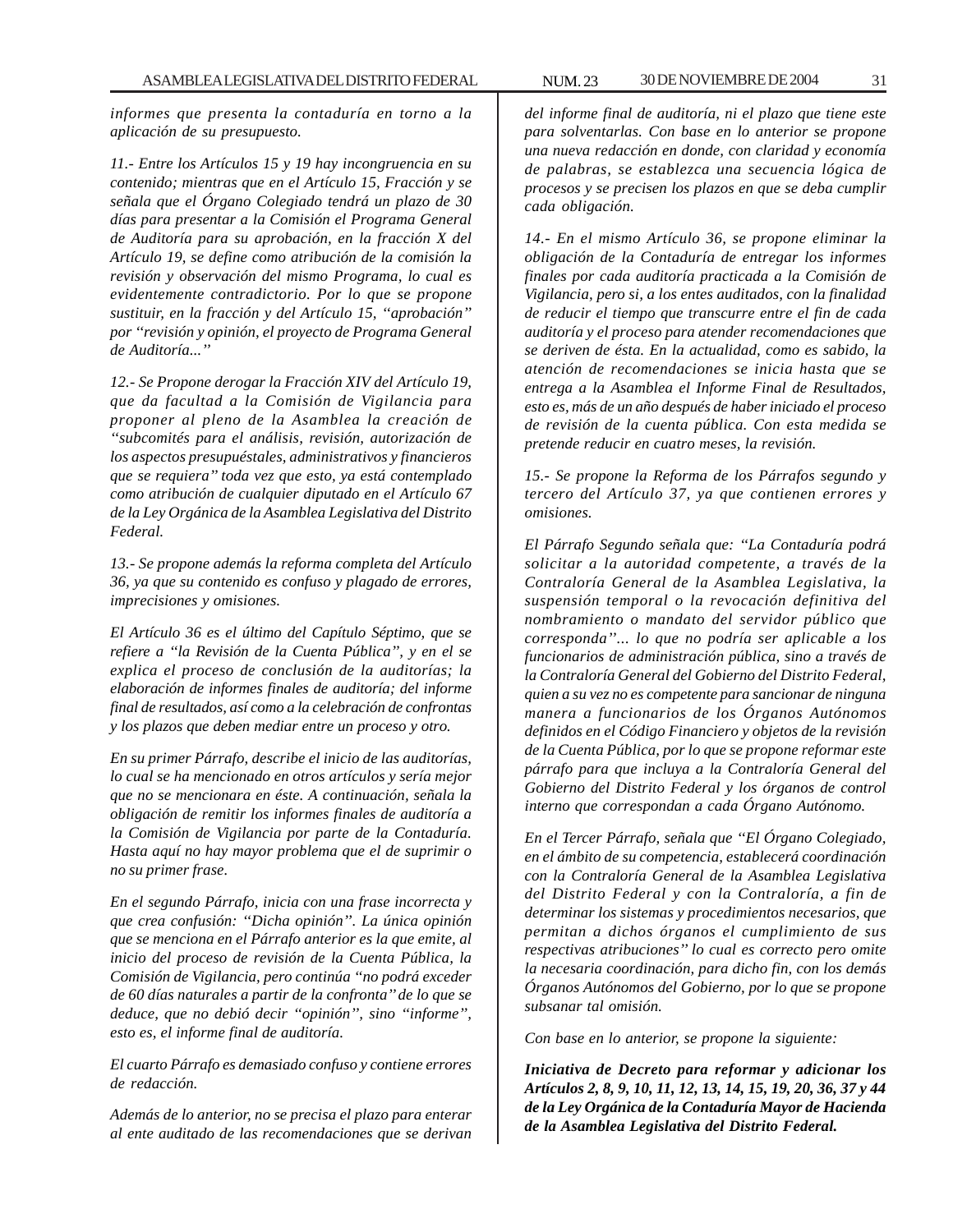*Artículo Primero.- Se reforma la Fracción V del Artículo 2; el Inciso a) de la Fracción Xl del Artículo 8; los Párrafos sexto, séptimo noveno y décimo del Artículo 10; la Fracción V y los Párrafos primero, segundo, y cuarto del Artículo 11; el Párrafo primero y las Fracciones I y II del Artículo 12; los Párrafos primero y segundo y la Fracción II del Artículo 13; las Fracciones II y V del Artículo 15; las Fracciones VII, XV y XVI del Artículo 19; el Párrafo primero del Artículo 20; el Artículo 36 en todos sus párrafos; la Fracción IX y los Párrafos primero segundo y tercero del Artículo 37; y el Artículo 44; y se derogan: el Párrafo tercero del Artículo 9; la Fracción V y el Párrafo primero del Artículo 14 y la Fracción XIV del Artículo 19, para quedar como sigue:*

*Artículo 2.-*

*Del I al IV*

*V. Contraloría: La Contraloría General del Distrito Federal;*

*del VI al XIII*

*Artículo 8.-*

*…*

*del I al X*

*XI…*

*a. Los convenios y mecanismos de coordinación descritos en el párrafo anterior deberán preveer los criterios generales y específicos del programa de trabajo que realiza la Contraloría.*

*b...*

*del XII al XVIII*

*Artículo 9.-*

*….*

*….*

*Se Deroga*

*Artículo 10.-*

*…*

*I…*

*II…*

*…*

*…*

*…*

*En caso de que sea designado un Presidente en el último año de su gestión y que este no sea reelecto por el Pleno de la Asamblea, la Presidencia terminará una vez concluido su período como Contador Mayor.*

*En ausencia definitiva de alguno de los Contadores Mayores a causa de renuncia, remoción o por cualquier otra circunstancia, el Pleno de la Asamblea nombrará a un nuevo Contador Mayor durante de los treinta días siguientes.*

*…*

*Durante los recesos de la Asamblea, la Comisión Gobierno nombrará provisionalmente al sujeto a la ratificación ante el Pleno de la Asamblea en el siguiente período de sesiones. En todo caso, la propuesta del Contador será presentada por la Comisión.*

*Los Contadores Mayores protestarán ante el Pleno de la Asamblea guardar y hacer guardar la Constitución Política de los Estados Unidos Mexicanos, el Estatuto de Gobierno del Distrito Federal, el Código, la Ley Orgánica de la Asamblea, la Ley y las demás disposiciones aplicables.*

*Artículo 11.-*

*Para ser Contador Mayor es necesario satisfacer los siguientes requisitos:*

*del I al IV…*

*V. No haber sido un año anterior al día de la elección, servidor en la Administración Pública y Órganos Autónomos del Distrito Federal, con excepción hecha de la Contaduría;*

#### *Del VI al VIII*

*Para ser Secretario Técnico del Órgano Superior de Dirección se deberá poseer título y cédula profesional, de nivel licenciatura en las áreas económicoadministrativas o derecho.*

*….*

*Durante su encargo los Contadores Mayores y el Secretario Técnico no podrán recibir más remuneraciones que las que les determine la Asamblea. No podrán estar al servicio de organismos, empresas, instituciones privadas o particulares, ocupar cargos de elección popular o directivos en ningún partido político; ni desempeñar cargo alguno en la federación, estados, municipios o el Distrito Federal, a excepción de las actividades docentes.*

*Artículo 12.-*

*Los Contadores Mayores serán inamovibles durante el término de tres años y podrán ser reelectos por una vez*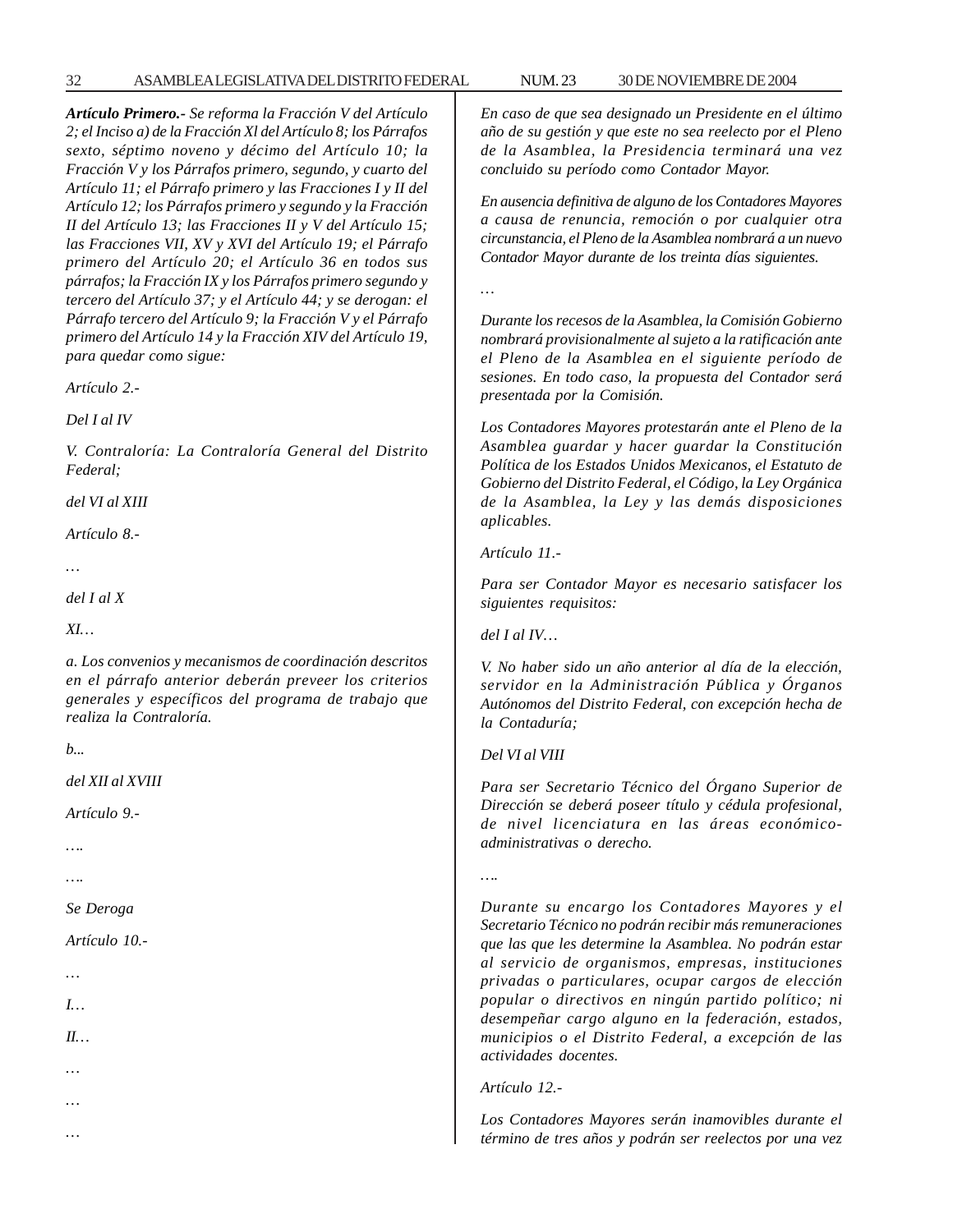*para un nuevo período. La reelección deberá estar plenamente justificada.*

*I. Las ausencias temporales de los Contadores Mayores, serán suplidas en los términos que señale el Reglamento.*

*II. En los casos de ausencia definitiva de algún Contador Mayor, el Órgano Superior de Dirección podrá sesionar válidamente con la presencia de dos Contadores Mayores y las determinaciones que tomen, correspondientes al ejercicio de atribuciones previstas en el artículo 15 y demás preceptos aplicables, serán válidas de pleno derecho hasta en tanto ocupe el cargo quien sustituya al Contador Mayor ausente.*

*Artículo 13.-*

*Sólo procederá remoción de los Contadores Mayores:*

*I…*

*II. Por faltas graves a las normas que rigen el funcionamiento de la Contaduría.*

*III …*

*Si se presentare alguna de las causales enunciadas en las fracciones precedentes durante el receso de la Asamblea, la Comisión de Gobierno, a propuesta de la Comisión, podrá suspender al Contador Mayor de que se trate en el ejercicio de sus funciones y nombrar provisionalmente un sustituto, para que el Pleno de la Asamblea dictamine en forma definitiva en el siguiente período de sesiones.*

*Artículo 14.-*

*del I al IV*

*V.- Se Deroga*

*del VI al VIII*

*Artículo 15.-*

*…*

*I…*

*II. Informar trimestralmente y anualmente, a la Comisión, a través del Presidente, sobre el avance del origen y la aplicación del presupuesto, conteniendo la información cuantitativa y cualitativa de las actividades y programas realizados, así como la evaluación de los mismos, los cuales se remitirán dentro de los treinta días siguientes al término del ejercicio correspondiente;*

*III… IV…* *V. Presentar a la Comisión en un plazo no mayor de treinta*

*días contados a partir de que la Contaduría reciba la Cuenta Pública por parte de la Comisión, para su revisión y opinión el proyecto del Programa General de Auditorias de la Contaduría en los términos del artículo 19, fracción XII, de esta Ley;*

*del VI al XI*

*Artículo 19.-*

*De la I a la VI*

*VII. Proponer al Pleno de la Asamblea en los términos de está Ley, los candidatos a Contadores Mayores y la remoción de los mismos cuando proceda en términos de Ley;*

*del VIII al XIII*

*XIV. Se Deroga*

*XV. Recibir de la Contaduría, la Opinión del Informe de Avance Programático Presupuestal el cual será enviado a la Contraloría y a la Comisión de Presupuesto y Cuenta Pública;*

*XVI. Designar al Secretario Técnico del Órgano Superior de Dirección en la Contaduría de acuerdo a las tres candidaturas presentadas por el Órgano Superior de Dirección;*

*del XVII al XVIII*

*Artículo 20.-*

*Las relaciones de trabajo entre la Contaduría y sus trabajadores, se regirán conforme a lo dispuesto por la fracción XIV del Apartado B del artículo 123 de la Constitución Política de los Estados Unidos Mexicanos.*

*Artículo 36.-*

*Al concluir cada auditoría, y diez días antes de la confronta respectiva, la Contaduría hará llegar, a cada ente auditado un proyecto de informe final que incluirá los resultados de la misma.*

*En dicha confronta podrán estar presentes los servidores públicos responsables de la administración durante el periodo auditado, aunque ya no pertenezcan a la administración del ente auditado, para lo cual deberán ser notificados por éste.*

*La Contaduría remitirá a cada ente auditado, el informes final de auditoría una vez aprobado por el Órgano Superior de Dirección en un plazo no mayor de 60 días a partir de la confronta con el ente auditado.*

*La Contaduría deberá hacer del conocimiento del ente auditado las recomendaciones que se deriven de cada auditoría en plazo no mayor de 10 días contados a partir*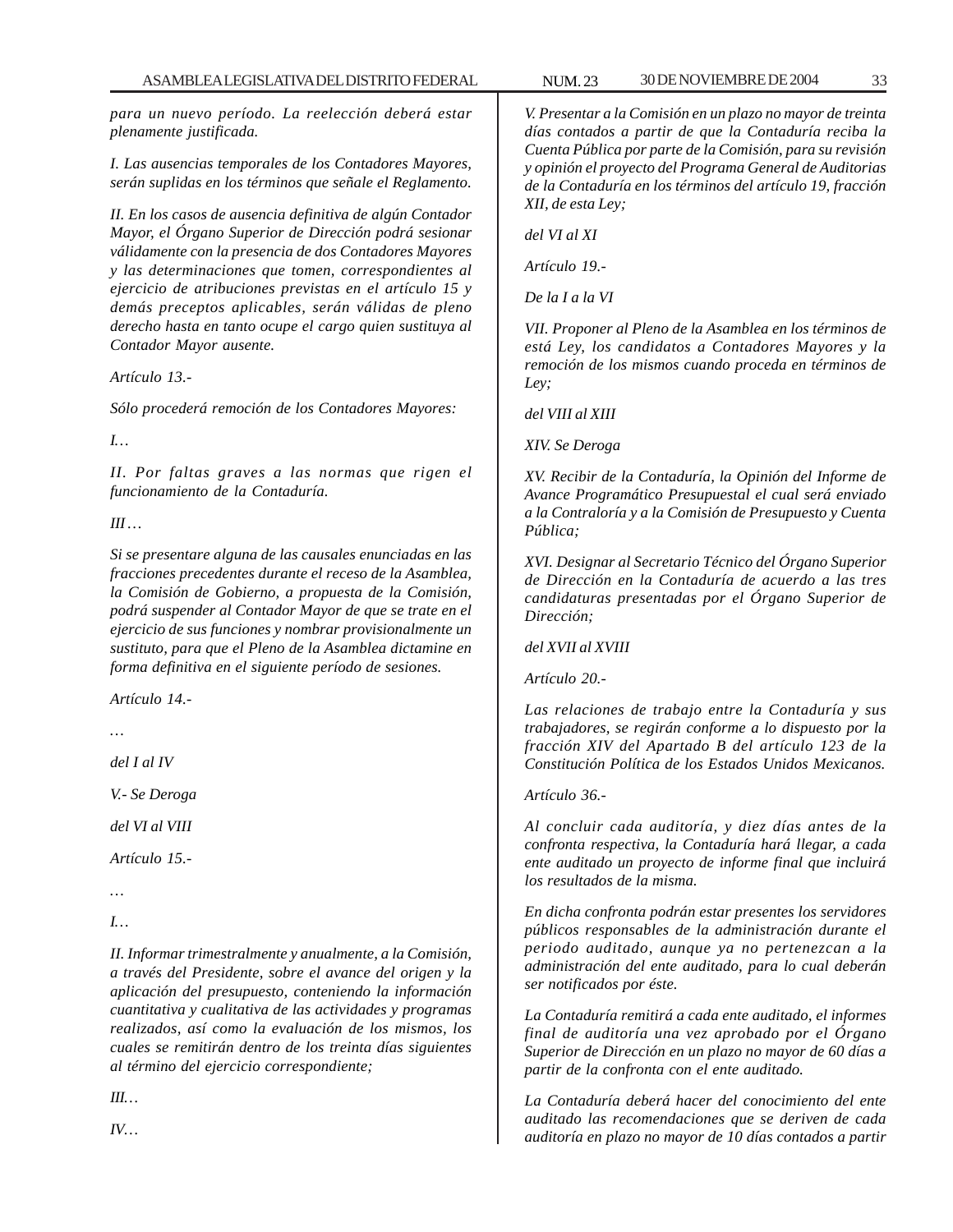*de la entrega del informe final, y el ente auditado, tendrá un plazo de 60 días para atenderlas.*

*La Contaduría deberá rendir a más tardar el 15 de julio del año siguiente a la recepción de la Cuenta Pública, el Informe de Resultados a la Asamblea, a través de la Comisión; éste se integrará con los informes finales de auditoria relativos a una misma Cuenta Pública y deberá ¡r acompañado del señalamiento de las irregularidades que se hayan detectado en las actividades realizadas en el ejercicio de las atribuciones señaladas en esta Ley.*

*A solicitud de la Contaduría, la Comisión podrá solicitar de la Asamblea una prórroga para cumplir con esta obligación, si, a criterio de la Comisión, hubieran causas que lo justificaran.*

*En todo caso, la prorroga no deberá exceder de 60 días.*

*En todo momento los servidores públicos de la Contaduría preservarán la confidencialidad respecto de los procesos de responsabilidad civil o administrativa, o las causas penales pendientes.*

*El incumplimiento de lo anterior será sancionado conforme a la Ley Federal de Responsabilidades de los Servidores Públicos.*

*Artículo 37.-*

*…*

#### *del I al VIII*

*IX. En general, en caso de incumplir en cualquiera de las obligaciones que impone el Código y cuyas sanciones está establecidas en dicho ordenamiento.*

*La Contaduría podrá solicitar a la autoridad competente, a través de la Contraloría o de los órganos internos de control que correspondan a cada Órgano Autónomo, la suspensión temporal o la revocación definitiva del nombramiento o mandato del servidor público que corresponda; en su caso, hasta la intervención de la Tesorería respectiva, en aquellos casos debidamente acreditados de omisión reiterada en el cumplimiento de las obligaciones previstas en las fracciones I, V y VI de este artículo.*

*El Órgano Colegiado, en el ámbito de su competencia, establecerá coordinación con la Contraloría y Órganos Autónomos, a fin de determinar los sistemas y procedimientos necesarios, que permitan a dichos órganos el cumplimiento de sus respectivas atribuciones.*

*Artículo 44.-*

*Las responsabilidades resarcitorias que estime la Contaduría derivadas de esta ley y que promueva ante la Procuraduría Fiscal tienen por objeto resarcir a la* *Hacienda Pública del Distrito Federal, el monto de los daños y perjuicios estimables en dinero que se le haya causado de acuerdo a lo dispuesto por el Código.*

# *Transitorios:*

*Único. La presente reforma entrará en vigor al día siguiente de su publicación en la Gaceta Oficial del Distrito Federal.*

*Solicito de la Presidencia de esta Honorable Asamblea dé el trámite, a la presente iniciativa, que señala el Artículo 129 de la Ley Orgánica de esta Asamblea.*

## *ATENTAMENTE*

#### *DIP. PABLO TREJO PÉREZ*

Es cuanto, diputada Presidenta.

**LA C. PRESIDENTA.-** Gracias, diputado. Túrnese para su análisis y dictamen a las Comisiones Unidas de Presupuesto y Cuenta Pública y de Estudios Legislativos y Prácticas Parlamentarias.

El siguiente punto del orden del día se refiere a la iniciativa de reforma al artículo transitorio segundo del decreto que adiciona el Código de Procedimientos Civiles para el Distrito Federal, relativo a la tramitación especial de los juicios sucesorios intestamentarios, que presentan los diputados integrantes de la Comisión de Notariado.

Solicito a la Secretaría dar lectura a dicha iniciativa.

**LA C. SECRETARIA.-** Por instrucciones de la presidencia se dará lectura a la iniciativa de reformas al Código de Procedimientos Civiles para el Distrito Federal.

*INICIATIVA DE REFORMA AL ARTÍCULO TRANSITORIO SEGUNDO DEL DECRETO QUE ADICIONA EL CÓDIGO DE PROCEDIMIENTOS CIVILES PARA EL DISTRITO FEDERAL, RELATIVO A LA TRAMITACIÓN ESPECIAL DE LOS JUICIOS SUCESORIOS INTESTAMENTARIOS*

#### *HONORABLE ASAMBLEA LEGISLATIVA:*

*Los que suscriben, Diputados Integrantes de la Asamblea Legislativa del Distrito Federal, III Legislatura, con fundamento en lo dispuesto por los artículos 122, apartado C, Base Primera, fracción y, inciso h) e i) de la Constitución Política de los Estados Unidos Mexicanos; 46 fracción I del Estatuto de Gobierno del Distrito Federal; 17 fracción IV, 83 fracción I y 84 Ley Orgánica de la Asamblea Legislativa del Distrito Federal; y 82 fracción I del Reglamento para el Gobierno Interior de la Asamblea Legislativa del Distrito Federal, someten a consideración de este Órgano Legislativo la presente INICIATIVA DE REFORMA AL ARTÍCULO TRANSITORIO SEGUNDO DEL DECRETO QUE ADICIONA EL CÓDIGO*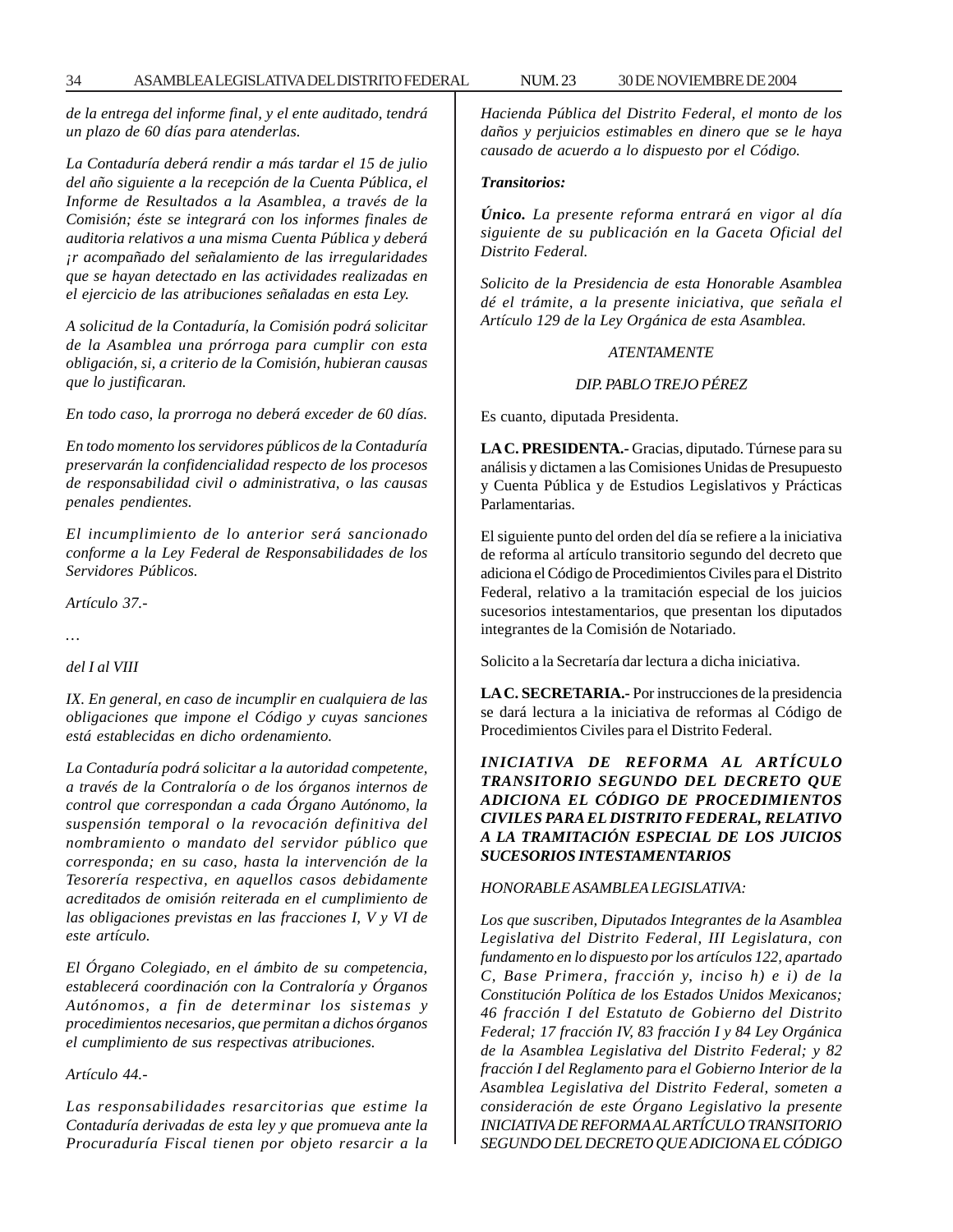*DE PROCEDIMIENTOS CIVILES PARA EL DISTRITO FEDERAL, RELATIVO A LA TRAMITACIÓN ESPECIAL DE LOS JUICIOS SUCESORIOS INTESTAMENTARIOS al tenor de la siguiente:*

## *EXPOSICIÓN DE MOTIVOS*

*El 13 de abril del año en curso, se presentó al pleno de la Asamblea Legislativa del Distrito Federal, la ''INICIATIVA DE DECRETO QUE ADICIONA EL CAPÍTULO XV AL TÍTULO DÉCIMOCUARTO CON LOS ARTÍCULOS 892 BIS, 892 TER, 892 CUATER Y 892 QUINTUS, DEL CÓDIGO DE PROCEDIMIENTOS CIVILES PARA EL DISTRITO FEDERAL, RELATIVO A LA TRAMITACIÓN ESPECIAL DE LOS JUICIOS SUCESORIOS INTESTAMENTARIOS''.*

*En cumplimiento con las disposiciones normativas que regulan el funcionamiento de este Órgano Legislativo, la iniciativa de referencia, fue turnada a las Comisiones Unidas de Administración y Procuración de Justicia y de Notariado, para que sus integrantes elaboraran, discutieran y aprobaran conjuntamente el dictamen correspondiente.*

*En este sentido, el 28 de julio de 2004 las Comisiones Unidas de Administración y Procuración de Justicia y de Notariado, emitieron el dictamen correspondiente, mismo que en el periodo extraordinario, en la sesión a de fecha 29 de julio de 2004, se presentó al pleno de la Asamblea Legislativa del Distrito Federal, siendo aprobado por unanimidad de los presentes.*

*El dictamen aprobado por las Comisiones Unidas y presentado al Pleno de la Asamblea Legislativa del Distrito Federal, en cumplimiento con lo previsto en los artículos 36 fracción XIV, 42 fracción II y 87 de la Ley Orgánica de la Asamblea Legislativa del Distrito Federal, ordena en su Artículo Transitorio Primero, que el mismo se remita al Jefe de Gobierno para su debida promulgación y publicación en la Gaceta Oficial del Distrito Federal.*

*Sin embargo, en el artículo Transitorio Segundo, se cometió un error involuntario al referir al Órgano de Difusión Oficial, ya que en lugar de decir Gaceta Oficial del Distrito Federal, se menciona ''Gaceta Oficial de la Federación''.*

*Si bien es cierto y de explorado derecho, que de conformidad con lo previsto en los artículos 45, 48 y 49 del Estatuto de Gobierno del Distrito Federal y 87 de la Ley Orgánica de la Asamblea Legislativa del Distrito Federal, las leyes y decretos que expida la Asamblea Legislativa del Distrito Federal otorgarán atribuciones y funciones sólo a los órganos locales del Gobierno del Distrito Federal y para su debida aplicación y observancia serán publicados en la Gaceta Oficial del Distrito Federal, también lo es, que al haberse publicado el DECRETO QUE ADICIONA EL CÓDIGO DE*

*PROCEDIMIENTOS CIVILES PARA EL DISTRITO FEDERAL, RELATIVO A LA TRAMITACIÓN ESPECIAL DE LOS JUICIOS SUCESORIOS INTESTAMENTARIOS con el error señalado en su ''Artículo Transitorio Segundo'', se ha generado que su entrada en vigor se encuentre suspendida.*

*Aunado a lo anterior y considerando que es a través de la adecuada publicación en el Órgano de Difusión Oficial, que se dan a conocer a los habitantes del Distrito Federal, las leyes y decretos para que adquieran fuerza obligatoria, inicien su vigencia y se desplieguen todos sus efectos, los Diputados firmantes, a efecto de cumplir con este precepto jurídico sabemos que es necesaria la publicación en la Gaceta Oficial del Distrito Federal de la ''REFORMA AL ARTÍCULO TRANSITORIO SEGUNDO DEL DECRETO QUE ADICIONA EL CÓDIGO DE PROCEDIMIENTOS CIVILES PARA EL DISTRITO FEDERAL, RELATIVO A LA TRAMITACIÓN ESPECIAL DE LOS JUICIOS SUCESORIOS INTESTAMENTARIOS''.*

*Por lo anteriormente expuesto y fundado, los Diputados firmantes, sometemos a consideración de esta Asamblea Legislativa la iniciativa por la cual se reforma el ARTÍCULO TRANSITORIO SEGUNDO DEL DECRETO QUE ADICIONA EL CÓDIGO DE PROCEDIMIENTOS CIVILES PARA EL DISTRITO FEDERAL, RELATIVO A LA TRAMITACIÓN ESPECIAL DE LOS JUICIOS SUCESORIOS INTESTAMENTARIOS, al siguiente tenor:*

*ÚNICO. Se reforma el ''ARTÍCULO TRANSITORIO SEGUNDO DEL QUE ADICIONA EL CÓDIGO DE PROCEDIMIENTOS CIVILES DISTRITO FEDERAL, RELATIVO A LA TRAMITACIÓN DE LOS JUICIOS SUCESORIOS INTESTAMENTARIOS, para quedar de la siguiente manera:*

#### *TRANSITORIOS*

*SEGUNDO. Las presentes reformas y adiciones entrarán en vigor al día siguiente de su publicación en la Gaceta Oficial del Distrito Federal.*

*Firman las y los siguientes diputados: Andrés Lozano Lozano; Irma Islas León; Rafael Hernández Nava; Alfredo Carrasco Baza; Julio César Moreno Rivera.*

Cumplida su instrucción, diputada Presidenta.

**LA C. PRESIDENTA.-** Gracias. Con fundamento en lo dispuesto por los Artículos 36 fracciones V y VII, 84 de la Ley Orgánica de la Asamblea Legislativa del Distrito Federal, 28 y 83 del Reglamento para su Gobierno Interior, se turna para su análisis y dictamen a la Comisión de Notariado.

Para presentar una iniciativa de reformas al Código Financiero del Distrito Federal, se concede el uso de la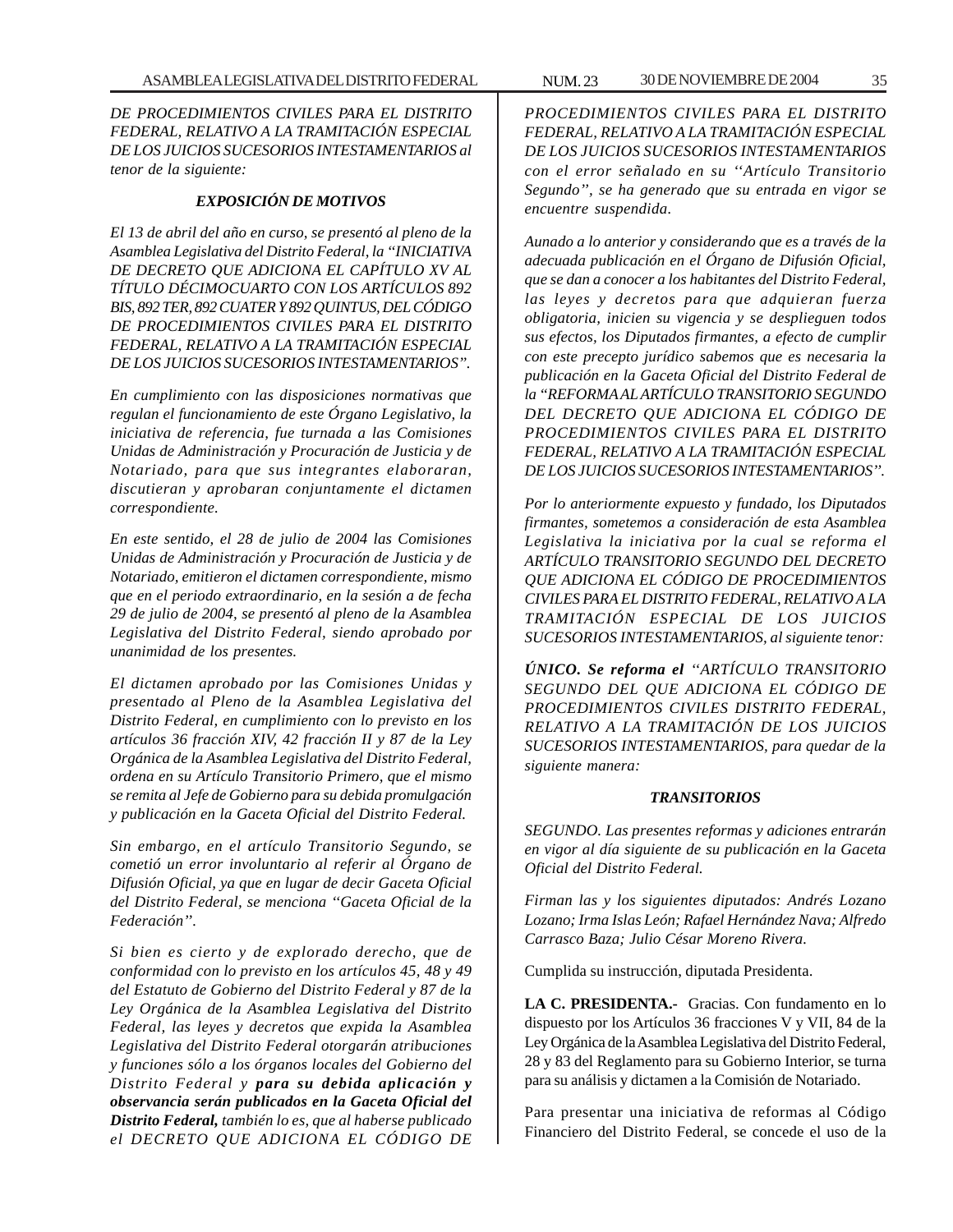tribuna al diputado Efraín Morales Sánchez, del Partido de la Revolución Democrática.

# **EL C. DIPUTADO EFRAÍN MORALES SÁNCHEZ.-** Con el permiso de la presidencia.

La siguiente propuesta quiero hacerla únicamente diciéndoles que el planteamiento lo hago en referencia a lo que eran las tarifas en el Código Financiero en el 2001 y los criterios que se establecían en el mismo Código para el cobro de las tarifas de agua y drenaje, y que a partir del 2002 a la fecha han tenido un cambio significativo, drástico yo diría, y que incluso han hecho que muchas personas se desistan de hacer sus instalaciones por la vía establecida, la vía legal.

# *INICIATIVA DE REFORMAS AL CÓDIGO FINANCIERO PARA EL DISTRITO FEDERAL*

#### *HONORABLE ASAMBLEA LEGISLATIVA*

*El suscrito Diputado Efraín Morales Sánchez, integrante del grupo parlamentario del Partido de la Revolución Democrática, con fundamento en lo dispuesto por los Artículos 46 fracción I del Estatuto de Gobierno del Distrito Federal, 17 fracción IV de la Ley Orgánica de la Asamblea Legislativa del Distrito Federal, y 82 Fracción I del Reglamento para el Gobierno Interior de la Asamblea Legislativa del Distrito Federal, someto a la consideración de este Órgano Legislativo la iniciativa de reformas al Código Financiero para el Distrito Federal al tenor de la siguiente:*

#### *EXPOSICIÓN DE MOTIVOS*

*Hoy, 8.5 millones de capitalinos consumen al día un promedio de dos millones 400 mil metros cúbicos de agua y reciben —de acuerdo con cifras proporcionadas por la Secretaría de Obras y Servicios del Gobierno de la Ciudad de México- 34,785 metros cúbicos por segundo.*

*Nuestra ciudad registra uno de los consumos de agua más altos del mundo, (35 mil Iitros/seg), equivalente a más de 300 litros diarios por habitante. El líquido proviene del Lerma, del Cutzamala y de fuentes propias (estas últimas se extraen de 588 pozos en operación).*

*Con más de 8 millones de habitantes, la Ciudad de México se ve confrontada con serios problemas de agua ligados a su tamaño y a la vulnerabilidad de sus recursos hidráulicos, entre los que destacan los relacionados con la prestación de este servicio público, involucrados directamente con la alta demanda ciudadana y los costos que se cubren para proporcionar el servicio.*

*En este contexto se hace necesario precisar la problemática cotidiana a la que se enfrenta la mayor parte de la población en el Distrito Federal; debido a que el nivel económico de una gran mayoría conforma la razón* *principal de exponer el porque resulta inapropiado realizar el cobro por la instalación y consumo del vital liquido de manera homologa, es decir, pretendiendo que todos los conjuntos sociales realicen el mismo pago por el servicio.*

*En la actualidad no se puede aplicar el criterio de que el agua cuesta lo mismo para todos, ya que no sería correcto dejar de tomar en cuenta la situación social y económica de todos los estratos sociales.*

*Las reformas realizadas al Código Financiero para el Distrito Federal establecieron un sistema de cobro que resulta contradictorio con la intención real del legislador, toda vez que la reforma publicada en la Gaceta Oficial del Distrito Federal el 23 de diciembre de 2003; por medio de la cual se establecen nuevas tarifas por la instalación, reconstrucción, reducción o cambio de lugar de las tomas para suministrar agua potable o residual tratada y su conexión a las redes de distribución del servicio público, no tiene el efecto deseado en las finazas públicas, ni en la población de esta ciudad.*

*A mayor abundamiento, la reforma realizada en aquella fecha, pretendía que la recaudación por el pago de los derechos de conexión beneficiará directamente en el ámbito financiero a la ciudad, para de este modo abatir el déficit que existía en este tipo de recaudación, sin embargo, no fue tomada en cuenta la situación económica de muchos de los habitantes del Distrito Federal, de tal suerte que al establecer cuotas fijas más altas para la instalación de los servicios de agua potable, así como de conexión a las redes de distribución de servicio publico, trajo como consecuencia que la aplicación cotidiana de la norma al no atender las características económicas reales de la población revirtiera el sentido inicial de la iniciativa es decir, al establecer cuotas mas altas, se propicia que los habitantes de escasos recursos opten por realizar sus conexiones de manera clandestina, representando esto una problemática mayor, ya que, en lugar de propiciar una mayor recaudación se ocasiona un grave deterioro a las finazas públicas, al ser más los ciudadanos de economías vulnerables que adquieren el servicio de manera clandestina que de forma licita.*

*Derivado de lo anterior se propone establecer en el artículo 202 del Código Financiero, que el cobro de los Derechos relativos a la instalación de las tomas para suministrar agua potable o agua residual tratada y su conexión a las redes de distribución del servicio público, para los casos de conexiones de 13 mm, y de 15 cm en conexiones de descargas, por ser las de uso común en las viviendas, se fijaran cuotas más accesibles para la población, con lo cual se reducirá significativamente el déficit, en materia de recaudación, asimismo se evitará la conexión clandestina y los daños en la carpeta asfáltica y aceras, propiciados por este tipo de actividades.*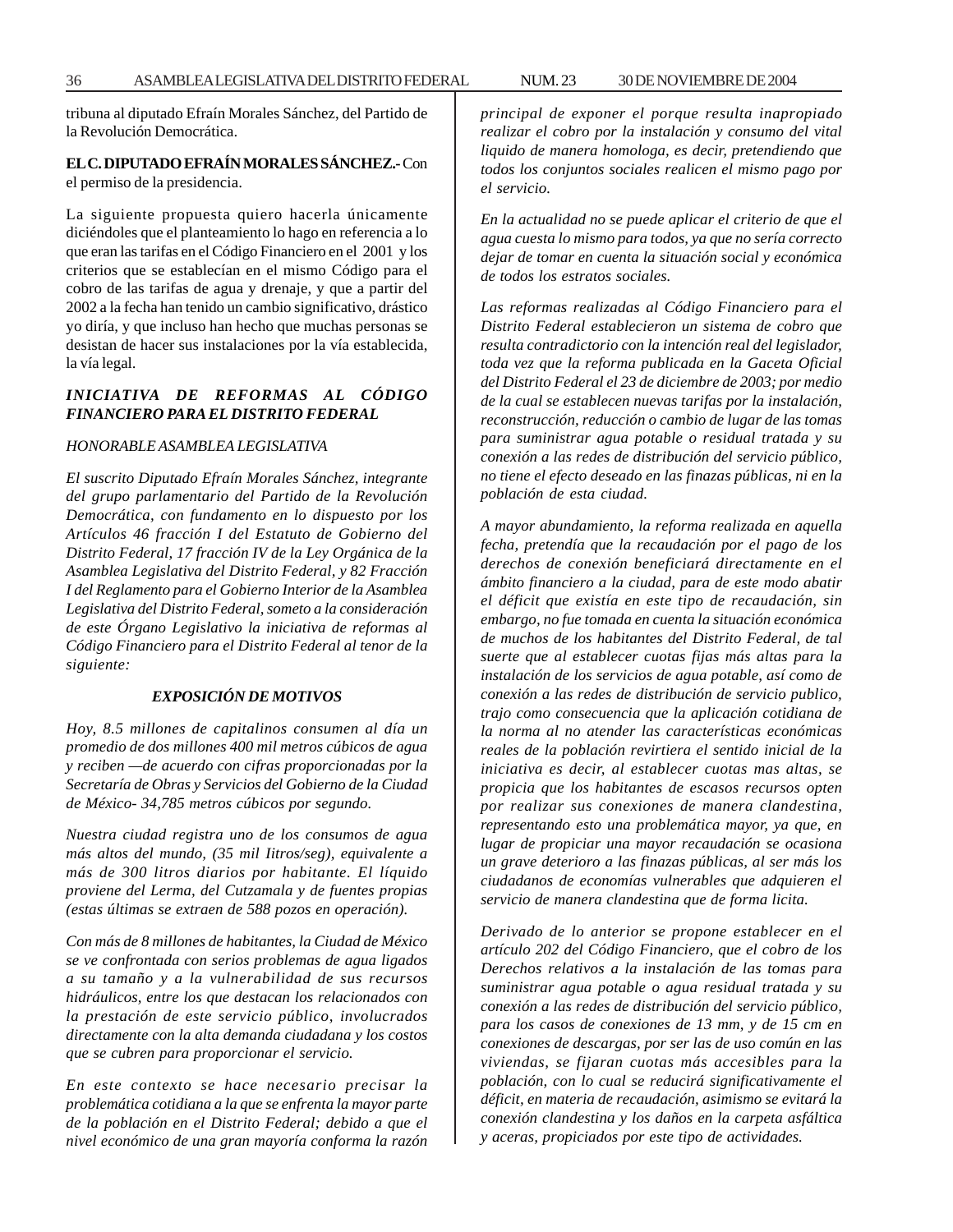# ASAMBLEA LEGISLATIVA DEL DISTRITO FEDERAL NUM. 23 30 DE NOVIEMBRE DE 2004 37

*Por otro lado y sin abandonar el tema en estudio, es necesario realizar una minuciosa revisión a lo previsto en el artículo 203 del mismo Código, toda vez que lo previsto en el mismo, al igual que lo estipulado en el artículo 202 ya comentado, aumenta en gran medida la problemática suscitada por la conexión clandestina de los usuarios de la red de agua.*

*Lo anterior se considera adecuado en virtud de que el artículo 203 en comento, se refiere exclusivamente al estudio de la solicitud y de la documentación técnica, administrativa y legal de la autorización para usar las redes de agua y drenaje, siendo este un costo por demás gravoso, el cual desalienta a la ciudadanía a realizar sus tramites de conexión de manera licita.*

*Por lo anteriormente expuesto y motivado someto a la consideración de este H. Cuerpo Colegiado la presente iniciativa al tenor siguiente:*

*UNICO.- Se reforman los incisos a) de las fracciones I, II, III, IV, y VI del Apartado A, los incisos a) de las fracciones I, II, III y IV del Apartado B del artículo 202 y el numeral 1 de la fracción I del artículo 203 del Código Financiero para el Distrito Federal, para quedar como sigue:*

#### *CÓDIGO FINANCIERO PARA EL DISTRITO FEDERAL*

#### *Artículo 202.-*

*I. Conexión de tomas domiciliarias de agua potable y agua residual tratada, en terrenos tipo I y II, con los diámetros que se especifican:*

*b) a i)...*

*II. Conexión de toma domiciliaria de agua potable y agua residual tratada, en terrenos tipo III, con los diámetros que se especifican:*

|--|--|--|--|

*b) a i)...*

*III. Instalación de medidor, atendiendo al diámetro:*

| a) |  |  |
|----|--|--|
|    |  |  |

*b) a i)...*

*IV. Armado de cuadro, atendiendo al diámetro:*

*a) 13 mm………………………………………\$350.00*

*b) a i)...*

*V. Reconstrucción o cambio de diámetro de conexiones de agua potable o de agua residual tratada, en terrenos tipo 1 y II, conforme a los siguientes diámetros:*

*a) 13 mm……………………………………………..9, 000.00*

*b) a i)...*

*VI. Reconstrucción o cambio de diámetro de conexiones de agua potable y de agua residual tratada, en terreno tipo III, conforme a los siguientes diámetros:*

*a). 13 mm ……………………………………9, 000.00. a i).*

#### *APARTADO B: DRENAJE*

*I. Conexión de descargas domiciliarias, en terrenos tipo I y II, con los diámetros siguientes:*

*a) 15cm…………………………………………….\$8,000.00*

*b) a f)...*

*II. Conexión de descargas domiciliarias, en terrenos tipo III, de conformidad con los siguientes diámetros:*

| b) | $a f$ |  |
|----|-------|--|

*III. Reconstrucción o cambio de diámetro de conexiones de descargas domiciliarias, en terrenos tipo 1 y II, de conformidad con los siguientes diámetros:*

*a) 15 cm………………………………………\$9,000.0*

*b) a f)...*

*IV Reconstrucción o cambio de diámetro de conexiones de descargas domiciliarias, en terrenos tipo III, de conformidad con los siguientes diámetros:*

*a) 15cm……………………………………..15,000.0*

*b) a f)...*

*Artículo 203.- Por la autorización para usar las redes de agua y drenaje o modificar las condiciones de uso, así como por el estudio y trámite, que implica esa autorización, se pagarán los derechos conforme a las siguientes cuotas:*

*I.-... Por el estudio de la solicitud y de la documentación técnica, administrativa y legal para el trámite de la obtención de dicha autorización; tratándose de nuevos fraccionamientos o conjuntos habitacionales, comerciales, industriales o de servicios y demás edificaciones de cualquier tipo, se pagará:*

|  | 1. Cuando el inmueble sea destinado a casa habitación. |       |  |
|--|--------------------------------------------------------|-------|--|
|  | hasta los primeros 50                                  | m2 de |  |
|  |                                                        |       |  |

*Por cada metro cuadrado que exceda del límite señalado se pagará una cuota de \$30.00*

# *ARTÍCULOS TRANSITORIOS*

*ARTÍCULO PRIMERO.- Remítase al Jefe de Gobierno para su debida promulgación y publicación en la Gaceta*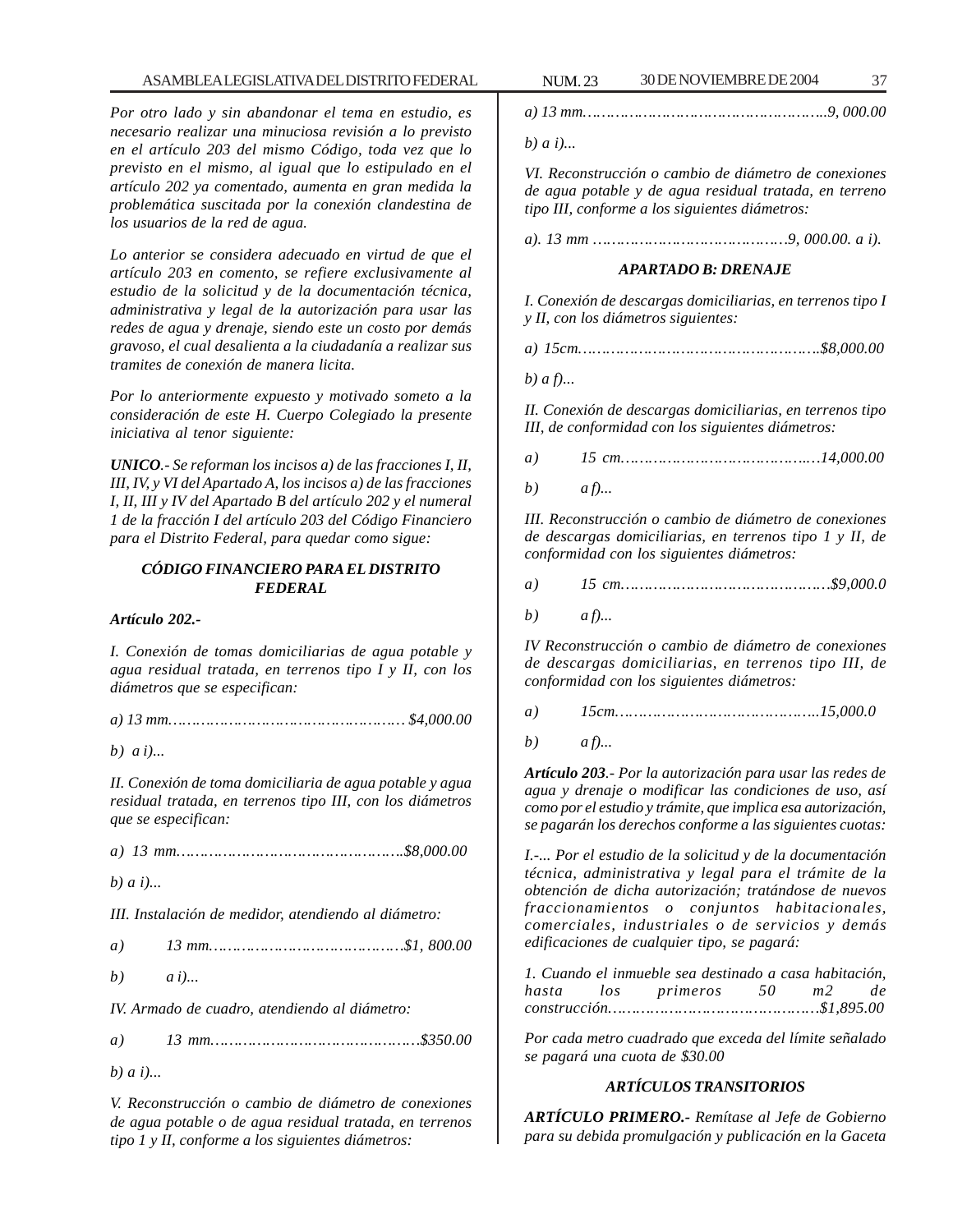*Oficial del Distrito Federal y para su mayor difusión en el Diario Oficial de la Federación.*

*ARTÍCULO SEGUNDO.- Las presentes reformas entrarán en vigor al día siguiente de su publicación en la Gaceta Oficial del Distrito Federal.*

# *ATENTAMENTE*

#### *DIP. EFRAÍN MORALES SÁNCHEZ*

Por su atención, muchas gracias.

# **EL C. PRESIDENTE, DIPUTADO ELIO RAMÓN**

**BEJARANO MARTÍNEZ.-** Gracias, diputado. Con fundamento en lo dispuesto por los artículos 36 fracciones V y VII, 84 de la Ley Orgánica de la Asamblea Legislativa, 28 y 83 del Reglamento para su Gobierno Interior, se turna para su análisis y dictamen a las Comisiones Unidas de Hacienda, de Presupuesto y Cuenta Pública; y para su opinión, a la Comisión Especial para la Gestión Integral del Agua.

Para presentar una iniciativa de reformas al artículo 293 del Nuevo Código Penal, se concede el uso de la tribuna a la diputada Gabriela Cuevas Barrón, del Partido Acción Nacional.

# **LA C. DIPUTADA GABRIELA CUEVAS BARRÓN.-** Con la venia de la presidencia.

## *INICIATIVA DE DECRETO POR EL QUE SE REFORMA EL ARTICULO 293 DEL NUEVO CÓDIGO PENAL PARA EL DISTRITO FEDERAL*

*Los suscritos, diputados integrantes del grupo parlamentario del Partido Acción Nacional, con fundamento en lo dispuesto por los artículos 122, apartado C, Base Primera, fracción V, inciso h) de la Constitución Política de los Estados Unidos Mexicanos; 42 fracción XII del Estatuto de Gobierno del Distrito Federal; 10 fracción I, 17 fracción IV y 84 párrafo primero y segundo de la Ley Orgánica de la Asamblea Legislativa del Distrito Federal y 82 fracción I del Reglamento para su Gobierno Interior, sometemos a consideración de este Honorable Asamblea Legislativa del Distrito Federal la presente INICIATIVA DE DECRETO POR EL QUE SE REFORMA EL ARTICULO 293 DEL NUEVO CODIGO PENAL PARA EL DISTRITO FEDERAL, conforme a la siguiente:*

### *EXPOSICIÓN DE MOTIVOS*

*La presente iniciativa de reforma al Nuevo Código Penal para el Distrito Federal, tiene el objeto de agregar una fracción en el artículo 293, para garantizar el sigilo durante la integración y consignación de una averiguación previa, en virtud de que el Código penal para el Distrito Federal no lo contempla:*

*Con la propuesta de reforma al Nuevo Código Penal para Distrito Federal, se pretende sancionar aquella conducta* *de los servidores públicos que mediante un acto de comunicación pública dé a conocer el estado que guarda la integración de una averiguación previa injustificadamente y esto provoque que los delincuentes contra los que se pretende el ejercicio de la acción penal, puedan evadirse, esconderse o cualquier otra acción que no permita la impartición de justicia, dando con este hecho un agravio a la sociedad al no verse cumplimentado el interés social.*

*Por lo que es de atenderse que esto representará un problema a la sociedad, producto de la necesidad de que toda resolución que dicte el Ministerio Público en los asuntos que intervengan se guarde total sigilo, con lo que se pretende dar a la autoridad una disciplina coactiva y una eficaz tutela, ante la discreción que merece los actos del Ministerio Público.*

*El Marco que se propone es de total reserva para que la procuración de justicia tenga mayor efectividad respetando la institución del Ministerio Público que constituye, dentro del Derecho Moderno, una garantía constitucional al ser facultado por el Estado como órgano único encargado de la persecución de los delitos, estableciendo de esta manera el sistema de la acusación estatal y del monopolio de la acción penal por el Estado, por tal razón es importante ante los hechos cada vez más comunes de que los funcionarios cometen estas discreciones y dan a conocer hechos en los asuntos que conocen, cada vez mas frecuentes provocando con esto un retraso en la procuración de justicia y todo por no estar contenido en el ordenamiento jurídico de la materia.*

*Como se puede apreciar en el Nuevo Código Penal para el Distrito Federal, no contempla en los delitos en el ámbito de la Procuración de Justicia que el Ministerio Público no pueda tratar fuera de las oficinas oficiales los asuntos que allí se tramiten y mucho menos el que los pueda comunicar a los medios de difusión las constancias que integran una averiguación previa y este acto de propagación permite que las personas que pudieran están involucradas en la comisión de un delito puedan fugarse o sustraerse de la justicia y atendiéndose que la naturaleza administrativa de la actuación del Ministerio Público reside en la discrecionalidad de sus actos, puesto que tiene facultades para determinar si debe proceder o no, en contra de una persona; situación en la que no podría intervenir el órgano jurisdiccional oficiosamente para avocarse al proceso.*

*Para satisfacer el principio de legalidad que contempla nuestra legislación penal, que señala que a nadie se le impondrá pena o medida de seguridad sino por la realización de una acción u omisión expresamente prevista como delito en una ley vigente al tiempo de su realización, siempre y cuando concurran los presupuestos que para cada una de ellas señale la ley, y la pena o la*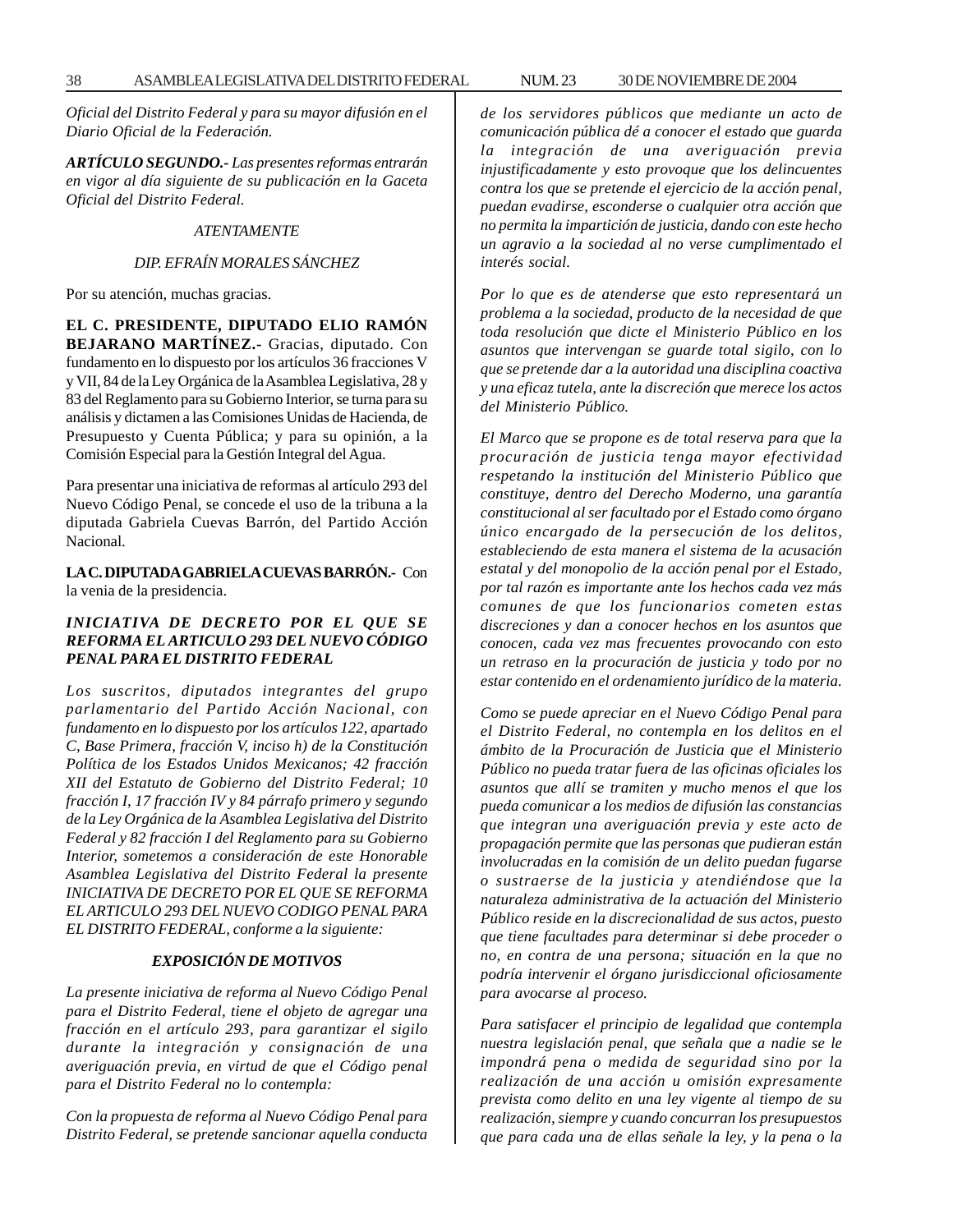*medida de seguridad se encuentre igualmente establecida en ésta, por lo que al dar cumplimiento y se precisen las situaciones que los particulares realizan, se amolden perfectamente al contenido de las mismas, lo cual constituye una seguridad para todos los ciudadanos, en el sentido de que las normas son iguales para todos y conducen a la plena legalidad de los actos de autoridad.*

*Con la finalidad de aplicar correctamente los supuestos personales y específicos que establece la ley, y para el pleno ejercicio de atribuciones de las autoridades, que en nuestra opinión se protegerán por medio de la reforma que se propone al artículo 293 del Nuevo Código Penal, la cual solo consistirá en incluir la conducta en la que un servidor público incurrida cuando revele información que conozca de la averiguación previa en la que actué en función de su empleo y viole el principio de secrecía y que tal acto provoque que una persona probable responsable se ponga en alerta y así gracias a este aviso se evada de la justicia.*

*Por lo anteriormente expuesto y fundado, me permito someter a la consideración de esta Honorable Asamblea Legislativa, la siguiente iniciativa de:*

## *DECRETO POR EL CUAL SE ADICIONA EL ARTÍCULO 293, DEL NUEVO CÓDIGO PENAL PARA DISTRITO FEDERAL.*

*ARTÍCULO ÚNICO.- Se adiciona una fracción al artículo 293 del Nuevo Código Penal para el Distrito Federal, para quedar como sigue:*

*1 a la X.*

*XI.- Revele cualquier dato relacionado con las averiguaciones previas de que conozca con motivo de su empleo o cargo.*

# *TRANSITORIOS*

*PRIMERO.- Túrnese al Jefe de Gobierno del Distrito Federal para su promulgación y publicación en la Gaceta Oficial del Distrito Federal.*

*SEGUNDO.- El presente decreto entrara en vigor al día siguiente de su publicación.*

*Dado en el Recinto Legislativo el día 30 del mes de noviembre de dos mil cuatro, firman el presente: Dip. José Espina Von Roehrich; Dip. Gabriela Cuevas Barrón; Dip. Juan Antonio Arévalo López; Dip. Obdulio Ávila Mayo; Dip. Sofía Figueroa Torres; Dip. Mariana Gómez Del Campo Gurza; Dip. María Gabriela González Martínez; Dip. José de Jesús López Sandoval; Dip. José María Rivera Cabello; Dip. Mónica Leticia Serrano Peña, Dip. Carlos Alberto Flores Gutierrez.*

Es cuanto.

**EL C. PRESIDENTE.-** Gracias, diputada. Con fundamento en lo dispuesto por los artículos 36 fracciones V y VII, 84 de la Ley Orgánica de la Asamblea Legislativa, 28 y 83 del Reglamento para su Gobierno Interior, se turna para su análisis y dictamen a la Comisión de Administración y Procuración de Justicia.

Esta presidencia hace del conocimiento de la Asamblea que los puntos enlistados en los numerales 31, 41 y 44 del orden del día han sido retirados.

Para presentar una iniciativa con proyecto de decreto por el que se adiciona un párrafo artículo 47 de la Ley de la Comisión de Derechos Humanos del Distrito Federal, se concede el uso de la Tribuna a la diputada Gabriela González Martínez, del Partido Acción Nacional.

**LA C. DIPUTADA MARÍA GABRIELA GONZÁLEZ MARTÍNEZ.-** Con su permiso, diputado Presidente.

# *INICIATIVA DE DECRETO POR EL QUE SE ADICIONA UN PÁRRAFO AL ARTÍCULO 57 DE LA LEY DE LA COMISIÓN DE DERECHOS HUMANOS DEL DISTRITO FEDERAL*

# *HONORABLE ASAMBLEA LEGISLATIVA*

*Con fundamento en lo dispuesto por los artículos 122, Apartado C, Base Primera, fracción V, inciso h) de la Constitución Política de los Estados Unidos Mexicanos: 42 fracción XII, 46 fracción I del Estatuto de Gobierno del Distrito Federal, 10 fracción 1, 17 fracción IV, 83 fracción I, 84 párrafo primero y segundo de la Ley Orgánica de la Asamblea Legislativa del Distrito Federal y 82 fracción I, del Reglamento para el Gobierno Interior de este Órgano Legislativo, los suscritos diputados integrantes del Grupo Parlamentario del Partido Acción Nacional, en la Asamblea Legislativa del Distrito Federal, III Legislatura, sometemos a la consideración de este Honorable Pleno, la presente INICIATIVA DE DECRETO POR EL QUE SE ADICIONA UN PÁRRAFO AL ARTÍCULO 57 DE LA LEY DE LA COMISIÓN DE DERECHOS HUMANOS DEL DISTRITO FEDERAL de conformidad con la siguiente:*

# *EXPOSICIÓN DE MOTIVOS*

*Es un hecho innegable que la condición jurídica de la mujer a nivel mundial, ha logrado cambios fundamentales, como resultado del tiempo y de las modificaciones sobrevenidas en las costumbres sociales y políticas de la humanidad y en gran parte, debido a la influencia y desarrollo mundial de los movimientos liberacionistas femeninos.*

*Las mujeres, a través de las distintas épocas, hemos desplegado grandes esfuerzos de reflexión y acción, en la búsqueda de lograr el reconocimiento expreso y específico de nuestros derechos humanos. De ello hay numerosos antecedentes, tanto en diversos documentos como en la ocurrencia de hechos históricos, como son entre otros:*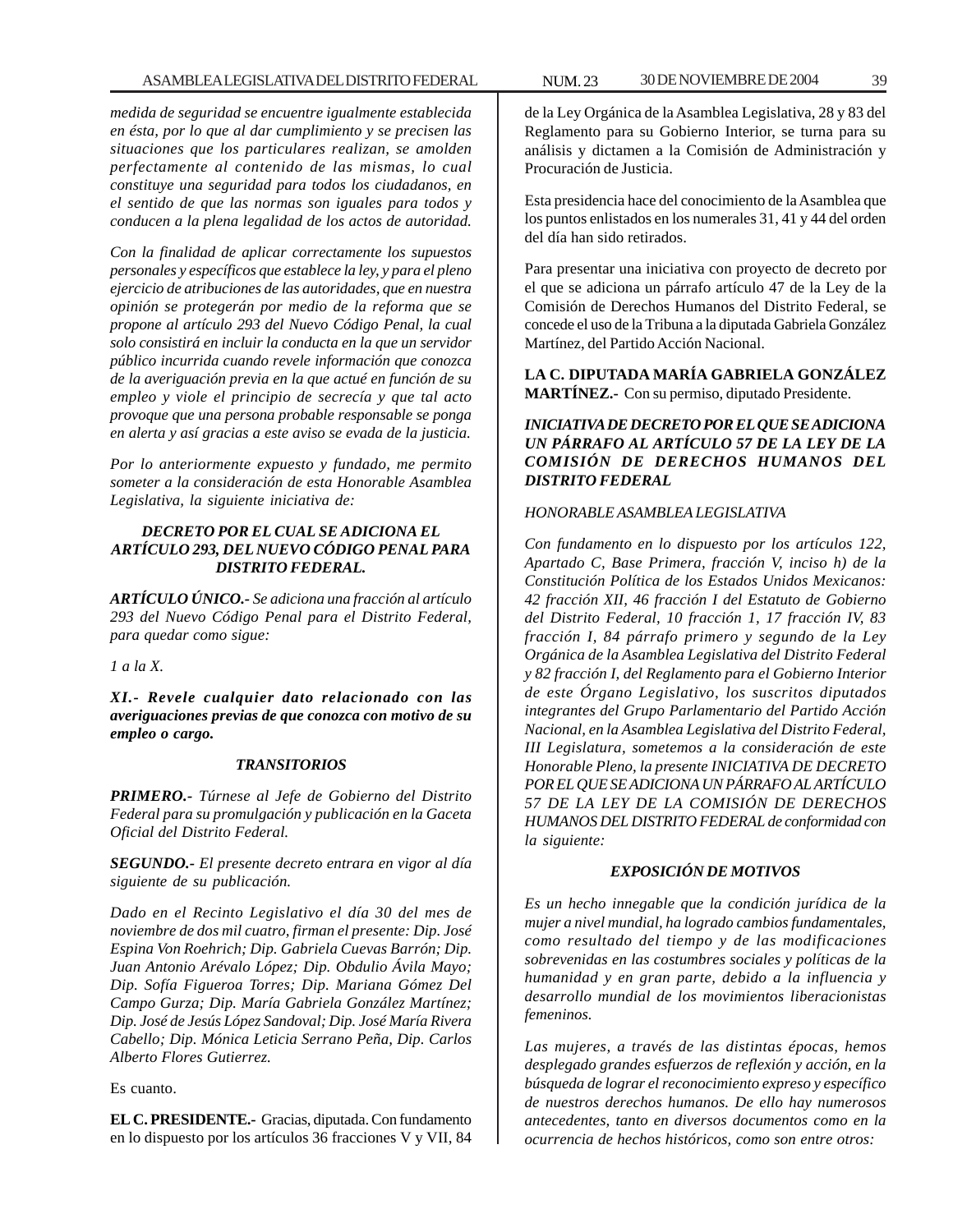*Siglo XVI. La obra escrita a fines del siglo XVI por María Lejars, titulada ''La igualdad de los hombres y las mujeres''.*

*1731. Las obras de la inglesa Mary Astell, ''La proposición formal dedicada a las damas para el mejoramiento de sus verdaderos y más grandes intereses''.*

*1789. El primer hito histórico más importante del feminismo, se produjo en 1789 durante la Revolución Francesa, cuando las mujeres de París, mientras marchaban hacia Versalles y al grito de ''libertad, igualdad y fraternidad'', exigieron por primera vez el derecho al voto para la mujer.*

*1791. La ''Declaración de los Derechos de la Mujer y de la Ciudadana'', redactada y presentada a la Asamblea Nacional Francesa, por la activista francesa Olympia de Gouges, declaración que postulaba la dignidad de las mujeres y por consiguiente, el reconocimiento de sus derechos y libertades fundamentales, cuya defensa le costó perder la vida en la guillotina y sus compañeras fueron recluidas en hospicios para enfermos mentales, convirtiéndose así en una de las primeras mártires de la causa y los movimientos feministas.*

*1792. La inglesa Mary Wollstoncraft, publicó el libro ''Reivindicación de los derechos de la Mujer'', uno de los manifiestos feministas más radicales de la historia, inspirado sobre la base de cambiar la idea de que la mujer no solo existe para el placer del hombre y proponiendo que la mujer recibiera el mismo tratamiento que aquél en educación, derechos políticos, en el trabajo y que fuera juzgada por los mismos patrones morales.*

*1832. Mary Smith de Stannore, una dama de alto rango, presentó a la Cámara de los Comunes de Inglaterra, una petición reclamando los derechos políticos de las mujeres.*

*1857. El 8 de marzo de 1857, las obreras de la industria textil y de la confección, realizan una gran huelga y se manifiestan en las calles de Nueva York, exigiendo el derecho al trabajo y garantías de condiciones de trabajo más humanas.*

*1866. Las mujeres logran un triunfo, cuando el Primer Congreso de la Asociación Internacional de Trabajadores, aprobó una resolución relativa al trabajo profesional de la mujer, documento que desafió abiertamente la tradición de que el lugar de las mujeres era el hogar.*

*1889. El 19 de julio de 1889, la dirigente alemana Clara Zetkin, pronuncia su primer discurso sobre los problemas de la mujer, durante el Congreso fundador de la Segunda Internacional Socialista celebrada en París. Allí defendió el derecho de la mujer al trabajo, la protección de las madres y los niños y también la participación amplia de la mujer en el desarrollo de los acontecimientos nacionales e internacionales.*

*1899. Se realizó una conferencia de mujeres en La Haya (Países Bajos), donde se condenó la guerra; hecho que marcó el comienzo del movimiento antibélico que tuvo mucho impulso en el Siglo XX.*

*1908. Más de 130 mujeres obreras ofrendan su vida el 8 de marzo de 1908, cuando se produjo un incendio en una fábrica textil en Nueva York, donde se habían encerrado para reclamar iguales derechos laborales que los hombres, dando surgimiento a la celebración del día internacional de la mujer.*

*1910. El 8 de marzo de 1910, Clara Zetkin, propuso en la Segunda Conferencia Internacional de Mujeres Socialistas celebrada en Copenhague- Dinamarca, que todos los años se celebrara un Día de la Mujer; una manifestación internacional unificada, en honor del movimiento en pro de los derechos y la libertad de la mujer. Esta propuesta fue aprobada en resolución firmada por más de 100 delegados/as de 17 países.*

*1911. El 8 de marzo de 1911 se celebró por primera vez en Alemania, Austria, Dinamarca y Suiza, el Día Internacional de la Mujer, donde más de un millón de hombres y mujeres asistieron a diversas manifestaciones, exigiendo, además del derecho al voto y a ejercer cargos públicos, el derecho al trabajo y a la formación profesional, así como el fin de la discriminación en el trabajo.*

*1912. La celebración del Día Internacional de la Mujer se extiende a otros países como Francia, Países Bajos y Suecia.*

*1913. Se realizó en San Petesburgo (Rusia), la primera manifestación del Día Internacional de la Mujer, a pesar de la intimidación policial.*

*1914. El 8 de marzo, se celebró en muchos países, el Día Internacional de la Mujer, bajo el estandarte del movimiento de paz, en señal de protesta contra la guerra que amenazaba a Europa; hecho que comprueba que la mujer es la más fiel defensora de la paz.*

*1952. La Organización de Naciones Unidas (ONU), instituye el 8 de marzo como ''Día Internacional de la Mujer''.*

*1975. La ONU realiza en México, la primera Conferencia Mundial sobre la Mujer, evento en el que se declaró 1975 como Año Internacional de la Mujer. En esta primera conferencia los Estados adoptaron un ''Plan de Acción'', cuyo resultado fue la proclamación por la Asamblea General de la ONU del ''Decenio de las Naciones Unidas para la Mujer'' (1975-1 985).*

*1977. La Asamblea General de la ONU aprueba la Resolución 32/142, por la cual se insta a los Estados a*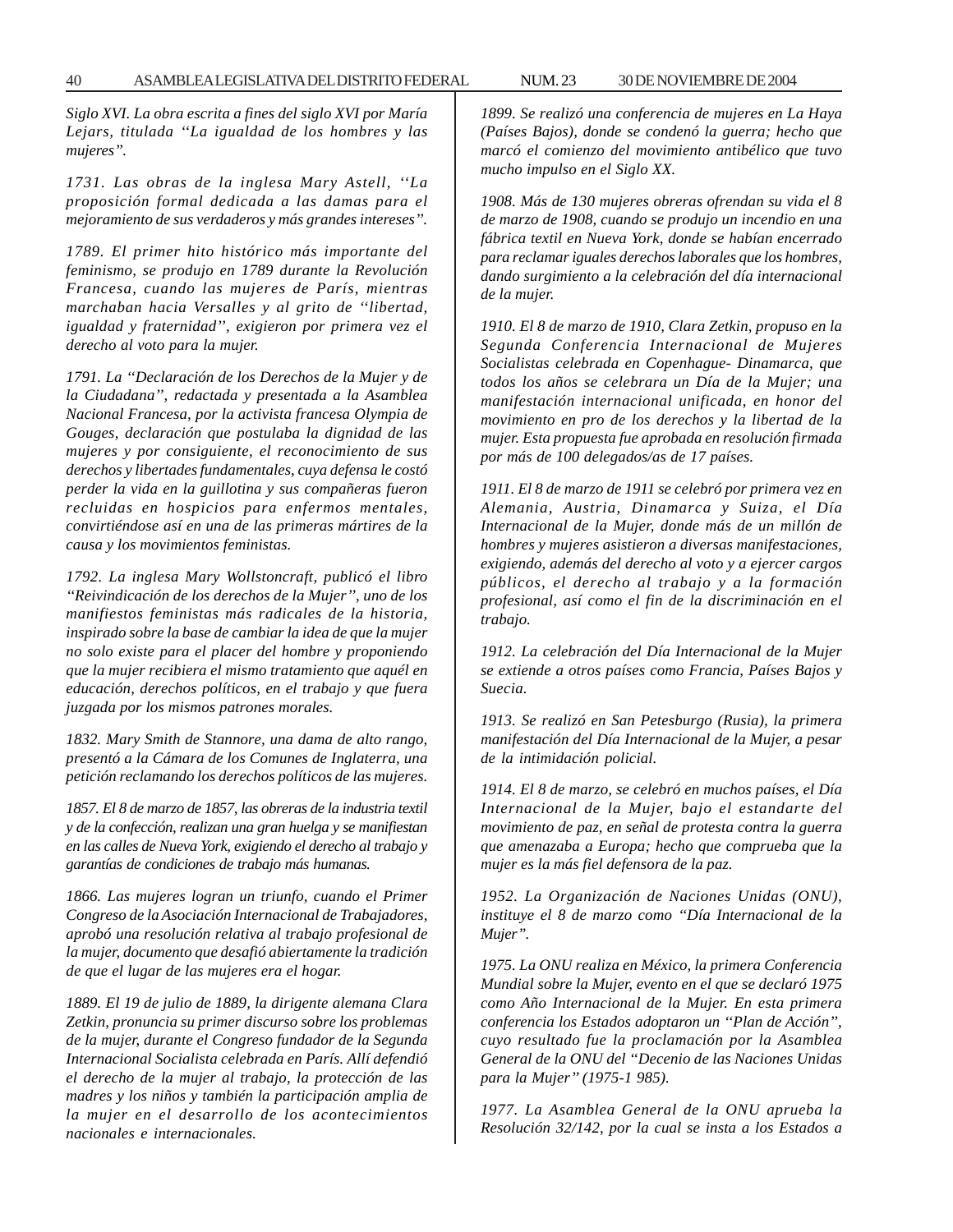*que conforme a sus tradiciones históricas y costumbres, proclamen un día del año, como día de las Naciones Unidas por los derechos de la mujer y la paz internacional.*

*1979. La Asamblea General de la ONU aprueba la ''Convención sobre la eliminación de todas las formas de discriminación contra la Mujer'', a la que se han adherido ya más de 130 países.*

*1980. Se efectúa en Copenhague, Dinamarca, la II Conferencia Mundial sobre la Mujer, cuyo objetivo primordial fue evaluar el desarrollo del ''Decenio para la Mujer'' y se aprueba un ''Programa de Acción'' para la segunda mitad del decenio, poniendo énfasis en temas relativos al empleo, salud y educación.*

*1981. Se efectúa en julio de 1981 el Primer Encuentro Feminista Latinoamericano y del Caribe, celebrado en Bogotá Colombia, donde se proclama el día 25 de noviembre, como fecha conmemorativa del día internacional de la no violencia contra la mujer, convirtiéndose en una conmemoración internacional, no sólo en honor a las tres hermanas Mirabal asesinadas el 25 de noviembre de 1960 por la dictadura trujillista de República Dominicana, sino en honor de tantas otras heroínas anónimas, pero además, como una ocasión propicia para la reflexión, para la denuncia contra las distintas formas de violencia que se ejerce contra las mujeres, como un espacio para promover una cultura de paz entre los miembros de la familia, muy principalmente entre hombres y mujeres en sus relaciones de pareja.*

*1985. Se realiza en Nairobi, Kenia, la III Conferencia Mundial sobre la Mujer, cuyo objetivo fue examinar y evaluar los avances logrados y los obstáculos enfrentados durante el ''Decenio de las Naciones Unidas para la Mujer ''. En esta conferencia se aprobó por consenso de los Estados, el documento denominado ''Las Estrategias de Nairobi orientadas hacia el futuro para el adelanto de las mujeres hasta el año 2000''; estrategias que consisten en medidas que deben adoptarse en el plano nacional, regional e internacional, para promover el reconocimiento social del papel de las mujeres y del ejercicio de sus derechos humanos.*

*1994. Por iniciativa de la Comisión Interamericana de Mujeres (CIM), en resolución aprobada el 9 de junio de 1994, en la VII Sesión Plenaria, la Asamblea General de la Organización de Estados Americanos, aprueba la Convención Interamericana Para Prevenir, Sancionar y Erradicar la Violencia contra la Mujer (Convención de Belem do Para).*

*1995. La ONU realiza en Beijing, China, la ''IV Conferencia Mundial sobre la Mujer'', cuyo objetivo fue analizar y discutir ampliamente la situación de las mujeres en el mundo, e identificar las acciones prioritarias a realizarse para mejorar su condición de género. En esta*

*Conferencia Mundial se reafirmó que el disfrute pleno y en condiciones de igualdad de todos los derechos humanos y las libertades fundamentales por la mujer y la niña constituía una prioridad para los gobiernos y las Naciones Unidas y era esencial para el adelanto de la mujer. Se destacó que los gobiernos no sólo debían abstenerse de violar los derechos humanos de todas las mujeres, sino también trabajar activamente para promover y proteger esos derechos.*

*La plataforma de acción aprobada en Beijing, identificó la falta de respeto de los derechos humanos de la mujer como una de las 12 esferas de principal preocupación que requerían la adopción de medidas por parte de los gobiernos y la comunidad internacional. En la Plataforma se hizo un llamamiento en favor de la aplicación íntegra de todos los instrumentos de derechos humanos, especialmente la Convención de las Naciones Unidas sobre la eliminación de todas las formas de discriminación contra la mujer. También se destacó la importancia de garantizar la igualdad y la no discriminación, con arreglo al derecho y en la práctica, y la capacitación jurídica básica.*

*Todo lo anteriormente descrito obliga a que los estudios y las acciones gubernamentales y civiles tengan que ver con la definición, el análisis, las posibilidades reales de ejercicio y la defensa de los Derechos Humanos vigentes y de los que van formulándose y adoptándose paulatinamente.*

*Es necesario señalar que en la realidad cotidiana que enfrentan las mujeres del Distrito Federal, se tienen registradas múltiples expresiones de abuso, discriminación, violencia y ejercicio de poder arbitrario, situación que dista mucho del principio de igualdad.*

*Extensos estudios en esta materia demuestran que el origen de esta forma arbitraria de ejercicio de poder encuentra su explicación en múltiples y complejos productos de la cultura, construcciones sociales, mitos y prejuicios relativos a los papeles que tienen que desempeñar las mujeres y los hombres.*

*Por estas razones, la garantía de igualdad jurídica, a través de mecanismos de equidad debe ser considerada como un principio de observancia obligatoria en la Ley y en el actuar de las autoridades. Este principio demanda por su origen y naturaleza el cumplimiento general y su aplicación en las múltiples instancias y niveles de actuación de las entidades publicas, incluyendo por supuesto a la Comisión de Derechos Humanos del Distrito Federal que es un organismo público autónomo con personalidad jurídica y patrimonio propios que tiene por objeto la protección, defensa, vigilancia, promoción, estudio, educación y difusión de los derechos humanos, establecidos en el orden jurídico mexicano y en los*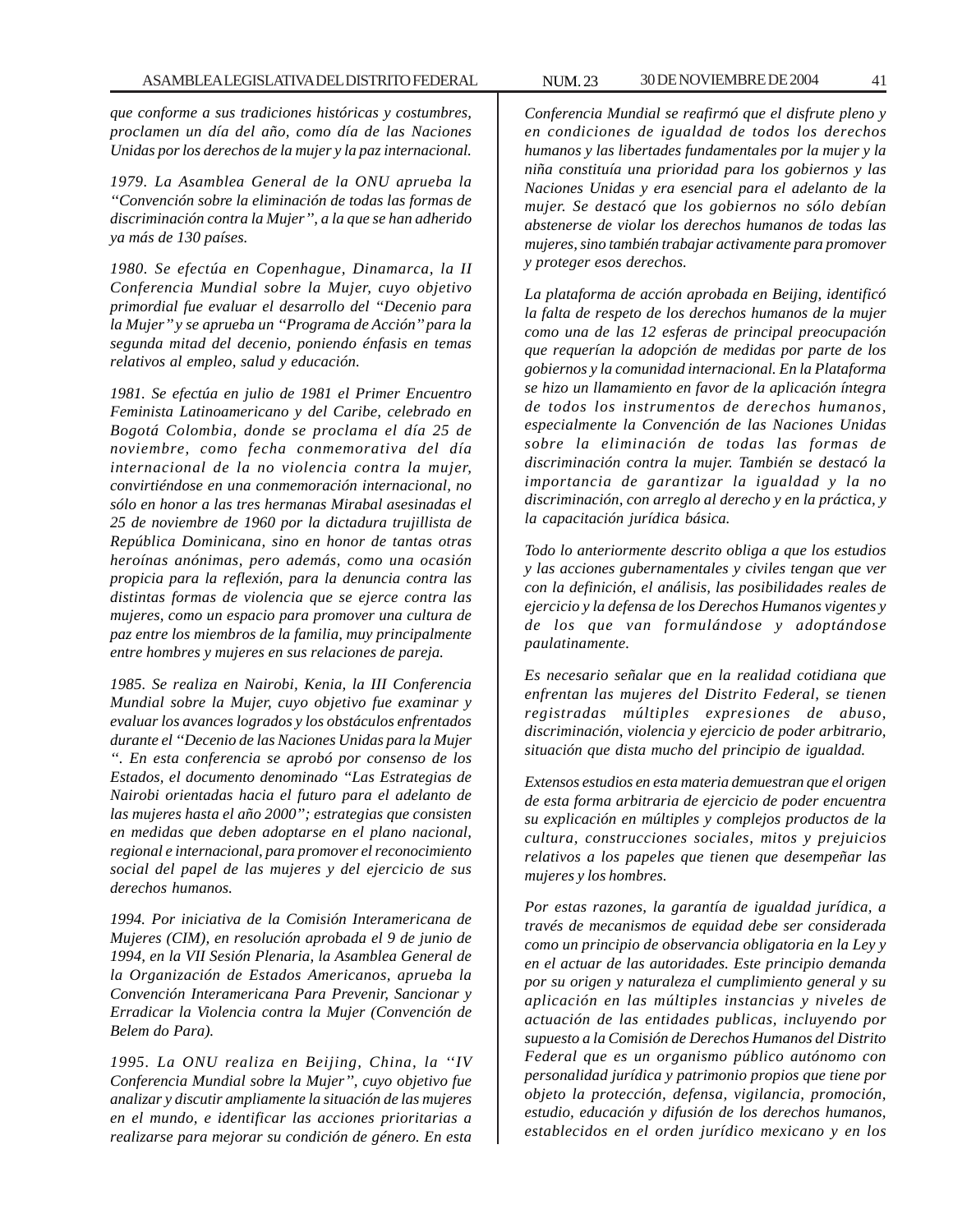*instrumentos internacionales de derechos humanos, así como el combatir toda forma de discriminación y exclusión, consecuencia de un acto de autoridad a cualquier persona o grupo social.*

*Por último, no podemos dar por entendido que todas las cuestiones relativas a las mujeres van implícitas en las cuestiones de hombres, en las leyes no se puede dar nada por entendido y en lo relativo a género mucho menos, se tiene que expresar claramente al pie de la letra lo que se necesita a quien se otorga y para que fines.*

*Por lo anteriormente expuesto y fundado, sometemos a la consideración de esta Honorable Asamblea Legislativa del Distrito Federal la siguiente, INICIATIVA DE DECRETO POR EL QUE SE ADICIONA UN PARRAFO AL ARTÍCULO 57 DE LA LEY DE LA COMISIÓN DE DERECHOS HUMANOS DEL DISTRITO FEDERAL.*

*ÚNICO.- Se adiciona un párrafo al artículo 57 de la Ley de la Comisión de Derechos Humanos del Distrito Federal, para quedar como sigue:*

*Artículo 57.-*

*La o el presidente deberá clasificar en hombres y mujeres el contenido del informe anual.*

## *TRANSITORIOS*

*PRIMERO.- Túrnese al Jefe de Gobierno del Distrito Federal para su promulgación y publicación en la Gaceta Oficial del Distrito Federal.*

*SEGUNDO.- El presente Decreto entrará en vigor al día siguiente de su publicación en la Gaceta Oficial del Distrito Federal. Para su mayor difusión publíquese también en el Diario Oficial de la Federación.*

*TERCERO.- Se derogan todas las disposiciones que contravengan lo dispuesto por el presente Decreto.*

*Recinto Legislativo, a los treinta días del mes de noviembre de dos mil cuatro.*

*Signan por el Partido Acción Nacional: Dip. José Espina Von Roehrich; Dip. Ma. Gabriela González Martínez; Dip. Jorge Alberto Lara Rivera; Dip. Juan Antonio Arévalo López; Dip. Obdulio Ávila Mayo; Dip. Gabriela Cuevas Barrón; Dip. Sofía Figueroa Torres; Dip. Carlos Alberto Flores Gutiérrez; Dip. Mariana Gómez del Campo Gurza; Dip. Ma. Teresita Aguilar Marmolejo; Dip. José de Jesús López Sandoval; Dip. José María Rivera Cabello; Dip. Mónica Leticia Serrano Peña.*

Es todo, diputado Presidente.

**EL C. PRESIDENTE-.** Gracias, diputada. Intégrese de manera completa.

Con fundamento en lo dispuesto por los artículos 36 fracciones V y VII, 84 de la Ley Orgánica de la Asamblea Legislativa del Distrito Federal, 28 y 83 del Reglamento para su Gobierno Interior, se turna para su análisis y dictamen a la Comisión de Derechos Humanos.

Para presentar una iniciativa de decreto que reforma y deroga diversos artículos del Código de Procedimientos Civiles del Distrito Federal, se concede el uso de la Tribuna a la diputada María Teresita de Jesús Aguilar Marmolejo, del Partido Acción Nacional.

**LA C. DIPUTADA MARÍA TERESITA DE JESÚS AGUILAR MARMOLEJO.-** Con su venia, señor Presidente.

# *INICIATIVA DE DECRETO POR EL CUAL SE REFORMAN DIVERSAS DISPOSICIONES DEL CODIGO DE PROCEDIMIENTOS CIVILES PARA EL DISTRITO FEDERAL*

*Dip. Irma Islas León Presidenta de la Mesa Directiva De la Asamblea Legislativa del Distrito Federal. III. Legislatura Presente.*

*Los que suscriben, diputados y diputadas a la Asamblea Legislativa del Distrito Federal, III Legislatura, integrantes del grupo parlamentario del Partido Acción Nacional, con fundamento en lo dispuesto en el artículo 122, apartado C, Base Primera, Fracción V, Inciso h) de la Constitución Política de los Estados Unidos Mexicanos; artículo 36, 42 fracción XII, 46 fracción I del Estatuto de Gobierno del Distrito Federal; artículos 10 fracción I, 17 fracción IV y 83 fracción I de la Ley Orgánica de la Asamblea Legislativa del Distrito Federal, y artículo 82, fracción I del Reglamento para el Gobierno Interior de la Asamblea Legislativa del Distrito Federal, someto a la consideración de esta H. Asamblea Legislativa la siguiente: INICIATIVA DE DECRETO POR EL CUAL SE REFORMAN DIVERSAS DISPOSICIONES DEL CODIGO DE PROCEDIMIENTOS CIVILES PARA EL DISTRITO FEDERAL, al tenor de la siguiente:*

# *EXPOSICIÓN DE MOTIVOS*

*El divorcio voluntario es la disolución del vínculo matrimonial en la vida de los cónyuges decretada por autoridad competente, ante la solicitud por mutuo acuerdo de ambos cónyuges. La ley regula dos tipos de divorcio voluntario: el llamado divorcio administrativo que se solicita ante un Juez del Registro Civil y el divorcio judicial, requerido ante un juez de lo familiar. (Enciclopedia Jurídica del Instituto de Investigaciones Jurídicas de la UNAM).*

*Como se puede observar, para que se pueda solicitar el divorcio voluntario, hay un elemento esencial ''el mutuo*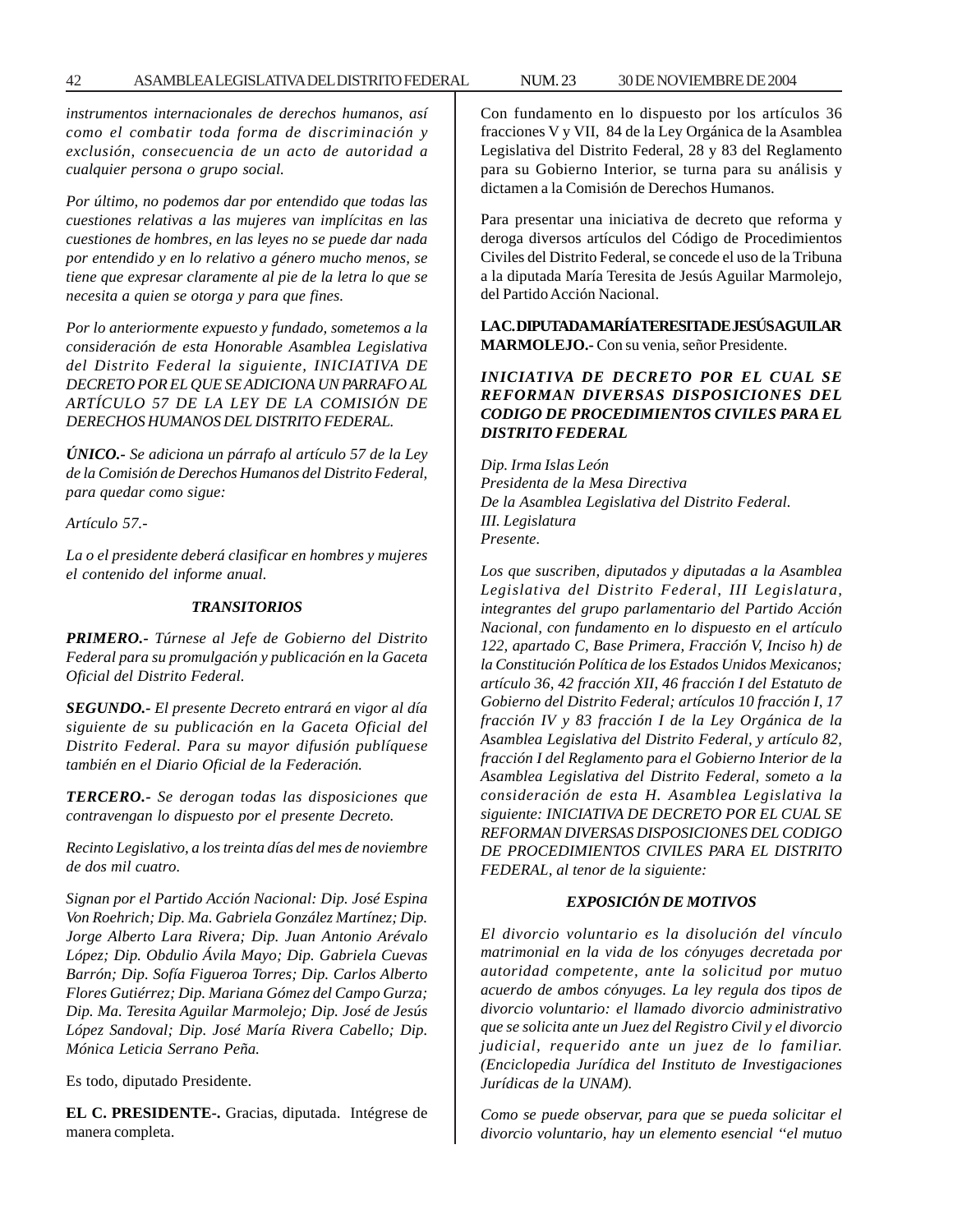*consentimiento''. Esto es, la voluntad de ambos cónyuges para disolver el vínculo matrimonial.*

*En razón de lo anterior, el Código de Procedimientos Civiles para el Distrito Federal regula el procedimiento de este tipo de divorcio en el Título Undécimo, comprendiendo los artículos del 674 al 682.*

*En el artículo 675 se establece que una vez hecha la solicitud de divorcio, se citará después de ocho y antes de quince días a los cónyuges para que se identifiquen ante el juez, quien intentará avenirlos y en caso de que insistieren en el divorcio, se aprobará el convenio en lo relativo a la situación de los hijos menores, la separación de los cónyuges y los alimentos durante el procedimiento.*

*El artículo 676 señala que si los cónyuges insistieren en su divorcio, se les citará a una segunda cita para avenirlos, misma que será entre los ocho y los quince días después de solicitarla, en la que juez volverá a exhortarlos para la reconciliación. En caso contrario y si en el convenio quedan garantizados los derechos de los menores, oyendo al Ministerio Público, dictará sentencia y se decidirá sobre el convenio.*

*El trámite del divorcio voluntario en la actualidad suele ser tardado y lento, debido entre otras cosas a que los términos a los que se refieren los artículos señalados son días hábiles, por lo que estamos hablando que las juntas de aveniencia pueden ser desahogadas pasando hasta tres semanas, después de solicitarla y pasarán otras tres semanas para la segunda junta de avenencia, por lo que el trámite de un divorcio voluntario puede durar hasta ocho semanas si se aplicara estrictamente la ley, siendo en realidad que por la carga de trabajo de los jueces, estos llegan a tardar hasta cuatro o cinco meses, lo que se contrapone a lo que señala el principio constitucional de que la administración de justicia debe ser pronta y expedita.*

*Ante esto, algunos abogados litigantes, suelen en su afán de hacer del divorcio voluntario un trámite más rápido, promueven una demanda de divorcio necesario, la cual es contestada en tiempo y forma por el demandado, y en la audiencia de ley, llegan a un convenio, que suele ser similar al que se exige para el divorcio voluntario, mismo que solicitan al juez su aprobación, y si no contraviene ninguna disposición legal es aprobado en sentencia definitiva, lo que les ahorra casi la mitad del tiempo que si se hubiera llevado por divorcio voluntario.*

*Hay que entender que en el divorcio voluntario o por mutuo consentimiento, no hay litis. es decir, no existe una controversia que tenga que resolver el juez, es mas bien un trámite que se realiza ante el juez, para que él lo apruebe oyendo al Ministerio Público adscrito al juzgado.*

*Por tal razón, con esta iniciativa se pretende eliminar una junta de aveniencia, y así darle mas fluidez al*

*procedimiento del divorcio voluntario, modificando el contenido del artículo 675 del Código de Procedimientos Civiles para el Distrito Federal.*

*Con estas medidas, el procedimiento de divorcio voluntario será mas rápido, y también se reducirá la carga de trabajo en los juzgados familiares.*

*Por lo anteriormente expuesto y fundado, sometemos a la consideración de esta Honorable Asamblea Legislativa del Distrito Federal la siguiente: INICIATIVA CON PROYECTO DE DECRETO POR EL QUE SE REFORMAN DIVERSAS DISPOSICIONES DEL CODIGO DE PROCEDIMIENTOS CIVILES PARA EL DISTRITO FEREDAL, para quedar como sigue:*

*UNICO.- Se reforman los artículos 675 y 678 y se deroga el artículo 676 del Código de Procedimientos Civiles para el Distrito Federal, para quedar como sigue:*

*Artículo 675.- Hecha la solicitud de divorcio voluntario, citará el tribunal a los cónyuges y al representante del Ministerio Público a una junta en la que se identificarán plenamente ante el juez, que se efectuará después de los ocho y antes de los quince días siguientes, y si asistieren los interesados los exhortará para procurar su reconciliación. Si no logra a venirlos, en ese momento ratificarán su solicitud y en la misma junta se analizará el contenido del convenio oyendo al representante del Ministerio Público sobre los puntos relativos a la situación de los hijos menores o incapacitados, y a los alimentos de aquéllos, quienes podrán solicitar se modifiquen o corrijan los puntos que no se ajusten al derecho y a la equidad.*

*Dentro de los cinco días siguientes el juez resolverá sobre el convenio, dictando la disolución del vínculo matrimonial.*

*Artículo 676.- Se Deroga.*

*Artículo 678.- Los cónyuges no pueden hacerse representar por procurador en las juntas a que se refiere el artículo 675, sino que deben comparecer personalmente y, en su caso, acompañados del tutor especial.*

# *ARTICULOS TRANSITORIOS:*

*PRIMERO.- El presente decreto entrará en vigor al día siguiente de su publicación en la Gaceta Oficial del Distrito Federal.*

*SEGUNDO.- Los trámites de divorcio voluntario interpuestos por los interesados que estén en trámite a la entrada en vigor del presente Decreto, se resolverán de conformidad con las disposiciones vigentes hasta antes de la publicación del presente Decreto.*

*Signan por el Partido Acción Nacional: Dip. José Espina Von Roehrich; Dip. Ma. Gabriela González Martínez; Dip.*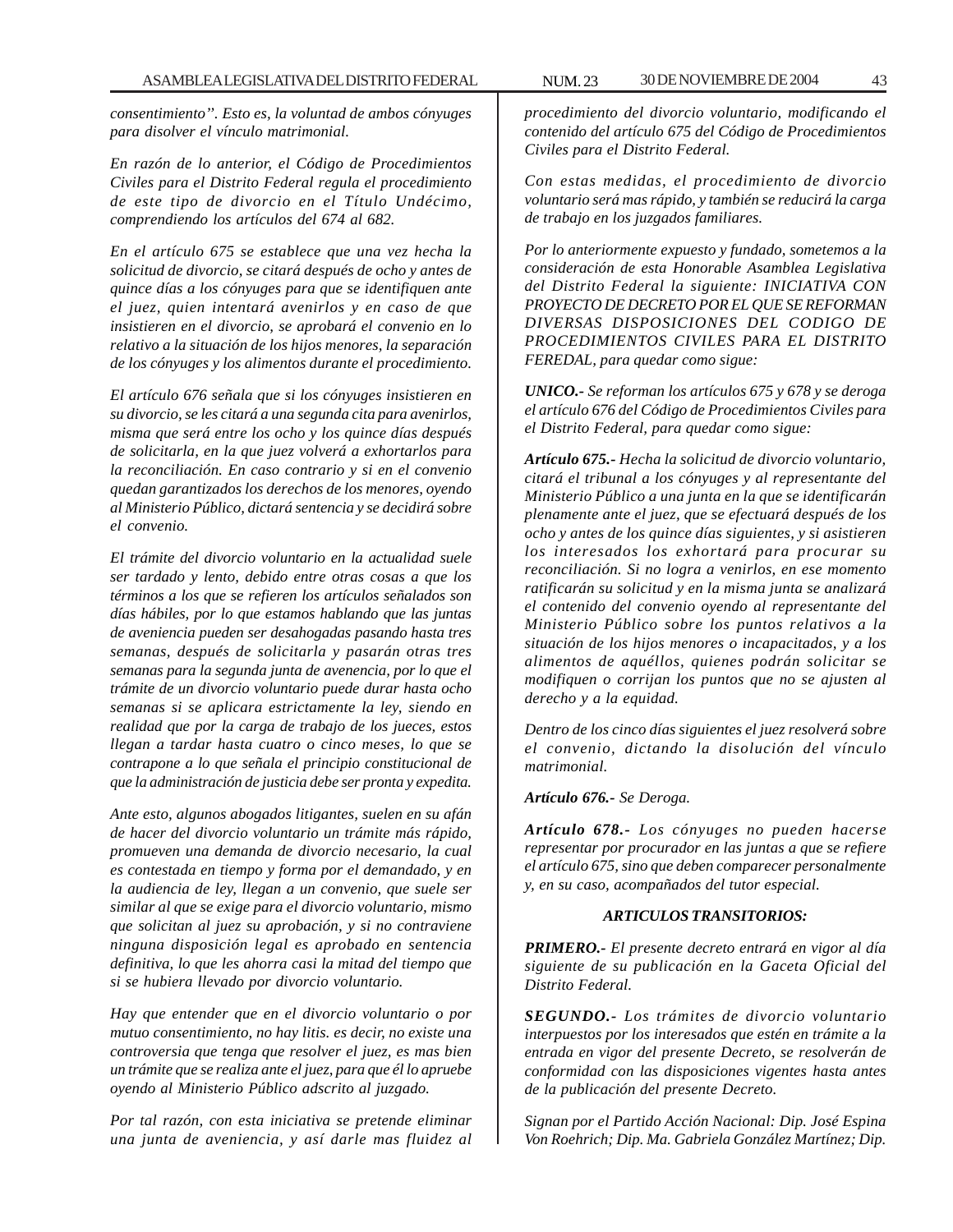*Jorge Alberto Lara Rivera; Dip. Juan Antonio Arévalo López; Dip. Obdulio Ávila Mayo; Dip. Gabriela Cuevas Barrón; Dip. Sofía Figueroa Torres; Dip. Carlos Alberto Flores Gutiérrez; Dip. Mariana Gómez del Campo Gurza; Dip. Ma. Teresita Aguilar Marmolejo; Dip. Jesús López Sandoval; Dip. José María Rivera Cabello; Dip. Mónica Leticia Serrano Peña*

Es cuanto, señor Presidente.

**EL C. PRESIDENTE.-** Gracias diputada. Con fundamento en lo dispuesto por los Artículos 36 fracciones V y VII, 84 de la Ley Orgánica de la Asamblea Legislativa, 28 y 83 del Reglamento para su Gobierno Interior, se turna para su análisis y dictamen a la Comisión de Administración y Procuración de Justicia.

El siguiente punto de la orden del día es la discusión y en su caso aprobación del dictamen que presentan las Comisiones Unidas de Administración y Procuración de Justicia y Seguridad Pública, a la iniciativa de Ley de Seguridad Privada para el Distrito Federal.

En virtud de que el dictamen fue distribuido entre las diputadas y diputados, en términos de lo dispuesto por el Artículo 115 del Reglamento para el Gobierno Interior de la Asamblea Legislativa, proceda la secretaría a consultar a la Asamblea en votación económica si se dispensa la lectura del mismo y se somete a discusión de inmediato.

**LA C. SECRETARIA.-** Por instrucciones de la presidencia y en votación económica se consulta a la Asamblea si es de dispensarse la lectura del dictamen de referencia y se somete a discusión de inmediato.

Los que estén por la afirmativa, sírvanse manifestarlo poniéndose de pie.

Los que estén por la negativa, sírvanse manifestarlo poniéndose de pie.

Dispensada la lectura, diputado Presidente.

**EL C. PRESIDENTE.-** Gracias diputada Secretaria. Para fundamentar el dictamen se concede el uso de la palabra a la diputada Silvia Oliva Fragoso, a nombre de las Comisiones Unidas de Administración y Procuración de Justicia y de Seguridad Pública.

**LA C. DIPUTADA SILVIA OLIVA FRAGOSO.-** Gracias, diputado Presidente.

*COMISIONES UNIDAS DE ADMINISTRACIÓN Y PROCURACIÓN DE JUSTICIA Y DE SEGURIDAD PÚBLICA*

*DICTAMEN A LA INICIATIVA DE LEY DE SEGURIDAD PRIVADA PARA EL DISTRITO FEDERAL Y LA INICIATIVA DE REFORMAS Y ADICIONES AL NUEVO*

*CODIGO PENAL PARA EL DISTRITO FEDERAL, LA LEY DE EJECUCIÓN DE SANCIONES PENALES PARA EL DISTRITO FEDERAL Y A LA LEY DE LOS SERVICIOS DE SEGURIDAD, PRESTADOS POR EMPRESAS PRIVADAS DEL DISTRITO FEDERAL*

*HONORABLE ASAMBLEA LEGISLATIVA DEL DISTRITO FEDERAL III LEGISLATURA PRESENTE*

*Dictamen respecto a las Iniciativas de Ley de Seguridad Privada para el Distrito Federal, mediante el cual se abroga la actual Ley de los Servicios de Seguridad, prestados por Empresas Privadas del Distrito Federal, presentada por la Diputada Silvia Oliva Fragoso y de reformas y adiciones a la Ley de los Servicios de Seguridad, prestados por Empresas Privadas del Distrito Federal, presentada por el Diputado Bernardo la Garza Herrera.*

*A las Comisiones Unidas de Administración y Procuración de Justicia y la de Seguridad Pública de esta honorable Asamblea Legislativa del Distrito Federal, les fue turnada para su análisis y dictamen la INICIATIVA DE LEY DE SEGURIDAD PRIVADA PARA EL DISTRITO FEDERAL, presentada ante esta Asamblea por la Diputada Silvia Oliva Fragoso del Grupo Parlamentario del Partido de la Revolución Democrática y la INICIATIVA DE REFORMAS Y ADICIONES AL NUEVO CODIGO PENAL PARA EL DISTRITO FEDERAL, LA LEY DE EJECUCIÓN DE SANCIONES PENALES PARA EL DISTRITO FEDERAL Y A LA LEY DE LOS SERVICIOS DE SEGURIDAD, PRESTADOS POR EMPRESAS PRIVADAS DEL DISTRITO FEDERAL, presentada por el Diputado Bernardo de la Garza Herrera del grupo parlamentario del Partido Verde Ecologista de México.*

*De conformidad con los artículos 122 apartado C, Base Primera Fracción y, Incisos h) e i) de la CONSTITUCIÓN POLÍTICA DE LOS ESTADOS UNIDOS MEXICANOS; 36, 40 y 42 fracción XIII del ESTATUTO DE GOBIERNO DEL DISTRITO FEDERAL; 1°, 7º, 10 fracción I, 59 párrafo segundo, 63 párrafos segundo y tercero, 73 y 84 de la LEY ORGÁNICA DE LA ASAMBLEA LEGISLATIVA DEL DISTRITO FEDERAL; 1º 28, 29, párrafos primero y tercero, 30, 32 y 33, del REGLAMENTO PARA EL GOBIERNO INTERIOR DE LA ASAMBLEA LEGISLATIVA DEL DISTRITO FEDERAL y 9º fracción I, 23 párrafo primero, 34, 41 al 43, 44 fracción I, 45, 50, 52 al 57 y del 59 al 63 del REGLAMENTO INTERNO DE LAS COMISIONES DE LA ASAMBLEA LEGISLATIVA DEL DISTRITO FEDERAL; estas Comisiones Unidas se abocaron, a la revisión, estudio y análisis de la iniciativa de mérito y a la elaboración del dictamen correspondiente, tomando en cuenta los siguientes:*

#### *ANTECEDENTES*

*1. El veintisiete de abril de dos mil cuatro, la Diputada Silvia Oliva Fragoso, integrante del grupo parlamentario*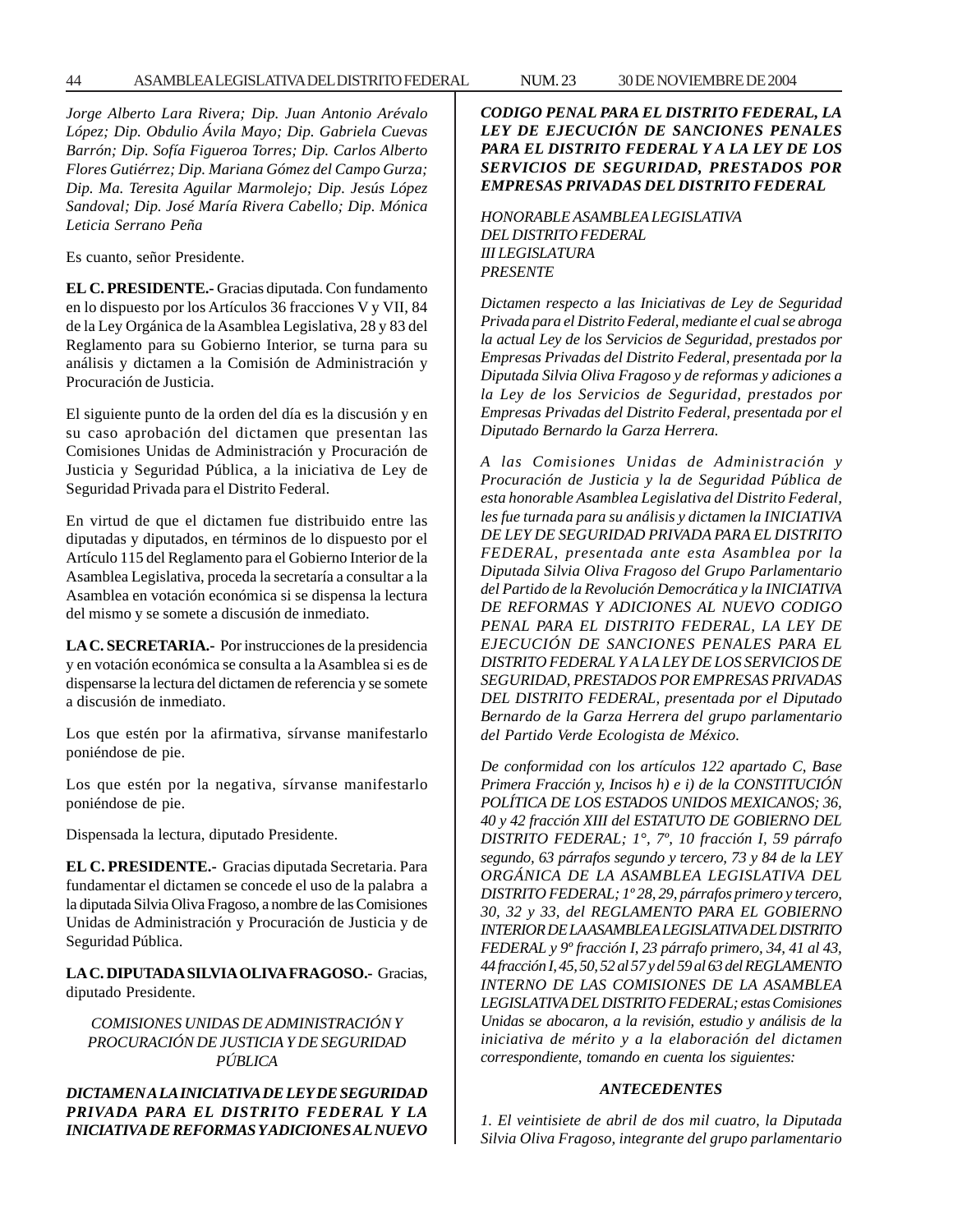*del Partido de la Revolución Democrática, presentó ante el pleno de la Asamblea Legislativa del Distrito Federal, la Iniciativa de Ley de Seguridad Privada para el Distrito Federal, la cual señala en su exposición de motivos que una de las grandes preocupaciones de todo ser humano, es la de proteger y resguardar en la medida de sus posibilidades a su persona, familia y patrimonio, motivo por el cual en muchas ocasiones no se conforma con la protección que le proporcionan las instituciones gubernamentales, acudiendo en consecuencia a la contratación de personas o empresas que se dedican a la prestación de servicios de seguridad privada, las cuales en algunos casos se encuentran constituidas por individuos improvisados en este ramo, sin capacitación adecuada y que además, no cuentan con los documentos correspondientes para la portación de armas de fuego.*

*2. El trece de Julio de dos mil cuatro, el Diputado Bernardo de la Garza Herrera, Coordinador del grupo parlamentario del Partido Verde Ecologista de México, presentó ante la Comisión de Gobierno de la Honorable Asamblea Legislativa del Distrito Federal, la Iniciativa de reformas y adiciones al Nuevo Código Penal para el Distrito Federal, la Ley de Ejecución de Sanciones Penales para el Distrito Federal y a la Ley de los Servicios de Seguridad, prestados por Empresas Privadas del Distrito Federal, la cual se dictamina sólo lo referente a la Ley de los Servicios de Seguridad, prestados por Empresas Privadas del Distrito Federal, toda vez que las propuestas de reformas y adiciones al Nuevo Código Penal para el Distrito Federal y a la Ley de Ejecución de Sanciones Penales para el Distrito Federal fueron analizadas, discutidas y dictaminadas en el Quinto Periodo Extraordinario de Sesiones de esta Asamblea Legislativa.*

*3. Recibidas las iniciativas en las Comisiones Unidas de Administración y Procuración de Justicia y de Seguridad Pública de la Asamblea Legislativa del Distrito Federal, éstas acordaron dar a la misma el trámite de recibido.*

*4. Se celebraron tres reuniones de análisis, en las que participaron diferentes representantes de empresas dedicadas a la seguridad privada, de la Secretaría de Seguridad Pública del Distrito Federal, del Comité Asesor de la misma Secretaría, de la Cámara de Comercio; con el objeto de enriquecer esta iniciativa y poder tomar en consideración sus opiniones y sugerencias.*

*5. En la elaboración del presente proyecto de dictamen, se consideraron las sugerencias, opiniones y análisis de los principales actores que tendrán ingerencia con la aplicación de esta iniciativa de ley: Secretaria de Seguridad Pública del Distrito Federal, Cámara de Comercio, Personas físicas y morales dedicadas a la seguridad privada y a los usuarios de estos servicios.*

*6. Con fecha once de Octubre de dos mil cuatro, estas Comisiones Unidas se reunieron, a efecto de emitir el dictamen relativo a la Iniciativa de Ley de Seguridad*

*Privada para el Distrito Federal, el cual en su momento será sometido en el Pleno de esta honorable Asamblea Legislativa del Distrito Federal.*

#### *CONSIDERANDOS*

*PRIMERO.- Que dentro de las facultades de esta Asamblea Legislativa del Distrito Federal, se encuentran importantes atribuciones para regular la vida social en la Ciudad de México, entre ello la de normar los servicios de seguridad prestados por empresas privadas mismo que se estipula en el artículo 122, base primera apartado C), fracción V, inciso i) de la Constitución Política de los Estados Unidos Mexicanos y del artículo 42 fracción XIII del Estatuto de Gobierno del Distrito Federal.*

*No obstante ello, la materia genérica de ''Seguridad Privada'' es una de las materias respecto de las cuales este órgano legislativo local tiene competencia, ya que el régimen de facultades expresas que prevalece en el orden constitucional mexicano, no puede llevarse al extremo de exigir que en el artículo 122 de la Carta Fundamental se establezcan con determinadas palabras sacramentales las atribuciones de la autoridad, pues ello haría prevalecer un sistema de interpretación literal que no es idóneo por sí solo para la aplicación del derecho y que desarticularía el sistema establecido por el poder revisor de la Constitución. Por el contrario, es suficiente que de manera clara e inequívoca se establezcan dichas facultades, aun cuando la Constitución Política de los Estados Unidos Mexicanos se refiera a los órganos legislativos de los Estados y no al del Distrito Federal, sin que lo anterior signifique que se invada el ámbito competencial de la Federación.*

*SEGUNDO.- Que las Comisiones de Administración y Procuración de Justicia y la de Seguridad Pública son competentes para conocer de la Iniciativa de Ley de Seguridad Privada para el Distrito Federal; de conformidad con lo dispuesto por el artículo 50 de la Ley Orgánica de la Asamblea Legislativa del Distrito Federal, así como por los artículos 28 y 29 del Reglamento para el Gobierno Interior de la Asamblea Legislativa del Distrito Federal.*

*TERCERO.- Que en el mismo sentido, la Ley General que Establece las Bases de Coordinación del Sistema Nacional de Seguridad Pública, en su artículo 52 señala las condiciones generales a que se sujetarán los servicios de seguridad privada, indicando además que las instancias de coordinación del Sistema Nacional de Seguridad Pública, promoverán que las leyes locales de la materia prevean los requisitos y condiciones para la prestación del servicio, la denominación de los mecanismos para su supervisión, las causas y procedimientos para determinar sanciones. De igual forma en el artículo 53, establece que los servicios de se privada*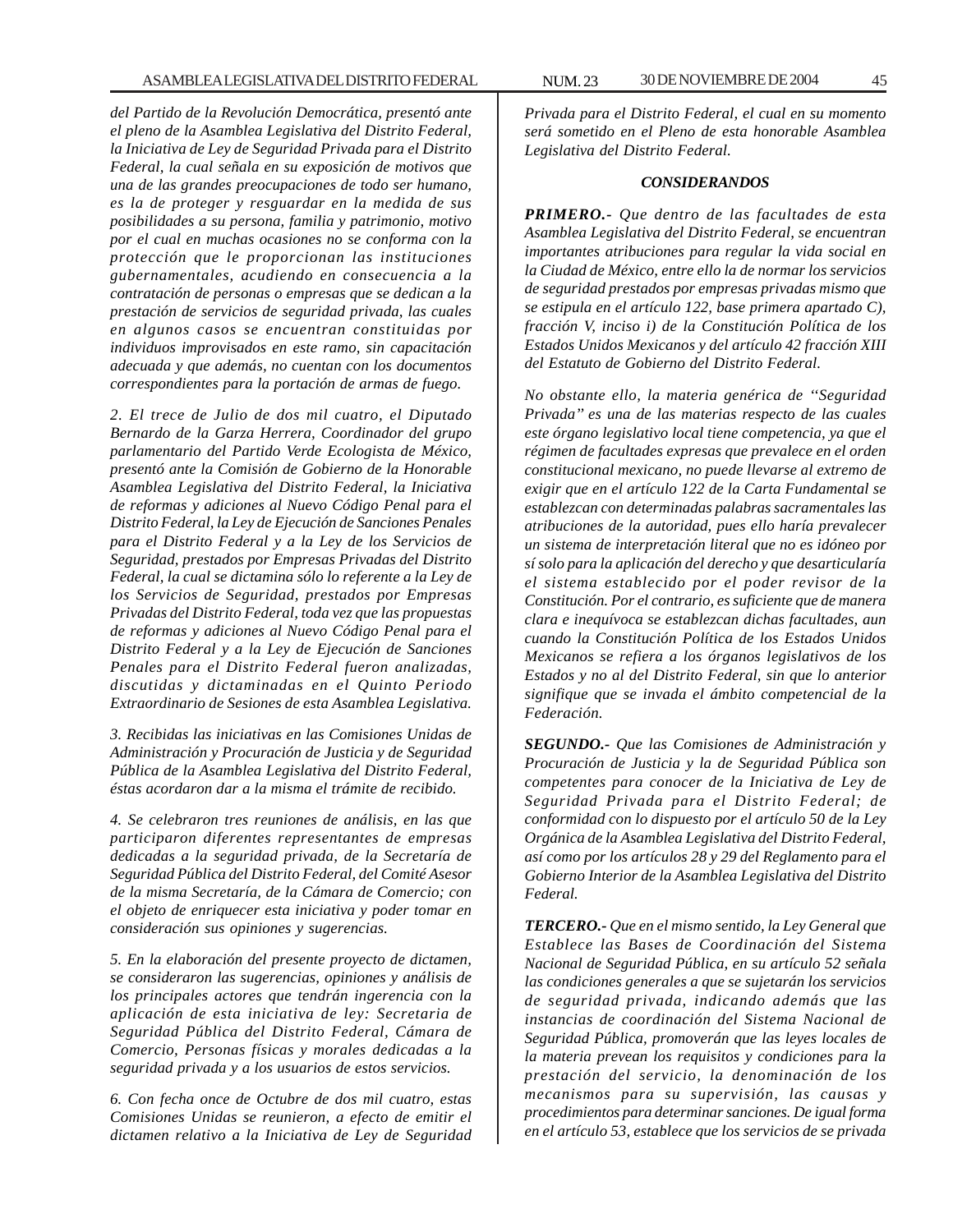*son auxiliares a la función de seguridad pública, por lo que les impone el deber de coadyuvar con las autoridades y las instituciones de la materia, cuando se presenten situaciones de emergencia o desastre, o cuando así lo solicite la autoridad competente. Además en su artículo 54 señala que los particulares que se dediquen a los servicios de seguridad privada, así como el personal que contraten para tales efectos, se regirán en lo conducente por las normas de dicha ley y las demás aplicables a las instituciones de seguridad pública, incluyendo los principios de actuación y desempeño, y la obligación de aportar los datos para registro de su personal y equipo*

*CUARTO.- Que el marco jurídico que regula la prestación de los servicios de seguridad privada en la Ciudad de México es relativamente reciente. La Ley de los Servidores de Seguridad Prestados por Empresas Privadas fue publicada en la Gaceta Oficial del Distrito Federal el 18 de enero de 1999, y su Reglamento el 14 de enero del 2003.*

*De acuerdo con lo establecido en el artículo 3º, fracción XIII de la Ley Orgánica de la Secretaría de Seguridad Pública del Distrito Federal corresponde a dicha Dependencia, autorizar, controlar, supervisar y registrar los servicios de seguridad privada, conforme a las disposiciones aplicables, facultad que tiene su origen jurídico en el artículo tercero transitorio de la Ley Orgánica de la Procuraduría General de Justicia del Distrito Federal, publicada en el Diario Oficial de la Federación el 30 de abril de 1996, en el que se prevé que las facultades de evaluación, control, supervisión, registro y autorización de los servicios de seguridad privada que en el Titulo Noveno de la Ley de Seguridad Pública del Distrito Federal se atribuyen a dicha Procuraduría, se entiende conferida al propio Gobierno del Distrito Federal, a través de la Dependencia o Unidad Administrativa que tenga a su cargo la Seguridad Pública, en términos de la Ley Orgánica de la Administración Pública del Distrito Federal.*

*QUINTO.- Que la finalidad de crear una nueva Ley de Seguridad Privada para el Distrito Federal, surge con la imperiosa necesidad de regular la prestación de servicios y realización de actividades de seguridad privada en todas sus modalidades, en virtud de que son acciones legítimas y socialmente útiles, por tanto se estima conveniente contar con un instrumento jurídico que contribuya a dar certidumbre a la ciudadanía del Distrito Federal, a efecto de que las personas físicas o morales que se dediquen a los servicios de seguridad privada, satisfagan todos y cada uno de los requisitos que se estipulan en la iniciativa de Ley en comento.*

*SEXTO.- Que es menester que las personas físicas o morales, vinculadas directa o indirectamente con la seguridad privada que se presta o realiza a favor de los*

*habitantes del Distrito Federal, proporcionen los elementos necesarios que garanticen servicios de calidad y eficiencia, para de este modo, otorgar certeza a los ciudadanos que requieran o reciban sus servicios.*

*SÉPTIMO.- Que es de suma importancia regular a las personas físicas o morales que cuentan con elementos propios para la seguridad interna de sus bienes o personas, en virtud de que realizan actividades de seguridad privada, lo cual trae consigo garantizar a quienes los contraten que este personal se encuentra debidamente registrado y autorizado por la Secretaria de Seguridad Pública, ya que de acuerdo con esta Iniciativa de Ley, para realizar dicha actividad se deberá contar con licencia para prestar servicios de seguridad privada, y a su vez las persona físicas o morales y las Instituciones Oficiales que tengan elementos de apoyo para su seguridad deberán obtener el permiso o constancia de registro respectivamente, que la Secretaría de Seguridad Pública otorga.*

*OCTAVO.- Que la Iniciativa presentada pretende abordar en su articulado todo lo relativo a la regulación de prestación de los servicios y realización de actividades de seguridad privada. Por ello, es impostergable fortalecer la regulación de esta actividad, para impulsar su desarrollo y combatir su práctica irregular, en beneficio de la sociedad.*

*El registro de prestadores del servicio o realizadores de actividades de seguridad privada cobra relevancia considerando que el usuario del servicio pone en manos de aquellos su patrimonio e integridad física y la de sus allegados.*

*La seguridad privada en la Ciudad de México es, en general, poco conocida por la sociedad, tan es así que la idea generalizada que se tiene de esta figura jurídica y comercial es de policía privada, agentes de seguridad privada, confusión que rebasa el alcance semántico. Lo que es indicativo de que hasta ahora, ni la autoridad ni el sector empresarial ha logrado consolidar plenamente en la percepción de la población, en cuanto a su concepto, alcance y utilidad.*

*Esa falta de claridad se refleja de diferentes maneras:*

*Quienes deciden contratar el servicio, desconocen en buena medida la manera de hacerlo y a quien acudir en caso de incumplimiento.*

*Con frecuencia acuden a prestadores de servicio no autorizados, en aras de ahorrar costos.*

*Los prestadores del servicio perciben una gran dificultad para abrirse espacios en el mercado y vender sus servicios.*

*A la autoridad le resulta muy complejo llevar un efectivo registro y control de los prestadores del servicio.*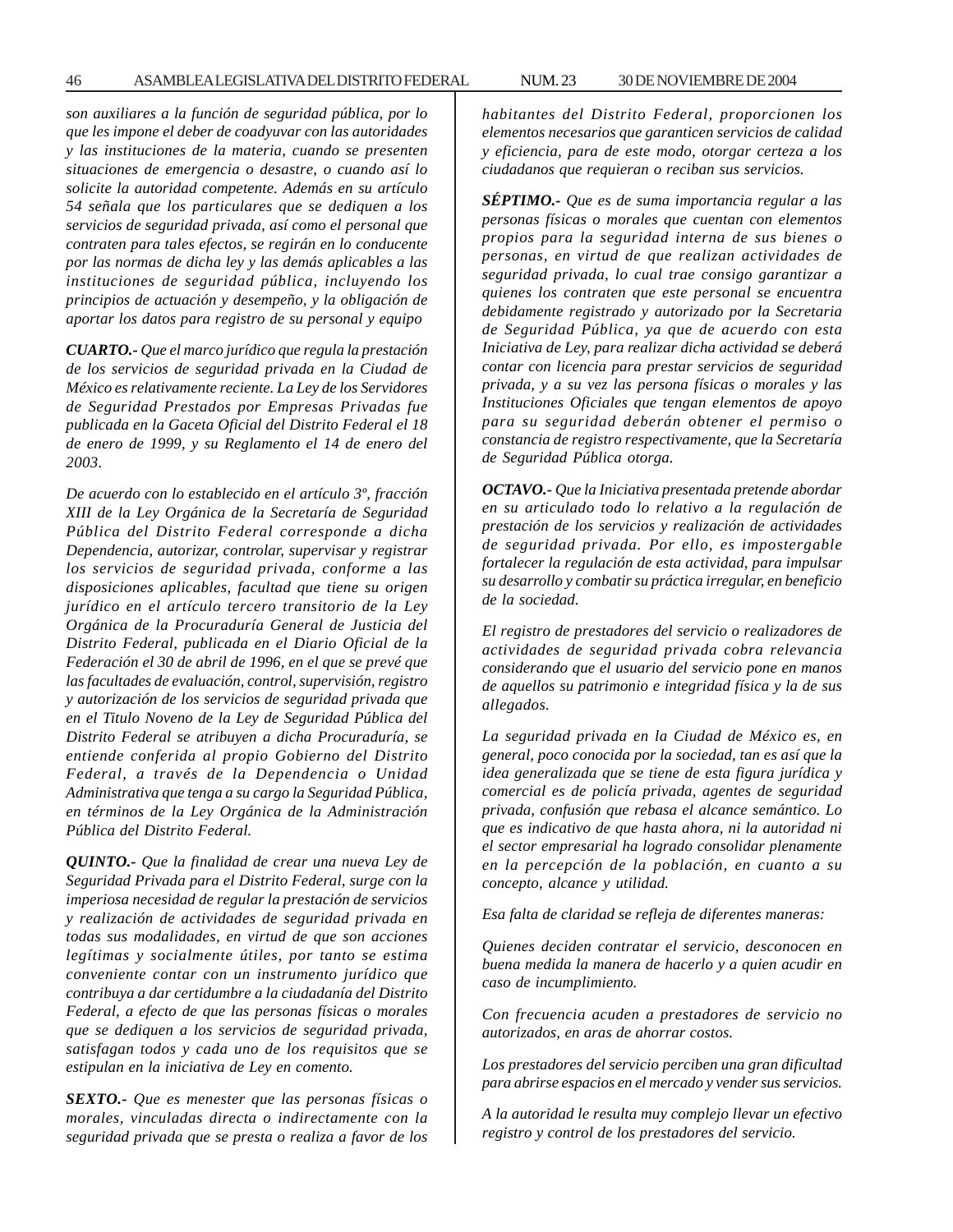*• Con frecuencia se considera que los elementos operativos de la seguridad privada son parte integrante de los cuerpos de Seguridad Pública. Consecuentemente, si incurren en actos ilícitos, en ocasiones la reprobabilidad le es atribuida a la autoridad, cuya responsabilidad alcanza otros espacios de actuación.*

*NOVENO.- Que entre los principales aspectos de la iniciativa, se destacan los siguientes:*

- *Se establecen definiciones relacionadas con la prestación de servicios o realización de actividades de seguridad privada.*
- *Se incrementan las facultades de la Secretaría de Seguridad Pública del Distrito Federal en relación a la materia de seguridad privada, señalándose en forma enunciativa las siguientes:*

*Ordenar y controlar el desarrollo de la seguridad privada en el Distrito Federal;*

*Realizar todas aquellas acciones tendientes a que los servicios de seguridad privada, además de llevarse a cabo con eficiencia y calidad, garanticen la certeza y confianza de los usuarios.*

*Otorgar los permisos, licencias, autorizaciones, constancias de registro y demás documentos relacionados con la seguridad privada, previstos en, esta Ley y en las demás disposiciones jurídicas y administrativas aplicables;*

*Actualizar permanentemente el Registro de la seguridad privada, que incluya personal, vehículos, infraestructura y modalidades de seguridad privada; autorizaciones, licencias, permisos y constancias de registro; sanciones y delitos; accionistas, socios, gestores, representantes, apoderados y mandatarios legales y demás registros que sean necesarios ajuicio de la Secretaría;*

*Denunciar ante la autoridad correspondiente, cuando se presuma la comisión de un delito en materia de seguridad privada, así como constituirse en coadyuvante del Ministerio Público;*

• *Se amplían las modalidades para la prestación del servicio y realización de actividades de seguridad privada con su respectiva descripción, quedando como sigue:*

*a) Seguridad y protección personal; relativa a la custodia, salvaguarda y defensa de la vida y la integridad corporal de personas;*

*b) Vigilancia y protección de bienes; relativa a la seguridad y cuidado de bienes muebles e inmuebles;*

*c) Custodia, traslado y vigilancia de bienes o valores; relativa a la prestación de servicios de vigilancia, cuidado* *y protección de bienes muebles o valores, incluyendo su traslado;*

*d). Investigaciones privadas; relativas a la prestación de servicios para obtener informes de antecedentes, solvencia, localización o actividades de personas; y*

*e) Otras actividades vinculadas directa o indirectamente con servicios de seguridad privada; relativas al diseño, fabricación, reparación, mantenimiento, instalación o comercialización de equipos, dispositivos, aparatos, sistemas o procedimientos técnicos especializados.*

• *Se crea el Registro de la Seguridad Privada a efecto de:*

*Consolidar la base de información de todos los prestadores de servicios y realizadores de actividades de seguridad privada en el Distrito Federal.*

*Otorgar fe pública a los actos administrativos y a la información emanada del Registro.*

• *Se establecen las figuras administrativas de Autorización, Licencia, Permiso, Aviso de Registro e Instituciones Oficiales, siendo definidas de la siguiente forma:*

*Autorización: El acto administrativo mediante el cual la Secretaría, autoriza a personas físicas o morales que tienen como fin realizar actividades de seguridad privada, para satisfacer sus necesidades personales o coadyuvar en el cumplimiento de su objeto social y sin operar a favor de terceros;*

*Aviso de registro: La constancia expedida por la Secretaría a las Instituciones Oficiales que realizan actividades de seguridad privada, para coadyuvar en el cumplimiento de sus funciones, sin operar a favor de terceros;*

*Licencia: El acto administrativo a través del cual la Secretaría autoriza a las personas físicas la prestación de servicios de seguridad privada a terceros;*

*Instituciones Oficiales: Las dependencias, organismos, órganos o empresas de la administración pública local o federal que al amparo del aviso de registro correspondiente, realizan actividades de seguridad privada para satisfacer sus necesidades o coadyuvar en el cumplimiento de sus funciones, sin operar a favor de terceros;*

*Permiso: El acto administrativo a través del cual la Secretaría autoriza a personas físicas con actividades empresariales o a personas morales la prestación de servicios de seguridad privada a terceros;*

*Se distingue entre prestador de servicios de seguridad privada y realizador de actividades de seguridad privada:*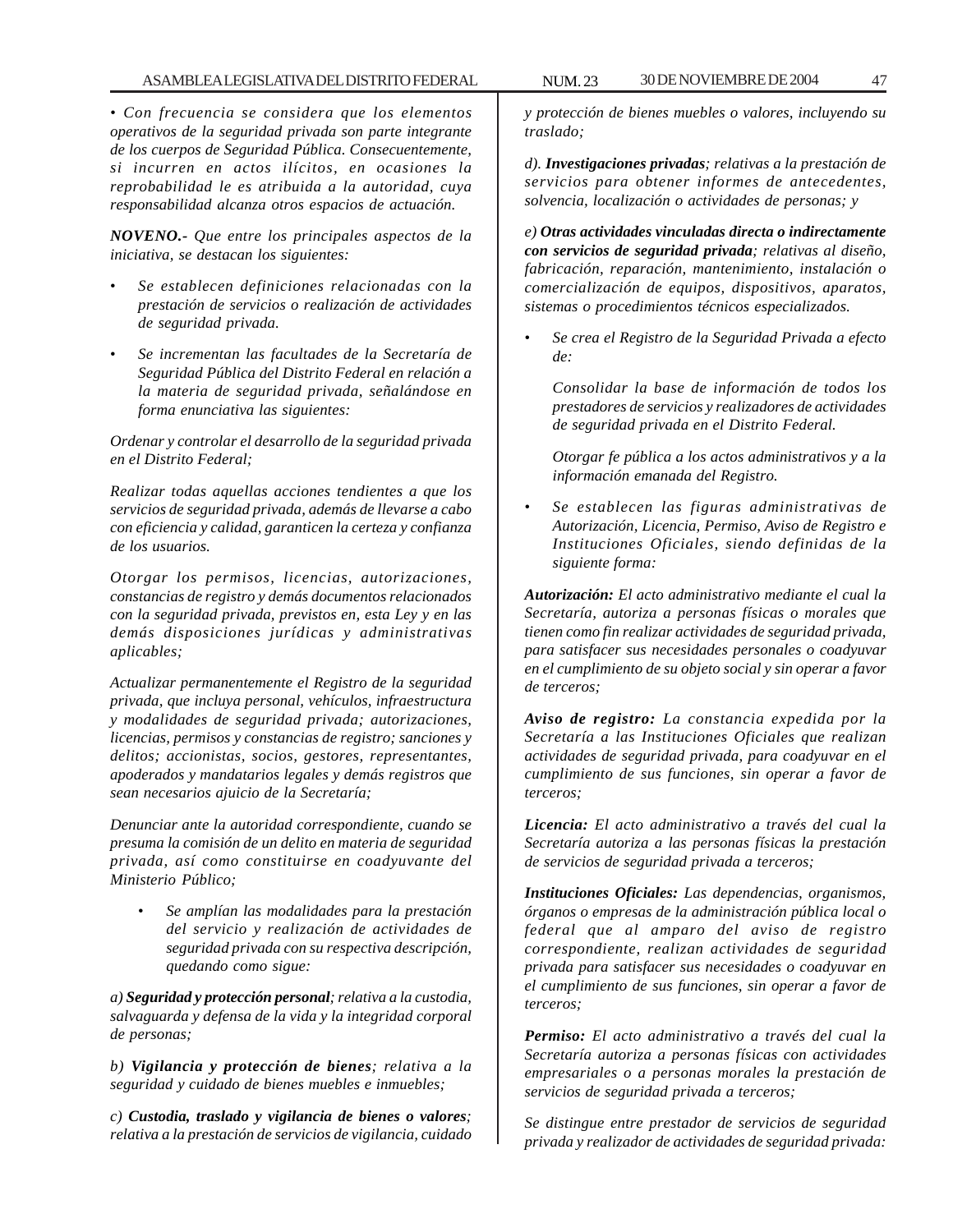*Se catalogan como prestadores de servicios de seguridad privada, según corresponda;*

*Las personas físicas o morales legalmente constituidas, cuyo objeto o finalidad sea la prestación de servicios de seguridad privada;*

*Las personas físicas que presten servicio de seguridad privada, en cualesquiera de las modalidades que establece esta Ley;*

*Las personas físicas o morales que presten servicios vinculados directa o indirectamente con la seguridad privada.*

*Las actividades de seguridad privada podrán realizarse por personas físicas, instituciones oficiales u organizaciones auxiliares de crédito, industrias, establecimientos fabriles, comerciales, educativos o cualesquiera otra persona moral o negociación siempre que lo hagan con personal propio y no se preste a terceros, para vigilancia y protección de personas o bienes.*

• *Se crean dos unidades especializadas:*

### *Unidad de Evaluación y Certificación:*

*Será un área de apoyo técnico operativo, en términos de la Ley Orgánica de la Secretaría de Seguridad Pública.*

*Tendrá a su cargo practicar el conjunto de exámenes a elementos operativos y elementos de apoyo para prestar servicios o realizar actividades de seguridad privada:*

*Médico Físico Psicológico Toxicológico De conocimientos básicos Poligráfico De aptitud Idoneidad Confiabilidad*

*Así mismo tendrá la función de emitir certificados de aptitud, idoneidad y confiabilidad a los elementos operativos y de apoyo.*

### *Unidad de Verificación:*

*Será un área de apoyo técnico operativo policial.*

*Su función será llevar a cabo operativos para constatar que los prestadores de servicio porten su licencia y, en caso de portar armas, lo hagan de manera legal.*

*Se establecen las sanciones y causales de: suspensión temporal, cancelación, revocación o clausura.*

*En este rubro se contempla la aplicación de sanciones cometidas por violación a las disposiciones de esta Ley y* *demás disposiciones jurídicas aplicables por personas físicas o morales que prestan servicios o realizan actividades de seguridad privada. Las sanciones que se prevén: son apercibimiento, amonestación y multa.*

*Así también, se establecen las consecuencias que derivan de la sanción, entre las que se encuentra: la suspensión temporal, la cancelación, la revocación y la clausura.*

• *Se crean delitos especiales.*

*En este apartado, se señalan las conductas, que con motivo de la prestación de servicios de seguridad privada en cualquiera de sus modalidades, se consideran como delitos, así mismo se establecen las penas correspondientes.*

*Las penas a que se refiere el párrafo anterior, oscilan entre uno a cinco años y de dos a cinco años de prisión, así como multa de cien a cuatrocientos y de doscientos a quinientos salarios mínimos diarios generales vigentes en el Distrito Federal.*

*Las penas de prisión y las multas señaladas, son independientes de las sanciones administrativas impuestas por incurrir en violación a esta Ley.*

*Se establece la coordinación con otras instancias de Gobierno.*

*En este apartado se establece la atribución de la Secretaría para suscribir los instrumentos necesarios que establezcan la coadyuvancia con autoridad federales, estatales y municipales, para mejor proveer en la regulación de la seguridad privada.*

*DÉCIMO- Que estas Comisiones Unidas juzgaron conveniente hacer modificaciones a la estructura y articulado de la iniciativa, con el objeto de adecuarse a las exigencias de la práctica parlamentaria, que aconsejan usar oraciones breves, simples y directas que aseguren la claridad, la comprensión y faciliten la interpretación y el cumplimiento de la norma.*

*DÉCIMO PRIMERO.- Que consecuentemente se reestructuró el proyecto de iniciativa de Ley, para quedar de la siguiente manera:*

*LEY DE SEGURIDAD PRIVADA PARA EL DISTRITO FEDERAL TÍTULO PRIMERO GENERALIDADES CAPÍTULO 1 Disposiciones generales CAPÍTULO II De las facultades TÍTULO SEGUNDO DE LOS SERVICIOS DE SEGURIDAD PRIVADA CAPÍTULO 1*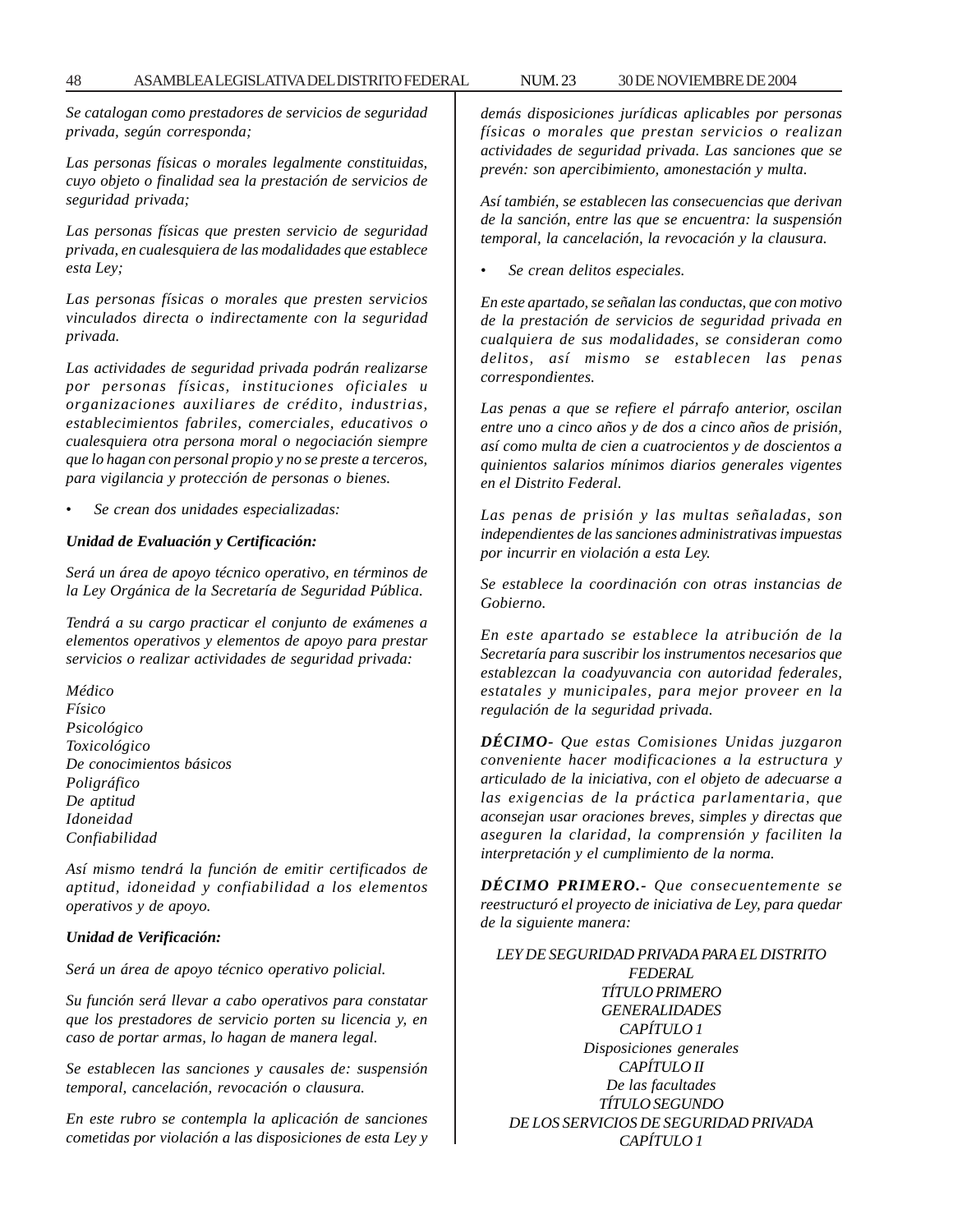*De las modalidades para prestar servicios o realizar actividades de seguridad privada CAPÍTULO II De los Permisos para el servicio de seguridad privada. CAPÍTULO III De la autorización para el servicio de seguridad privada CAPÍTULO IV Del Aviso de Registro para realizar actividades de seguridad privada CAPÍTULO V De las licencias del servicio de seguridad privada CAPÍTULO VI De la expedición, vigencia y revalidación CAPÍTULO VII Del Registro Público de la Seguridad Privada CAPÍTULO VIII De la capacitación básica y especializada. CAPÍTULO IX De las obligaciones y limitaciones de las personas físicas o morales que prestan servicios o realizan actividades de seguridad privada CAPÍTULO X De la suspensión de la prestación del servicio TÍTULO TERCERO DE LA VERIFICACIÓN ADMNTSTRATIVA CAPÍTULO ÚNICO De la verificación administrativa TÍTULO CUARTO DE LA INOBSERVANCIA DE LA LEY CAPÍTULO I De las sanciones CAPÍTULO II De la suspensión temporal CAPÍTULO III De la cancelación CAPÍTULO IV De la revocación CAPÍTULO V Del Procedimiento para la suspensión temporal, cancelación o revocación CAPÍTULO VI De la clausura CAPÍTULO VII De los recursos CAPÍTULO VIII De los delitos TÍTULO QUINTO DE LAS UNIDADES ESPECIALES CAPÍTULO I De la Unidad de Verificación CAPÍTULO II De la Unidad de Evaluación y Certificación*

*TÍTULO SEXTO DE LA COORDINACIÓN CON AUTORIDADES FEDERALES, ESTATALES Y MUNICIPALES CAPÍTULO ÚNICO De la coordinación con autoridades Federales, Estatales y Municipales*

*DÉCIMO SEGUNDO.- Que respecto de la iniciativa original se hicieron las siguientes modificaciones:*

*Se renumeraron los Capítulos que integraban a los Títulos, toda vez que por técnica legislativa cada que inicia un Título se regresa la numeración de los Capítulos desde el primero, salvo que sólo conste de uno, en cuyo caso debe denominarse al Capítulo como Único.*

*Se reestructuraron las divisiones de los artículos a fin de que sean congruentes entre sí, por lo que se inicia con párrafos, se continúa con fracciones enunciadas con números romanos, se sige la división con incisos, utilizando letras minúsculas con paréntesis de cierre y concluyendo con subincisos mediante números arábigos y paréntesis de cierre.*

*En el Artículo 2° se incluye la palabra actividades a fin de que tenga congruencia con el artículo I que regula actividades y prestación de servicios.*

*En el artículo 3°, referente a definiciones se realizan los siguientes cambios:*

*Se adicionan las definiciones de certificación y constancia de certificación, en virtud de estar relacionadas con la Unidad de Evaluación y Certificación, asimismo se inserta la definición de capacitador.*

*Se cambia la definición de prestador por prestador de servicios, donde se incluye a las personas físicas o morales que cuentan con permiso y a las personas físicas que tienen licencia, misma que se plasma en el cuerpo de la Ley.*

*Se suprimió la palabra permiso de la definición Elemento Operativo, toda vez que se específica únicamente a las personas físicas que cuentan con licencia.*

*Se complementa la definición de Unidad de Evaluación con la palabra certificación, detallando la actividad que desempeñara dicha Unidad, para evaluar a los elementos operativos o de apoyo y en los certificados correspondientes.*

*Se invirtió la definición de autorización por permiso y viceversa, especificándolo en los capítulos IV y V de la Ley.*

*En el artículo 6° se adicionó que la aplicación de esta Ley, será a cargo de la Secretaría, toda vez que se debe hacer alusión a un sujeto que debe aplicar dicha Ley.*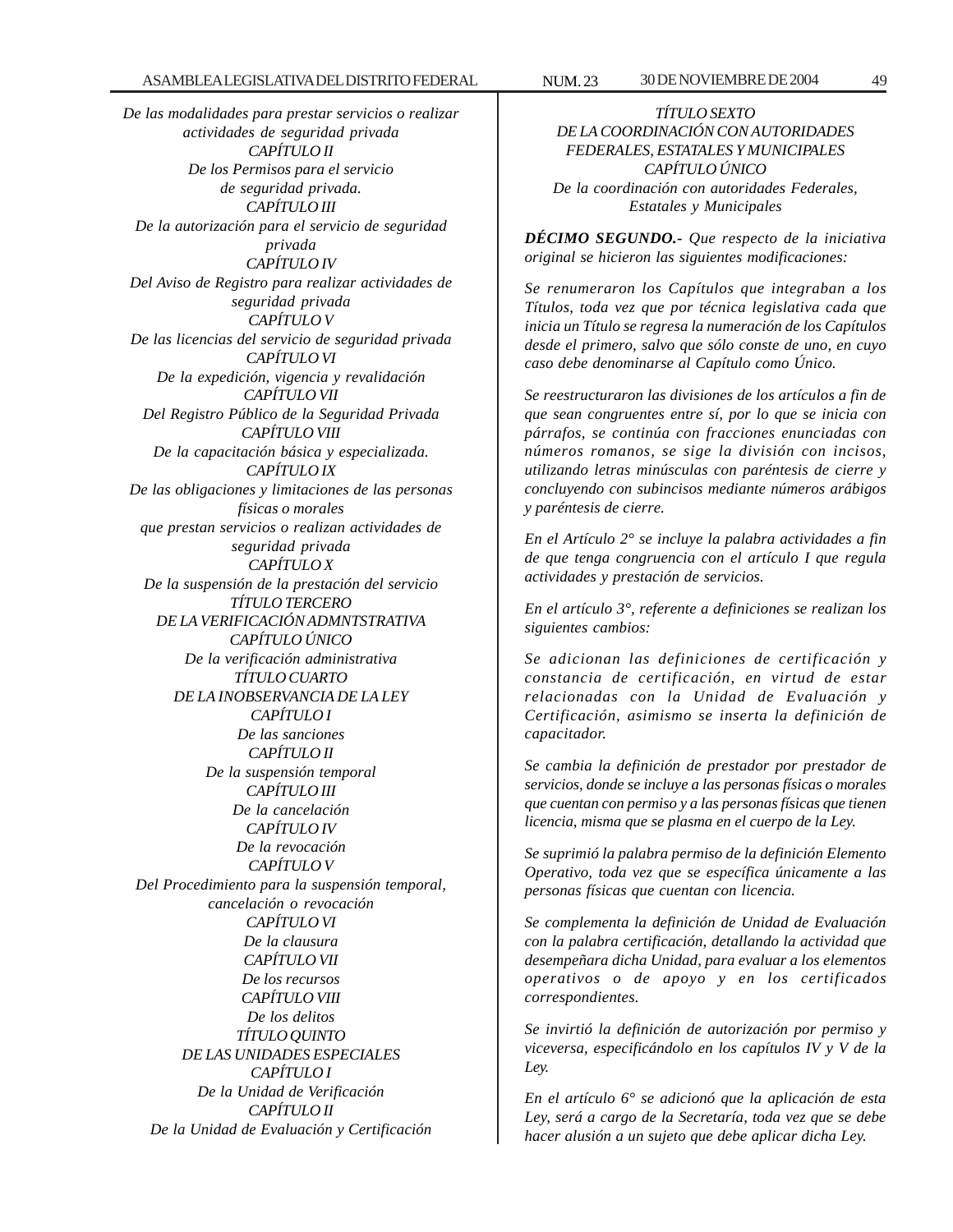*En el artículo 7° se incluyó la palabra catalogan, a fin de evitar confusión en prestador de servicios plasmada en el artículo 3°.*

*En el artículo 8° se incluyó las palabras ''podrá realizarse por'', para que no se confunda definición de actividades de seguridad privada insertada en el artículo 3°. Así también se insertó a los grupos empresariales, corporativos y financieros, aclarando que si éstos cuentan con un área de seguridad, deberán solicitar la autorización correspondiente.*

*En el artículo 9°, se eliminó la palabra disposiciones, ya que en el texto se refiere a las facultades que tendrá la Secretaría.*

*De igual manera en la fracción II se le cambió la palabra garantizan por la palabra proporcionen, así como en el artículo 29, se sustituyó el término garantizar por la palabra proporcionar.*

*En el artículo 10, se cambian los incisos por números romanos, para ser congruentes con los demás artículos de la Ley.*

*Asimismo, en la fracción IV, se cambió el nombre de la modalidad ''investigaciones privadas'', por la denominación ''de obtención de datos'', a efecto de ser congruentes con la finalidad de esta modalidad. Así también se insertó como fracción V, la modalidad de ''Asesoría, consultoria y gestión de seguridad privada para el manejo de crisis provocadas por actos intencionales humanos'' y como fracción VI se plasmó la modalidad de ''Actividades inherentes a la seguridad privada''.*

*En el artículo 12, fracción II, se adiciona después de las palabras persona física, la frase ''con actividades empresariales'', toda vez que se refiere este capítulo al sector empresarial que tendrá permiso para prestar servicios de seguridad privada.*

*En el artículo 13, fracción II, punto 2, se suprimió los temas relativos al manual de capacitación y adiestramiento, a fin de establecerlos en el Reglamento que para el efecto se emita.*

*En el capítulo III del Título Segundo, se sustituye la palabra ''servicios'' por las palabras ''realizar actividades''.*

*Así mismo en el capítulo IV, se cambia en el título la palabra servicio, con la frase ''realizar actividades de seguridad privada''.*

*En el artículo 16, se adiciona la fracción XIII relativa al requisito de presentar constancia de certificación expedida por la Secretaría o persona física o moral autorizada al efecto. En el artículo 17 y en los demás* *numerales del cuerpo de la Ley, se cambia la palabra por el vocablo plazos, visto que los términos llegan, más no transcurren.*

*El contenido del artículo 23 se suprime, en virtud de considerarse reiterativo con lo plasmado en el artículo 25, subsecuentemente se recorren los numerales de los artículos.*

*En el artículo 25 se cambia el vocablo realice, por la palabra proporcione, ya que el Registro no realiza la información.*

*Se unifica el contenido del artículo 28 con el artículo 27, y a su vez se plasma como artículo 28 la obligación de los titulares de licencia a someterse a las pruebas, exámenes y evaluaciones que determine la secretaría.*

*En los artículos 31 y 32, se establecen las figuras de póliza general vigente de fidelidad patrimonial y la póliza global de seguro de responsabilidad civil, a efecto de que se cubra el pago de responsabilidad pecuniaria derivada de la eventual comisión de delitos y garantizar el pago de daños derivados de la prestación de servicios.*

*En el artículo 36, se estableció el plazo de tres días hábiles para los avisos por parte de los prestadores del servicio a la Secretaría de la suspensión temporal de sus actividades.*

*El artículo 40, se suprime en atención a que en el cuerpo de esta misma Ley, se estableció el procedimiento, para verificar a los prestadores del servicio de seguridad privada, subsecuentemente recorriendo los artículos.*

*Se modifica la denominación del Titulo Cuarto de la iniciativa con el objeto de establecer en forma genérica las consecuencias resultantes del incumplimiento a lo dispuesto por esta Ley.*

*Se modifica el artículo 48 de la iniciativa, suprimiendo las tres últimas fracciones relacionadas con la suspensión temporal, cancelación, revocación y clausura, ya que estas figuras administrativas deben contemplarse en capítulos distintos al de las sanciones, en virtud de que son actos que por su naturaleza deben ser tratados por separado, visto que sus conceptos revisten de una importancia para su tratamiento individual, señalando para tal efecto las definiciones que el Diccionario Jurídico para Juristas establece:*

*CANCELAR: (lat. cancellare). Tr. Hacer ineficaz, anular un instrumento público, una inscripción en registro, una nota o una obligación que gozaba de fuerza de autoridad.*

*REVOCAR: (lat. revocare). Dejar sin efecto una resolución, un mandato o una concesión. Dejar sin efecto una declaración unilateral de voluntad o un acto jurídico a que unilateralmente se tenga potestad.*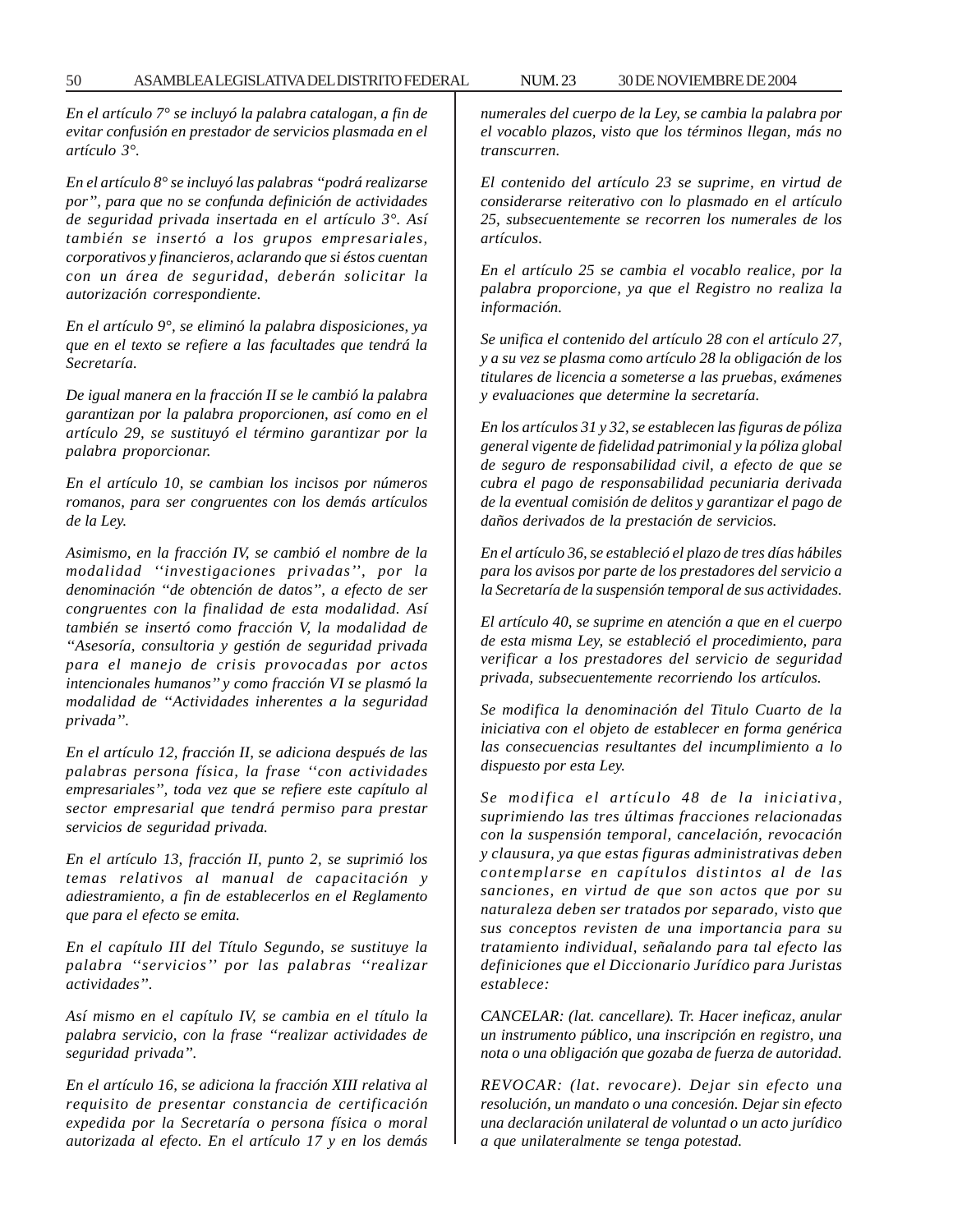*CLAUSURAR: Tr. Cerrar, dar por terminada la actividad de organismos políticos, establecimientos comerciales, científicos, industriales, etc. Cerrar, inhabilitar temporalmente o permanentemente un edificio, local, etc.*

*Se cambia el artículo 49 por el artículo 57, ya que este último va relacionado con el capítulo de sanciones, y a su vez se recorren los artículos subsecuentes.*

*Se modifica la fracción III del artículo 50, toda vez que también se debe contemplar a las figuras administrativas de licencia o permiso.*

*Asimismo se establece que será por un plazo igual la obligación de subsanar de las irregularidades motivo de la suspensión temporal.*

*De igual forma, se adiciona como último párrafo, lo relacionado con la suspensión temporal y medidas de seguridad.*

*Se adiciona al artículo 51 las fracciones III y IV, y al artículo 52 la fracción V, relacionado con las obligaciones que deben cumplir los prestadores de servicio y los realizadores de actividades de seguridad privada, y a su vez se recorren las fracciones subsecuentes.*

*Se adicionan dos renglones al artículo 36, a fin de que exista concordancia con lo señalado en el artículo 51 fracción IV de esta Ley.*

*En la fracción III del artículo 52, se cambia la redacción, a efecto de establecer con claridad que para contratar elementos, éstos no tengan la obligación de traer previamente la licencia para prestar servicios de seguridad privada.*

*Por consiguiente se reenumeran los artículos subsecuentes.*

*El contenido del artículo 66, se adiciona como párrafo último del artículo 51, toda vez que corresponde al capítulo XIV relativo a las sanciones.*

*En el artículo 74, al igual que la definición del artículo 3° relativo a la Unidad de Evaluación, se complementó con la palabra certificación, donde se plasma las evaluaciones a realizar a los elementos operativos o de apoyo que prestan servicios o realizan actividades de seguridad privada, así como la facultad de expedir certificados de aptitud, idoneidad y confiabilidad.*

*DÉCIMO TERCERO.- Que estas Comisiones Unidas coinciden en la propuesta hecha por Diputado Bernardo de la Garza Herrera, en cuanto a que el personal directivo, administrativo operativo estarán obligados a presentar los permisos de portación de armas emitidos por la Secretaría de Gobernación cuando su actividad así lo requiera.*

*Por lo anteriormente expuesto y con fundamento en lo establecido por los artículos 73 y 85 de la LEY ORGÁNICA DE LA ASAMBLEA LEGISLATIVA DEL DISTRITO FEDERAL; 28, 32 y 33, DEL REGLAMENTO PARA EL GOBIERNO INTERIOR DE LA ASAMBLEA LEGISLATIVA DEL DISTRITO FEDERAL y 23 párrafo primero, 41, 44 fracción 1, 52, 56, 61 y 63 del REGLAMENTO INTERNO LAS COMISIONES DE LA ASAMBLEA LEGISLATIVA DEL DISTRITO FEDERAL, los integrantes de las Comisión Unidas de Administración y Procuración de Justicia y la de Seguridad Pública, de esta III Legislatura de la Asamblea Legislativa del Distrito Federal:*

#### *RESUELVEN*

*ÚNICO. Se aprueban las INICIATIVAS DE LEY DE SEGURIDAD PRIVADA PARA EL DISTRITO FEDERAL, presentada por la Diputada Silvia Oliva Fragoso del grupo parlamentario del Partido de la Revolución Democrática, y la Iniciativa de reformas y adiciones a la Ley de los Servicios de Seguridad, prestados por Empresas Privadas del Distrito Federal, presentada por el Diputado Bernardo de la Garza Herrera, con las modificaciones hechas por las Comisiones de Administración y Procuración de Justicia y la de Seguridad Pública en los siguientes términos:*

## *LEY DE SEGURIDAD PRIVADA PARA EL DISTRITO FEDERAL*

### *TÍTULO PRIMERO*

### *DISPOSICIONES GENERALES*

### *CAPÍTULO I*

#### *Disposiciones Generales*

*Artículo 1.- La presente Ley es de orden público e interés general y tiene por objeto regular las actividades y prestación de servicios de seguridad privada en todas sus modalidades en el Distrito Federal, así como la infraestructura, equipo e instalaciones inherentes con la misma en el ámbito de competencia del Gobierno del Distrito Federal, a fin de garantizar que se realicen en las mejores condiciones de eficiencia, imagen y certeza en beneficio de la población.*

*Artículo 2.- Es responsabilidad del Gobierno del Distrito Federal a través de la Secretaría de Seguridad Pública asegurar, controlar, promover, constatar y vigilar que las actividades y servicios de seguridad privada, se lleven a cabo con apego a la normatividad aplicable en la materia, así como a las políticas y estrategias diseñadas por la Administración Pública del Distrito Federal*

*Artículo 3.- Para la aplicación, interpretación y efectos de la presente Ley se entiende por:*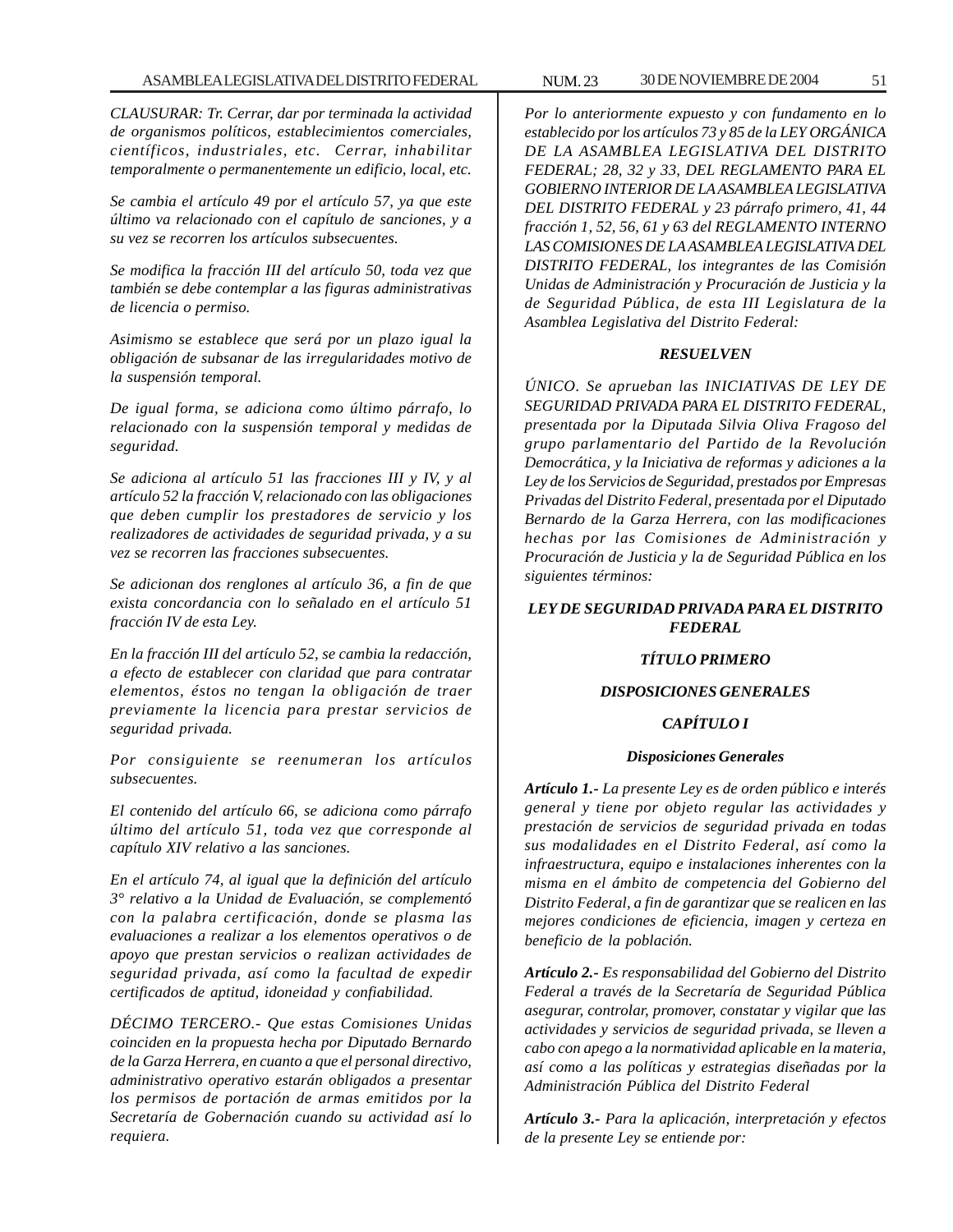#### 52 ASAMBLEA LEGISLATIVA DEL DISTRITO FEDERAL NUM. 23 30 DE NOVIEMBRE DE 2004

*I. Actividades de seguridad privada: Las realizadas por personas físicas o morales Instituciones Oficiales, para satisfacer sus necesidades personales o coadyuvar en el cumplimiento de su objeto social o sus funciones, sin operar a favor de terceros, previo cumplimiento de los requisitos establecidos para el efecto;*

*II. Actividades inherentes a la seguridad privada: Las relativas al diseño, fabricación reparación, mantenimiento, instalación o comercialización de equipos dispositivos, aparatos sistemas o procedimientos técnicos especializados de seguridad*

*III. Autorización: El acto administrativo mediante el cual la Secretaría, autoriza personas físicas o morales a fin de que realicen actividades de seguridad privada, para satisfacer sus necesidades personales o coadyuvar en el cumplimiento de su objeto social y sin operar a favor de terceros o actividades inherentes a la seguridad privada*

*IV. Autorizado: La persona física o moral titular de autorización otorgada por la Secretaría para realizar actividades de seguridad privada;*

*V. Aviso de registro: La constancia expedida por la Secretaría a las Instituciones Oficiales que realizan actividades de seguridad privada, para coadyuvar en el cumplimiento de sus funciones, sin operar a favor de terceros;*

*VI. Capacitador: Las personas físicas, instituciones públicas o privadas acreditadas ante la Secretaría, para proporcionar servicios de capacitación y en su caso certificación, a las personas físicas que prestan servicios o realizan actividades de seguridad privada;*

*VII. Certificación: Es el proceso que lleva a cabo la Secretaría o personas físicas o morales autorizadas, para corroborar que las personas físicas que prestan servicios o realizan actividades de seguridad privada, cuentan con la capacitación, aptitud, idoneidad y confiabilidad, para cada modalidad;*

*VIII. Constancia de certificación: El documento expedido por la Secretaría o personas físicas o morales autorizadas, a las personas físicas que acreditan la capacitación, aptitud, idoneidad y confiabilidad, para prestar servicios o realizar actividades de seguridad privada;*

*IX. Elemento de apoyo: Las personas físicas que realizan actividades de seguridad privada para los autorizados o Instituciones Oficiales registradas ante la Secretaría;*

*X. Elemento operativo: La persona física que presta servicios de seguridad privada a través de personas morales o físicas con actividades empresariales, que cuenta con licencia para prestar el servicio de seguridad privada otorgado por la Secretaría;*

*XI. Infraestructura: El conjunto de elementos inherentes o incorporados a los servicios de seguridad privada, necesarios para su realización o prestación en condiciones adecuadas de funcionamiento, operación, eficiencia e imagen visual;*

*XII. Instituciones Oficiales: Las dependencias, organismos, órganos o empresas de la administración pública local o federal que al amparo del aviso de registro correspondiei realizan actividades de seguridad privada para satisfacer sus necesidades o coadyuvar en el cumplimiento de sus funciones, sin operar a favor de terceros;*

*XIII. Jefe de Gobierno: El Jefe de Gobierno del Distrito Federal;*

*XIV. Ley: La Ley de Seguridad Privada para el Distrito Federal;*

*XV. Licencia: El acto administrativo a través del cual la Secretaría autoriza a las personas físicas la prestación de servicios de seguridad privada a terceros, pudiendo ser de dos tipos:*

*1.- Licencia tipo A para las modalidades de*

*a) Seguridad y protección personal*

*b) Custodia, trasladado y vigilancia de bienes y valores.*

*2.- Licencia tipo B para las modalidades de*

*a) Vigilancia y protección de bienes*

*b) Obtención de datos*

*XVI. Permiso: El acto administrativo a través del cual la Secretaría autoriza a personas físicas con actividades empresariales o a personas morales la prestación de servicios de seguridad privada a terceros;*

*XVII. Permisionario: Persona moral o física con actividades empresariales, titular del permiso otorgado por la Secretaría para prestar servicios de seguridad privada a terceros;*

*XVIII. Personal: Conjunto de personas que tienen una función específica en la realización o prestación de los servicios de seguridad privada;*

*XIX. Prestador de Servicios: Las personas físicas o morales titulares de permiso o licencia otorgados por la Secretaría para prestar servicios de seguridad privada;*

*XX. Prestatario: La persona física o moral que recibe los servicios de seguridad privada;*

*XXI. Registro: El registro de servicios de seguridad privada;*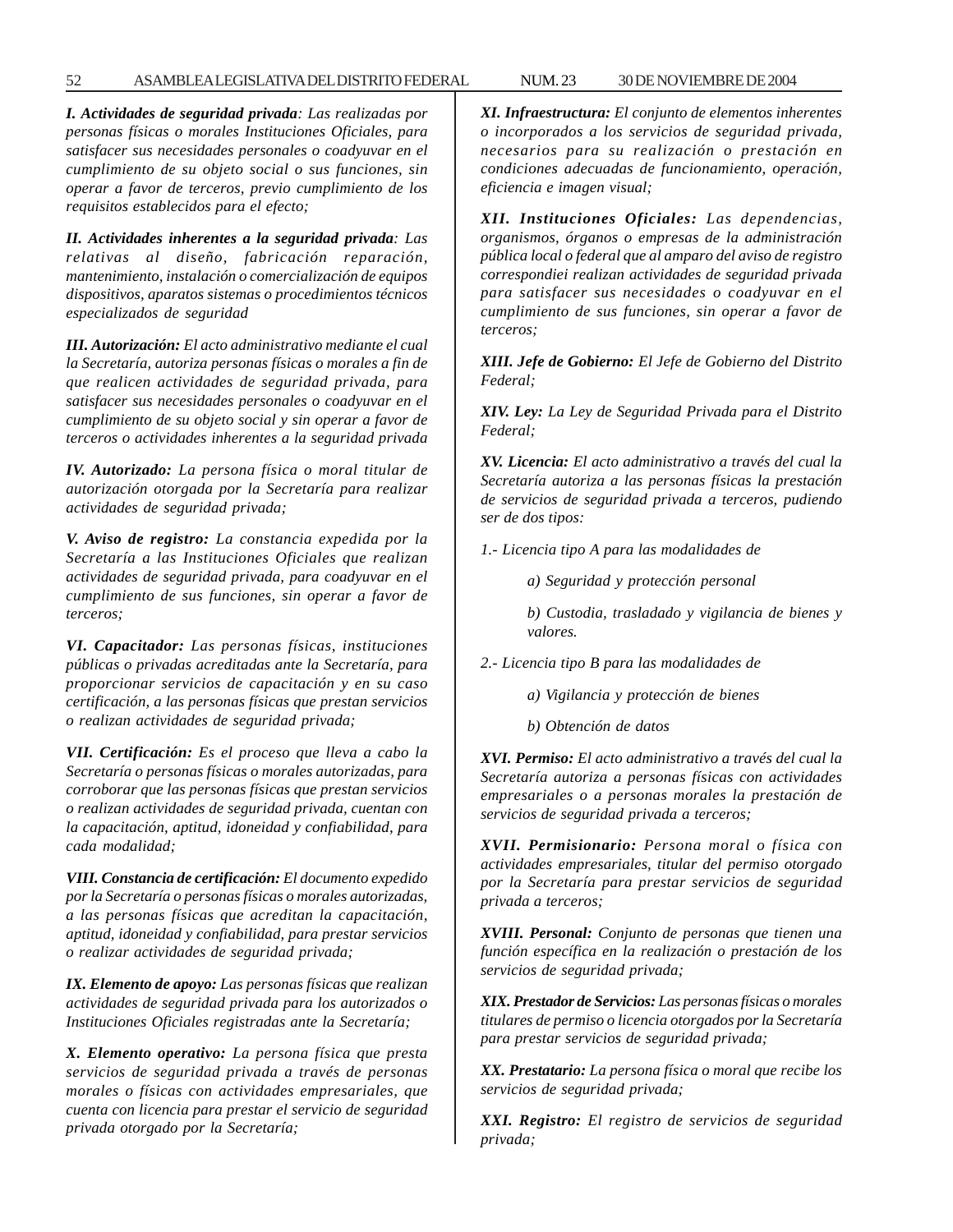*XXII. Reglamento: El Reglamento de la Ley de Seguridad Privada para el Distrito Federal;*

*XXIII. Reincidencia: La comisión de dos o más infracciones a las normas jurídicas y administrativas relacionadas con la seguridad privada en un periodo de seis meses;*

*XXIV. Salario mínimo: El salario mínimo diario general vigente en el Distrito Federal al momento de la comisión de la infracción;*

*XXV. Secretaría: La Secretaría de Seguridad Pública del Distrito Federal;*

*XXVI. Seguridad privada: La actividad o servicio que conforme a las disposiciones jurídicas y administrativas vigentes, realizan o prestan para sí o para terceros, los prestadores, los autorizados, los permisionarios y las Instituciones Oficiales debidamente registrados por la Secretaría, que tiene por objeto proteger la integridad física de personas específicamente determinados y/o de su patrimonio; prevenir la comisión de delitos e infracciones en perjuicio de éstos; auxiliarlos en caso de siniestros y desastres, y colaborar en la aportación de datos o elementos para la investigación y persecución de delitos, en forma auxiliar y complementaria a la seguridad pública y previa autorización, licencia, permiso o aviso de registro expedido por autoridades competentes;*

*XXVII. Servicios de Seguridad Privada: Los realizados por personas físicas o morales que cuenten con el permiso o licencia de la Secretaría, previo cumplimiento de los requisitos establecidos para el efecto;*

*XXVIII. Unidad de Verificación: Unidad administrativa responsable del ejercicio de las facultades de supervisión y verificación de las actividades y servicios de seguridad privada; y*

*XXIX. Unidad de Evaluación y Certificación: Unidad administrativa responsable de dirigir, coordinar y llevar a cabo las evaluaciones establecidas por la Secretaría a las personas físicas que prestan servicios o realizan actividades de seguridad privada, así como expedir la certificación de aptitud, idoneidad y confiabilidad a elementos operativos y elementos de apoyo para prestar servicios de seguridad privada, en los casos establecidos por las disposiciones jurídicas y administrativas aplicables.*

*Artículo 4.- Por la naturaleza de los bienes jurídicos que tutela esta ley, se considera de interés público y beneficio general la prestación de servicios o realización de actividades de seguridad privada en el Distrito Federal, por personas físicas o morales mediante autorización, licencia, permiso o aviso de registro expedidos por la Secretaría. Este ordenamiento y las demás disposiciones*

*jurídicas y administrativas aplicables, confieren a tales servicios o actividades el carácter de auxiliares y complementarias de la función de la seguridad pública, en beneficio de la integridad de las personas y sus bienes.*

*Artículo 5.- En todo lo no previsto por esta ley, serán aplicables de forma supletoria la Ley de Seguridad Pública del Distrito Federal, la Ley Orgánica de la Secretaría de Seguridad Pública del Distrito Federal, la Ley de Procedimiento Administrativo del Distrito Federal, y el Reglamento de Verificación Administrativa para el Distrito Federal.*

*Artículo 6.- La aplicación e instrumentación de la presente Ley, estará a cargo de la Secretaría y se realizará bajo los siguientes principios:*

*I. El fortalecimiento y complementariedad de la seguridad pública bajo un esquema de coordinación de la Secretaría con los prestadores de servicios, autorizados e Instituciones Oficiales, para lograr en beneficio de la población las mejores condiciones posibles de seguridad con apego a la legalidad y respeto a los derechos humanos;*

*II. La regulación y registro de los prestadores de servicios, autorizados e Instituciones Oficiales que realizan actividades y servicios de seguridad privada, para dar certeza a la población y evitar la comisión de delitos relacionados con la portación de armas de fuego y demás elementos inherentes;*

*III. La actualización permanente del Registro de la Seguridad Privada y el Registro Nacional de Seguridad Pública, para evitar que personas no aptas desde el punto de vista legal o administrativo, con alguna limitante o con antecedentes registrales presten servicios o realicen actividades de seguridad privada;*

*IV. La conformación de un banco de datos que permita la detección de criminógenos, a través de la observación de hechos y conductas, que los prestadores de servicio, autorizados e Instituciones Oficiales pongan en conocimiento de la Secretaría, mediante los mecanismos que se establezcan para el efecto;*

*V. El establecimiento de un sistema de evaluación, certificación y verificación rápida y eficaz, tanto de los prestadores de servicios, autorizados e Instituciones Oficiales, como de la infraestructura relacionada con las actividades y servicios de seguridad privada que lleven a cabo conforme a la ley, y*

*VI. La consolidación de un régimen sancionatorio que privilegie la función preventiva, a fin de que, a la par de otorgar certidumbre a los prestatarios de servicios de seguridad privada, se proporcionen las garantías necesarias a los prestadores de servicio, autorizados e*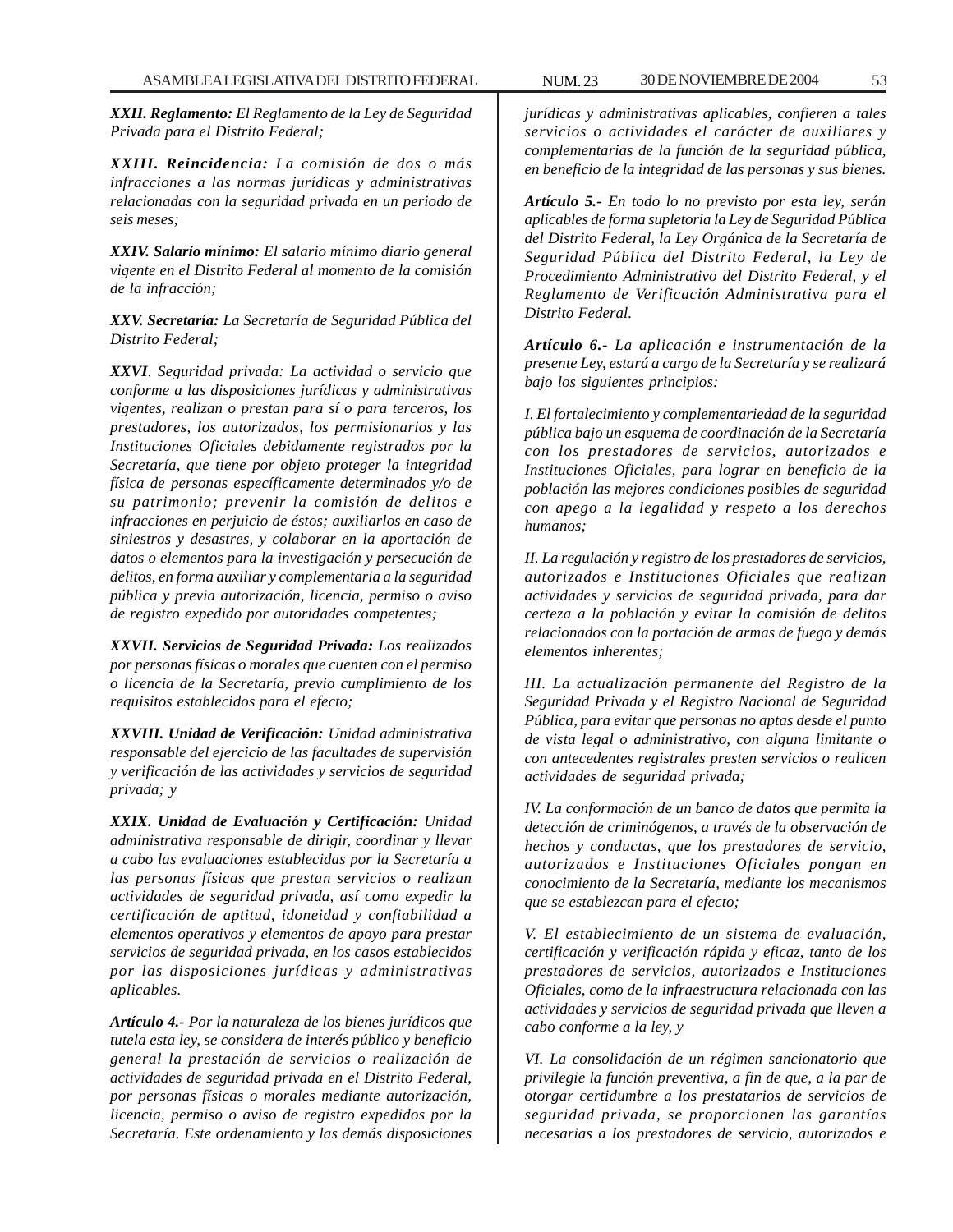*Instituciones Oficiales en la realización de sus actividades.*

*Artículo 7.- Los prestadores de servicios de seguridad privada, se catalogan de la siguiente forma:*

*I. Personas físicas o morales legalmente constituidas, cuyo objeto o finalidad sea la prestación de servicios de seguridad privada para terceros;*

*II. Personas físicas que presten servicios independientes de seguridad privada, en cualesquiera de las modalidades que establece esta Ley, y*

*III. Personas físicas o morales que presten servicios vinculados directa o indirectamente con la seguridad privada.*

*Artículo 8.- Las actividades de seguridad privada podrán realizarse por: personas físicas, instituciones oficiales u organizaciones auxiliares de crédito, industrias, establecimientos fabriles, comerciales, educativos, grupos empresariales, corporativos y financieros o cualesquiera otra persona moral o negociación siempre que lo hagan con personal propio y no se preste a terceros, para vigilancia y protección de personas o bienes.*

*Para efectos de lo anterior, las empresas, grupo empresariales, corporativos o financieros, deberán solicitar la autorización correspondiente para su área de seguridad, cualquiera que sea su denominación, incluyendo a las personas físicas que pretenden organizar actividades de seguridad privada para su propia protección.*

*Artículo 9.- Las actividades inherentes a la Seguridad Privada son las relativas al diseño, fabricación,*  $reparation$ , mantenimiento, instalación *comercialización de equipos, dispositivos, aparatos, sistemas o procedimientos técnicos especializados, establecidos en el reglamento o sus normas técnicas*

# *CAPÍTULO II*

### *De las Facultades*

*Artículo 10.- Para el cumplimiento de la presente ley y los ordenamientos que de ella emanen, en materia de seguridad privada, la Secretaría tendrá, además de las contenidas en leyes, las siguientes facultades:*

*I. Fomentar, impulsar y estimular el ordenamiento y control del desarrollo de la seguridad privada en el Distrito Federal;*

*II. Realizar todas aquellas acciones tendientes a que los servicios de seguridad privada, además de llevarse a cabo con eficiencia y calidad, proporcionen certeza y confianza a los prestatarios;*

*III. Regular, orientar, organizar y en su caso modificar la prestación de los servicios de seguridad privada conforme a lo prescrito en esta Ley y demás disposiciones jurídicas y administrativas aplicables, de acuerdo con las necesidades de la población;*

*IV. Otorgar los permisos, licencias, autorizaciones, constancias de registro y emitir los demás documentos relacionados con la seguridad privada, previstos en esta Ley y en las demás disposiciones jurídicas y administrativas aplicables;*

*V. Celebrar convenios con las autoridades federales, estatales y municipales competentes, con el objeto de establecer lineamientos, acuerdos y sistemas de apoyo mutuo para mejor proveer al interés público relacionado con la prestación de servicios de seguridad privada;*

*VI. Determinar e imponer las sanciones correspondientes por violaciones a la presente ley y su reglamento, en lo que se refiere a la prestación de los servicios o realización de actividades de seguridad privada;*

*VII. Actualizar permanentemente el registro de la seguridad privada, que incluya en forma enunciativa los rubros de prestadores de servicios, autorizados, e Instituciones Oficiales, personal, vehículos, infraestructura y modalidades de seguridad privada; autorizaciones, licencias, permisos y constancias de registro; sanciones y delitos; accionistas, socios, gestores, representantes, apoderados y mandatarios legales y demás registros que sean necesarios a juicio de la Secretaría;*

*VIII. Realizar la evaluación, certificación, verificación y supervisión de los servicios y actividades de seguridad privada en el Distrito Federal; así como substanciar y resolver los procedimientos administrativos para la caducidad, cancelación, clausura, revocación y suspensión de los permisos, autorizaciones, licencias y constancias de registro, cuando proceda conforme a la Ley y las disposiciones reglamentarias;*

*IX. Denunciar ante la autoridad correspondiente, cuando se presuma la comisión de un delito en materia de seguridad privada, así como constituirse en coadyuvante del Ministerio Público;*

*X. Comprobar que el elemento operativo y el elemento de apoyo estén debidamente capacitados y evaluados, así como que cuenten con la certificación correspondiente cuando sea necesaria;*

*XI. Expedir a los elementos operativos y de apoyo la constancia de acreditación de las evaluaciones obligatorias para la prestación del servicio de seguridad privada, en los casos en que éstas sean efectuadas por la Secretaría;*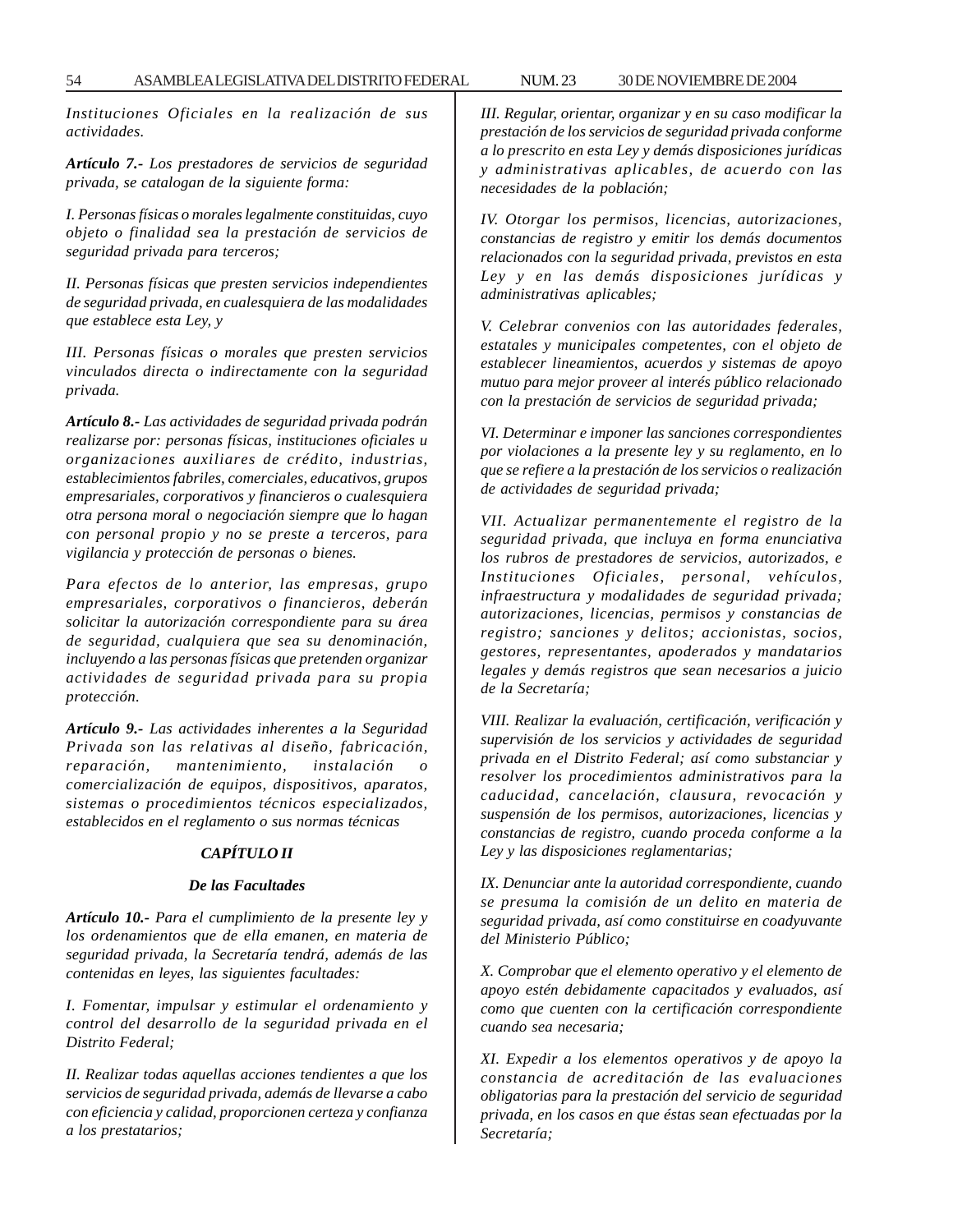*XII. Atender las quejas y denuncias por presuntas infracciones a la Ley, o a disposiciones contenidas en otros ordenamientos, a través de las unidades administrativas competentes;*

*XIII. Concertar acuerdos con los prestadores del servicio para la instrumentación de los planes y programas de capacitación y adiestramiento, a través de las instituciones educativas o de la Secretaría;*

*XIV. Expedir la constancia de certificación en las modalidades de la prestación del servicio de seguridad privada establecidas en esta Ley;*

*XV. Autorizar a terceros, previo cumplimiento de los requisitos legales respectivos y bajo su estricta vigilancia, llevar a cabo las evaluaciones establecidas por la Secretaría y expedir la certificación de aptitud, idoneidad y confiabilidad para prestar servicios o realizar actividades de seguridad privada, y*

*XVI. Las demás que le confiere esta Ley y otros ordenamientos jurídicos y administrativos aplicables.*

# *TÍTULO SEGUNDO*

### *DE LOS SERVICIOS DE SEGURIDAD PRIVADA*

#### *CAPÍTULO I*

## *De las modalidades para prestar servicios o realizar actividades de seguridad privada*

*Artículo 11.- Las modalidades para prestar servicios o realizar actividades de seguridad privada en el Distrito Federal son las siguientes:*

*I. Seguridad y protección personal. Relativa a la custodia, salvaguarda y defensa de la vida y la integridad corporal de personas;*

*II. Vigilancia y protección de bienes. Relativa a la seguridad y cuidado de bienes muebles e inmuebles;*

*III. Custodia, traslado y vigilancia de bienes o valores. Relativa a la prestación de servicios de vigilancia, cuidado y protección de bienes muebles o valores, incluyendo su traslado;*

*IV. De obtención de datos. Relativas a la prestación de servicios para obtener informes de antecedentes, solvencia, localización o actividades de personas, y*

*V. Actividades inherentes a la seguridad privada. Relativas al diseño, fabricación, reparación, mantenimiento, instalación o comercialización de equipos, dispositivos, aparatos, sistemas o procedimientos técnicos especializados, establecidas en el reglamento o sus normas técnicas.*

# *CAPÍTULO II*

## *De los Permisos para el servicio*

#### *de seguridad privada*

*Artículo 12.- Para prestar servicios de seguridad privada en el Distrito Federal, se requiere permiso otorgado por la Secretaría, previo cumplimiento de los requisitos correspondientes.*

*Artículo 13.- Para obtener el permiso, los interesados deberán cumplir con los requisitos siguientes:*

*I. Solicitar por escrito el permiso para una o más de las modalidades a que se refiere esta Ley;*

*II. Ser persona física con actividades empresariales, o moral legalmente constituida;*

*III. Acreditar tener el domicilio principal de sus operaciones, en el Distrito Federal;*

*IV. Manifestar bajo protesta de decir verdad que el inmueble a que se refiere la fracción anterior no está ubicado en lugares de acceso restringido al público, tales como unidades habitacionales, fraccionamientos, condominios o cualquier otro semejante, así como tampoco sea el domicilio en que habita el representante legal del prestador del servicio;*

*V. La persona física, socios, asociados o integrantes del órgano de administración, gestores, representantes, apoderados y mandatarios legales, no deberán ser miembros activos de los cuerpos de seguridad pública o de las fuerzas armadas;*

*VI. La persona física, socios, asociados o integrantes del órgano de administración, no haber sido condenados por delito doloso con sanción privativa de la libertad mayor de un año, y*

*VII. La persona física, socios, asociados o integrantes del órgano de administración no haber sido destituidos de los cuerpos de seguridad pública, ni de las fuerzas armadas por cualquiera de los siguientes motivos:*

*a) Por falta grave a los principios de actuación previstos en las Leyes;*

*b) Por poner en peligro a los particulares a causa de imprudencia, negligencia o abandono del servicio;*

*c) Por incurrir en faltas de honestidad;*

*d) Por asistir al servicio en estado de ebriedad o bajo el influjo de sustancias psicotrópicas, enervantes o estupefacientes y otras que produzcan efectos similares o por consumirlas durante el servicio o en su centro de trabajo o por habérseles comprobado ser adictos a tales substancias;*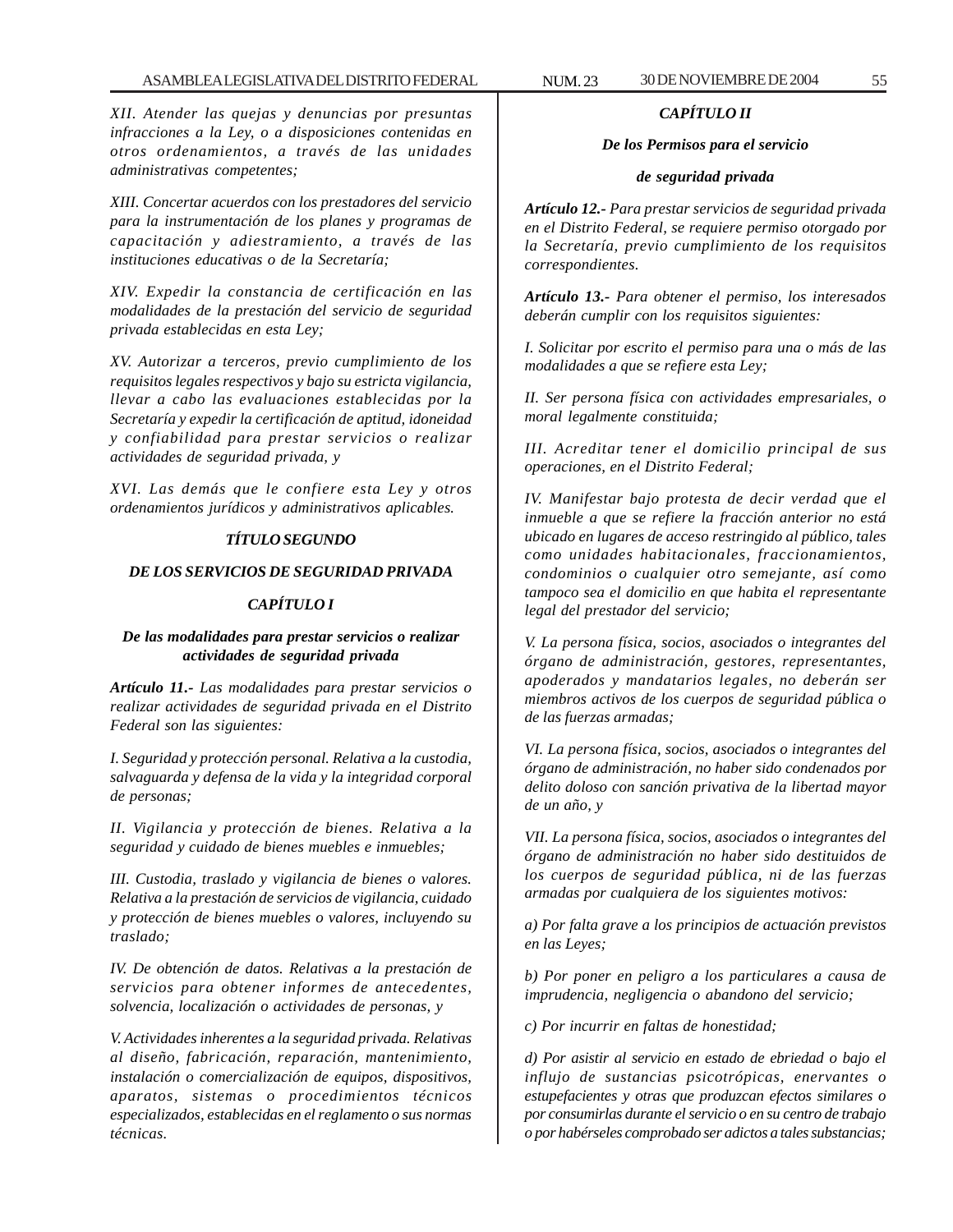*e) Por revelar asuntos secretos o reservados de los que tenga conocimiento por razón de su empleo;*

*f) Por presentar documentación falsa o apócrifa, y*

*g) Por obligar a sus subalternos a entregarle dinero u otras dádivas bajo cualquier concepto.*

*Artículo 14.- Para obtener el permiso, los interesados deberán exhibir, en original y copia para cotejo, lo siguiente:*

*I. Relación del personal directivo, administrativo y operativo, debiendo acompañar respecto de cada una de las personas, lo siguiente:*

*a) Acta de nacimiento;*

*b) Identificación Oficial;*

*c) Acreditación de que ha recibido enseñanza secundaria, mediante el certificado correspondiente;*

*d) Cartilla liberada del Servicio Militar Nacional, en el caso de varones;*

*e) Licencia vigente o en trámite del servicio de seguridad privada, en caso de los elementos operativos;*

*f) Licencia vigente, en su caso, para la portación de armas de fuego, expedida por la Secretaría de la Defensa Nacional, así como de la inscripción correspondiente en el Registro Federal de Armas, o protesto de no uso de armas, y*

*g) Constancias relativas a la capacitación previa del personal operativo, expedidas por personas físicas, instituciones o escuelas autorizadas y registradas por la Secretaría del Trabajo y Previsión Social e inscritas en el Padrón de Evaluadores y Capacitadores para los Servicios de Seguridad Privada.*

*II. Presentar ante la Secretaría un ejemplar de los siguientes manuales:*

*a) De operaciones, el cual refiera:*

*1) Las directrices generales y específicas así como las limitantes que la Ley y el prestador del servicio disponen para ser aplicadas por su personal operativo en el desempeño de los servicios;*

*2) El uso del equipo que el personal operativo debe emplear en el desempeño del servicio, y*

*3) En general, las disposiciones que el prestador del servicio requiera satisfacer, relativas al desempeño del personal operativo en cuanto a la prestación de los servicios contratados.*

*b) Manual de Capacitación y Adiestramiento, el cual invariablemente deberá contener lo establecido en el Reglamento y sus Normas Técnicas.*

*III. Inventario de Bienes Muebles e Inmuebles que en su caso se utilicen para la prestación del servicio, incluyendo vehículos, equipos de seguridad y de radiocomunicación, así como también los aparatos transceptores que utilice el personal y otros semejantes o equivalentes;*

*IV. En su caso, relación del armamento que utilice en el servicio de seguridad privada, describiendo clase, marca, calibre, modelo y matrícula;*

*V. En su caso, relación de perros, con mención de raza, nombre, identificación numérica, certificados de vacunación de cada uno de ellos, debiendo cumplir, en lo aplicable, con las disposiciones legales, reglamentarias y normativas.*

*VI. Exhibir muestra física con fotografía para su cotejo, del vestuario utilizado para la prestación de servicios de seguridad privada, de acuerdo con la modalidad o modalidades de que se trate. En caso de utilizar uniforme, deberá ajustarse a lo siguiente:*

*a) Deberá ser diferente a los que reglamentariamente corresponde a los cuerpos de Seguridad Pública o a las Fuerzas Armadas evitando que, a simple vista, exista la posibilidad de confusión;*

*b) Constará cuando menos de camisola y pantalón. La primera deberá ostentar franjas longitudinales en las mangas, hombreras y solapas en las bolsas, distintivos que serán en colores contrastantes con el resto del uniforme. El segundo igualmente contará con franjas a los costados en color contrastante, y*

*c) Las insignias, divisas y distintivos deberán ser de tela, en colores diferentes y contrastantes con el resto del uniforme.*

### *CAPÍTULO III*

### *De la autorización para realizar actividades de seguridad privada*

*Artículo 15.- Para obtener la autorización a que se refiere esta Ley, los interesados deberán cumplir con los requisitos y exhibir los documentos siguientes:*

*I. Solicitud por escrito para una o más de las modalidades a que se refiere esta Ley;*

*II. Ser persona física o moral legalmente constituida;*

*III. Acreditar estar domiciliado en el Distrito Federal;*

*IV. Relación de los elementos de apoyo, debiendo acompañar respecto de cada una de las personas, lo siguiente:*

*a) Identificación oficial;*

*b) En su caso, licencia vigente del servicio de seguridad privada, y*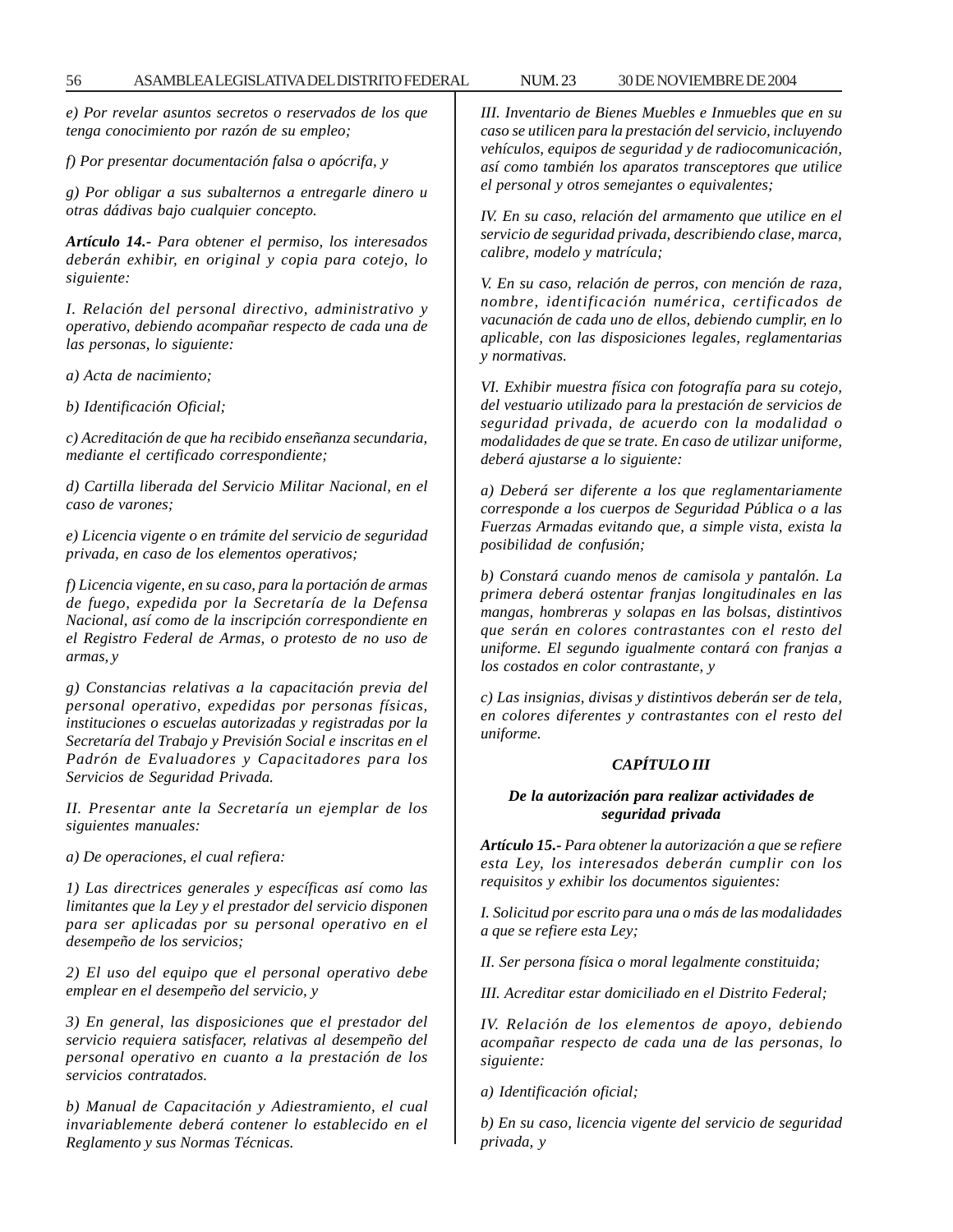*c) Licencia vigente, en su caso, para la portación de armas de fuego, expedida por la Secretaría de la Defensa Nacional, así como de la inscripción correspondiente en el Registro Federal de Armas, o protesto de no uso de armas.*

*V. Presentar ante la Secretaría un ejemplar del manual de operaciones, que deberá contener lo siguiente:*

*a) Las directrices generales y específicas así como las limitantes que la Ley dispone para ser aplicadas por su personal de apoyo en el desempeño de los servicios;*

*b) Uso del equipo que los elementos de apoyo deben emplear en el desempeño del servicio, y*

*c) En su caso, uso de penos.*

### *CAPÍTULO IV*

## *Del Aviso de Registro para realizar actividades de seguridad privada*

*Artículo 16.- Para obtener la constancia del Aviso de Registro a que se refiere esta Ley, los interesados deberán cumplir con los requisitos y exhibir los documentos siguientes:*

*I. Solicitar por escrito la constancia para una o más de las modalidades a que se refiere esta Ley;*

*II. Ser Institución Oficial;*

*III. Acreditar estar domiciliado en el Distrito Federal;*

*IV. Relación de los elementos de apoyo, debiendo acompañar respecto de cada una de las personas, lo siguiente:*

*a) Identificación oficial;*

*b) En su caso, licencia vigente del servicio de seguridad privada, y*

*c) Licencia vigente, en su caso, para la portación de armas de friego, expedida por la Secretaría de la Defensa Nacional, así como de la inscripción correspondiente en el Registro Federal de Armas, o protesto de no uso de armas.*

*V. Presentar ante la Secretaría un ejemplar del manual de operaciones, que deberá contener lo siguiente:*

*a) Las directrices generales y específicas así como las limitantes que la Ley dispone para ser aplicadas por su personal de apoyo en el desempeño de los servicios;*

*b) Uso del equipo que los elementos de apoyo deben emplear en el desempeño del servicio, y*

*c) En su caso, uso de perros.*

## *CAPÍTULO V*

#### *De la licencia del servicio de seguridad privada*

*Artículo 17.- Para obtener la licencia tipo A el interesado deberá cumplir y acreditar los siguientes documentos y requisitos:*

*I. Solicitar por escrito la licencia para la o las modalidades a que se refieren las fracciones I y III del artículo 11 de esta Ley;*

*II. Acta de nacimiento;*

*III. Identificación Oficial;*

*IV. Acreditación de que ha recibido al menos enseñanza secundaria, debiendo acreditar documentalmente tal situación, mediante certificado correspondiente;*

*V. Licencia vigente, en su caso, para la portación de armas de fuego, expedida por la Secretaría de la Defensa Nacional, así como de la inscripción correspondiente en el Registro Federal de Armas o protesto de no hacer uso de armas en el servicio de seguridad privada;*

*VI. Constancias relativas a la capacitación básica, expedidas por instructores, instituciones, escuelas autorizadas y registradas por la Secretaría del Trabajo y Previsión Social, y la que la Secretaría imparta;*

*VII. Ser mexicano;*

*VIII. No ser miembro activo de los cuerpos de seguridad pública o de las fuerzas armadas;*

*IX. Presentar cartilla liberada del Servicio Militar Nacional, tratándose de personas del sexo masculino;*

*X. No haber sido condenado por delito doloso con sanción privativa de la libertad mayor de un año;*

*XI. No ser adicto al consumo de alcohol, sustancias psicotrópicas y estupefacientes, ni otros productos que tengan efectos similares;*

*XII. No haber sido destituido de los cuerpos de seguridad pública ni de las fuerzas armadas por cualquiera de los siguientes motivos:*

*a) Por falta grave a los principios de actuación previstos en las Leyes;*

*b) Por poner en peligro a los particulares a causa de imprudencia, negligencia o abandono del servicio;*

*c) Por incurrir en faltas de honestidad;*

*d) Por asistir al servicio en estado de ebriedad o bajo el influjo de sustancias psicotrópicas, enervantes o estupefacientes y otras que produzcan efectos similares o*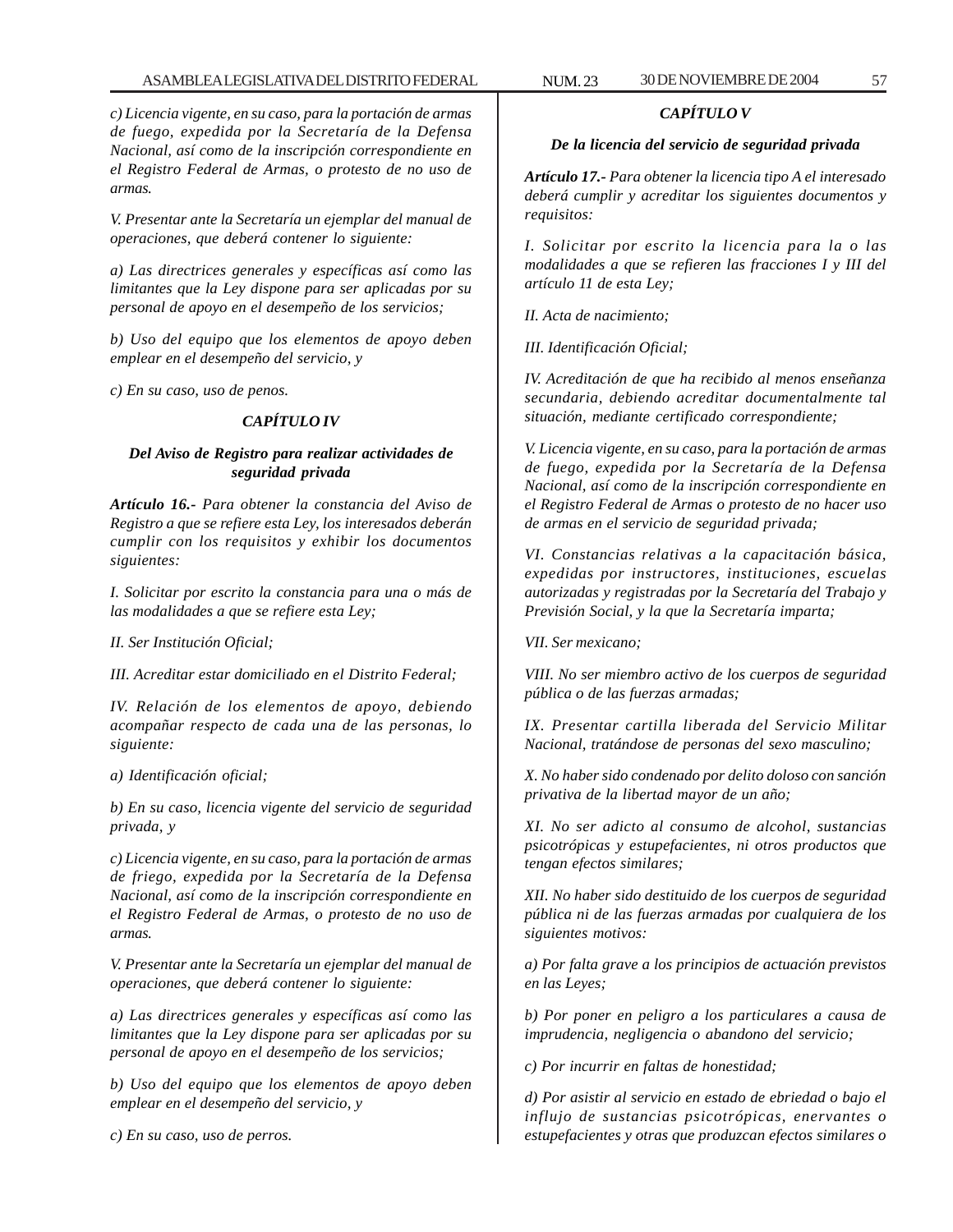*por consumirlas durante el servicio o en su centro de trabajo o por habérseles comprobado ser adictos a tales substancias;*

*e) Por revelar asuntos secretos o reservados de los que tenga conocimiento por razón de su empleo;*

*f) Por presentar documentación falsa o apócrifa, y*

*g) Por obligar a sus subalternos a entregarle dinero u otras dádivas bajo cualquier concepto.*

*XIII. Presentar constancia de Certificación expedida por la Secretaría o por la persona física o moral autorizada para el efecto.*

*Artículo 18.- Para obtener la licencia Tipo B, el interesado deberá cumplir y acreditar los siguientes documentos y requisitos:*

*I. Solicitar por escrito la licencia para la o las modalidades a que se refieren las fracciones II y IV del artículo 11 de esta ley:*

*II. Acta de nacimiento;*

*III. Identificación oficial,*

*IV. Acreditación de que ha recibido al menos enseñanza secundaria, debiendo acreditar documentalmente tal situación mediante certificado correspondiente:*

*V. Constancias relativas a la capacitación básica expedidas por instructores, instituciones, escuelas autorizadas y registradas por la Secretaría de Trabajo y Previsión Social y la que la Secretaría imparta,*

*VI. Ser mexicano;*

*VII. No ser miembro activo de los cuerpos de seguridad pública o de las fuerzas armadas,*

*VIII. Presentar cartilla liberada del Servicio Militar Nacional, tratándose de personas del sexo masculino:*

*IX. No haber sido condenado por delito doloso, con sanción privativa de la libertad mayor de un año*

*X. No ser adicto al consumo de alcohol, sustancias psicotrópicas y estupefacientes ni otros productos que tengan efectos similares,*

*XI. No haber sido destituido de los cuerpos de seguridad pública ni de las fuerzas armadas por cualquiera de los siguientes motivos*

*a) Por falta grave a los principios de actuación previstos en las Leyes*

*b) Por poner en peligro a los particulares a causa de imprudencia, negligencia o abandono del servicio*

*c) Por incurrir en faltas de honestidad;*

*d) Por asistir al servicio en estado de ebriedad o bajo el influjo de sustancias psicotrópicas enervantes o estupefacientes y otras que produzcan efectos similares o por consumirlas durante el servicio o en su centro de trabajo o por habérseles comprobado ser adictos a tales sustancias*

*e) Por revelar asuntos secretos o reservados de los que tengan conocimiento por razón de su empleo*

*f) Por presentar documentación falsa o apócrifa; y*

*g) Por obligar a sus subalternos a entregarle dinero u otras dádivas bajo cualquier concepto.*

*En caso de que las personas físicas que presten sus servicios en las modalidades a que se refiere el artículo 11 fracciones II y IV utilicen armas de fuego o vehículos para tal efecto, se sujeta los requisitos señalados en el artículo anterior*

## *CAPÍTULO VI*

#### *De la expedición, vigencia y revalidación*

*Artículo 19.- Si el solicitante del permiso, autorización o licencia no reúne los requisitos señalados en esta Ley, la Secretaría en un plazo de cinco días hábiles lo prevendrá para que en un término máximo de treinta días hábiles, subsane las deficiencias que en su caso, presenta la solicitud.*

*Transcurridos treinta días hábiles, sin que el interesado haya subsanado las deficiencias de la solicitud, ésta se tendrá por no presentada.*

*En el supuesto de que la solicitud resulte procedente y el solicitante haya acreditado los requisitos establecidos, la Secretaría la expedirá dentro del plazo de diez días hábiles el documento correspondiente, previo pago de derechos.*

*Si hubiese transcurrido el plazo que se establece en este artículo y no hubiere respuesta de la Secretaría, se entenderá que la solicitud ha sido procedente; en cuyo caso, el interesado deberá presentar el pago de derechos, a efecto de que la Secretaría, en un plazo no mayor de diez días posteriores, expida el documento respectivo.*

*Artículo 20.- Los permisos, autorizaciones o licencias que otorgue la Secretaría, serán intransferibles y deberán especificar las modalidades que comprendan.*

*Artículo 21.- Los permisos, autorizaciones y licencias que otorgue la Secretaría, tendrán vigencia de un año a partir de la fecha de su expedición.*

*Artículo 22.- Los permisos, autorizaciones y licencias deberán revalidarse al término de su vigencia, debiendo*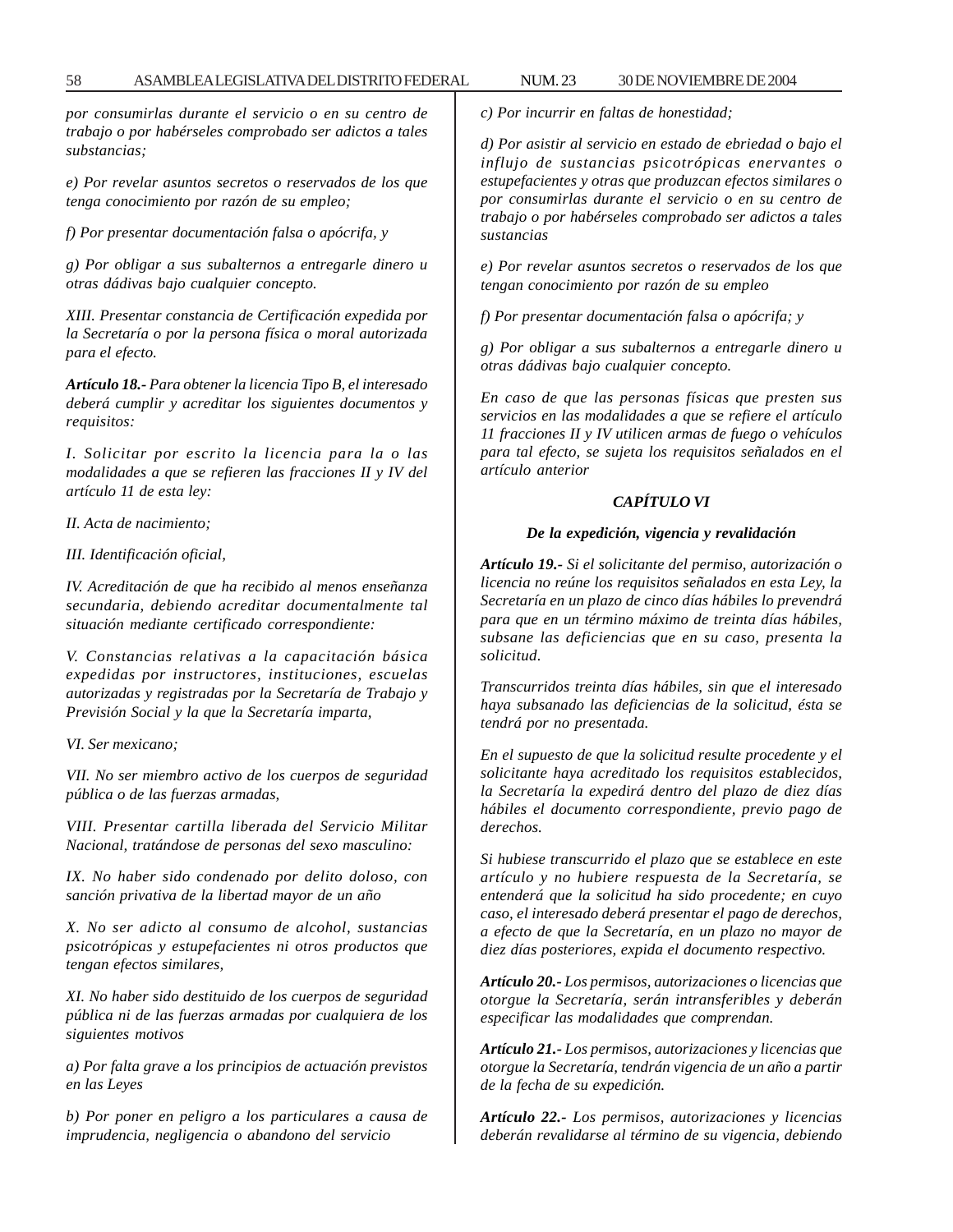*solicitarse con al menos treinta días hábiles previos a la conclusión de la vigencia, mediante escrito dirigido a la Secretaría.*

*Una vez recibida la solicitud, la Secretaría dentro de un plazo de diez días hábiles, acordará la procedencia de la misma, previa verificación de que los prestadores del servicio y realizadores de actividades de seguridad privada cumplan con los requisitos establecidos por las disposiciones, jurídicas y administrativas aplicables.*

*La Secretaría en un plazo de cinco días hábiles prevendrá al solicitante, para que dentro de un término de diez días hábiles, subsane las deficiencias de la solicitud. Si transcurrido dicho término, el interesado no subsana las deficiencias de la solicitud, ésta se tendrá por no presentada.*

*En el supuesto de que la solicitud resulte procedente y el solicitante haya acreditado los requisitos establecidos, la Secretaría la expedirá dentro del plazo de diez días hábiles el documento correspondiente, previo pago de derechos.*

*En caso de que no exista respuesta de la Secretaría, se entenderá que procede la revalidación del permiso, autorización o licencia, y el titular deberá exhibir el pago de derechos, a efecto de que en un plazo de diez días hábiles le sea expedido el documento respectivo.*

### *CAPÍTULO VII*

### *Del Registro de la Seguridad Privada*

*Artículo 23- Estará a cargo de la Secretaría el Registro de la Seguridad Privada, el cual tiene encomendado el desempeño de la función registra! en todos sus órdenes, de acuerdo con ésta Ley y las disposiciones jurídicas y administrativas aplicables.*

*Artículo 24.- El Registro de la Seguridad Privada, a través del titular de la Unidad Administrativa que le competa, será el depositario de la fe pública y registral de los actos jurídicos, documentos y datos relacionados con la seguridad privada en el Distrito Federal.*

*En forma enunciativa, el Registro mencionado en el párrafo anterior deberá contemplar cuando menos los siguientes apartados:*

*I. Permisos, licencias, autorizaciones y avisos de registro;*

*II. Personal administrativo;*

*III. Elementos operativos y elementos de apoyo;*

*IV. Vehículos;*

*V. Infraestructura;*

*VI. Solicitudes, revalidaciones y Constancias de Registro o Certificación;*

*VII. Capacitadores;*

*VIII. Accionistas, socios, gestores, representantes legales, mandatarios y apoderados;*

*IX. Sanciones y delitos, y*

*X. Los demás que sean necesarias a juicio de la Secretaría.*

*El registro a que se refiere la fracción II, III VII y VIIl, comprenderá la filiación, fotografía, huellas digitales, registro fonético, así como los demás datos que determine la Secretaría.*

*Artículo 25.- El titular del Registro será el responsable de la confidencialidad, guarda, custodia y reserva de los documentos e información contenidos en éste.*

*Artículo 26.- El Registro proporcionará información de acuerdo con lo establecido en la Ley de Transparencia y Acceso a la Información Pública del Distrito Federal, o a petición de autoridad competente.*

*Artículo 27.- De toda información, registro, folio o certificación que proporcione el Registro, deberá expedirse constancia por escrito debidamente firmada por el servidor público competente, previa exhibición y entrega del comprobante del pago de derechos que por este concepto realice el interesado, conforme a lo que disponga el Código Financiero.*

### *CAPÍTULO VIII*

### *De la capacitación básica y especializada.*

*Artículo 28.- Los elementos operativos y de apoyo deberán acreditar mediante constancia expedida por los capacitadores, que han recibido un curso básico de inducción al servicio, sin menoscabo de la capacitación y adiestramiento que de acuerdo a la modalidad y tipo se le requieran para mejor proveer los servicios o realizar las actividades de seguridad privada.*

*Artículo 29.- Los titulares de permisos y autorizaciones deberán entregar a la Secretaría los planes y programas de los cursos de capacitación, especialización, actualización o adiestramiento dispuestos para su personal. La Secretaría una vez que haya revisado tales planes y programas los devolverá para su registro ante la Secretaría del Trabajo y Previsión Social. Una vez que la Secretaría de Trabajo y Previsión Social haya registrado los planes y programas de capacitación y adiestramiento, deberá entregarse un ejemplar a la Secretaría para su seguimiento*

*Artículo 30.- Los titulares de licencia deberán someterse a las pruebas, exámenes y evaluaciones que determine la Secretaría, así como conservar los requisitos de expedición y permanencia que son necesarios para la vigencia de su licencia.*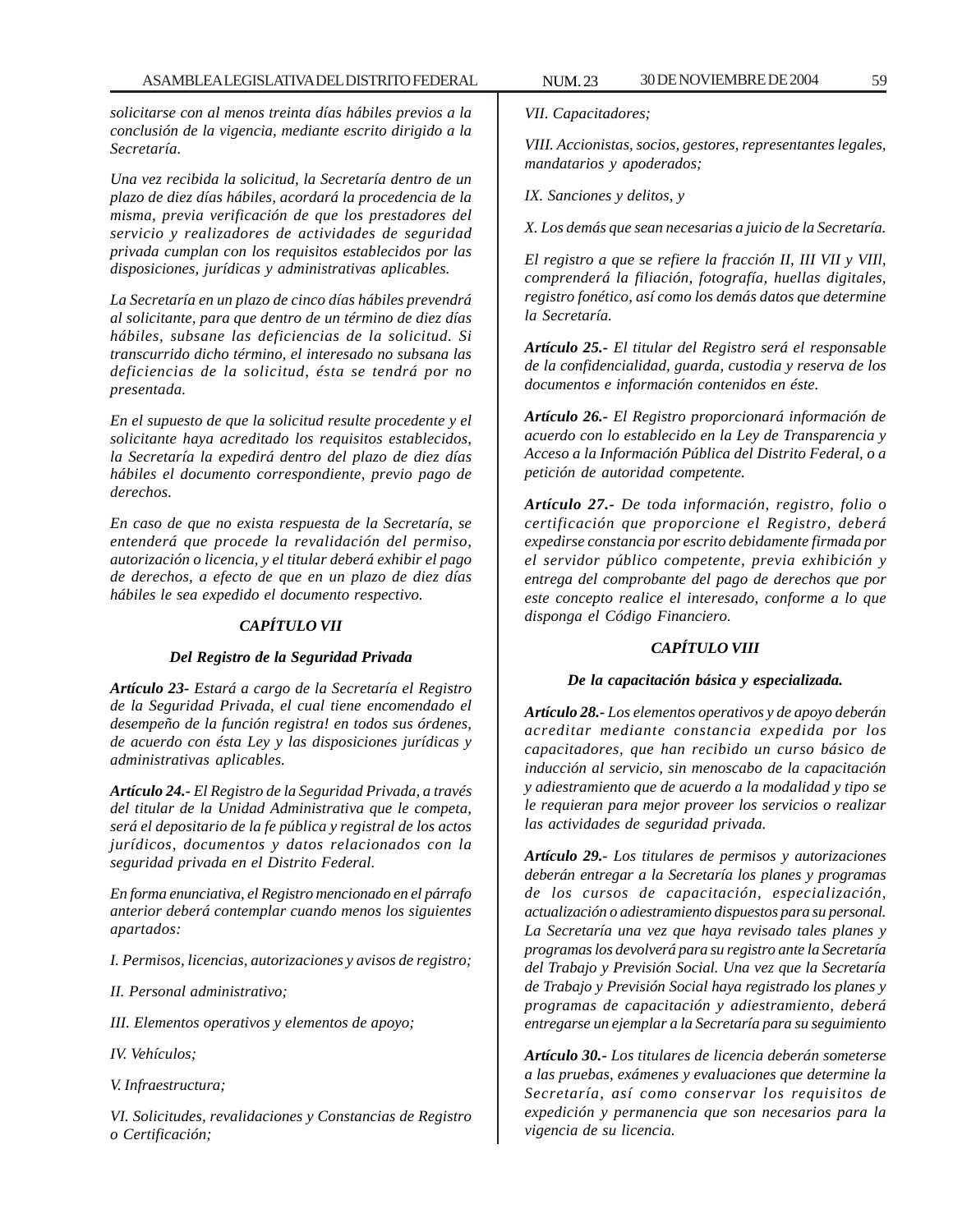### *CAPÍTULO IX*

# *De las obligaciones y limitaciones de las personas físicas o morales que prestan servicios o realizan actividades de seguridad privada*

*Artículo 31.- Por su carácter de auxiliares de seguridad pública, las personas que prestan servicios o realizan actividades de seguridad privada, deben proporcionar la protección, seguridad y vigilancia de la persona y patrimonio bajo su cuidado, sin importar el modo o lugar donde lo desempeñen.*

*Artículo 32.- Las personas físicas o morales que prestan servicios o realizan actividades de seguridad privada, quedan obligadas a proporcionar apoyo y colaboración a las autoridades e instituciones de seguridad pública, cuando éstas lo requieran en caso de emergencia, siniestro o desastres.*

*Artículo 33.- Los prestadores de servicio deberán acreditar ante la Secretaría que cuentan con póliza general vigente de fianza de fidelidad patrimonial para cubrir el pago de la responsabilidad pecuniaria derivada de la eventual comisión de delitos por personal operativo dependiente de los prestadores de servicio, en agravio de la persona de las prestatarias o de sus bienes o de terceros.*

*Artículo 34.- Los prestadores de servicios deberán acreditar ante la Secretaría que cuentan con póliza global de seguro de responsabilidad civil para garantizar el pago de daños causados a terceros durante la prestación de los servicios que les sean contratados.*

*Artículo 35.- Los titulares de permisos, autorizaciones y licencias vigentes deberán dar cumplimiento en lo aplicable, a lo siguiente:*

*I. Llevar un registro de su personal y registrar al mismo ante la Secretaria;*

*II. Hacer constar en su papelería y documentación el número de permiso o autorización otorgado por la Secretaría;*

*III. Permitir y facilitar las visitas de verificación que efectúe la Secretaría;*

*IV. Notificar mensualmente a la Secretaría las altas y bajas del personal que realice, a efecto de que formule las observaciones que estime pertinentes;*

*V. Informar a la Secretaría de las modificaciones que se registren, en relación con las condiciones administrativas y operativas que integran el expediente de su permiso o autorización así como su revalidación, dentro de un plazo no mayor de quince días hábiles contados a partir del siguiente en que se realizó la modificación;*

*VI. Informar a la autoridad competente los hechos de que tenga conocimiento su personal de los cuales se pueda desprender la comisión de delitos;*

*VII. Contar en su organización con un jefe de operaciones por lo menos, debiendo hacer del conocimiento de la Secretaría el nombre de éste para su integración en el Registro;*

*VIII. Aportar a la Secretaría de manera oportuna y con la periodicidad que determine esta Ley y su Reglamento, los datos que se requieran para el Registro de los Servicios de Seguridad Privada;*

*IX. Vigilar que su personal cumpla con las obligaciones que le fijan esta Ley y demás ordenamientos jurídicos en la materia, y*

*X. Informar inmediatamente a la autoridad competente, de aquellas conductas que se presuman delictivas, en las que intervenga su personal, debiendo aportar los datos de que disponga para el esclarecimiento de los hechos.*

*Artículo 36.- Los elementos operativos y de apoyo, en el desempeño de sus labores atenderán y ajustarán su conducta conforme al perfil ético que es requisito indispensable para ingresar al servicio de seguridad privada.*

*En la prestación de servicios o realización de actividades de seguridad privada los titulares de permisos, autorizaciones y licencias, tienen las siguientes limitaciones:*

*I. Bajo ningún supuesto realizarán funciones que están reservadas a los cuerpos e instituciones de seguridad pública o a las fuerzas armadas;*

*II. Se abstendrán de usar en su denominación, razón social o nombre, papelería, identificaciones, documentación y demás bienes de la negociación, las palabras de ''Policía'', ''Agentes'', ''Investigadores'' o cualquier otra similar que pueda dar a entender una relación con los Cuerpos de Seguridad Pública, las fuerzas armadas u otras autoridades;*

*III. El término ''seguridad'' solamente podrán utilizarlo acompañado del adjetivo ''privada'',*

*IV. En sus documentos, bienes muebles e inmuebles, insignias e identificaciones no podrán usar logotipos, insignias, escudos o emblemas nacionales u oficiales o de otros países. Queda prohibido el uso de todo tipo de placas metálicas de identidad;*

*V. Los vehículos a su servicio deberán ostentar visiblemente su denominación, logotipo y número que los identifique plenamente; en ningún caso usarán torretas semejantes o parecidas a las que usan vehículos de los*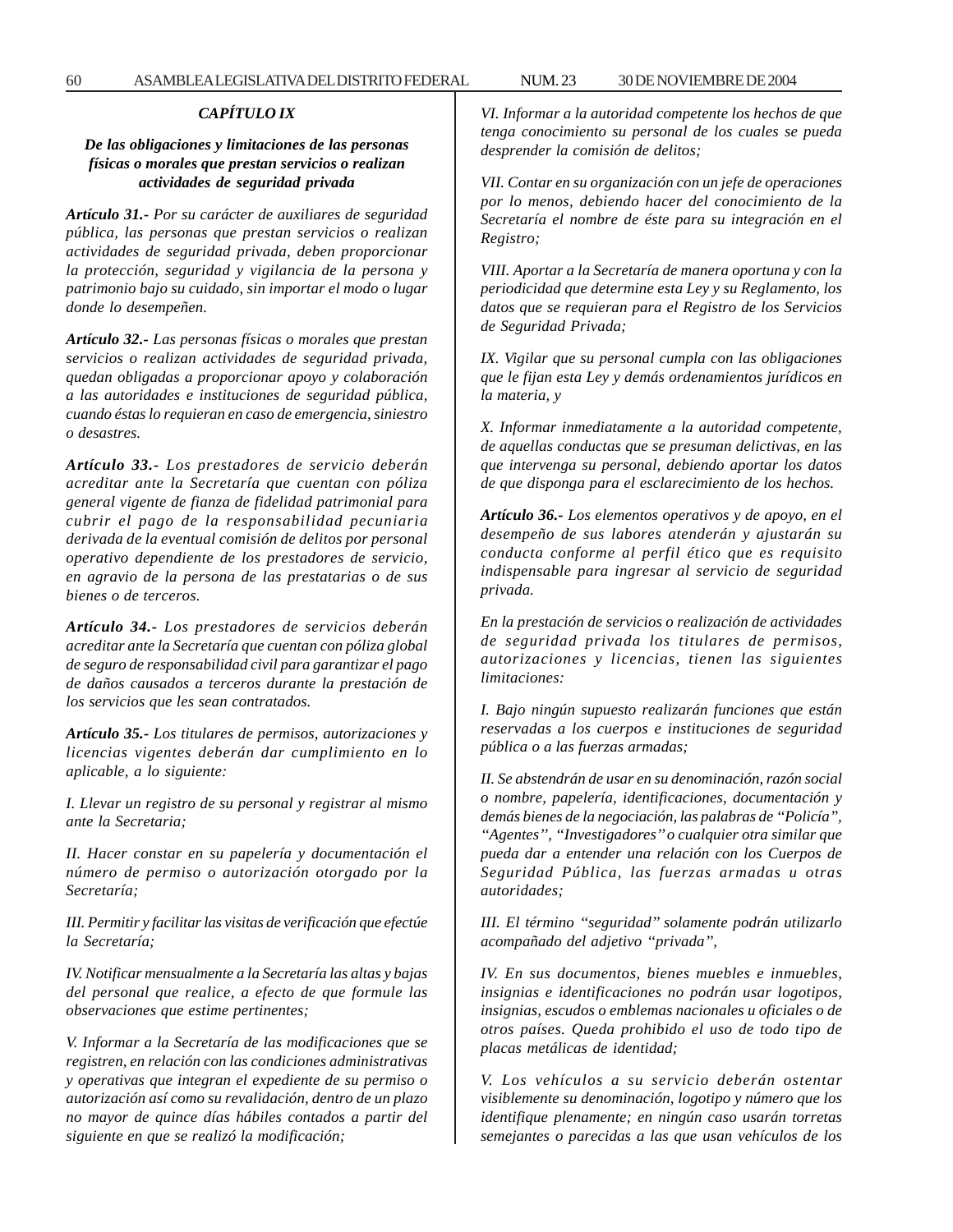*cuerpos de seguridad pública o de las fuerzas armadas. En todo caso el uso de torretas, sirenas, estribos o equipo de emergencia se sujetarán a las disposiciones aplicables;*

*VI. El uniforme, insignias y divisas que utilicen los elementos operativos o elementos de apoyo en la prestación del servicio o realización de actividades, deberá ser diferente de los que reglamentariamente corresponde usar a los cuerpos de seguridad pública o a las fuerzas armadas, debiendo colocar en cada uniforme, hombreras, solapas sobre las bolsas de la camisola y franjas en mangas y a los costados de los pantalones signos distintivos en telas en color contrastante diferente al resto del uniforme, y*

*VII. El personal que preste servicios o realice actividades de seguridad privada y que requiera uniforme para el desempeño de sus labores deberá usarlo únicamente en los lugares donde se presten tales servicios, y durante los horarios en que se lleven a cabo.*

*Artículo 37.- Dentro del marco de actuación que rige la prestación de servicios o de realización de actividades de seguridad privada, los titulares de permisos y autorizaciones'' deberán conservar los requisitos exigidos para su expedición.*

# *CAPÍTULOX*

### *De la suspensión de la prestación del servicio*

*Artículo 38.- Los prestadores de los servicios de seguridad privada, titulares de los permisos y licencias, deberán dar aviso a la Secretaría, en un plazo no mayor de tres días hábiles, cuando suspendan o terminen por decisión propia la prestación del servicio, haciéndole saber pormenorizadamente cuales han sido las causas que la originaron. En caso de suspensión, deberán informar a la Secretaría el tiempo estimado en el que consideran restablecer el servicio, el cual no deberá exceder de 60 días naturales.*

# *TÍTULO TERCERO*

# *DE LA VERIFICACIÓN ADMINISTRATIVA*

# *CAPÍTULO ÚNICO*

### *De la verificación administrativa*

*Artículo 39.- A fin de comprobar que los titulares de permisos, autorizaciones y licencias que prestan servicios o realizan actividades de seguridad privada en el Distrito Federal, en cualquiera de sus modalidades, cumplan con las disposiciones jurídicas y administrativas aplicables y en su caso, proporcionen el servicio o realicen actividades de seguridad privada en los términos y condiciones señaladas en los permisos, autorizaciones o licencias, la Secretaría realizará visitas de verificación, las que podrán ser ordinarias o extraordinarias.*

*Artículo 40.- Para este propósito la unidad administrativa competente podrá solicitar en cualquier momento y las veces que sea necesario a los titulares de permisos, autorizaciones o licencias, los datos e informes técnicos, administrativos y estadísticos relacionados con las condiciones de operación del servicio que realizan.*

*Artículo 41.- La Secretaría podrá requerir la documentación relacionada con el permiso, autorización o licencia otorgados; así como los datos, informes y bienes a los titulares, ya se en sus domicilios, establecimientos, en el lugar donde se encuentren prestando el servicio, donde realicen actividades de seguridad privada o en las oficinas de la Secretaría.*

*Artículo 42.- Ninguna visita de verificación podrá realizarse sin la orden correspondiente emitida por la autoridad competente.*

*Artículo 43.- La orden deberá contener los siguientes requisitos:*

*I. Constar por escrito y ser emitida por autoridad competente, conteniendo nombre, cargo y firma autógrafa del servidor público que la emite;*

*II. Estar debidamente fundada y motivada, expresando con claridad y precisión la resolución, objeto o propósito de que se trate, señalando las circunstancias especiales, razones particulares o causas inmediatas que se tuvieron en consideración para emitir la orden;*

*III. El nombre, denominación o razón social del visitado; cuando se ignoren, se señalarán los datos suficientes que permitan su identificación;*

*IV. El o los domicilios donde se deba practicar la visita;*

*V. El nombre de la persona o personas que practicarán la visita, quienes podrán actuar conjunta o separadamente y podrán aumentarse o reducirse en su número. El aumento o reducción se notificará al visitado, y*

*VI. Deberá levantarse acta circunstanciada de visita por escrito y el acto administrativo estará debidamente fundado y motivado, expresando con claridad y precisión, la resolución, objeto o propósito de que se trate.*

*Artículo 44.- Los visitados están obligados a proporcionar la documentación, datos, información y demás elementos que sean inherentes a la naturaleza del permiso, autorización o licencia y en el supuesto de negativa o desobediencia, la autoridad podrá imponer la sanción que corresponda en los términos de esta ley y requerirá la presentación del documento o informe omitido en un plazo de cinco días para el primero y tres días para los subsecuentes requerimientos.*

*Artículo 45.- Si de las visitas de verificación, se desprendiera la posible comisión de un delito, la*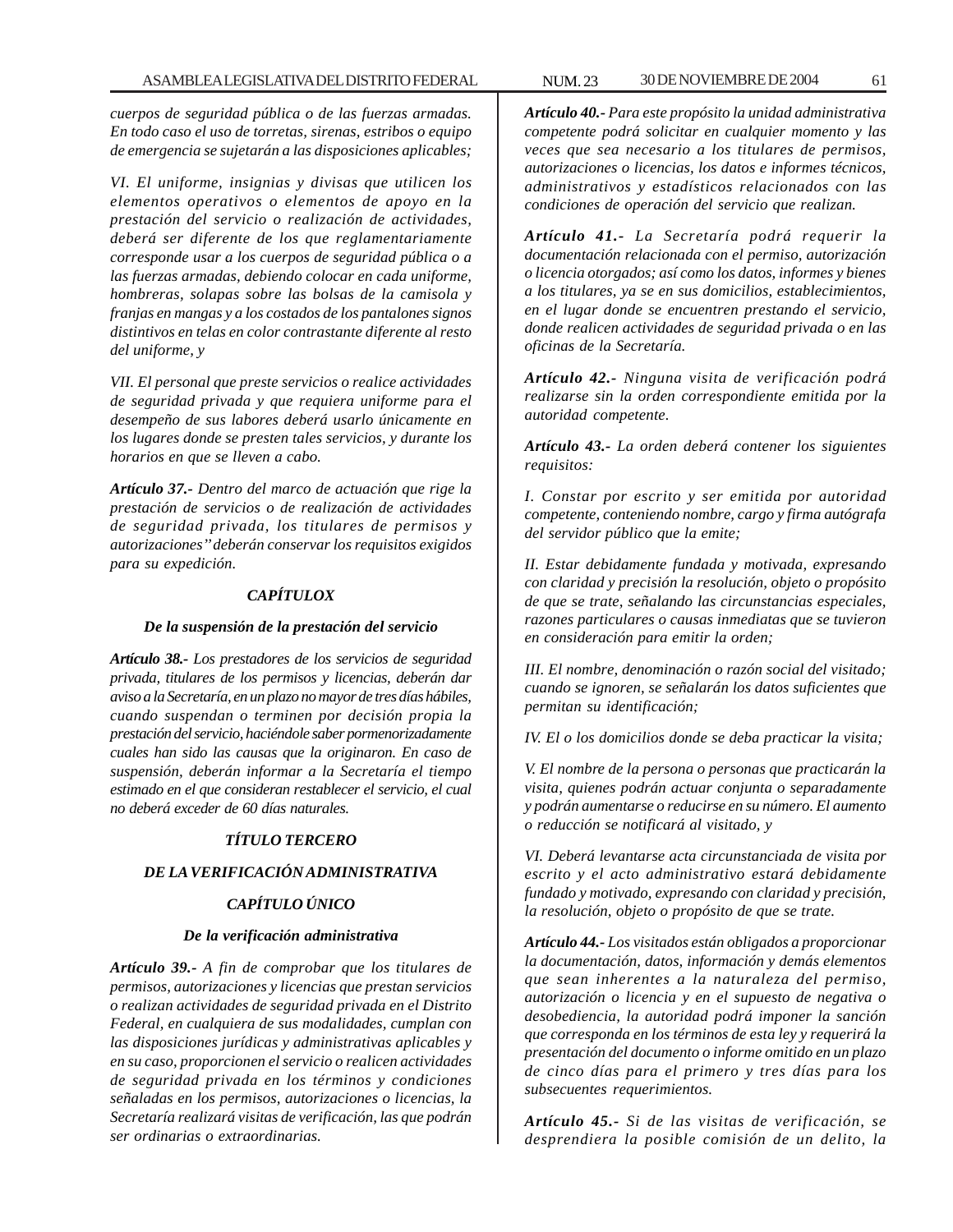*Secretaría denunciará tal circunstancia ante el Ministerio Público.*

*Artículo 46.- Las visitas de verificación que la Secretaría realice a los titulares de los permisos, autorizaciones o licencias, deberán sujetarse a las formalidades siguientes:*

*I. Si el visitado o su representante no se encontraran presentes para llevar a cabo la prácti de la diligencia, se dejará citatorio a la persona que se encuentre en el lugar para que el visitado espere a hora determinada del día siguiente para recibir la orden de visita, en caso de inasistencia, se iniciará con quien se encuentre en el lugar;*

*II. Los verificadores administrativos que intervengan deberán identificarse plenamente ante la persona con quién se entienda la diligencia, haciéndolo constar en el acta;*

*III. Se requerirá al visitado designe dos testigos, y si estos no son designados lo hará en su rebeldía el verificador, haciendo constar dicha circunstancia en el acta correspondiente;*

*IV. Los visitados, sus representantes o la persona con quién se lleve a cabo la visita de verificación, deberán permitir a los verificadores el acceso al lugar objeto de la misma así como proporcionar los datos, informes, documentos y demás elementos que sean solicitados, e igualmente deberán permitir la verificación de bienes muebles o inmuebles que tenga el visitado y sean objeto del permiso, autorización o licencia otorgados;*

*V. Se entregará copia del acta de visita de verificación al interesado, así como la carta de derechos y deberes del visitado;*

*VI. Si la visita fuera realizada simultáneamente en dos o más lugares, en cada uno se deberán levantar actas parciales las que se agregarán al acta final de la visita de que se trate;*

*VII. Podrán los visitadores asegurar los documentos que se consideren importantes, para tener conocimiento respecto del objeto de la verificación que se practique al visitado, debiendo formularse el inventario correspondiente y hacer la designación del depositario, y*

*VIII. Una vez finalizada la visita, deberá ser firmada el acta que al efecto se haya realizado por todas y cada una de las personas que hayan intervenido en la visita.*

*La negativa de firmar las actas de visita por parte del visitado o persona con quién se haya entendido la diligencia así como por parte de los testigos que asistieron en la misma, no afecta su validez pero deberá hacerse constar en el acta. El acta es valida con la firma* *de uno sólo de los verificadores, aún cuando actúen dos o más.*

*Artículo 47.- El acta que al efecto se levante deberá estar circunstanciada y por ello deberá contener:*

*I. Nombre, cargo de quién emitió la orden de visita de verificación, el número de oficio en que se contiene;*

*II. Nombre, denominación o razón social del visitado, o en su caso, de con quién se entendió la visita;*

*III. Lugar, hora, día, mes y año, en que se inició y concluyó la diligencia;*

*IV. Lugar o lugares en donde se practica la visita;*

*V. Nombre y domicilio de las personas que asistieron como testigos;*

*VI. Nombre de la persona o personas que practicaron la visita;*

*VII. Objeto o razones por las cuales se practicó la visita;*

*VIII. Hechos u omisiones, que se hubieren conocido por los verificadores;*

*IX. En su caso, las manifestaciones del visitado, y*

*X. Un apartado de lectura y cierre del acta en la que se haga constar que se leyó y explicó el alcance del contenido del acta al visitado; y que dispone de cinco días hábiles para formular observaciones y presentar pruebas relacionadas con el contenido del acta de visita.*

*Artículo 48.- Al momento de realizarse la visita, los visitados podrán formular las observaciones que consideren procedentes y aportar las pruebas que para el caso fueran necesarias, de no ser así podrán hacer uso de su derecho dentro del término de los cinco días hábiles siguientes a la fecha de conclusión de la visita de verificación.*

*Artículo 49.- A fin de llevar a cabo las visitas de verificación, la Secretaría podrá solicitar, el auxilio de otras autoridades competentes para que se pueda efectuar la diligencia y en su oportunidad concluir con la misma, o en su caso, requerirles los informes o documentos que sean necesarios para el objeto de la verificación.*

#### *TÍTULO CUARTO*

## *DE LA INOBSERVANCIA DE LA LEY*

# *CAPÍTULO 1*

#### *De las sanciones*

*Artículo 50.- El incumplimiento a las obligaciones establecidas en esta ley y demás disposiciones jurídicas*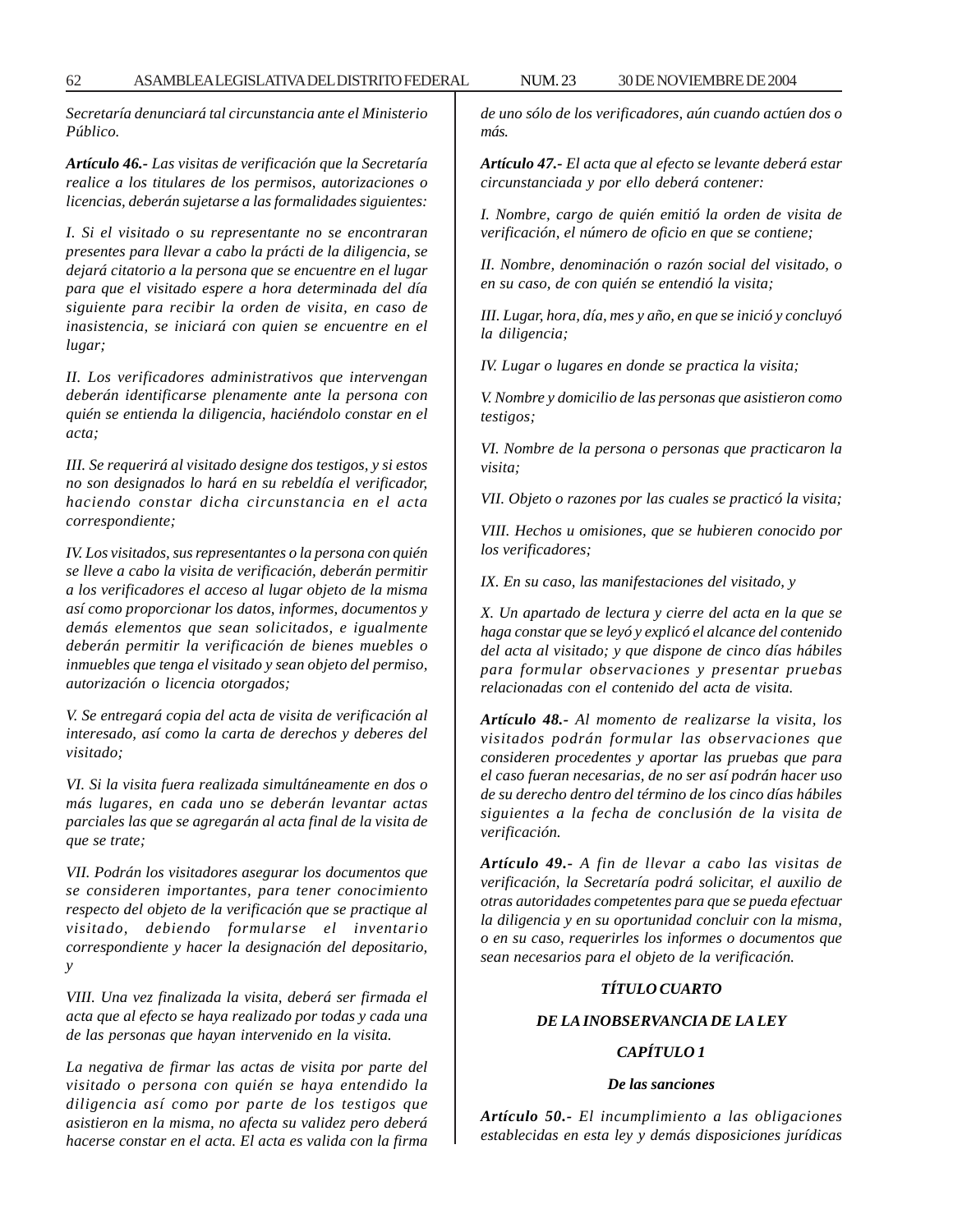*aplicables, por parte de las personas físicas o morales que prestan el servicio o realizan actividades de seguridad privada, dará lugar a la imposición de una o más de las siguientes sanciones:*

*I. Apercibimiento;*

*II. Amonestación con difusión pública de la misma, y*

*III. Multa de hasta cinco mil veces el salario mínimo general vigente en el Distrito Federal.*

*Artículo 51.- Las sanciones administrativas a que se refiere este capítulo, se impondrán tomando en cuenta los siguientes criterios:*

*I. La gravedad de la infracción en que se incurra y la necesidad de atender al interés público, suprimiendo prácticas que violen de cualquier modo las disposiciones de esta Ley o las que se dicten con fundamento en ella;*

*II. El desempeño y la antigüedad del prestador;*

*III. Las condiciones económicas del infractor y la magnitud de los negocios que en materia de seguridad privada tiene acreditados en su historial de servicios;*

*IV. La ausencia de sanciones al prestador o en su caso la reiterada violación a las normas obligatorias aplicables a la prestación de los servicios, y*

*V. La cuantía del daño o perjuicio económico causados a terceros o la gravedad de ofensa al interés público.*

*En caso de reincidencia, la Secretaría podrá imponer una multa que oscilará entre el 50% y el 100% adicional de las sanciones originalmente impuestas, de acuerdo con la gravedad de la infracción, las circunstancias de ejecución y las condiciones económicas.*

# *CAPÍTULO II*

### *De la suspensión temporal*

*Artículo 52.- Procede la suspensión temporal del permiso, autorización o licencia, con difusión pública de la misma en los siguientes casos:*

*I. Omitir el cumplimiento de las obligaciones previstas en el artículo 36 de esta Ley;*

*II. Abstenerse de cubrir la sanción pecuniaria impuesta,*

*III. No presentar en tiempo la solicitud de revalidación de permiso, autorización licencia.*

*IV. Suspender la prestación del servicio sin dar el aviso a que se refiere el artículo 36 de esta Ley*

*La duración de la suspensión temporal no podrá exceder de 30 días hábiles y en todo caso, el prestador del servicio*

*o realizador de actividades deberá subsanar las irregularidades que la originaron, cuya omisión dará lugar a la continuación de la suspensión por un plazo igual y a la aplicación de las sanciones que procedan.*

*La suspensión temporal se aplicará independientemente de las sanciones a que hayan dado lugar las irregularidades detectadas*

*Cuando la Secretaría detecte que con motivo de la prestación del servicio de seguridad privada, se ponga en peligro la salud y la seguridad pública, además de la suspensión temporal a que se refiere este artículo, podrá imponer las medidas de seguridad establecidas en el Reglamento de esta Ley.*

## *CAPÍTULO III*

### *De la cancelación*

*Artículo 53.- Procede la cancelación del permiso, autorización o licencia o con difusión pública de la misma, en los siguientes casos:*

*I. Transferir, gravar o enajenar en cualquier forma el permiso, autorización o licencia expedidos;*

*II. No subsanar las irregularidades que hubieran ameritado la aplicación de una sanción;*

*III. Transgredir lo previsto en los artículos 35 y 37 de esta Ley;*

*IV. Haberse resuelto por autoridad judicial la comisión de ilícitos en contra de la persona o bienes del prestatario o de terceros, por parte de los prestadores de servicios;*

*V. Negarse el titular del permiso, autorización o licencia, a reparar daños causados a usuarios o terceros por el prestador del servicio;*

*VI. Oponerse a la práctica de visitas de verificación;*

*VIl. Poner en riesgo la seguridad pública, protección civil o salud de los habitantes del Distrito Federal;*

*VIII. Suspender sin causa justificada, la actividad por un término de noventa días hábiles;*

*IX. No iniciar la prestación de servicios o realización de actividades sin causa justificada, en un plazo de treinta días hábiles contados a partir de la fecha en que se hubiere recibido el permiso o autorización correspondiente;*

*X. Prestar modalidades del servicio distintas a las autorizadas, y*

*Xl. Haber obtenido el permiso, autorización o licencia, mediante documentos, declaraciones, datos falsos o bien con dolo o mala fe.*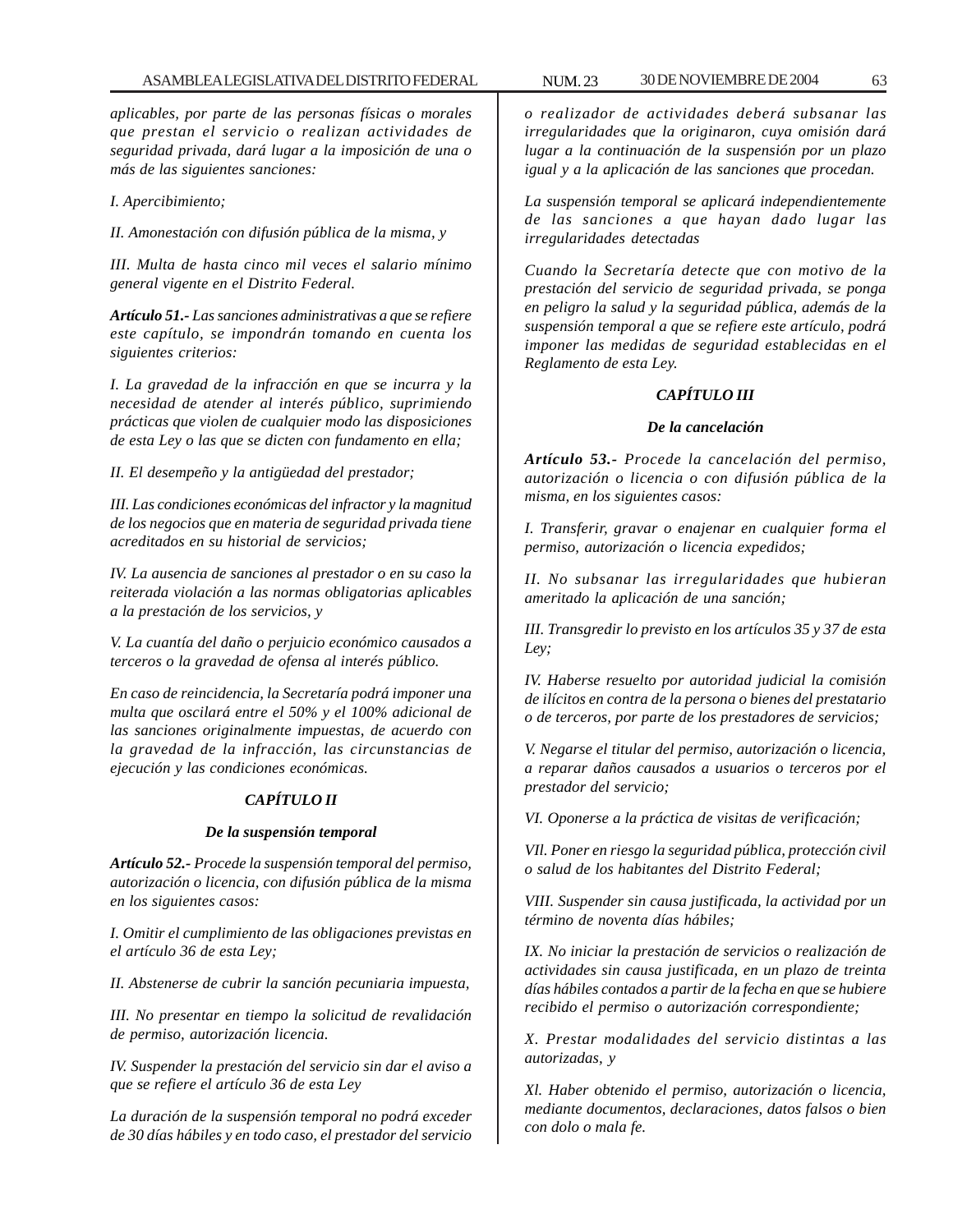*La cancelación prevista en el presente artículo, se aplicará independientemente de las sanciones a que hayan dado lugar las irregularidades detectadas.*

# *CAPÍTULO IV*

#### *De la revocación*

*Artículo 54.- Son causas de revocación las siguientes:*

*I. El titular del permiso, autorización o licencia, que no efectúe el pago de los derechos correspondientes por la expedición o revalidación;*

*II. Cuando se exhiba documentación apócrifa, o se proporcionen informes o datos falsos a la Secretaría;*

*III. Asignar elementos operativos o de apoyo, para prestar servicios o realizar actividades de seguridad privada, sin que éstos cuenten con la licencia vigente o en trámite, expedida por la Secretaría;*

*IV. Cuando el titular del permiso, autorización o licencia no subsane las irregularidades que originaron la suspensión temporal, y*

*V. Transgredir lo previsto en los artículos 33, 34 y 38 de esta Ley.*

*La revocación se aplicará independientemente de las sanciones a que hayan dado lugar las irregularidades detectadas*

### *CAPÍTULO V*

### *Del Procedimiento para la suspensión temporal, cancelación o revocación*

*Artículo 55.- La suspensión temporal, cancelación o revocación de un permiso, autorización o licencia por cualquiera de las causas establecidas en éste u otros ordenamientos, será declarada administrativamente por la Secretaría, de acuerdo con el siguiente procedimiento:*

*I. La Secretaría notificará por escrito al titular del permiso, autorización o licencia los motivos de suspensión temporal, cancelación o revocación en que a su juicio haya incurrido y le señalará un plazo de diez días para que presente pruebas, alegatos y manifieste lo que a su derecho convenga;*

*II. Transcurrido dicho plazo, la Secretaría emitirá acuerdo en el que en su caso, por la naturaleza de las pruebas ofrecidas, se señale una fecha dentro de los diez días siguientes para su desahogo, y*

*III. Concluido el periodo probatorio, la Secretaría cuenta con un plazo de quince días para dictar resolución, la cual deberá notificar personalmente y por escrito al titular del permiso, autorización o licencia o quien represente legalmente sus intereses.*

#### *CAPÍTULO VI*

### *De la clausura*

*Artículo 56.- Procede la clausura por las siguientes causas:*

*I. Prestar servicios de seguridad privada sin los permisos correspondientes;*

*II. Prestar servicios sin la revalidación correspondiente, o*

*III. Por cancelación o revocación del permiso.*

*IV. Por faltas graves o reiteradas de los prestadores de servicios de Seguridad Privada.*

*La clausura se aplicará independientemente de las sanciones a que hayan dado lugar las irregularidades detectadas. El estado de clausura permanecerá hasta que sea subsanada la irregularidad que la motivó o hasta que el interesado se desista de continuar prestando el servicio y hubiese acreditado el pago de la respectiva multa.*

*Artículo 57.- En el caso de que proceda la clausura, la orden que la decrete deberá contener, por lo menos, los elementos siguientes: cargo, nombre y firma autógrafa de la autoridad que la emite; nombre o denominación social del titular del permiso o autorización, así como el domicilio en el que se llevará a cabo; el carácter total de la misma y su efecto; su fundamentación y motivación, así como el nombre del servidor público encargado de ejecutarla.*

*La diligencia de clausura de un establecimiento se sujetará a lo siguiente:*

*I. El verificador debe identificarse ante el propietario o representante legal o cualquier persona que se encuentre en el establecimiento, mediante credencial vigente y entregará copia de la orden de clausura;*

*II. Al inicio de la diligencia, el verificador requerirá al titular del permiso o autorización, representante legal o persona con quien entienda ésta, para que designe a dos personas que funjan como testigos de asistencia. Cuando la persona con quien se entienda la diligencia se niegue a nombrarlos, el verificador hará dichas designaciones, debiendo asentar esta circunstancia en el acta respectiva, sin que esto afecte la validez de la misma;*

*III. De la diligencia se levantará acta circunstanciada, en formas numeradas y foliadas, en la que se expresará lugar, fecha y nombre de la persona con quien se entienda la diligencia, la circunstancia de que se ejecutó la clausura y se colocaron los sellos de clausura correspondientes, así como los incidentes y demás particularidades de la diligencia;*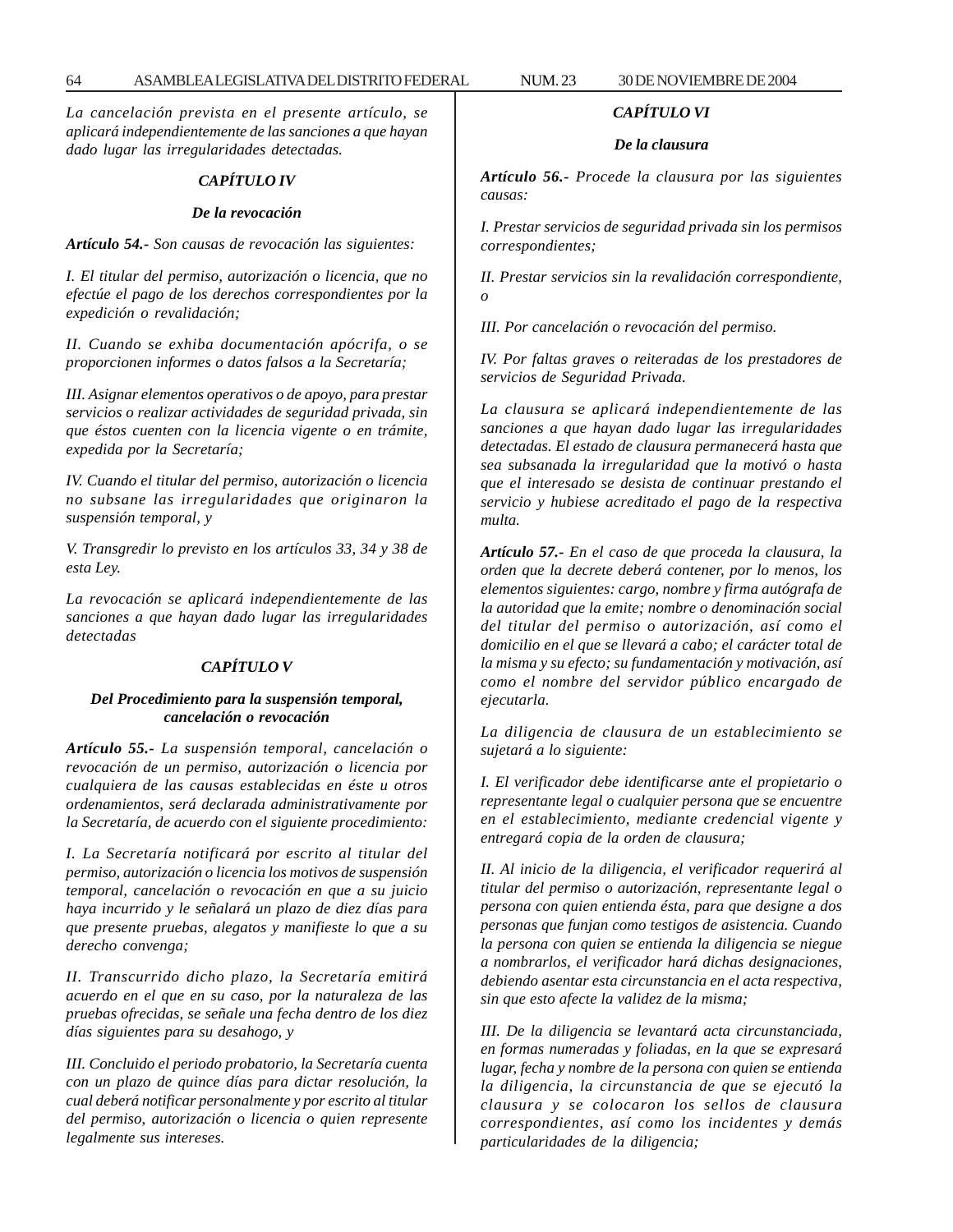## ASAMBLEA LEGISLATIVA DEL DISTRITO FEDERAL NUM. 23 30 DE NOVIEMBRE DE 2004 65

*El acta debe ser firmada por el verificador que ejecute la orden, la persona con quien se entienda la diligencia y los testigos de asistencia. El hecho que la persona con quien se entienda la diligencia o los testigos de la misma, se nieguen a firmar, no afectará la validez del acta clausura y se debe asentar en este caso la razón respectiva;*

*IV. En la misma diligencia, el verificador colocará sellos de clausura en el establecimiento de que se trate, los cuales contendrán los datos de la autoridad que impone la clausura, los fundamentos legales de la misma, así como el apercibimiento de que su destrucción constituye un delito en los términos de las disposiciones jurídicas aplicables;*

*Los sellos de clausura deberán ser colocados en forma que cumpla los efectos ordenados por la autoridad, y*

*V. Al término de la diligencia, el verificador dejará una copia del acta a la persona con quien haya entendido la diligencia de clausura.*

*Artículo 58.- Cuando la orden de clausura no pueda ejecutarse debido a la oposición del titular del permiso o autorización, representante legal u ocupante del establecimiento, el verificador encargado de ejecutarla, rendirá un informe sobre la no ejecución de la clausura ordenada.*

*Con base en dicho informe, el superior jerárquico emitirá resolución fundada y motivada en la que impondrá a la persona que se haya opuesto a la diligencia la sanción prevista en el reglamento de esta Ley, dictará una nueva orden de clausura y solicitará el concurso de la fuerza pública para su ejecución.*

*Artículo 59- En caso de que una persona física o moral preste servicios o realice actividades de seguridad privada sin contar con el permiso, autorización o licencia de la Secretaría, o cuando no hubiere obtenido la revalidación correspondiente, se procederá a emitir acuerdo de suspensión o clausura según el caso y se impondrá al infractor una multa por el equivalente de hasta cinco mil veces el salario mínimo, sin perjuicio de la aplicación de sanciones o penas de otra naturaleza.*

*Las demás causas que constituyan infracción a los ordenamientos jurídicos que regulen los servicios y actividades materia de esta ley, así como las sanciones aplicables a cada una de ellas, serán determinadas por el reglamento.*

*Los prestatarios de servicios de seguridad privada, serán solidariamente responsables de la comisión de infracciones, cuando contraten personas físicas o morales que no cuenten con permiso, licencia o autorización de la Secretaría.*

# *CAPÍTULO VII*

#### *De los recursos*

*Artículo 60.- Los afectados por los actos o resoluciones de la Secretaría podrán interponer a su elección, cualesquiera de los recursos en los términos de la Ley de Procedimiento Administrativo del Distrito Federal.*

*Artículo 61.- El procedimiento para interponer el recurso de inconformidad se ajustará las disposiciones de la Ley de Procedimiento Administrativo del Distrito Federal.*

*Artículo 62.- El recurso de inconformidad deberá presentarse ante el superior jerárquico de la autoridad que emitió la resolución, quien será competente para conocer y resolver este recurso.*

*Artículo 63.- Contra la resolución que recaiga al recurso de inconformidad procede el juicio de nulidad ante el Tribunal de lo Contencioso Administrativo del Distrito Federal.*

## *CAPÍTULO VIII*

## *De los delitos de Prestación Ilegal de Seguridad Privada*

*Artículo 64.- Se impondrán de uno a cinco años de prisión y de cien a cuatrocientos días multa al que sin contar con permiso o licencia, expedidos por la Secretaría, preste servicios en cualquiera de las modalidades de seguridad privada señaladas en la presente Ley.*

*Artículo 65.- Se impondrán de uno a cinco años de prisión y de cien a cuatrocientos días multa, al que sin contar con licencia tipo A, expedida por la Secretaría, preste servicios en las modalidades de seguridad privada señaladas en la presente Ley*

*Artículo 66.- Se impondrá de uno a tres años de prisión y de cien a cuatrocientos días de multa, al que promueva, dirija, organice, incite, compela o patrocine a otro u otros, a prestar el servicio de seguridad privada en el Distrito Federal sin contar con el permiso, autorización o licencia vigente o en trámite expedidos por la autoridad competente, a sabiendas de esta condición.*

*Artículo 67.- Al servidor público que desempeñe un empleo, cargo o comisión en las corporaciones encargadas de la seguridad pública o las fuerzas armadas y que cometa, o en cualquier forma participe en la comisión de alguno de los delitos contenidos en esta Ley, se le aplicarán de seis a diez años de prisión y de trescientos a quinientos días multa, sin perjuicio de las sanciones laborales, administrativas o disciplinarias que procedan.*

*Cualquier cargo o empleo en la Secretaría o cualquier dependencia de Seguridad Pública, Procuración de*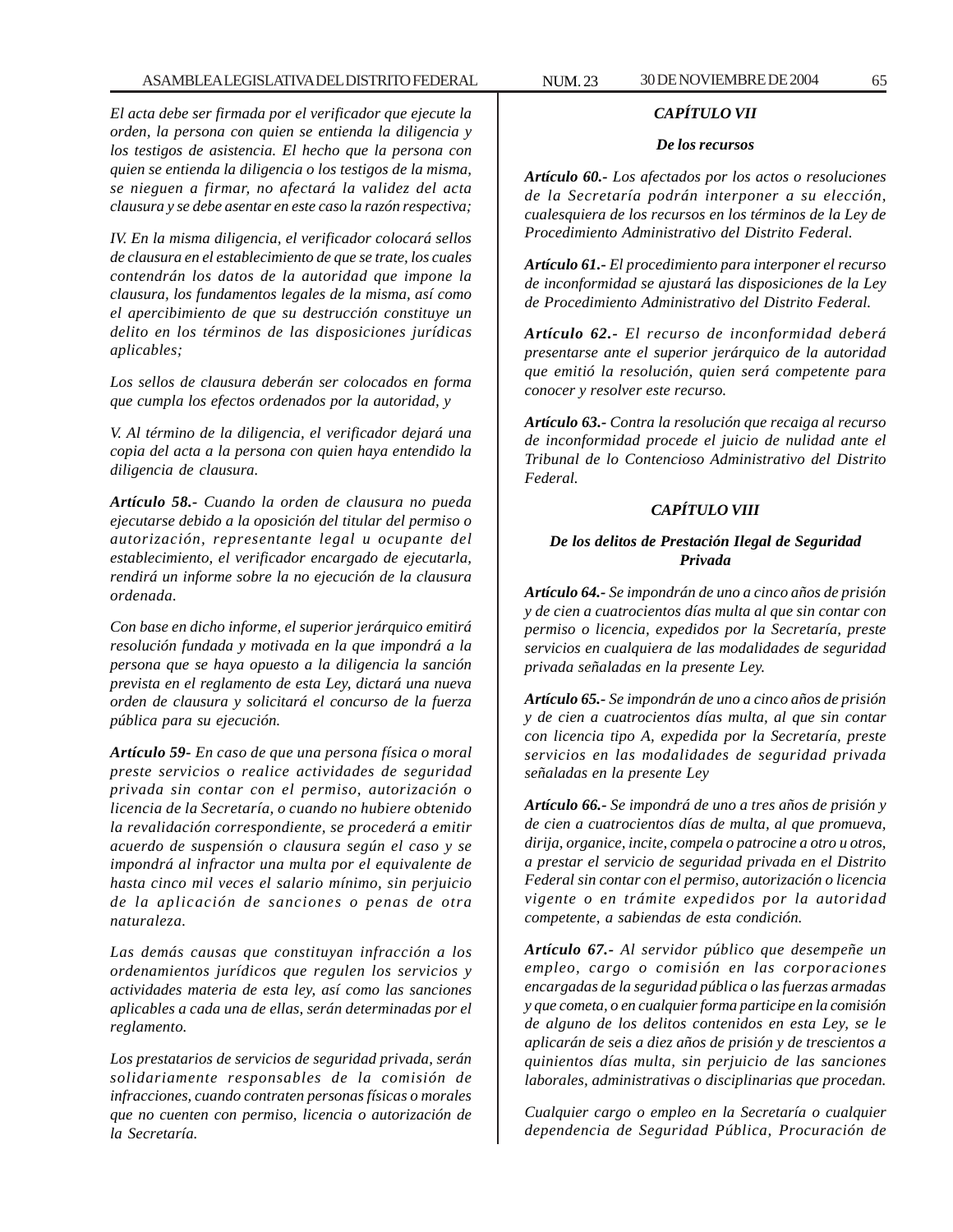*Justicia o Fuerzas Armadas, es incompatible con algún trabajo, empleo, contrato, sueldo, emolumentos, pago o gratificación de cualquier especie, relacionado con la prestación de servicios de seguridad privada.*

*Artículo 68.- Los responsables de cualquiera de los delitos contemplados en este capítulo, no tendrán derecho a obtener permiso o licencia para prestar el servicio de seguridad privada en el Distrito Federal, durante un término igual al de la sanción privativa de la libertad impuesta.*

*Artículo 69.-. Para efectos de responsabilidad objetiva y reparación del daño, se consideran solidarios a los titulares de los permisos, autorizaciones o licencias, respecto de los infractores o responsables de la comisión de delitos que de ellos dependan.*

*Artículo 70.- La Secretaría se podrá constituir en coadyuvante del Ministerio Público, a fin de estar en condiciones de velar que la prestación del servicio o realización de actividades de seguridad privada, se desarrollen en los términos contenidos en esta Ley y demás disposiciones reglamentarias conducentes, para que la población vea satisfechas sus necesidades y requerimientos en esta materia.*

#### *TITULO QUINTO*

#### *DE LAS UNIDADES ESPECIALES*

### *CAPITULO I*

#### *De la Unidad de Verificación*

*Artículo 71.- El ejercicio de las facultades, atribuciones y funciones de supervisión, verificación y comprobación del cumplimiento de las disposiciones en materia de seguridad privada contenidas en esta Ley y su Reglamento, estará a cargo de una Unidad de Verificación.*

*Artículo 72.- Los integrantes de la Unidad de Verificación deberán acreditar conocimientos en materia de administración y seguridad privada, así como conocimientos en derechos humanos.*

*Artículo 73.- El desempeño de las funciones de la Unidad a que se refieren los artículos anteriores se sujetará a lo siguiente:*

*I. Su desempeño estará apegado a salvaguardar la legalidad, honradez, lealtad, imparcialidad y eficiencia;*

*II. Garantizar que se atiendan de manera expedita las quejas y denuncias, respecto de los servicios y actividades de seguridad privada en el Distrito Federal;*

*III. Asegurar al interior de la Secretaría que las acciones encaminadas a la detección y ataque de posibles focos criminógenos en los que se encuentre posiblemente*

*involucrado personal operativo o de apoyo que opere en el Distrito Federal, se lleven a cabo con estricto apego a derecho; y*

*IV. Efectuar la integración de datos que permitan detectar irregularidades en el desempeño de los prestadores de servicios y realizadores de actividades de seguridad privada en el Distrito Federal.*

*Artículo 74.- Los resultados de las acciones preventivas que lleve a cabo la Unidad de Verificación, serán responsabilidad de su Titular, quien suscribirá en todos los casos dictamen fundado y motivado sobre cada asunto que se le encomiende, debiendo informar a las autoridades administrativas correspondientes los datos y conclusiones obtenidos.*

*Dicha unidad actuará de manera coordinada con la unidad responsable del registro y control de los servicios de seguridad privada en el Distrito Federal, dependiente de la Secretaría.*

*Artículo 75.- Los dictámenes expedidos por la Unidad de Verificación, tendrán carácter de información básica para que, a través de los conductos legales correspondientes, se ponga a disposición del Ministerio Público a quienes se atribuya la probable comisión de delitos.*

*Artículo 76.- La Unidad de Verificación informará permanentemente al Titular de la Secretaría acerca de sus actividades y mantendrá estrecha comunicación con otras unidades administrativas internas y de otras dependencias.*

#### *CAPÍTULO II*

#### *De la Unidad de Evaluación y Certificación*

*Artículo 77.- La Secretaría contará con una unidad administrativa de apoyo técnico operativo, encargada de dirigir, programar, coordinar y llevar a cabo la evaluación física, médica, psicológica, toxicóloga, poligráfica, de aptitud e idoneidad y confiabilidad de los elementos operativos y de apoyo que presten servicios o realicen actividades de seguridad privada en el Distrito Federal, previo pago de los derechos correspondientes. Esta Unidad será responsable de aplicar los exámenes contemplados por esta Ley y su Reglamento, expedir las constancias de certificación de aptitud, idoneidad y confiabilidad.*

*Artículo 78.- La Secretaría podrá autorizar a personas físicas o morales para que lleven a cabo las evaluaciones y expidan las constancias referidas en el artículo anterior, previo cumplimiento de los requisitos y bajos los lineamientos que al efecto emita la Secretaría.*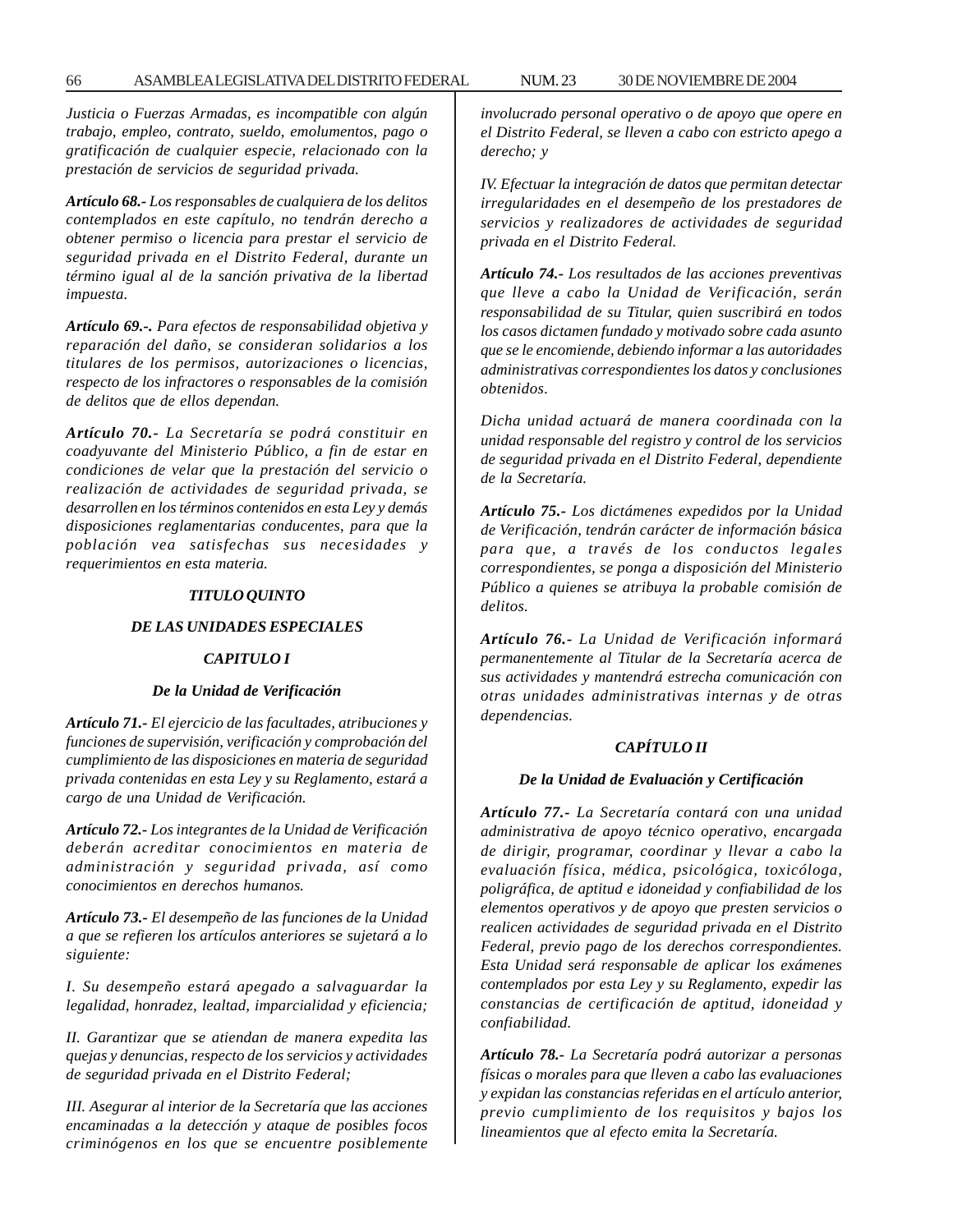## *TÍTULO SEXTO*

# *DE LA COORDINACIÓN CON AUTORIDADES FEDERALES, ESTATALES Y MUNICIPALES*

# *CAPÍTULO ÚNICO*

## *De la coordinación con autoridades Federales, Estatales y Municipales.*

*Artículo 79.- Con objeto de establecer lineamientos, acuerdos y mecanismos de apoyo mutuo para mejor proveer al interés público relacionado con la prestación de servicios y realización de actividades de seguridad privada en la zona metropolitana del valle de México, en el marco de las normas de coordinación, la Secretaría suscribirá los instrumentos necesarios que posibiliten:*

*I. Ejercer las facultades previstas en esta Ley, su Reglamento y otras disposiciones legales aplicables a la seguridad privada de manera recíproca con la Federación, Entidades Federativas y. Municipios en la zona metropolitana del valle de México;*

*II. Establecer y consolidar un sistema administrativo en materia de intercambio recíproco de información, acerca de los servicios de seguridad privada;*

*III. Celebrar acuerdos de colaboración en materia de prevención, control y solución de problemas derivados de los servicios o actividades de seguridad privada en la zona metropolitana del valle de México, e igualmente promover la unificación de las legislaciones en esta materia;*

*IV. Convocar y coordinar reuniones periódicas con las autoridades competentes en las entidades de la zona metropolitana del valle de México, a fin de establecer mecanismos y medidas necesarias para el mejor control gubernamental de los servicios de seguridad privada, y*

*V. El apoyo permanente a fin de aplicar sanciones administrativas a infractores de la Ley, Reglamento y otras disposiciones de la materia y cuyos responsables se localicen en territorio distinto al Distrito Federal.*

### *TRANSITORIOS*

*PRIMERO.- La presente Ley entrará en vigor a los sesenta días después de su publicación en la Gaceta Oficial del Distrito Federal.*

*SEGUNDO.- Se abroga la Ley de los Servicios de Seguridad Prestados por Empresas Privadas, publicada en la Gaceta Oficial del Distrito Federal el 18 de enero de 1999.*

*TERCERO.- Las disposiciones de igual o menor jerarquía en materia de servicios de seguridad privada expedidas con anterioridad a la entrada en vigor de la presente Ley,*

*permanecerán vigentes en todo lo que no se opongan a la misma, hasta que no se expida el Reglamento de esta Ley.*

*CUARTO.- El Reglamento de esta ley y las modificaciones que deban realizarse a otros ordenamientos, deberán expedirse y publicarse a más tardar en cuatro meses posteriores a la entrada en vigor de esta ley.*

*QUINTO.- Las personas físicas o morales que presten servicios o realicen actividades de seguridad privada en el Distrito Federal, sin contar con el permiso, autorización, licencia o aviso de registro, dispondrán de un término de ciento ochenta días naturales improrrogables, contados a partir de la entrada en vigor de esta Ley, para regularizar su situación.*

*SEXTO.- Las persona físicas y morales que a la entrada en vigor de esta Ley presten servicios de seguridad privada, continuarán haciéndolo hasta el vencimiento del plazo de la autorización respectiva, sin perjuicio de que cumplan las obligaciones previstas en esta Ley. Al concluir la vigencia de su autorización, sólo podrán prestar dichos servicios con el permiso, autorización, licencia o aviso de registro que se otorgue de conformidad con este ordenamiento.*

*SÉPTIMO.- Publíquese en la Gaceta Oficial del Distrito Federal y en el Diario Oficial de la Federación para su debida aplicación y observancia.*

*Recinto de la Asamblea Legislativa del Distrito Federal a los diecisiete días del mes de noviembre del año dos mil cuatro.*

*Firman por la Comisión de Administración y Procuración de Justicia: Dip. Alfredo Hernández Raigosa, Presidente; Dip. Gerardo Villanueva Albarrán, Vicepresidente; Dip. Julio César Moreno Rivera; Dip. Andrés Lozano Lozano; Dip. Héctor Guijosa Mora, integrantes.*

*Firman por la Comisión de Seguridad Pública: Dip. Lourdes Alonso Flores, Vicepresidenta; Dip. Guadalupe Ocampo Olvera, Secretaria; Dip. Silvia Oliva Fragoso; Dip. Ma. Alejandra Barrales Magdaleno, integrantes.*

Muchísimas gracias.

**EL C. DIPUTADO.-** Gracias, diputada. Esta presidencia informa que se recibió un voto particular al dictamen que presenta las Comisiones Unidas de Administración y Procuración de Justicia, y de Seguridad Pública a la iniciativa de Ley de Seguridad Privada para el Distrito Federal.

**LA C. DIPUTADA IRMA ISLAS LEÓN (Desde su curul).-** Señor Presidente.

**EL C. PRESIDENTE.-** Diputada Irma Islas, ¿con qué objeto?

**LA C. DIPUTADA IRMA ISLAS LEÓN (Desde su curul).-** Sí, diputado Presidente, para comunicarle que el diputado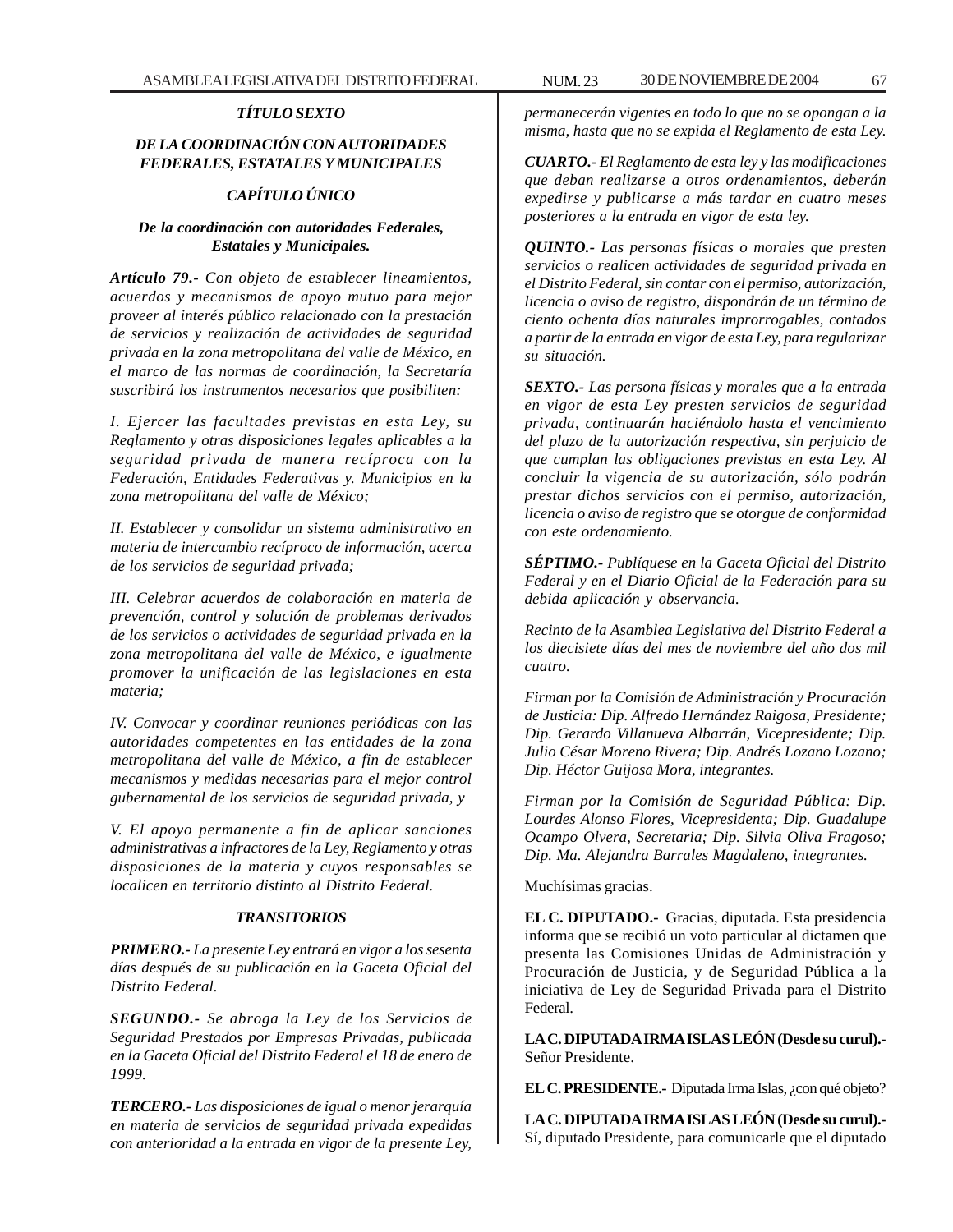Jesús López y la de la voz que firmamos el voto particular nos desistimos del mismo en este momento.

#### **EL C. PRESIDENTE.-** Gracias, diputada.

En virtud de lo anterior, continuamos con el procedimiento ordinario del dictamen que presentan las Comisiones Unidas de Administración y Procuración de Justicia y de Seguridad Pública a la iniciativa de Ley de Seguridad Privada para el Distrito Federal.

Está a discusión el dictamen. Se abre el registro de oradores. ¿Oradores en contra?

¿Alguna o algún diputado desea razonar su voto?

Diputada Claudia Esqueda hasta por diez minutos para razonar su voto, posteriormente el diputado Alfredo Hernández Raigosa.

En el uso de la palabra la diputada Claudia Esqueda, para razonar su voto, hasta por diez minutos.

## **LA C. DIPUTADA MARÍA CLAUDIA ESQUEDA LLANES.-** Gracias, diputado Presidente.

Compañeras y compañeros diputados:

La ley que estamos discutiendo y eventualmente a punto de aprobar en efecto tiene por objeto regular las actividades y prestación de los servicios de seguridad privada en todas sus modalidades. Se trata de poner en orden, al fin, esta actividad en la que recientemente se han visto involucrados personal de estas empresas en diversos escándalos y la comisión de diversos delitos.

Debemos recordar que si bien los servicios de seguridad privada son auxiliares de la función de seguridad pública, es precisamente al Gobierno de la Ciudad a quien le corresponde llevar a cabo esta tarea.

El proceso de discusión y análisis de la iniciativa estuvo como en otras ocasiones plagada de desavenencias pero que finalmente pudimos consensuar y hoy es que venimos a apoyar por parte de nuestro grupo parlamentario el dictamen que se somete a votación, en el que finalmente encontramos puntos de coincidencia y la manera de resolver las diferencias que originalmente dieron lugar a no aprobar el dictamen tal y cual se estaba presentando al interior de las comisiones Unidas.

Sin embargo, debemos reconocer y queremos hacerlo en forma pública la apertura de la Secretaría de Seguridad Pública para sostener diversas reuniones con diputados de las distintas fracciones parlamentarias que disentimos del dictamen originalmente aprobado para formar un grupo de trabajo con asesores de cada grupo y en virtud del cual fueron recogidas inquietudes, preocupaciones y propuestas que en el seno de la Asamblea y la Comisión lamentablemente en su momento no tuvimos oportunidad de resolver pero sí reconocemos con esta intervención pudimos destrabar un asunto que es importante para la ciudadanía en términos generales.

Celebramos que se hayan recogido las propuestas del grupo parlamentario del Partido Revolucionario Institucional pues nunca disentimos del espíritu mismo de la iniciativa, pero sí de muchas de las propuestas contenidas por diferencias en la técnica legislativa y jurídica en una redacción que considerábamos poco clara, incongruente y deficiente que hubiese provocado la falta de certeza en la aplicación y observancia de la ley.

De entre las principales aportaciones que nuestro grupo parlamentario hizo con el ánimo de mejorar y perfeccionar la ley se encuentran la modificación en la intención de que el Gobierno Federal a través de la Secretaría de Seguridad Pública promoviera los servicios de seguridad privada ya que esa no es su función, insisto, se trata de coadyuvar en los servicios de la función pública de seguridad pero no el promover que se lleve a cabo a través de la iniciativa privada; la inclusión en el aspecto de capacitación en lo que se refiere a la certificación y constancias de certificación.

También hicimos propuestas con el ánimo de hacer congruente a lo largo del cuerpo normativo los conceptos que se manejan en diversos artículos y originalmente no se reproducían ni retomaban pero insisto esto fue corregido.

En la parte de Registro Público la modificación para que se tratase de un registro de servicios de seguridad privada que no es lo mismo, no entendíamos, que la definición de un registro público se asemejara con el objeto que se tenía al tener un banco de datos, un padrón y un registro de los servicios de seguridad.

Especificar la vinculación directa o indirectamente de empresas con la actividad de seguridad privada.

La definición de las modalidades de la seguridad privada.

Otro asunto fue que considerábamos que el proyecto tenía deficiencias que fueron subsanadas en lo referente a lo que podían o no efectuar las diferentes personas físicas, morales que desarrollaran alguna o algunas de las modalidades para prestar servicios o actividades de seguridad privada.

La inclusión del requisito para autorizar la realización de actividades en la exhibición de protocolización de escrituras consecutivas de las personas morales que fue eliminada, toda vez que con la actualización simplemente, sin hablar de los antecedentes más que en los enunciados era suficiente desde nuestro punto de vista.

Aunque no ha sido resuelto del todo, se matizó lo relativo a las instituciones oficiales domiciliadas en el Distrito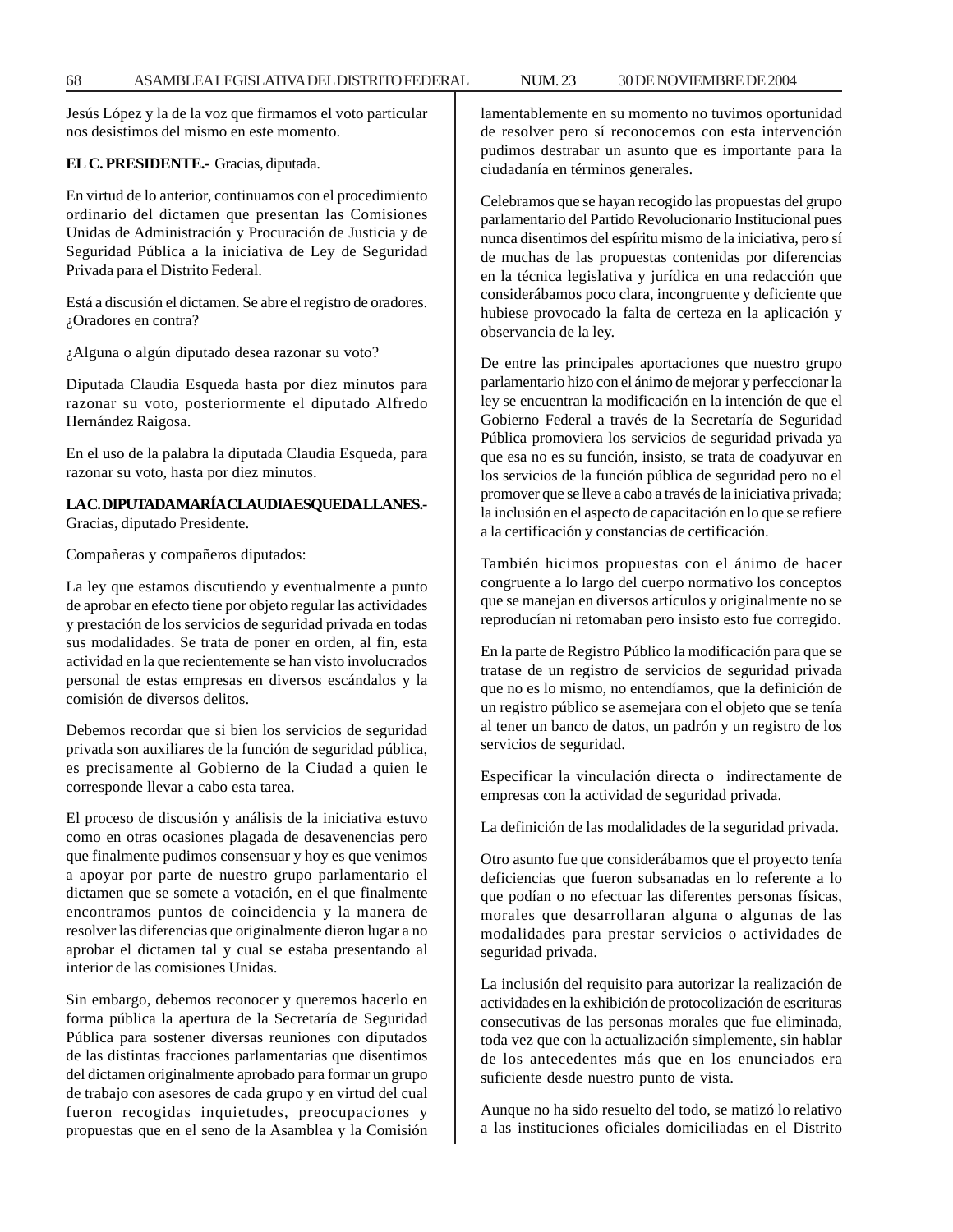Federal a las dependencias federales que cuentan un servicio propio dando un aviso. Nos parece correcto que las instituciones públicas o los órganos públicos deban dar aviso para que la secretaría o finalmente quien tiene o tendrá el control de estas instituciones de seguridad que no pertenecen ni están al mando directo de la Secretaría de Seguridad Pública se encuentren ordenadas y registradas, pero celebramos el que se haya eliminado que parte de la seguridad pública con los cuerpos de seguridad de los distintos órganos o dependencias de gobierno en sus distintos niveles federales o locales.

Igualmente se adicionó como causal de clausura las faltas graves o reiteradas que pudieran incurrir las empresas, con el objeto de que la ciudadanía tuviese la garantía de que la autoridad intervendrá de manera inmediata para subsanar dicha situación y no dejar a la ciudadanía misma en estado de indefensión. Se clarificó la naturaleza jurídica de la unidad de verificación; se corrigió el aspecto de la Secretaría de Seguridad Pública.

Por lo que hace la derecho transitorio, fue aceptada la sugerencia de ampliar el ámbito de aplicación de la ley, lo que permitirá sin duda una mayor certeza a las autoridades al aplicarla y a los grupos sociales a quienes va dirigido esta iniciativa de ley.

Finalmente, fue precisado en derecho transitorio que el reglamento a que se hace mención es un reglamento de la ley que aunque parecería ridículo, al no señalarse en el dictamen original, dejaba sin claridad el aspecto reglamento.

Consideramos que este ejercicio ha dejado una buena experiencia que debe demostrar que cuando hay voluntad, que cuando hay interés entre los diversos grupos parlamentarios que conformamos esta Asamblea Legislativa es posible avanzar en el trabajo legislativo. Ojalá esta experiencia sea retomada en el futuro sin tener que llegar a las prisas, a los asuntos de un dictamen ya aprobado.

Hoy celebramos que se vayan a presentar reservas para la eventual aprobación de esta Asamblea y de este pleno cuando así lo decidan, pero ojalá esta experiencia sirva para que podamos lograr estos acuerdos desde el trabajo en comisiones.

Por ello nuestro voto sobre el dictamen, con las eventuales reservas y aprobación de las mismas, será a favor.

Gracias, Presidente.

**EL C. PRESIDENTE.-** Gracias, diputada. Para razonar su voto, hasta por diez minutos, en uso de la tribuna el diputado Alfredo Hernández Raigosa.

## **EL C. DIPUTADO ALFREDO HERNÁNDEZ RAIGOSA.-** Muchas gracias, señor Presidente.

Vengo a razonar, en nombre de nuestro grupo parlamentario, el voto en relación a este dictamen de ley.

El día de hoy seguramente hemos alcanzado un acuerdo significativo para la vida de la ciudad.

En este dictamen que hoy se presenta y esperamos que su votación sea favorable, la voluntad de los que integramos ambas Comisiones, tanto la de Seguridad Pública como la de Procuración de Justicia, hemos empeñado nuestro esfuerzo para lograr un producto legislativo que garantice acotar, regular, vigilar, supervisar y manejar adecuadamente las empresas de seguridad privada.

Es también de reconocerse la coadyuvancia de la Secretaría de Seguridad Pública, pero no nos cabe duda que el esfuerzo supremo, mayúsculo es de las y los diputados de la Asamblea Legislativa a esta iniciativa que en otro momento presentó nuestra compañera de bancada, la diputada Silvia Oliva Fragoso.

Pero no resulta menor señalar que la preocupación de los ciudadanos en relación a los cuerpos de seguridad existía una gran laguna, una laxitud extrema que provocaba zozobra, preocupación y obviamente inseguridad para aquellos que contratan servicios de seguridad privada.

Baste señalar que en la Ciudad de México, según los datos más recientes, hay cerca de 2 mil 355 empresas dedicadas a la seguridad privada y de ellas se desprenden que solamente con registro vigente de acuerdo a la legislación actual hay 376 que cumplen con los requisitos establecidos por la norma actual.

Si vemos esta diferencia, es una diferencia abismal entre lo que existe regulado, controlado, verificado y vigilado y lo que no existe. De 2 mil 355 a 376 que se encuentran vigentes, y que además el número de elementos que hasta este momento se encuentran debidamente registrados en la Secretaría, no llega más que a 9 mil 534 elementos de empresas de seguridad privada.

Todos sabemos que ésta es la cifra que se deriva de estas cerca de 400 empresas debidamente registradas, es decir, cuántos elementos de empresa de seguridad privada no están ni regulados a través de una empresa o prestan servicios particulares sin el debido registro. Podríamos hablar de que en esta cifra el número se duplica y podríamos señalar que en el Distrito Federal hay más de 20 mil elementos que prestan servicios de seguridad privada sin ningún control.

Por ello el producto legislativo que hoy estamos cerca de aprobar contará con elementos claros para el gobierno para la aplicación de su regulación, y ahí encontraremos que no solamente las empresas de traslado de valores que son las que recientemente se encuadraron en diversos escándalos, omisiones y agresiones en contra de los ciudadanos, serán reguladas, sino que la ley hoy abre un espacio muy amplio para poder controlar y regular a sectores que se dedican a este tipo de servicios y que cotidianamente los vemos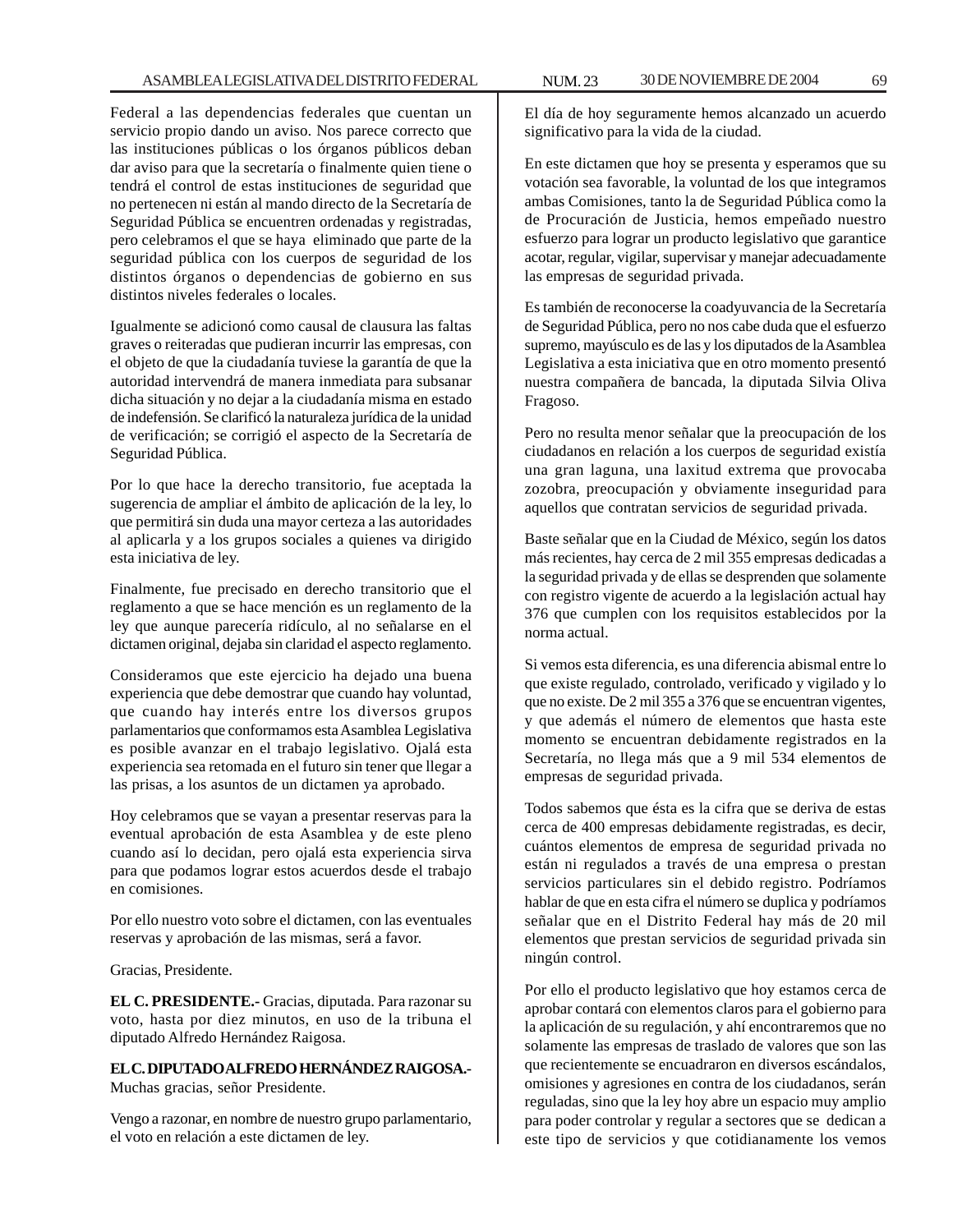cometiendo atropellos en contra de la población, como son los guaruras. Guaruras que los vemos con portación de arma cometiendo todo tipo de atropellos en contra de los ciudadanos y que hoy a través de esta reforma, de esta ley, quedarán debidamente regulados y vigilados a través de las instancias que se van a crear parar este efecto.

A su vez, la ley también contempla la regulación de las agencias de investigación; agencias que por cierto se complementan con la Ley de Delincuencia Organizada que aquí ya aprobamos y que tiene que ver con un conjunto de agencias que prestan servicios de seguridad privada dedicadas ala investigación o en su defecto hacen las veces de empresas de mediación.

Compañeras y compañeros diputados:

Efectivamente tenemos que reconocer que la construcción de este dictamen ha sido complejo, ha sido arduo. Nos hemos escuchado en él todas las voces y nuestro grupo parlamentario en aras de lograr un consenso, hemos decidido sacar de este dictamen un apartado que tiene que ver con las sanciones a las empresas de seguridad privada que cometan ilícitos y que tiene que ver con ello un paquete de reformas que hoy excluimos en este dictamen y que nos parece oportuna la observación hecha por diversos diputados a que no era prudente mantenerlo en este dictamen de ley.

Sin embargo, para nosotros, para nuestro grupo parlamentario, resulta significativo que el mensaje que demos a la sociedad es que todas aquellas empresas que se dediquen a prestar este tipo de servicios, no gozarán de un mínimo de impunidad ante su actuación, ante sus quehaceres cotidianos, y que por ello resulta insoslayable la necesidad de que el capítulo de sanciones penales pueda ser trasladado al Código correspondiente.

En ese tenor lo hemos comentado con nuestros compañeros legisladores y legisladoras, para señalar que coincidimos en esta consideración, y que lo que vemos prudente, y así lo asumimos en nuestro grupo parlamentario, es que el paquete de sanciones penales, nuestra compañera diputada Silvia Oliva presentará una reforma el próximo jueves, intentando que a la brevedad podamos trasladarlos al Código Penal para darle una sustentación y una fuerza coactiva a esta ley que pueda ser complementada a través del nuevo Código Penal.

Pero creo, finalizando mi participación, una vez escuchados otros razonamientos y además la fundamentación del dictamen, creo importante señalar que este dictamen lo hemos construido entre todas y todos los diputados de las comisiones ya señaladas, y que este esfuerzo redundará en que quien contrate servicios de seguridad privada, tenga la garantía de que no va a ser abusado en sus derechos, no va a ser timado, y mucho menos que no sepa de dónde son, de dónde vienen y cuál es su antecedente de este tipo de empresas.

Por ello la Ley, su virtud mayor, es que a partir de este momento en que entre en vigencia, la sociedad tendrá la seguridad de que cerca de 20 mil personas que se dedican a prestar servicios de seguridad privada, y más de 2 mil empresas que hacen lo propio, estarán debidamente reguladas, vigiladas y controladas a través de la autoridad con este producto legislativo que hoy espero se vote en consecuencia.

Muchas gracias.

**EL C. PRESIDENTE.-** Gracias, diputado. Para razonar su voto, hasta por diez minutos se le concede el uso de la tribuna al diputado Arturo Escobar.

# **EL C. DIPUTADO ARTURO ESCOBAR Y VEGA.-** Gracias, Presidente.

La seguridad en términos lisos y llanos, es una condición sine qua non en una ciudad que se precie de preservar el Estado de Derecho.

Hoy en día, cuando el tema se encuentra tan vulnerado y comentado, surge la enorme necesidad de mirar hacia todas las alternativas que hagan posible su prevalencia, sea incluso mediante empresas privadas que presten dicho servicio, como auxiliares de las autoridades encargadas de tal función.

Así pues, la prestación de servicios de seguridad privada por parte de empresas y personal en lo individual, es una actividad en continua y creciente expansión.

Su conexión con esta actividad puede tener para los derechos y libertades de todo ciudadano, justifican una intensa regulación normativa e intervención de la administración. Según registros de la Secretaría de Seguridad Pública del Distrito Federal a la fecha, se encuentran autorizadas y vigentes 559 empresas con 3 mil 686 usuarios, en tanto que 255 han sido canceladas durante el segundo semestre del año, de igual forma se han registrado 12 mil 358 elementos en dichas empresas.

Por ello resulta de suma trascendencia el dictamen que hoy se somete a consideración de este pleno, pues este ordenamiento el cual regula la seguridad privada y que será ley vigente una vez que sea publicado, es claro en su contenido y ajusta y actualiza sus disposiciones a la realidad actual en una ciudad tan compleja como la del Distrito Federal.

En esta tesitura, también se contienen de manera clara cada uno de los servicios de seguridad privada que se permitirán y serán sujetos de regulación, así como los requisitos a cumplir por parte de las empresas y por el personal que labora en ellas y por su cuenta.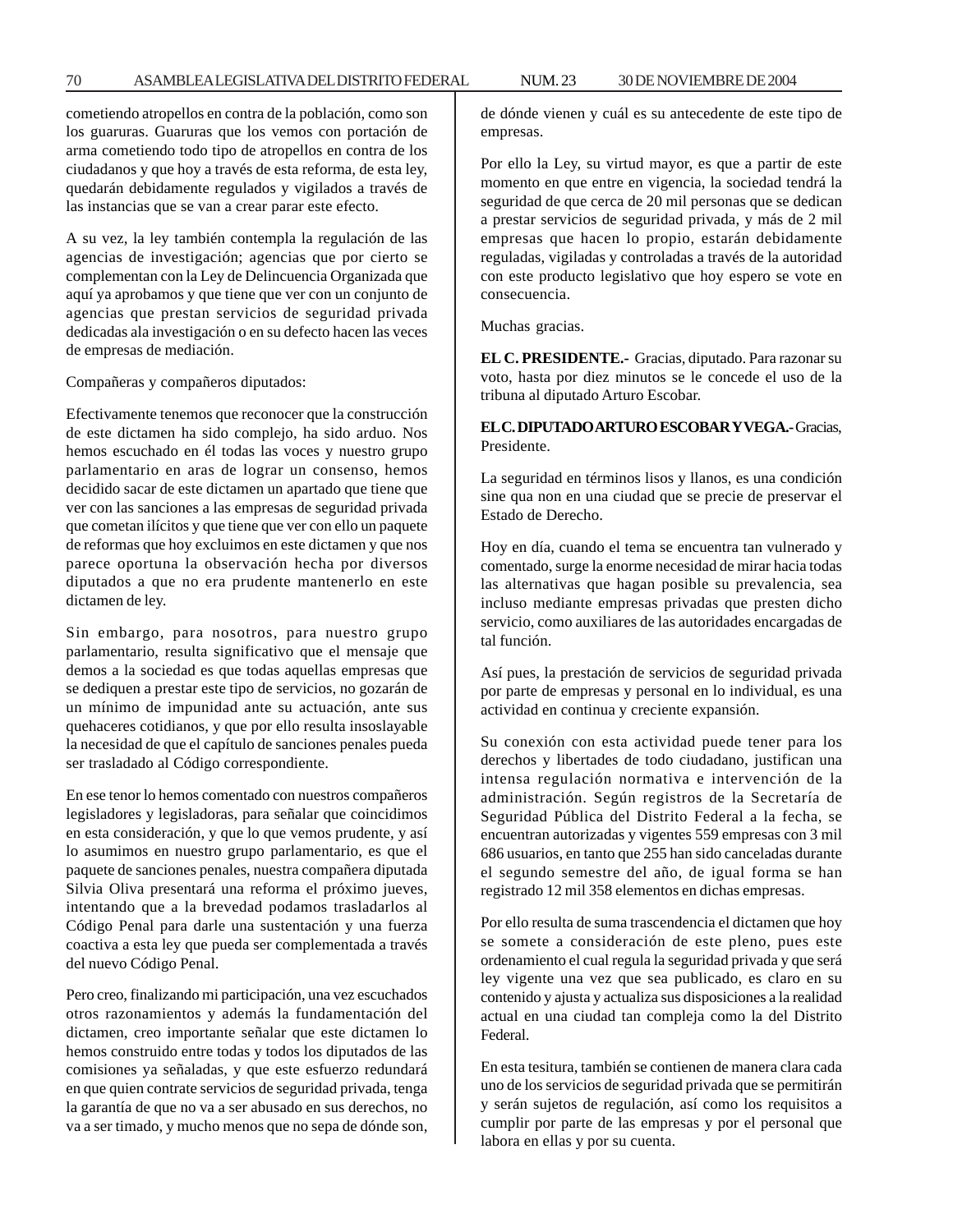De igual forma se establecen los controles administrativos a los que serán sometidos estas empresas y el personal que se dedica a la seguridad privada antes de iniciar sus operaciones durante su realización y para la prestación de los servicios específicos, como el servicio de escolta. Finalmente profundiza sobre el régimen sancionador y de responsabilidad sobre sus actuaciones.

Siendo cuidadosos de respetar los límites constitucionales en el desarrollo de estos servicios, así como una cuidada técnica normativa, se presentó en conjunto las reservas, las cuales una vez discutidas y consensuadas, hacen posible entregar a la ciudadanía una ley que regule el servicio de seguridad privada, la cual se desarrollará como auxiliar a la función de seguridad pública.

Es importante hacer notar que la intención de este nuevo ordenamiento se va encaminando a la eficaz operatividad y control de estos servicios, garantizando a través de un instrumento jurídico el conjunto de normas específicas que permitan a las autoridades la verificación en la calidad del servicio, el cumplimiento de trámites para operar de manera autorizada, la capacitación, el adiestramiento y la evaluación periódica de los elementos y el desarrollo amplio y certero del registro, control y vigilancia del servicio de seguridad privada.

De igual forma, las sanciones sobre esta materia juegan un papel muy importante, ya que permitirán inhibir la operación de aquellas empresas que pretendan ser parte de los servicios de manera irregular o bien la complicidad de algunos de estos grupos delincuenciales tan importantes.

El tema de la seguridad privada hasta ahora ha sido en general un tema muy poco conocido por la sociedad. Por ello se requiere sin duda que todos los sectores se sumen a los esfuerzos para transparentar, fortalecer y dar certeza a dicho tema, y fundamentalmente para que los particulares que decidan contratar este servicio de seguridad privada lo hagan con confianza y con certeza.

Por ello, mi grupo parlamentario votará hoy a favor de esta propuesta que se nos presenta, reconociendo el trabajo en conjunto y la apertura mostrada por ambas Comisiones para llegar al documento que hoy se presenta.

Muchas gracias.

**EL C. PRESIDENTE.-** Gracias, diputado. Para razonar su voto, en uso de la tribuna la diputada Irma Islas León.

**LA C. DIPUTADA IRMA ISLAS LEÓN.-** Gracias, diputado Presidente, con su permiso.

Quiero señalar y es muy importante que quede asentado en el Diario de los Debates, que el dictamen que hoy se somete a consideración de este Pleno es una muestra de que es posible y es lo óptimo, que en esta Asamblea

realicemos un trabajo serio, responsable, libre de todo interés político o partidista y siempre en busca del bien de la ciudadanía.

Quiero reconocer que el dictamen es resultado de un trabajo largo, pero un trabajo en conjunto.

En primer término, la Comisión de Seguridad Pública llevó a cabo reuniones de trabajo con los directamente involucrados o interesados, que son las empresas que prestan los servicios de seguridad privada.

En 4 mesas de trabajo escuchamos las opiniones del Consejo Nacional de Seguridad Privada, de diferentes empresas que vinieron sus titulares a presentarnos sus propuestas, a hacernos incluso observaciones y críticas y todas fueron aceptadas con responsabilidad. También participó aquí una parte de quien es el Comité Asesor en materia de seguridad privada en la Secretaría de Seguridad Pública.

Todos ellos fueron escuchados por la diputada Silvia Oliva y por la de la voz. Atendimos sus propuestas y es por eso que se enriqueció este trabajo, este dictamen. Eso fue una primera parte.

La segunda parte se integró a los trabajos de la elaboración del dictamen la Secretaría de Seguridad Pública de una manera abierta al diálogo, aceptando todo lo que era enriquecer el dictamen y buscar tener la mejor ley.

Para nosotros es importante señalar que lo que buscamos en todo momento fue tener una ley que se apegara a los principios de un estado democrático de derecho, que se apegara a la Constitución, al Estatuto y que los diputados ejerciéramos solamente las facultades que nos confiere expresamente la Constitución.

Por encima de todo buscamos en todo momento la legalidad y así es que logramos que a través del dictamen que se somete ante este Pleno, se diera seguridad y certeza jurídica, no sólo a los ciudadanos y las autoridades sino también a las empresas que brindan los servicios de seguridad privada.

Evitamos que hubiera sobrerregulación en esta ley, remitiendo a otros ordenamientos jurídicos aplicables para que incluso sean conocidos y aplicados en su conjunto como lo es la Ley de Procedimiento administrativo.

Para nosotros es importante señalar que este dictamen retoma el uso de la fuerza, es decir, que se establece que todos los elementos operativos de las empresas deben de utilizar diferentes tipos de fuerza y el último recurso será el arma de fuego y además no todos los elementos podrán portar armas de fuego.

Se está pidiendo que se acredite que se poseen los conocimientos necesarios y suficientes para la utilización de la fuerza, que hay un adiestramiento y capacitación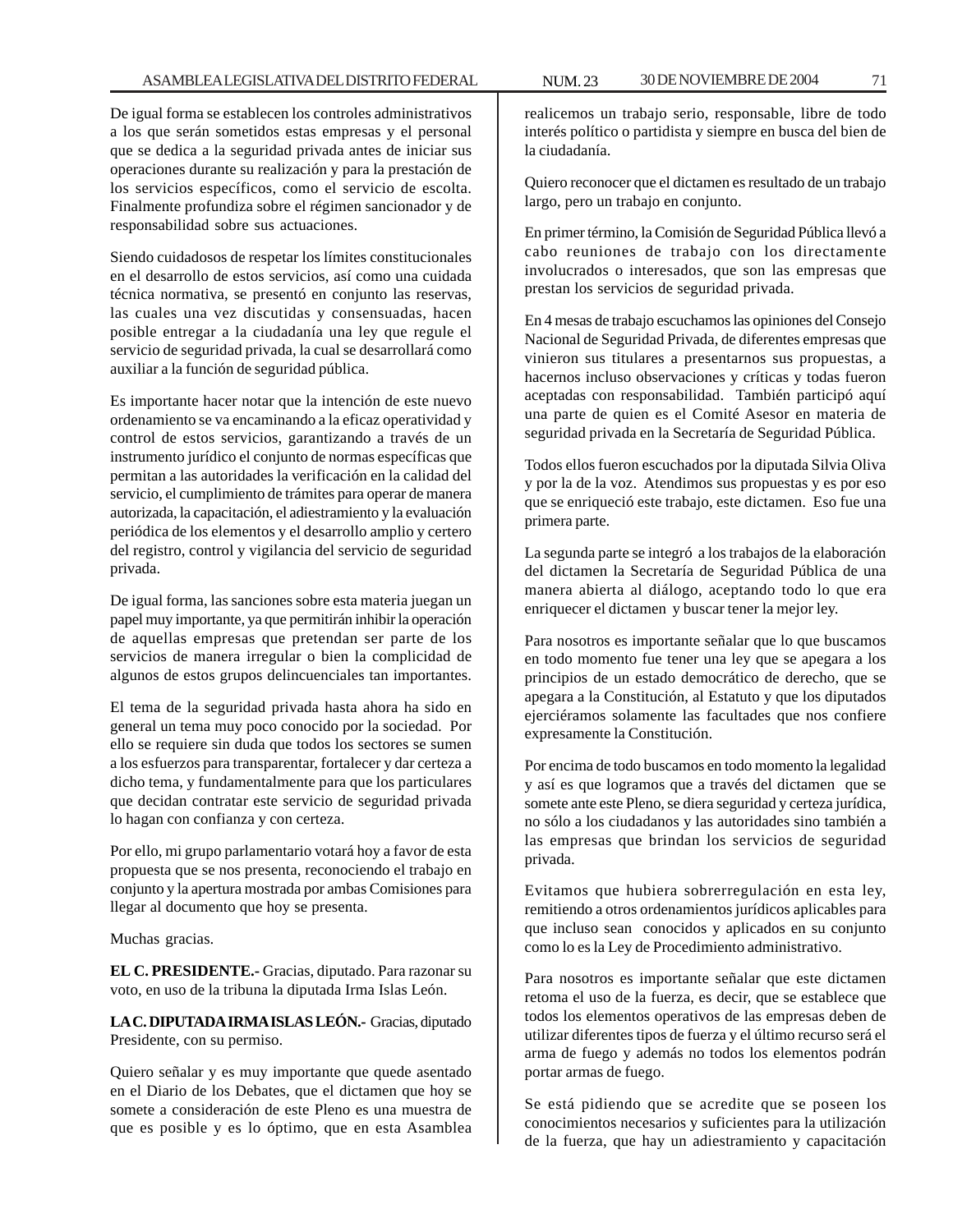contemplado en programas y planes donde por lo menos se establezca la persuasión verbal y psicológica, la utilización de la fuerza corporal, la utilización de instrumentos no letales y finalmente la utilización de armas de fuego.

Se trató de que hubiera una precisión clara sobre el procedimiento que ha de seguirse en las visitas de verificación que realice la autoridad administrativa a las empresas.

Este dictamen redacta en forma clara las obligaciones que deberán cumplir los prestadores de los servicios de seguridad privada como el dar información mensual dentro de los 5 primeros días de cada mes sobre las altas y bajas del personal con que cuentan, el que mantengan en un lugar visible el permiso o la autorización para funcionar, el que se informe al Ministerio Público de aquellas conductas en que sean presumiblemente constitutivas de un delito, en que a los elementos se les apliquen exámenes médicos, psicológicos y toxicológicos de manera periódica, el que permanentemente se dé capacitación y adiestramiento a los elementos que prestan los servicios de seguridad privada.

Se hizo una delimitación clara de los requisitos para solicitar el permiso, la autorización o la licencia para prestar los servicios de seguridad privada, como el de exhibir el CURP de cada uno de los elementos, mostrar ante la autoridad el formato de la credencial que tendrá cada uno de los elementos de las empresas, el presentar antecedentes laborales en aquellos casos en que se haya fungido con servicios de seguridad privada o de seguridad pública.

Una relación del armamento que debe utilizar cada una de las empresas debidamente identificado como son las armas, los chalecos antibalas o los gases irritantes.

Se establece también en esta nueva ley la definición del perfil ético, es decir la actitud, idoneidad y confiabilidad para prestar los servicios o realizar las actividades de seguridad privada con apego a los principios de legalidad, eficiencia, profesionalismo y honradez.

La complementación de ordenamientos jurídicos que son también aplicables de manera supletoria como en este caso la Ley General que establece las bases de coordinación del Sistema Nacional de Seguridad Pública.

La incorporación como un principio a cargo de la Secretaría de Seguridad Pública del Distrito Federal para que envíe la información periódica al Registro Nacional de Seguridad Pública con el fin de cotejar datos y evitar que las actividades y los servicios de seguridad privada se realicen de forma irregular.

La promoción y consolidación de un sistema de garantías que permitan brindar certidumbre tanto a los prestadores del servicio de seguridad privada como a los usuarios.

En mi grupo parlamentario estamos convencidos de que mejoramos la ley que la I Legislatura de esta Asamblea emitió en lo que se refiere a la seguridad privada, pero que es el primer paso porque consideramos que ahora nos falta primero darle una difusión amplia a esta ley para que tanto los servidores y los usuarios conozcan cuáles son sus derechos y sus obligaciones y se apeguen a lo que señala esta ley, pero además es necesario revisar el nuevo Código Penal y existe una iniciativa en donde mi grupo parlamentario está proponiendo la gravedad de los delitos de retención o sustracción de menores o incapaces de privación de la libertad personal, de lesiones y homicidios cuando son cometidos por quienes desempeñan las actividades de seguridad privada, así como también que quede establecido en este nuevo Código Penal la portación de armas que deban tener los prestadores de los servicios de seguridad privada.

También es necesario que esta Asamblea dictamine la iniciativa que deroga el Título 9 de la Ley de Seguridad Pública, a fin de que evitemos tener dos ordenamientos distintos que regulen la misma materia.

El día de hoy en caso de aprobarse este dictamen que hoy nos ocupa, insisto, daremos el primer paso en el camino que todavía nos falta por recorrer para procurar que los servicios de seguridad privada se realicen con apego a la ley y en beneficio de los ciudadanos del Distrito Federal.

Por su atención, muchas gracias.

**EL C. PRESIDENTE.-** Gracias, diputada. Esta presidencia informa que se recibió un escrito firmado por diputados de los distintos grupos parlamentarios mediante el cual se reservan para su discusión en lo particular los artículos 2, 3, 5, 6, 7, 10, 11, 14, 15, 16, 17, 19, 24, 28, 30, 35, 38, 39, 40, 42, 43, 44, 45, la denominación del Título Cuarto Capítulo I, artículo 51, 52, 54, 55, 58, 59, 60, 61, 62, 63, el Capítulo VIII con los artículos 64 al 70, 73, Segundo, Tercero y Séptimo Transitorios.

Proceda la Secretaría a dar lectura a las propuestas de modificación.

**LA C. SECRETARIA.-** Se va proceder a dar lectura a los artículos, según las instrucciones del Presidente, del diputado Presidente.

Debe decir: *Artículo 2.- Es responsabilidad del Gobierno del Distrito Federal a través de la Secretaría de Seguridad Pública controlar, supervisar y vigilar que las actividades y servicios de seguridad privada se lleven a cabo con apego a la normatividad aplicable en la materia, así como a las políticas y estrategias diseñadas por la administración pública del Distrito Federal.*

*Debe decir: Artículo 3.- Para la aplicación, interpretación y efectos de la presente ley se entiende por:*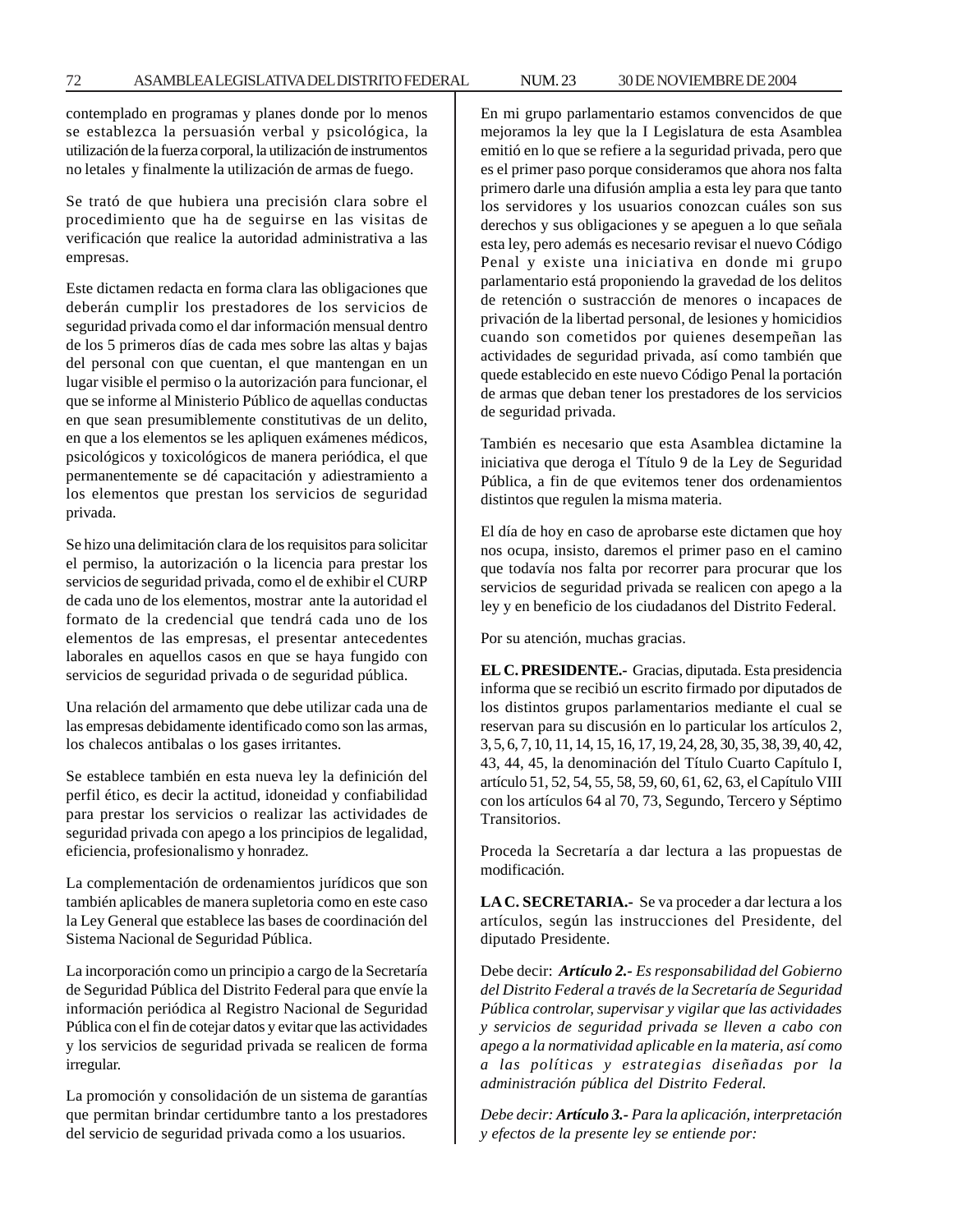*V.- Aviso de registro: La constancia expedida por la Secretaría a las instituciones oficiales que cuentan con áreas que realicen actividades de seguridad privada para coadyuvar en el cumplimiento de sus funciones, sin operar a favor de terceros.*

*XII.- Instituciones oficiales: Las dependencias, organismos, órganos o empresas de la administración pública que cuentan con áreas que realizan actividades de seguridad privada para satisfacer sus necesidades o coadyuvar en el cumplimiento de sus funciones sin operar a favor de terceros.*

*XV.- Licencia: El acto administrativo a través del cual la Secretaría autoriza a las personas físicas la prestación de servicios de seguridad privada a terceros, pudiendo ser de dos tipos: 2. Licencia tipo B para las modalidades de:*

- *a) Vigilancia y protección de bienes.*
- *b) Localización e información de personas y bienes.*

*XVI.- Perfil ético: La aptitud, idoneidad y confiabilidad para prestar servicios o realizar actividades de seguridad privada con apego a los principios de legalidad, eficiencia, profesionalismo y honradez.*

*Artículo 5.- En todo lo no previsto por esta ley serán aplicables de forma supletoria la Ley General que Establece las Bases de Coordinación del Sistema Nacional de Seguridad Pública, La Ley de Seguridad Pública del Distrito Federal, la Ley Orgánica de la Secretaría de Seguridad Pública del Distrito Federal, la Ley de Procedimientos Administrativos del Distrito Federal y el Reglamento de Verificación Administrativa para el Distrito Federal.*

*Artículo 6.- La aplicación e instrumentación de la presente ley será a cargo de la Secretaría y se realizará bajo los siguientes principios:*

*III.- La actualización permanente del registro de la seguridad privada y el envío de información de manera periódica al Registro Nacional de Seguridad Pública con el fin de evitar que las actividades o servicios de seguridad privada se realicen de forma irregular.*

*IV.- La conformación de un banco de datos que permita la detección de factores criminógenos a través de la observación de hechos y conductas que los prestadores de servicio autorizados e instituciones oficiales pongan en conocimiento de la Secretaría mediante los mecanismos que se establezcan para el efecto en el reglamento.*

*VI.- La promoción y consolidación de un sistema de garantías que permitan brindar certidumbre a los prestarios de servicios de seguridad privada, a los prestadores de servicio y autorizados en la realización de sus actividades.*

*Artículo 7.- Los prestadores de servicio de seguridad privada se catalogan de la siguiente forma:*

*I.- Personas físicas con actividades empresariales o morales legalmente constituidas cuyo objeto o finalidad sea la prestación de servicios de seguridad privada para terceros, y*

*II.- Personas físicas que presten servicios independientes de seguridad privada en cualesquiera de las modalidades que establezca esta ley.*

*Artículo 10.- Para el cumplimiento de la presente ley y los ordenamientos que de ella emanen, en materia de seguridad privada la Secretaría tendrá además de los contenidos en otras leyes las siguientes facultades:*

*I. Controlar, supervisar y vigilar el desarrollo de la seguridad privada en el Distrito Federal.*

*IX.- Denunciar ante el Ministerio Público cuando se tenga conocimiento de la probable comisión de un delito.*

*XV.- Autorizar a terceros previo cumplimiento de los requisitos legales respectivos y bajo su estricta vigilancia llevar a cabo las evaluaciones física, médica, psicológica, toxicológica, poligráfica, de actitud e idoneidad y confiabilidad y expedir las constancias de certificación correspondientes para prestar servicios o realizar actividades de seguridad privada con apego a los principios de legalidad, eficiencia, profesionalismo y honradez.*

*XVI.- Expedir las constancias de registro, y*

*XVII.- Las demás que le confiere esta ley y otros ordenamientos jurídicos y administrativos aplicables.*

*Artículo 11.- Las modalidades para prestar servicios realizar actividades de seguridad privada en el Distrito Federal son las siguientes:*

*IV.- Localización e información de personas y bienes relativos a la prestación de servicios para obtener informes de:*

*a).- Antecedentes, solvencia, localización o actividades de personas.*

*b).- Antecedentes y localización de bienes.*

*Artículo 14.- Para obtener el permiso los interesados deberán exhibir en original y copia para cotejo lo siguiente:*

*I.- Relación del personal directivo, administrativo y operativo debiendo acompañar respecto de cada una de las personas lo siguiente:*

*a).- Acta de nacimiento.*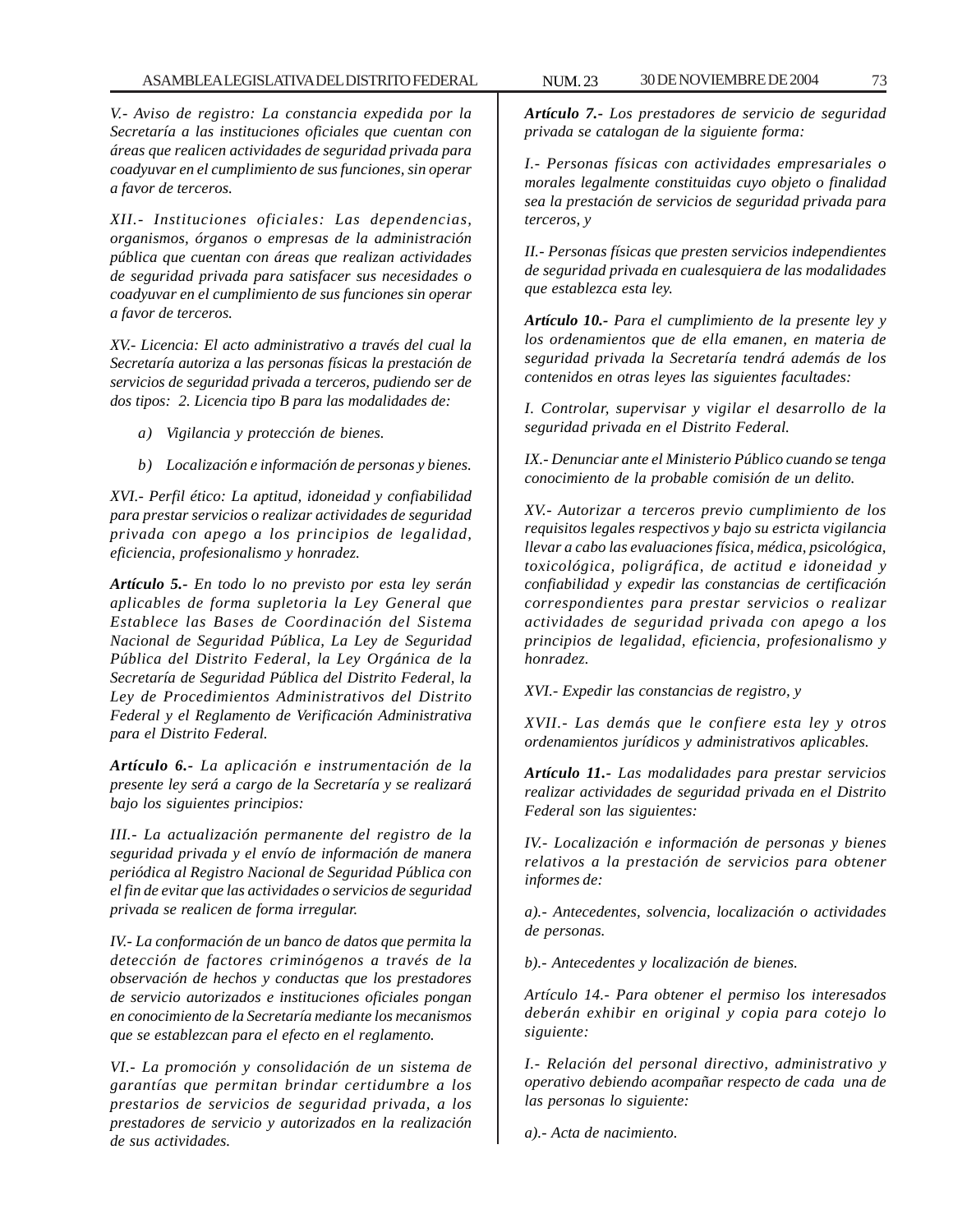*b).- Identificación oficial.*

*c).- Clave Única de Registro de Población.*

*d).- Formato de credencial que se expedirá al personal.*

*e).- Acreditación de que ha recibido enseñanza secundaria mediante el certificado correspondiente.*

*f).- Cartilla liberada del Servicio Militar Nacional en el caso de varones.*

*g).- Licencia vigente o en trámite del servicio de seguridad privada en caso de los elementos operativos.*

*h).- Licencia vigente en su caso para la aportación de armas de fuego expedida por la Secretaría de la Defensa Nacional, así como de la inscripción correspondiente en el Registro Federal de Armas o protesto de no uso de armas.*

*i).- Constancias relativas a la capacitación previa del personal operativo expedidas por personas físicas, instituciones o escuelas autorizadas o registradas por la Secretaría del Trabajo y Previsión Social e inscritas en el Padrón de Evaluadores y Capacitadores para los Servicios de Seguridad Privada.*

*j).- Antecedentes laborales cuando se cuente con ellos incluyendo su trayectoria en servicios de seguridad pública y privada.*

*IV.- En su caso relación del armamento que utilicen en el Servicio de Seguridad Privada describiendo clase, marca, calibre, modelo y matrícula, así como aditamentos tales como chalecos antibalas, fornitura, gas lacrimógeno, portagas, silbato, máscaras, antigas, tolete y otros.*

*Artículo 15.- Para obtener la autorización a que se refiere esta ley los interesados deberán cumplir con los requisitos y exhibir los documentos siguientes:*

*IV.- Relación de los elementos de apoyo, debiendo acompañar respecto de cada una de las personas lo siguiente:*

- *a) Identificación oficial.*
- *b) Clave única de registro de población.*
- *c) Formato de credencial que se expedirá al personal.*
- *d) En su caso, licencia vigente del servicio de seguridad privada.*
- *e) Licencia vigente, en su caso, para la aportación de armas de fuego expedida por la Secretaría de la Defensa Nacional, así como de la inscripción correspondiente en el Registro Federal de Armas o protesto de no uso de armas.*

*f) Antecedentes laborales, cuando se cuente con ellos, incluyendo su trayectoria en servicios de seguridad pública y privada.*

*Artículo 16.- Para otorgar la constancia de aviso de registro a que se refiere esta ley los interesados presentarán los documentos siguientes.*

*Artículo 17.- Para obtener la licencia tipo A el interesado deberá cumplir y acreditar los siguientes documentos y requisitos:*

*I.- Solicitar por escrito la licencia para la o las modalidades a que se refieren las fracciones I y III del artículo 11 de esta ley.*

*II.- Acta de nacimiento.*

*III.- Identificación oficial.*

*IV.- Clave única de registro de población.*

*V.- Acreditación de que ha recibido al menos enseñanza secundaria, debiendo acreditar documentalmente tal situación mediante certificado correspondiente.*

*VI.- Licencia vigente, en su caso, para la portación de armas de fuego expedida por la Secretaría de la Defensa Nacional, así como de la inscripción correspondiente en el Registro Federal de Armas o protesto de no hacer uso de armas en el servicio de seguridad privada.*

*VII.- Constancias relativas a la capacitación básica expedida por instructores, instituciones, escuelas autorizadas y registradas por la Secretaría del Trabajo y Previsión Social y la que la Secretaría imparta.*

*VIII.- Ser mexicano.*

*IX.- No ser miembro activo de los cuerpos de seguridad pública o de las fuerzas armadas.*

*X.- Presentar cartilla liberada del Servicio Militar Nacional tratándose de personas del sexo masculino.*

*XI.- No haber sido condenado por delito doloso, con sanción privativa de la libertad mayor de un año.*

*XII.- No ser adicto al consumo de alcohol, sustancia psicotrópicas y estupefacientes ni otros productos que tengan efectos similares.*

*XIII.- No haber sido destituido de los cuerpos de seguridad pública ni de las fuerzas armadas por cualquiera de los siguientes motivos:*

- *a) Por falta grave a los principios de actuación previstos en la ley.*
- *b) Por poner en peligro a los particulares a causa de imprudencia, negligencia o abandono del servicio.*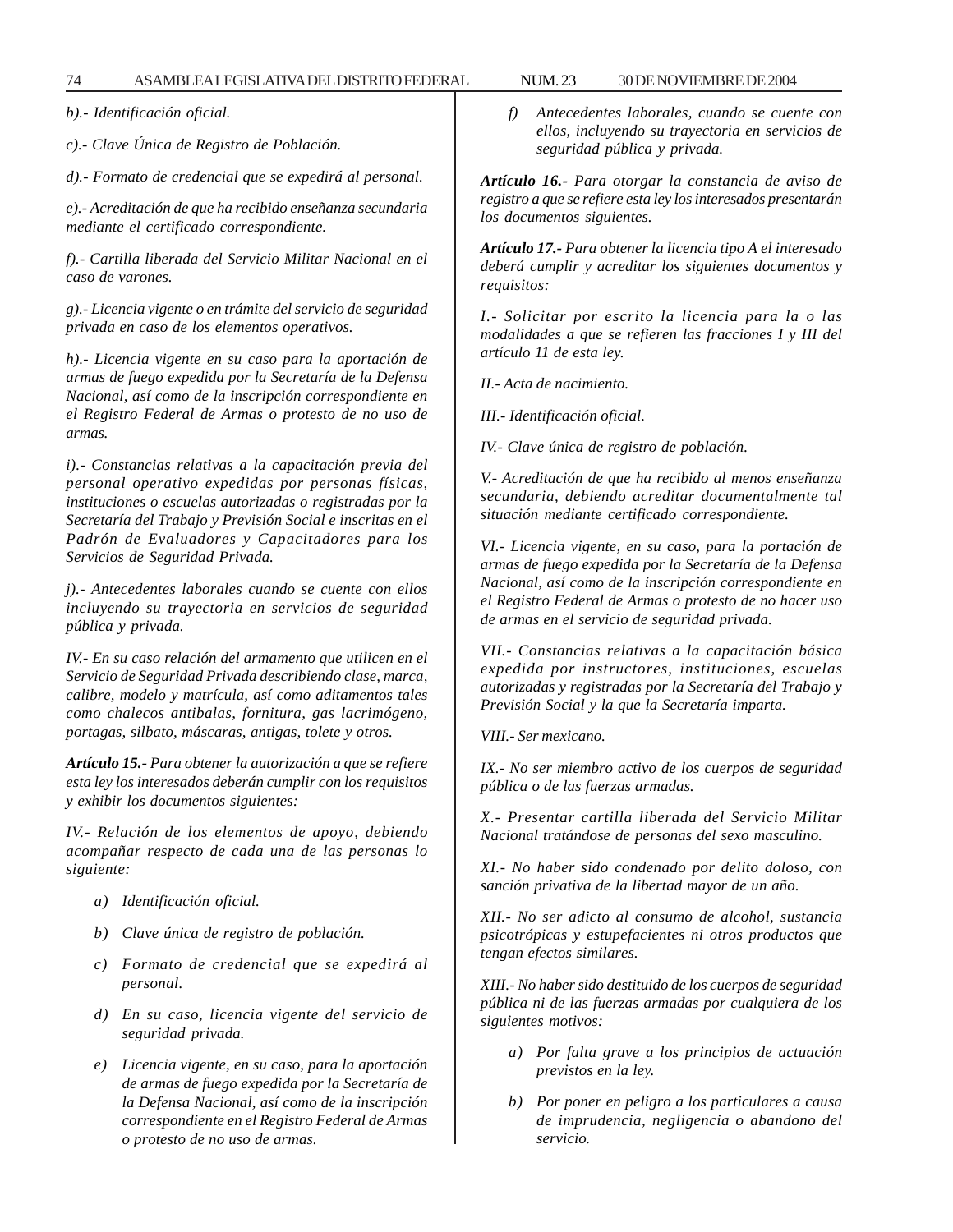- *c) Por incurrir en faltas de honestidad.*
- *d) Por asistir el servicio en estado de ebriedad o bajo e influjo de sustancias psicotrópicas, enervantes o estupefacientes y otras que produzcan efectos similares o por consumirlas durante el servicio o en su centro de trabajo o por habérseles comprobado ser adictos a tales sustancias.*
- *e) Por revelar asuntos secretos o reservados de los que tenga conocimiento por razón de su empleo.*
- *f) Por presentar documentación falsa o apócrifa.*
- *g) Por obligar a sus subalternos a entregarle dinero u otras dádivas bajo cualquier concepto.*

*XIV.- Presentar constancia de certificación expedida por la Secretaría o por la persona física o moral autorizada para tal efecto.*

*Artículo 19.- En un término de 10 días hábiles a la recepción de solicitud de permiso, autorización o licencia, la Secretaría notificará al solicitante lo siguiente:*

*I.- Si no reúne los requisitos señalados en esta ley, la Secretaría en un plazo de 5 días hábiles lo prevendrá para que en un término máximo de 30 días hábiles subsane las deficiencias que en su caso presenta la solicitud. Una vez transcurrido el término sin que el interesado haya subsanado las deficiencias de la solicitud, ésta se tendrá por no presentada.*

*II.- Si reúne los requisitos señalados en esta ley, la Secretaría expedirá dentro del plazo de 10 días hábiles el documento correspondiente, previo pago de derechos. Si hubiese transcurrido el plazo a que se refiere el primer párrafo de este artículo y no hubiera respuesta de la Secretaría, se entenderá que la solicitud ha sido procedente, en cuyo caso el interesado deberá presentar el pago de derechos a efecto de que la Secretaría en un plazo no mayor de 10 días posteriores expida el documento respectivo.*

*Artículo 24.- El registro de la seguridad privada a través del titular de la unidad administrativa que le competa será el depositario de la fe pública y registral de los actos jurídicos, documentos y datos relacionados con la seguridad privada en el Distrito Federal.*

*En forma enunciativa, el registro mencionado en el párrafo anterior deberá contemplar cuando menos los siguientes apartados:*

*IX.- Sanciones administrativas y penales.*

*X.- Armamento.*

*XI.- Los demás que sean necesarios a juicio de la Secretaría.*

*Artículo 28.- Los elementos operativos y de apoyo deberán acreditar mediante constancia expedida por los capacitadores que han recibido un curso básico de inducción al servicio, sin menoscabo de la capacitación y adiestramiento que periódicamente se proporcione de conformidad a la modalidad que se le requiera, para mejorar, proveer los servicios o realizar las actividades de seguridad privada.*

*Asimismo deberán acreditar a través de los cursos y capacitación que determine la Secretaría que poseen los conocimientos necesarios y suficientes para la utilización de la fuerza en el desempeño de sus actividades.*

*Los programas y planes de capacitación que deberán cumplir los elementos operativos y de apoyo deberán contener cuando menos los siguientes rubros:*

*I.- Persuasión verbal y sicológica.*

*II.- Utilización de la fuerza corporal.*

*III.- Utilización de instrumentos no letales.*

*IV.- Utilización de armas de fuego.*

*Artículo 30.- Los titulares de licencia deberán someterse a las pruebas, exámenes y evaluaciones que se determinen en esta ley y su reglamento, así como conservar los requisitos de expedición y permanencia que son necesarios para la vigencia de su licencia.*

*Artículo 35.- Los titulares de permisos, autorizaciones y licencias vigentes deberán dar cumplimiento en lo aplicable en lo siguiente:*

*I.- Llevar un registro de su personal y registrar al mismo ante la Secretaría.*

*II.- Mantener en lugar visible el permiso o la autorización otorgada por la Secretaría.*

*III.- Hacer constar en su papelería y documentación el número de permiso o autorización otorgada por la Secretaría.*

*IV.- Permitir y facilitar las visitas de verificación que efectúe la Secretaría.*

*V.- Notificar dentro de los primeros 5 días hábiles a la Secretaría las altas y bajas del personal que preste servicios o realice actividades de seguridad privada, a efecto de que formule las observaciones que estime pertinente.*

*VI.- Informar a la Secretaría de las modificaciones que se registren en relación con las condiciones administrativas y operativas que integran el expediente de su permiso o autorización, así como su revalidación dentro de un plazo no mayor de 15 días hábiles contados a partir del siguiente en que se realizó la modificación.*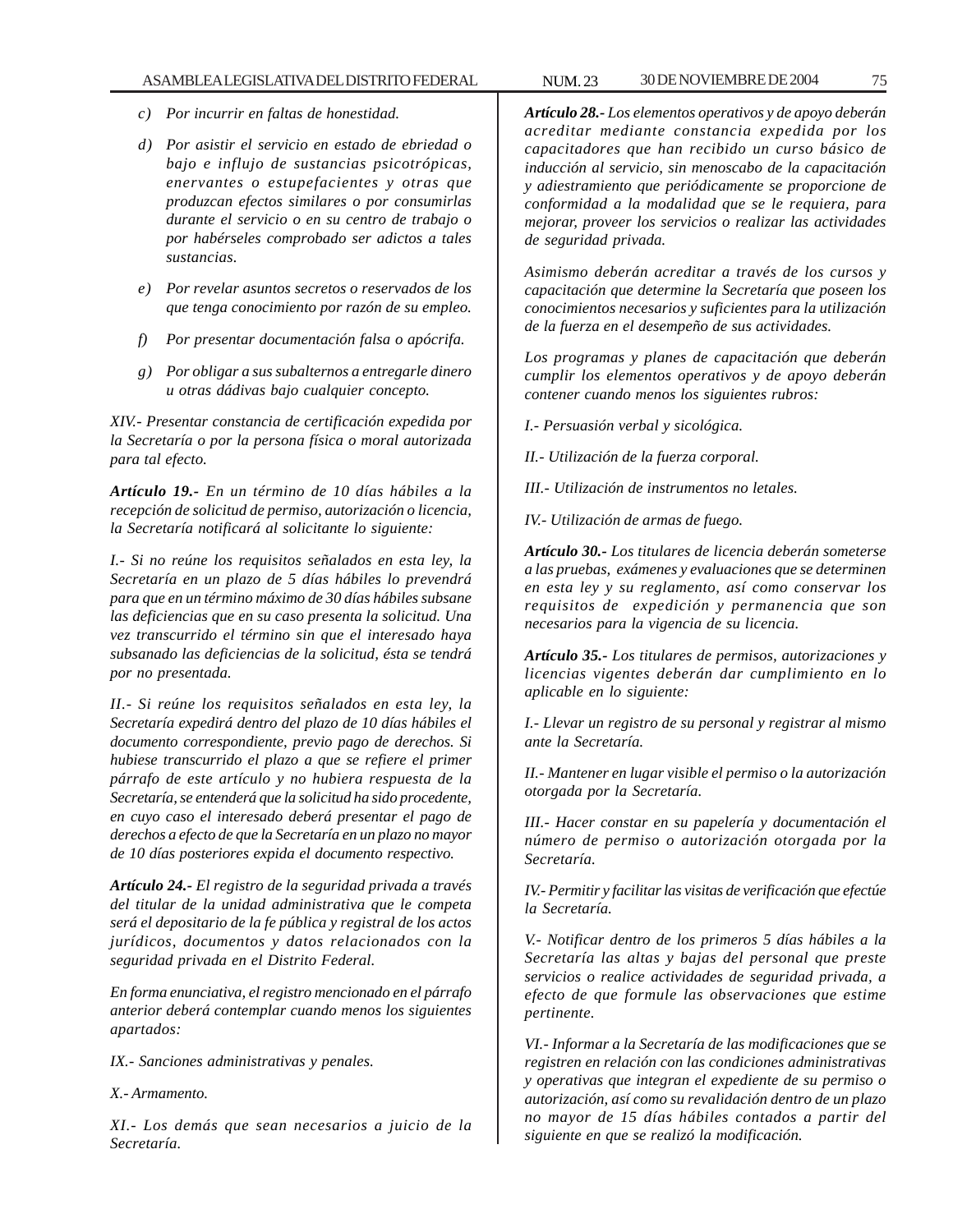*VII.- Informar al Ministerio Público de aquellas conductas que sean probablemente constitutivas de delito en las que intervenga su personal o elementos operativos o de apoyo, debiendo aportar los datos de que disponga para el esclarecimiento de los hechos.*

*VIII.- Contar en su organización con un jefe de operaciones por lo menos, debiendo hacer del conocimiento de la Secretaría el nombre de éste para su integración en el registro.*

*IX.- Aportar a la Secretaría de manera oportuna y con la periodicidad que determine esta ley y su reglamento, los datos que se requieran para el registro de los servicios de seguridad privada.*

*X.- Vigilar que su personal cumpla con las obligaciones que le fijan esta ley y demás ordenamientos jurídicos en la materia.*

*XI.- Aplicar anualmente exámenes médicos, sicológicos y toxicológicos a sus elementos operativos en instituciones autorizadas para el efecto y presentar el resultado de los mismos en un plazo de 10 días hábiles posteriores a su práctica.*

*XII.- Proporcionar con la periodicidad que determine el reglamento, la capacitación y adiestramiento a sus elementos de apoyo y operativos, de conformidad a la modalidad en que prestan el servicio o realicen la actividad de seguridad privada.*

*Artículo 38.- Los prestadores de los servicios de seguridad privada titulares de los permisos y licencias deberán dar aviso a la Secretaría en un plazo no mayor de 3 días hábiles cuando suspenda o terminen por decisión propia la prestación del servicio, haciéndole saber pormenorizadamente cuáles han sido las causas que la originaron. En caso de suspensión deberán de informar a la Secretaría el tiempo estimado en el que consideran restablecer el servicio, el cual no deberá exceder de 60 días naturales.*

*Artículo 39.- A fin de comprobar que los titulares de permisos, autorizaciones y licencias que prestan servicio o realicen actividades de seguridad privada en el Distrito Federal en cualquiera de sus modalidades, cumplan con las disposiciones jurídicas y administrativas aplicables en su caso, proporcionen el servicio o realicen actividades de seguridad privada en los términos y condiciones señaladas en los permisos, autorizaciones o licencias, la Secretaría realizará visitas de verificación las que podrán ser ordinarias o extraordinarias de acuerdo con lo que establece el reglamento.*

*Artículo 40.- Se suprime y se recorre la numeración.*

*Artículo 42.- Toda visita de verificación deberá realizarse con la orden correspondiente.*

*Artículo 43.- La orden deberá contener los siguientes requisitos:*

*I.- Constar por escrito y ser emitido por autoridad competente conteniendo nombre, cargo y firma autógrafa del servidor público que lo emite.*

*II.- Estar debidamente fundada y motivada expresando con claridad y precisión el objeto o propósito de que se trata, señalando las circunstancias especiales, razones particulares o causas inmediatas que se tuvieron en consideración para emitir la orden.*

*III.- El nombre, denominación o razón social del visitado.*

*IV.- El o los domicilios donde se deba practicar la visita; y*

*V.- El nombre de la persona o personas que practicarán la visita, quienes podrán actuar conjunta o separadamente y podrán aumentarse o reducirse su número. El aumento o reducción se notificará al visitado. Asimismo, deberá levantarse acta de visita por escrito, debidamente fundada y motivada, expresando con claridad y precisión el objeto o propósito de que se trate.*

*Artículo 44.- Los visitados está obligados a proporcionar la documentación, datos, información y demás elementos que sean inherentes a la naturaleza del permiso, autorización o licencia y en el supuesto de negativa desobediencia, la autoridad podría imponer la sanción que corresponde en los términos de esta ley y requerirá la presentación del documento o informe omitir en un plazo de 5 días hábiles, para el primero y 3 días hábiles para los subsecuentes requerimientos.*

*Artículo 45.- Si de las visitas de verificación se desprendiera la probable comisión de un delito, la Secretaría denunciará tal circunstancia ante el Ministerio Público.*

*Título Cuarto de las sanciones, capítulo I del apercibimiento, amonestación y multa.*

*Artículo 51.- Las sanciones administrativas a que se refiere este capítulo, se impondrán tomando en cuenta los siguientes criterios:*

*IV.- La ausencia de sanciones al infractor o en su caso, la reiterada violación a las normas obligatorias aplicables a la prestación de los servicios; y*

*Artículo 52.- Procede la suspensión temporal de permiso, autorización o licencia con difusión pública de la misma en los siguientes casos:*

*IV.- Suspender la prestación del servicio sin dar aviso a que se refiere el artículo 38 de esta Ley.*

*Artículo 54.- Son causas de revocación las siguientes:*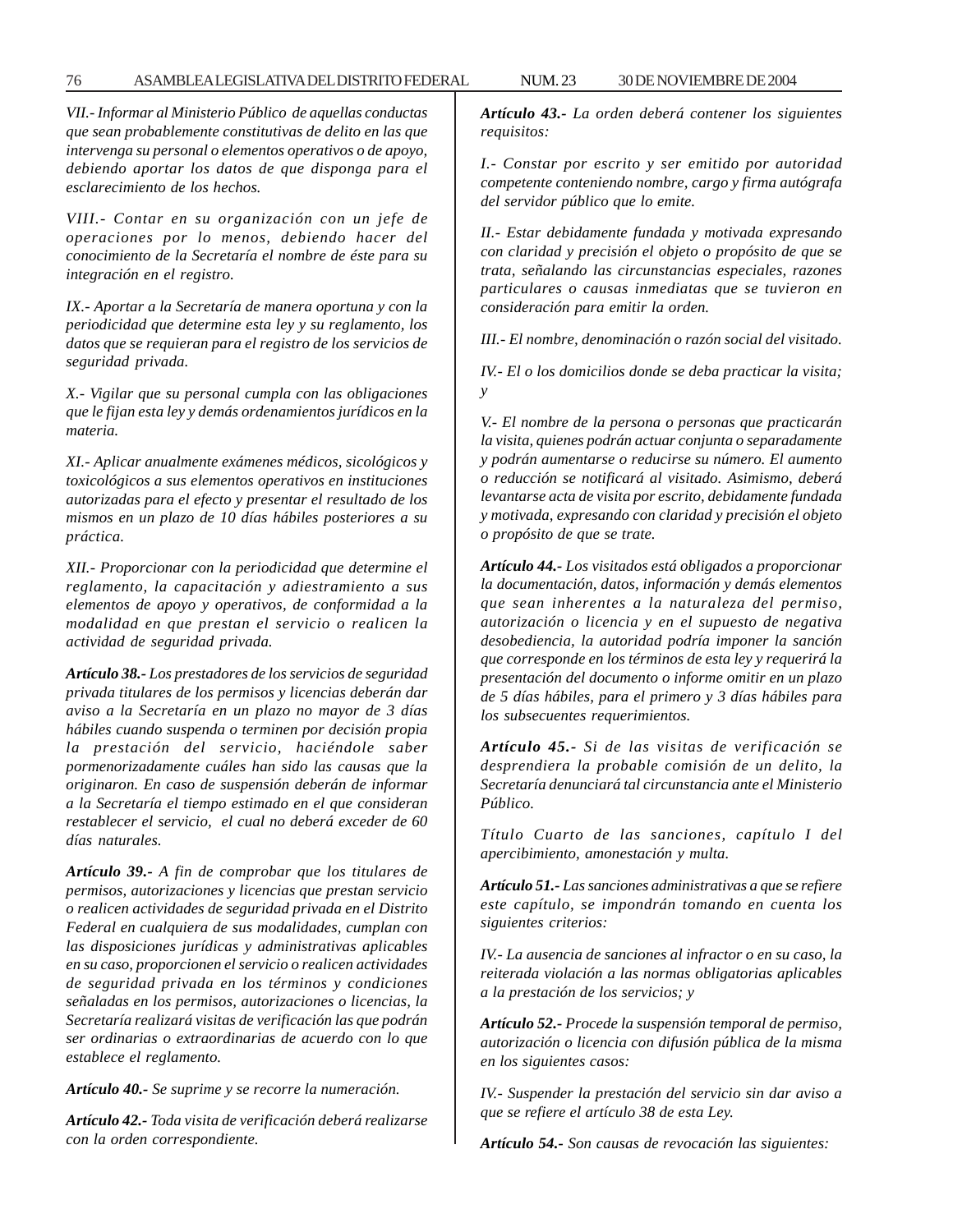*V.- Transgredir lo previsto en los artículos 33 y 34 de esta Ley.*

*Artículo 55.- La suspensión temporal cancelación o revocación de un permiso, autorización o licencia por cualquiera de las causas establecidas en éste u otros ordenamientos, será declarada administrativamente por la Secretaría de acuerdo con el siguiente procedimiento:*

*I.- La Secretaría notificará por escrito al titular del permiso, autorización o licencia, los motivos de suspensión temporal, cancelación o revocación en que a su juicio haya incurrido y le señalará un plazo de 10 días hábiles para que presenten pruebas, alegatos y manifieste lo que a su derecho convenga.*

*II.- Transcurrido dicho plazo, la Secretaría emitirá acuerdo en su caso por la naturaleza de las pruebas ofrecidas, se señale una fecha dentro de los 10 días hábiles siguientes para su desahogo; y*

*III.- Concluido el periodo probatorio, la Secretaría cuenta con un plazo de 15 días hábiles para dictar resolución, la cual deberá notificar personalmente y por escrito al titular del permiso, autorización o licencia o quien represente legalmente sus intereses.*

*Artículo 58.- Cuando la orden de clausura no puede ejecutarse debido a la oposición del titular del permiso, representante legal u ocupante del establecimiento, el verificador encargado de ejecutarla rendirá un informe sobre la no ejecución de la clausura ordenada.*

*Con base en dicho informe, el superior jerárquico emitirá resolución fundada y motivada en la que impondrá a la persona que se haya opuesto a la diligencia la sanción prevista en esta ley; dictará una nueva orden de clausura y solicitará el concurso de la fuerza pública para su ejecución.*

*En caso de que una persona física o moral preste servicios o realice actividades de seguridad privada sin contar con el permiso, autorización o licencia de la Secretaría o cuando no hubiere obtenido la revalidación correspondiente, se procederá a emitir acuerdo de suspensión o clausura, según el caso, y se impondrá al infractor una multa por el equivalente de hasta 5 mil veces el salario mínimo, sin perjuicio de la aplicación de sanciones o penas de otra naturaleza.*

*Artículo 59.- Las demás causas que constituyan infracción a los ordenamientos jurídicos que regulen los servicios y actividades, materia de esta ley, así como las sanciones aplicables a cada una de ellas, serán determinadas por el reglamento. Los prestatarios de servicios de seguridad privada serán solidariamente responsables de la comisión de infracciones cuando contraten personas físicas o morales que no cuenten con permiso, licencia o autorización de la Secretaría.*

*Artículo 60.- Los afectados por los actos o resoluciones de la Secretaría podrán interponer a su elección el recurso de inconformidad en los términos de la Ley de Procedimientos Administrativos del Distrito Federal o iniciar el juicio de nulidad ante el Tribunal de lo Contencioso Administrativo del Distrito Federal.*

*Artículo 61.- Se suprime el artículo y se recorre la numeración.*

*Artículo 62.- Se suprime el artículo y se recorre la numeración.*

*Artículo 63.- Se suprime el artículo y se recorre la numeración.*

*Capítulo VIII de los delitos de prestación ilegal de seguridad privada. Se suprimen el Capítulo VIII que comprende los artículos 64 al 70, recorriéndose la numeración de los artículos.*

*Artículo 73.- El desempeño de las funciones de la unidad de verificación se sujetará a lo siguiente:*

*I. A los principios de legalidad, honradez, lealtad, imparcialidad y eficiencia.*

*III. Asegurar al interior de la Secretaría que las acciones encaminadas a la detección de probables actos ilícitos en los que se encuentren involucrados los elementos operativos o de apoyo se lleven a cabo con estricto apego a derecho; y*

*Segundo.- La presente ley entrará en vigor a los 60 días después de su publicación en la Gaceta Oficial del Distrito Federal.*

*En los transitorios, el Tercero.- Las disposiciones en materia de servicios de seguridad privada expedidas con anterioridad a la entrada en vigor de la presente ley, permanecerán vigentes en todo lo que no se oponga a la misma, hasta que no se expida el reglamento de esta ley.*

## *Transitorios:*

*Primero.- Publíquese en la Gaceta Oficial del Distrito Federal para su debida aplicación y observancia, y en el Diario Oficial de la Federación para su mayor difusión.*

Cumplida su instrucción, diputado Presidente.

**EL C. PRESIDENTE.-** Gracias, diputada Secretaria. Proceda la secretaría, en votación económica, a preguntar a la Asamblea si son de aprobarse las propuestas de modificación presentadas.

**LA C. SECRETARIA.-** Por instrucciones de la presidencia, se pregunta al Pleno, en votación económica, si son de aprobarse las propuestas de modificación.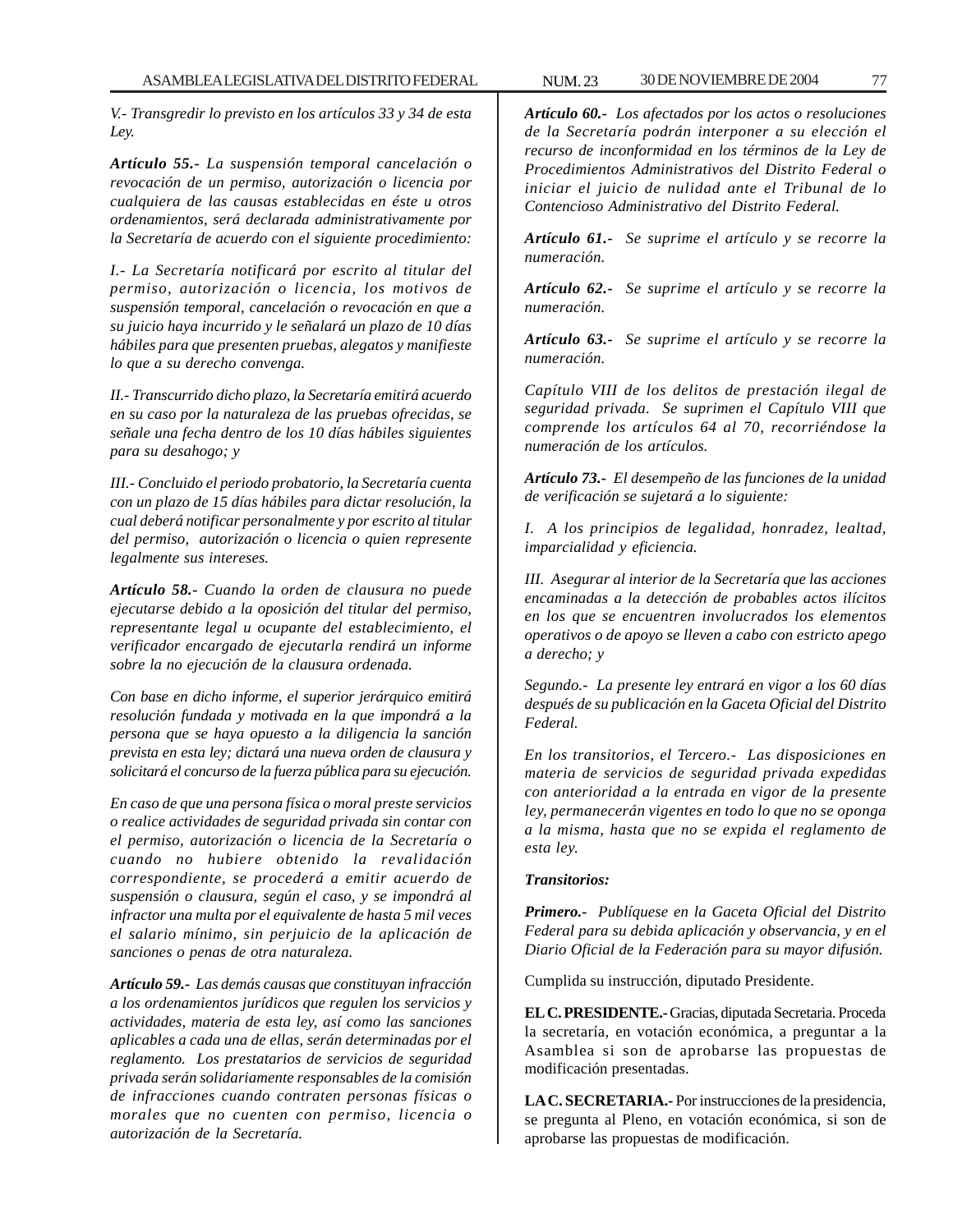Los que estén por la afirmativa, sírvanse manifestarlo poniéndose de pie.

Los que estén por la negativa, sírvanse manifestarlo poniéndose de pie.

Aprobadas las propuestas de modificación, diputado Presidente.

**EL C. PRESIDENTE.-** Gracias, diputada Secretaria. Proceda la secretaría a recoger la votación nominal del dictamen en lo general y en lo particular en un solo acto, con las modificaciones aprobadas por el Pleno.

**LA C. SECRETARIA.-** Se va a proceder a recoger la votación nominal del los artículos reservados en lo particular, en términos del dictamen, con las modificaciones aprobadas por el Pleno.

De conformidad con lo establecido por el artículo 128 del Reglamento para el Gobierno Interior de la Asamblea, se solicita a la Coordinación de Servicios Parlamentarios hacer el anuncio correspondiente a efecto de que los diputados presentes puedan emitir su voto.

Se solicita a los diputados que al emitir su voto lo hagan en voz alta, diciendo su nombre y apellido, añadiendo la expresión ''en pro'', ''en contra'' o ''abstención''. La de la voz recogerá la votación. Comenzamos de derecha a izquierda.

### **(Votación Nominal)**

José Espina, en pro.

Juan Antonio Arévalo López, en pro.

Gabriela Cuevas, en pro.

Jesús López, a favor.

Rafael Hernández Nava, a favor.

Emilio Fernández, en pro.

Eduardo Malpica, en pro.

Higinio Chávez, a favor.

Aleida Alavez, en pro.

José Jiménez, en pro.

María de Lourdes Rojo e Incháustegui, pro.

Adrián Pedrozo Castillo, en pro.

Lozano Lozano, en pro.

Araceli Vázquez Camacho, en pro.

Silvia Oliva Fragoso, a favor.

Sara Figueroa, en pro.

Carlos Alberto Flores, a favor.

Gabriela González, a favor.

Mariana Gómez del Campo, en pro.

Sofía Figueroa, en pro.

Irma Islas, en pro en lo general y en lo particular con las reservas presentadas.

Jorge Lara, en pro.

Lorena Villavicencio, a favor.

Reyes Gámiz, a favor.

Francisco Chiguil, en pro.

Jorge García, a favor.

Julio Escamilla, a favor.

Alfredo Hernández Raigosa, a favor.

Juventino Rodríguez Ramos, a favor.

Rodrigo Chávez Contreras, a favor.

Alberto Trejo Villafuerte, en pro.

Maricela Contreras Julián, a favor.

Lourdes Alonso, a favor.

María Elena Torres, a favor.

Mónica Serrano, en pro.

Arturo Escobar, a favor.

De la Garza, en pro.

José Antonio Arévalo, a favor.

Agundis, en pro.

José Medel Ibarra, a favor.

Claudia Esqueda, a favor.

Gerardo Villanueva, a favor.

Efraín Morales, a favor.

Rigoberto Nieto, a favor.

Julio César Moreno, a favor.

Víctor Varela, en pro.

Alfredo Carrasco, a favor.

Pablo Trejo, en pro.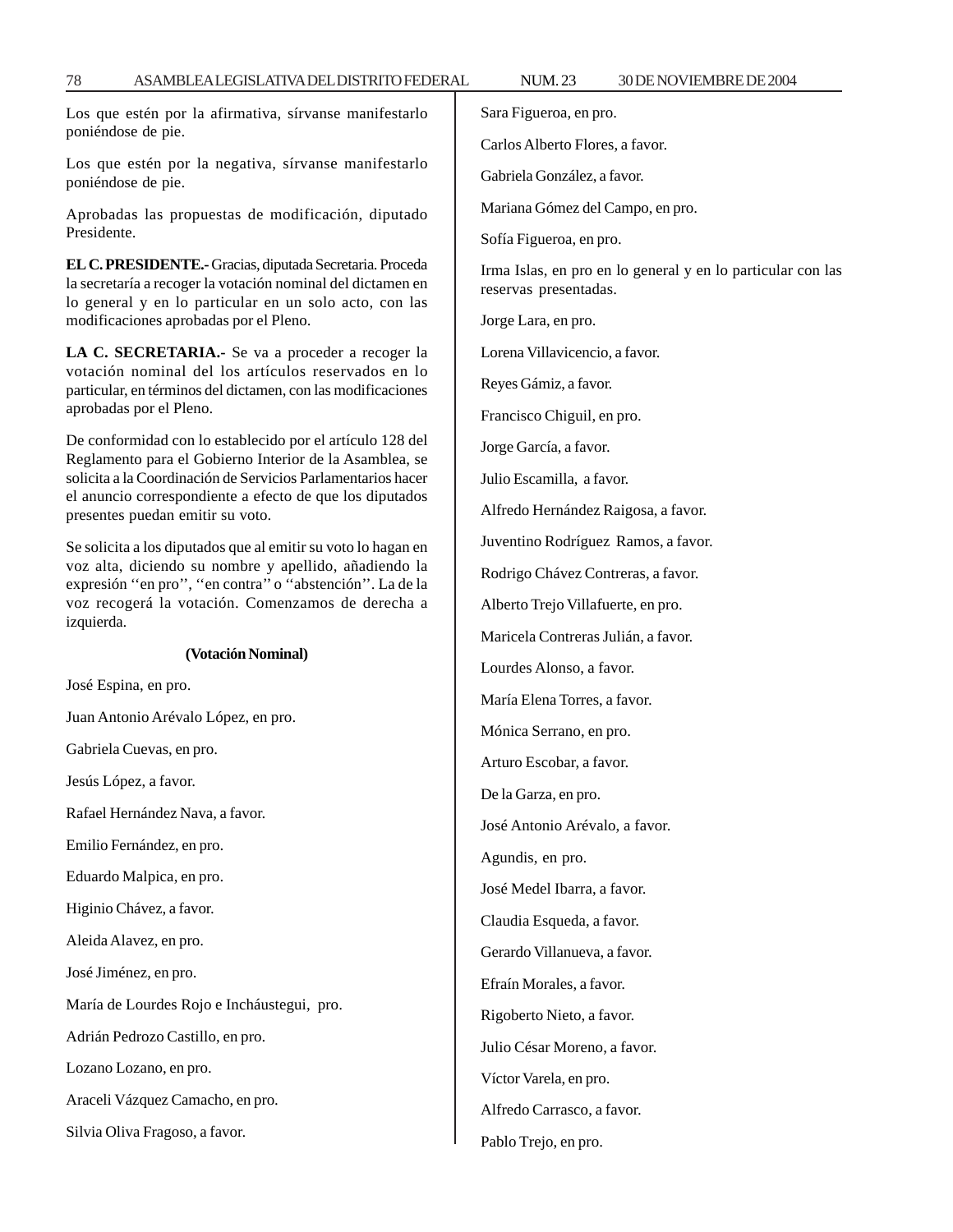Rodolfo Covarrubias, a favor.

Miguel Ángel Solares Chávez, a favor.

**LA C. SECRETARIA.-** ¿Faltó alguna o algún diputado de emitir su voto?

Mauricio López Velázquez, a favor.

**LA C. SECRETARIA.-** ¿Faltó alguna o algún diputado de emitir su voto?

Se va a proceder a recoger la votación de la Mesa Directiva.

María Teresita Aguilar, a favor.

Elio Bejarano, en pro.

**LA C. SECRETARIA.-** Diputado Presidente, el resultado de la votación es el siguiente 53 votos a favor, 0 votos en contra, 0 abstenciones.

**EL C. PRESIDENTE.-** Gracias, diputada Secretaria. En consecuencia se aprueba el dictamen con proyecto de ley de Seguridad Privada del Distrito Federal.

Remítase al Jefe de Gobierno del Distrito Federal para su promulgación en la Gaceta Oficial del Distrito Federal y para su mayor difusión en el Diario Oficial de la Federación.

El siguiente punto del orden del día es la discusión y en su caso aprobación del dictamen en relación a la propuesta con punto de acuerdo por el que se exhorta a la Dirección de Sistemas de Aguas y a la Dirección de Obras y Desarrollo Urbano, ambas del Gobierno del Distrito Federal y al Jefe Delegacional en Tlalpan, Eliseo Moyao Morales, a que investigue el uso y aprovechamiento de un pozo de agua potable en el Pueblo de San Miguel Topilejo en la Delegación Tlalpan, para hacer las implantaciones necesarias para que los habitantes de dicha comunidad puedan recibir el servicio de agua potable entubada en sus hogares, que presenta la Comisión de Uso, Aprovechamiento de Bienes y Servicios Públicos.

En virtud de que el dictamen fue distribuido entre las diputadas y diputados, en términos de lo dispuesto por el artículo 115 del Reglamento para el Gobierno Interior de la Asamblea Legislativa del Distrito Federal, proceda la secretaría a consultar a la Asamblea en votación económica, si se dispensa la lectura del mismo y se somete a discusión en lo inmediato.

**LA C. SECRETARIA.-** Por instrucciones de la presidencia y en votación económica, se consulta a la Asamblea si es de dispensarse la lectura del dictamen de referencia y se somete a discusión de inmediato.

Los que estén por la afirmativa, sírvanse manifestarlo poniéndose de pie.

Los que estén por la negativa, sírvanse manifestarlo poniéndose de pie.

Dispensada la lectura, diputado Presidente.

**EL C. PRESIDENTE.-** Gracias, diputada Secretaria. Para fundamentar el dictamen, se concede el uso de la palabra al diputado Emilio Fernández Allende, a nombre de la Comisión de Uso y Aprovechamiento de Bienes y Servicios Públicos.

**EL C. DIPUTADO EMILIO FERNÁNDEZ ALLENDE.-** Con su venia, señor Presidente.

## *COMISIÓN DE USO Y APROVECHAMIENTO DE BIENES Y SERVICIOS PÚBLICOS*

*DICTAMEN EN RELACIÓN A LA PROPUESTA CON PUNTO DE ACUERDO POR EL QUE SE EXHORTA A LA DIRECCIÓN DEL SISTEMA DE AGUAS Y A LA DIRECCIÓN DE OBRAS Y DESARROLLO URBANO, AMBAS DEL GOBIERNO DEL DISTRITO FEDERAL Y AL JEFE DELEGACIONAL EN TLALPAN, ELISEO MOYAO MORALES, A QUE INVESTIGUE EL USO Y APROVECHAMIENTO DE UN POZO DE AGUA POTABLE EN EL PUEBLO DE SAN MIGUEL TOPILEJO EN LA DELEGACIÓN TLALPAN, PARA HACER LAS IMPLEMENTACIONES NECESARIAS PARA QUE LOS HABITANTES DE DICHA COMUNIDAD PUEDAN RECIBIR EL SERVICIO DE AGUA POTABLE ENTUBADA EN SUS HOGARES.*

### *HONORABLE ASAMBLEA:*

*A la Comisión de Uso y Aprovechamiento de Bienes y Servicios Públicos de esta Asamblea Legislativa del Distrito Federal, III Legislatura, fue turnada para su análisis y dictamen la Propuesta con Punto de Acuerdo por el que se exhorta a la Dirección del Sistema de Aguas y a la Dirección de Obras y Desarrollo Urbano, ambas del Gobierno del Distrito Federal y al Jefe Delegacional en Tlalpan Eliseo Moyao Morales, a que investigue el uso y aprovechamiento de un pozo de agua potable en el pueblo de San Miguel Topílejo en la Delegación Tlalpan, para hacer las implementaciones necesarias para que los habitantes de dicha comunidad puedan recibir el servicio de agua potable entubada en sus hogares, presentada por el Diputado Jorge Alberto Lara Rivera, del grupo parlamentario del Partido Acción Nacional.*

*Con fundamento en lo dispuesto por los artículos 42 fracción XXV del Estatuto de Gobierno del Distrito Federal; 59, 62, 63, 64 y 73 de la Ley Orgánica de la Asamblea Legislativa del Distrito Federal y 28, 32 y 33 del Reglamento para el Gobierno Interior de la Asamblea Legislativa del Distrito Federal, esta Comisión se abocó al estudio y análisis de la Propuesta presentada, conforme a los siguientes:*

## *ANTECEDENTES*

*1.- La citada Propuesta con Punto de Acuerdo, fue presentada ante el Pleno de la Asamblea Legislativa del*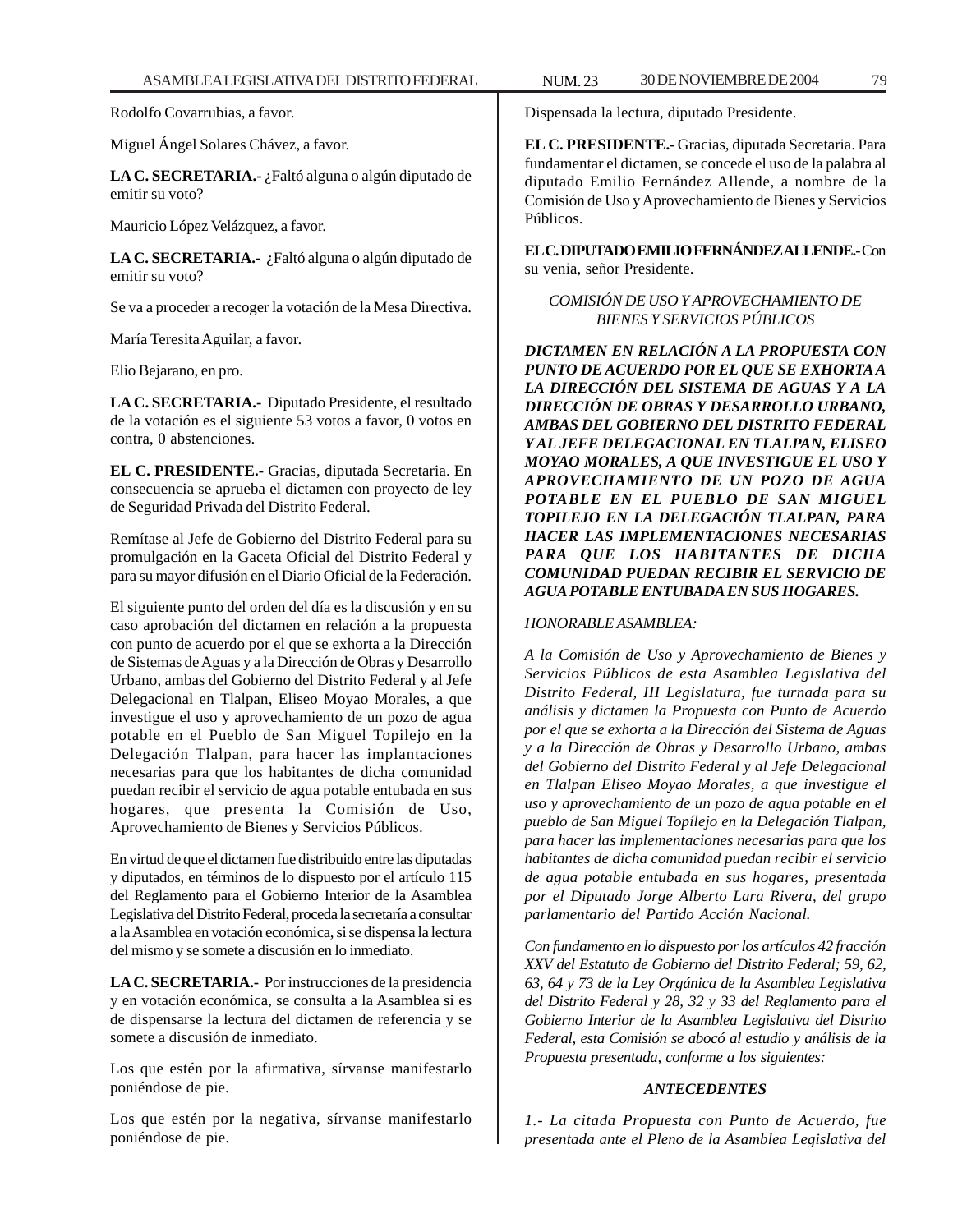*Distrito Federal, el 12 de octubre del presente año, por el Diputado Jorge Alberto Lara Rivera, del grupo parlamentario del Partido Acción Nacional.*

*2.- Mediante oficio No. MDPPSA/CSP/252/2004, de fecha 12 de octubre del 2004, el Diputado Jaime Aguilar Álvarez y Mazarrasa Presidente de la Mesa Directiva, turnó a la Presidencia de esta Comisión la Propuesta con Punto de Acuerdo citada, para su análisis y dictamen correspondiente.*

*3.- Una vez estudiada y analizada la Propuesta de referencia, esta Comisión, en cumplimiento a las disposiciones de la Ley Orgánica de la Asamblea Legislativa del Distrito Federal y del Reglamento para el Gobierno Interior de la Asamblea Legislativa del Distrito Federal sesioné para discutir la propuesta y elaborar el respectivo Dictamen. El día 25 de noviembre de dos mil cuatro dictaminé la mencionada Propuesta con Punto de Acuerdo, conforme a los siguientes:*

#### *CONSIDERANDOS*

*PRIMERO.- Que la Comisión de Uso y Aprovechamiento de Bienes y Servicios Públicos, de acuerdo con lo dispuesto en los artículos 42 fracción XXV del Estatuto de Gobierno del Distrito Federal; 59, 62, 63 64 y 73 de la Ley Orgánica de la Asamblea Legislativa del Distrito Federal y 28, 32 y 33 del Reglamento para el Gobierno Interior de la Asamblea Legislativa del Distrito Federal, es competente para conocer y dictaminar la Propuesta con Punto de Acuerdo por el que se exhorta a la Dirección del Sistema de Aguas y a la Dirección de Obras y Desarrollo Urbano, ambas del Gobierno del Distrito Federal y al Jefe Delegacional en Tlalpan Eliseo Moyao Morales, a que investigue el uso y aprovechamiento de un pozo de agua potable en el pueblo de San Miguel Topilejo en la Delegación Tlalpan, para hacer las implementaciones necesarias para que los habitantes de dicha comunidad puedan recibir el servicio de agua potable entubada en sus hogares, presentada por el Diputado Jorge Alberto Lara Rivera, del grupo parlamentario del Partido Acción Nacional.*

*SEGUNDO.- Que en la Ley Orgánica de la Asamblea Legislativa del Distrito Federal, en su artículo 13 fracción II, establece que en materia de Administración Pública, corresponde a la Asamblea Legislativa del Distrito Federal, dirigir a través de la Mesa Directiva, por acuerdo del Pleno o por conducto de la Comisión de Gobierno, peticiones y recomendaciones a las autoridades locales competentes para satisfacer los derechos e intereses legítimos de los habitantes del Distrito Federal.*

*TERCERO.- Que el artículo 27 constitucional señala claramente el Derecho de la Nación para imponer a la propiedad privada las modalidades que dicte el interés público y también ordena que se dictarán las medidas*

*necesarias para establecer adecuadas provisiones, usos, reservas y destinos de tierras, aguas y bosques a efecto de ejecutar obras públicas, planear y regular el mejoramiento y crecimiento de los centros de población.*

*CUARTO.- Que la Ley de Aguas del Distrito Federal indica, en su artículo 50, que toda persona tiene derecho al acceso suficiente, seguro e higiénico de agua para su uso personal y doméstico y, en el artículo 4°, define el agua potable como aquella que puede ser ingerida sin provocar efectos nocivos a la salud y cumple las normas oficiales mexicanas.*

*QUINTO.- Que el artículo 16° del mismo ordenamiento otorga al Sistema de Aguas de la Ciudad de México, entre otras, la facultad de construir las instalaciones para aprovechar las aguas de los manantiales.*

*SEXTO.- La Ley Orgánica de la Administración Pública del Distrito Federal señala, en su artículo 39, que corresponde a los titulares de los órganos políticoadministrativos ejecutar programas de obras para el abastecimiento de agua potable y el servicio de drenaje y alcantarillado y suministrar estos servicios a los habitantes cuando no estén asignados a otras dependencias.*

*SÉPTIMO.- Que el Reglamento Interior de la Administración Pública del Distrito Federal, en su artículo 126, encarga la ejecución de programas delegacionales de obras para e! abastecimiento de agua potable a partir de redes secundarias a la Dirección General de Obras y Desarrollo Urbano.*

*OCTAVO.- Que el pueblo semirural de San Miguel Topilejo, ubicado en la denominada Zona Poblada en Suelo de Conservación de la Delegación Tlalpan, incluye las Colonias denominadas: Pedregal de Aminco, Santa Cruz, Xaxalipa, La Concepción, La Libertad, La Guadalupana, Las Flores, Calvario, San Miguel Toxiác, La Faja, El Arenal, Los Ángeles, Los Encinos y Centro de Topilejo, en todas las cuales las necesidades de agua potable son abastecidas mediante el servicios de carros tanque.*

*NOVENO.- Que el uso de carros tanque para atender las necesidades de agua potable de los habitantes de este poblado implica altos costos para los vecinos, irregularidad en el abastecimiento y pérdida de tiempo para las amas de casa que deben hacer fila para lograr el servicio.*

*DÉCIMO.- Que desde 1994 se construyó una red hidráulica para proporcionar el servicio de agua potable mediante tuberías y tomas domiciliarias en las colonias de Santa Cruz, El Arenal y La Concepción, pertenecientes todas ellas al poblado de San Miguel Topilejo. Esta red nunca se ha utilizado porque se mantiene cerrada o no se*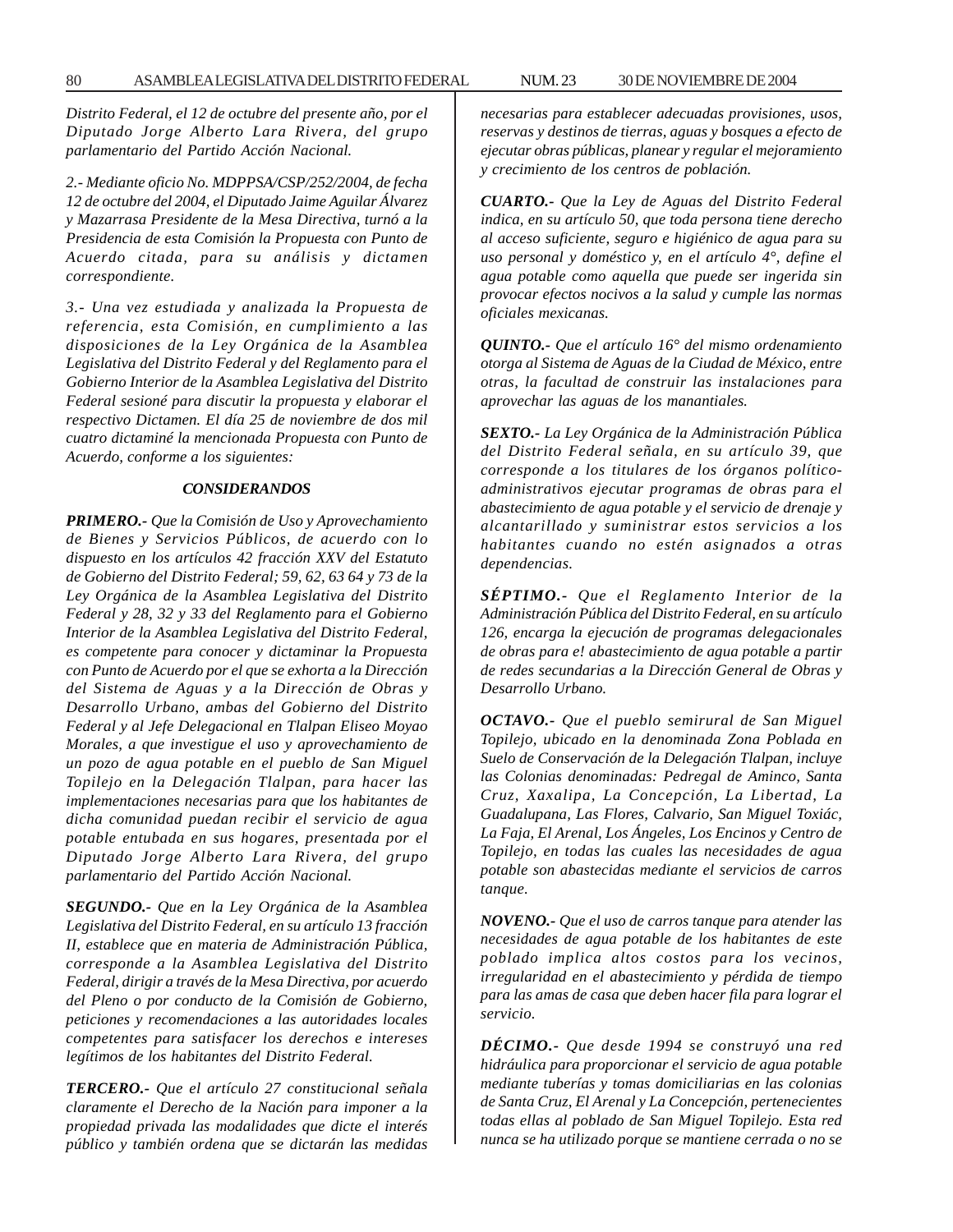*ha instalado la conexión con la red principal de agua potable.*

*DÉCIMO PRIMERO.- Que dentro del perímetro de la Delegación Tlalpan existe un pozo de agua potable, cuyo aforo y utilización del mismo no se ha podido determinar.*

*DÉCIMO SEGUNDO.- Que las informaciones disponibles indican que se estima que el gasto por segundo del citado pozo de agua potable es suficiente para atenderla demanda del citado club y abastecer los requerimientos de unos 20,000 habitantes de las Colonias citadas en el considerando Octavo.*

*DÉCIMO TERCERO.- Que la Delegación Tlalpan, el Sistema de Aguas de la Ciudad de México y la Dirección de Obras y Desarrollo Urbano del Gobierno del Distrito Federal tienen las atribuciones legales para revisar la capacidad de pozo en comento y realizar las obras necesarias para aprovecharlo a fin de abastecer de agua potable a las colonias del poblado San Miguel Topilejo, conectando la red existente y construyendo las líneas adicionales que se requieran.*

*Por lo anteriormente expuesto, se propone la aprobación del siguiente:*

### *PUNTO DE ACUERDO*

*ÚNICO.- Se exhorta al Jefe Delegacional en Tlalpan, al Sistema de Aguas de la Ciudad de México y a la Dirección de Obras y Desarrollo Urbano del Gobierno del Distrito Federal a que, en cumplimiento a las facultades y responsabilidades que les otorgan las leyes y reglamentos vigentes, se aboquen a investigar la capacidad, uso y aprovechamiento del pozo de agua potable ubic4doeçl las cercanías del poblado de San Miguel Topilejo, en la Delegación Tlalpan y remitan dicha información a esta Soberanía.*

*Firman por la Comisión de Uso y Aprovechamiento de Bienes y Servicios Públicos: Dip. Jaime Aguilar Álvarez y Mazarrasa, Presidente; Dip. Higinio Chávez García, Vicepresidente; Dip. Emilio Fernández Allende, Secretario.*

Es cuanto, señor Presidente.

**EL C. PRESIDENTE.-** Gracias, diputado. Insértese en el Diario de los Debates de manera íntegra.

Está a discusión el dictamen. Se abre el registro de oradores ¿Hay oradores en contra?

¿Alguna o algún diputado desea razonar su voto?

Proceda la secretaría a recoger la votación nominal del dictamen en lo general y en lo particular en un solo acto.

**LA C. SECRETARIA.-** Se va a proceder recoger la votación nominal del dictamen en lo general y en lo particular en un solo acto.

De conformidad con lo establecido por el artículo 128 del Reglamento para el Gobierno Interior de la Asamblea, se solicita a la Coordinación de Servicios Parlamentarios hacer el anuncio correspondiente a efecto de que los diputados presentes puedan emitir su voto.

Se solicita a los diputados que al emitir su voto lo hagan en voz alta diciendo su nombre y apellido, añadiendo la expresión ''en pro'', ''en contra'' o ''abstención''. La de la voz recogerá la votación. Comenzamos de derecha a izquierda.

## **(Votación Nominal)**

José Espina, en pro.

Sofía Figueroa, en pro.

Juan Antonio Arévalo López, en pro.

Gabriela Cuevas, en pro.

Jesús López, a favor.

Rafael Hernández Nava, a favor.

Emilio Fernández, en pro.

Silvia Oliva Fragoso, en pro.

Higinio Chávez, a favor.

José Jiménez, en pro.

María de Lourdes Rojo e Incháustegui, en pro.

Adrián Pedrozo Castillo, en pro.

Lozano Lozano, en pro.

Araceli Vázquez Camacho, en pro.

Sara Figueroa, en pro.

Gabriela González, en pro.

Mariana Gómez del Campo, en pro.

Irma Islas, en pro.

Jorge Lara, en pro.

Carlos Alberto Flores, a favor.

Alejandra Barrales, en pro.

Lorena Villavicencio, a favor.

Reyes Gámiz, a favor.

Rodrigo Chávez Contreras, a favor.

Miguel Ángel Solares Chávez, a favor.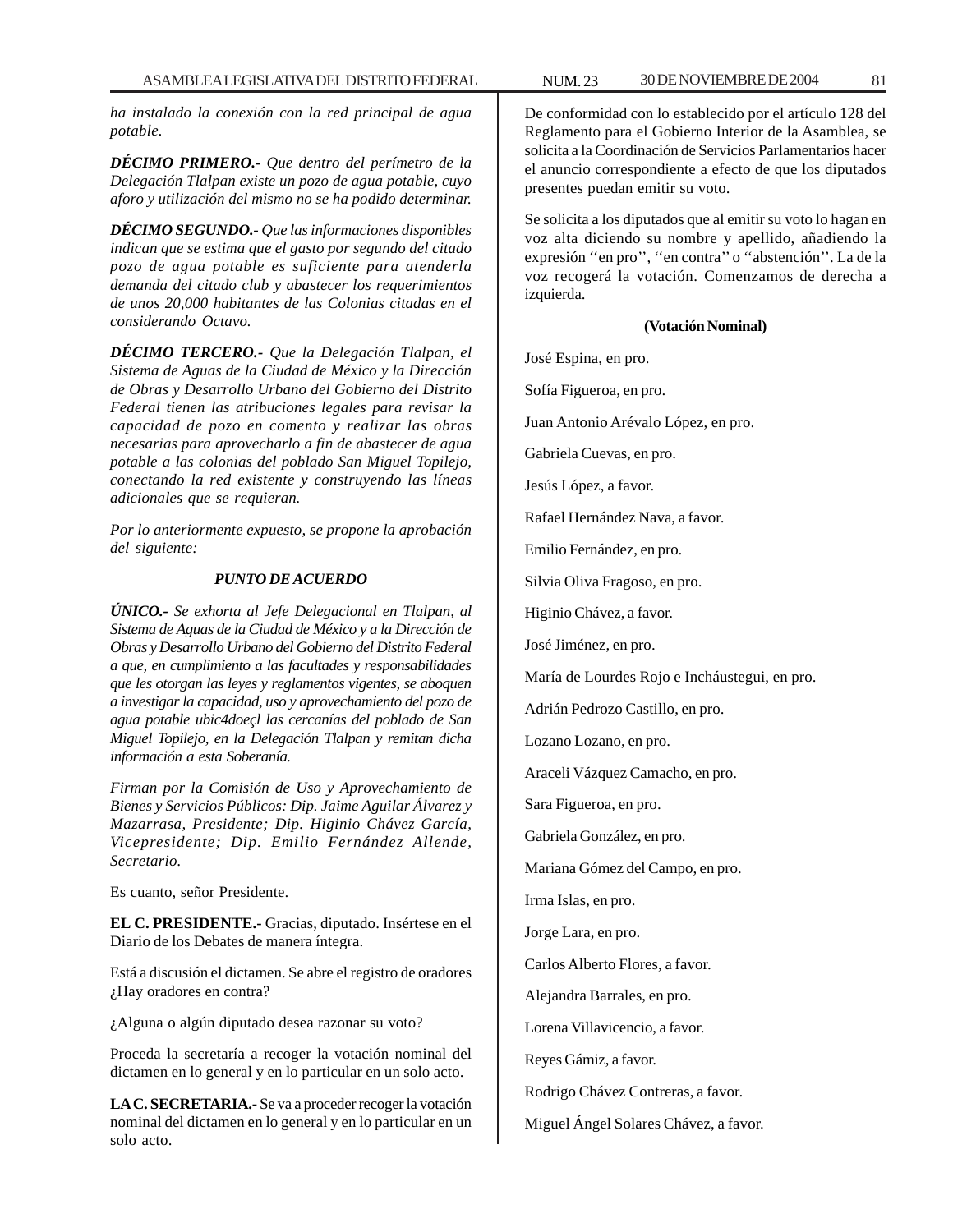y al Jefe Delegacional en Tlalpan, Eliseo Moyao Morales, a

| Alberto Trejo Villafuerte, en pro.                                                                                                                                                                                                                                                                                                                                 | que investigue el uso y aprovechamiento de un pozo de<br>agua potable en el pueblo de San Miguel Topilejo en la<br>Delegación Tlalpan, para hacer las implantaciones<br>necesarias para que los habitantes de dicha comunidad<br>puedan recibir el servicio de agua potable entubada en sus<br>hogares.                                                                     |
|--------------------------------------------------------------------------------------------------------------------------------------------------------------------------------------------------------------------------------------------------------------------------------------------------------------------------------------------------------------------|-----------------------------------------------------------------------------------------------------------------------------------------------------------------------------------------------------------------------------------------------------------------------------------------------------------------------------------------------------------------------------|
| Lourdes Alonso, en pro.                                                                                                                                                                                                                                                                                                                                            |                                                                                                                                                                                                                                                                                                                                                                             |
| María Elena Torres, a favor.                                                                                                                                                                                                                                                                                                                                       |                                                                                                                                                                                                                                                                                                                                                                             |
| Francisco Chiguil, en pro.                                                                                                                                                                                                                                                                                                                                         |                                                                                                                                                                                                                                                                                                                                                                             |
| Mónica Serrano, en pro.                                                                                                                                                                                                                                                                                                                                            | Hágase del conocimiento del jefe delegacional en Tlalpan,<br>del Director del Sistema de Aguas y del director de Obras y<br>Desarrollo Urbano, ambas del Distrito Federal, a través del<br>licenciado Alejandro Encinas Rodríguez, Secretario de<br>Gobierno del Distrito Federal.                                                                                          |
| José Antonio Arévalo, a favor.                                                                                                                                                                                                                                                                                                                                     |                                                                                                                                                                                                                                                                                                                                                                             |
| Arturo Escobar, a favor.                                                                                                                                                                                                                                                                                                                                           |                                                                                                                                                                                                                                                                                                                                                                             |
| Bernardo de la Garza, en pro.                                                                                                                                                                                                                                                                                                                                      | El siguiente punto del orden del día es la discusión y, en su<br>caso, aprobación del dictamen en relación a la propuesta<br>con punto de acuerdo para exhortar al Jefe de Gobierno del<br>Distrito Federal a arreglar los hidrantes y tomas de agua<br>contra incendios en el Distrito Federal, que presenta la<br>Comisión de Uso y Aprovechamiento de Bienes y Servicios |
| Francisco Agundis, en pro.                                                                                                                                                                                                                                                                                                                                         |                                                                                                                                                                                                                                                                                                                                                                             |
| José Medel Ibarra, a favor.                                                                                                                                                                                                                                                                                                                                        |                                                                                                                                                                                                                                                                                                                                                                             |
| Claudia Esqueda, a favor.                                                                                                                                                                                                                                                                                                                                          |                                                                                                                                                                                                                                                                                                                                                                             |
| Jorge García Rodríguez, en pro.                                                                                                                                                                                                                                                                                                                                    | Públicos.                                                                                                                                                                                                                                                                                                                                                                   |
| Alfredo Hernández Raigosa, a favor.                                                                                                                                                                                                                                                                                                                                | En virtud de que el dictamen fue distribuido entre las<br>diputadas y diputados en términos de lo establecido por el<br>artículo 115 del Reglamento para el Gobierno Interior de la<br>Asamblea Legislativa, proceda la Secretaría a consultar a la<br>Asamblea en votación económica si se dispensa la lectura<br>del mismo y se somete a discusión de inmediato.          |
| Gerardo Villanueva, a favor.                                                                                                                                                                                                                                                                                                                                       |                                                                                                                                                                                                                                                                                                                                                                             |
| Efraín Morales, a favor.                                                                                                                                                                                                                                                                                                                                           |                                                                                                                                                                                                                                                                                                                                                                             |
| Maricela Contreras Julián, a favor.                                                                                                                                                                                                                                                                                                                                | LA C. SECRETARIA.- Por instrucciones de la presidencia<br>y en votación económica se consulta a la Asamblea si es de<br>dispensarse la lectura del dictamen de referencia y se somete<br>a discusión de inmediato.                                                                                                                                                          |
| Juventino Rodríguez Ramos, a favor.                                                                                                                                                                                                                                                                                                                                |                                                                                                                                                                                                                                                                                                                                                                             |
| Víctor Varela, en pro.                                                                                                                                                                                                                                                                                                                                             |                                                                                                                                                                                                                                                                                                                                                                             |
| Pablo Trejo, a favor.                                                                                                                                                                                                                                                                                                                                              | Los que estén por la afirmativa, sírvanse manifestarlo<br>poniéndose de pie.                                                                                                                                                                                                                                                                                                |
| Rodolfo Covarrubias, a favor.                                                                                                                                                                                                                                                                                                                                      |                                                                                                                                                                                                                                                                                                                                                                             |
| LA C. SECRETARIA.- ¿Faltó alguna o algún diputado de<br>emitir su voto?                                                                                                                                                                                                                                                                                            | Los que estén por la negativa, sírvanse manifestarlo<br>poniéndose de pie.                                                                                                                                                                                                                                                                                                  |
| Eduardo Malpica, en pro.                                                                                                                                                                                                                                                                                                                                           | Dispensada la lectura, diputado Presidente.                                                                                                                                                                                                                                                                                                                                 |
| LA C. SECRETARIA.- ¿Faltó alguna o algún diputado de<br>emitir su voto?                                                                                                                                                                                                                                                                                            | EL C. PRESIDENTE.- Gracias diputada Secretaria. Para<br>fundamentar el dictamen se concede el uso de la palabra al<br>diputado Emilio Fernández Allende, a nombre de la<br>Comisión de Uso y Aprovechamiento de Bienes y Servicios<br>Públicos.                                                                                                                             |
| Se va a proceder a recoger la votación de la Mesa Directiva.                                                                                                                                                                                                                                                                                                       |                                                                                                                                                                                                                                                                                                                                                                             |
| María Teresita Aguilar, a favor.                                                                                                                                                                                                                                                                                                                                   | EL C. DIPUTADO EMILIO FERNÁNDEZ ALLENDE. Con<br>su venia, señor Presidente.                                                                                                                                                                                                                                                                                                 |
| Elio Bejarano, en pro.                                                                                                                                                                                                                                                                                                                                             |                                                                                                                                                                                                                                                                                                                                                                             |
| LA C. SECRETARIA.- Diputado Presidente, el resultado<br>de la votación es el siguiente: 48 votos a favor, 0 votos en<br>contra, 0 abstenciones.                                                                                                                                                                                                                    | COMISIÓN DE USO YAPROVECHAMIENTOS DE<br><b>BIENES Y SERVICIOS PÚBLICOS</b>                                                                                                                                                                                                                                                                                                  |
| EL C. PRESIDENTE.- Gracias, diputada Secretaria. En<br>consecuencia se aprueba el dictamen en relación a la<br>propuesta con punto de acuerdo por el que se exhorta a la<br>Dirección del Sistema de Aguas y a la Dirección de Obras y<br>Desarrollo Urbano, ambos del Gobierno del Distrito Federal,<br>val Jefe Delegacional en Tlalpan, Eliseo Movao Morales, a | DICTAMEN EN RELACIÓN A LA PROPUESTA CON<br>PUNTO DE ACUERDO PARA EXHORTAR AL JEFE<br>DE GOBIERNO DEL DISTRITO FEDERAL A<br>ARREGLAR LOS HIDRANTES Y TOMAS DE AGUA<br>CONTRA INCENDIOS EN EL DISTRITO FEDERAL.<br>Honorable Asamblea:                                                                                                                                        |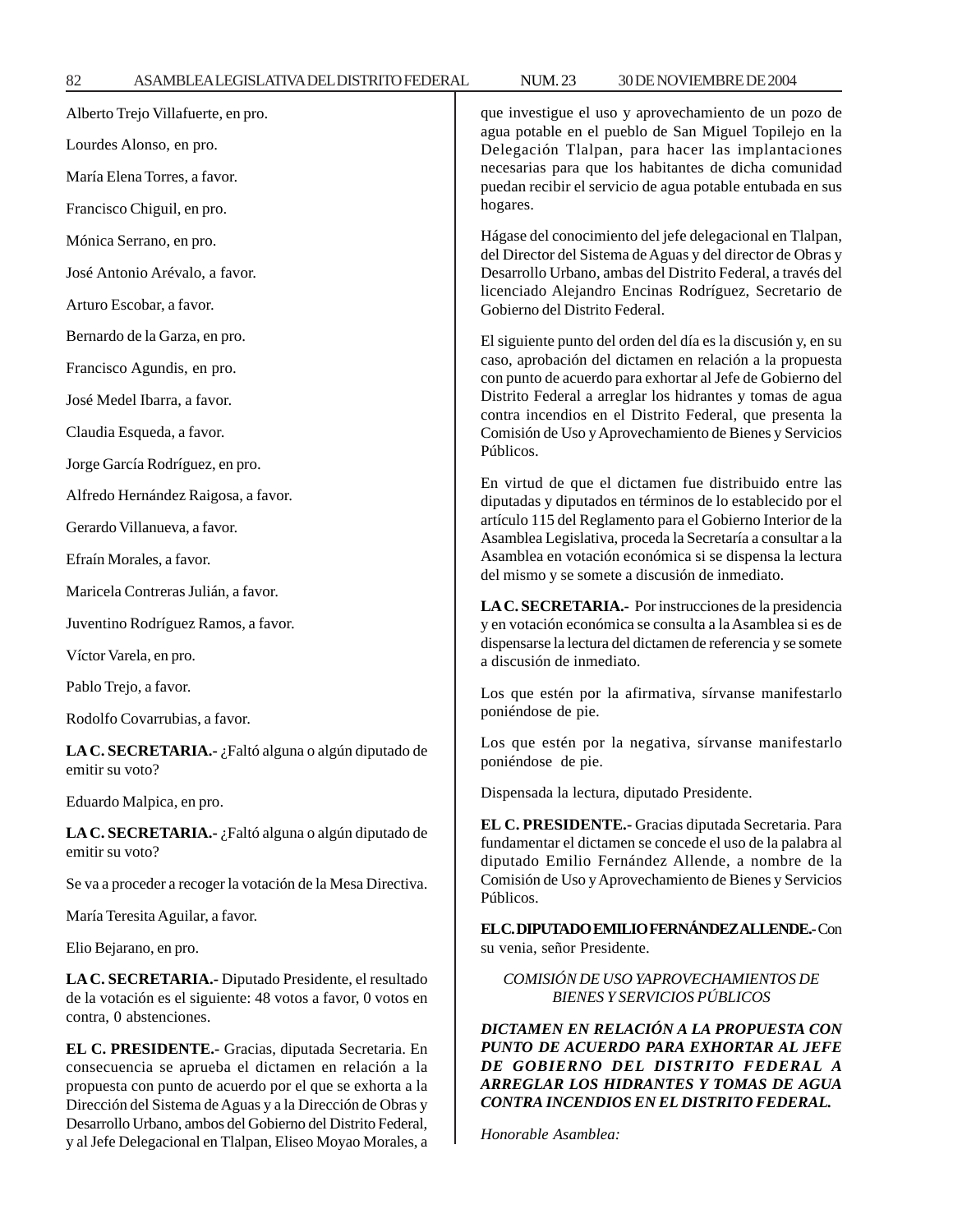*A la Comisión de Uso y Aprovechamiento de Bienes y Servicios Públicos de esta Asamblea Legislativa del Distrito Federal, III Legislatura, fue turnada para su análisis y dictamen la Propuesta con Punto de Acuerdo para exhortar al Jefe de Gobierno del Distrito Federal a arreglar los hidrantes y tomas de agua contra incendios en el Distrito Federal, presentada por la Diputada Gabriela Cuevas Barrón, integrante del grupo parlamentario del Partido Acción Nacional.*

*Con fundamento en lo dispuesto por los artículos 42, fracción XXV, del Estatuto de Gobierno del Distrito Federal; 59, 62, 63, 64 y 73 de la Ley Orgánica de la Asamblea Legislativa del Distrito Federal y 28, 32 y 33 del Reglamento para el Gobierno Interior de la Asamblea Legislativa del Distrito Federal, esta Comisión se abocó al estudio y análisis de la Propuesta presentada conforme a los siguientes:*

### *ANTECEDENTES*

*1.- La citada Propuesta con Punto de Acuerdo fue presentada ante el Pleno de la Asamblea Legislativa del Distrito Federal el 23 de septiembre del presente año, por la Dip. Gabriela Cuevas Barrón, integrante del Grupo Parlamentario del Partido Acción Nacional.*

*2.- Mediante oficio No. MDPPSNCSP/070/2004, de fecha 23 de septiembre del 2004, la Diputada Guadalupe Chavira de la Rosa, Vicepresidenta de la Mesa Directiva, turnó a la Presidencia de esta Comisión la Propuesta con Punto de Acuerdo citada, para su análisis y dictamen correspondiente.*

*3.- Una vez estudiada y analizada la Propuesta de referencia, esta Comisión, en cumplimiento a las disposiciones de la Ley Orgánica de la Asamblea Legislativa del Distrito Federal y del Reglamento para el Gobierno Interior de la Asamblea Legislativa del Distrito Federal sesionó para discutir la propuesta y elaborar el respectivo Dictamen. El día 25 de noviembre de dos mil cuatro, dictaminó la mencionada Propuesta con Punto de Acuerdo, conforme a los siguientes:*

#### *CONSIDERANDOS*

*PRIMERO.- Que la Comisión de Uso y Aprovechamiento de Bienes y Servicios Públicos, de acuerdo con lo dispuesto en los artículos 42, fracción XXV, del Estatuto de Gobierno del Distrito Federal; 59, 62 63 64 y 73 de la Ley Orgánica de la Asamblea Legislativa del Distrito Federal y 28, 32 y 33 del Reglamento para el Gobierno Interior de la Asamblea Legislativa del Distrito Federal, es competente para conocer y dictaminar la Propuesta con Punto de Acuerdo para exhortar al Jefe de Gobierno del Distrito Federal a arreglar los. hidrantes y tomas de agua contra incendios en el Distrito Federal, presentada ese día por la Dip. Gabriela Cuevas Barrón, integrante del grupo parlamentario del Partido Acción Nacional.*

*SEGUNDO.- Que la Ley Orgánica de la Asamblea Legislativa del Distrito Federal señala, en su artículo 13, fracción II, la facultad de ésta Soberanía para dirigir, a través de la Mesa Directiva, por acuerdo del Pleno o por conducto de la Comisión de Gobierno, peticiones y recomendaciones a las autoridades locales competentes para satisfacer los derechos e intereses legítimos de los habitantes del Distrito Federal.*

*TERCERO.- Que desde doce estaciones de servicio y con un total de 1,231 elementos, el Heroico Cuerpo de Bomberos del Distrito Federal atiende en toda el área de la entidad más de diez y ocho diferentes funciones que específica el artículo 6° de la Ley que rige sus actividades. Además, atiende muchas otras emergencias cuando la población y diversas autoridades solicitan su intervención.*

*CUARTO.- Que muchas de las actividades, del Heroico Cuerpo de Bomberos tropiezan con dificultades originadas en la carencia o. insuficiencia de equipo y otros elementos en virtud de las limitaciones de recursos financieros en el presupuesto que se le asigna y los apoyos privados que recibe. A mayor abundamiento, algunas dependencias del Gobierno de la Ciudad no aportan, desde su esfera de competencia, todos los elementos que requieren los Bomberos para sus trabajos.*

*QUINTO.- Que uno de los elementos vitales para el trabajo del H. Cuerpo de Bomberos es el agua. Es por ello que durante años se instalaron en los principales cruceros citadinos pozos o registros, identificados con tapas metálicas que ostentaban expresiones como ''pozo contra incendios'', ''válvula contra incendio'' y ''bomberos''. Por estos pozos se accede a tubos y válvulas de descarga de agua, especialmente diseñados para que el equipo de los bomberos pueda obtener el agua que requiere para sus actividades.*

*A partir de los años 70 se suspendió la práctica de instalar estos registros, por lo que las zonas citadinas construidas posteriormente carecen de este servicio, lo que es un obstáculo mayúsculo en las emergencias que afrontan los bomberos.*

*Muchas de estas tapas se han roto o han sido robadas. En uno y otro caso se han repueste con tapas metálicas que no tienen las identificaciones descritas, o con tapas con la leyenda ''agua potable''.*

*Todavía peor, al repavimentar muchas calles y avenidas se han clausurado los accesos a los pozos de registro utilizados por los bomberos, cubriéndolos con asfalto o concreto.*

*SEXTO.- Que los hidrantes contra incendios, pozos y tomas de agua, forman parte de la infraestructura hidráulica de la Ciudad, por lo tanto de acuerdo con lo que establece*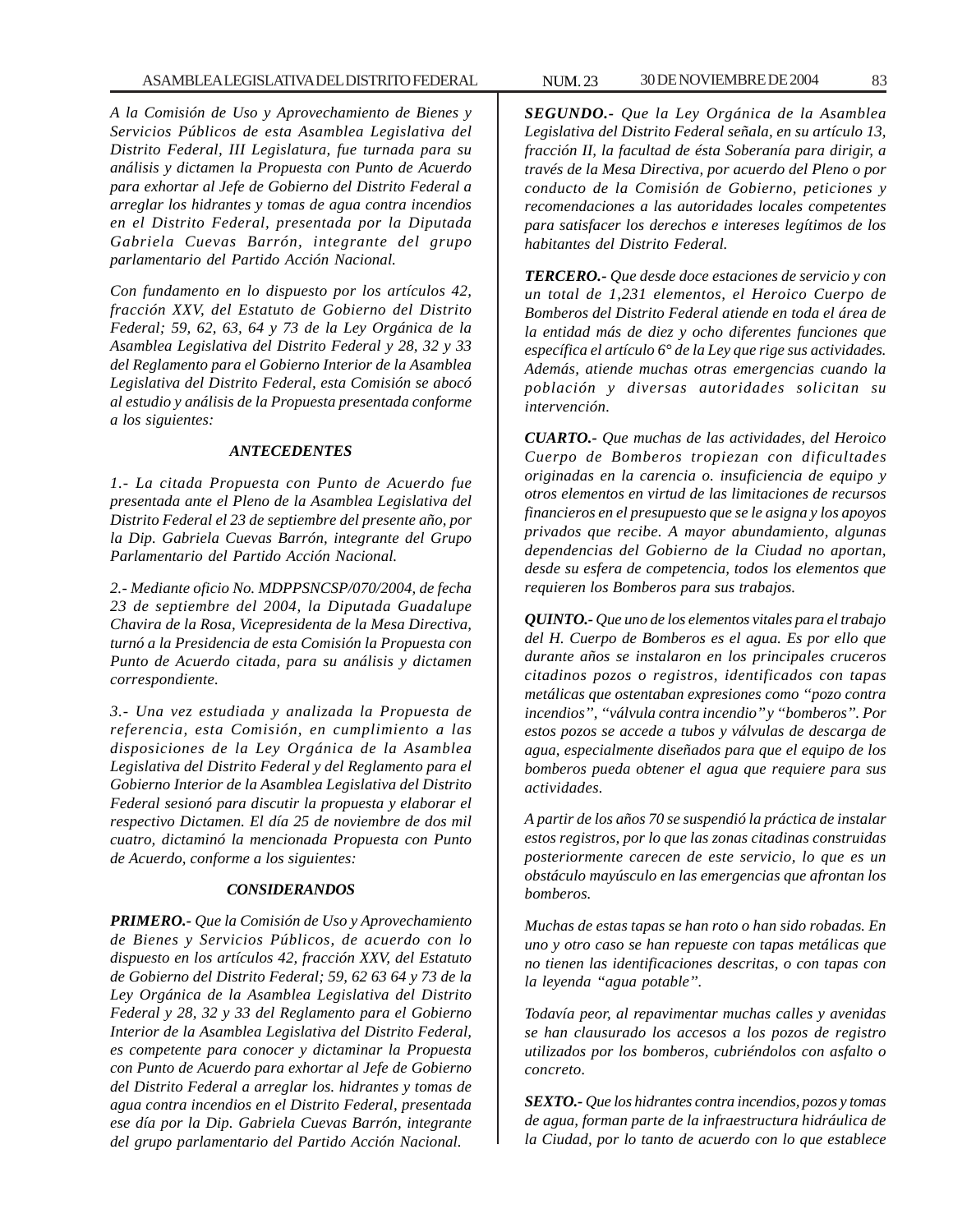*el artículo 16, fracción VI, de la Ley de Aguas del Distrito Federal, corresponde al Sistema de Aguas de la Ciudad de México, analizar y proponer al Jefe de Gobierno del Distrito Federal programas de financiamiento, inversión y de endeudamiento para proyectos de construcción, conservación y mantenimiento de infraestructura hidráulica.*

*SÉPTIMO.- Que para evaluar las condiciones operativas y el acceso de los registros para servicio de bomberos, se hizo un muestreo en una zona céntrica de la Ciudad, dentro de la colonia Roma. Se encontró que el 63% de los pozos estaban en adecuadas condiciones de funcionamiento, pero que poco más de un tercio de ellos requiere reparaciones mayores o menores. Esto indica que un alto porcentaje de los servicios de bomberos pueden tropezar con el problema de falta de agua en momentos críticos.*

*OCTAVO.- Que es necesario contar un inventario exacto de las condiciones y localización de los pozos o registros para servicio de los bomberos en toda la Ciudad y dar mantenimiento preventivo y correctivo a todos estos registros; que es urgente localizar y destapar los pozos cubiertos por pavimento y ponerlos en condiciones operativas; que las autoridades y que las autoridades deben realizar las funciones que son de su competencia según las leyes y reglamentos vigentes.*

*NOVENO.- Que es facultad de esta Asamblea Legislativa del Distrito Federal hacer las propuestas que considere necesarias para que se les proporcione un mejor servicio en la materia los habitantes de la Ciudad.*

*Por lo anteriormente expuesto y fundado, los Diputados integrantes de la Comisión de Uso y Aprovechamiento de Bienes y Servicios Públicos sometemos a la aprobación del Pleno de la Asamblea Legislativa el siguiente:*

## *PUNTO DE ACUERDO*

*ÚNICO.- Se exhorta al Jefe de Gobierno del Distrito Federal, para que inste a la Secretaria de Obras y Servicios a que revise el estatus de los hidrantes de la Ciudad, así como investigue, determine e informe a esta Soberanía, quien es el órgano o dependencia encargada del mantenimiento de los pozos y tomas de agua utilizados por el Heroico Cuerpo de Bomberos del Distrito Federal.*

*Asimismo se solicita al Sistema de Aguas de la Ciudad de México que, en base a los resultados de la revisión efectuada, elabore un programa operativo prioritario para la conservación y mantenimiento de los pozos, tomas de agua e hidrantes que utiliza el H. Cuerpo de Bomberos y lo someta a la consideración del Jefe de Gobierno para su inclusión en el presupuesto de egresos.*

*Los resultados de la revisión de la situación de los pozos, tornas de agua e hidrantes y el proyecto de programa de* *mantenimiento deberán ser puestos en conocimiento de la Asamblea Legislativa del Distrito Federal a la brevedad posible.*

*Dado en la Asamblea Legislativa del Distrito Federal, III Legislatura, a del mes de noviembre de 2004.*

*Dip. Jaime Aguilar Álvarez y Mazarrasa. Presidente; Dip. Higinio Chávez García Vicepresidente; Dip. Emilio Fernández Allende Secretario;*

Es cuanto, señor Presidente.

**EL C. PRESIDENTE.-** Insértese de manera íntegra el dictamen al Diario de los Debates.

Está a discusión el dictamen. Se abre el registro de oradores. ¿Existen oradores en contra?

¿Alguna o algún diputado desea razonar su voto?

Proceda la secretaría a recoger la votación nominal del dictamen en lo general y en lo particular en un solo acto.

**LA C. SECRETARIA.-** Se va a proceder a recoger la votación nominal del dictamen en lo general y en lo particular en un solo acto.

De conformidad con lo establecido en el artículo 128 del Reglamento para el Gobierno Interior de la Asamblea, se solicita a la Coordinación de Servicios Parlamentarios hacer el anuncio correspondiente a efecto de que los diputados presentes puedan emitir su voto.

Se solicita a los diputados que al emitir su voto lo hagan en voz alta diciendo su nombre y apellido, añadiendo la expresión ''en pro'', ''en contra'' o ''abstención''. La de la voz recogerá la votación. Comenzamos de derecha a izquierda.

#### **(Votación Nomina)**

Juan Antonio Arévalo López, en pro.

Gabriela Cuevas, en pro.

Carlos Alberto Flores, a favor.

Jorge Lara, en pro.

Emilio Fernández, a favor.

Rafael Hernández Nava, a favor.

María de Lourdes Rojo e Incháustegui, en pro.

Adrián Pedrozo Castillo, en pro.

Lozano Lozano, en pro.

Aleida Alavez, en pro.

Araceli Vázquez Camacho, en pro.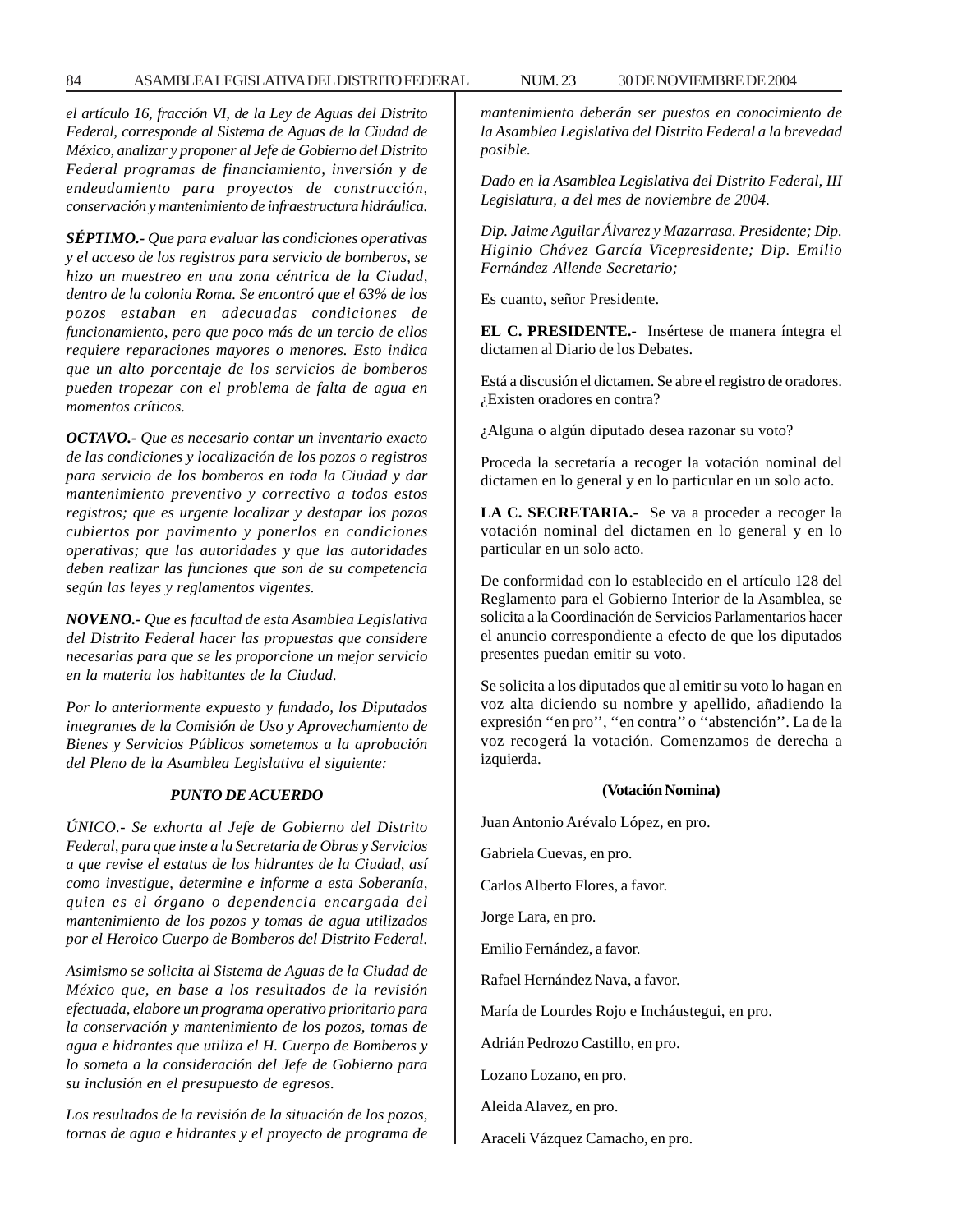José Jiménez, en pro. Sara Figueroa, en pro. Gabriela González, en pro. Jesús López, a favor. Mariana Gómez del Campo, en pro. Irma Islas, en pro. Lorena Villavicencio, a favor. Francisco Chiguil, en pro. Miguel Angel Solares Chávez, a favor. Alfredo Hernández Raigosa, a favor. Rodrigo Chávez Contreras, a favor. Jorge García Rodríguez, a favor. Alberto Trejo Villafuerte, en pro. Lourdes Alonso, en pro. Mónica Serrano, en pro. José María Rivera, a favor. Bernardo de la Garza, en pro. José Antonio Arévalo, a favor. Francisco Agundis, en pro. José Medel Ibarra, a favor. Claudia Esqueda, a favor. Gerardo Villanueva, a favor. Efraín Morales, a favor. Juventino Rodríguez Ramos, a favor. Silvia Oliva Fragoso, en pro.

Pablo Trejo Pérez, a favor.

Rodolfo Covarrubias, a favor.

Julio Escamilla, a favor.

Higinio Chávez, a favor.

**LA C. SECRETARIA.-** ¿Faltó alguna o algún diputado de emitir su voto?

¿Faltó alguna o algún diputado de emitir su voto?

Se va a proceder a recoger la votación de la Mesa Directiva.

María Teresita Aguilar, a favor.

Elio Bejarano, en pro.

**LA C. SECRETARIA.-** Diputado Presidente, el resultado de la votación es el siguiente: 42 votos a favor, 0 votos en contra, 0 abstenciones.

**EL C. PRESIDENTE.-** Gracias, diputada Secretaria. En consecuencia, se aprueba el dictamen en relación a la propuesta con punto de acuerdo para exhortar al Jefe de Gobierno del Distrito Federal a arreglar los hidrantes y tomas de agua contra incendios en el Distrito Federal.

Hágase del conocimiento del Jefe de Gobierno del Distrito Federal, del Secretario de Obras y Servicios y del Director del Sistema de Aguas, ambos del Gobierno del Distrito Federal, a través del licenciado Alejandro Encinas Rodríguez, Secretario de Gobierno del Distrito Federal.

El siguiente punto del orden del día es la discusión y en su caso aprobación del dictamen respecto a la proposición con punto de acuerdo sobre la Barranca de Tarango, ubicada en la Demarcación Territorial de Álvaro Obregón, que presenta la Comisión de Preservación del Medio Ambiente y Protección Ecológica.

En virtud de que el dictamen fue distribuido entre los diputados y diputadas, en términos de lo dispuesto por el artículo 115 del Reglamento para el Gobierno Interior de la Asamblea Legislativa, proceda la secretaría a consultar a la Asamblea, en votación económica, si se dispensa la lectura del mismo y se somete a discusión en lo inmediato.

**LA C. SECRETARIA.-** Por instrucciones de la presidencia, y en votación económica, se consulta a la Asamblea si es de dispensarse la lectura del dictamen de referencia y se somete a discusión de inmediato.

Los que estén por la afirmativa, sírvanse manifestarlo poniéndose de pie.

Los que estén por la negativa, sírvanse manifestarlo poniéndose de pie.

Dispensada la lectura, diputado Presidente.

*Comisión de Preservación del Medio Ambiente y Protección Ecológica*

*DICTAMEN QUE PRESENTA LA COMISIÓN DE PRESERVACIÓN DEL MEDIO AMBIENTE Y PROTECCIÓN ECOLÓGICA RESPECTO A LA PROPOSICIÓN CON PUNTO DE ACUERDO SOBRE LA BARRANCA TARANGO UBICADA EN LA DEMARCACIÓN TERRITORLAL DE ÁLVARO OBREGÓN*

#### *Honorable Asamblea:*

*A la Comisión de Preservación del Medio Ambiente y Protección Ecológica fue turnada el pasado 12 de octubre*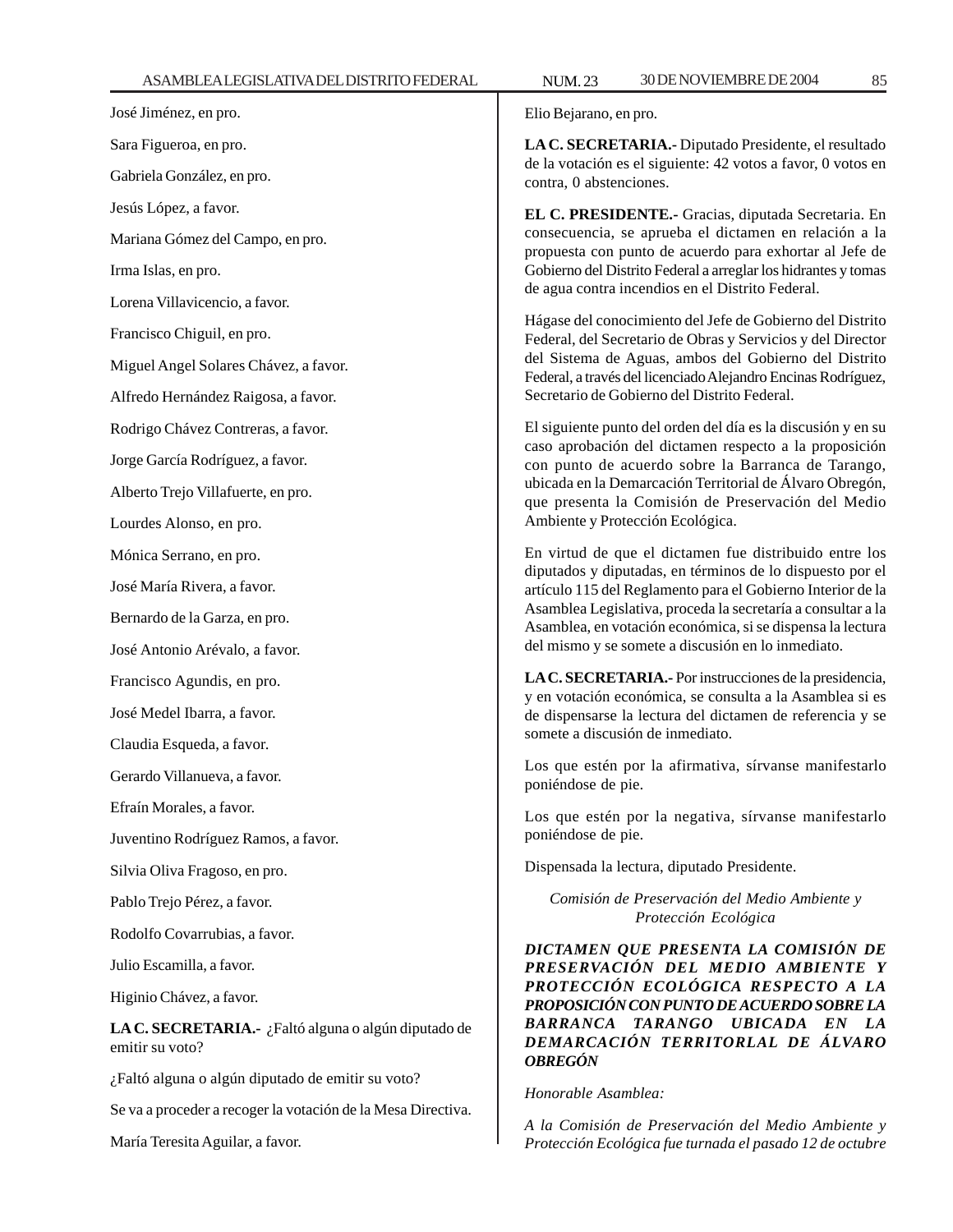*de 2004, la proposición con punto de acuerdo sobre la Barranca Tarango ubicada en la Demarcación Territorial de Álvaro Obregón, presentada por la Diputada Araceli Vázquez Camacho del grupo parlamentario del Partido de la Revolución Democrática.*

*En consecuencia, esta Comisión con fundamento en lo dispuesto en los artículos 122 Apartado C, Base Primera, fracción V, incisos j), de la Constitución Política de los Estados Unidos Mexicanos, 42, fracciones XIV y 46 fracción I del Estatuto de Gobierno del Distrito Federal, 10 fracciones I, y 84 de la Ley Orgánica de la Asamblea Legislativa del Distrito Federal; así como en los artículos 28 y 84 del Reglamento para el Gobierno Interior de la Asamblea Legislativa del Distrito Federal, se avocó al estudio, análisis y dictamen de la iniciativa antes citada, bajo los siguientes:*

#### *ANTECEDENTES*

*1.- En sesión ordinaria del Pleno de la H. Asamblea Legislativa del Distrito Federal, III Legislatura, celebrada el día 12 de octubre de 2004, se presentó la proposición con punto de acuerdo sobre la Barranca Tarango ubicada en la Demarcación Territorial de Álvaro Obregón, presentada por la Diputada Araceli Vázquez Camacho del grupo parlamentario del Partido de la Revolución Democrática.*

*2.- Por instrucciones de la Presidencia de la Mesa Directiva de la H. Asamblea Legislativa del Distrito Federal, III Legislatura, el 1 2 de octubre de 2004 fue turnada a través del oficio No. MDPPSA/CSP/245/2004, la propuesta con punto de acuerdo de referencia a la Comisión de Preservación del Medio Ambiente y Protección Ecológica, con el fin de que se procediera a la elaboración del dictamen correspondiente.*

*3.- Para cumplir con lo dispuesto en el artículo 28 del Reglamento para el Gobierno Interior de la Asamblea Legislativa del Distrito Federal, la Comisión de Preservación del Medio Ambiente y Protección Ecológica se reunió en sesión ordinaria el día 18 de noviembre del año dos mil cuatro, para dictaminar la propuesta de referencia a fin de ser sometida a la consideración del pleno de esta H. Asamblea Legislativa, conforme a los siguientes:*

### *CONSIDERANDOS*

*PRIMERO.- Que esta Comisión es competente para conocer la proposición con punto de acuerdo sobre la Barranca Tarango ubicada en la Demarcación Territorial de Álvaro Obregón, presentada por la Diputada Araceli Vázquez Camacho del grupo parlamentario del Partido de la Revolución Democrática.*

*SEGUNDO.- Que la formación Tarango que se extiende sobre una superficie aproximada de 280.34 hectáreas, ha* *dado referencia sobre el vulcanismo pleistoceno del Valle de México y ha permitido la obtención de fósiles vegetales, en su base se han encontrado evidencias de cacerías prehistóricas incluidas en la formación becerra, asimismo se han obtenido restos de armadillos gigantes, bisontes, caballos y lobos, entre otros.*

*TERCERO.- Que la barranca tiene una función estratégica para la captación e infiltración de agua en la alimentación de los mantos acuíferos; de igual forma constituye un hábitat para la flora y fauna silvestre, retiene partículas suspendidas y fija el bióxido de carbono, entre otras funciones ambientales.*

*CUARTO.- Que también la importancia ambiental de la barranca de Tarango es fundamental para la ciudad de México, ya que por un lado aporta una importante cantidad de agua al acuífero y por otro produce y transporta el suministro de agua fresca a la zona urbana. Así mismo, la calidad del aire que circula a o largo de a barranca se mantiene, ya que pasa por zonas con vegetación.*

*QUINTO.- Que la barranca de Tarango es la última barranca del Poniente del Valle de México que se encuentra libre de urbanización en casi toda su extensión. Por su ubicación y dimensión representa una biotopo parche fundamental que liga al Desierto de Los Leones con las partes baja de la Cuenca. Esto tiene como consecuencia que grupos de fauna silvestre puedan tener acceso a zonas naturales y con baja perturbación a lo largo de una distancia considerable y un gradiente de altitud de al menos 200 metros.*

*SEXTO.- Que a mayores desarrollos habitacionales en a zona, mayor deficiencia en los servicios urbanos, falta de áreas verdes e inseguridad, entre otros.*

*SÉPTIMO.- Que la barranca Tarango es el ejemplo claro de crecimiento urbano, ya que dentro del predio se encuentran localizadas aproximadamente 48 viviendas, con una población de 240 habitantes, lo que trae como consecuencia entre otras cosas a insuficiencia de los colectores marginales de los arroyos Puente Colorado y Puerta Grande que actualmente no alcanzan a cumplir con sus funciones.*

*OCTAVO.- Que la barranca Tarango se encuentra afectada por invasión de construcciones en diferentes puntos de la zona, tiraderos de cascajo, depósitos de autos viejos y desvalijados, y alta incidencia de incendios de considerables dimensiones.*

*NOVENO.- Que se requiere que esta área verde se decrete área de valor ambiental ya que tiene una importancia ecológica y de los servicios ambientales significativa, tal y como lo requiere el Artículo 93 Bis.*

*DÉCIMO.- Que a pesar de lo anterior, por tratarse de un barranca podría ubicarse dentro de la categoría de áreas*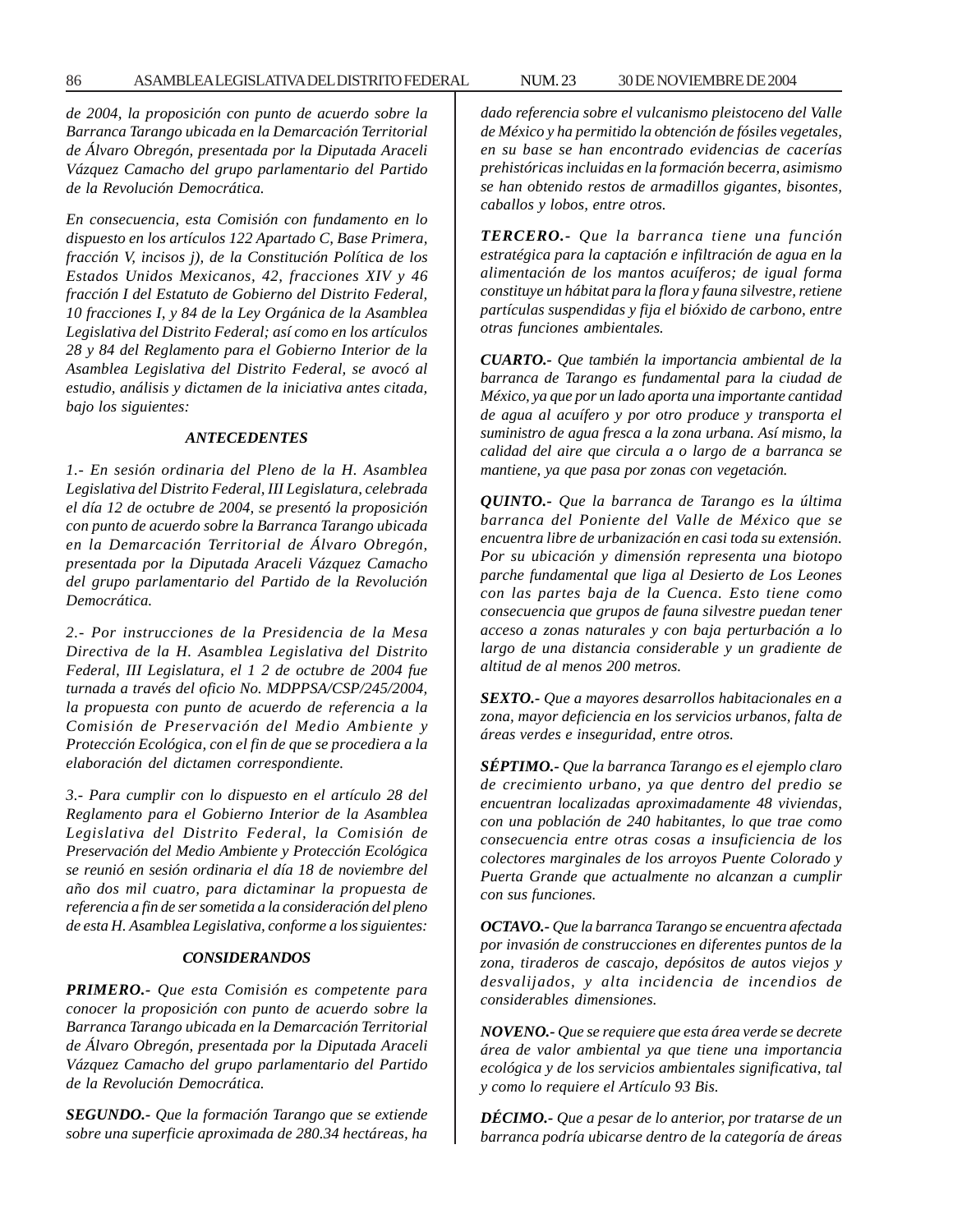*de valor ambiental, para lo cual requeriría por supuesto de un estudio técnico que determine que esta se encuentra en un estatus de perturbación que te permita con esto adquirir dicha categoría.*

*Por lo anteriormente expuesto y fundado, la Comisión de Preservación del Medio Ambiente y Protección Ecológica, con las facultades que le confiere los artículos 28, 29 y 84 del Reglamento para el Gobierno Interior de la Asamblea Legislativa del Distrito Federal, somete a la consideración del pleno el siguiente:*

### *DICTAMEN*

*ÚNICO.- Se aprueba la propuesta con Punto de Acuerdo de referencia, para quedar como sigue:*

*Esta Asamblea Legislativa exhorta respetuosamente a la Secretaría de Medio Ambiente, para que en forma inmediata proceda a la elaboración de los estudios y di necesarios a fin de que se determine la viabilidad de ser decretada como barranca perturbada y en consecuencia sea considerada ÁREA DE VALOR AMBIENTAL la Barranca de Tarango.*

*Por la Comisión de Preservación del Medio Ambiente y Protección Ecológica: Dip. Sara Guadalupe Figueroa Canedo, Presidenta; Dip. Juan Manuel González Maltos, Secretario; Dip. Martha Teresa Delgado Peralta, Dip Christian Martín Lujano Nicolás; Dip. Higinio Chávez García, integrantes.*

**EL C. PRESIDENTE.-** Gracias, diputada Secretaria. Parra fundamentar el dictamen, se concede el uso de la palabra a la diputada Sara Figueroa, a nombre de la Comisión de Preservación del Medio Ambiente y Protección Ecológica.

**LA C. DIPUTADA SARA GUADALUPE FIGUEROA CANEDO.-** Con la venia de la presidencia.

Sobre el dictamen que presenta la Comisión de Preservación del Medio Ambiente y Protección Ecológica respecto a la aprobación con punto de acuerdo sobre la Barranca Tarango ubicada en la demarcación territorial de Álvaro Obregón.

Compañeras y compañeros diputados:

La formación de la barranca de Tarango que se extiende sobres una superficie aproximada de 280.34 hectáreas, se ubica dentro del Valle de México y tiene una función estratégica para la captación e infiltración de agua en la alimentación de los mantos acuíferos y de igual forma constituye un hábitat para la flora y fauna silvestre, retiene partículas suspendidas y fija el bióxido de carbono entre otras funciones ambientales.

Esta depresión orográfica es de fundamental importancia para la ciudad de México, ya que por un lado aporta una importante cantidad de agua al acuífero y por otro produce y transporta el suministro de agua fresca a la zona urbana.

Asimismo, la calidad del aire que circula a lo largo de la barranca se mantiene, ya que pasa por zonas por vegetación,

más aún la barranca de Tarango es la última barranca del poniente del Valle de México que se encuentra libre de urbanización en casi toda su extensión.

Por su ubicación y dimensión representa un biotopo parche fundamental que liga al Desierto de los Leones con la parte baja de la cuenta. Esto tiene como consecuencia que grupos de fauna silvestre puedan tener acceso a zonas naturales y con baja perturbación a lo largo de una distancia considerable y un gradiente de altitud de al menos 200 metros.

Esta barranca es el ejemplo claro de crecimiento urbano, ya que dentro del predio se encuentran localizados aproximadamente 48 viviendas con una población de 240 habitantes, lo que trae como consecuencia otras cosas, la insuficiencia de los colectores marginales de los arroyos Puente Colorado y Puerta Grande que actualmente no alcanzan a cumplir con sus funciones.

En este sentido, a mayores desarrollos habitacionales en la zona, mayor deficiencia en los servicios urbanos, falta de áreas verdes e inseguridad entre otros.

Esta, como la mayoría de las barrancas en la ciudad de México, se encuentra afectada por invasión de construcciones en diferentes puntos de la zona, tiraderos de cascajo, depósitos de autos viejos y desvalijados y alta incidencia de incendios de considerables dimensiones.

De ahí la necesidad de urgir de que esta área verde se decrete como de valor ambiental, ya que tiene una importancia ecológica y de los servicios ambientales significativa tal y como lo requiere el artículo 93 bis de la Ley Ambiental.

A pesar de lo anterior, por tratarse de una barranca, podría ubicarse dentro de la categoría de áreas de valor ambiental para lo cual requeriría de un estudio técnico que determine que ésta se encuentre en un estatus de perturbación, que le permita con esto adquirir dicha categoría.

Por lo anterior, la Comisión de Preservación del Medio Ambiente y Protección Ecológica con las facultades que le confiere los artículos 28, 29 y 84 del Reglamento para el Gobierno Interior de la Asamblea Legislativa del Distrito Federal, somete a la consideración del Pleno el siguiente dictamen por el que se exhorta respetuosamente a la Secretaría de Medio Ambiente para que en forma inmediata proceda a la elaboración de los estudios y diagnósticos necesarios a fin de que se determine la viabilidad de ser decretada como barranca perturbada y en consecuencia sea considerada área de valor ambiental la Barranca de Tarango.

Muchas gracias.

**EL C. PRESIDENTE.-** Gracias, diputada. Está a discusión el dictamen. Se abre el registro de oradores. ¿Oradores en contra?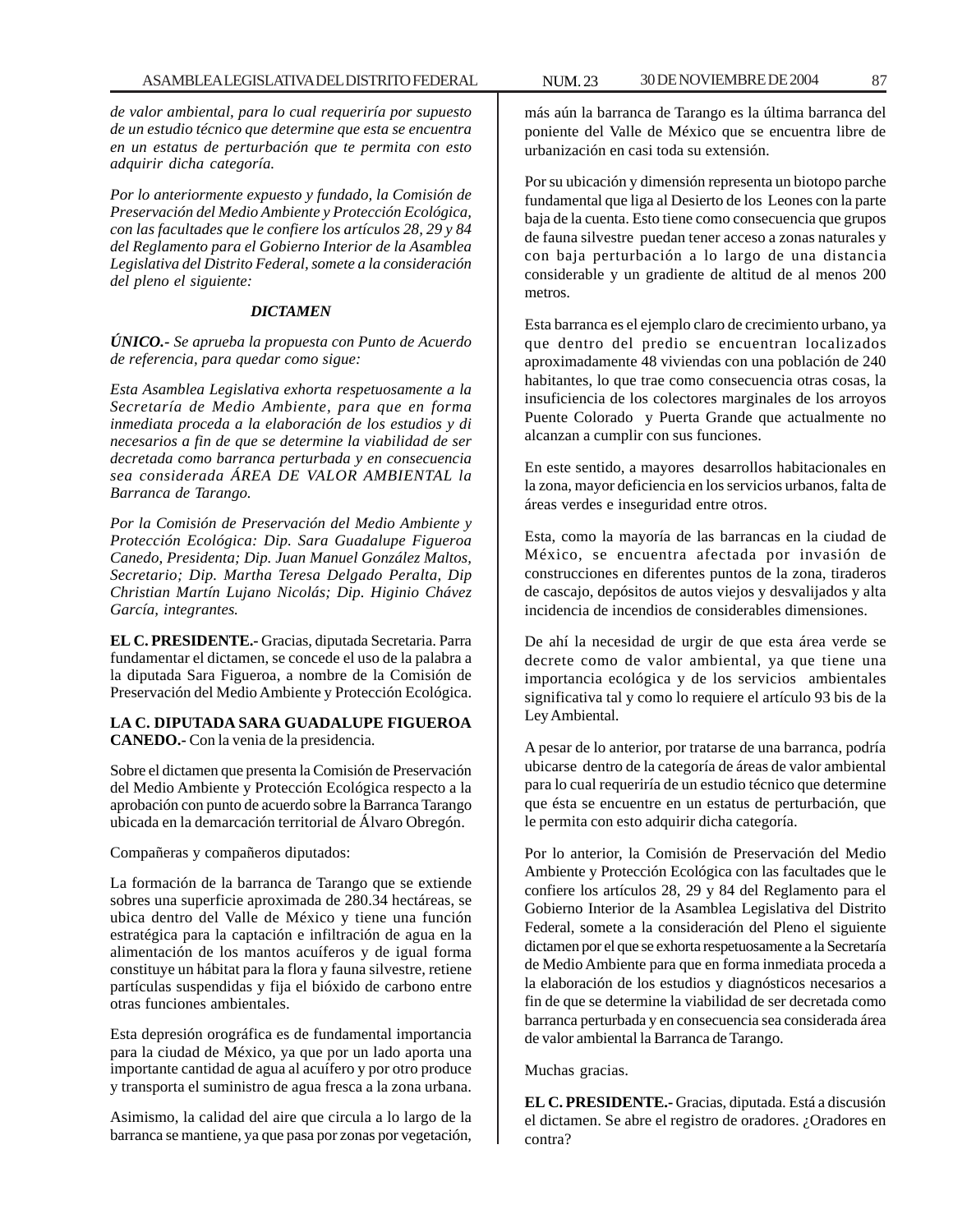¿Alguna o algún diputado desea razonar su voto?

Proceda la Secretaría a recoger la votación nominal del dictamen en lo general y en lo particular en un solo acto.

**LA C. SECRETARIA, DIPUTADA LOURDES ALONSO FLORES.-** Se va proceder a recoger la votación nominal del dictamen en lo general y en lo particular en un solo acto.

De conformidad con lo establecido por el artículo 128 del Reglamento para el Gobierno Interior de la Asamblea, se solicita a la Coordinación de Servicios Parlamentarios hacer el anuncio correspondiente a efecto de que los diputados presentes puedan emitir su voto.

Se solicita a los diputados que al emitir su voto lo hagan en voz alta diciendo su nombre y apellido, añadiendo la expresión ''en pro'', ''en contra'' o ''abstención''. La de la voz recogerá la votación. Comenzamos de derecha a izquierda.

#### **(Votación Nominal)**

Jesús López, a favor.

Juan Antonio Arévalo López, en pro.

Gabriela Cuevas, en pro.

Rafael Hernández Nava, a favor.

Emilio Fernández, a favor.

Aleida Alavez, en pro.

María de Lourdes Rojo e Incháustegui, en pro.

Adrián Pedrozo Castillo, en pro.

Lozano Lozano, en pro.

Araceli Vázquez Camacho, en pro.

José Jiménez, en pro.

Sara Figueroa, en pro.

Mónica Serrano, en pro.

Mariana Gómez del Campo, en pro.

Sofía Figueroa, en pro.

Jorge Lara, en pro.

José Espina, en pro.

Alejandra Barrales, en pro.

Lorena Villavicencio, a favor.

Francisco Chiguil, en pro.

Miguel Angel Solares Chávez, a favor. Rodrigo Chávez Contreras, a favor. Alberto Trejo Villafuerte, en pro. Bernardo de la Garza, en pro. José Antonio Arévalo, en pro. Francisco Agundis, en pro. Jorge García Rodríguez, en pro. José Medel Ibarra, a favor. Claudia Esqueda, a favor. Gerardo Villanueva, a favor. Efraín Morales, a favor. Juventino Rodríguez Ramos, a favor. Silvia Oliva Fragoso, en pro. Pablo Trejo Pérez, a favor. Rodolfo Covarrubias, a favor. Julio Escamilla, a favor. Higinio Chávez, a favor. **LA C. SECRETARIA.-** ¿Faltó alguna o algún diputado de emitir su voto? José María Rivera, a favor. **LA C. SECRETARIA.-** ¿Faltó alguna o algún diputado de emitir su voto? Se va proceder a recoger la votación de la Mesa Directiva. Lourdes Alonso, en pro. Elio Bejarano, en pro.

**LA C. SECRETARIA.-** Diputado Presidente, el resultado de la votación es el siguiente: 40 votos a favor, 0 votos en contra, 0 abstenciones.

**EL C. PRESIDENTE.-** Gracias, diputada Secretaria. En consecuencia, se aprueba el dictamen respecto a la proposición con punto de acuerdo sobre la Barranca de Tarango, ubicada en la demarcación territorial de Álvaro Obregón.

Hágase del conocimiento de la Secretaria del Medio Ambiente a través del Secretario de Gobierno del Distrito Federal, licenciado Alejandro Encinas Rodríguez.

El siguiente punto del orden del día es la discusión y en su caso aprobación del dictamen respecto a la proposición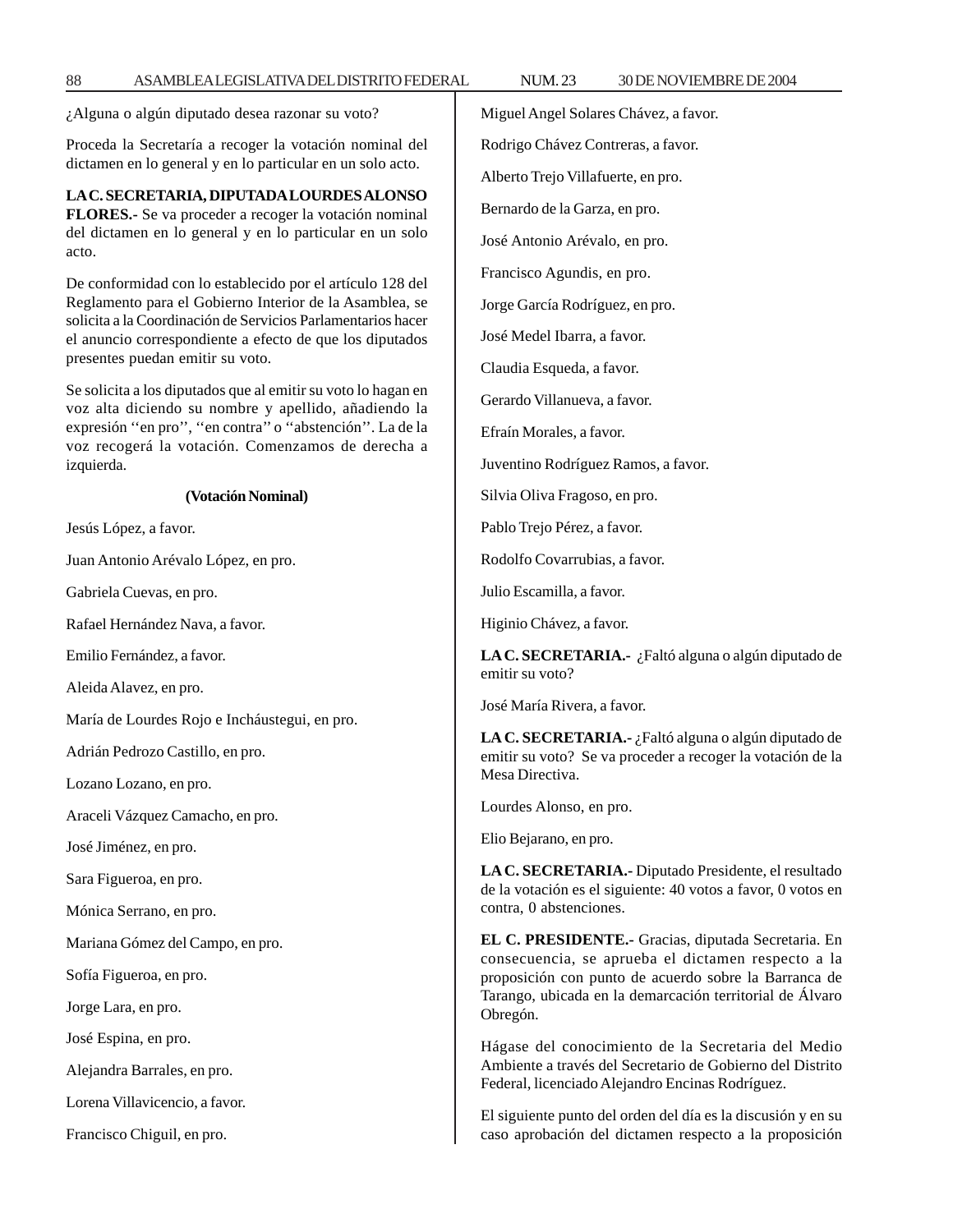con punto de acuerdo para solicitar al Jefe de Gobierno y a la Secretaría del Medio Ambiente del Distrito Federal el establecimiento de un área natural protegida en los bosques denominados El Cedral y El Ocotal, ubicados en la delegación Cuajimalpa de Morelos, que presenta la Comisión de Preservación del Medio Ambiente y Protección Ecológica.

En virtud de que el dictamen fue distribuido entre los diputados y diputadas, en términos de lo dispuesto por el artículo 115 del Reglamento para el Gobierno Interior de la Asamblea Legislativa, proceda la Secretaría a consultar a la Asamblea en votación económica si se dispensa la lectura del mismo y se somete a discusión de inmediato.

**LA C. SECRETARIA.-** Por instrucciones de la presidencia y en votación económica, se consulta a la Asamblea si es de dispensarse la lectura del dictamen de referencia y se somete a discusión de inmediato.

Los que estén por la afirmativa, sírvanse manifestarlo poniéndose de pie.

Los que estén por la negativa, sírvanse manifestarlo poniéndose de pie.

Dispensada la lectura, diputado Presidente.

**EL C. PRESIDENTE.-** Gracias, diputada Secretaria. Para fundamentar el dictamen, se concede el uso de la palabra a la diputada Aleida Alavez a nombre de la Comisión de Preservación del Medio Ambiente y Protección Ecológica.

**LA C. DIPUTADA ALEIDA ALAVEZ RUÍZ.-** Con la venia de la presidencia.

Compañeras y compañeros diputados:

*Comisión de Preservación del Medio Ambiente y Protección Ecológica*

*DICTAMEN QUE PRESENTA LA COMISIÓN DE PRESERVACIÓN DEL MEDIO AMBIENTE Y PROTECCIÓN ECOLÓGICA RESPECTO A LA PROPOSICIÓN CON PUNTO DE ACUERDO PARA SOLICITAR AL JEFE DE GOBIERNO Y A LA SECRETARIA DEL MEDIO AMBIENTE DEL DISTRITO FEDERAL, EL ESTABLECIMIENTO DE UN ÁREA NATURAL PROTEGIDA EN LOS BOSQUES DENOMINADOS ''EL CEDRAL'' Y ''EL OCOTAL'', UBICADOS EN LA DELEGACIÓN CUAJIMALPA DE MORELOS.*

*Honorable Asamblea:*

*A la Comisión de Preservación del Medio Ambiente y Protección Ecológica fue turnada el pasado 2 de diciembre de 2003, la proposición con punto de acuerdo para solicitar al Jefe de Gobierno y a la Secretaría del Medio*

*Ambiente del Distrito Federal, el establecimiento de un Área Natural Protegida en los bosques denominados ''El Cedral'' y ''El Ocotal'', ubicados en la Delegación Cuajimalpa de Morelos, presentada por la Diputada Araceli Vázquez Camacho del Grupo Parlamentario del Partido de la Revolución Democrática y suscrita por legisladores integrantes de los diversos Grupos Parlamentarios representados en la Asamblea Legislativa, así como por la Diputada independiente Martha Delgado Peralta.*

*En consecuencia, esta Comisión con fundamento en lo dispuesto en los artículos 122 Apartado C, Base Primera, fracción y, incisos j), de la Constitución Política de los Estados Unidos Mexicanos, 42, fracciones XIV y 46 fracción I del Estatuto de Gobierno del Distrito Federal, 10 fracciones I, y 84 de la Ley Orgánica de la Asamblea Legislativa del Distrito Federal; así como en los artículos 28 y 84 del Reglamento para el Gobierno Interior de la Asamblea Legislativa del Distrito Federal, se avocó al estudio, análisis y dictamen de la iniciativa antes citada, bajo los siguientes:*

## *ANTECEDENTES*

*1 En sesión ordinaria del Pleno de la H. Asamblea Legislativa del Distrito Federal, III Legislatura, celebrada el día 2 de diciembre de 2003, se presentó la proposición con punto de acuerdo para solicitar al Jefe de Gobierno y a la Secretaría del Medio Ambiente del Distrito Federal, el establecimiento de un Área Natural Protegida en los bosques denominados ''El Cedral'' y ''El Ocotal'', ubicados en la Delegación Cuajimalpa de Morelos, presentada por la Diputada Araceli Vázquez Camacho del grupo parlamentario del Partido de la Revolución Democrática y suscrita por legisladores integrantes de los diversos Grupos Parlamentarios representados en la Asamblea Legislativa, así como por la Diputada independiente Martha Delgado Peralta.*

*2.- Por instrucciones de la Presidencia de la Mesa Directiva de la H. Asamblea Legislativa del Distrito Federal, III Legislatura, el 2 de diciembre de 2003 fue turnada a través del oficio No. CSP/MD/323/2003, la propuesta con punto de acuerdo de referencia, a la Comisión de Preservación del Medio Ambiente y Protección Ecológica, con el fin de que se procediera a la elaboración del dictamen correspondiente.*

*3.- Para cumplir con lo dispuesto en el artículo 28 del Reglamento para el Gobierno Interior de la Asamblea Legislativa del Distrito Federal, la Comisión de Preservación del Medio Ambiente y Protección Ecológica se reunió en sesión ordinaria el día 18 de noviembre del año dos mil cuatro, para dictaminar la propuesta de referencia a fin de ser sometida a la consideración del pleno de esta H. Asamblea Legislativa, conforme a los siguientes:*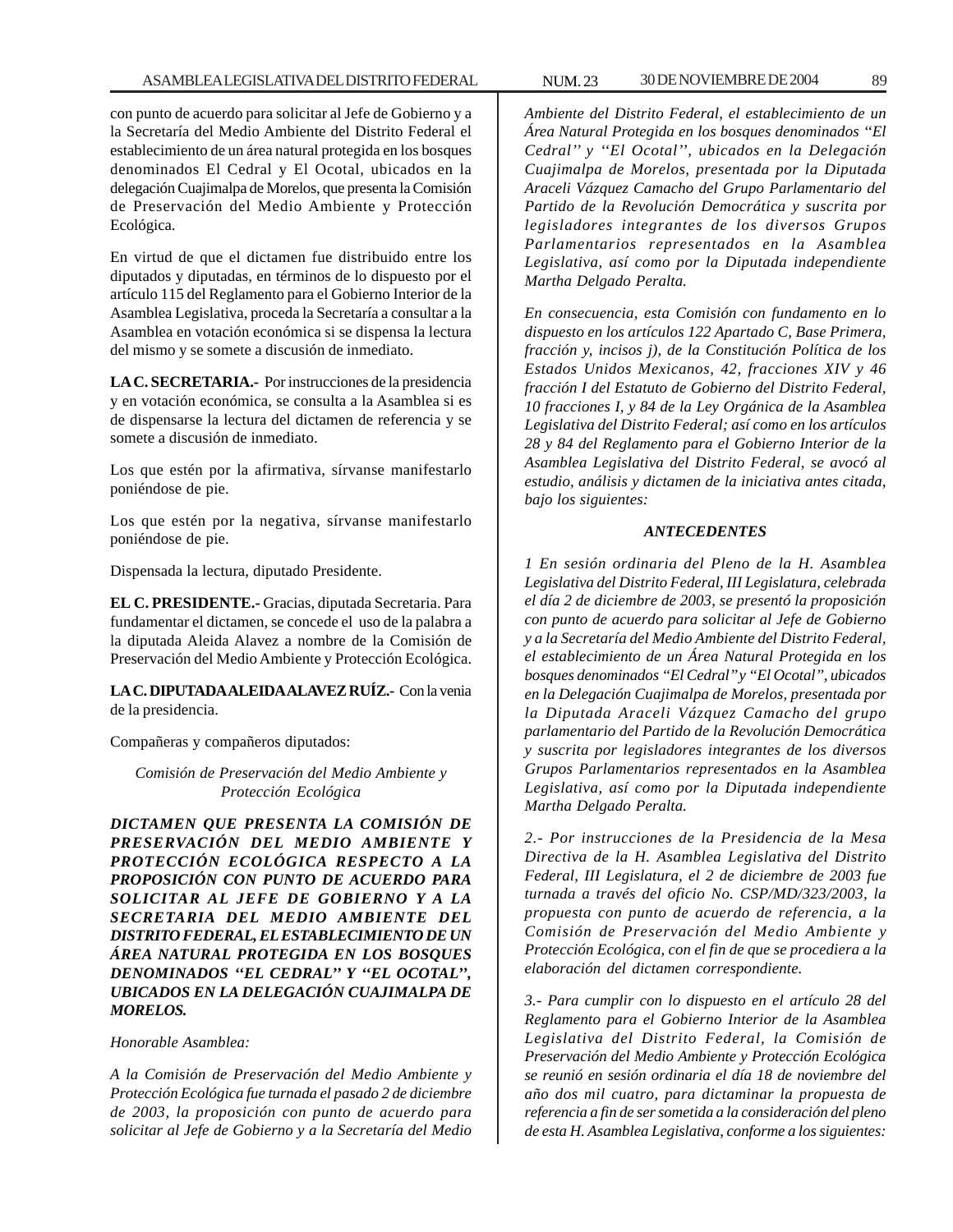## *CONSIDERANDOS*

*PRIMERO.- Que esta Comisión es competente para conocer la proposición con punto de acuerdo para solicitar al Jefe de Gobierno y a la Secretaría del Medio Ambiente del Distrito Federal, el establecimiento de un Área Natural Protegida en los bosques denominados ''El Cedral'' y ''El Ocotal'', ubicados en la Delegación Cuajimalpa de Morelos, presentada por la Diputada Araceli Vázquez Camacho del grupo parlamentario del Partido de la Revolución Democrática y suscrita por legisladores integrantes de los diversos Grupos Parlamentarios representados en la Asamblea Legislativa, así como por la Diputada independiente Martha Delgado Peralta.*

*SEGUNDO.- Que actualmente el suelo de conservación ocupa el 57% del área total del Distrito Federal con 88,000 hectáreas de superficie. En su interior se localizan 40,000 hectáreas forestales, un extenso sistema de barrancas y cañadas que aunado a las a Las precipitaciones pluviales de la región, infiltran grandes volúmenes de agua al subsuelo. Además de unidades ambientales prioritarias para la recarga de los acuíferos. De las 18 áreas naturales protegidas existentes en la ciudad, 6 son Parques Nacionales, además de los 36 poblados rurales, existentes aproximadamente 840 asentamientos irregulares. El 80% de la tendencia de la tierra es propiedad social. La sustentabilidad ambiental del D.F. depende de la preservación de esta zona.*

*TERCERO.- Que cada año el Distrito Federal pierde, comparativamente, áreas verdes similares a la superficie actual del Bosque de Tlalpan y Bosques de las Lomas y que este problema se agrava, toda vez que de las 11 mil 921.4 hectáreas decretadas como ANP'S hasta el día de hoy, estas se han reducido para quedar actualmente en 8 mil 366.15 hectáreas por el fenómeno de invasiones de asentamientos humanos irregulares*

*CUARTO.- Que una parte importante de la Delegación Cuajimalpa se encuentra dentro de la franja de suelo de conservación, aproximadamente 80% del total de su superficie, con lo cual se permite en una fuente importante prestadora de servicios ambientales para la Ciudad de México.*

*QUINTO.-Que Cuajimalpa como todas las Delegaciones del Distrito Federal, ha, resentido la problemática del crecimiento anárquico, pero principalmente, de invasiones al suelo de conservación.*

*SEXTO.- Que el desconocimiento de la importancia de la protección de estas áreas para la vida de los habitantes de la Ciudad, ha provocado que algunos comuneros y ejidatarios hayan fraccionado y vendido sus tierras, situación que han aprovechado algunas autoridades para* *cambiar el uso de suelo de algunas área con lo que se han perdido importantes áreas que permitan la sustentabilidad de la ciudad.*

*SÉPTIMO.- Que los bosques denominados ''El Cedral'' y ''El Ocotal'', se encuentran actualmente reconocidos como propiedad privada, situación contra la cual, algunos vecinos y organizaciones sociales, que consideran tener más derechos, se han manifestado en contra, incluso existen demandas contra esta situación.*

*OCTAVO.- Que en tanto no se resuelvan los trámites judiciales sobre el reconocimiento legal de a propiedad, cualquier acción por modificar su estatus vigente o actual, no procede legalmente.*

*NOVENO.- Que afortunadamente estos bosques, si bien no cuentan con la máxima declaratoria de área natural protegida, cuentan con una declaratoria que los ubica como suelo de conservación, situación que ha permitido su conservación.*

*DÉCIMO.- Que este órgano legislativo no es autoridad idónea para resolver sobre la propiedad o no de ningún predio del Distrito Federal, con lo cual cualquier acción que se realice sobre él, será meramente política y no legal.*

*DÉCIMO PRIMERO.- Que como se ha establecido en las consideraciones anteriores la declaración de áreas naturales protegidas no ha detenido la invasión al suelo, embargo, el cuidado y vigilancia que realicen autoridades y vecinos son acción que efectivamente determinan la conservación de dichas áreas.*

*DÉCIMO SEGUNDO.- Que declarar esta zona como área natural protegida no afecta la situación patrimonial, es decir, quienes ostenten la propiedad de dicho inmueble seguirán conservándola, pero la autoridad deberá emitir un plan de manejo para esta área y quedará bajo su responsabilidad su conservación.*

*DÉCIMO TERCERO.- Que la declaratoria de un área natural protegida, se basa en estudios técnicos que realiza la Secretaría de Medio Ambiente del Distrito Federal, para determinar que esa área cumple con todas las características a n de otorgarle el máximo grado de protección.*

*DÉCIMO CUARTO.- Que en este caso la Secretaría de Medio Ambiente de esta ciudad, determinara si efectivamente dicha zona cumple con las características técnicas y ambientales para elevarlo la categoría de área natural protegida, por lo que será tarea de esta realizar todos los estudios técnicos que amparen dicho requerimiento.*

*Por lo anteriormente expuesto y fundado, la Comisión de Preservación del Medio Ambiente y Protección Ecológica,*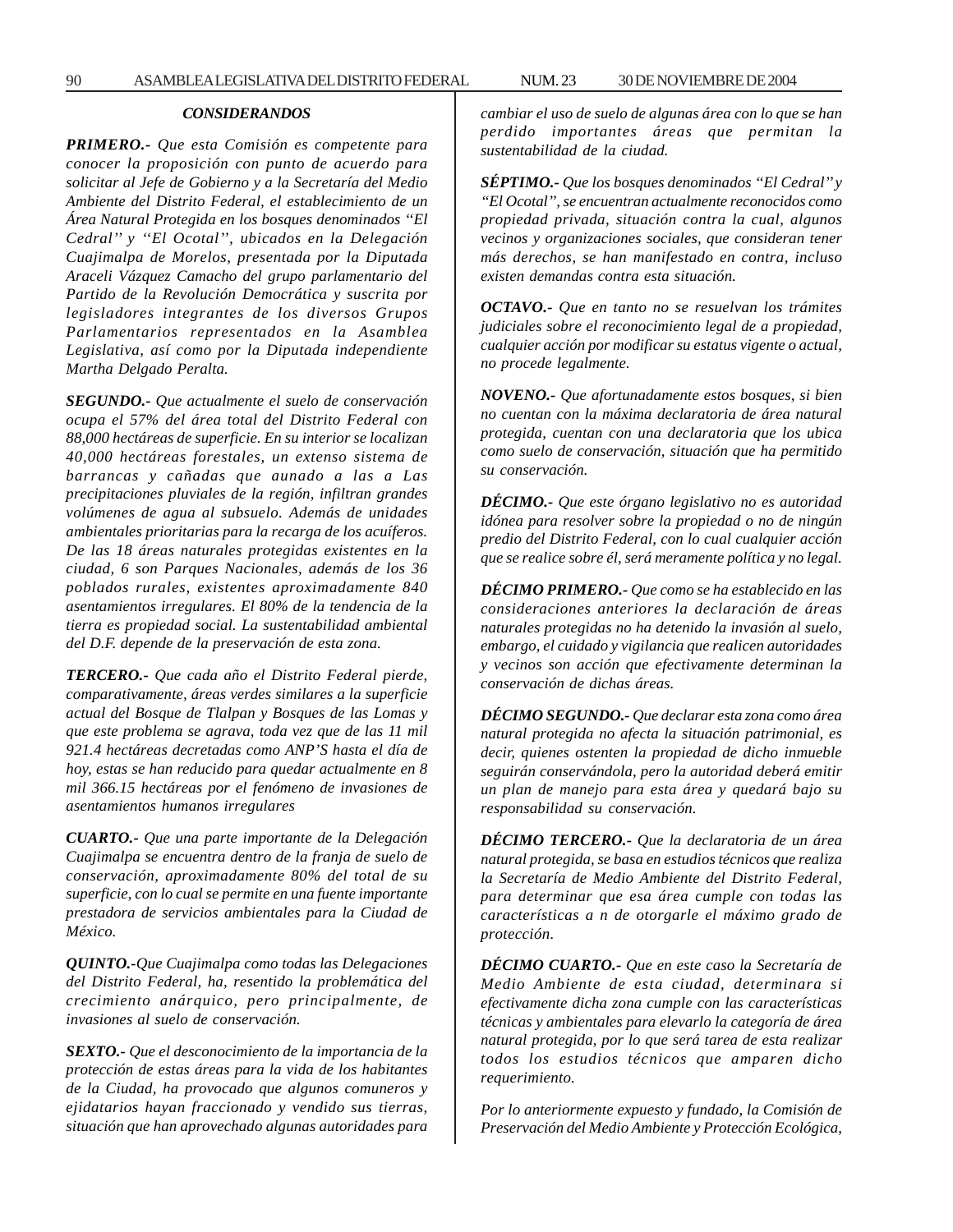*con las facultades que les confiere los artículos 28, 29 y 84 del Reglamento para el Gobierno Interior de la Asamblea Legislativa del Distrito Federal, someten a la consideración del pleno el siguiente:*

## *DICTAMEN*

*ÚNICO.- Se aprueba el punto de acuerdo de referencia en los siguientes términos:*

*PRIMERO.- Se exhorta a la Secretaría del Medio Ambiente y a la de Desarrollo Urbano y Vivienda, ambas del Gobierno del Distrito Federal a revisar la viabilidad para decretar como Área Natural Protegida predios denominados ''El Cedral'' y ''El Ocotal''.*

*SEGUNDO.- Se exhorta a la Secretaría del Medio Ambiente y a la Secretaría de Desarrollo Urbano y Vivienda, ambas del Gobierno del Distrito Federal, así como a la Delegación Cuajimalpa, para que paralelo a la revisión de la viabilidad de decreto de área Natural Protegida de los predios denominados ''El Cedral'' y ''El Ocotal'', se revisen las acciones pendientes a la protección y vigilancia que se realizaran en dichos predios.*

*TERCERO.- Se exhorta a la Secretaría del Medio Ambiente y a la Secretaría de Desarrollo Urbano y Vivienda, ambas del Gobierno del Distrito Federal, así como a la Delegación Cuajimalpa, para que en el ámbito de su competencia, lleven a cabo las acciones necesarias a fin de que se conserve el uso del suelo actual acorde con la vocación ecológica del suelo de conservación de los predios conocidos ''El Cedral'' y ''El Ocotal'', y se vigile el cumplimiento de los usos de suelo vigentes permitidos en el Programa Delegacional de Desarrollo Urbano de Cuajimalpa y en el Programa General de Ordenamiento Ecológico del Distrito Federal.*

*Por la Comisión de Preservación del Medio Ambiente y Protección Ecológica: Dip. Sara Guadalupe Figueroa Canedo, Presidenta; Dip. Juan Manuel González Maltos, Secretario; Dip. Martha Teresa Delgado Peralta, Dip Christian Martín Lujano Nicolás; Dip. Higinio Chávez García, integrantes.*

Es cuanto, diputado Presidente.

**EL C. PRESIDENTE.-** Gracias, diputada. Está a discusión el dictamen. Se abre el registro de oradores. ¿Oradores en contra?

¿Alguna o algún diputado desea razonar su voto?

**LA C. DIPUTADA MARÍA ARACELI VÁZQUEZ CAMACHO (Desde su curul).-** Si me permite, diputado Presidente.

**EL C. PRESIDENTE.-** Diputada Araceli Vázquez, hasta por diez minutos, para razonar su voto.

**LA C. DIPUTADA MARÍA ARACELI VÁZQUEZ CAMACHO.-** Con el permiso de la presidencia de la Mesa Directiva. Gracias, diputado Presidente.

Solamente les voy a quitar unos minutos.

El pasado 2 de diciembre de 2003 tuve a bien presentar ante este Pleno legislativo la propuesta con punto de acuerdo para solicitar al Jefe de Gobierno y a la Secretaría del Medio Ambiente del Distrito Federal el establecimiento de un área natural protegida en los bosques denominados El Cedral y El Ocotal ubicados en la Delegación de Cuajimalpa de Morelos. Esta propuesta en su momento fue apoyada por casi todos los diputados de los diversos grupos parlamentarios.

Hoy la Comisión de Preservación del Medio Ambiente y Protección Ecológica nos presenta el dictamen. Con beneplácito veo que sus integrantes, después de analizar la propuesta, aprobaron un dictamen que no beneficia a un pueblo a un grupo, sino beneficia a todo el medio ambiente del Distrito Federal.

Los bosques de El Ocotal y El Cedral ubicados en la Delegación de Cuajimalpa de Morelos representan para Cuajimalpa y para todo el Distrito Federal ser importantes generadores de oxígeno y de una gran variedad de servicios ambientales, lo que hace imprescindible protegerlos y conservarlos, ya que proporcionan aire limpio para que todos los habitantes de esta ciudad podamos disfrutar de un ambiente sano.

Convertir los bosques de El Cedral y El Ocotal en un área natural protegida, no sólo establece un equilibrio interno de sus componentes, sino también establece una relación funcional y de enlace con el entorno urbano.

De esta forma se aportan beneficios colectivos para nuestra ciudad como es el favorecer la regulación climática, además de que sirven como purificadores y freno a la velocidad del viento, proporcionan agua limpia y contribuyen a la recarga de montos acuíferos, brindan un espacio para la riqueza florística y faunística y ofrecen servicios recreativos para toda la población. Sin embargo, será la Secretaría del Medio Ambiente del Distrito Federal la que dictamine como procedente o no el establecimiento de un área natural protegida en estos bosques. Vaya un llamado a la doctora Sheinbaum para que dimensione el valor de este dictamen.

Por otra parte, siendo imprescindible la disposición de los propietarios de estos bosques, recordando que el Artículo 91 de la Ley Ambiental del Distrito Federal establece, entre otras cosas, que el establecimiento de áreas naturales protegidas se realizará en forma concertada y corresponsable con la sociedad, así como con los propietarios poseedores de los predios ubicados en la zona objeto de decreto o declaratoria respectiva.

De esta forma apelamos a la sensibilidad de los propietarios para que en un momento dado estén de acuerdo con el establecimiento del área natural protegida ya que es necesario incrementar la superficie bajo régimen de protección ambiental.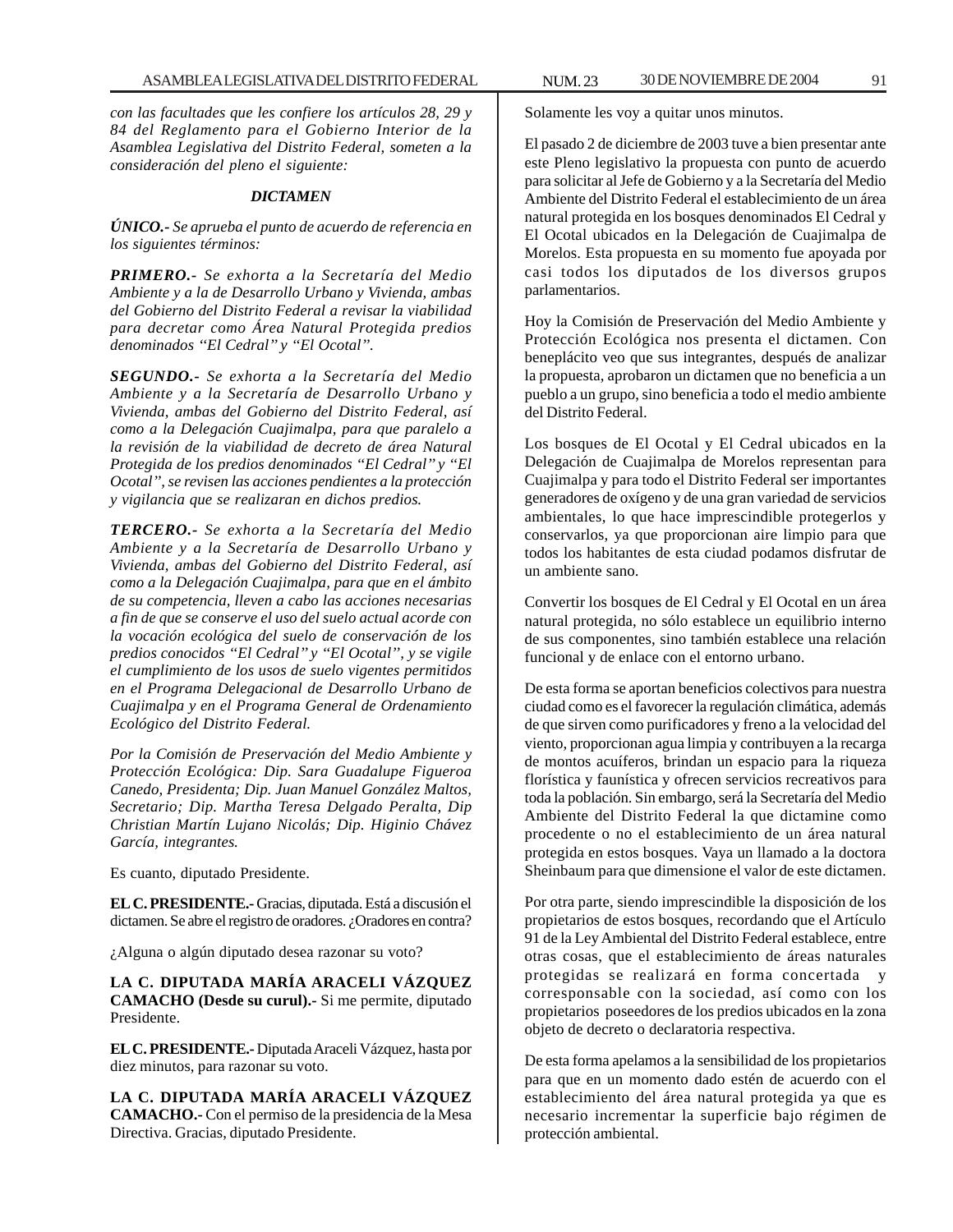Antes que nada invito a todos los diputados y diputadas a que voten a favor de este dictamen que hoy nos presenta la Comisión de Preservación del Medio Ambiente y Protección Ecológica.

Por su atención, gracias.

**EL C. PRESIDENTE.-** Gracias diputada. Proceda la secretaría a recoger la votación nominal del dictamen en lo general y en lo particular en un solo acto.

**LA C. SECRETARIA.-** Se va a proceder a recoger la votación nominal del dictamen en lo general y en lo particular, en un solo acto.

De conformidad con lo establecido por el Artículo 128 del Reglamento para el Gobierno Interior de la Asamblea, se solicita a la Coordinación de Servicios Parlamentarios hacer el anuncio correspondiente a efecto de que los diputados presentes puedan emitir su voto.

Se solicita a los diputados que al emitir su voto lo hagan en voz alta diciendo su nombre y apellido, añadiendo la expresión ''en pro'', ''en contra'' o ''abstención''. La de la voz recogerá la votación. Comenzamos de derecha a izquierda.

#### **(Votación Nominal)**

Juan Antonio Arévalo López, en pro.

Gabriela Cuevas, en pro.

Jesús López, a favor.

Rafael Hernández Nava, a favor.

Emilio Fernández, en pro.

Aleida Alavez, en pro.

María de Lourdes Rojo e Incháustegui, en pro.

Adrián Pedrozo Castillo, en pro.

Araceli Vázquez Camacho, en pro.

Sara Figueroa, en pro.

Mariana Gómez el Campo, en pro.

Sofía Figueroa, en pro.

Irma Islas, en pro.

Jorge Lara, en pro.

José Espina, en pro.

Alejandra Barrales, en pro.

Julio Escamilla, a favor.

Reyes Gámiz, a favor.

Alfredo Hernández Raigosa, a favor.

Francisco Chiguil, en pro.

Miguel Angel Solares Chávez, a favor.

Alberto Trejo Villafuerte, en pro.

María Elena Torres, a favor.

De la Garza, en pro.

José Antonio Arévalo, en pro.

Francisco Agundis Arias, en pro.

José Medel Ibarra, a favor.

Jorge García Rodríguez, a favor.

Claudia Esqueda, a favor.

Arturo Escobar, a favor.

Lorena Villavicencio, a favor.

Gerardo Villanueva, a favor.

Efraín Morales, a favor.

Silvia Oliva Fragoso, en pro.

**LA C. SECRETARIA.-** ¿Faltó alguna o algún diputado de emitir su voto?

Mónica Serrano, en pro.

**LA C. SECRETARIA.-** ¿Faltó alguna o algún diputado de emitir su voto?

Se va a proceder a recoger la votación de la Mesa Directiva.

Lourdes Alonso, en pro.

Elio Bejarano, en pro.

**LA C. SECRETARIA.-** Diputado Presidente, el resultado de la votación es el siguiente: 37 votos a favor, 0 votos en contra y 0 abstenciones.

**EL C. PRESIDENTE.-** Gracias, diputada Secretaria. En consecuencia, se aprueba el dictamen respecto a la proposición con punto de acuerdo para solicitar al Jefe de Gobierno y a la Secretaría del Medio Ambiente del Distrito Federal, el establecimiento de un área natural protegida en los bosques denominados: ''El Cedral'' y ''el Ocotal'', ubicados en la Delegación Cuajimalpa de Morelos.

Hágase del conocimiento del Jefe Delegacional en Cuajimalpa de Morelos y a las Secretarías del Medio Ambiente y de Desarrollo Urbano y Vivienda, a través del licenciado Alejandro Encinas Rodríguez, Secretario de Gobierno.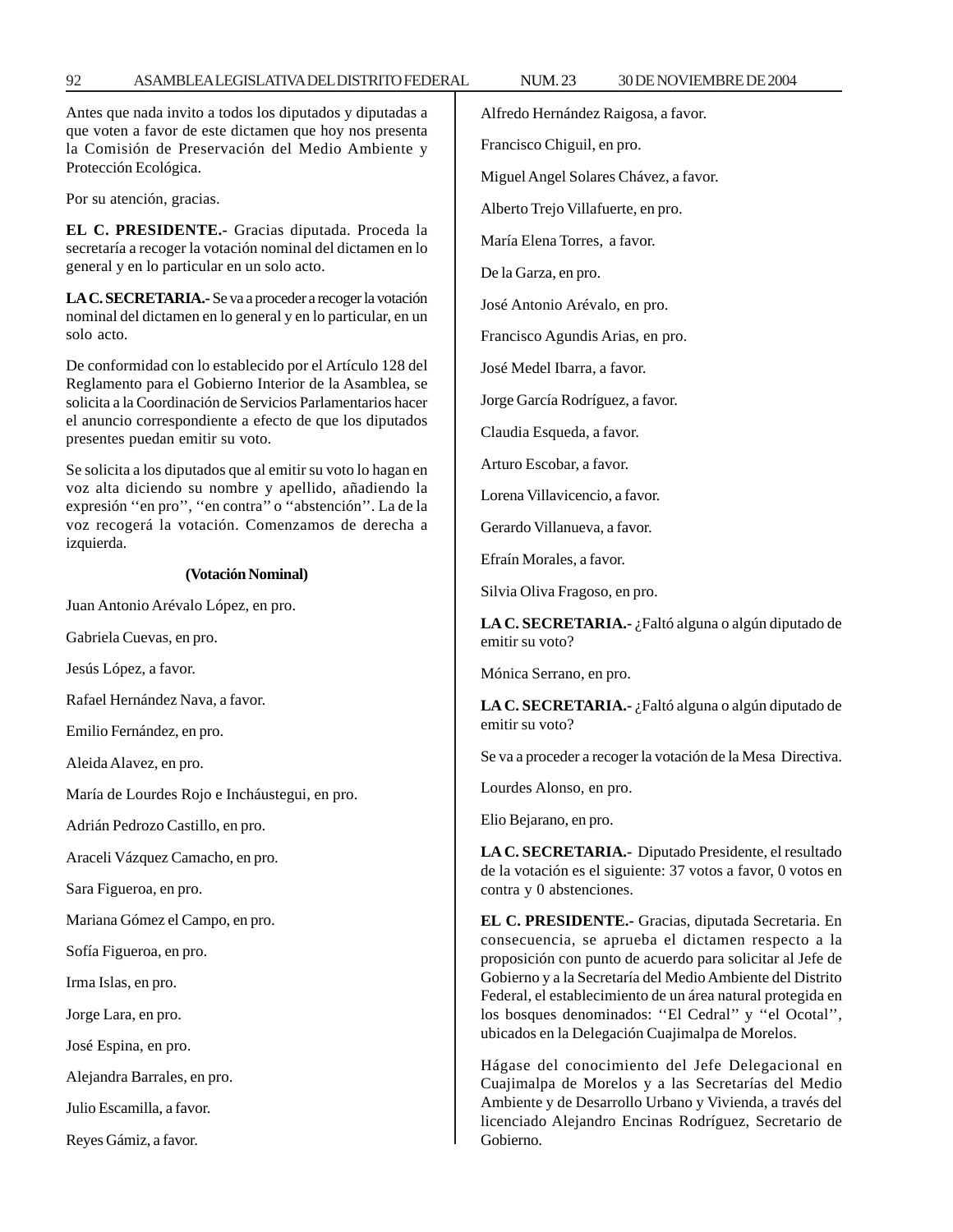Esta presidencia hace del conocimiento de la Asamblea, que los puntos enlistados en los numerales 29, 32, 35 y 36 del orden del día han sido retirados.

El siguiente punto del orden del día, es la discusión y en su caso aprobación del dictamen a la propuesta con punto de acuerdo para instalar una mesa de trabajo que atienda la problemática de la zona de barrancas, perturbadas y de valor ambiental que presenta la Comisión de Preservación del Medio Ambiente y Protección Ecológica.

En virtud de que el dictamen fue distribuido entre las diputadas y diputados, en términos de lo dispuesto por el artículo 115 del Reglamento para el Gobierno Interior de la Asamblea Legislativa, proceda la secretaría a consultar a la Asamblea en votación económica, si se dispensa la lectura del mismo y se somete a discusión de inmediato.

# **LA C. SECRETARIA, DIPUTADA MARÍA TERESITA DE**

**JESÚS AGUILAR MARMOLEJO.-** Por instrucciones de la presidencia y en votación económica, se consulta a la Asamblea si es de dispensarse la lectura del dictamen en referencia y se somete a discusión de inmediato.

Los que estén por la afirmativa, sírvanse manifestarlo poniéndose de pie.

Los que estén por la negativa, sírvanse manifestarlo poniéndose de pie.

Dispensada la lectura, diputado Presidente.

**EL C. PRESIDENTE.-** Gracias, diputada Secretaria. Para fundamentar el dictamen, se concede el uso de la palabra a la diputada Sara Figueroa, a nombre de la Comisión de Preservación del Medio Ambiente y Protección Ecológica.

**LA C. DIPUTADA SARA GUADALUPE FIGUEROA CANEDO.-** Con la venia de la presidencia.

Compañeras y compañeros diputados:

*Comisión de Preservación del Medio Ambiente y Protección Ecológica*

*DICTAMEN A LA PROPUESTA CON PUNTO DE ACUERDO PARA INSTALAR UNA MESA DE TRABAJO QUE ATIENDA LA PROBLEMÁTICA DE LA ZONA DE BARRANCAS Y CAÑADAS EN EL DISTRITO FEDERAL Y SE DECRETE A LA ZONA DE VISTA HERMOSA COMO ÁREA DE BARRANCAS PERTURBADAS Y DE VALOR AMBIENTAL*

*Honorable Asamblea:*

*A la Comisión de Preservación del Medio Ambiente y Protección Ecológica fue turnada, una propuesta con punto de acuerdo para instalar una Mesa de Trabajo que atienda la problemática de la zona de barrancas y cañadas en el Distrito Federal y se decrete a la zona de*

*Vista Hermosa como área de barrancas perturbadas y de valor ambiental; presentada por el Dip. Arturo Escobar y Vega, del grupo parlamentario del Partido Verde Ecologista de México.*

*En consecuencia, esta Comisión con fundamento en lo dispuesto en los artículos 122 Apartado C, Base Primera, fracción V, incisos j), de la Constitución Política de los Estados Unidos Mexicanos, 42, fracciones XIV y 46 fracción I del Estatuto de Gobierno del Distrito Federal, 10 fracciones I, y 84 de la Ley Orgánica de la Asamblea Legislativa del Distrito Federal; así como en los artículos 28, 29 y 84 del Reglamento para el Gobierno Interior de la Asamblea Legislativa del Distrito Federal, se avocó al estudio, análisis y dictamen de la iniciativa antes citada, bajo los siguientes:*

## *ANTECEDENTES*

*1.- En sesión ordinaria del Pleno de la H. Asamblea Legislativa del Distrito Federal, III Legislatura celebrada el 26 de octubre del 2004, fue presentada una propuesta con punto de acuerdo para instalar una Mesa de Trabajo que atienda la problemática de la zona de barrancas y cañadas en el Distrito Federal y se decrete a la zona de Vista Hermosa como área de barrancas perturbadas y de valor ambiental; presentada por el Dip. Arturo Escobar y Vega, del grupo parlamentario del Partido Verde Ecologista de México.*

*2.- Por instrucciones de la Presidencia de la Mesa Directiva de la H. Asamblea Legislativa del Distrito Federal, III Legislatura, el 26 de octubre del 2004 fue turnada, a través del oficio No. MDPPSA/CSP/508/2004, la propuesta con punto de acuerdo de referencia, a la Comisión de Preservación del Medio Ambiente y Protección Ecológica, a fin de que se procediera a la elaboración del dictamen correspondiente.*

*3.- Para cumplir con lo dispuesto en el artículo 28 del Reglamento para el Gobierno Interior de la Asamblea Legislativa del Distrito Federal, la Comisión de Preservación del Medio Ambiente y Protección Ecológica se reunió en sesión ordinaria el día 18 de noviembre del año dos mil cuatro, para dictaminar la propuesta de referencia a fin de ser sometida a la consideración del pleno de esta H. Asamblea Legislativa, conforme a los siguientes:*

## *CONSIDERANDOS*

*PRIMERO.- Que de conformidad con el artículo 28 del Reglamento para el Gobierno Interior de la Asamblea Legislativa del Distrito Federal, esta Comisión es competente para conocer la una propuesta con punto de acuerdo para instalar una Mesa de Trabajo que atienda la problemática de la zona de barrancas y cañadas en el Distrito Federal y se decrete a la zona de Vista Hermosa*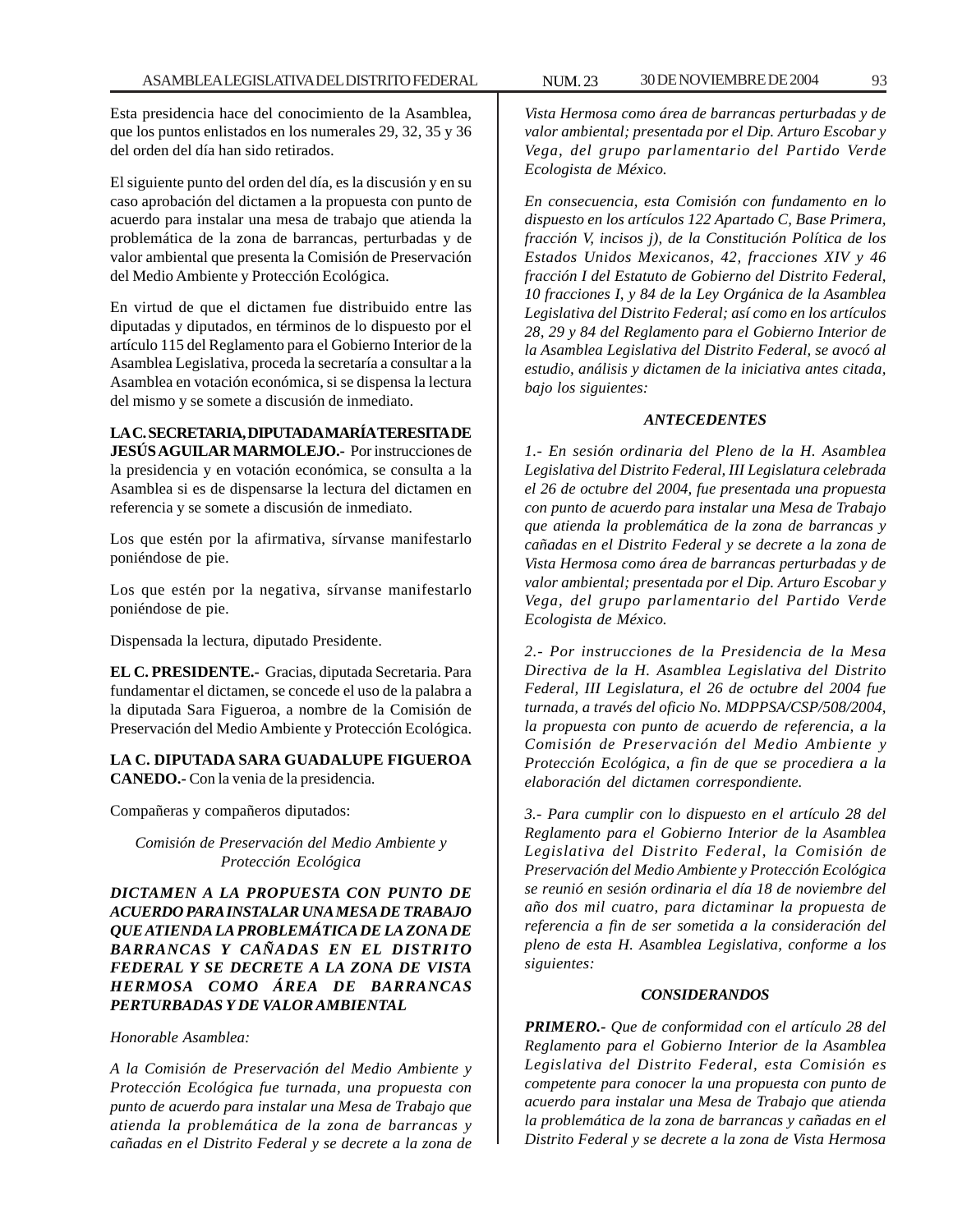*como área de barrancas perturbadas y de valor ambiental; presentada por el Dip. Arturo Escobar y Vega, del grupo parlamentario del Partido Verde Ecologista de México.*

*SEGUNDO.- Que conforme a lo establecido en el artículo 27 constitucional la nación tiene en todo tiempo imponer a la propiedad privada las modalidades que dicte el interés público, misma que se realiza a través de la autoridad responsable y en este caso se realiza a través del Gobierno del Distrito Federal, por decreto de su Jefe de Gobierno.*

*TERCERO.- Que de la misma manera se establece que ''en consecuencia se dictarán las medidas necesarias para ordenar los asentamientos humanos y establecer adecuadas provisiones, usos, reseras y destinos de tierras aguas y bosques, a efecto de ejecutar obras públicas y de planear y regular la fundación, conservación, mejoramiento y crecimiento de los centros de población, para preservar y restaurar el equilibrio ecológico...''*

*CUARTO.- Que de conformidad con lo anterior, la ley ambiental ha determinado que las barrancas son un espacio importante, en virtud de ser por su definición: ''depresiones geográficas que por sus condiciones topográficas y geológicas se presentan como hendiduras y sirven de refugio de vida silvestre, de cauce de los escurrimientos naturales de ríos, riachuelos y precipitaciones pluviales, que constituyen zonas importantes del ciclo hidrológico y biogeoquímico.''*

*QUINTO.- Que en este sentido, las barrancas del Distrito Federal que no cuentan con algún grado de protección vía decreto que determine que están son consideradas como áreas de valor ambiental o en el mejor de los casos se ubiquen dentro de alguna área natural protegida o dentro del perímetro que cubre el suelo de conservación, no podrán acceder a pesar de a importancia ambiental que representan, algún instrumento de protección que les permita ser conservadas.*

*SEXTO.-Que efectivamente el artículo 90 bis 1 de la Ley Ambiental del Distrito Federal establece que son áreas de valor ambiental los bosques urbanos y las barrancas perturbadas.*

*SÉPTIMO.- Que conforme a lo establecido en el artículo 90 Bis 2: ''Las barrancas perturbadas con aquellas que presentan deterioros ambientales por el impacto urbano y los asentamientos humanos, y que requieren ser restauradas y preservadas*

*OCTAVO.- Que conforme a lo establecido en el artículo 90 bis 3 de la misma Ley Ambiental del Distrito Federal:*

*''Las áreas de valor ambiental se establecerán mediante decreto del Jefe de Gobierno, el cual deberá contener* *además de los requisitos establecidos en las fracciones II, IV y VI del artículo 94 de esta Ley las siguientes:*

*I. La categoría de área de valor ambiental que se constituye, así como la finalidad y objetivos de su declaración;*

*II. Lineamientos y modalidades al uso del suelo y destinos, así como, en su caso, los lineamientos para el manejo de los recursos naturales del área;*

*III. Los responsables de su manejo; y*

*IV. La determinación y especificación de los elementos naturales y la biodiversidad que pretenda restaurarse rehabilitarse o conservarse.*

*Para decretar barrancas perturbadas además de las disposiciones anteriores, se requiere de un diagnóstico ecológico que determine el deterioro ambiental, elaborado por la Secretaría.''*

*NOVENO.- Por lo anterior resulta impostergable que la Secretaría del Medio Ambiente realice los estudios y diagnósticos necesarios a fin de que pueda ser decretada como barranca perturbada y en consecuencia ser considerada ÁREA DE VALOR AMBIENTAL.*

*Por lo anteriormente expuesto y fundado, la Comisión de Preservación del Medio Ambiente y Protección Ecológica, con las facultades que les confiere los artículos 28 y 84 del Reglamento para el Gobierno Interior de la Asamblea Legislativa del Distrito Fc someten a la consideración del Pleno el siguiente:*

#### *DICTAMEN*

*ÚNICO: Se aprueba la propuesta con Punto de Acuerdo de referencia, para quedar como sigue:*

*PRIMERO.- Esta Asamblea Legislativa exhorta a la Secretaría de Medio Ambiente, para que en forma inmediata proceda a la elaboración de los estudios y diagnósticos necesarios a fin de que se determine la viabilidad de ser decretadas como barrancas perturbadas y en consecuencia sean consideradas ÁREAS DE VALOR AMBIENTAL la trama de barrancas de Vista Hermosa en la Delegación Cuajimalpa de Morelos del Distrito Federal.*

*SEGUNDO.- Que la Comisión de Preservación del Medio Ambiente y Protección Ecológica de la Asamblea Legislativa del Distrito Federal, realice la conformación de una mesa de trabajo en la que participen además de un grupo de diputados de la Comisión, las autoridades que designen la Secretaría de Medio Ambiente, las delegaciones políticas y la Procuraduría Ambiental y del Ordenamiento Territorial del Distrito Federal, para establecer un programa de trabajo en conjunto atendiendo a las correspondientes atribuciones, con la*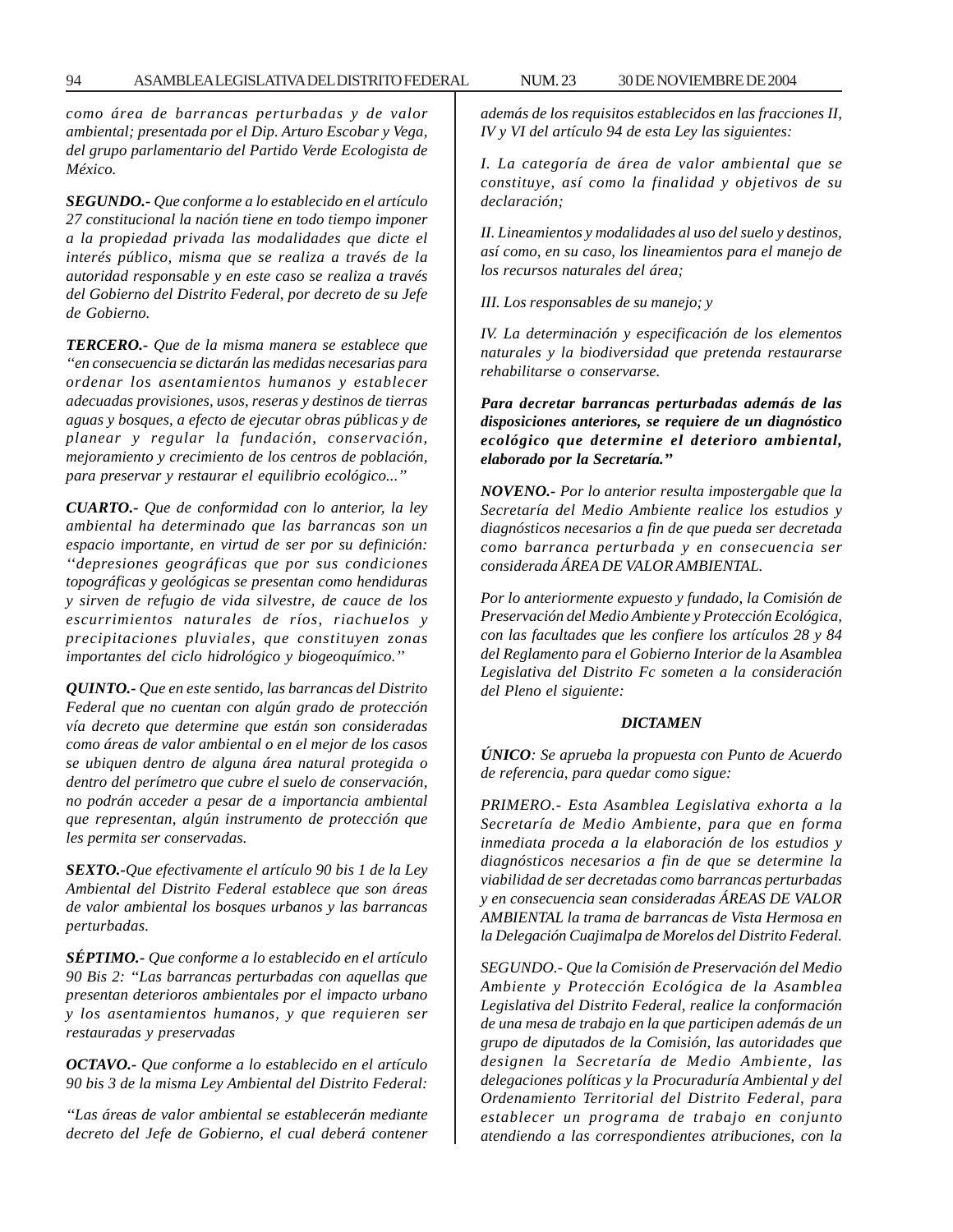*finalidad de detener la perdida irreversible de los servicios ambientales que genera el sistema de barrancas y cañadas del Distrito Federal*

*Por la Comisión de Preservación del Medio Ambiente y Protección Ecológica: Dip. Sara Guadalupe Figueroa Canedo, Presidenta; Dip. Juan Manuel González Maltos, Secretario; Dip. Martha Teresa Delgado Peralta, Dip Christian Martín Lujano Nicolás; Dip. Higinio Chávez García, integrantes.*

Gracias.

**EL C. PRESIDENTE.-** Gracias, diputada. Está a discusión el dictamen. Se abre el registro de oradores. ¿Hay oradores en contra?

¿Alguna o algún diputado desea razonar su voto?

Proceda la Secretaría a recoger la votación nominal del dictamen en lo general y en lo particular en un solo acto.

**LA C. SECRETARIA.-** Se va a proceder a recoger la votación nominal del dictamen en lo general y en lo particular en un solo acto.

De conformidad con lo establecido por el artículo 128 del Reglamento para el Gobierno Interior de la Asamblea, se solicita a la Coordinación de Servicios Parlamentarios hacer el anuncio correspondiente a efecto de que los diputados presentes puedan emitir su voto.

Se solicita a los diputados que al emitir su voto lo hagan en voz alta, diciendo su nombre y apellido, añadiendo la expresión ''en pro'', ''en contra'' o ''abstención''. La de la voz recogerá la votación. Comenzamos de derecha a izquierda.

### **(Votación Nominal)**

Juan Antonio Arévalo López, en pro.

Jesús López, a favor.

Rafael Hernández Nava, a favor.

María de Lourdes Rojo e Incháustegui, en pro.

Adrián Pedrozo Castillo, en pro.

Lozano Lozano, en pro.

Guadalupe Chavira, en pro.

Aleida Alavez, en pro.

Araceli Vázquez Camacho, en pro.

Silvia Oliva Fragoso, en pro.

Julio Escamilla, a favor.

Sara Figueroa, en pro.

Carlos Alberto Flores, a favor.

Gabriela González, a favor.

Mariana Gómez del Campo, en pro.

Sofía Figueroa, en pro.

Jorge Lara, en pro.

José Espina, en pro.

Alejandra Barrales, en pro.

Maricela Contreras Julián, a favor.

Reyes Gámiz, a favor.

Alfredo Hernández Raigosa, a favor.

Francisco Chiguil, en pro.

Pablo Trejo, en pro.

Alberto Trejo Villafuerte, en pro.

Lourdes Alonso, a favor.

María Elena Torres, a favor.

Irma Islas, en pro.

De la Garza, en pro.

José Antonio Arévalo, en pro.

Gabriela Cuevas, en pro.

Francisco Agundis, en pro.

Arturo Escobar, a favor.

Jorge García Rodríguez, en pro.

José Medel Ibarra, a favor.

Claudia Esqueda, en pro.

Gerardo Villanueva, a favor.

Efraín Morales, a favor.

Rodolfo Covarrubias, a favor.

**LA C. SECRETARIA.-** ¿Faltó alguna o algún diputado de emitir su voto?

Emilio Fernández, en pro.

**LA C. SECRETARIA.-** ¿Faltó alguna o algún diputado de emitir su voto?

Se va a proceder a recoger la votación de la Mesa Directiva.

María Teresita Aguilar, a favor.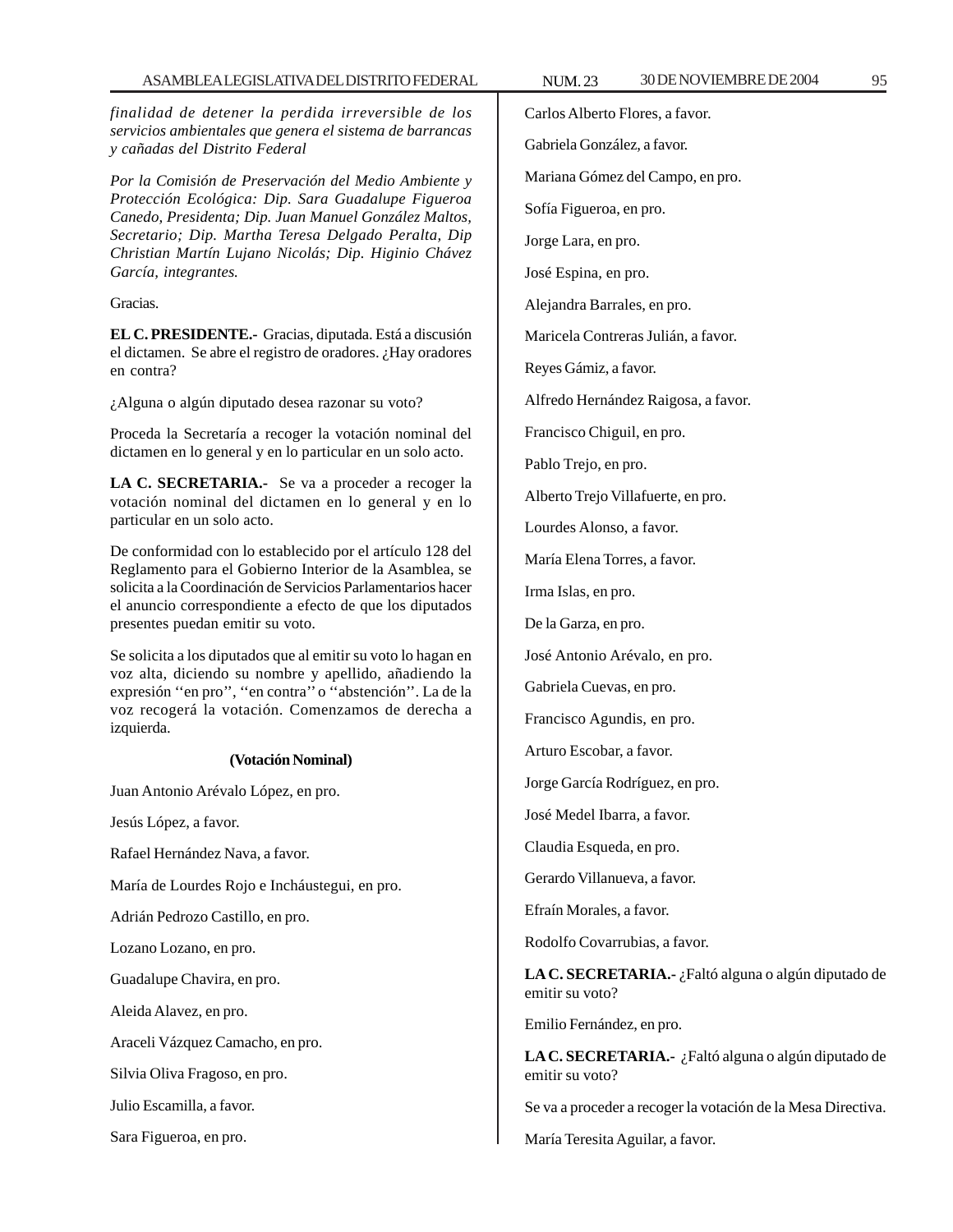Elio Bejarano, en pro.

**LA C. SECRETARIA.-** Diputado Presidente, el resultado de la votación es el siguiente 42 votos a favor, 0 votos en contra, 0 abstenciones.

**EL C. PRESIDENTE.-** Gracias, diputada Secretaria. En consecuencia se aprueba el dictamen a la propuesta con punto de acuerdo para instalar una mesa de trabajo que atienda la problemática de la zona de barrancas perturbadas y de valor ambiental.

Hágase del conocimiento de la Secretaria del Medio Ambiente, a través del Licenciado Alejandro Encinas Rodríguez, Secretario de Gobierno del Distrito Federal.

El siguiente punto del orden del día es la discusión y en su caso aprobación del dictamen a la proposición con punto de acuerdo referente a los criterios técnicos y jurídicos para la realización de desalojo en áreas de suelo de conservación invadidas, que presenta la Comisión de Preservación del Medio Ambiente y Protección Ecológica.

En virtud de que el dictamen fue distribuido entre las diputadas y diputados, en términos de lo dispuesto por el artículo 115 del Reglamento para el Gobierno Interior de la Asamblea Legislativa, proceda la secretaría a consultar a la Asamblea en votación económica si se dispensa la lectura del mismo y se somete a discusión de inmediato.

**LA C. SECRETARIA.-** Por instrucciones de la presidencia y en votación económica se consulta a la Asamblea si es de dispensarse la lectura del dictamen de referencia y se somete a discusión de inmediato.

Los que estén por la afirmativa, sírvanse manifestarlo poniéndose de pie.

Los que estén por la negativa, sírvanse manifestarlo poniéndose de pie.

Dispensada la lectura, diputado Presidente.

**EL C. PRESIDENTE.-** Gracias, diputada Secretaria. Para fundamentar el dictamen, se concede el uso de la palabra a la diputada Aleida Alavez, a nombre de la Comisión de Preservación del Medio Ambiente y Protección Ecológica.

**LA C. DIPUTADA ALEIDA ALVEZ RUÍZ.-** Con la venia de la presidencia.

Compañeras y compañeros diputados:

*Comisión de Preservación del Medio Ambiente y Protección Ecológica*

*DICTAMEN QUE PRESENTA LA COMISIÓN DE PRESERVACIÓN DEL MEDIO AMBIENTE Y PROTECCIÓN ECOLÓGICA RESPECTO A LA PROPOSICIÓN CON PUNTO DE ACUERDO*

## *REFERENTE A LOS CRITERIOS TÉCNICOS Y JURÍDICOS PARA LA REALIZACIÓN DE DESALOJOS EN ÁREAS DE SUELO DE CONSERVACIÓN INVADIDAS*

### *Honorable Asamblea:*

*A la Comisión de Preservación del Medio Ambiente y Protección Ecológica fue turnada el pasado 7 de julio de 2004, la proposición con punto de acuerdo referente a los criterios técnicos y jurídicos para la realización de desalojos en áreas de suelo de conservación invadidas, presentada por la Diputada Sara Guadalupe Figueroa Canedo del grupo parlamentario del Partido Verde Ecologista de México.*

*En consecuencia, esta Comisión con fundamento en lo dispuesto en los artículos 122 Apartado C, Base Primera, fracción V, incisos j), de la Constitución Política de los Estados Unidos Mexicanos, 42, fracciones XIV y 46 fracción I del Estatuto de Gobierno del Distrito Federal, 10 fracciones I, y 84 de la Ley Orgánica de la Asamblea Legislativa del Distrito Federal; así como en los artículos 28 y 84 del Reglamento para el Gobierno Interior de la Asamblea Legislativa del Distrito Federal, se avocó al estudio, análisis y dictamen de la iniciativa antes citada, bajo los siguientes:*

### *ANTECEDENTES*

*1.- En sesión ordinaria del Pleno de la H. Asamblea Legislativa del Distrito Federal, III Legislatura, celebrada el día 18 de agosto de 2004, se presentó la proposición con punto de acuerdo para solicitar a la Secretaría del Medio Ambiente información sobre los asentamientos irregulares en el Distrito Federal, presentada por la Diputada Sara Guadalupe Figueroa Canedo del grupo parlamentario del Partido Verde Ecologista de México.*

*2.- Por instrucciones de la Presidencia de la Mesa Directiva de la H. Asamblea Legislativa del Distrito Federal, III Legislatura, el 18 de agosto de 2004, fue turnada, a través del oficio No. CSP/MDDP/759/2004, la propuesta con punto de acuerdo de referencia, a la Comisión de Preservación del Medio Ambiente y Protección Ecológica, con el fin de que se procediera a la elaboración del dictamen correspondiente.*

*3.- Para cumplir con lo dispuesto en el artículo 28 del Reglamento para el Gobierno Interior de la Asamblea Legislativa del Distrito Federal, la Comisión de Preservación del Medio Ambiente y Protección Ecológica se reunió en sesión ordinaria el día 18 de noviembre del año dos mil cuatro, para dictaminar la propuesta de referencia a fin de ser sometida a la consideración del pleno de esta H. Asamblea Legislativa, conforme a los siguientes;*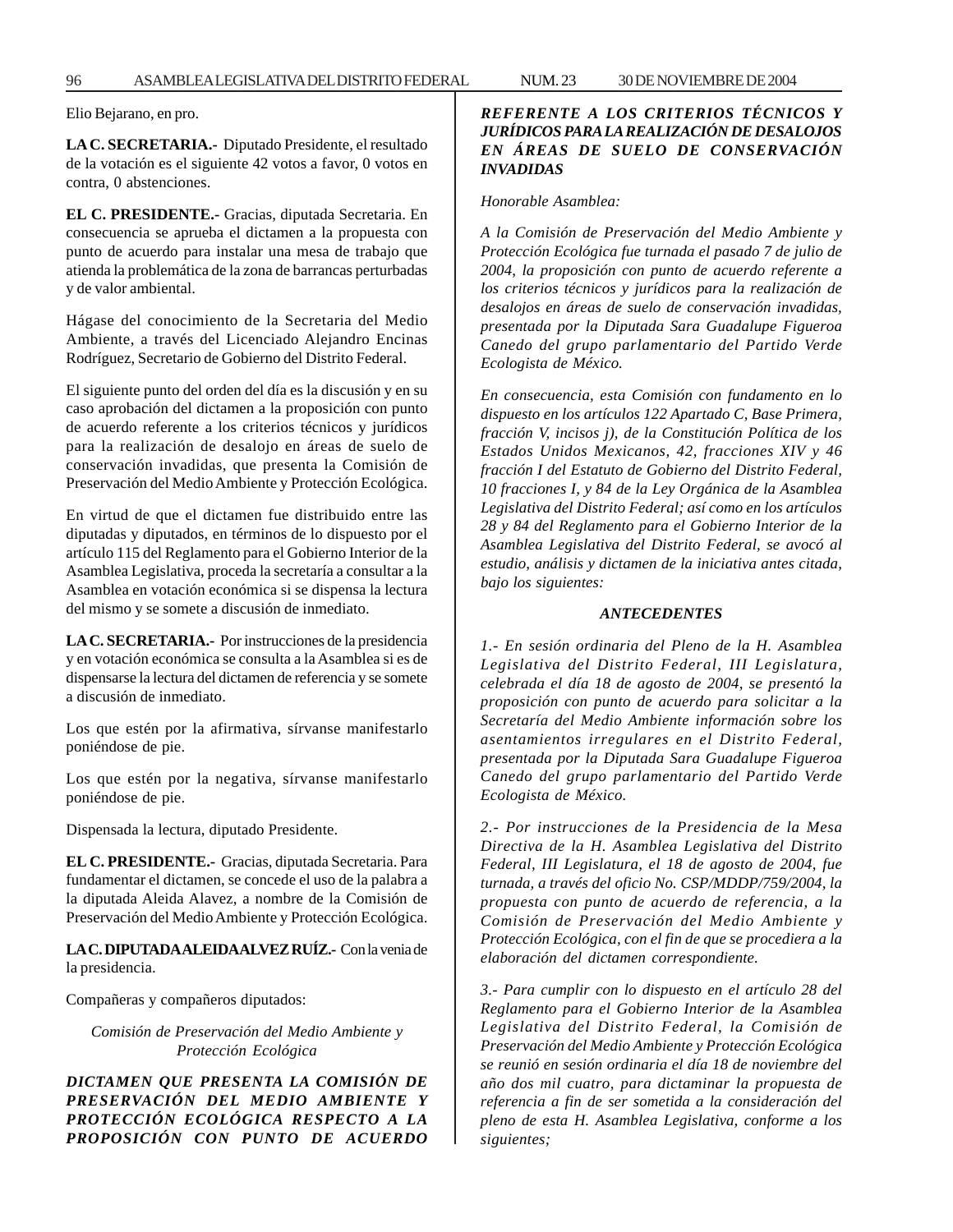## *CONSIDERANDOS*

*PRIMERO.- Que esta Comisión es competente para conocer la proposición con punto de acuerdo para solicitar a la Secretaría del Medio Ambiente información sobre los asentamientos irregulares en el Distrito Federal, presentada por la Diputada Sara Guadalupe Figueroa Canedo del grupo parlamentario del Partido Verde Ecologista de México.*

*SEGUNDO.- Que para mantener un equilibrio climático y ecológico en el Valle de México, es necesario contar con áreas de suelo de conservación mediante las cuales se resguarde y asegure una cubierta forestal que otorgue a la ciudad de México la capacidad suficiente para generar un desarrollo sustentable*

*TERCERO.- Que la importancia del suelo de conservación no sólo radica en la relevancia de su cobertura forestal, en el ciclo hidrológico de la cuenca, sino también cumple una función sustantiva en la generación de servicios ambientales básicos para la subsistencia ambiental en el Distrito Federal, tales como la captación de carbono, la captura de partículas suspendidas, la regulación climática, la eliminación de la erosión hídrica y eólica y reserva de biodiversidad.*

*CUARTO.- Que a través de los programas de desarrollo urbano y del ordenamiento ecológico del territorio se regula el ejercicio del derecho de propiedad a partir de la zonificación del suelo establecida en cada uno de ellos.*

*QUINTO.- Que el régimen de áreas naturales protegidas y el sistema de evaluación de impacto ambiental, tanto a nivel federal como local, son instrumentos preventivos que permiten la realización de acciones específicas tendientes a inducir el aprovechamiento racional y sustentable del suelo de conservación.*

*SEXTO.- Que en los últimos años ha sido acelerado el detrimento de los servicios ambientales que proporciona el suelo de conservación, ya que ha sido afectada por el incremento de los asentamientos irregulares.*

*SÉPTIMO.- Que en noviembre del año 2003 el Procurador Ambiental señaló que se incorporan al suelo de conservación 671 viviendas al mes y que es un problema fuera de control. Sin duda alguna es un problema fuera de control, toda vez que esto significa que 8 mil viviendas al año se están asentando de manera irregular en suelo de conservación. De continuar con esta tendencia en 3 años habrá 24 mil nuevas viviendas en suelo de conservación.*

*OCTAVO.- Que hasta ahora los criterios técnicos y jurídicos bajo los cuales se llevan a cabo los desalojos en suelo de conservación no han sido claros, públicos y equitativos ya que si bien el gobierno del Distrito Federal* *ha implementado una política determinada al mejoramiento y recuperación de nuestras áreas naturales, ésta ha sido en algunos casos, discrecional y discriminatoria.*

*NOVENO.- Que el desalojo requiere de una estrategia global en todas las delegaciones, que hasta ahora no se ha llevado a cabo, ejemplo claro de esto es la delegación Cuajimalpa donde existe la mayor cantidad de asentamientos irregulares y el menor número de desalojos.*

*DÉCIMO.- Que los grupos políticos no deben tomarse como criterio para el desalojo de asentamientos irregulares en suelo de conservación. La ciudadanía que se encuentra asentada en suelo de conservación se encuentra actuando ilegalmente y es acreedora a las mismas sanciones y medidas sin hacer distinciones.*

*DÉCIMO PRIMERO.- Que en octubre del año 2002, el jefe de gobierno indicó que no se harían distingos cuando se tratara de defender el suelo de conservación, que no se puede aplicar la ley del embudo, que se tiene que ser parejo, y que no se puede permitir la invasión de áreas ecológicas que constituyen la sustentabilidad de la ciudad.*

*DÉCIMO SEGUNDO.- Que es necesario definir una estrategia y los criterios para desalojar equitativamente en todas las delegaciones, así como definir métodos de evaluación y de avance en la implementación de dicha estrategia y criterios.*

*DÉCIMO SÉPTIMO.- Que la Asamblea Legislativa del Distrito Federal tiene las facultades necesarias para comunicarse con los otros órganos locales de gobierno del Distrito Federal, los Poderes de la Unión o las autoridades o poderes de las entidades federativas, por conducto de su Mesa Directiva, la Comisión de Gobierno o sus órganos internos de trabajo.*

*Por lo anteriormente expuesto y fundado, la Comisión de Preservación del Medio Ambiente y Protección Ecológica, con las facultades que les confiere los artículos 28, 29 y 84 del Reglamento para el Gobierno Interior de la Asamblea Legislativa del Distrito Federal, someten a la consideración del pleno el siguiente:*

## *DICTAMEN*

*ÚNICO.- Es de aprobarse el punto de acuerdo de referencia en los siguientes términos:*

*Se solicita a la Secretaría de Medio Ambiente del Distrito Federal informe a esta Soberanía, cuáles son los criterios técnicos y jurídicos para llevar a cabo los desalojos en las distintas delegaciones con motivo de la invasión en suelo de conservación.*

*Por la Comisión de Preservación del Medio Ambiente y Protección Ecológica: Dip. Sara Guadalupe Figueroa*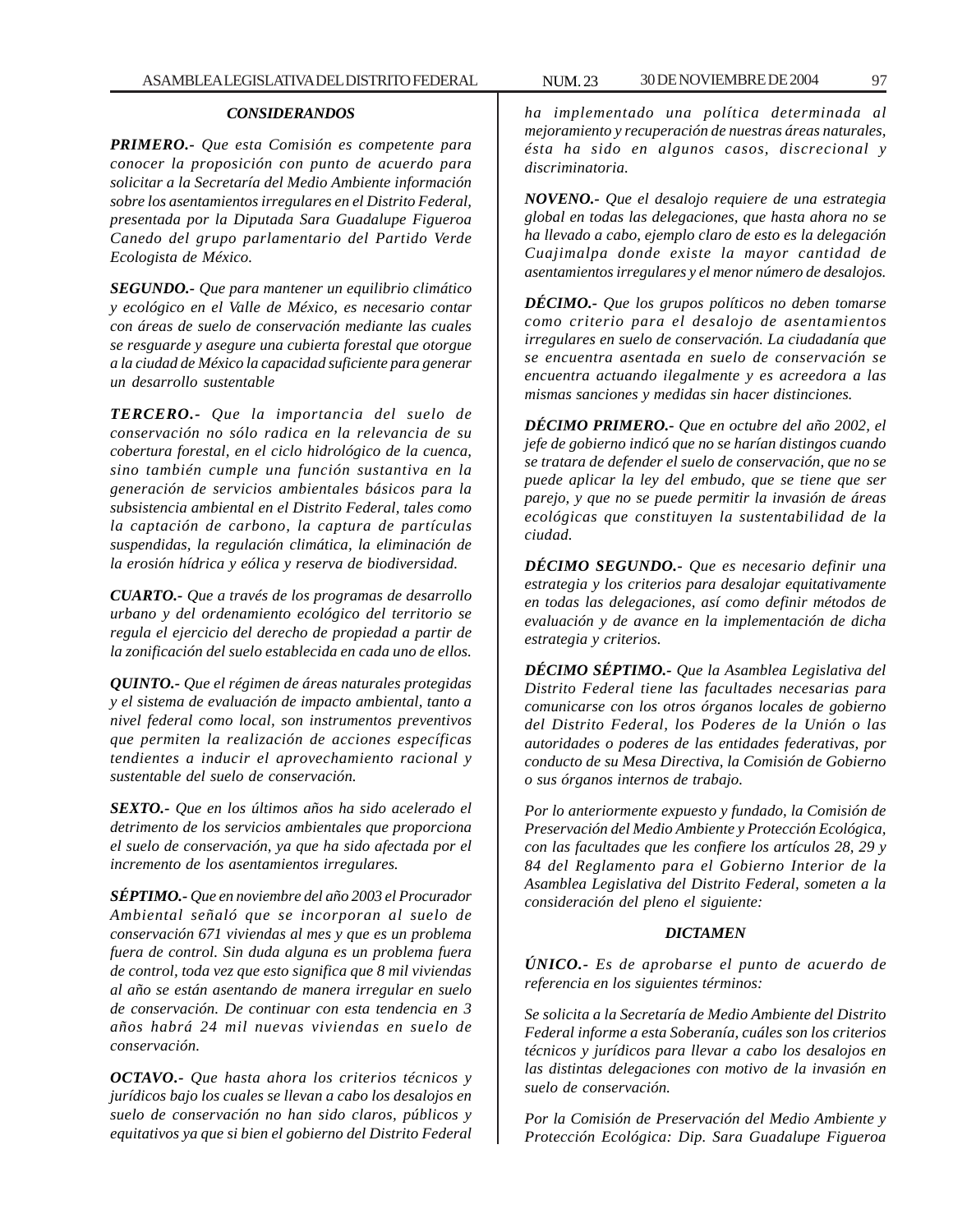| Canedo, Presidenta; Dip. Juan Manuel González Maltos,                                                                                          | Pablo Trejo, a favor.                                                                                              |
|------------------------------------------------------------------------------------------------------------------------------------------------|--------------------------------------------------------------------------------------------------------------------|
| Secretario; Dip. Martha Teresa Delgado Peralta, Dip<br>Christian Martín Lujano Nicolás; Dip. Higinio Chávez                                    | Reyes Gámiz, a favor.                                                                                              |
| García, integrantes.                                                                                                                           | Alberto Trejo Villafuerte, en pro.                                                                                 |
| Es cuanto, diputado Presidente.                                                                                                                | Lourdes Alonso, a favor.                                                                                           |
| EL C. PRESIDENTE. - Gracias, diputada. Está a discusión<br>el dictamen. Se va a abrir el registro de oradores. ¿Existen<br>oradores en contra? | María Elena Torres, en pro.                                                                                        |
|                                                                                                                                                | Arturo Escobar, a favor.                                                                                           |
| ¿Alguna o algún diputado desea razonar su voto?                                                                                                | Gerardo Villanueva, a favor.                                                                                       |
| Proceda la Secretaría a recoger la votación nominal del<br>dictamen en lo particular y en lo general en un solo acto.                          | Efraín Morales, a favor.                                                                                           |
| LA C. SECRETARIA.- Se va a proceder a recoger la                                                                                               | Rodolfo Covarrubias, a favor.                                                                                      |
| votación nominal del dictamen en lo general y en lo                                                                                            | José Espina, en pro.                                                                                               |
| particular en un solo acto.<br>De conformidad con lo establecido por el artículo 128 del                                                       | LA C. SECRETARIA.- ¿Faltó alguna o algún diputado de<br>emitir su voto?                                            |
| Reglamento para el Gobierno Interior de la Asamblea, se<br>solicita a la Coordinación de Servicios Parlamentarios hacer                        | Araceli Vázquez, en pro.                                                                                           |
| el anuncio correspondiente a efecto de que los diputados<br>presentes puedan emitir su voto.                                                   | Claudia Esqueda, en pro.                                                                                           |
| Se solicita a los diputados que al emitir su voto lo hagan en<br>voz alta diciendo su nombre y apellido, añadiendo la                          | José Medel Ibarra, a favor.                                                                                        |
|                                                                                                                                                | Jorge García Rodríguez, en pro.                                                                                    |
| expresión en "pro", "en contra" o "abstención". La de la<br>voz recogerá la votación. Comenzamos de derecha a                                  | Silvia Oliva Fragoso, a favor.                                                                                     |
| izquierda.                                                                                                                                     | Gabriela Cuevas, en pro.                                                                                           |
| (Votación Nominal)                                                                                                                             | LA C. SECRETARIA.- Se va a proceder a recoger la votación                                                          |
| Juan Antonio Arévalo López, a favor.                                                                                                           | de la Mesa Directiva.                                                                                              |
| Rafael Hernández Nava, a favor.                                                                                                                | María Teresita Aguilar, a favor.                                                                                   |
| Emilio Fernández, en pro.                                                                                                                      | Elio Bejarano, en pro.                                                                                             |
| Carlos Alberto Flores, a favor.                                                                                                                | LA C. SECRETARIA.- Diputado Presidente, el resultado                                                               |
| Aleida Alavez, en pro.                                                                                                                         | de la votación es el siguiente: 34 votos a favor, 0 votos en<br>contra, 0 abstenciones.                            |
| Lorena Villavicencio, a favor.                                                                                                                 | EL C. PRESIDENTE.- Gracias, diputada Secretaria. En                                                                |
| Guadalupe Chavira, a favor.                                                                                                                    | consecuencia, se aprueba el dictamen a la proposición con<br>punto de Acuerdo referente a los criterios técnicos y |
| Jesús López, a favor.                                                                                                                          | jurídicos para la realización de desalojos en área de suelo                                                        |
| Sara Figueroa, a favor.                                                                                                                        | de conservación invadidas.                                                                                         |
| Gabriela González, en pro.                                                                                                                     | Hágase del conocimiento de la Secretaria del Medio<br>Ambiente, a través del licenciado Alejandro Encinas          |
| José María Rivera, a favor.                                                                                                                    | Rodríguez, Secretario de Gobierno del Distrito Federal.                                                            |

El siguiente punto del orden del día es la discusión y en su caso aprobación del dictamen a la proposición con punto de Acuerdo para que la separación de residuos en las instalaciones de la Asamblea Legislativa se haga de forma ambientalmente correcta, que presenta la Comisión de Preservación del Medio Ambiente y Protección Ecológica.

Francisco Chiguil, en pro. Julio Escamilla, en pro.

Alfredo Hernández Raigosa, a favor.

Irma Islas, en pro.

98 ASAMBLEA LEGISLATIVA DEL DISTRITO FEDERAL NUM. 23 30 DE NOVIEMBRE DE 2004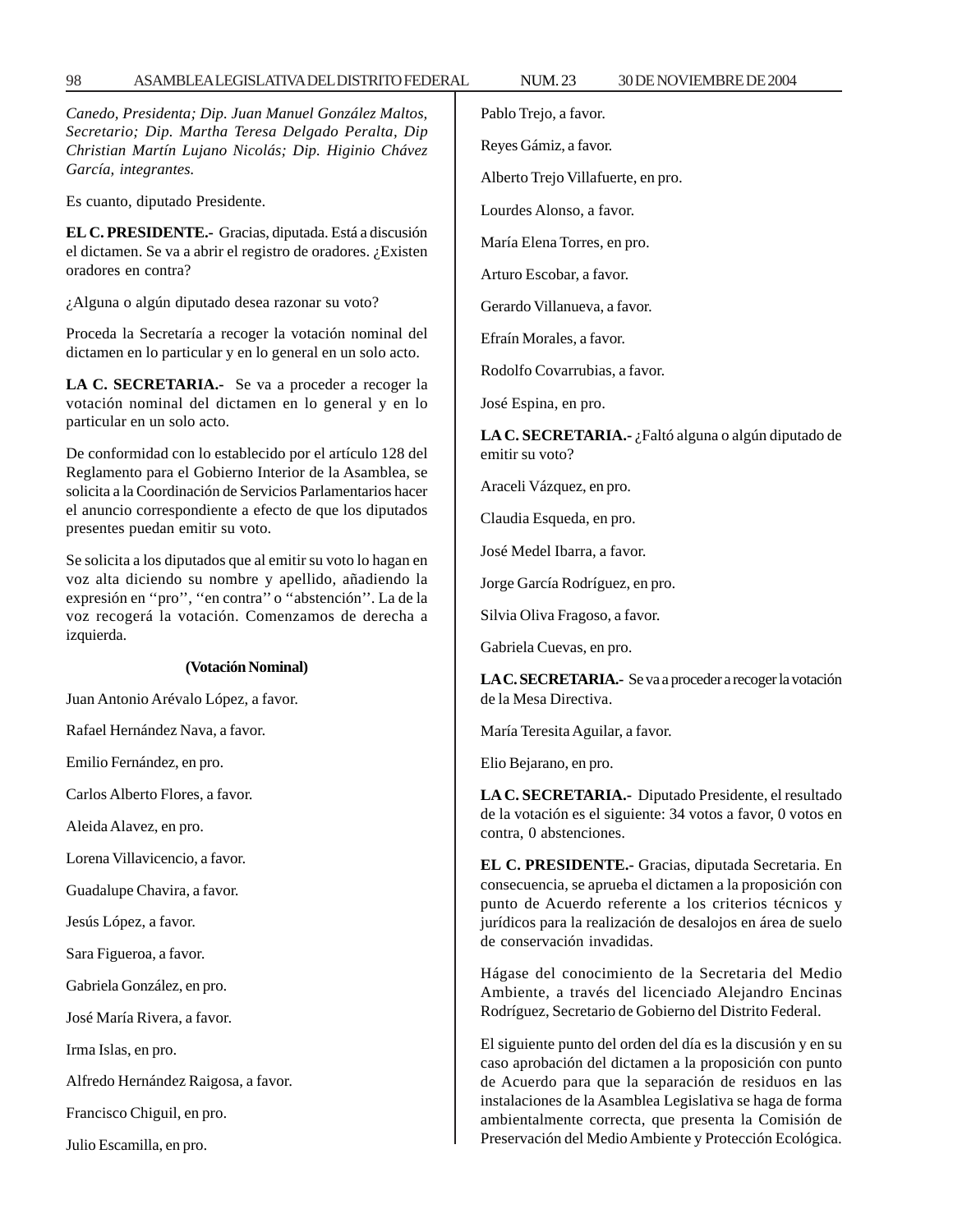En virtud de que el dictamen fue distribuido entre las diputadas y diputados en términos de lo dispuesto por el artículo 115 del Reglamento para el Gobierno Interior de la Asamblea Legislativa, proceda la secretaría a consultar a la Asamblea en votación económica, si se dispensa la lectura del mismo y se somete a discusión de inmediato.

**LA C. SECRETARIA.-** Por instrucciones de la presidencia y en votación económica se consulta a la Asamblea si es de dispensarse la lectura del dictamen de referencia y se somete a discusión de inmediato.

Los que estén por la afirmativa, sírvanse manifestarlo poniéndose de pie.

Los que estén por la negativa, sírvanse manifestarlo poniéndose de pie.

Dispensada la lectura, diputado Presidente.

**EL C. PRESIDENTE.-** Gracias, diputada Secretaria. Para fundamentar el dictamen, se concede el uso de la palabra a la diputada Sara Figueroa a nombre de la Comisión de Preservación del Medio Ambiente y Protección Ecológica.

**LA C. DIPUTADA SARA GUADALUPE FIGUEROA CANEDO.-** Con la venia de la Presidencia.

Compañeras y compañeros diputados:

*Comisión de Preservación del Medio Ambiente y Protección Ecológica*

*DICTAMEN QUE PRESENTA LA COMISIÓN DE PRESERVACIÓN DEL MEDIO AMBIENTE Y PROTECCIÓN ECOLÓGICA RESPECTO A LA PROPOSICIÓN CON PUNTO DE ACUERDO PARA QUE LA SEPARACIÓN DE RESIDUOS SÓLIDOS EN LAS INSTALACIONES DE LA ASAMBLEA LEGISLATIVA DEL DISTRITO FEDERAL, SE HAGA DE FORMA AMBIENTALMENTE CORRECTA*

*Honorable Asamblea:*

*A la Comisión de Preservación del Medio Ambiente y Protección Ecológica fue turnada el pasado 21 de septiembre de 2004, la proposición con punto de acuerdo para que la separación de residuos sólidos en las instalaciones de la Asamblea Legislativa del Distrito Federal, se haga de forma ambientalmente correcta, presentada por la Diputada Sara Guadalupe Figueroa Canedo del grupo parlamentario del Partido Verde Ecologista de México y suscrita por los integrantes del mismo Partido.*

*En consecuencia, esta Comisión con fundamento en lo dispuesto en los artículos 122 Apartado C, Base Primera, fracción y, incisos j), de la Constitución Política de los Estados Unidos Mexicanos, 42, fracciones XIV y 46* *fracción I del Estatuto de Gobierno del Distrito Federal, 10 fracciones I, y 84 de la Ley Orgánica de la Asamblea Legislativa del Distrito Federal; así como en los artículos 28 y 84 del Reglamento para el Gobierno Interior de la Asamblea Legislativa del Distrito Federal, se avocó al estudio, análisis y dictamen de la iniciativa antes citada, bajo los siguientes:*

## *ANTECEDENTES*

*1.- En sesión ordinaria del Pleno de la H. Asamblea Legislativa del Distrito Federal, III Legislatura, celebrada el día 21 de septiembre de 2004, se presentó la proposición con punto de acuerdo para que la separación de residuos sólidos en las instalaciones de la Asamblea Legislativa del Distrito Federal, se haga de forma ambientalmente correcta presentada por la Diputada Sara Guadalupe Figueroa Canedo del grupo parlamentario del Partido Verde Ecologista de México.*

*2.- Por instrucciones de la Presidencia de la Mesa Directiva de la H. Asamblea Legislativa del Distrito Federal, III Legislatura, el 21 de septiembre de 2004, fue turnada, a través del oficio No. MDPPSA/CSP/027/2004, la propuesta con punto de acuerdo de referencia, a la Comisión de Preservación del Medio Ambiente y Protección Ecológica, con el fin de que se procediera a la elaboración del dictamen correspondiente.*

*3.- Para cumplir con lo dispuesto en el artículo 28 del Reglamento para el Gobierno Interior de la Asamblea Legislativa del Distrito Federal, la Comisión de Preservación del Medio Ambiente y Protección Ecológica se reunió en sesión ordinaria el día 18 de noviembre del año dos mil cuatro, para dictaminar la propuesta de referencia a fin de ser sometida a la consideración del pleno de esta H. Asamblea Legislativa, conforme a los siguientes:*

## *CONSIDERANDOS*

*PRIMERO.- Que esta Comisión es competente para conocer la proposición con punto de acuerdo para que la separación de residuos sólidos en las instalaciones de la Asamblea Legislativa del Distrito Federal, se haga de forma ambientalmente correcta presentada por la Diputada Sara Guadalupe Figueroa Canedo del grupo parlamentario del Partido Verde Ecologista de México.*

*SEGUNDO.- Que la Ley de Residuos Sólidos surge como contribución a la protección del medio ambiente de la Ciudad de México, a partir del establecimiento y coordinación de la política de residuos sólidos en el Distrito Federal para asegurar su manejo sanitario y ambientalmente sustentable, con observancia en los principios de minimización, prevención de riesgos ambientales, protección de la salud y bienestar de la población, aplicando las actividades, procesos y*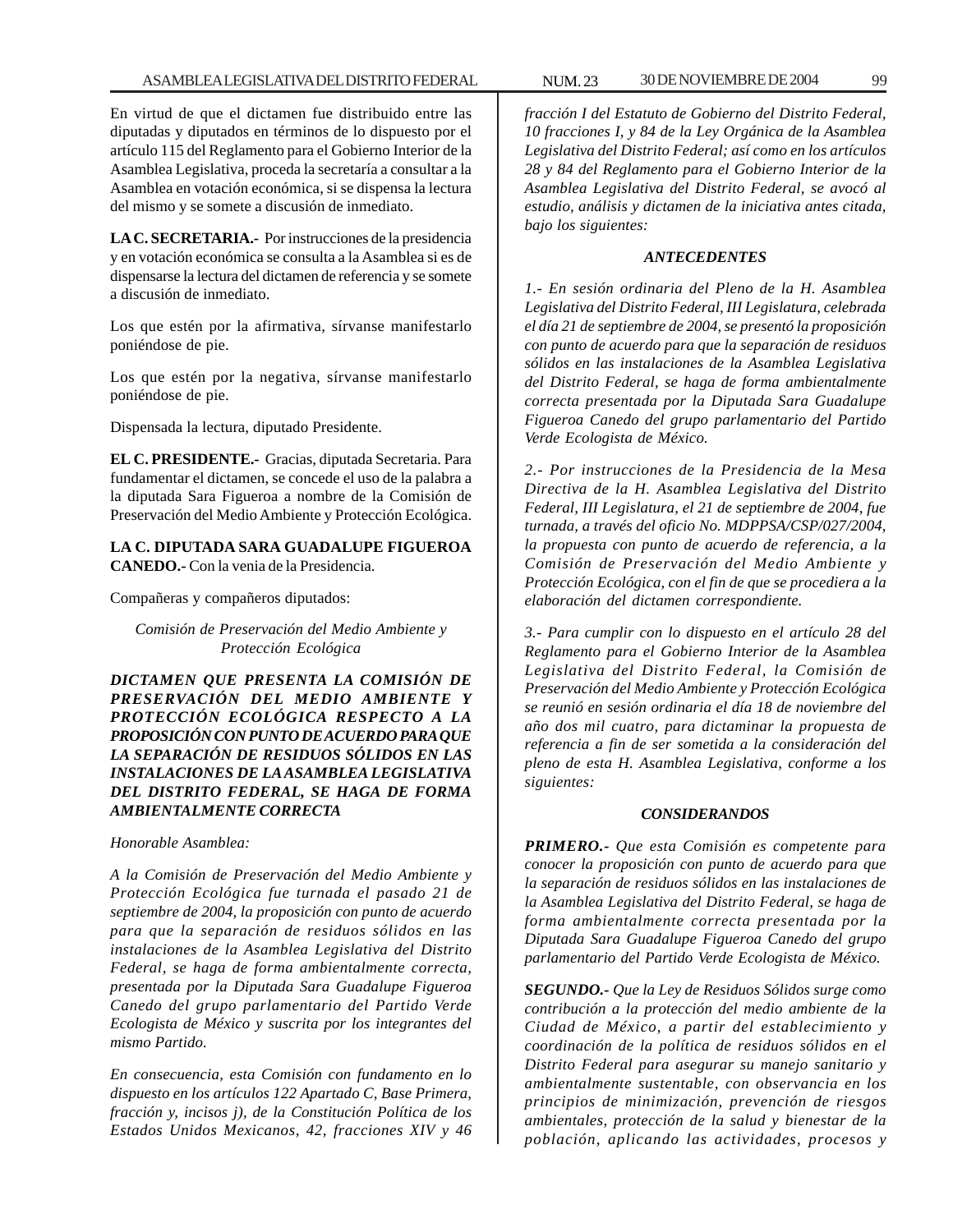*operaciones del manejo de dichos residuos desde su generación hasta su disposición final.*

*TERCERO.- Que se estima que cada habitante de la ciudad desecha diariamente un promedio de 1.3 kilogramos de basura, lo que significan casi 13 mil toneladas diarias de residuos sólidos que requieren ser manejados y confinados adecuadamente.*

*CUARTO.- Que la problemática de los residuos condujo a reformar el Sistema de Leyes vigente en el Distrito Federal en la materia, creando así la Ley de Residuos Sólidos que pretende establecer las bases de una política ambientalmente apropiada en la materia, que comienza en la correcta separación de los desechos. Lo anterior con el objeto de fomentar el consumo responsable y de aprovechar los residuos a través de la reutilización y el reciclaje.*

*QUINTO.- Que la Ley en mención entró en vigor el día 23 de abril del 2003, aunque lo relativo a la separación, recolección e instrumentación de los planes de manejo en sanciones, entró en vigor hasta el pasado 1° de octubre del 2004. Sin embargo hay una evidente preocupación entre la ciudadanía por realizar una adecuada separación de sus residuos, pero desafortunadamente la información que ha dispuesto la autoridad responsable para informar cómo se hará la adecuada separación es poca y no clara.*

*SEXTO.- Que actualmente ya se están aplicando diversas medidas para la separación de los residuos tales como los programas de Edificios Públicos y Escuela Limpia a cargo de la Secretaría de Medio Ambiente, mismas acciones que deberán aplicarse en los edificios de la Asamblea Legislativa como parte del cumplimiento de la ley, así como parte de una congruencia legislativa.*

*SÉPTIMO.- Que el papel es un material posible de reutilizar y reciclar, de ahí que la Asamblea Legislativa no puede ignorar que este material es el principal residuo que se desecha en los edificios de esta Soberanía.*

*OCTAVO.- Que la II Legislatura de esta Asamblea Legislativa aprobó en diciembre del año 2000 el dictamen para crear el Programa de Administración Sustentable de la Asamblea Legislativa del Distrito Federal, el cual depende administrativamente de la Oficialía Mayor y debe ser apoyado con sus recursos, según indica el mismo dictamen. Asimismo, el programa debe ser de aplicación para todas las áreas de la Asamblea Legislativa, aunque aún no se ha expedido, sin embargo que se empiecen a tomar medidas para el mejor desempeño ambiental de esta honorable Asamblea y elaborar dicho programa a la brevedad posible.*

*NOVENO.- Que en los edificios de esta Asamblea se han colocado botes que invitan a la separación de residuos* *en orgánicos e inorgánicos, es decir, en separaciones básicas, pero no por ello de la manera correcta. Sin embargo, los anuncios ubicados arriba de los botes separados invitan a separar los residuos de forma incorrecta, es decir, señalan que los residuos orgánicos como comida o frutas deben separarse en conjunto con el papel y en el otro contenedor o bote los residuos inorgánicos como vidrio, plástico, aluminio, cobre y plástico PET.*

*DÉCIMO.- Que la separación incorrecta de los residuos infringe en primer lugar las disposiciones contenidas en la Ley de Residuos Sólidos, pero además impide el reciclaje del papel, principal residuo que se desecha en los edificios de esta Asamblea y que en conjunto representa por lo menos una tonelada diaria.*

*DÉCIMO PRIMERO.- Que pese a que la Ley de Residuos clasifica la separación en dos fracciones básicas, la Asamblea como entidad pública obligada por la Ley de Adquisiciones del Distrito Federal a que optimice sus recursos, debe determinar separar sus residuos en las categorías necesarias para la mejor disposición de los mismos.*

*Por lo anteriormente expuesto y fundado, la Comisión de Preservación del Medio Ambiente y Protección Ecológica, con las facultades que le confiere los artículos 28, 29 y 84 del Reglamento para el Gobierno Interior de la Asamblea Legislativa del Distrito Federal, somete a la consideración del pleno el siguiente:*

#### *DICTAMEN*

*ÚNICO.- Se aprueba la propuesta con Punto de Acuerdo de referencia, para quedar como sigue:*

*PRIMERO.- Se instruye a la Oficialía Mayor de esta Honorable Asamblea Legislativa a instrumentar la separación de residuos establecida por la Ley de Residuos Sólidos del Distrito Federal con el apoyo de la Jefatura Departamento de Desarrollo Sustentable en todos los edificios y oficinas de esta Asamblea Legislativa, de una forma ambientalmente adecuada, de tal manera que se permita el efectivo reciclaje de materiales como papel y cartón, por lo que éste no deberá ser mezclado con residuos orgánicos.*

*SEGUNDO.- Se instruye a la Oficialía Mayor de esta Honorable Asamblea Legislativa a que determine las separaciones necesarias para el adecuado manejo de sus residuos sólidos.*

*Dado en la Asamblea Legislativa del Distrito Federal a los dieciocho días del mes de noviembre del año dos mil cuatro.*

*Por la Comisión de Preservación del Medio Ambiente y Protección Ecológica: Dip. Sara Guadalupe Figueroa Canedo, Presidenta; Dip. Juan Manuel González Maltos,*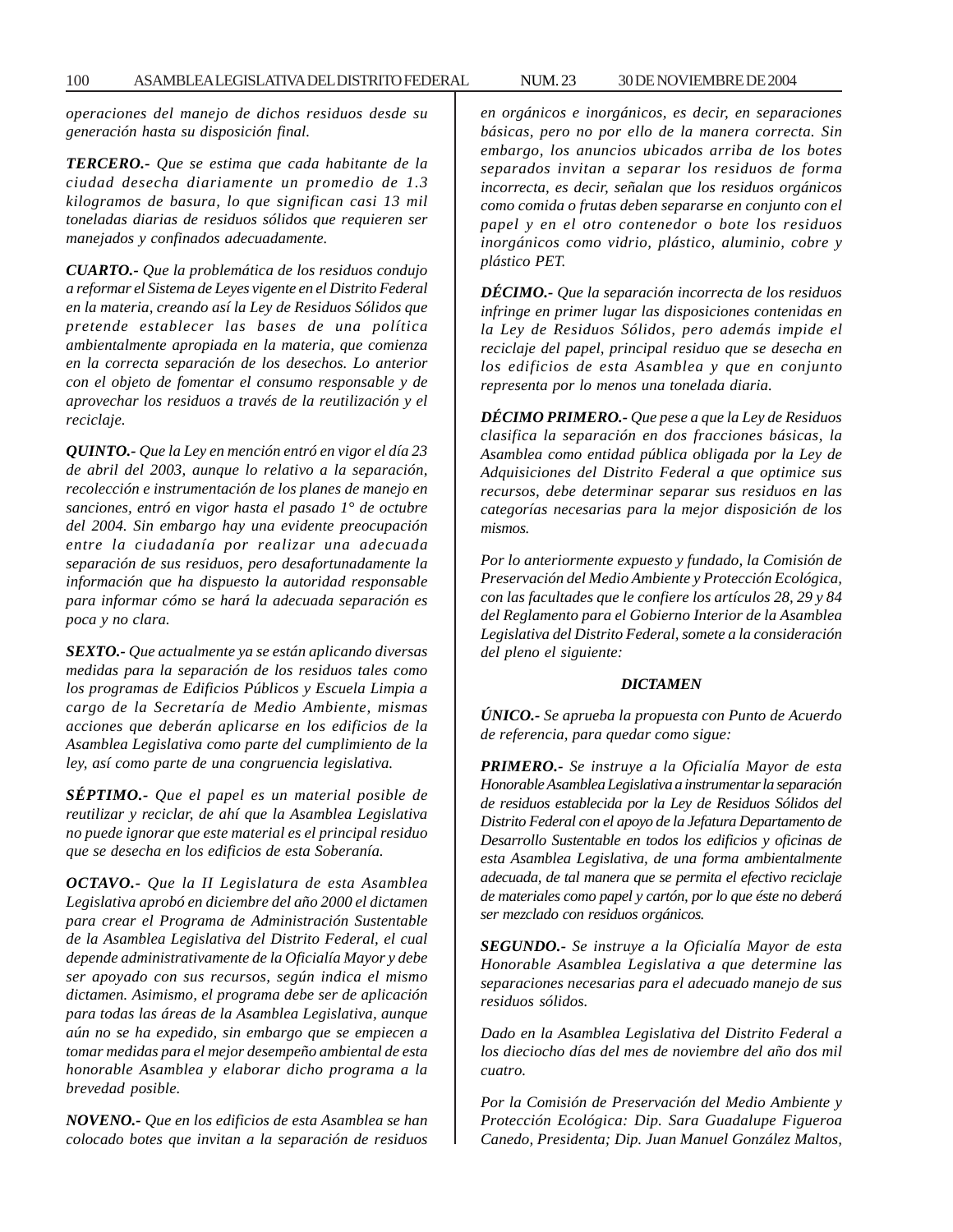*Secretario; Dip. Martha Teresa Delgado Peralta, Dip Christian Martín Lujano Nicolás; Dip. Higinio Chávez García, integrantes.*

Muchas gracias.

**LA C. PRESIDENTA.-** Gracias, diputada. Está a discusión el dictamen. Se abre el registro de oradores. ¿Oradores en contra?

¿Algún diputado desea razonar su voto?

Solicito a la secretaría recoger la votación nominal del dictamen en lo general y en lo particular en un solo acto.

**LA C. SECRETARIA.-** Se va a proceder recoger la votación nominal del dictamen en lo general y en lo particular en un solo acto.

De conformidad con lo establecido por el artículo 128 del Reglamento para el Gobierno Interior de la Asamblea, se solicita a la Coordinación de Servicios Parlamentarios hacer el anuncio correspondiente a efecto de que los diputados presentes puedan emitir su voto.

Se solicita a los diputados que al emitir su voto lo hagan en voz alta diciendo su nombre y apellido, añadiendo la expresión ''en pro'', ''en contra'' o ''abstención''. La de la voz recogerá la votación. Comenzamos de derecha a izquierda.

#### **(Votación Nominal)**

José María Rivera, a favor.

Jesús López, a favor.

Rafael Hernández Nava, a favor.

Emilio Fernández, en pro.

Aleida Alavez, en pro.

Lorena Villavicencio, a favor.

Guadalupe Chavira, en pro.

Silvia Oliva Fragoso, en pro.

Juan Antonio Arévalo López, en pro.

Sara Figueroa, en pro.

Gabriela González, en pro.

Jorge Lara, a favor.

José Espina, en pro.

Alfredo Hernández Raigosa, a favor.

Francisco Chiguil, en pro.

Alberto Trejo Villafuerte, en pro.

Arturo Escobar, a favor.

Jiménez Guzmán, en pro.

Efraín Morales, a favor.

Maricela Contreras, a favor.

Pablo Trejo, en pro.

Rodolfo Covarrubias, a favor.

**LA C. SECRETARIA.-** ¿Faltó alguna o algún diputado de emitir su voto?

Carlos Alberto Flores, a favor.

Mónica Serrano, en pro.

María de Lourdes Rojo e Incháustegui, en pro.

Mariana Gómez del Campo, en pro.

Sofía Figueroa, en pro.

Gabriela Cuevas, en pro.

**LA C. PRESIDENTA.-** Diputada Secretaria, esta Presidencia le solicita que verifiquemos el quórum de los diputados, por favor.

Favor de pasar lista de asistencia.

**LA C. SECRETARIA.-** Por instrucciones de la presidencia vamos a pasar lista de asistencia.

#### **(Lista de asistencia)**

**LA C. SECRETARIA.-** Diputada Presidenta, hay una asistencia de 47 diputados. Sí hay quórum.

**LA C. PRESIDENTA.-** Gracias, diputada. En tal sentido, le solicito recibir la votación nominal del dictamen a la proposición con punto de acuerdo para que la separación de residuos sólidos en las instalaciones de la Asamblea Legislativa del Distrito Federal, se haga de forma ambientalmente correcta.

**LA C. SECRETARIA.-** Se va a proceder a recoger la votación nominal del dictamen en lo general y en lo particular en un solo acto.

De conformidad con lo establecido en el artículo 128 del Reglamento para el Gobierno Interior de la Asamblea, se solicita a la Coordinación de Servicios Parlamentarios hacer el anuncio correspondiente a efecto de que los diputados presentes puedan emitir su voto.

Se solicita a los diputados que al emitir su voto, lo hagan en voz alta diciendo su nombre y apellido, añadiendo la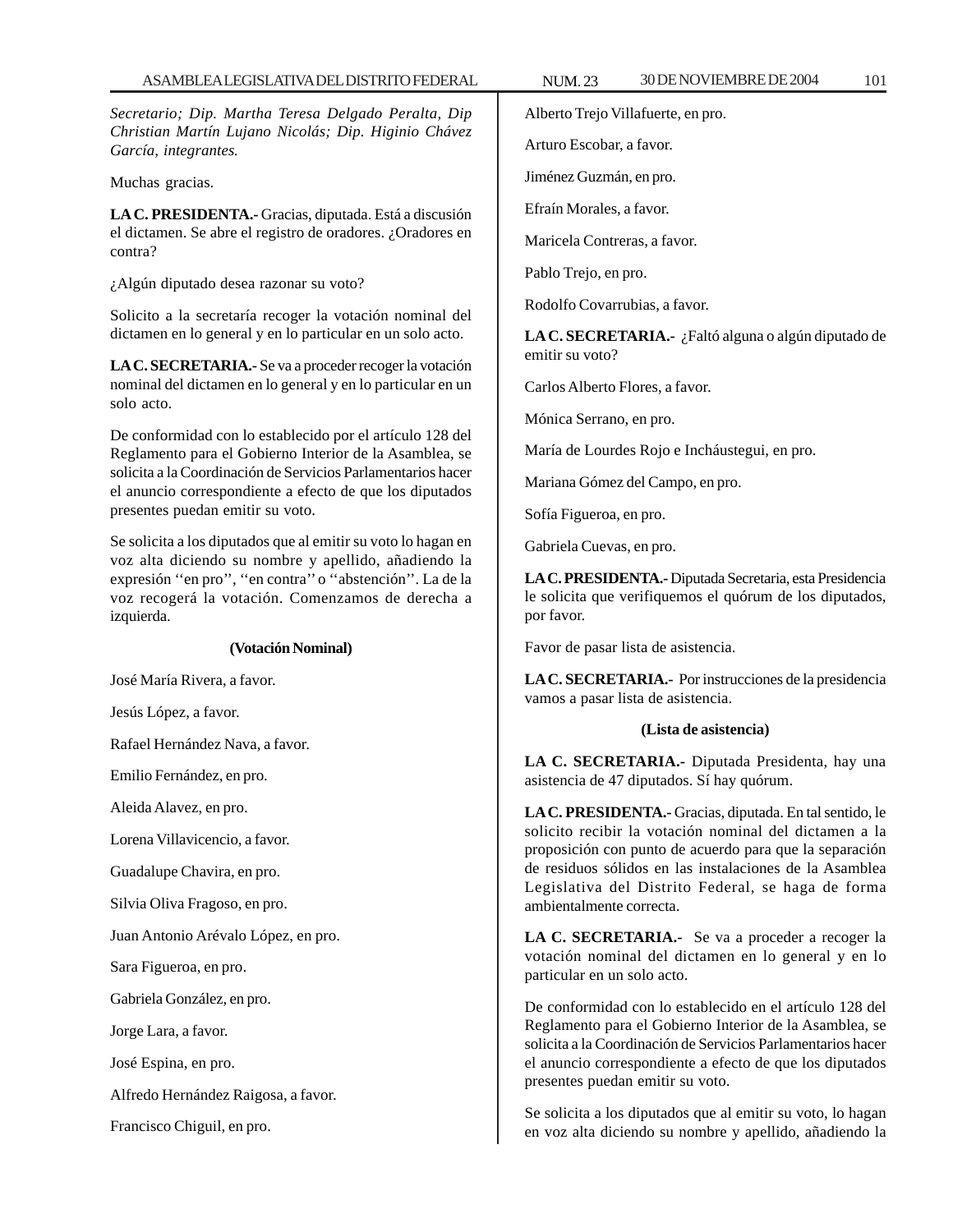expresión ''en pro'', ''en contra'' o ''abstención''. La de la voz recogerá la votación. Comenzamos de derecha a izquierda.

#### **(Votación Nominal)**

Sofía Figueroa, en pro.

José Espina, en pro.

Carlos Alberto Trejo, a favor.

Juan Antonio Arévalo López, en pro.

Gabriela Cuevas, en pro.

Jesús López, a favor.

Mónica Serrano, en pro.

Rafael Hernández Nava, a favor.

Higinio Chávez, a favor.

Aleida Alavez en pro.

José Jiménez, en pro.

María de Lourdes Rojo e Incháustegui, en pro.

Adrián Pedrozo Castillo, en pro.

Silvia Oliva Fragoso, en pro.

Sara Figueroa, en pro.

José María Rivera, a favor.

Gabriela González, en pro.

Jorge Lara, en pro.

Lorena Villavicencio, a favor.

Alfredo Hernández Raigosa, a favor.

Francisco Chiguil, en pro.

Rodrigo Chávez Contreras, a favor.

Lozano Lozano, en pro.

Alberto Trejo Villafuerte, en pro.

Arturo Escobar, a favor.

Francisco Agundis, en pro.

De la Garza, en pro.

José Antonio Arévalo, en pro.

Jorge García Rodríguez, a favor.

José Medel Ibarra, a favor.

Jiménez Guzmán, en pro.

Efraín Morales, a favor.

Víctor Varela, en pro.

Julio Escamilla, a favor.

Pablo Trejo, a favor.

Rodolfo Covarrubias, a favor.

**LA C. SECRETARIA.-** ¿Alguna o algún diputado faltó de emitir su voto?

Claudia Esqueda Llanes, en abstención, porque no se puede repetir una votación ya emitida en donde se había aprobado el dictamen.

Araceli Vázquez Camacho, en pro.

**LA C. SECRETARIA.-** Se va a proceder a recoger la votación de la Mesa Directiva.

María Teresita Aguilar, a favor.

Irma Islas, en pro.

**LA C. SECRETARIA.-** Diputada Presidenta, el resultado de la votación es el siguiente: 39 votos a favor, 0 votos en contra, 1 abstención.

**LA C. PRESIDENTA.-** En consecuencia, se aprueba el dictamen a la proposición con punto de acuerdo para que la separación de residuos sólidos en las instalaciones de la Asamblea Legislativa del Distrito Federal, se haga de forma ambientalmente correcta.

Remítase al Oficial Mayor de la Asamblea Legislativa del Distrito Federal, para los efectos conducentes.

El siguiente punto del orden del día, es la discusión y en su caso aprobación del dictamen a la proposición con punto de acuerdo para requerir a la doctora Claudia Sheinbaum Pardo, Secretaria del Medio Ambiente del Distrito Federal, se proceda al rescate integral del parque Nacional ''Desierto de los Leones'' que presenta la Comisión de Preservación del Medio Ambiente y Protección Ecológica.

Toda vez que el dictamen fue distribuido en tiempo y forma a los diputados conforme al artículo 115 del Reglamento para el Gobierno Interior, solicito a la secretaría consulte a la Asamblea en votación económica, si se dispensa su lectura y se somete a discusión de inmediato.

**LA C. SECRETARIA.-** Por instrucciones de la presidencia y en votación económica, se consulta a la Asamblea si es dispensarse la lectura del dictamen de referencia y se somete a discusión de inmediato.

Los que estén por la afirmativa, sírvanse manifestarlo poniéndose de pie.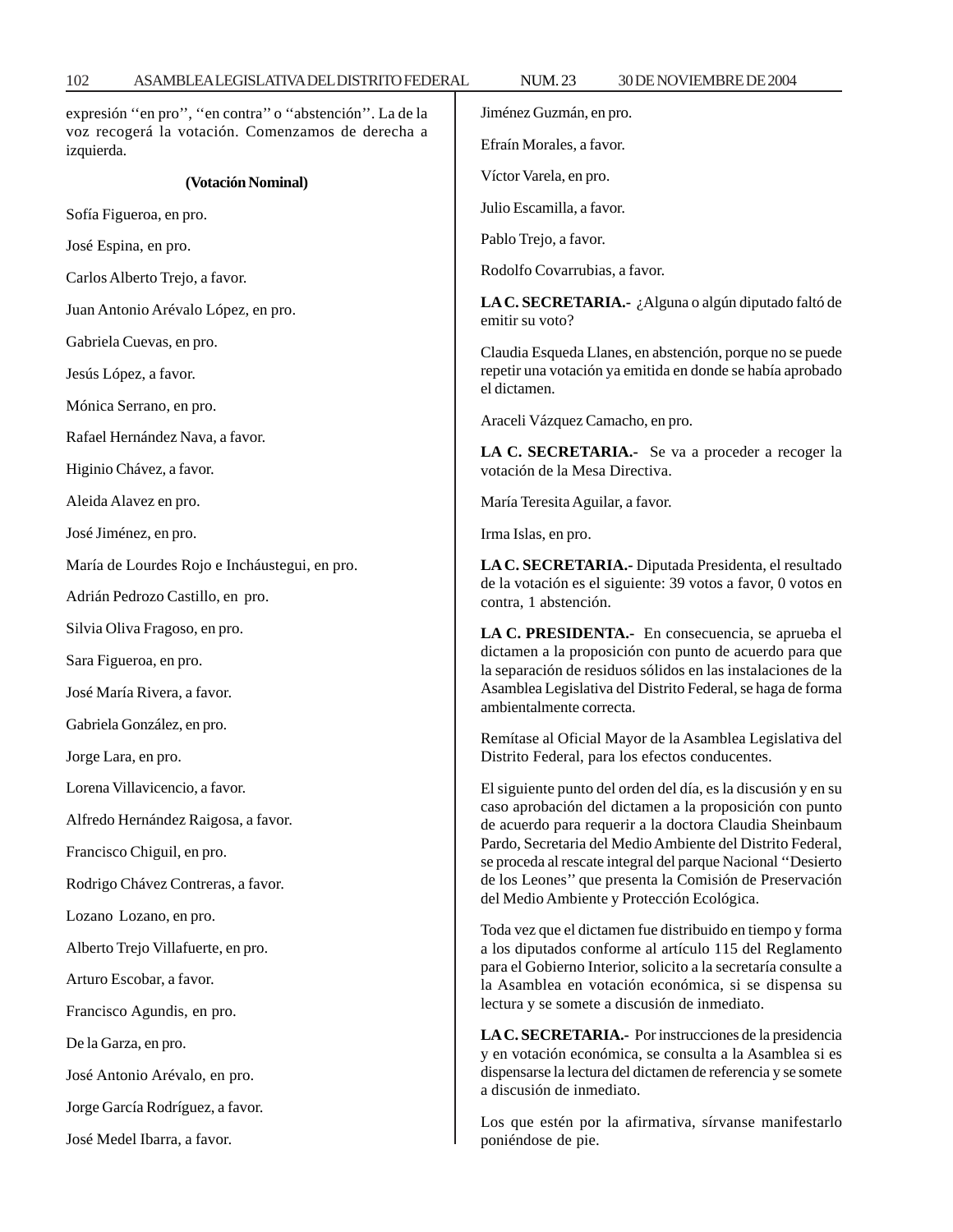Los que estén por la negativa, sírvanse manifestarlo poniéndose de pie.

Dispensada la lectura, diputada Presidenta.

**LA C. PRESIDENTA.-** Gracias. A nombre de la Comisión de Preservación del Medio Ambiente y Protección Ecológica, se concede el uso de la palabra a la diputada Aleida Alavez, para fundamentar el dictamen.

**LA C. DIPUTADA ALEIDA ALAVEZ RUÍZ.-** Con la venia de la presidencia.

*Comisión de preservación del Medio Ambiente y Protección Ecológica*

*DICTAMEN QUE PRESENTA LA COMISIÓN DE PRESERVACIÓN DEL MEDIO AMBIENTE Y PROTECCIÓN ECOLÓGICA RESPECTO A LA PROPOSICIÓN CON PUNTO DE ACUERDO PARA REQUERIR A LA DRA. CLAUDIA SHEINBAUM PARDO, SECRETARIA DEL MEDIO AMBIENTE DEL DISTRITO FEDERAL SE PROCEDA AL RESCATE INTEGRAL DEL PARQUE NACIONAL DESIERTO DE LOS LEONES*

## *Honorable Asamblea:*

*A la Comisión de Preservación del Medio Ambiente y Protección Ecológica fue turnada el pasado 12 de octubre de 2004, la proposición con punto de acuerdo para requerir a la Dra. Claudia Sheinbaum Pardo, Secretaria del Medio Ambiente del Distrito Federal se proceda al rescate integral del Parque Nacional Desierto de los Leones, presentada por el Diputado Christian Martín Lujano Nicolás.*

*En consecuencia, esta Comisión con fundamento en lo dispuesto en los artículos 122 Apartado C, Base Primera, fracción V, incisos j), de la Constitución Política de los Estados Unidos Mexicanos, 42, fracciones XIV y 46 fracción I del Estatuto de Gobierno del Distrito Federal, 10 fracciones I, y 84 de la Ley Orgánica de la Asamblea Legislativa del Distrito Federal; así como en los artículos 28 Y 84 del Reglamento para el Gobierno Interior de la Asamblea Legislativa del Distrito Federal, se avocó al estudio, análisis y dictamen de la iniciativa antes citada, bajo los siguientes:*

## *ANTECEDENTES*

*1 En sesión ordinaria del Pleno de la H. Asamblea Legislativa del Distrito Federal, III Legislatura, celebrada el día 14 de octubre de 2004, se presentó la proposición con punto de acuerdo para requerir a la Dra. Claudia Sheinbaum Pardo, Secretaría del Medio Ambiente del Distrito Federal se proceda al rescate integral del Nacional Desierto de los Leones, presentada por el Diputado Christian Martín Lujano Nicolás.*

*2. Por instrucciones de la Presidencia de la Mesa Directiva de la H. Asamblea Legislativa del Distrito Federal, III Legislatura, el 14 de octubre de 2004 fue turnada a través del oficio No. MDPPSA/CSP/266/2004, la propuesta con punto de acuerdo de referencia a la Comisión de Preservación del Medio Ambiente y Protección Ecológica, con el fin de que se procediera a la elaboración del dictamen correspondiente.*

*3.- Para cumplir con lo dispuesto en el artículo 28 del Reglamento para el Gobierno Interior de la Asamblea Legislativa del Distrito Federal, la Comisión de Preservación del Medio Ambiente y Protección Ecológica se reunió en sesión ordinaria el día 18 de noviembre del año dos mil cuatro, para dictaminar la propuesta de referencia a fin de ser sometida a la consideración del pleno de esta H. Asamblea Legislativa, conforme a los siguientes:*

### *CONSIDERANDOS*

*PRIMERO.- Que esta Comisión es competente para conocer la proposición con punto de acuerdo para requerir a la Dra. Claudia Sheinbaum Pardo, Secretaria del Medio Ambiente del Distrito Federal se proceda al rescate integral del Parque Nacional Desierto de los Leones, presentada por el Diputado Christian Martín Lujano Nicolás.*

*PRIMERO.- Que el Parque Nacional Desierto de los Leones cuenta con 1529 hectáreas de superficie, y fue el primer Parque Nacional del país decretado por el ex presidente Venustiano Carranza en 1917.*

*SEGUNDO.- Desde 1786 el Desierto de los Leones era ya protegido por el Gobierno, interesado en su conservación por los numerosos manantiales ahí originados y cuyas aguas abastecían a la Ciudad de México. La Cédula de Real del 18 de noviembre de 1803 otorgó a la ciudad la propiedad exclusiva de estos manantiales.*

*TERCERO.- Que el Parque Nacional Desierto de los Leones fue la primera área natural protegida (ANP) de México declarada en 1876 como reserva forestal. Se ubica en lo que actualmente es la Delegación Cuajimalpa, y un 10% de su superficie se encuentra en la Delegación Álvaro Obregón.*

*CUARTO.- Que en el interior del Parque Nacional Desierto de los Leones se localiza una zona declarada por el Instituto Nacional de Antropología e Historia como una zona de valor patrimonial por que contiene el ex convento de los Carmelitas, 7 Ermitas y el Sendero de los Carmelitas Descalzos, obras que datan de la época de la colonia.*

*QUINTO.- Que el Parque Nacional Desierto de los Leones también tiene un alto valor ambiental ya que cuenta con*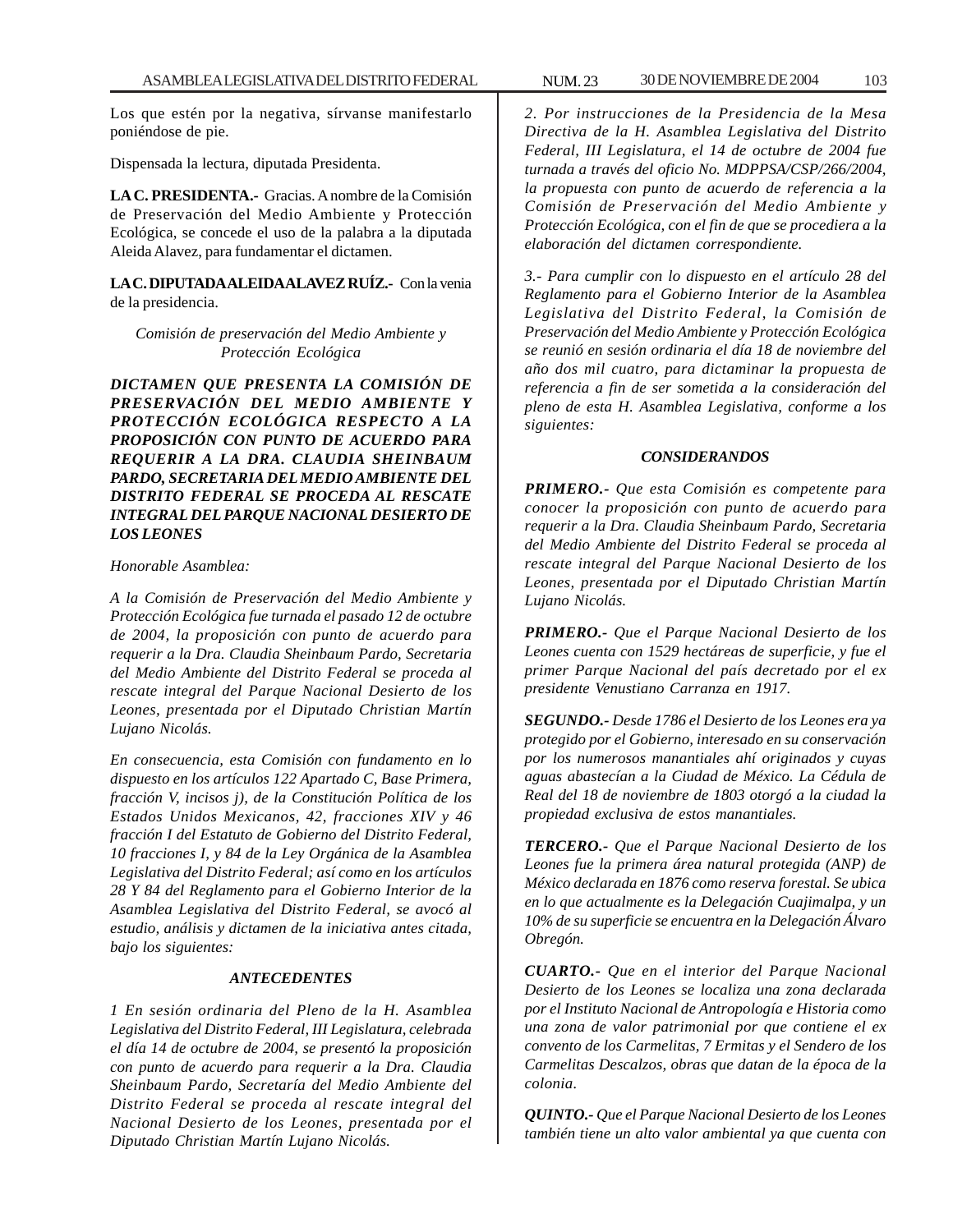*el Río Santo Desierto y el Arroyo Agua de Leones, además de una serie de manantiales, ojos y afloramientos naturales de agua. Así mismo, se compone en su mayoría de un bosque de oyamel, y en menor medida de asociaciones de pino-encino.*

*SEXTO.- Que el Desierto de los Leones presta importantes servicios ambientales al Valle de México, como generación de oxigeno, captura de carbono, recarga de mantos acuíferos y representa una zona cultural y recreativa importante para la población, además de ser un centro de investigación utilizado por las casas de estudios como a UNAM y la UAM.*

*SÉPTIMO.- Que según la Ley Ambiental del Distrito Federal, todas las ANP deben contar con su Programa de Manejo, que es el instrumento básico que define las actividades permitidas y prohibidas a realizar dentro del área. Actualmente el Parque Nacional Desierto de los Leones carece de dicho Programa de Manejo, siendo de urgente necesidad por las condiciones ambientales que presenta.*

*OCTAVO.- Que hoy en día el Desierto de los Leones presenta un proceso de degradación acelerado en su masa forestal, el oyametal se encuentra en estado declinatorio y además cuenta con un volumen de 50 000 m3 de madera muerta en pie y derribada, producto de los incendios ocurridos en 1998 que quemaron 1080 hectáreas, Otras 730 hectáreas fueron afectadas por los vientos ocurridos en febrero de 2002 que tumbaron más de 1000 árboles.*

*NOVENO.- Que toda la madera muerta que se encuentra en el Desierto de los Leones, ya carece de valor comercial y representa un problema por el alto potencial de incendio que ofrece, por las afectaciones de sanidad al entrar en proceso de descomposición y por ocupar un volumen que impide la implementación de programas de reforestación.*

*DÉCIMO.- Que el Desierto de los Leones presenta una disminución en a regeneración de su masa forestal, así como en los cambios de los ciclos del agua y nutrimentos de la tasa de productividad y de la formación de suelos, observándose la presencia de diversas plagas y enfermedades en el arbolado que aceleran en forma significativa los índices de mortalidad del mismo.*

*DÉCIMO PRIMERO.- Que a pesar de la afectación en sus recursos naturales ocasionado por el efecto acumulado de factores como la contaminación ambiental, los incendios forestales, el turismo desordenado y la tala clandestina, el Desierto de los Leones sigue siendo una de las áreas naturales más importantes dentro del suelo de conservación del Distrito Federal.*

*DÉCIMO SEGUNDO.- Que el Parque Nacional Desierto de los Leones, presenta un severo deterioro de sus recursos naturales, debido principalmente a factores relacionados*

*con sus colindancia con la zona urbana al Distrito Federal, así como a la falta de políticas claras y sustentables de protección, restauración y uso del parque, lo cual es consecuencia de la falta de un programa de manejo, que se requiere urgentemente.*

*DÉCIMO TERCERO.- Que se debe contar con un instrumento de planeación y regulación de las actividades, acciones y lineamientos básicos para el manejo y la administración del área natural protegida y crear las condiciones permanentes de infraestructura personal y proyectos en el parque, mediante la recaudación de fondos locales, nacionales e internacionales para alcanzar las metas de conservación y el manejo sustentable del mismo.*

*DÉCIMO CUARTO.- Que actualmente la administración del área natural protegida corresponde a la Secretaría del Medio Ambiente del Gobierno del Distrito Federal, sin embargo hay injerencia de la delegación Cuajimalpa de Morelos, la cual administra las instalaciones del ex monasterio y realiza actividades dentro de las áreas arboladas, algunas de ellas sin ninguna coordinación con la Secretaría del Medio Ambiente, lo que causa ineficiencias en la atención y cumplimientos de objetivos de área natural.*

*DÉCIMO QUINTO.- Que la Asamblea Legislativa del Distrito Federal tiene las facultades necesarias para comunicarse con los otros órganos locales de gobierno del Distrito Federal, los Poderes de la Unión o las autoridades o poderes de las entidades federativas, por conducto de su Mesa Directiva, la Comisión de Gobierno o sus órganos internos de trabajo.*

*Por lo anteriormente expuesto y fundado, la Comisión de Preservación del Medio Ambiente y Protección Ecológica, con las facultades que le confiere los artículos 28, 29 y 84 del Reglamento para el Gobierno Interior de la Asamblea Legislativa del Distrito Federal, somete a la consideración del pleno el siguiente:*

## *DICTAMEN*

*ÚNICO.- Se aprueba la propuesta con Punto de Acuerdo de referencia, para quedar como sigue:*

*Esta Asamblea Legislativa del Distrito Federal III Legislatura, exhorta respetuosamente a la Doctora Claudia Sheinbaum Pardo, Secretaria del Medio Ambiente, a que proceda a formular el plan de trabajo calendarizado, así como las medidas pertinentes para el rescate integral del Parque Nacional Desierto de los Leones.*

*De la misma manera y de conformidad con lo establecido en el artículo 10 fracción XXI de la Ley Orgánica de la Asamblea Legislativa, se solicita a la Mesa Directiva de*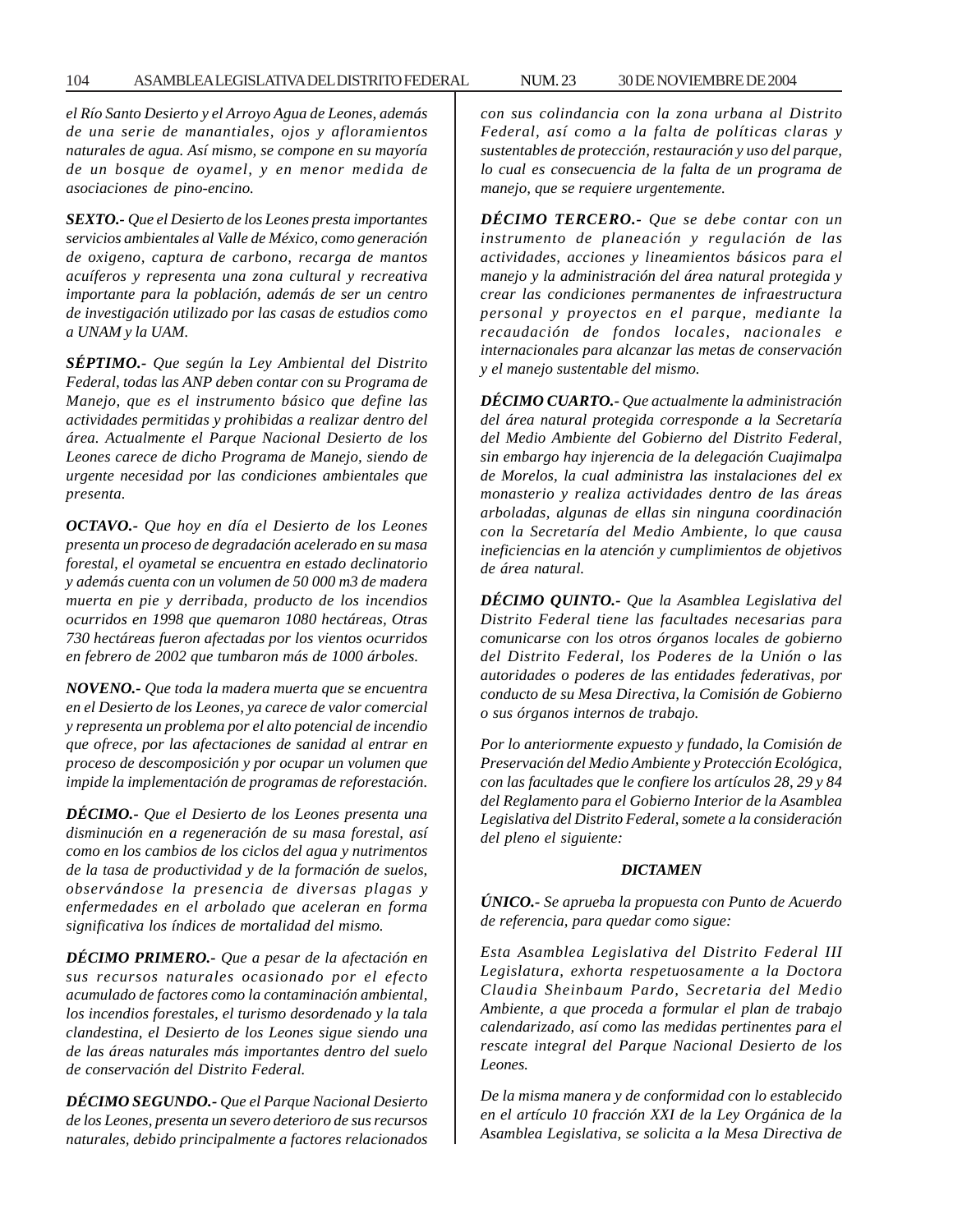*esta Asamblea Legislativa del Distrito Federal III Legislatura, exhorte respetuosamente a la Secretaría de Medio Ambiente y Recursos Naturales del Gobierno Federal a la aprobación y publicación del Plan de Manejo del Parque Nacional Desierto de los Leones, en el Diario Oficial de la Federación.*

*Dado en la Asamblea Legislativa del Distrito Federal a los dieciocho días del mes de noviembre del año dos mil cuatro.*

*Por la Comisión de Preservación del Medio Ambiente y Protección Ecológica: Dip. Sara Guadalupe Figueroa Canedo, Presidenta; Dip. Juan Manuel González Maltos, Secretario; Dip. Martha Teresa Delgado Peralta, Dip Christian Martín Lujano Nicolás; Dip. Higinio Chávez García, integrantes.*

Es cuanto, diputada Presidenta.

**LA C. PRESIDENTA.-** Gracias, diputada. Está a discusión el dictamen. Se abre el registro de oradores. ¿Existen oradores en contra?

¿Algún diputado desea razonar su voto?

Solicito a la secretaría recibir la votación del dictamen en lo general y en lo particular en un solo acto y de manera nominal.

**LA C. SECRETARIA.-** Se va a proceder a recoger la votación nominal del dictamen en lo general y en lo particular en un solo acto.

De conformidad con lo establecido por el artículo 128 del Reglamento para el Gobierno Interior de la Asamblea, se solicita a la Coordinación de Servicios Parlamentarios hacer el anuncio correspondiente a efecto de que los diputados presentes puedan emitir su voto.

Se solicita a los diputados que al emitir su voto lo hagan en voz alta diciendo su nombre y apellido, añadiendo la expresión ''en pro'', ''en contra'' o ''abstención''. El de la voz recogerá la votación. Comenzamos de derecha a izquierda.

#### **(Votación Nominal)**

Juan Antonio Arévalo López, en pro.

José Espina, en pro.

Jesús López, a favor.

María de Lourdes Rojo e Incháustegui, en pro.

Adrián Pedrozo Castillo, en pro.

Silvia Oliva Fragoso, en pro.

Sara Figueroa, en pro.

José María Rivera, a favor. Gabriela González, en pro. Mariana Gómez del Campo, en pro. Carlos Alberto Flores, a favor. Jorge Lara, a favor. Mónica Serrano, en pro. Aleida Alavez, en pro. Lozano Lozano, en pro. Alfredo Hernández Raigosa, a favor. Francisco Chiguil, en pro. José Jiménez, en pro. Maricela Contreras Julián, a favor. Rodrigo Chávez Contreras, a favor. Alberto Trejo Villafuerte, en pro. Rafael Hernández Nava, a favor. Sofía Figueroa, en pro. José Antonio Arévalo, a favor. Bernardo de la Garza, en pro. Jorge García Rodríguez, en pro. José Medel Ibarra, a favor. Jiménez Guzmán, en pro. Gerardo Villanueva, a favor. Efraín Morales, a favor. Juventino Rodríguez Ramos, a favor. Alfredo Carrasco, a favor. Rodolfo Covarrubias, a favor. Higinio Chávez, a favor. Guadalupe Chavira, en pro. Lorena Villavicencio, a favor. Reyes Gámiz, a favor. **LA C. SECRETARIA.-** ¿Faltó alguna o algún diputado de emitir su voto? Gabriela Cuevas, a favor.

Claudia Esqueda, a favor.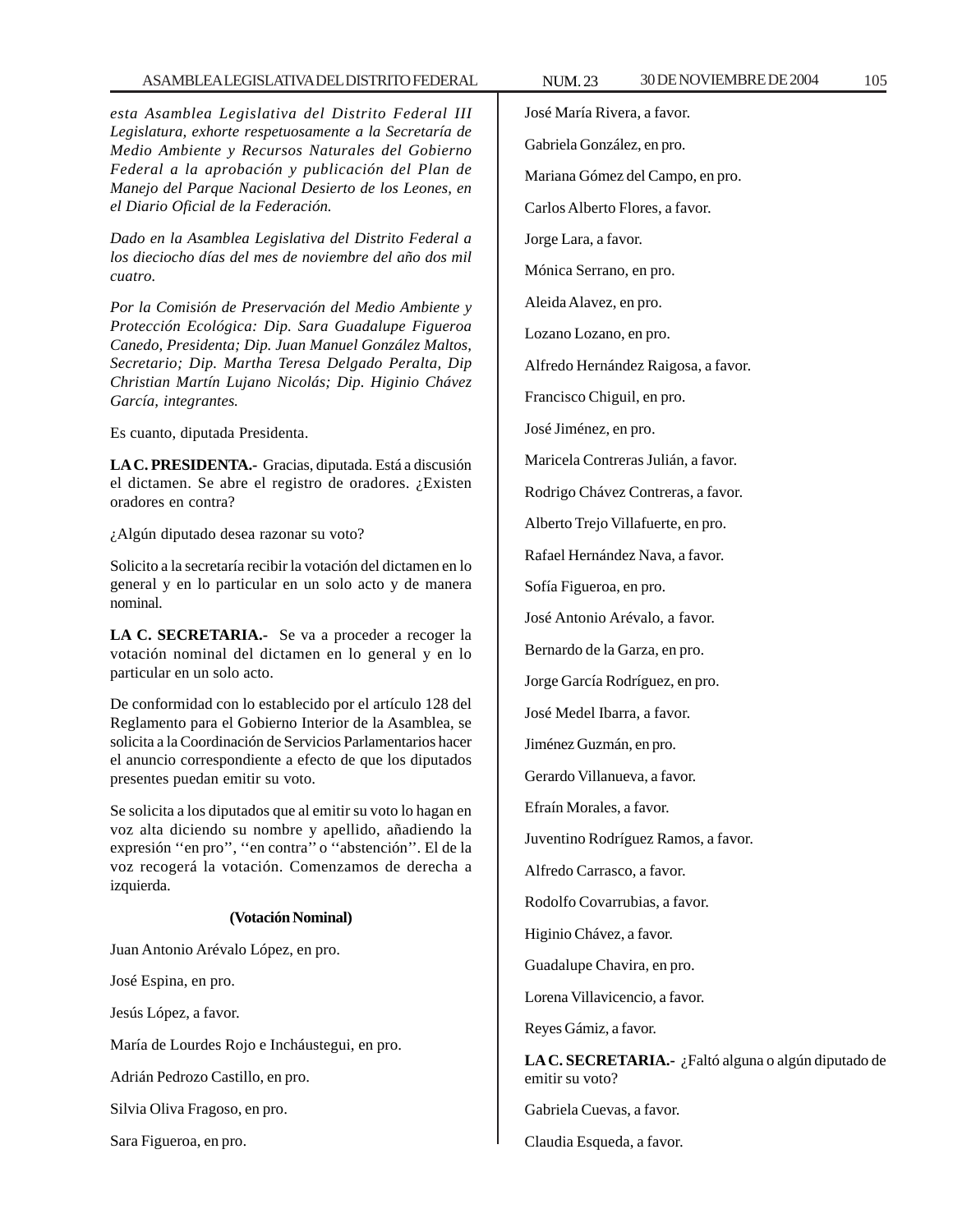Arturo Escobar, a favor.

Araceli Vázquez Camacho, a favor.

**LA C. SECRETARIA.-** ¿Faltó alguna o algún diputado de emitir su voto?

Se va proceder a recoger la votación de la Mesa Directiva.

María Teresita Aguilar, a favor.

Irma Islas, en pro.

**LA C. SECRETARIA.-** Diputada Presidenta, el resultado de la votación es el siguiente: 43 votos a favor, 0 votos en contra, 0 abstenciones.

**LA C. PRESIDENTA.-** Gracias. Por lo tanto, se aprueba el punto de acuerdo para requerir a la Secretaria del Medio Ambiente del Distrito Federal se proceda al rescate integral del parque nacional Desierto de los Leones, que presenta la Comisión de Preservación del Medio Ambiente y Protección Ecológica.

Hágase del conocimiento de la Secretaria del Medio Ambiente, a través del Licenciado Alejandro Encinas Rodríguez, Secretario de Gobierno del Distrito Federal y de la Secretaría del Medio Ambiente y Recursos Naturales del Gobierno Federal, a través del licenciado Santiago Creel Miranda, Secretario de Gobernación.

El siguiente punto del orden del día es la discusión y en su caso aprobación del dictamen a la proposición con punto de acuerdo por el que se exhorta al Gobierno del Distrito Federal limpie la ciudad de propaganda del Partido de la Revolución Democrática, que presenta la Comisión de Asuntos Político-Electorales.

Toda vez que el dictamen ya fue distribuido entre las diputadas y diputados, conforme al artículo 115 del Reglamento para el Gobierno Interior de la Asamblea Legislativa del Distrito Federal, solicito a la secretaría consulte a la Asamblea en votación económica si se dispensa su lectura y se somete a discusión de inmediato.

**LA C. SECRETARIA.-** Por instrucciones de la presidencia y en votación económica, se consulta a la Asamblea si es de dispensarse la lectura del dictamen de referencia y se somete a discusión de inmediato.

Los que estén por la afirmativa, sírvanse manifestarlo poniéndose de pie.

Los que estén por la negativa, sírvanse manifestarlo poniéndose de pie.

Dispensada la lectura, diputada Presidenta.

*COMISIÓN DE ASUNTOS POLÍTICO - ELECTORALES*

*DICTAMEN DE RESPECTO A LA PROPOSICIÓN CON PUNTO DE ACUERDO POR EL QUE SE EXHORTA AL GOBIERNO DEL DISTRITO FEDERAL LIMPIE LA CIUDAD DE PROPAGANDA DEL PARTIDO DE LA REVOLUCIÓN DEMOCRÁTICA*

## *HONORABLE ASAMBLEA LEGISLATIVA DEL DISTRITO FEDERAL:*

*Con fundamento en lo dispuesto en los artículos 59, 60 fracción II, 61,62 fracción VI, 63, 64 y 73 de la Ley Orgánica de la Asamblea Legislativa del Distrito Federal; 1°, 2°, 28, 30, 32, 33 y 84 del Reglamento para el Gobierno Interior de la Asamblea Legislativa del Distrito Federal; 4°, 50 párrafo segundo, 8°, 9° fracción I, 50, 51, 52, 53, 54, 55 y 56 del Reglamento Interior de las Comisiones de la Asamblea Legislativa del Distrito Federal, los Diputados integrantes de esta Comisión sometemos al Pleno de esta H. Asamblea el siguiente ''Dictamen de la Comisión de Asuntos Político-Electorales respecto a la proposición con punto de acuerdo por el que se exhorta al Gobierno del Distrito Federal limpie la Ciudad de propaganda del Partido de la Revolución Democrática, presentado por la Diputada María Gabriela González Martínez, integrante del Grupo Parlamentario del Partido Acción Nacional, can base en los siguientes:*

## *ANTECEDENTES*

*1.- El pasado 28 de julio de 2004, se presentó ante la Diputación Permanente de esta H. Asamblea Legislativa del Distrito Federal, la ''proposición con punto de acuerdo por el que se exhorta al Gobierno del Distrito Federal limpie la ciudad de propaganda del Partido de la Revolución Democrática''; presentado por la Diputada María Gabriela González Martínez integrante del grupo parlamentario del Partido Acción Nacional.*

*2.- Por instrucciones de la Presidencia de la Mesa Directiva de la H. Asamblea Legislativa del Distrito Federal, III Legislatura, con fundamento en los artículos 36 fracciones V y VII de la Ley Orgánica de la Asamblea Legislativa del Distrito Federal; 28, 32 y 129 del Reglamento para el Gobierno Interior de la Asamblea Legislativa del Distrito Federal, se turnó a la Comisión de Asuntos Político-Electorales, la proposición con punto de acuerdo por el que se exhorta al Gobierno del Distrito Federal limpie la ciudad de propaganda de Partido de la Revolución Democrática.*

*3.- Mediante oficio ALDF/GCB/141/04 de fecha 6 de agosto de 2004, la Diputada Gabriela Cuevas Barrón hizo llegar a esta comisión observaciones al punto de acuerdo presentado por la Diputada María Gabriela González Martínez, mismas que se incorporan y analizan en el presente dictamen.*

*4.- Con fecha 21 de septiembre de 2004, La Secretaría Técnica de la Comisión de Asuntos Político- Electorales,*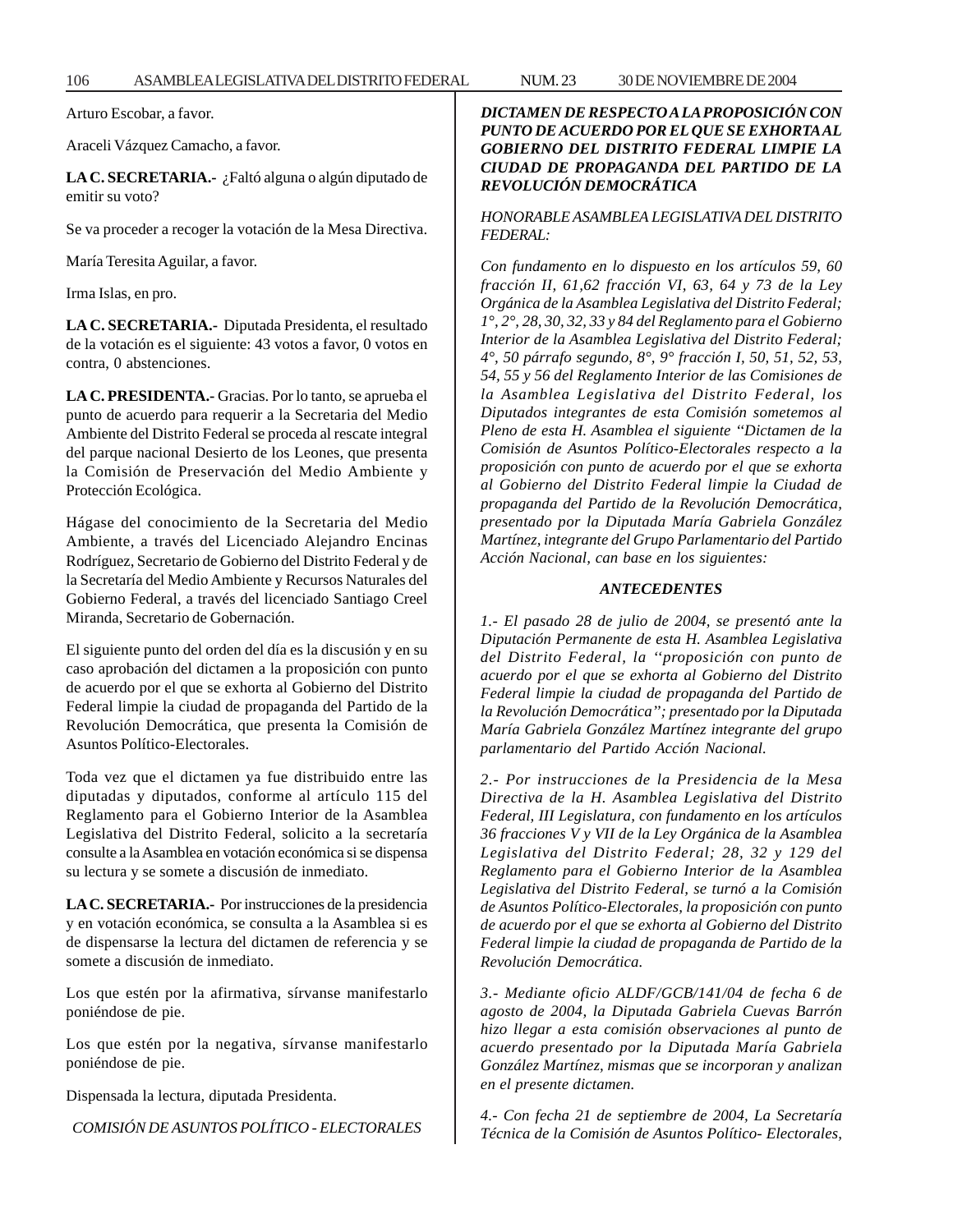*envío, oficio No. CAPE/106/04, acompañado de copia del ''DICTAMEN DE LA COMISION DE ASUNTOS POLÍTICO-ELECTORALES A LA PROPOSICIÓN CON PUNTO DE ACUERDO POR EL QUE SE EXHORTA AL GOBIERNO DEL DISTRITO FEDERAL LIMPIE LA CIUDAD DE PROPAGANDA DEL PARTIDO DE LA REVOLUCIÓN DEMOCRÁTICA'' presentado por la Dip. Gabriela Gonzáles Martínez, a los Diputados integrantes de la Comisión, para que hicieran comentarios, observaciones o modificaciones al mismo. Sin recibir observación o comentario alguno.*

*5.- Para cumplir con lo dispuesto en el artículo 32 del Reglamento para el Gobierno Interior de la Asamblea Legislativa del Distrito Federal, la Comisión de Asuntos Político-Electorales se reunió el día 17 de noviembre de 2004, para dictaminar el presente punto de acuerdo, con el fin de someterlo a consideración del Pleno de esta H. Asamblea Legislativa bajo los siguientes:*

## *CONSIDERANDOS*

*PRIMERO.- Que esta Comisión es competente para conocer y dictaminar la presente proposición con punto de acuerdo conforme a lo establecido en los artículos 59, 60 fracción II, 61, 62 fracción VI, 63, 64 y 73 de la Ley Orgánica de la Asamblea Legislativa del Distrito Federal; 1°, 2°, 28, 30, 32, 33, 83 y 84 del Reglamento para el Gobierno Interior de la Asamblea Legislativa del Distrito Federal; 4, 5 párrafo segundo, 8, 9 fracción I, 50, 51, 52, 53, 54, 55 y 56 del Reglamento Interior de las Comisiones de la Asamblea Legislativa del Distrito Federal.*

*SEGUNDO.- Que los artículos 41 de la Constitución Política de los Estados Unidos Mexicanos y 18 del Código Electoral del Distrito Federal establecen que los partidos políticos tienen el rango de entidades de interés público y fungen como intermediarios entre los ciudadanos y los órganos públicos, con el objeto de propiciar una más amplia participación de los ciudadanos mexicanos en los procesos y actividades electorales, a fin de perfeccionar la democracia representativa, como sistema para elegir a los gobernantes y como modo de vida de los mexicanos.*

*TERCERO.- Que los partidos políticos, como organizaciones de ciudadanos, realizan funciones indispensables en la vida pública, política y electoral de la nación. Estas actividades deben ser realizadas de manera permanente, como contribución obligatoria, para que los ciudadanos queden en aptitud real de asumir libremente sus criterios y acciones, de modo tal que puedan ejercer con madurez sus derechos políticos, de manera que durante los comicios estén en condiciones de elegir, con conocimiento de causa, la opción política que más coincida con sus intereses y, de esta forma, ejercer el sufragio con una libertad plena.*

*CUARTO.- Que en este orden de ideas los partidos políticos no son instituciones que operan únicamente*

*durante los procesos electorales, por el contrario, el ordenamiento electoral establece prerrogativas diversas que tienen por objeto facilitarle a dichas instituciones políticas los medios para que puedan difundir sus principios ideológicos, programas de acción y plataformas electorales, análisis y opiniones que formulen respecto de los problemas de la ciudad, que expresen sus opiniones o hagan publicas sus posiciones o posicionamientos en temas que atañen a la sociedad, sin más limitaciones que las establecidas por el marco legal.*

*QUINTO.- Que el artículo 25 del Código Electoral del Distrito Federal establece como obligaciones de las asociaciones políticas conducir sus actividades dentro de los cauces legales.*

*SEXTO.- Que en efecto, los artículos 153, 154, 155 y 156 del ordenamiento electoral local disponen una serie de lineamientos para la colocación de propaganda electoral.*

*''Artículo 153. Al interior de las oficinas, edificios y locales ocupados por los órganos de Gobierno del Distrito Federal y los poderes públicos no podrá fijarse ni distribuirse propaganda electoral de ningún tipo.''*

*''Artículo 154. En la colocación de propaganda electoral los Partidos Políticos, Coaliciones y candidatos observarán las reglas siguientes:*

*''a) Podrá colgarse en elementos del equipamiento urbano, bastidores y mamparas siempre que no se dañe el equipamiento, se impida la visibilidad de conductores de vehículos, se impida la circulación de peatones, o ponga en riesgo la integridad física de las personas;*

*''b) Podrá colgarse o adherirse en inmuebles de propiedad privada, siempre que medie permiso escrito del propietario, al Partido Político o candidato, mismo que se registrará ante el Consejo Distrital correspondiente;*

 *''c) Podrá colgarse o adherirse en los lugares de uso común que determinen los Consejos Distritales, de conformidad con los criterios que emita el Consejo General, previo acuerdo con las autoridades correspondientes;*

*''d) No podrá adherirse o pintarse en elementos del equipamiento urbano, carretero o ferroviario, ni en accidentes geográficos cualquiera que sea su régimen jurídico y*

*''e). No podrá colgarse, fijarse o pintarse en monumentos históricos, arqueológicos, artísticos y construcciones de valor cultural, ni en el exterior de edificios públicos.''*

*''Artículo 155. Se entiende por lugares de uso común los que son propiedad del Gobierno del Distrito Federal, los bienes abandonados o mostrencos, mamparas que se*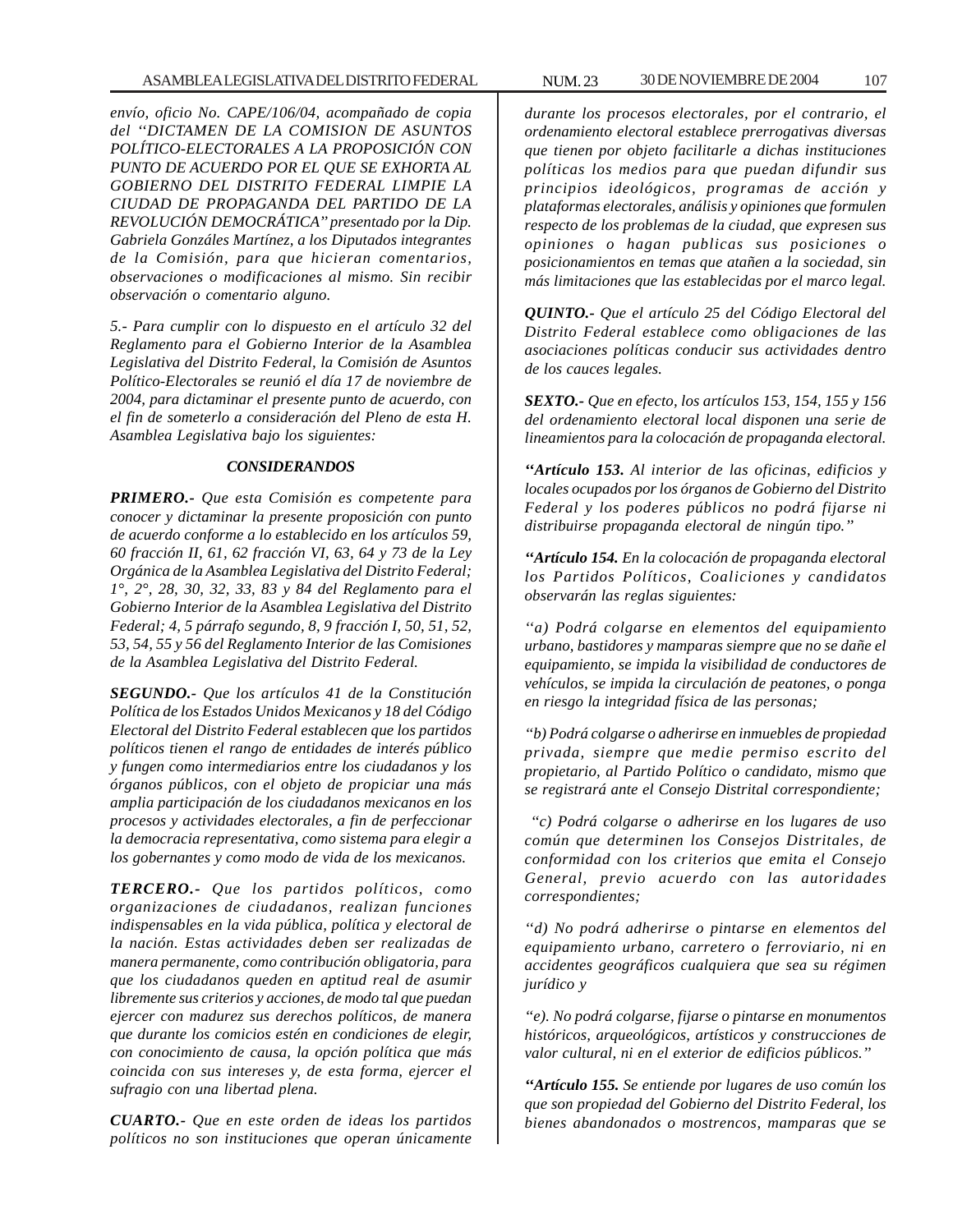*establecieran en el número que determine el Consejo General, previo acuerdo con el Gobierno del Distrito Federal, o los lugares que los particulares pongan a disposición del Instituto Electoral del Distrito Federal para efectos de propaganda, susceptibles de ser utilizados para la colocación y fijación de la propaganda electoral Estos lugares serán repartidos en forma igualitaria y por sorteo entre los Partidos Políticos y Coaliciones registrados, conforme al procedimiento acordado por el Consejo General, en sesión que celebren los Consejos Distritales a más tardar en la última semana del mes de marzo del año de la elección.*

*''Los Consejos Distritales, dentro del ámbito de su competencia, velarán por la observancia de estas disposiciones y adoptarán las medidas a que hubiere lugar con el fin de asegurar a Partidos Políticos, Coaliciones y candidatos el pleno ejercicio de sus derechos en la materia y el respeto a la propaganda colocada por los mismos.''*

*''Artículo 156. Cualquier infracción a las disposiciones relativas a la propaganda electoral será sancionada en los términos de este Código.*

*''En caso de violación a las reglas para la propaganda y la fijación de la misma en los lugares permitidos, el Consejo General o Distrital respectivo, notificará al Partido Político o Coalición infractor, requiriendo su inmediato retiro, que no podrá exceder de 24 horas; en caso de incumplimiento se notificará a la autoridad administrativa para el retiro de propaganda y la sanción que se determine al Partido Político o Coalición responsable considerará el daño económico ocasionado.''*

*SÉPTIMO.- Que en el mismo sentido el Reglamento de Anuncios para el Distrito Federal, en sus artículos 24, 25, 26, 28, 29 y 30 de este señalan una serie de disposiciones con respecto al uso del mobiliario urbano:*

*''Artículo 24.- El mobiliario urbano podrá contar con espacios para anuncios a título accesorio en función al tipo de mueble y de su ubicación en la Ciudad, de conformidad con las disposiciones previstas por este Reglamento, el Reglamento de Mobiliario Urbano y demás disposiciones jurídicas y administrativas aplicables.''*

*''Artículo 25.- Los espacios destinados para la publicidad en el mobiliario. urbano, serán determinados de acuerdo al diseño, dimensiones y ubicación del mueble, mismos que serán analizados, evaluados y, en su caso, aprobados por la Secretaría en apego a lo establecido en el presente ordenamiento, en el Reglamento de Mobiliario Urbano y demás disposiciones jurídicas, administrativas y técnicas aplicables.''*

*''Artículo 26.- No se permitirá la instalación de ningún tipo de anuncio o propaganda en puentes peatonales o pasos a desnivel.*

*''Artículo 28.- No se permitirá la instalación de anuncios en mobiliario urbano cuando:*

*''I. Anuncien productos que dañen a la salud, sin indicar las leyendas preventivas previstas por la normatividad en la materia;*

*''II. Inciten a la violencia;*

*''III. Inciten a la comisión de algún delito o perturben el orden público;*

*''IV. Empleen los símbolos patrios con fines comerciales, salvo para su promoción, exaltación y respeto, de conformidad con la Ley sobre el Escudo, la Bandera y el Himno Nacional;*

*''V. Interfieran la visibilidad de la circulación vial y peatonal;*

*''VI. Obstaculicen los accesos del Sistema de Transporte Colectivo o lugares de riesgo;*

 *''VII. Dentro del perímetro A y B del Centro Histórico, zonas históricas, arqueológicas, artísticas, inmuebles catalogados por el Instituto Nacional de Antropología e Historia, por el Instituto Nacional de Bellas Artes, o registrados por la Secretaría, ni a una distancia menor de 200 metros, medidos en proyección horizontal a partir de los límites de las zonas referidas o de las fachadas de los inmuebles mencionados en esta fracción;*

*''VIII. No cumplan con este Reglamento y demás disposiciones jurídicas aplicables.*

*''Artículo 29.- Sólo podrán instalar anuncios en mobiliario urbano, las personas físicas o morales que cuenten con la autorización correspondiente para explotar dichos espacios, emitida por la autoridad competente, de conformidad con lo establecido en el presente Reglamento y en el Reglamento de Mobiliario Urbano del Distrito Federal.*

*''Artículo 30.- Para la instalación de anuncios en los espacios destinados al mobiliario urbano, distintos a lo señalado en el presente Reglamento y en el Reglamento de Mobiliario Urbano del Distrito Federal, la Secretaría analizará, valorará y, en su caso, aprobará dicha colocación, previo dictamen técnico de la Comisión Mixta de Mobiliario Urbano.''*

*OCTAVO.- Que los artículos 56, 58, 63 y 64 del Reglamento de Anuncios para el Distrito Federal, señalan lo siguiente:*

*''Artículo 56.- En ningún caso se otorgará Licencia, Permiso o Permiso Publicitario, para la fijación o instalación de anuncios que se encuentren en los siguientes supuestos*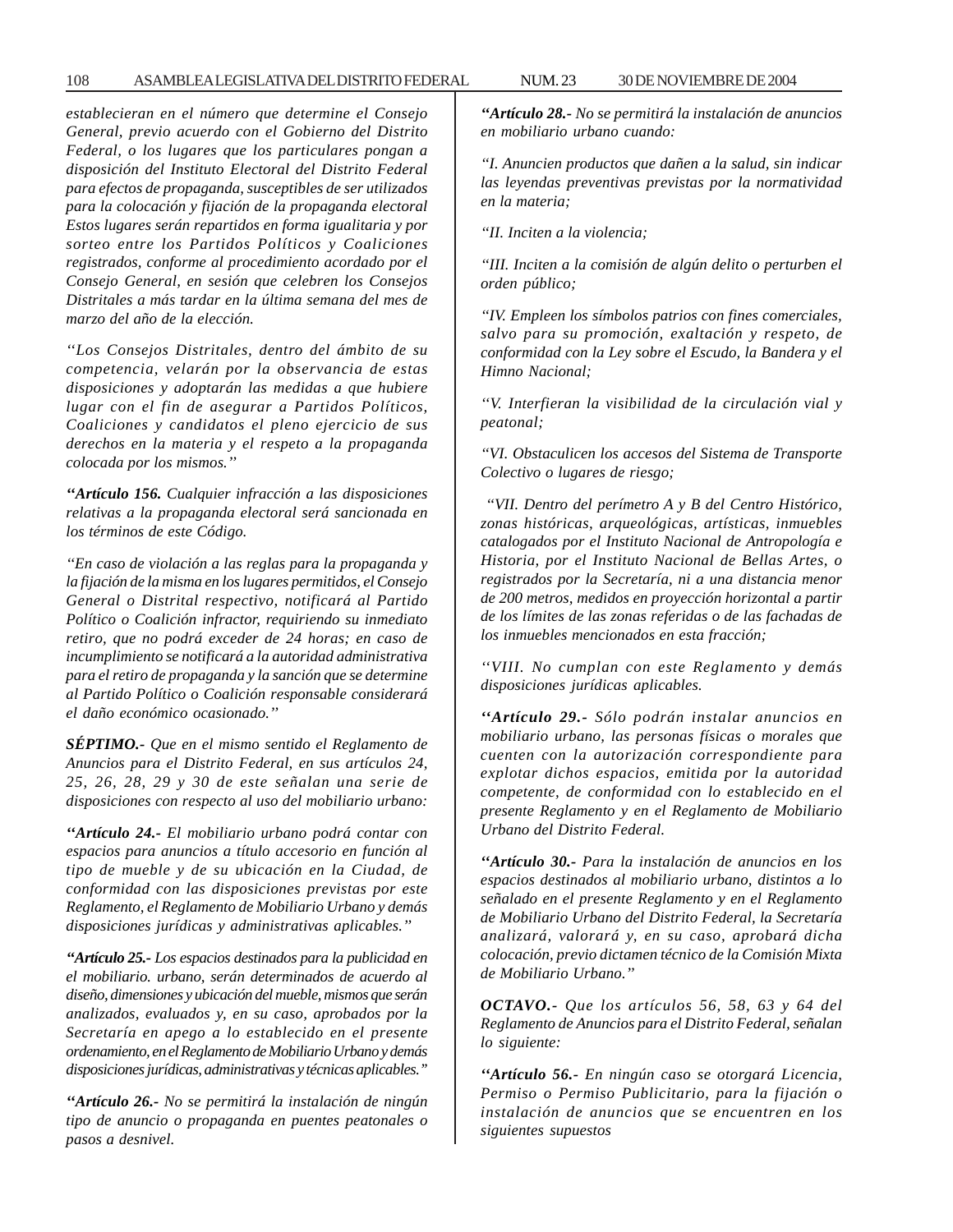*''l a Vl...*

*''VII. Cuando se pretendan instalar en:*

*''a) a c)*

*''d) Cerros, rocas, árboles, bordes de ríos, presas, lomas, laderas, bosques, lagos, canales o puentes*

 *''e) a h)...*

 *''i) Puentes vehiculares y peatonales, pasos a desnivel, muros de contención y taludes;*

*''j) a k)...*

*''l) Los lugares o partes que prohíba expresamente este Reglamento y demás disposiciones ¡jurídicas aplicables.*

*''Artículo 58.- Los anuncios y sus elementos no podrán invadir ni proyectarse sobre las propiedades colindantes, ni a la vía pública, ni interferir con la visibilidad o funcionamiento de cualquier señalización oficial. Asimismo, deberán ajustarse a las dimensiones, aspectos y ubicación señalados en el presente Reglamento.*

*''En caso de situarse en cualquiera de los supuestos señalados en el párrafo que antecede, la autoridad correspondiente podrá efectuar el retiro del anuncio mediante el procedimiento de ejecución directa a que se refiere la Ley de Procedimiento Administrativo del Distrito Federal.*

*''Articulo 63.- Para llevar a cabo la construcción instalación, colocación, fijación, modificación, ampliación, retiro, desmantelamiento y, en su caso, la demolición de estructuras que soportan o sustentan el anuncio, será necesario obtener la licencia que expida la autoridad correspondiente.''*

*''Artículo 64.- Las licencias para la instalación de anuncios, se sujetarán a lo que establezca el presente Reglamento; el Reglamento de Mobiliario Urbano; el Reglamento de Construcciones; los Programas Delegacionales de Desarrollo Urbano del Distrito Federal; Programas Parciales de Desarrollo Urbano del Distrito Federal; los Planos de Zonificación en materia de Anuncios para el Distrito Federal y las demás disposiciones jurídicas y administrativas aplicables.''*

*NOVENO.- Que los artículos 55 y 71 del ordenamiento señalado en el considerando anterior señalan:*

*''Artículo 55.- Queda Prohibida la instalación de anuncios que no se encuentren contemplados en el presente Reglamento, sin la previa valoración de la Secretaría y de la Setravi.*

 *''Artículo 71.- No se autorizarán las licencias de los anuncios que no se encuentren considerados dentro de*

*las especificaciones de instalación descritas en este Reglamento.*

*DÉCIMO.- Que los partidos políticos, ciertamente pueden hacer todo lo que no esté prohibido por la ley, siempre y cuando no se desnaturalice, impida, desvirtúe o en cualquier forma altere la posibilidad de una mejor realización de las tareas que les confirió la Constitución, ni contravengan disposiciones de orden público*

*''PUEDEN HACER TODO LO QUE NO ESTÉ PROHIBIDO POR LA LEY NO ES APLICABLE PARA TODOS SUS ACTOS.—Los partidos políticos, como asociaciones de ciudadanos, constituyen parte de la sociedad y se rigen, en principio, por la regla aplicable a los gobernados, que se enuncia en el sentido de que todo lo que no está prohibido por la ley está permitido. Este principio no es aplicable respecto a lo previsto en disposiciones jurídicas de orden público pero además, la calidad de instituciones de orden público que les confiere a los partidos políticos la Constitución General de la República y su contribución a las altas funciones político-electorales del Estado, como intermediarios entre éste y la ciudadanía, los conducen a que el ejercicio de esa libertad ciudadana de hacer lo permitido por la legislación en los supuestos que no está expresamente regulado como prohibido en normas de orden público, no pueda llegar al extremo de contravenir esos magnos fines colectivos con sus actos, sino que en todo caso, su actuación debe dirigirse y ser adecuada para cumplir con esa función pública, primordialmente, en razón de ser prioritaria con relación a sus fines individuales; así pues, se puede concluir que los partidos políticos ciertamente pueden hacer todo lo que no esté prohibido por la ley, siempre y cuando no desnaturalice, impida, desvíe o en cualquier forma altere la posibilidad de una mejor realización de las tareas que les confió la Constitución ni contravengan disposiciones de orden público. Sin embargo, como no son órganos del Estado tampoco los rige el principio de que sólo pueden hacer lo previsto expresamente por la ley.*

*''Recurso de apelación. SUP-RAP-038199 y acumulados. -Democracia Social, Partido Político Nacional. -7 de enero de 2000. -Unanimidad de votos en el criterio. - Ponente: Leonel Castillo González. -Disidente: José Luis de la Peza. -Secretario: Arturo Fonseca Mendoza.*

*''Recurso de apelación. SUP-RAP-003/2000 y acumulados. -Coalición AIi por el Cambio. -16 de febrero de 2000. -Unanimidad de votos. -Ponente Eloy Fuentes Cerda. -Secretario: Antonio Rico Ibarra.*

 *''Sala Superior, tesis S3EL 107/2002.*

*''Compilación Oficial de Jurisprudencia y Tesis Relevantes 1997-2002, página 604''*

*Por su parte, el artículo 1° del Reglamento de Anuncios para el Distrito Federal establece:*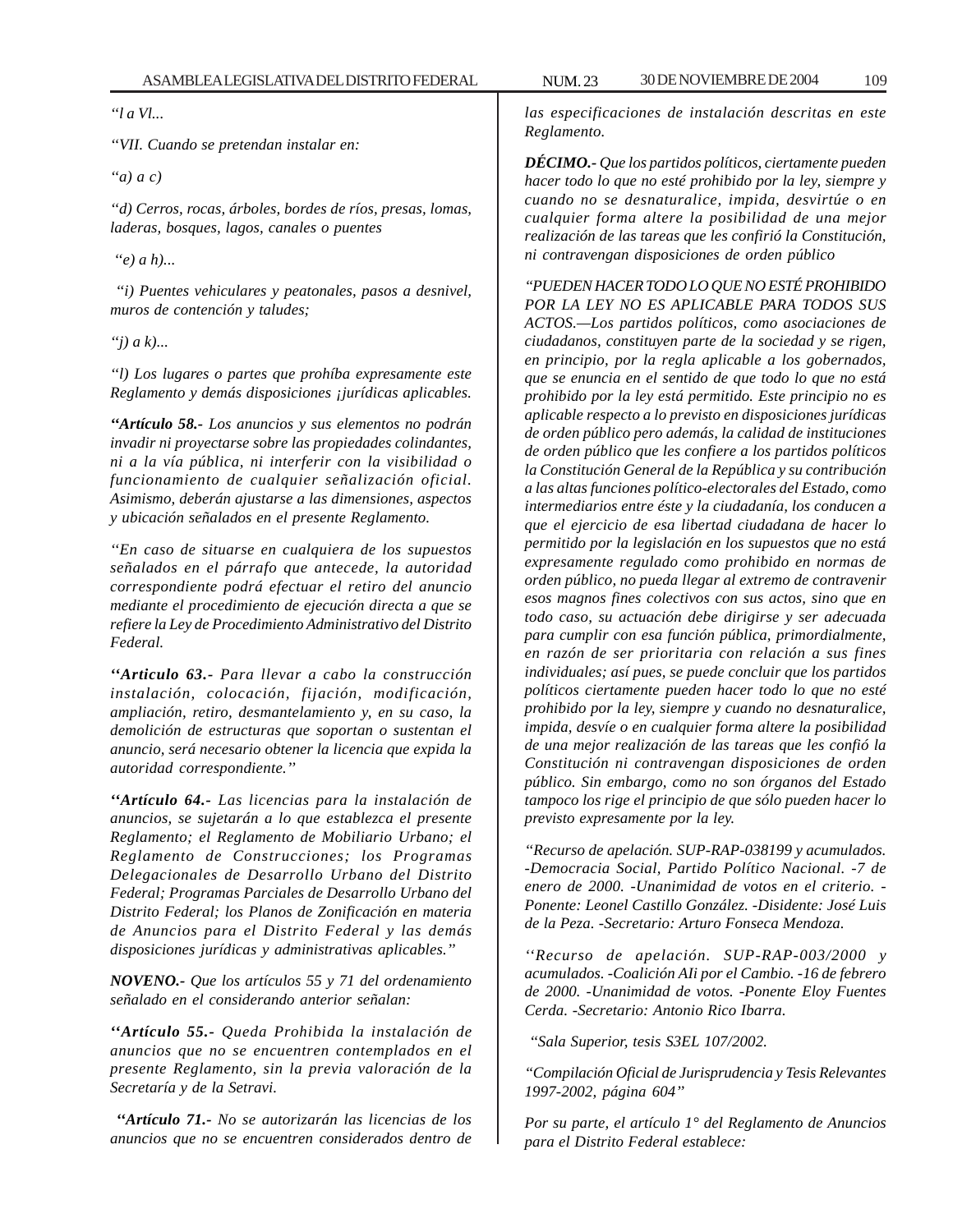### 110 ASAMBLEA LEGISLATIVA DEL DISTRITO FEDERAL NUM. 23 30 DE NOVIEMBRE DE 2004

*''Artículo 1°.- Las disposiciones de este Reglamento son de orden público y de observancia general, tienen por objeto regular la fijación, instalación distribución, ubicación, modificación, y retiro de toda clase de anuncios, incluyendo los emplazados en mobiliario urbano, en vía pública, visibles desde la vía pública y en vehículos de transporte.''*

*En el mismo sentido la Ley de Cultura Cívica del Distrito Federal dispone en su artículo primero:*

*''Artículo 1°.- La presente Ley es de orden público e interés social regirá en el Distrito Federal y tiene por objeto:*

*a) Establecer reglas mínimas de comportamiento cívico;*

*''b) Garantizar el respeto a las personas, los bienes públicos y privados y regular el funcionamiento de la Administración Pública del Distrito Federal en su preservación, y*

*''c) Determinar las acciones para su cumplimiento.''*

*DÉCIMO PRIMERO.- Que el Reglamento de Anuncios para el Distrito Federal dispone en el artículo 2 fracciones II y XXVIIII:*

*''Artículo 2°.- Para los efectos de este Reglamento se entenderá por:*

*''I…*

*''II Anuncio: Toda expresión gráfica o escrita que señale, promueva, muestre o difunda al público cualquier mensaje relacionado con la producción y venta de bienes, con la prestación de servicios y con el ejercicio lícito de actividades profesionales, industriales, mercantiles, técnicas, políticas, cívicas, culturales, artesanales, teatrales o del folklore nacional;*

### *''III a XXVII...*

*''XXVIII. Propaganda Electoral: Aquella que señala el Código Electoral del Distrito Federal: conjunto de escritos, publicaciones, imágenes, grabaciones, proyecciones y expresiones que durante la campaña electoral producen y difunden los partidos políticos, los candidatos registrados y sus simpatizantes, con el propósito de presentar ante la ciudadanía las candidaturas registradas.*

*DÉCIMO SEGUNDO.- Que el artículo 9° del Reglamento de Anuncios para el Distrito Federal señala que los anuncios se pueden clasificar por su contenido en:*

*''Artículo 9°.- Los anuncios instalados en lugares fijos, se clasifican:*

*''A)...*

*''B) Por su contenido, en:*

*''I.- III...*

*''IV. Anuncios cívicos, sociales, culturales, políticos religiosos y ambientales:*

*''Los que contengan mensajes que se utilicen para difundir y promover aspectos cívicos, sociales, culturales o educativos, eventos típicos de culto religioso, conocimiento ecológico, de interés social o en general, campañas que tiendan a generar un conocimiento en beneficio de la sociedad, sin fines de lucro.*

*''Los anuncios de propaganda electoral se sujetarán a las disposiciones de este Reglamento y demás disposiciones jurídicas aplicables.*

*DÉCIMO TERCERO.- Que el artículo 28 del mencionado Reglamento de Anuncios del Distrito Federal, prevé que no se permitirán la instalación de anuncios en mobiliario urbano cuando:*

*''I. Anuncien productos que dañen a la salud como: cigarros y bebidas alcohólicas, y éstos no cumplan con las leyendas preventivas que establecen las disposiciones jurídicas en la materia;*

*''II. Inciten a la violencia;*

 *''III. Se ataquen a la moral, los derechos de terceros, provoque algún delito o perturbe el orden público;*

*''IV. Promuevan la desintegración familiar;*

*''V. Empleen los símbolos patrios con fines comerciales, salvo para su promoción, exaltación y respeto, de conformidad con la Ley sobre el Escudo, la Bandera y el Himno Nacional;*

*''VI. Contengan mensajes subliminales en todos los tipos de publicidad comercial y/o política;*

*''VII. Interfieran la visibilidad de la circulación vial y peatonal, y*

*''VIII No cumplan con este Reglamento y demás disposiciones jurídicas aplicables.*

*DÉCIMO CUARTO.- Que es válido concluir que los actos llevados a cabo por los Partidos Políticos no se ajustan a los dispositivos legales, ya que estos adhieren cárteles en elementos del equipamiento urbano, así como en lugares de uso común, transgrediendo la prohibición expresa prevista en los artículos 154, inciso d), y 155 del Código Electoral de Distrito Federal, Reglamento de Anuncios para el Distrito Federal y de la Ley de Cultura Cívica del Distrito Federal.*

*DÉCIMO QUINTO.- Que en la Ley de Desarrollo Urbano del Distrito Federal, define al equipamiento urbano y mobiliario urbano en sus artículos 7 fracciones VIl y XXII y 34, en los siguientes términos:*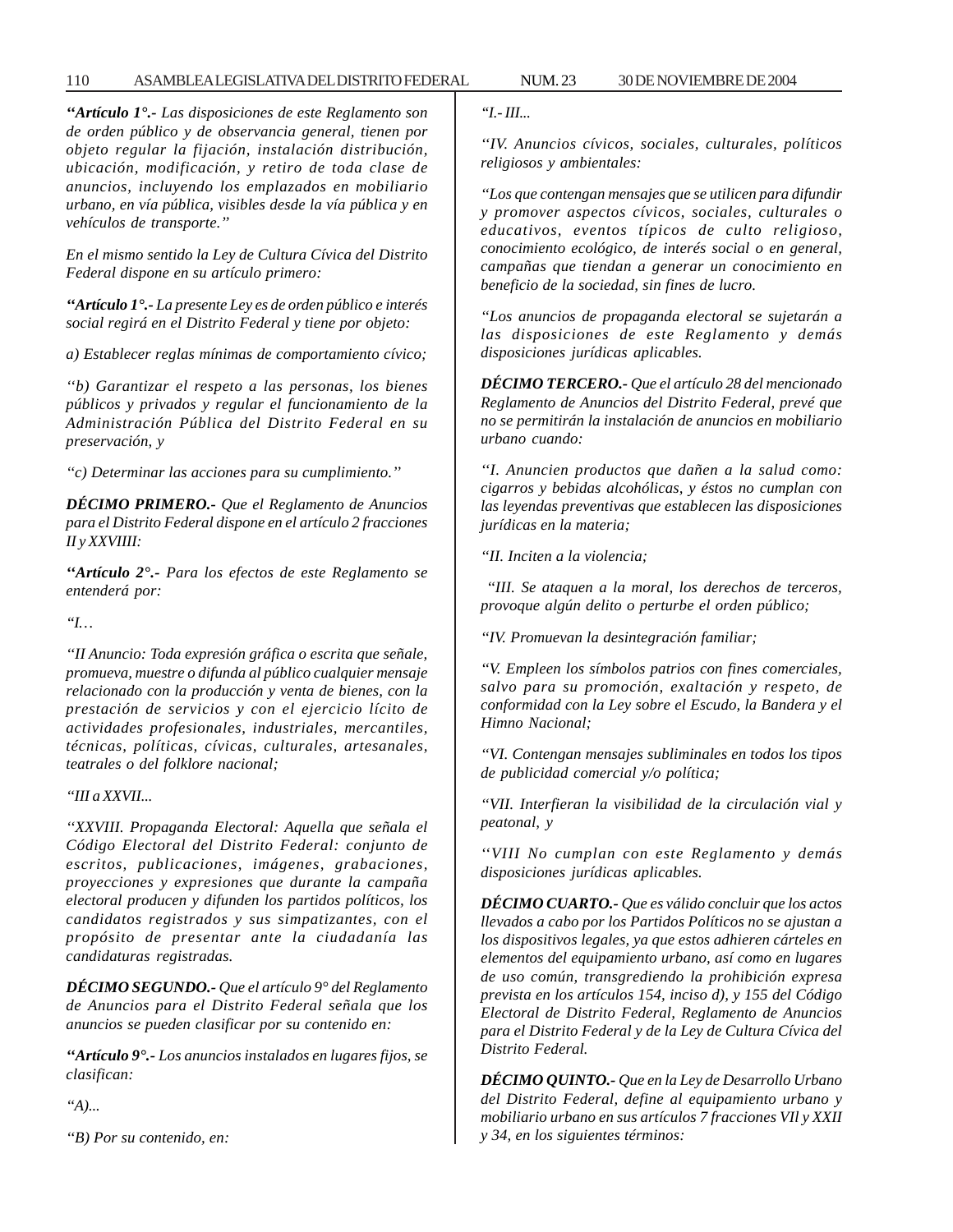*''Artículo 7. Para efectos de la presente Ley, se entenderá por:*

*''la VI.*

*''VII. Equipamiento urbano: el conjunto de inmuebles, instalaciones y construcciones, destinados a prestar a la población, los servicios de administración pública, de educación y cultura; de comercio, de salud y asistencia; de deporte y de recreación, de traslado y transporte, y otros, para satisfacer sus necesidades.*

# *''VII a XXI.*

 *''XXII. Mobiliario Urbano: Todos aquellos elementos urbanos complementarios, que sirven de apoyo a la infraestructura y al equipamiento''*

*''Artículo 34. Los reglamentos en materias relacionadas con el desarrollo urbano, contendrán entre otras, las disposiciones y regulaciones siguientes:*

# *''I a III...*

*''IV. En materia de equipamiento urbano: el conjunto de inmuebles, instalaciones, construcciones y mobiliario utilizados para prestar a la población los servicios urbanos y desarrollar las actividades económicas y sociales.*

*''Los reglamentos en materia de construcciones, imagen urbana, anuncios y equipamiento urbano, contendrán normas en las que se señalen las infracciones y las sanciones a los mismos y demás aspectos relativos a cada materia; y en su caso, preverán normas y disposiciones aplicables a la zonificación y áreas de actuación que señalen los programas en los términos de esta Ley.*

*...''*

*DÉCIMO SEXTO.- Que el artículo 18 del Reglamento de Mobiliario Urbano para el Distrito Federal señala los elementos mobiliarios urbanos complementarios que servirán de apoyo al equipamiento urbano de la ciudad, de la siguiente forma:*

*''Artículo 18. El mobiliario urbano comprende a todos aquellos elementos urbanos complementarios, ya sean fijos, permanentes, móviles o temporales, ubicados en vía pública o en espacios públicos que sirven de apoyo a la infraestructura y al equipamiento urbano y que refuerzan la imagen de la ciudad.*

*''Los elementos de mobiliario urbano se clasifican según su función de la manera siguiente:*

*''I.- Para el descanso: bancas, parabuses y sillas;*

*''II.- Para la comunicación: cabinas telefónicas y buzones de correo*

*''III. Para la información: columnas, carteleras publicitarias con anuncios e información turística, social* *y cultural, unidades de soporte múltiple nomenclatura, postes con nomenclatura y placas de nomenclatura;*

*''IV.- Para necesidades fisiológicas: sanitarios públicos y bebedores;*

 *''V.- Para comercios: quioscos para venta de periódicos, libros, revistas, dulces, flores y juegos de azar para la asistencia pública;*

*''VI.- Para la seguridad: vallas, bolardos, rejas, casetas de vigilancia, semáforos y cualquier otro elemento que cumpla con esta finalidad;*

*''VII.- Para la higiene: recipientes para basura, recipientes para basura clasificada y contenedores;*

*''VIII.- De servicio: postes de alumbrado unidades de soporte múltiple, parquímetros, soportes para bicicletas, muebles para aseo de calzado, para sitios de automóviles de alquiler y mudanza;*

*''IX.- De jardinería: protectores para árboles, jardineras y macetas, y*

*''X.- Los demás muebles que dictamine técnicamente la Comisión Mixta y apruebe la Secretaría.''*

*DÉCIMO SÉPTIMO.- Que la Ley de Cultura Cívica del Distrito Federal dispone en el artículo 26 fracciones V y XIII, lo siguiente:*

*''Artículo 26.- Son infracciones contra el entorno urbano de la Ciudad de México*

*''I a IV...*

*''V.- Dañar, pintar maltratar ensuciar o hacer uso indebido de las fachadas de inmuebles públicos o de los particulares, sin autorización expresa de éstos, estatuas, monumentos, postes arbotantes, semáforos parquímetros, buzones, tomas de agua, señalizaciones viales o de obras, puentes, pasos peatonales plazas, parques, jardines, elementos de ornato u otros bienes semejantes. El daño a que se refiere esta fracción será competencia del juez hasta el valor de veinte días de salario mínimo.''*

*''VI a XII...*

*''XIII.- Pintar, adherir colgar o fijar anuncios o cualquier tipo de propaganda en elementos del equipamiento urbano, del mobiliario urbano, de ornato o árboles, sin autorización para ello,*

*DÉCIMO OCTAVO.- Que los artículos 117 y 119 del Reglamento de Anuncios para el Distrito Federal señalan como sanción a la contravención de sus disposiciones,*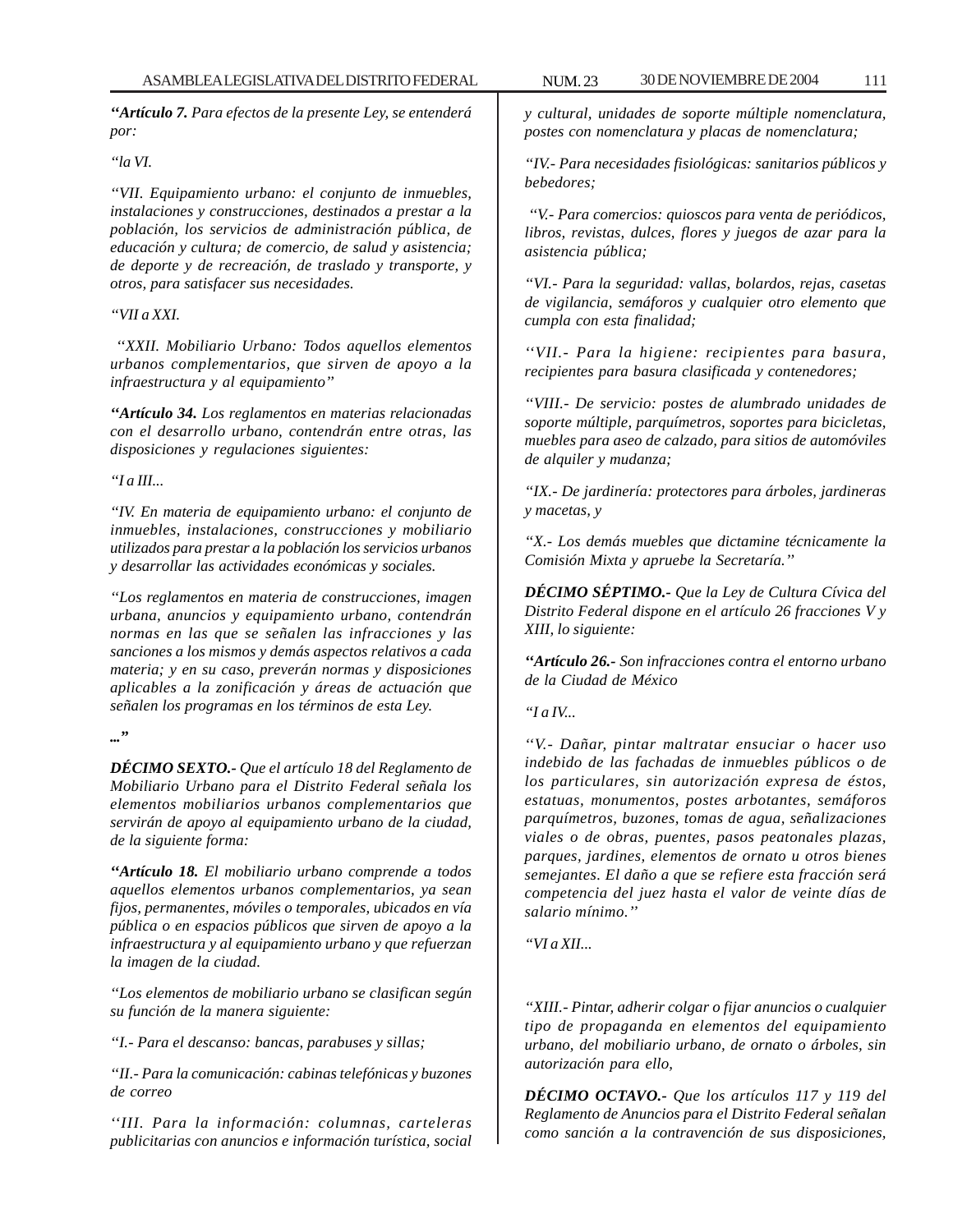112 ASAMBLEA LEGISLATIVA DEL DISTRITO FEDERAL NUM. 23 30 DE NOVIEMBRE DE 2004

*otras, la del retiro del anuncio cuando no cuente con licencia o permiso expedido autoridad correspondiente.*

*DÉCIMO NOVENO.- Que el artículo 144 del Estatuto de Gobierno del Distrito Federal, establece que el Jefe de Gobierno del Distrito Federal ejercerá los actos de adquisición, posesión, enajenación, desincorporación, aprovechamiento, administración, utilización, conservación, mantenimiento, control, inspección y vigilancia de los bienes propiedad del Distrito Federal en los términos que señala la ley.*

*VIGÉSIMO.- Que el artículo 107 fracción I, del Reglamento de Anuncios para el Distrito Federal señala que el Jefe de Gobierno tiene como facultades y obligaciones, entre otras, la de aplicar y vigilar el cumplimiento del multicitado Reglamento, por sí o a través de la Secretaría de Desarrollo Urbano y Vivienda del Distrito Federal, Secretaría de Transporte y Vialidad del Distrito Federal o cualquier otra autoridad en la que delegue dicha facultad o resulte competente.*

*VIGÉSIMO PRIMERO.- Que en el Reglamento de Anuncios para el Distrito Federal atribuye a las Delegaciones la vigilancia del cumplimiento de dicha disposición en su Artículo 111, Fracción V.*

*VIGÉSIMO SEGUNDO.- Que la Diputada Gabriela Cuevas Barron, mediante oficio ALDF/GCB/141/04, de fecha 6 de agosto de 2004, refiere en sus observaciones al punto de acuerdo motivo del presente dictamen, lo siguiente:*

*''Ante lo argumentado por la Diputada proponente en el texto del punto de acuerdo es procedente su aprobación, sin embargo, se puede solicitar por parte de los integrantes de la Comisión, hacer extensivo el alcance del Punto de Acuerdo a todos los partidos que presenten retraso en el retiro de propaganda en el Distrito Federal.''*

*VIGÉSIMO TERCERO.- Que el artículo 108 del Reglamento de Anuncios para el Distrito Federal señala las atribuciones de la Secretaría de Desarrollo Urbano y Vivienda del Distrito Federal, al disponer:*

*''Artículo 108.- La Secretaría tiene las atribuciones y obligaciones siguientes:*

*''I a IV...*

*''V. Sin perjuicio de las atribuciones que corresponden a las Delegaciones, ordenar y realizar visitas de verificación ordinarias o extraordinarias, en materia de anuncios, instalados o visibles desde las vialidades primarias, con el objeto de cerciorarse que se encuentran conforme a lo que establecen las disposiciones legales y reglamentarias aplicables;*

 *''VI. Sin perjuicio de las atribuciones que corresponden a las Delegaciones, ordenar y realizar visitas de* *verificación ordinarias o extraordinarias en materia de mobiliario urbano, con publicidad integrada, con el objeto de verificar que se encuentran conforme a lo establecido en las disposiciones legales y reglamentarias aplicables;*

# *''VII a VIII...*

*''IX. Calificar las actas de visita de verificación en materia de mobiliario urbano con publicidad integrada, instalados en la vialidad primaria o visibles desde ellas, e imponer las sanciones correspondientes en términos de las leyes y reglamentos aplicables;*

*VIGÉSIMO TERCERO.- Que es atendible el punto de acuerdo que se dictamina habida cuenta que en diversas zonas de la Ciudad de México, se observan anuncios de diversos partidos políticos, incluso de la campañas del año 2003; lo que deteriora la imagen urbana, por lo que es procedente exhortar a las autoridades del Distrito Federal a que retire de la vía pública toda aquella propaganda de los partidos políticos, que vulnere diversos ordenamientos.*

*Por lo anteriormente expuesto, los Diputados integrantes de esta Comisión, sometemos a consideración del Pleno de esta H. Asamblea Legislativa del Distrito Federal, el siguiente:*

#### *RESOLUTIVO*

*ÚNICO.- SE EXHORTA AL GOBIERNO DEL DISTRITO FEDERAL Y A LOS ORGANOS POLITICOS ADMINITRATIVOS A QUE LIMPIEN LA CIUDAD DE PROPAGANDA Y ANUNCIOS DE LOS PARTIDOS POLÍTICOS, COLOCADOS EN CONTRAVENCIÓN AL MARCO REGULATORIO CORRESPONDIENTE.*

*Dado en la Asamblea Legislativa del Distrito Federal, a 17 de noviembre de 2004.*

*Por la Comisión de Asuntos Políticos-Electorales: Dip. Jorge Alberto Lara rivera, Presidente; Dip. Juan Manuel González Maltos, Vicepresidente; Dip. Gerardo Villanueva Albarrán, Secretario; Dip. Arturo Escobar y Vega, Dip. Gabriela Cuevas Barrón, Dip. Jaime Aguilar Álvarez y Mazarrasa, Dip. Rodolfo Covarrubias Gutiérrez; Dip. Lorena Villavicencio Ayala; Dip. Alejandra Barrales Magdaleno, integrantes.*

**LA C. PRESIDENTA.-** Gracias. Para fundamentar el dictamen a nombre de la Comisión de Asuntos Político-Electorales se concede el uso de la palabra al diputado Jorge Lara Rivera.

**EL C. DIPUTADO JORGE ALBERTO LARA RIVERA.-** Gracias, Presidenta. Con su permiso.

Compañeras y compañeros:

No obstante que el rubro descrito por la Presidencia y autorizado en el orden del día refiere a un punto de acuerdo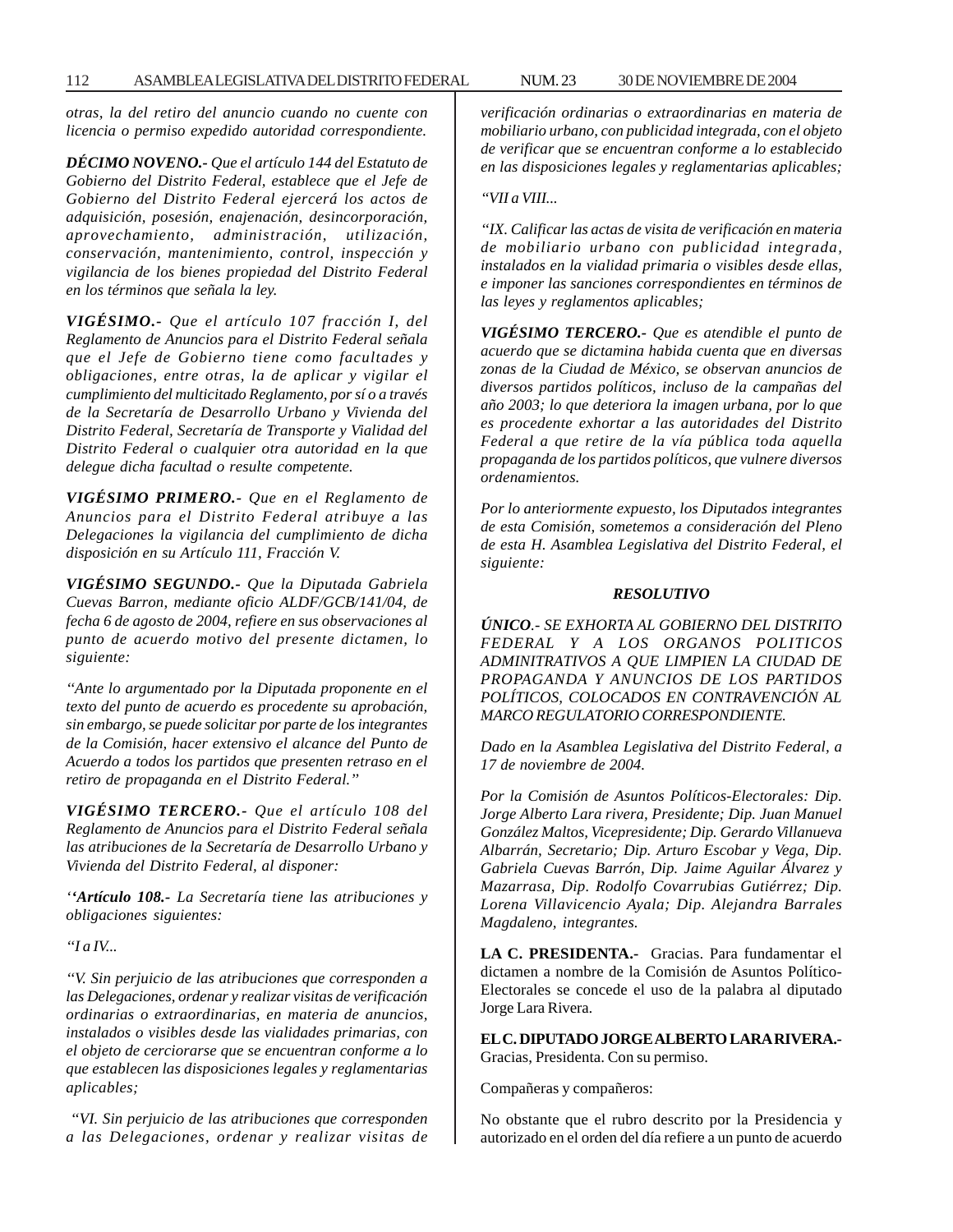para exhortar al Gobierno del Distrito Federal para limpiar la ciudad de propaganda del Partido de la Revolución Democrática, durante la discusión de esta proposición se dio cuenta con opiniones diversas de los distintos compañeros integrantes de la Comisión y la redacción final, como ustedes podrán encontrar en su dictamen, es la siguiente:

Se exhorta al Gobierno del Distrito Federal y a los órganos político administrativos a que limpien la ciudad de propaganda y anuncios de los partidos políticos colocados en contravención al marco regulatorio correspondiente.

Es mi deber como Presidente de la Comisión de Asuntos Político Electorales solicitar el voto de todos ustedes para aprobar esta proposición, que tendría como efecto el solicitar a las distintas instancias gubernamentales, tanto de Gobierno Central como de gobiernos delegacionales, que se sirvan retirar y hacer una limpieza eficaz de la propaganda política de los partidos mal colocada en el mobiliario urbano y que se ha hecho esto en contravención a la legislación administrativa de nuestra ciudad.

Parece mentira que los partidos políticos, que somos los primeros obligados en poner la muestra de la civilidad, de la pulcritud, somos los que ponemos el mal ejemplo a la ciudadanía la vulnerar y violar de manera flagrante disposiciones de buen gobierno que tienen que ver con el respeto al mobiliario urbano y de manera desenfadada a la primera provocación lo utilizamos como si fuera coto partidista.

Me parece que esto apunta a uno de los vicios de nuestra incipiente democracia y a una mala costumbre que debemos de erradicar si queremos elevar el nivel de nuestras contiendas.

Nosotros queremos imaginarnos que en el futuro las contiendas político electorales no se darán ensuciando las calles, como se hace de manera recurrente, sino que se darán en el ámbito del debate, que se darán en el ámbito de la propuesta, que se darán en el ámbito de la discusión de las ideas y de la crítica, no en una competencia de ver quiénes ensucian más o quiénes ponen más cantidad de fotos de los candidatos en todos lados.

Parece mentira, pero en algunos rincones de nuestra ciudad podemos encontrar propaganda electoral y carteles y afiches propagandísticos desde 1997 e incluso más antiguos.

Los partidos no hemos sido capaces de retirarla y mucho menos las instancias gubernamentales; sin embargo, por acontecimientos conocidos por todos, ahora sucede que no solamente los partidos acometemos este tipo de infracciones en época electoral, sino también ya en época no electoral.

Ha habido una serie de manifestaciones a propósito de temas de la agenda pública que han generado este tipo de basura proselitista y hemos puesto, insisto, el mal ejemplo.

Los partidos políticos, en alguna medida unos más que otros, hemos sido ante la ciudadanía y ante nuestra legislación sucios, negligentes, abusivos, desinteresados, desalineados y luego queremos que la gente cumpla la ley y luego nos quejamos de que la gente no hace lo que las disposiciones ordenan, siendo que nosotros somos los primeros en poner el mal ejemplo.

Ojalá que en el futuro no sea necesario exhortar al gobierno a que haga su trabajo de limpia o a los distintos ámbitos de gobierno a que hagan su trabajo de limpia y que dejemos de ensuciar la ciudad.

Por justa que sea la causa que cada quien enarbole, por suficientes y desbordadas que sean las ganas que se tengan de ganar las competencias electorales, que no se toque una sola pieza de mobiliario urbano que desmerité las contiendas. Esta es una competencia a ver quién hace más basura y no quien genera las mejores propuestas.

Desde luego que habremos de ser cuidadosos para que en las reformas al Código Electoral se sancione severamente y de manera eficaz este tipo de conductas.

Sabemos que hay propaganda hoy en este momento que estamos haciendo uso de la palabra mal dispuesta a propósito de diversas causas sociales, políticas y partidistas allá afuera en los postes, en el mobiliario urbano, en las bardas públicas, en los muebles de teléfono, en paraderos, etcétera, urge que se retire y que dejemos de dar estas lecciones de impudor y me parece de indecencia urbana.

Por eso es que les solicitamos muy atentamente se sirvan votar a favor de este dictamen que esta a su consideración.

Es cuanto, señora Presidenta.

**LA C. PRESIDENTA.-** Gracias, diputado. Está a discusión el dictamen. Se abre el registro de oradores ¿Oradores en contra?

¿Alguna o algún diputado desea razonar su voto?

Proceda la Secretaría a recoger la votación nominal del dictamen en lo general y en lo particular en un solo acto.

**LA C. SECRETARIA.-**Se va a proceder recoger la votación nominal del dictamen en lo general y en lo particular en un solo acto.

De conformidad con lo establecido por el artículo 128 del Reglamento para el Gobierno Interior de la Asamblea, se solicita a la Coordinación de Servicios Parlamentarios hacer el anuncio correspondiente a efecto de que los diputados presentes puedan emitir su voto.

Se solicita a los diputados que al emitir su voto lo hagan en voz alta diciendo su nombre y apellido, añadiendo la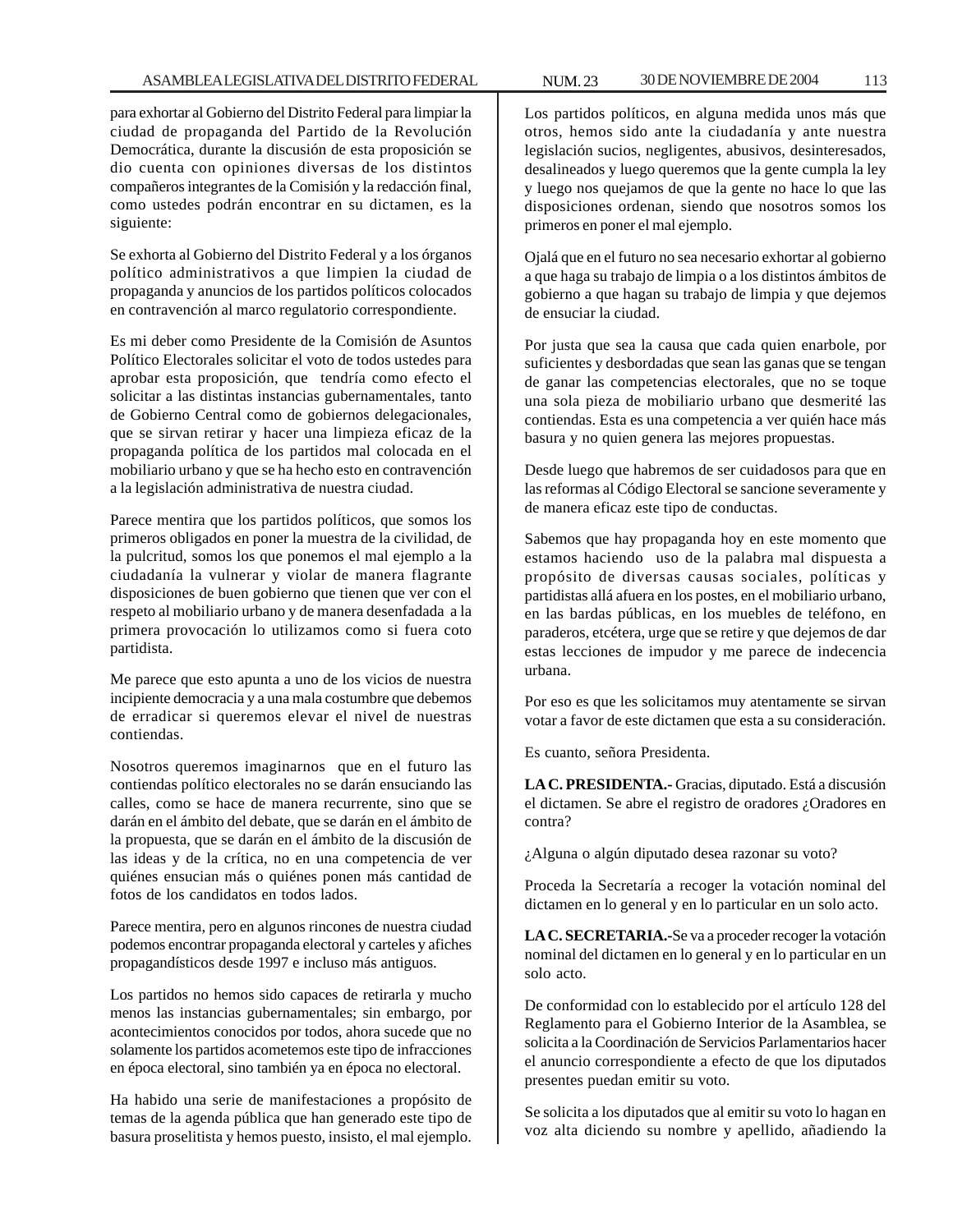| expresión "en pro", "en contra" o "abstención". La de la<br>voz recogerá la votación. Comenzamos de derecha a | Francisco Chiguil, en pro.                                                                                                                                                                                                                                                                                                                                                                                                                                                                                                                      |
|---------------------------------------------------------------------------------------------------------------|-------------------------------------------------------------------------------------------------------------------------------------------------------------------------------------------------------------------------------------------------------------------------------------------------------------------------------------------------------------------------------------------------------------------------------------------------------------------------------------------------------------------------------------------------|
| izquierda.                                                                                                    | Juventino Rodríguez Ramos, en pro.                                                                                                                                                                                                                                                                                                                                                                                                                                                                                                              |
| (Votación Nominal)                                                                                            | Víctor Varela, en pro.                                                                                                                                                                                                                                                                                                                                                                                                                                                                                                                          |
| José Espina, en pro.                                                                                          | Rodolfo Covarrubias, a favor.                                                                                                                                                                                                                                                                                                                                                                                                                                                                                                                   |
| Gabriela Cuevas, en pro.                                                                                      | Elio Bejarano, en pro.                                                                                                                                                                                                                                                                                                                                                                                                                                                                                                                          |
| Jesús López, a favor.                                                                                         | Emilio Fernández, en pro.                                                                                                                                                                                                                                                                                                                                                                                                                                                                                                                       |
| Higinio Chávez, a favor.                                                                                      | Araceli Vázquez, en pro.                                                                                                                                                                                                                                                                                                                                                                                                                                                                                                                        |
| María de Lourdes Rojo e Incháustegui, pro.                                                                    | LA C. SECRETARIA.- ¿Faltó alguna o algún diputado de<br>emitir su voto?                                                                                                                                                                                                                                                                                                                                                                                                                                                                         |
| Adrián Pedrozo Castillo, en pro.                                                                              | ¿Faltó alguna o algún diputado de emitir su voto?                                                                                                                                                                                                                                                                                                                                                                                                                                                                                               |
| Lozano Lozano, en pro.                                                                                        | Se va a proceder a recoger la votación de la Mesa Directiva.                                                                                                                                                                                                                                                                                                                                                                                                                                                                                    |
| Lorena Villavicencio, a favor.                                                                                | María Teresita Aguilar, a favor.                                                                                                                                                                                                                                                                                                                                                                                                                                                                                                                |
| Reyes Gámiz, a favor.                                                                                         | Irma Islas, en pro.                                                                                                                                                                                                                                                                                                                                                                                                                                                                                                                             |
| Silvia Oliva Fragoso, en pro.                                                                                 | LA C. SECRETARIA.- Diputada Presidenta, el resultado<br>de la votación es el siguiente: 39 votos a favor, 0 votos en                                                                                                                                                                                                                                                                                                                                                                                                                            |
| José María Rivera, a favor.                                                                                   |                                                                                                                                                                                                                                                                                                                                                                                                                                                                                                                                                 |
| Carlos Alberto Flores, a favor.                                                                               | contra, 0 abstenciones.                                                                                                                                                                                                                                                                                                                                                                                                                                                                                                                         |
| Gabriela González, en pro.                                                                                    | LA C. PRESIDENTA.- Por lo tanto es de aprobarse el<br>dictamen a la proposición con punto de acuerdo por el cual<br>se exhorta al Gobierno del Distrito Federal limpie la ciudad<br>de propaganda de los partidos políticos.                                                                                                                                                                                                                                                                                                                    |
| Mariana Gómez del Campo, en pro.                                                                              |                                                                                                                                                                                                                                                                                                                                                                                                                                                                                                                                                 |
| Jorge Lara, en pro.                                                                                           | Hágase del conocimiento del Jefe de Gobierno del Distrito                                                                                                                                                                                                                                                                                                                                                                                                                                                                                       |
| Miguel Angel Solares Chávez, a favor.                                                                         | Federal para los efectos a que haya lugar.                                                                                                                                                                                                                                                                                                                                                                                                                                                                                                      |
| Alberto Trejo Villafuerte, en pro.                                                                            | El siguiente punto del orden del día se refiere a la discusión<br>y en su caso aprobación del dictamen a la proposición con<br>punto de acuerdo para citar a comparecer al Procurador<br>General de Justicia del Distrito Federal, maestro Bernardo<br>Bátiz Vázquez, para esclarecer el presunto cobro de<br>funcionarios de la dependencia de apoyo a la marcha del<br>próximo 29 de agosto en contra del desafuero del Jefe de<br>Gobierno, que presenta la Comisión de Asuntos Político-                                                    |
| Mónica Serrano, en pro.                                                                                       |                                                                                                                                                                                                                                                                                                                                                                                                                                                                                                                                                 |
| Juan Antonio Arévalo, en pro.                                                                                 |                                                                                                                                                                                                                                                                                                                                                                                                                                                                                                                                                 |
| José Antonio Arévalo, en pro.                                                                                 |                                                                                                                                                                                                                                                                                                                                                                                                                                                                                                                                                 |
| Arturo Escobar, a favor.                                                                                      |                                                                                                                                                                                                                                                                                                                                                                                                                                                                                                                                                 |
| De la Garza, en pro.                                                                                          | Electorales.                                                                                                                                                                                                                                                                                                                                                                                                                                                                                                                                    |
| Francisco Agundis, en pro.                                                                                    | Este dictamen fue distribuido en tiempo y forma a los<br>diputados, por lo que conforme al artículo 115 del<br>Reglamento para el Gobierno Interior de la Asamblea,<br>solicito a la Secretaría a consulte al Pleno en votación<br>económica si se dispensa su lectura del mismo y se somete<br>a discusión de inmediato.<br>LA C. SECRETARIA.- Por instrucciones de la presidencia<br>y en votación económica se consulta a la Asamblea si es de<br>dispensarse la lectura del dictamen de referencia y se somete<br>a discusión de inmediato. |
| Jorge García Rodríguez, a favor.                                                                              |                                                                                                                                                                                                                                                                                                                                                                                                                                                                                                                                                 |
| Claudia Esqueda, en pro.                                                                                      |                                                                                                                                                                                                                                                                                                                                                                                                                                                                                                                                                 |
| José Medel Ibarra, a favor.                                                                                   |                                                                                                                                                                                                                                                                                                                                                                                                                                                                                                                                                 |
| Jiménez Guzmán, en pro.                                                                                       |                                                                                                                                                                                                                                                                                                                                                                                                                                                                                                                                                 |
| Rafael Hernández Nava, a favor.                                                                               |                                                                                                                                                                                                                                                                                                                                                                                                                                                                                                                                                 |
| Gerardo Villanueva, a favor.                                                                                  | Los que estén por la afirmativa, sírvanse manifestarlo<br>poniéndose de pie.                                                                                                                                                                                                                                                                                                                                                                                                                                                                    |
| Efraín Morales, a favor.                                                                                      |                                                                                                                                                                                                                                                                                                                                                                                                                                                                                                                                                 |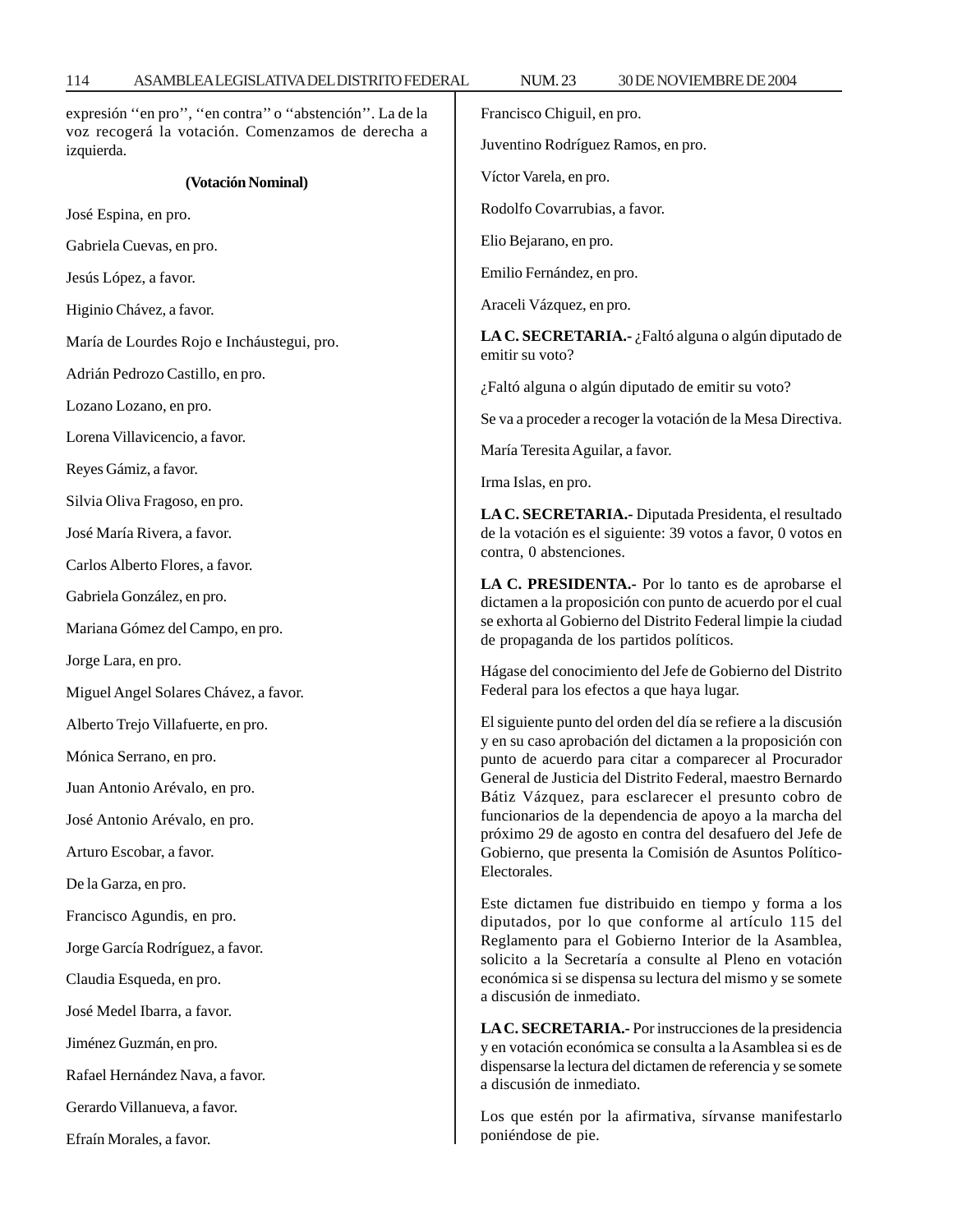ASAMBLEA LEGISLATIVA DEL DISTRITO FEDERAL NUM. 23 30 DE NOVIEMBRE DE 2004 115

Los que estén por la negativa, sírvanse manifestarlo poniéndose de pie.

Dispensada la lectura, diputado Presidente.

*COMISIÓN DE ASUNTOS POLÍTICO-ELECTORALES*

*DICTAMEN A LA PROPUESTA CON PUNTO DE ACUERDO PARA CITAR A COMPARECER AL PROCURADOR GENERAL DE JUSTICIA DEL DISTRITO FEDERAL MAESTRO BERNARDO BÁTIZ VÁZQUEZ, PARA ESCLARECER EL PRESUNTO COBRO A FUNCIONARIOS DE LA DEPENDENCIA EN APOYO A LA MARCHA DEL PRÓXIMO 29 DE AGOSTO EN CONTRA DEL DESAFUERO DEL JEFE DE GOBIERNO*

# *ANTECEDENTES*

*1.- Con fecha 18 de agosto de 2004, la Mesa Directiva de la Diputación Permanente de esta H. Asamblea Legislativa del Distrito Federal decidió enviar para su análisis y dictamen a la Comisión de Asuntos Político-Electorales la ''propuesta con punto de acuerdo para citar a comparecer al Procurador General de Justicia del Distrito Federal Maestro Bernardo Bátiz Vázquez, para esclarecer el presunto cobro a funcionarios de la dependencia en apoyo a la marcha del próximo 29 de agosto en contra del desafuero del Jefe de Gobierno'', la cual fue turnada mediante oficio CSP/MDDP/761/2004.*

*2.- Para cumplir con lo dispuesto en el artículo 32 del Reglamento para el Gobierno Interior de la Asamblea Legislativa del Distrito Federal: La Comisión de Asuntos Político-Electorales se reunió el día 17 de noviembre de 2004, para dictaminar el punto de acuerdo en comento, con el fin de someterlo a consideración del pleno de esta H. Asamblea Legislativa bajo los siguientes:*

# *CONSIDERANDOS*

*1.- Que la Asamblea Legislativa es supervisora de la Administración Pública del Distrito Federal, y que la Comisión de Asuntos Político-Electorales por razón de la propuesta con punto de acuerdo que da origen a este acuerdo es depositaria de dicha función, dada la competencia que establecen las leyes y reglamentos de la materia.*

*2.- Que el artículo 34 del Reglamento para el Gobierno Interior de la Asamblea Legislativa del Distrito Federal señala:*

*''Artículo 34.- Las Comisiones, previo acuerdo de sus miembros, podrán solicitar de la Administración Pública del Distrito Federal la información que precisen para el desarrollo de sus trabajos*

*''… ''…''*

*3 Que la fracción VII del artículo 13 de la Ley Orgánica de la Asamblea Legislativa del Distrito Federal señala:*

*''ARTÍCULO 13.- En materia de Administración Pública, corresponde a la Asamblea Legislativa del Distrito Federal;*

*''I.- Atender las peticiones y quejas que formulen los habitantes del Distrito Federal, respecto del cumplimiento de las obligaciones que les señalan los ordenamientos jurídicos en materia administrativa, de obras y servicios a las dependencias, órganos desconcentrados y entidades;*

*'II.- Dirigir, a través de la Mesa Directiva, por acuerdo del Pleno o por conducto de la Comisión de Gobierno peticiones y recomendaciones a las autoridades locales competentes tendientes a satisfacer los derechos e intereses legítimos de los habitantes del Distrito Federal y a mejorar la utilización y aplicación de los recursos disponibles;*

*''III.- Participar, conjuntamente con las autoridades competentes, en el establecimiento, modificación y reordenación de la división territorial del Distrito Federal;*

*''IV.- Participar en la formulación de políticas públicas y Programas de desarrollo procurando a conciliar la diversidad de intereses que se presentan en la ciudad;*

*''V.- Expedir las leyes y evaluar los programas que establezcan los instrumentos de dirección, coordinación y, en su caso, de desconcentración o descentralización, que permitan aproximar la actuación de la Administración Pública a los habitantes de la ciudad, tratándose de las materias a que se refiere el artículo 118 del Estatuto de Gobierno del Distrito Federal, excepción hecha del rubro de Seguridad Pública;*

*'VI- Supervisar y fiscalizar a la administración pública del Distrito Federal; y*

*''VII.- Solicitar a la Administración Pública del Distrito Federal para el mejor desempeño de sus funciones, la información y documentación c considere necesaria.''*

*4.- Que la Diputada Proponente señala en el primero y quinto párrafo de los antecedentes del punto de acuerdo motivo del presente dictamen lo siguiente:*

*''Durante el mes de agosto se ha ventilado en diversos medios de comunicación un presunto cobro de entre 10 y 15 por ciento de su sueldo, a funcionarios y empleados del Gobierno del Distrito Federal''.*

*''Los medios de comunicación han dado cuenta que elementos de la Procuraduría General de Justicia del*

*...*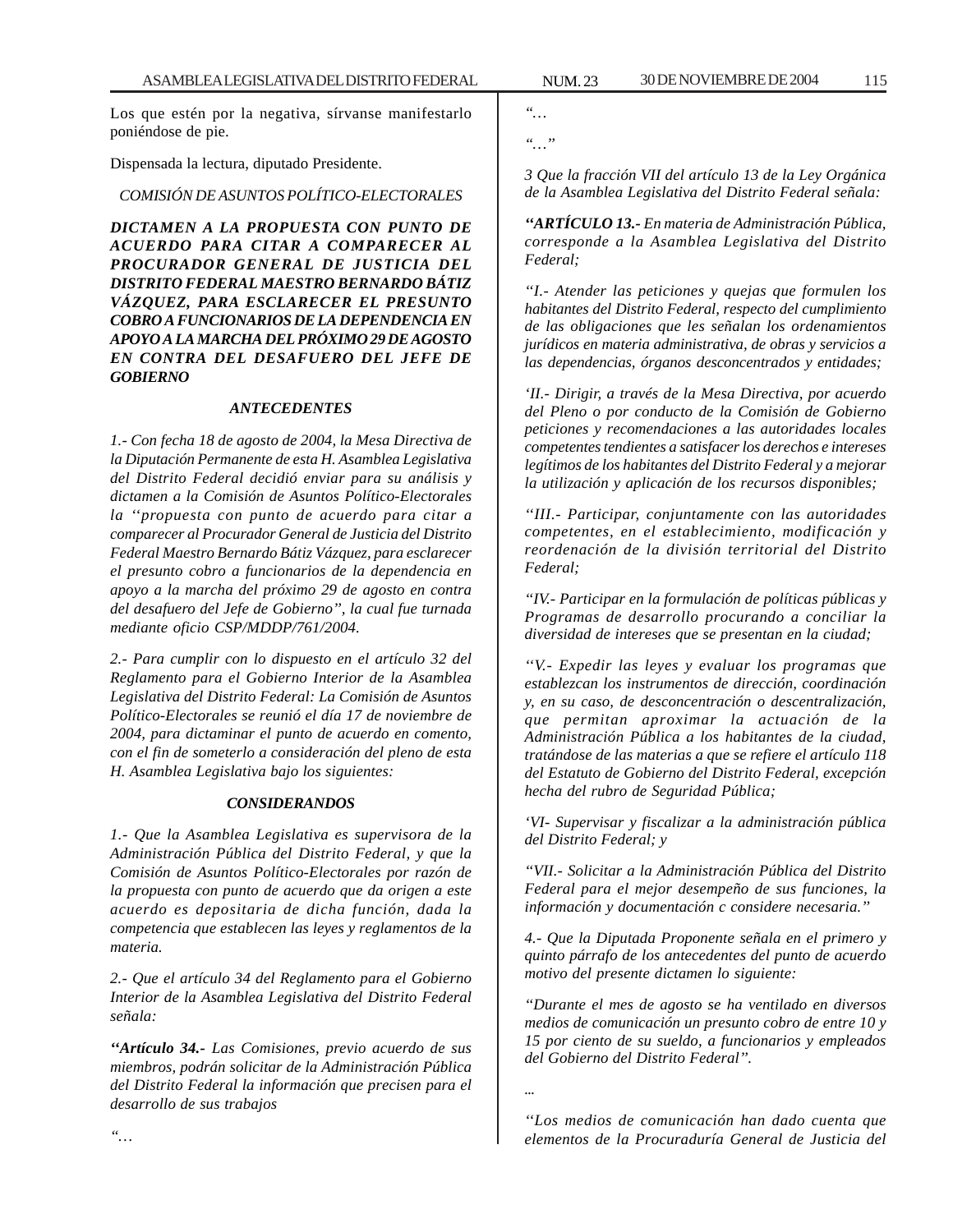### 116 ASAMBLEA LEGISLATIVA DEL DISTRITO FEDERAL NUM. 23 30 DE NOVIEMBRE DE 2004

*Distrito Federal, incluyendo tanto al personal de militancia perredista como a todos aquellos que desempeñen funciones en la dependencia, aún cuando su preferencia partidista sea diversa, han manifestado su inconformidad, respecto a que dicha dependencia presuntamente descontará de su salario entre el 10 % y 15 % en el presente mes, a efecto de realizar una ''coperacha'' en apoyo a la marcha del próximo 29 del presente (sic), en contra del desafuero del Jefe de Gobierno.''*

*...*

*5.- Que en la décima reunión de la Comisión de Asuntos Políticos- Electorales, se acordó procedente solicitar por escrito al C. Procurador de Justicia del Distrito Federal la información que solicita la Diputada Gabriela Cuevas Barrón, en el presente punto de acuerdo que se dictamina.*

*Por lo anteriormente expuesto, los Diputados integrantes de esta Comisión, sometemos a consideración del Pleno de esta H. Asamblea Legislativa del Distrito Federal, el siguiente:*

### *RESOLUTIVO*

*ÚNICO.- Es parcialmente procedente la solicitud realizada por la diputada Gabriela Cuevas Barrón, por lo que se solicita al Maestro Bernardo Bátiz Vázquez, Procurador General de Justicia del Distrito Federal, remita por escrito a este Órgano Legislativo la siguiente información:*

*1. Si tenía, conocimiento de que presuntamente mandos superiores de la dependencia a su cargo extorsionaban, amenazaban y cobraban a empleados de la Procuraduría General de Justicia del Distrito Federal, para que depositaran en la cuenta bancaria 0144452143 de BBVA-Bancomer supuestamente del Partido de la Revolución Democrática, una aportación para el apoyo a la marcha del 29 del agosto.*

*2. Si la Procuraduría General de Justicia del Distrito Federal descontó y/o obligó a depositar en una cuenta bancaria a sus funcionarios, una cantidad de entre el 10 y 15 % de su salario para el apoyo a la marcha del 29 de agosto, en contra del desafuero del Jefe de Gobierno.*

*3. A cuánto asciende la cantidad recaudada por las aportaciones de empleados de la Procuraduría General de Justicia del Distrito Federal.*

*4. Si tiene conocimiento de a quién pertenece dicha cuenta.*

*Dado en la Asamblea Legislativa del Distrito Federal, a 17 de noviembre de 2004.*

*Por la Comisión de Asuntos Políticos-Electorales: Dip. Jorge Alberto Lara Rivera, Presidente; Dip. Juan Manuel González Maltos, Vicepresidente; Dip. Gerardo Villanueva* *Albarrán, Secretario; Dip. Arturo Escobar y Vega, Dip. Gabriela Cuevas Barrón, Dip. Jaime Aguilar Álvarez y Mazarrasa, Dip. Rodolfo Covarrubias Gutiérrez; Dip. Lorena Villavicencio Ayala; Dip. Alejandra Barrales Magdaleno, integrantes.*

**LA C. PRESIDENTA.-** Gracias. Se concede el uso de la palabra a la diputada Gabriela Cuevas, para fundamentar el dictamen a nombre de la Comisión de Asuntos Político-Electorales.

**LA C. DIPUTADA GABRIELA CUEVAS BARRÓN.-** Con la venia de la presidencia.

El dictamen que presenta la Comisión de Asuntos Político Electorales referente al cobro de funcionarios de la dependencia de la Procuraduría capitalina en apoyo a la marcha del próximo 29 de agosto nada más es para precisar, primero, que es la marcha que se llevó a cabo el 29 de agosto. En este sentido se presentó un punto de acuerdo con fecha del 18 de agosto de 2004 con la idea de ahondar en la información que se ventiló en varios medios de comunicación y que incluso hubo documentación al respecto y solicitarle al Procurador capitalino el que pueda ahondar en esta información.

Fue acuerdo de los integrantes de la Comisión de Asuntos Político Electorales, que en lugar de la solicitud de comparecencia, esta información sea remitida a la Asamblea de manera escrita y en este sentido es el único resolutivo el que se presenta donde la información que se solicita es:

Primero.- Si el Procurador tenía conocimiento de que presuntamente mandos superiores de la dependencia a su cargo extorsionaban, amenazaban y cobraban a empleados de la Procuraduría para que depositaran a un número de cuenta bancaria.

En segundo lugar.- Si la Procuraduría participó en estos descuentos u obligó a depositar a los empleados.

En tercer lugar.- A cuánto asciende la cantidad recaudada por las aportaciones de los empleados y si tiene conocimiento el Procurador de a quién pertenece dicha cuenta.

Esta es una solicitud de información que nos hubiera gustado el grupo parlamentario del PAN que presentamos esta propuesta, que fuera vía comparecencia, pero dado que fue un acuerdo y en consenso de la Comisión es que se presenta ahora este dictamen donde la información se presentaría por parte del Procurador capitalino de manera escrita a esta Asamblea Legislativa

Es cuanto.

**LA C. PRESIDENTA.-** Gracias. Está a discusión el dictamen. Se abre el registro de oradores. ¿Existen oradores en contra?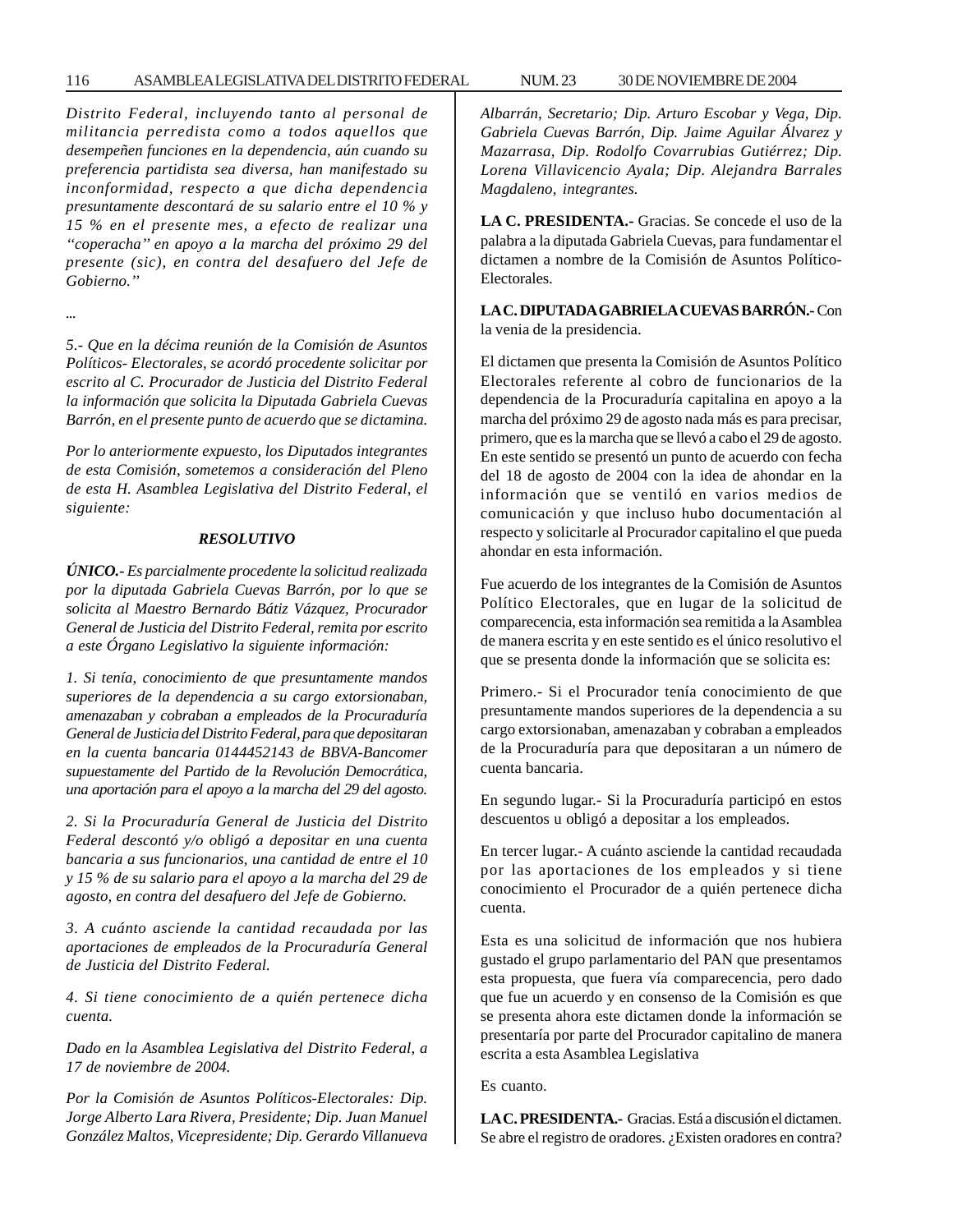¿Algún diputado desea razonar su voto?

Solicito a la secretaría recibir la votación nominal del dictamen en lo general y en lo particular en un solo acto.

**LA C. SECRETARIA.-** Se va proceder a recoger la votación nominal del dictamen en lo general y en lo particular en un solo acto.

De conformidad con lo establecido por el Artículo 128 del Reglamento para el Gobierno Interior de la Asamblea, se solicita a la Coordinación de Servicios Parlamentarios hacer el anuncio correspondiente a efecto de que los diputados presentes puedan emitir su voto.

Se solicita a los diputados que al emitir su voto lo hagan en voz alta diciendo su nombre y apellido, añadiendo la expresión ''en pro'', ''en contra'' o ''abstención''. La de la voz recogerá la votación. Comenzamos de derecha a izquierda.

#### **(Votación Nominal)**

José Espina, en pro.

Gabriela Cuevas, en pro.

Jesús López, en pro.

Rafael Hernández Nava, a favor.

Maricela Contreras Julián, a favor.

Higinio Chávez, a favor.

José Jiménez, en pro.

María de Lourdes Rojo e Incháustegui, en pro.

Adrián Pedrozo Castillo, en pro.

Andrés Lozano Lozano, en pro.

Silvia Oliva Fragoso, en pro.

Carlos Alberto Flores, a favor.

Gabriela González, en pro.

Mariana Gómez del Campo, en pro.

Lorena Villavicencio, a favor.

Reyes Gámiz, a favor.

Miguel Angel Solares Chávez, a favor.

Rodrigo Chávez Contreras, a favor.

Alberto Trejo Villafuerte, en pro.

Elio Bejarano, en pro.

Juan Antonio Arévalo López, en pro.

Mónica Serrano, en pro.

José Antonio Arévalo, a favor.

Arturo Escobar, a favor.

Bernardo de la Garza, en pro.

Francisco Agundis, en pro.

Claudia Esqueda, a favor.

José Medel Ibarra, a favor.

Jiménez Guzmán, en pro.

Araceli Vázquez Camacho, en pro.

Gerardo Villanueva, a favor.

Efraín Morales, a favor.

Juventino Rodríguez Ramos, a favor.

Víctor Varela, en pro.

Rodolfo Covarrubias, a favor.

**LA C. SECRETARIA.-** ¿Faltó alguna o algún diputado de emitir su voto?

Eduardo Malpica, en pro.

Emilio Fernández, en pro.

Jorge Lara, en pro.

**LA C. SECRETARIA.-** Se va a proceder a recoger la votación de la Mesa Directiva.

María Teresita Aguilar, a favor.

Irma Islas, en pro.

**LA C. SECRETARIA.-** Diputada Presidenta, el resultado de la votación es el siguiente: 40 votos a favor, 0 votos en contra, 0 abstenciones.

**LA C. PRESIDENTA.-** Por lo tanto se aprueba el dictamen que presentó la Comisión de Asuntos Político Electorales para solicitar al Procurador General de Justicia del Distrito Federal esclarezca el presunto cobro de funcionarios de la dependencia de apoyo a la marcha del próximo 29 de agosto en contra del desafuero del Jefe de Gobierno.

Hágase del conocimiento del Procurador General de Justicia del Distrito Federal, maestro Bernardo Bátiz Vázquez, a través del Secretario de Gobierno del Distrito Federal.

El siguiente punto es la discusión y en su caso aprobación del dictamen a la propuesta con punto de acuerdo por el que se solicita se cite a comparecer al Jefe Delegacional de Cuajimalpa al seno de la Comisión de Administración Pública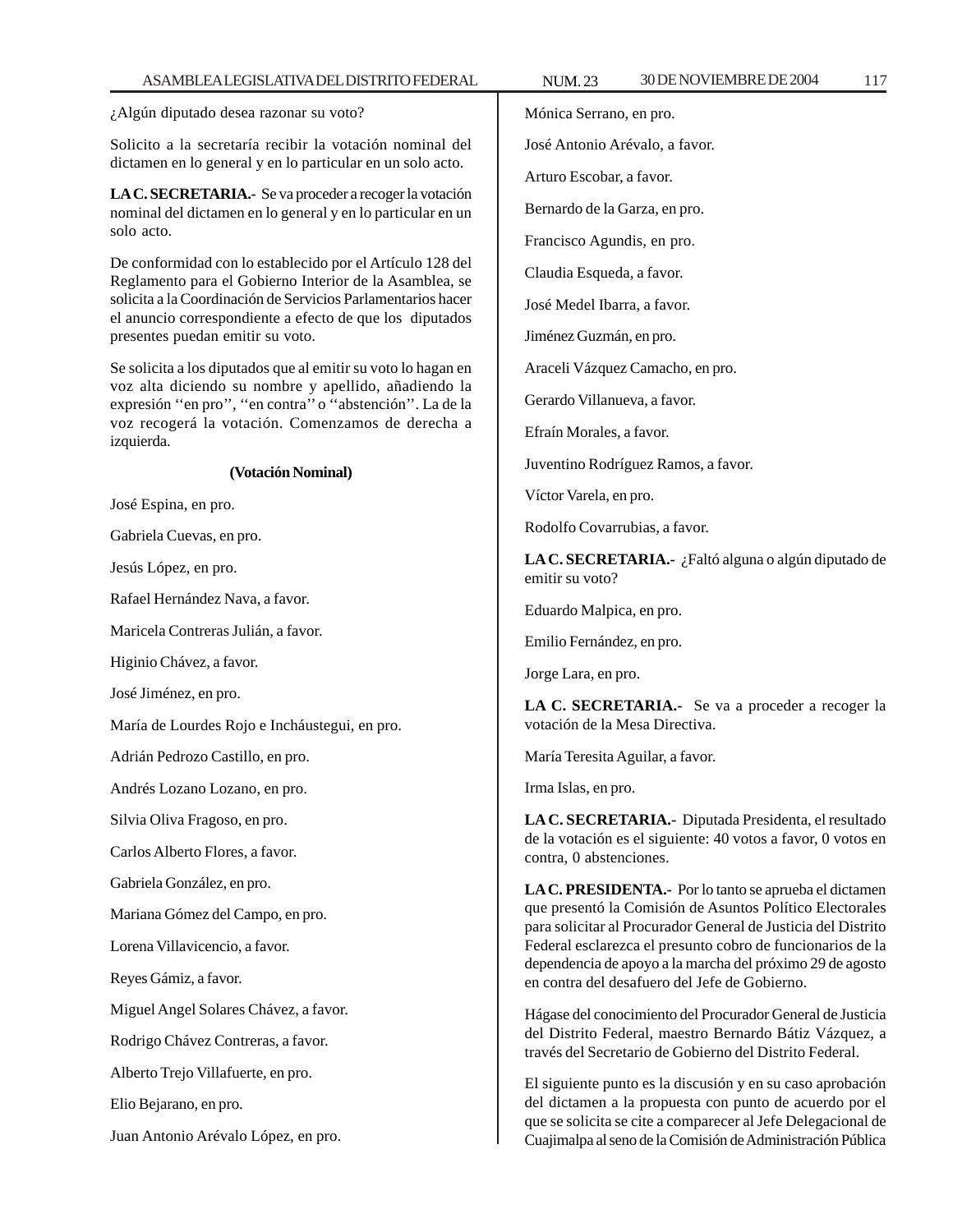#### 118 ASAMBLEA LEGISLATIVA DEL DISTRITO FEDERAL NUM. 23 30 DE NOVIEMBRE DE 2004

Local, para dar cuenta del comportamiento del señor Remedios Ledesma García, Director General de Desarrollo Social de dicha demarcación, que presenta la Comisión de Administración Pública Local.

Este dictamen ya fue distribuido en tiempo y forma a todos los diputados, por lo que conforme al Artículo 115 del Reglamento para el Gobierno Interior de la Asamblea, solicito a la secretaría consulte al Pleno en votación económica, si se dispensa su lectura y se somete a discusión de inmediato.

**LA C. SECRETARIA.-** Por instrucciones de la presidencia y en votación económica se consulta a la Asamblea si es de dispensarse la lectura del dictamen de referencia y se somete a discusión de inmediato.

Los que estén por la afirmativa, sírvanse manifestarlo poniéndose de pie.

Los que estén por la negativa, sírvanse manifestarlo poniéndose de pie.

Dispensada la lectura, diputada Presidenta.

*COMISIÓN DE ADMINISTRACIÓN PÚBLICA LOCAL*

*DICTAMEN A LA PROPUESTA CON PUNTO DE ACUERDO POR EL QUE SE SOLICITA SE CITE A COMPARECER AL JEFE DELEGACIONAL EN CUAJIMALPA AL SENO DE LA COMISIÓN DE ADMINISTRACIÓN PÚBLICA LOCAL A DAR CUENTA DEL COMPORTAMIENTO DEL SEÑOR REMEDIOS LEDEZMA GARCÍA, DIRECTOR GENERAL DE DESARROLLO SOCIAL DE DICHA DEMARCACIÓN.*

#### *HONORABLE ASAMBLEA:*

*A la Comisión de Administración Pública Local le fue turnada para su estudio y dictamen, la propuesta con punto de acuerdo por el que se solicita se cite a comparecer al Jefe Delegacional en Cuajimalpa al seno de la Comisión de Administración Pública Local a dar cuenta del comportamiento del Señor Remedios Ledesma García, Director General de Desarrollo Social de dicha demarcación, presentada en voz de la Diputada Gabriela Cuevas Barrón y suscrita por legisladores integrantes del grupo parlamentario del Partido Acción Nacional, así como por el Diputado Mauricio López Velázquez integrante del grupo parlamentario del Partido Revolucionario Institucional, el día dos de junio de dos mil cuatro.*

*En atención a lo anterior y con fundamento en lo establecido en los artículos 42 fracción Xl del Estatuto de Gobierno del Distrito Federal; 17 fracción III, 60, 62 y 64 de la Ley Orgánica; 28 y 32 del Reglamento para el Gobierno Interior; 8, 9 fracción I y 52 del Reglamento Interior de las Comisiones, todos de la Asamblea*

*Legislativa del Distrito Federal; la Comisión que suscribe se permite someter a la consideración de esta Honorable Asamblea el presente dictamen al tenor de los siguientes*

#### *ANTECEDENTES*

*I- En sesión celebrada en fecha dos de junio del año dos mil cuatro, la Mesa Directiva de la Diputación Permanente de la Asamblea Legislativa del Distrito Federal, III Legislatura, con fundamento en lo dispuesto por los artículos 36 fracciones V y VII de la Ley Orgánica de la Asamblea Legislativa del Distrito Federal; 28 y 129 del Reglamento para su Gobierno Interior y para efectos de lo establecido en el artículo 32 del Reglamento para el Gobierno Interior de la Asamblea Legislativa del Distrito Federal, acordó remitir para análisis y dictamen, mediante oficio número CSP/MDDP/378/2004, a esta Comisión de Administración Pública Local la Propuesta con Punto de Acuerdo por el que se solicita se cite a comparecer al Jefe Delegacional en Cuajimalpa al seno de la Comisión de Administración Pública Local a dar cuenta del comportamiento del señor Remedios Ledesma García, Director General de Desarrollo Social de dicha demarcación, presentada en voz de la Diputada Gabriela Cuevas Barrón y suscrita por los Diputados José Espina Von Roehrich y José Benjamín Muciño Pérez integrantes del grupo parlamentario del Partido Acción Nacional, así como por el Diputado Mauricio López Velázquez, integrante del grupo parlamentario del Partido Revolucionario Institucional.*

*II.- La propuesta con punto de acuerdo en estudio, se presentó ante la Diputación Permanente con fundamento en lo que establece el artículo 130 del Reglamento para el Gobierno Interior de la Asamblea Legislativa del Distrito Federal, como de urgente y obvia resolución, misma que una vez discutida y aprobada ante el seno de la Diputación Permanente determinó no tener la mencionada propuesta como de urgente y obvia resolución.*

*III.- Con fecha diez de junio del año dos mil cuatro, la Secretaría Técnica de la Comisión de Administración Publica Local, por instrucciones del Diputado Alberto Trejo Villafuerte, Presidente de la Comisión, envió para conocimiento de los Diputados Obdulio Ávila Mayo, Gabriela Cuevas Barrón, Francisco Chíguil Figueroa, Carlos Alberto Flores Gutiérrez, Andrés Lozano Lozano, Miguel Ángel Solares Chávez, Víctor Gabriel Várela López, y Gerardo Villanueva Albarrán, integrantes de esta misma dictaminadora, el contenido de la propuesta en estudio, solicitando sus opiniones a efecto de considerarlas en el proyecto de dictamen correspondiente.*

*IV.- Con fecha dos de julio del año dos mil cuatro, y mediante oficio número ALDF lIl.L/CAPL/ST/805/04, la Presidencia de la Comisión de Administración Pública*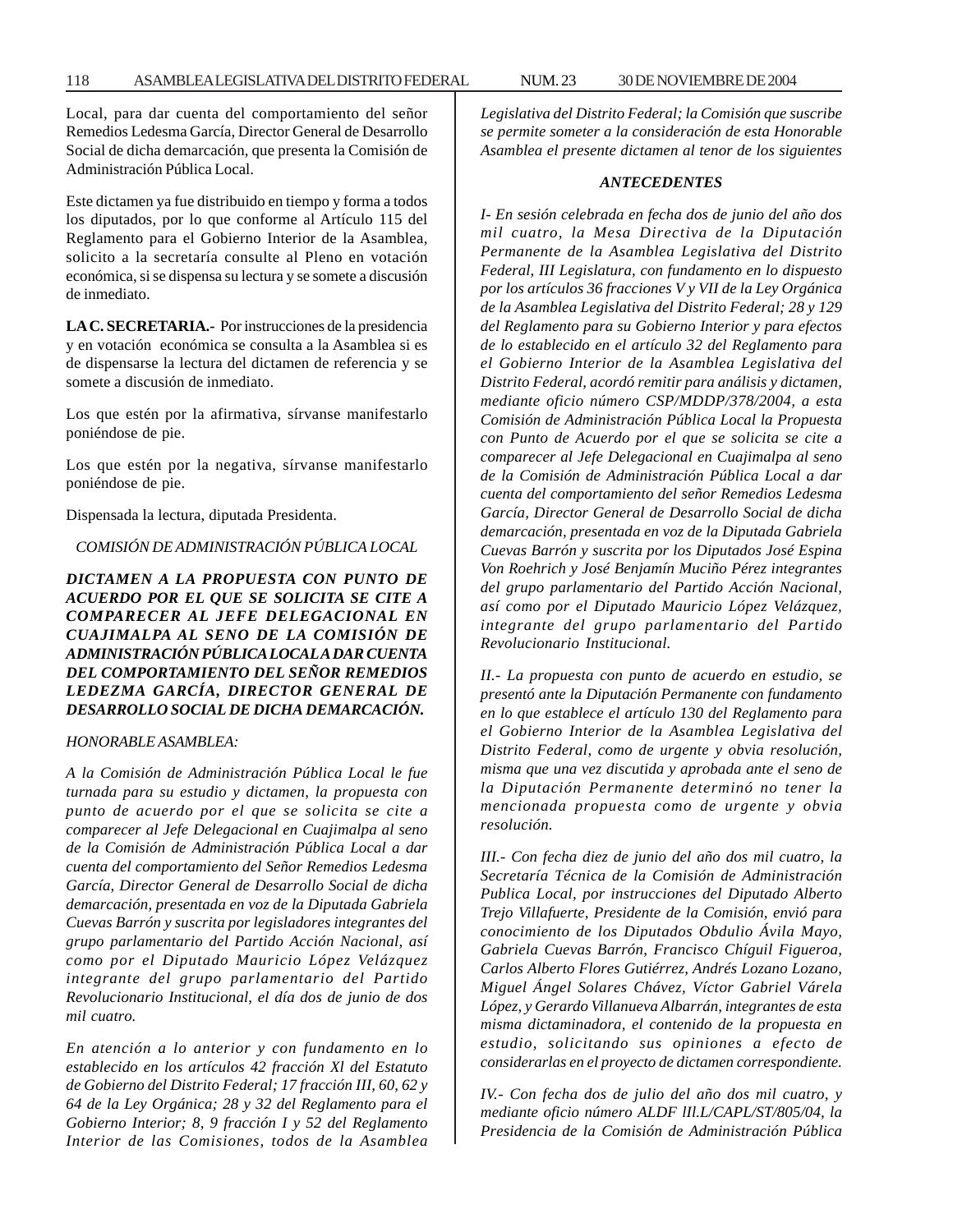*Local solicitó a la Mesa Directiva de la Diputación Permanente, con fundamento en lo dispuesto por el artículo 32, párrafo segundo del Reglamento para el Gobierno Interior de la Asamblea Legislativa del Distrito Federal, concediera prórroga del plazo para emitir el dictamen a la propuesta con punto de acuerdo por el que se solicita se cite a comparecer al Jefe Delegacional en Cuajimalpa al seno de la Comisión de Administración Pública Local a dar cuenta del comportamiento del señor Remedios Ledesma García, Director General de Desarrollo Social de dicha demarcación, en razón de poder contar con los elementos necesarios para el estudio y dictamen respectivo.*

*V.- Con fecha quince de julio de dos mil cuatro, mediante oficio número CSP/MDDP/339/2004, la Mesa Directiva de la Diputación Permanente, con fundamento en lo dispuesto por los artículos 58 de la Ley Orgánica; 32 segundo párrafo y 84 primer párrafo del Reglamento para el Gobierno Interior; ambos de la Asamblea Legislativa del Distrito Federal, informa que se aprobó por unanimidad la prórroga para que la Comisión de Administración Pública Local emitiera el dictamen al punto de acuerdo en estudio.*

*VI.- Esta Comisión, previa convocatoria realizada en términos de Ley, se reunió — para la discusión, estudio y análisis de la propuesta en mención, el día dieciséis de noviembre del año dos mil cuatro, en el salón Uno de la Asamblea Legislativa, en el edificio ubicado en Plaza de la Constitución número siete, Colonia Centro, Delegación Cuauhtémoc, en esta Ciudad de México, Distrito Federal; emitiendo el presente dictamen, de acuerdo en los siguientes*

### *CONSIDERANDOS*

*PRIMERO.- Que de conformidad con lo establecido por los artículos 1, 60 fracción II, 62 fracción II y 64 de la Ley Orgánica; 1, 28 y 32 del Reglamento para el Gobierno Interior; 4, 5, 8 y 9 fracción I del Reglamento Interior de las Comisiones, ordenamientos todos de la Asamblea Legislativa del Distrito Federal, esta Comisión de Administración Pública Local es competente para el estudio, análisis y dictamen de la Propuesta con Punto de Acuerdo por el que se solicita se cite a comparecer al Jefe Delegacional en Cuajimalpa al seno de la Comisión de Administración Pública Local a dar cuenta del comportamiento del señor Remedios Ledesma García, Director General de Desarrollo Social de dicha demarcación, presentada en voz de la Diputada Gabriela Cuevas Barrón y suscrita los Diputados José Espina Von Roehrich y José Benjamín Muciño Pérez, integrantes del grupo parlamentario del Partido Acción Nacional, así como por el Diputado Mauricio López Velázquez, integrante del grupo parlamentario del Partido Revolucionario Institucional.*

*SEGUNDO.- La propuesta en estudio se presentó en los términos siguientes:*

> *PROPUESTA CON PUNTO DE ACUERDO POR EL QUE SE SOLÍCITA SE CITE A COMPARECER AL JEFE DELEGACIONAL EN CUAJIMALPA AL SENO DE LA COMISIÓN DE ADMINISTRACIÓN PÚBLICA LOCAL A DAR CUENTA DEL COMPORTAMIENTO DEL SEÑOR REMEDIOS LEDESMA GARCÍA, DIRECTOR GENERAL DE DESARROLLO SOCIAL DE DICHA DEMARCACIÓN.*

> *La suscrita Diputada Gabriela Cuevas Barrón, integrante del Grupo Parlamentario del Partido Acción Nacional, con fundamento en el artículo 17 fracción VI de la Ley Orgánica de la Asamblea Legislativa del Distrito Federal, en el artículo 90 párrafo primero y el artículo 130 del Reglamento para el Gobierno Interior del Distrito Federal, someto a la consideración del pleno de esta H. Asamblea Legislativa, como de urgente y obvia resolución la siguiente PROPUESTA CON PUNTO DE ACUERDO POR EL QUE SE SOLÍCITA SE CITE A COMPARECER AL JEFE DELEGACIONAL EN CUAJIMALPA AL SENO DE LA COMISIÓN DE ADMINISTRACIÓN PÚBLICA LOCAL A DAR CUENTA DEL COMPORTAMIENTO DEL SEÑOR REMEDIOS LEDESMA GARCÍA, DIRECTOR GENERAL DE DESARROLLO SOCIAL DE DICHA DEMARCACIÓN'' con base en los siguientes:*

### *ANTECEDENTES*

*1.- La señora Guadalupe González Rivas Presidenta del Frente Amplio de Acción Popular A. C. y esposa del Jefe Delegacional Ignacio Ruiz López convocó a la primera reunión de la ''Coordinadora de Mesas Directivas'' el viernes 21 de mayo de 2004.*

*2.- A dicho evento asistió en representación del Jefe Delegacional en Cuajimalpa Ignacio Ruiz López el señor Remedios Ledezma García Director General de Desarrollo Social de la Delegación.*

*3.- En dicho evento se entregaron premios por parte del señor Remedios Ledezma García Director General de Desarrollo Social de la Delegación Cuajimalpa.*

*4.- Para verificar la presencia del señor Remedio Ledezma García a dicho evento se exhibe propaganda del mismo en donde aparecen la señora Guadalupe González Rivas al lado del señor Remedio Ledezma García, Director General de Desarrollo Social de la Delegación Cuajimalpa. Cabe señalar que en el reverso de dicha propaganda se encuentra impreso el logo del Partido de la Revolución Democrática convocando a una marcha el 1° de mayo.*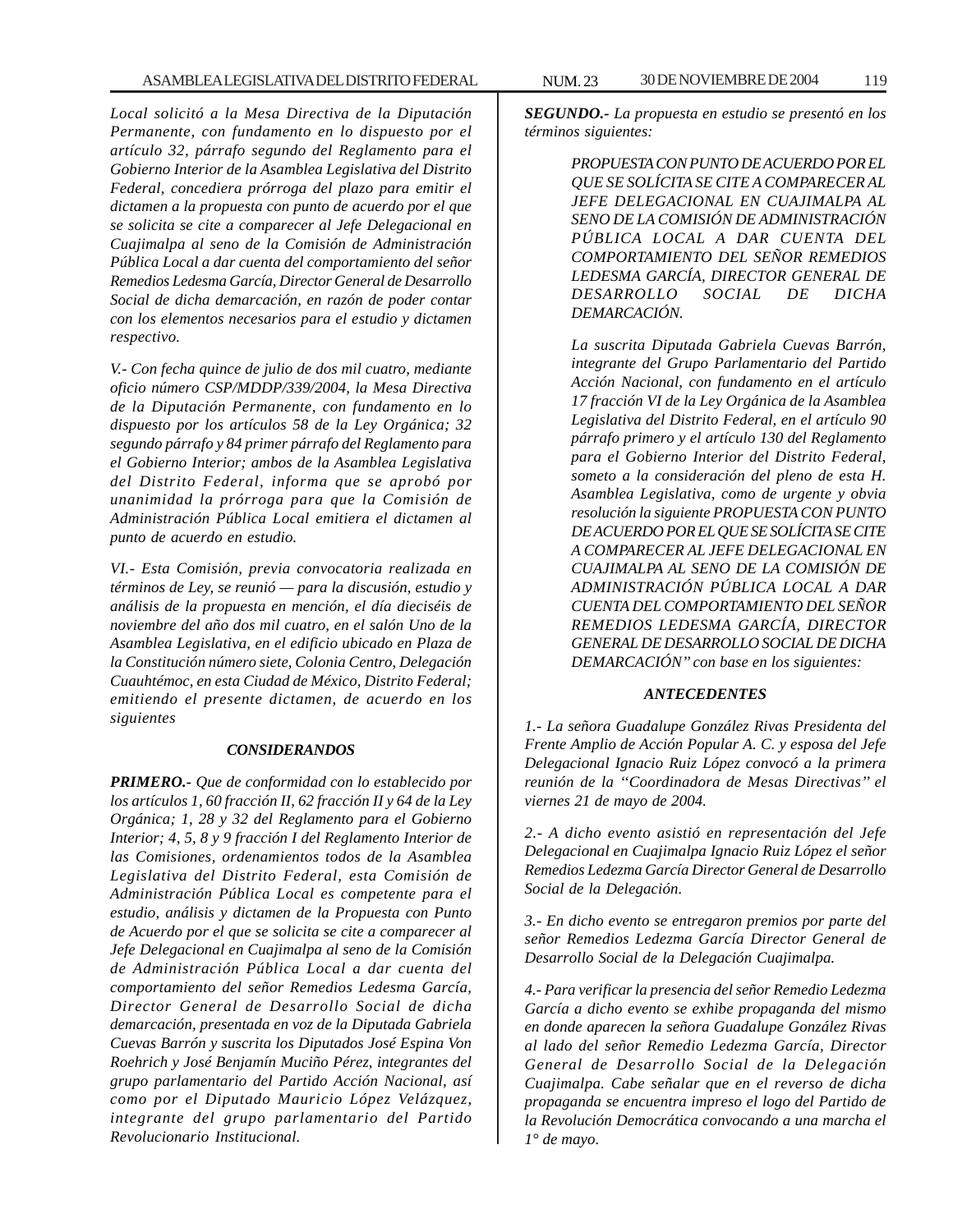*5.- Por lo tanto los legisladores del grupo parlamentario del Partido Acción Nacional, solicitamos que el Delegado de Cuajimalpa informe a los miembros que integran esta Asamblea sobre estos hechos anteriormente descritos.*

*Que con base en lo anteriormente expuesto, expongo los siguientes:*

### *CONSIDERANDOS*

*De acuerdo con el artículo 12 del Estatuto de Gobierno la organización política y administrativa del Distrito Federal debe atender a los principios de legalidad, honradez, lealtad, imparcialidad, eficiencia y eficacia que deben observarse en el desempeño de los empleos, cargos o comisiones del servicio público y en la administración de los recursos económicos de que disponga el Gobierno de la Ciudad.*

*Además todo servidor público está obligado, de conformidad con el artículo 47 de la Ley Federal de Responsabilidades de los Servidores Públicos y el artículo 86 del Estatuto de Gobierno del Distrito Federal a salvaguardar la legalidad, honradez, lealtad, imparcialidad, eficiencia y eficacia en el desempeño de su empleo, cargo o comisión.*

*Del mismo modo, dicho numeral contempla en sus fracciones I, XX XXII y XXIV, lo siguiente:*

*''I. Cumplir con la máxima diligencia el servicio que le sea encomendado y abstenerse de cualquier acto u omisión que cause la suspensión o deficiencia de dicho servicio o implique abuso o ejercicio indebido de un empleo, cargo o comisión.*

*''XX. Supervisar que los servidores públicos sujetos a su dirección, cumplan con las disposiciones de este artículo; y denunciar por escrito, ante la contraloría interna, los actos u omisiones que en ejercicio de sus funciones llegare a advertir respecto de cualquier servidor público que pueda ser causa de responsabilidad administrativa en los términos de esta ley, y de las demás normas que al efecto se expidan.*

*''XXIV. Las demás que le impongan las leyes y reglamentos'*

*Por lo tanto, no es debido que funcionarios públicos en el desempeño de sus funciones y en horarios de labores se manifiesten a favor o apoyando eventos relacionados con un partido político, pues dicha conducta es indebida ya que el funcionario público realiza una labor en nombre del Estado, como consecuencia de esto debe procurar la imparcialidad en el desempeño de sus funciones.*

*Por lo anteriormente expuesto y fundado, someto a la consideración de este*

*Pleno, el siguiente:*

# *PUNTO DE ACUERDO*

*ÚNICO.- PROPOSICIÓN CON PUNTO DE ACUERDO POR EL QUE SE SOLÍCITA SE CITE A COMPARECER AL JEFE DELEGACIONAL EN CUAJIMALPA AL SENO DE LA COMISIÓN DE ADMINISTRACIÓN PÚBLICA LOCAL A DAR CUENTA DEL COMPORTAMIENTO DEL SEÑOR REMEDIOS LEDESMA GARCÍA DIRECTOR GENERAL DE DESARROLLO SOCIAL DE DICHA DEMARCACIÓN.*

#### *2junio 2004.*

*TERCERO.- Que la propuesta con punto de acuerdo en estudio tiene como principal objeto, la de citar a comparecer al Jefe Delegacional en Cuajimalpa al seno de la Comisión de Administración Pública Local, a dar cuenta del comportamiento del Señor Remedios Ledesma García, Director General de Desarrollo Social de dicha Demarcación, con la finalidad de que este Órgano Legislativo pueda determinar si existen elementos de responsabilidad en la que pudieran incurrir los servidores públicos*

*CUARTO.- Que señalan los proponentes en la propuesta que el día veintiuno de mayo del año dos mil cuatro la señora Guadalupe González Rivas, Presidenta del Frente Amplio de Acción Popular A.C., y esposa del Jefe Delegacional Ignacio Ruiz López, convocó a la primera reunión de la ''Coordinadora de Mesas Directivas'', al que asistió en representación del Jefe Delegacional en Cuajimalpa, el Señor Remedios Ledesma García, Director General de Desarrollo Social de la Delegación. El día antes mencionado se entregaron premios por parte del Señor Remedios Ledesma García, Director de Desarrollo Social de la Delegación Cuajimalpa y para verificar su asistencia se exhibió propaganda en donde aparecen la señora Guadalupe González Rivas al lado del funcionario público aludido, asimismo los proponentes señalan que en el reverso de dicha propaganda se encuentra impreso el logo del Partido de la Revolución Democrática, convocando a una marcha el primero de mayo.*

*QUINTO.- Que la Asamblea Legislativa es supervisora de la Administración Pública Local y la Comisión de Administración Pública Local es depositaría de dicha función, dada la competencia de que su nombre deriva.*

*SEXTO.- Que las Delegaciones influyen de manera importante en la vida cultural, social y política de sus gobernados, en virtud de que tienen competencia en las materias de gobierno, administración, asuntos jurídicos, obras, servicios, actividades sociales, protección civil, seguridad pública, promoción económica, cultural y deportiva y por esa razón sus funcionarios deben de brindar su compromiso laboral con el máximo esfuerzo a favor de la comunidad, considerando para ello, que el servidor público debe de ser incondicional.*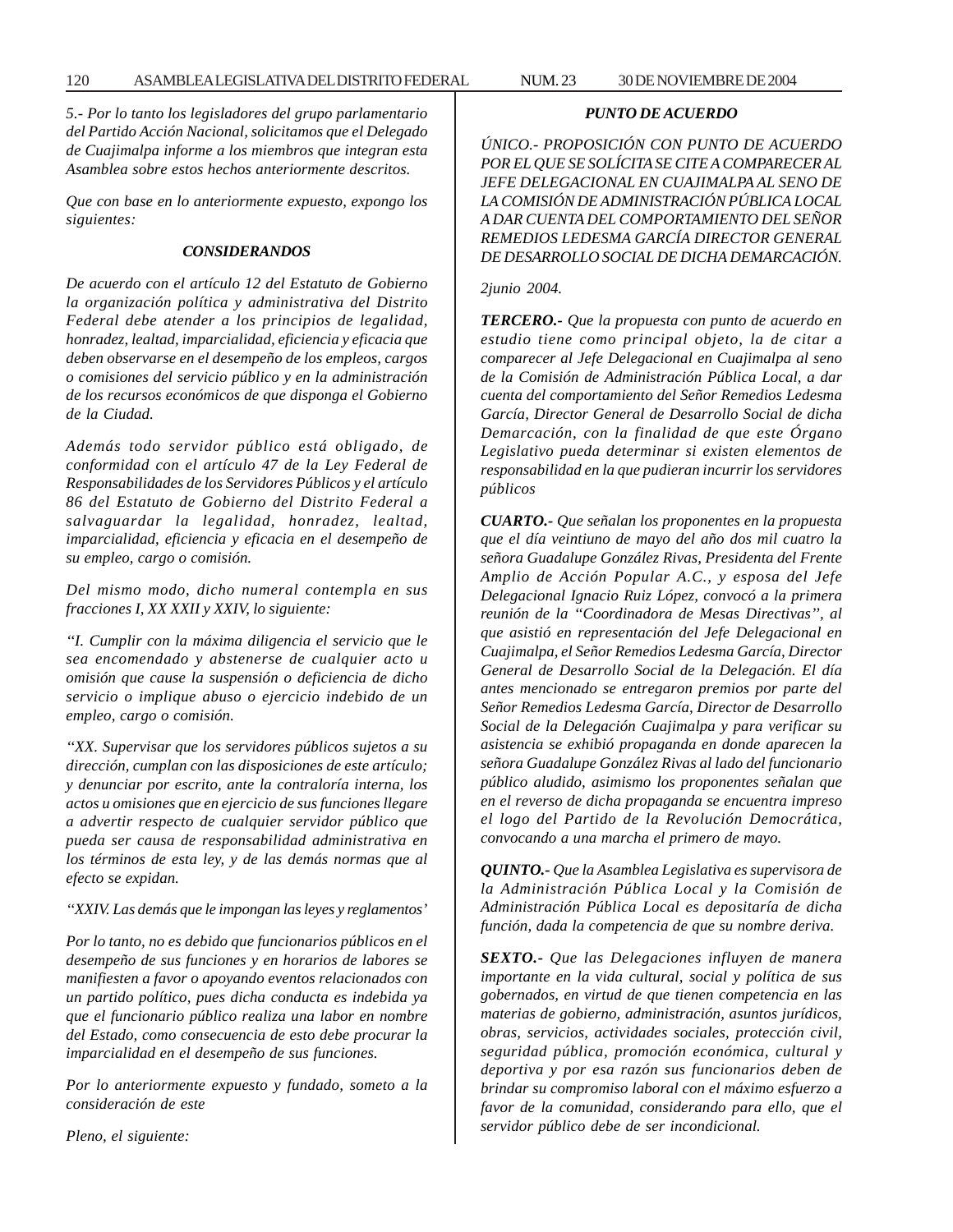*SEPTIMO.- Que los funcionarios públicos de las dependencias de Gobierno del Distrito Federal, como es el caso de las Delegaciones Políticas, no pueden en horario de labores o por comisión participar en algún evento proselitista, considerando para ello que el máximo deber que tienen es el de brindar su trabajo en beneficio de la colectividad y no utilizar tiempo de trabajo en actos distintos a los oficiales, ya que por su cargo se deben al trabajo en beneficio de la sociedad en general, así como de brindar su máximo esfuerzo y entrega.*

*OCTAVO.- Que la Ley Federal de Responsabilidades de los Servidores Públicos, establece en su artículo 47, que todo servidor público tendrá la obligación de salvaguardar la legalidad, honradez, lealtad, imparcialidad y eficiencia en el desempeño de su empleo, cargo o comisión y en caso de incumplimiento, el mismo ordenamiento prevé que dará lugar a los procedimientos y a las sanciones que correspondan. La fracción I), del referido artículo establece que el servidor público, debe ''cumplir con la máxima diligencia el servicio que le sea encomendado y abstenerse de cualquier acto u omisión que cause la suspensión o deficiencia de dicho servicio o implique abuso o ejercicio indebido de un empleo, cargo o comisión''.*

*NOVENO.- Que en materia de Administración Pública, la Asamblea Legislativa del Distrito Federal, puede solicitar para el mejor desempeño de sus funciones, la información y documentación radicada en los diferentes órganos de gobierno, de conformidad con lo dispuesto en el artículo 13, fracción VII, de la Ley Orgánica de la Asamblea Legislativa del Distrito Federal, es por ello necesario conocer en primer lugar, si el servidor público aludido incurrió en responsabilidad, y para lo cual, esta dictaminadora considera que el Jefe Delegacional en Cuajimalpa de Morelos, Lic. Ignacio Ruiz López, debe rendir un informe por escrito relacionado a los hechos que se mencionan en el presente dictamen.*

*De lo anterior, con fundamento en lo dispuesto por el artículo 13 fracciones V y VII y 71, tercer párrafo de la Ley Orgánica; así como 34 del Reglamento para el Gobierno Interior, ambos ordenamientos de la Asamblea Legislativa del Distrito Federal, se solícita al jefe Delegacional en Cuajimalpa, C. Ignacio Ruiz López, rinda un informe de los hechos descritos en el presente dictamen, por ello, remítase a la Secretaría de Gobierno del Distrito Federal, por conducto de la Comisión de Gobierno de este Órgano Legislativo, para los efectos de que el servidor publico antes mencionado rinda el informe solicitado, mismo que se deberá presentar en el local que ocupa la Comisión de Administración Pública Local, sito en Venustiano Carranza, número 49, despacho 312, y 313, Colonia Centro, C.P. 06000, de esta Ciudad, en un horario de 9:00 a las 18:00 horas, de lunes a viernes.*

*Por lo anteriormente expuesto y en cumplimiento a lo previsto en el artículo 32 del Reglamento para el Gobierno Interior de la Asamblea Legislativa del Distrito Federal, la Comisión de Administración Pública Local, estima que es de resolverse y se:*

#### *RESUELVE*

*PRIMERO.- Se aprueba la Proposición con Punto de Acuerdo por la que se solicita al C. Ignacio Ruiz López, Jefe Delegacional en Cuajimalpa de Morelos, rinda un informe por escrito ante la Comisión de Administración Pública Local de la Asamblea Legislativa del Distrito Federal, en las oficinas que la misma ocupa, sito en la calle Venustiano Carranza, número 49, despacho 312 y 313, Colonia Centro, Delegación Cuauhtémoc de esta Ciudad, C.P. 06000, en un plazo no mayor de 72 horas, contados a partir de la notificación de la presente resolución, en un horario de las 09:00 a las 18:00 horas de lunes a viernes.*

*SEGUNDO.- Que en el informe mencionado en el resolutivo anterior, el Jefe Delegacional en Cuajimalpa, deberá explicar a detalle de los hechos acontecidos el día veintiuno de mayo del año dos mil cuatro, referente al actuar del Director General de Desarrollo Social, señor Remedios Ledesma García y en el cual deberá dar respuesta a los siguientes cuestionamientos:*

*1.- Motivo o finalidad de la reunión celebrada el día veintiuno de mayo del año en curso en donde asistió el Director General de Desarrollo social de Cuajimalpa, C. Remedios Ledesma García.*

*2.- Quién emitió la propaganda distribuida el mencionado día.*

*3.- Si se ocuparon recursos económicos para la elaboración de la propaganda distribuida en dicha reunión.*

*4.- Si aparece el logo del Partido de la Revolución Democrática, invitando a una reunión para el primero de mayo, en fecha veintiuno de mayo del año dos mil cuatro.*

*5.- Si se autorizó la elaboración con recursos económicos signados a la Delegación Cuajimalpa de la propaganda distribuida.*

*TERCERO.- Remítase la presente solicitud a la Comisión de Gobierno de este Órgano Legislativo, para que a través de los procedimiento establecidos se solicite la información requerida.*

*Dado en la asamblea Legislativa del Distrito Federal, III Legislatura.*

*Por la Comisión de Administración Pública Local: Dip. Alberto Trejo Villafuerte, Presidente; Dip. Obdulio Ávila*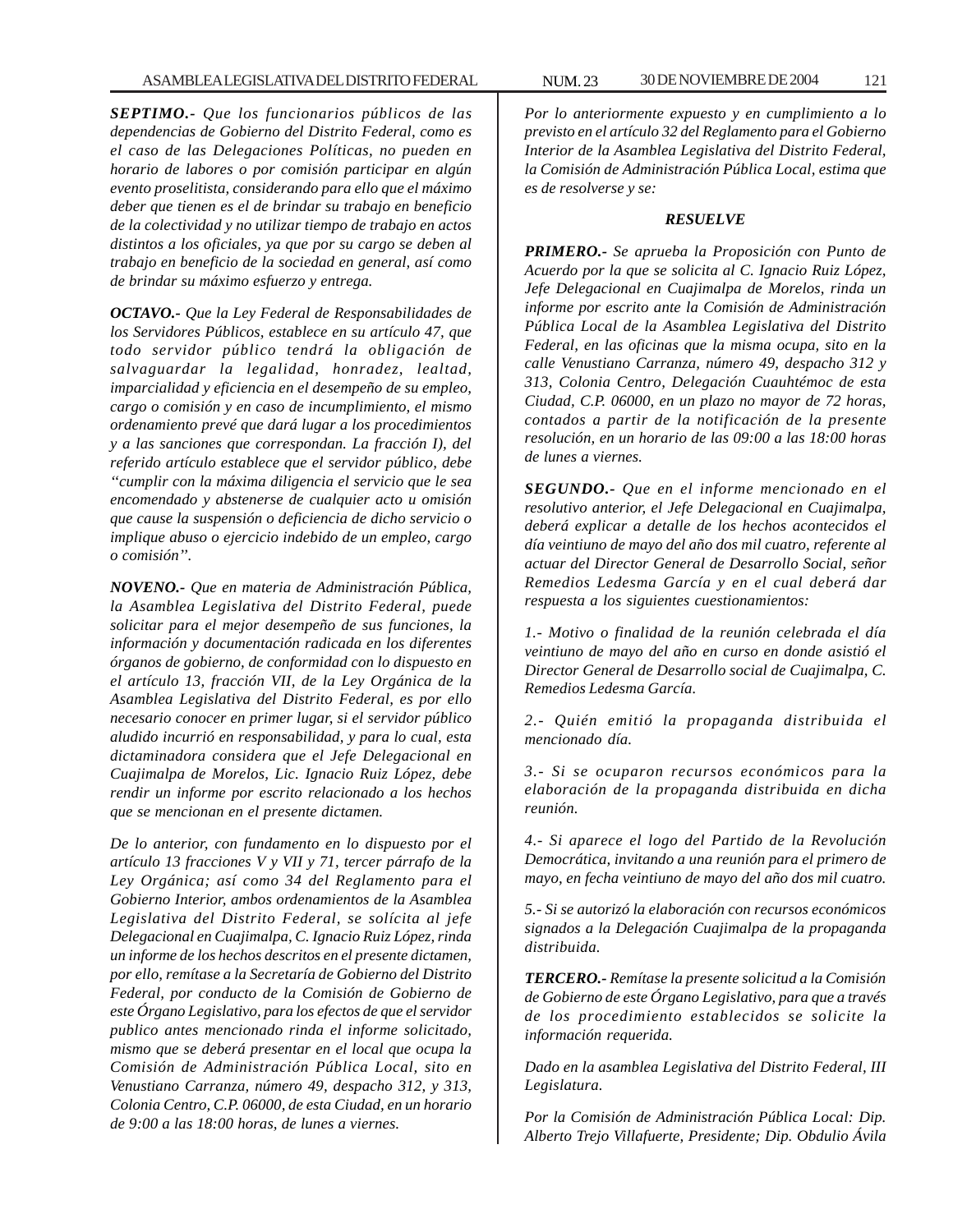# 122 ASAMBLEA LEGISLATIVA DEL DISTRITO FEDERAL NUM. 23 30 DE NOVIEMBRE DE 2004

*Mayo, Secretario; Dip. Gabriela Cuevas Barrón; Dip. Gerardo Villanueva Albarrán; Dip. Carlos Alberto Flores Gutiérrez; Dip. Víctor Gabriel Varela López; Dip. Francisco Chiguil Figueroa; Dip. Andrés Lozano Lozano; Dip. Miguel Ángel Solares Chávez, integrantes.*

**LA C. PRESIDENTA.-** Gracias. Se concede el uso de la palabra al diputado Alberto Trejo a nombre de la Comisión de Administración Pública Local para fundamentar el dictamen.

# **EL C. DIPUTADO ALBERTO TREJO VILLAFUERTE.-**

Con su venia, diputada Presidenta.

Honorable Asamblea:

Acudo ante ustedes en representación de los integrantes de la Comisión de Administración Pública Local con fundamento en lo establecido en el artículo 117 fracción I del Reglamento Interior de las comisiones de la Asamblea Legislativa del Distrito Federal para presentarles el dictamen aprobado por esta Comisión relativo a la propuesta con punto de acuerdo por el que se cita a comparecer al Jefe Delegacional en Cuajimalpa, al seno de la Comisión de Administración Pública Local a dar cuenta del comportamiento del señor Remedios Ledesma García, Director General de Desarrollo Social de dicha demarcación al tenor de las siguientes consideraciones:

1.- Esta Comisión recibió la propuesta mencionada en virtud de su competencia y procedió a su estudio, análisis y dictamen.

2.- La propuesta tiene como finalidad la de citar a comparecer al Jefe Delegacional en Cuajimalpa al seno de la Comisión de Administración Pública Local a dar cuenta del comportamiento del señor Remedios Ledesma García, Director General de Desarrollo Social de dicha demarcación para que este órgano legislativo pueda determinar si existen elementos de responsabilidad en la que pudieran incurrir los servidores públicos.

3.- Señalan los promoventes de la propuesta que el día 21 de mayo del año 2004, la Presidenta del Frente Amplio de Acción Popular A.C., convocó a la primera reunión de coordinadora de mesas directivas a la que asistió el Director General de Desarrollo Social en representación del Jefe Delegacional en Cuajimalpa y que en el mismo evento se entregaron premios y propaganda en la que se encuentra impreso el logotipo del Partido de la Revolución Democrática por el reverso de la misma, convocando a una marcha del día 1° de mayo del año 2004.

4.- Las delegaciones influyen de manera importante en la vida cultural, social y política de sus gobernados, en virtud de que tienen competencia en las materias de gobierno, administración, asuntos jurídicos, obras, servicios urbanos, actividades sociales, protección civil, seguridad pública, promoción económica, cultural y deportiva, y por esa razón sus funcionarios deben de brindar su compromiso laboral en el máximo esfuerzo a favor de la comunidad, considerando para ello que el servidor público debe de ser incondicional.

5.- Por ello, toda vez que esta Asamblea Legislativa puede solicitar para el mejor desempeño de sus funciones la información y documentación radicada en los diferentes órganos de gobierno, es que esta Comisión resolvió que es necesario conocer en primer lugar si el servidor público aludido incurrió en responsabilidad determinando solicitar al Jefe Delegacional en Cuajimalpa de Morelos, licenciado Ignacio Ruiz López, rinda un informe por escrito relacionado a los hechos acontecidos el día 21 de mayo del año 2004, referente al actuar del Director de Desarrollo Social de esa Jefatura Delegacional, así como responder diversos cuestionamientos que para tal efecto consideró esta Comisión.

Por lo anterior, compañeras y compañeros diputados, les solicito emitan su voto a favor del presente dictamen.

Es cuanto, diputada Presidenta.

**LA C. PRESIDENTA.-** Gracias, diputado. Está a discusión el dictamen y se abre el registro de oradores. ¿Hay oradores en contra?

¿Algún diputado o diputada desea razonar su voto?

En consecuencia, solicito a la secretaría recibir la votación nominal del dictamen en lo general y en lo particular en un solo acto.

**LA C. SECRETARIA.-** Se va a proceder a recoger la votación nominal del dictamen en lo general y en lo particular en un solo acto.

De conformidad con lo establecido en el artículo 128 del Reglamento para el Gobierno Interior de la Asamblea, se solicita a la Coordinación de Servicios Parlamentarios, hacer el anuncio correspondiente a efecto de que los diputados presentes puedan emitir su voto.

Se solicita a los diputados que al emitir su voto, lo hagan en voz alta diciendo su nombre y apellido, añadiendo la expresión ''en pro'', ''en contra'' o ''abstención''. La de la voz recogerá la votación. Comenzamos de derecha a izquierda.

### **(Votación Nominal)**

José Espina, en pro.

- Gabriela Cuevas, en pro.
- Reyes Gámiz, a favor.
- Jesús López, a favor.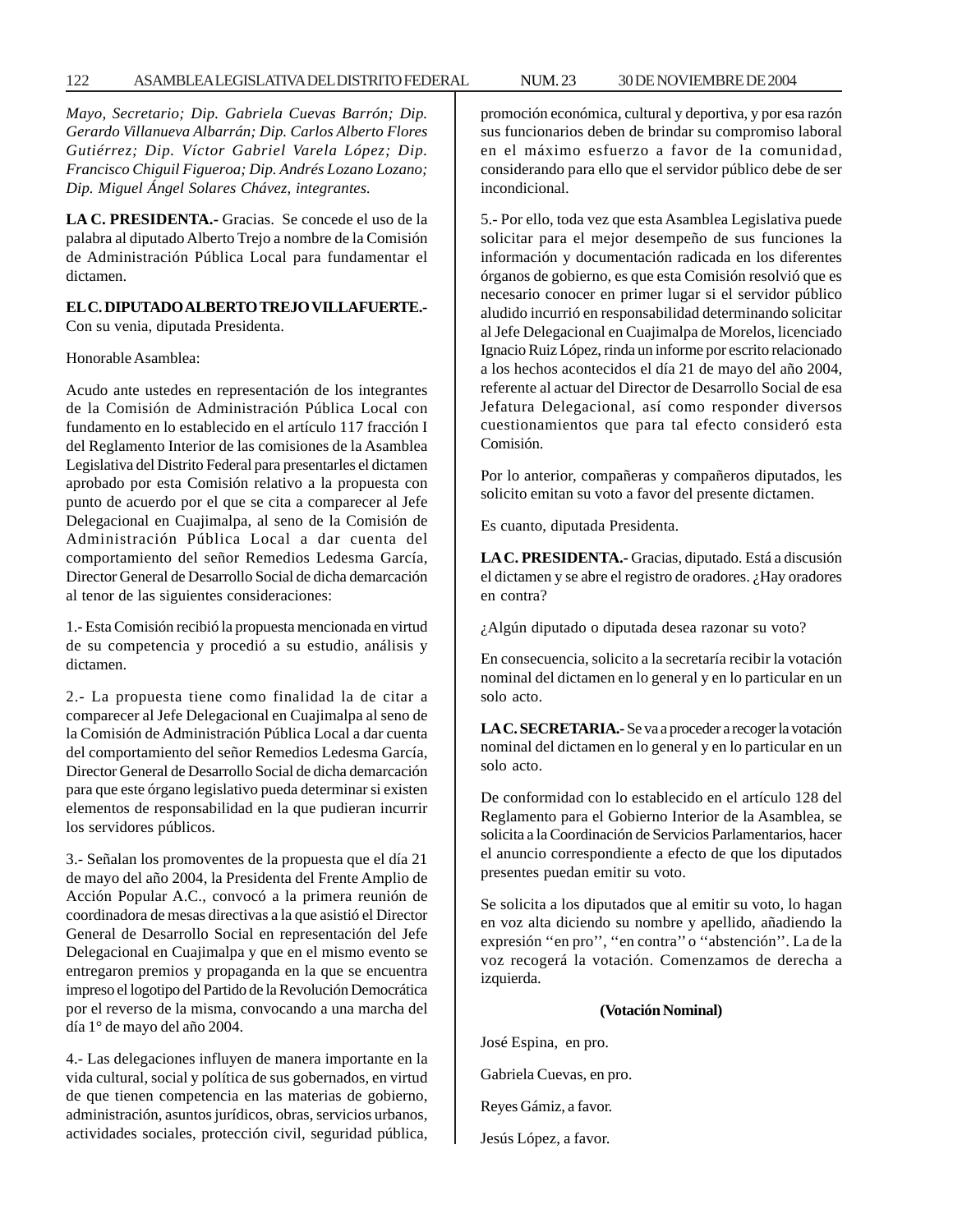Jorge García Rodríguez, en pro.

Eduardo Malpica, en pro.

**LA C. SECRETARIA.-** ¿Faltó alguna o algún diputado de emitir su voto?

Se va a proceder a recoger la votación de la Mesa Directiva.

María Teresita Aguilar, a favor.

Irma Islas, en pro.

**LA C. SECRETARIA.-** Diputada Presidenta, el resultado de la votación es el siguiente: 40 votos a favor, 0 votos en contra, 0 abstenciones.

**LA C. PRESIDENTA.-** Por lo tanto, se aprueba la propuesta con punto de acuerdo por la que se solicita al Jefe Delegacional en Cuajimalpa dar cuenta del comportamiento del Director General de Desarrollo Social de esa Demarcación.

Hágase del conocimiento del Jefe Delegacional en Cuajimalpa de Morelos a través del licenciado Alejandro Encinas Rodríguez, Secretario de Gobierno del Distrito Federal.

A continuación es la discusión y en su caso aprobación del dictamen ala iniciativa con proyecto de decreto que reforma la Ley de Transparencia y Acceso a la Información Pública y el Código Electoral, ambos del Distrito Federal, en materia de transparencia de los ingresos y egresos de las asociaciones políticas, que presentan las Comisiones Unidas de Administración Pública Local y de Asuntos Político-Electorales.

Este dictamen fue distribuido en tiempo y forma a todos los diputados, por lo que solicito a la Secretaría consulte al Pleno, en votación económica, si se dispensa su lectura y se somete a discusión de inmediato.

**LA C. SECRETARIA.-** Por instrucciones de la presidencia y en votación económica se consulta a la Asamblea si es de dispensarse la lectura del dictamen de referencia y se somete a discusión de inmediato.

Los que estén por la afirmativa, sírvanse manifestarlo poniéndose de pie.

Los que estén por la negativa, sírvanse manifestarlo poniéndose de pie.

Dispensada la lectura, diputada Presidenta.

*COMISIONES UNIDAS DE ADMINISTRACIÓN PÚBLICA LOCAL Y DE ASUNTOS POLITICO-ELECTORALES*

*DICTAMEN A LA INICIATIVA CON PROYECTO DE DECRETO QUE REFORMA LA LEY DE*

Rafael Hernández Nava, a favor. Emilio Fernández, en pro. Maricela Contreras Julián, a favor. Higinio Chávez, a favor. José Jiménez, en pro. María de Lourdes Rojo e Incháustegui, en pro. Adrián Pedrozo Castillo, en pro. Andrés Lozano Lozano, en pro. Silvia Oliva Fragoso, en pro. Carlos Alberto Flores, a favor. Gabriela González, en pro. Jorge Lara, en pro. Mariana Gómez del Campo, en pro. Lorena Villavicencio, a favor. Miguel Angel Solares Chávez, a favor. Rodrigo Chávez Contreras, a favor. Elio Bejarano, en pro. Alberto Trejo Villafuerte, en pro. Juan Antonio Arévalo López, en pro. José Antonio Arévalo, a favor. Arturo Escobar, a favor. Francisco Agundis, a favor. Claudia Esqueda, a favor. José Medel Ibarra, a favor. Jiménez Guzmán, en pro. Gerardo Villanueva, a favor. Efraín Morales, a favor. Juventino Rodríguez Ramos, a favor. Víctor Varela, en pro. Rodolfo Covarrubias, a favor. Aleida Alavez, en pro.

Mónica Serrano, en pro.

**LA C. SECRETARIA.-** ¿Faltó alguna o algún diputado de emitir su voto?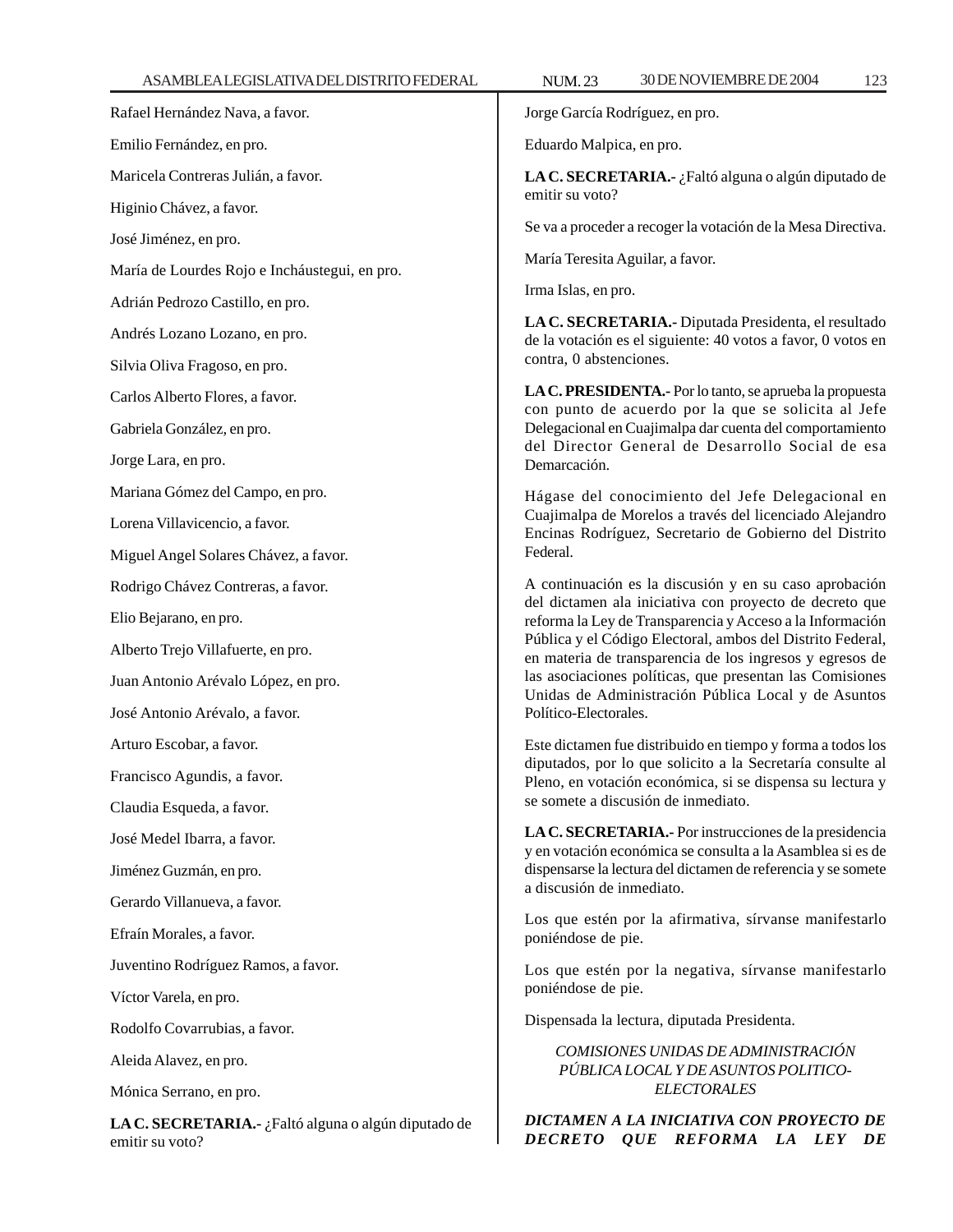# *TRANSPARENCIA Y ACCESO A LA INFORMACIÓN PÚBLICA Y EL CÓDIGO ELECTORAL, AMBOS DEL DISTRITO FEDERAL, EN MATERIA DE TRANSPARENCIA DE LOS INGRESOS Y EGRESOS DE LAS ASOCIACIONES POLÍTICAS.*

*Honorable Asamblea Legislativa*

*A las Comisiones Unidas de Administración Pública Local y de Asuntos Político-Electorales les fue turnada para su estudio y dictamen la Iniciativa con Proyecto de Decreto que reforma la Ley de Transparencia y Acceso a la Información Pública y el Código Electoral, ambos del Distrito Federal, en materia de Transparencia de los Ingresos y Egresos de las Asociaciones Políticas, presentada en voz de la Diputada Mariana Gómez del Campo Gurza y suscrita por los Diputados Maria Teresita de Jesús Aguilar Marmolejo, Juan Antonio Arévalo López, Obdulio Ávila Mayo, Gabriela Cuevas Barrón, José Espina Von Roehrich, Sofía Figueroa Torres, Carlos Alberto Flores Gutiérrez, María Gabriela González Martínez, José de Jesús López Sandoval, José Benjamín Muciño Pérez, José María Rivera Cabello y Mónica Leticia Serrano Peña, integrantes del grupo parlamentario del Partido Acción Nacional.*

*Con fundamento en lo dispuesto en los artículos 122, apartado C, Base Primera, fracción V incisos f) y g) de la Constitución Política de los Estados Unidos Mexicanos; 42 fracciones X y XI del Estatuto de Gobierno del Distrito Federal; 10 fracción I, 59 fracción II, 60, 61, 62 fracción V, 63, 64 y 73 de la Ley Orgánica; 28, 29, 30, 32, 33, 83 y 84 del Reglamento para el Gobierno Interior; 8, 9, 33 y 50 del Reglamento Interior de las Comisiones, ordenamientos de la Asamblea Legislativa del Distrito Federal, los Diputados integrantes de estas Comisiones Unidas sometemos al Pleno de esta H. Asamblea el Dictamen de las Comisiones Unidas de Administración Pública Local y de Asuntos Político-Electorales, respecto a la Iniciativa con Proyecto de Decreto que Reforma la Ley de Transparencia y Acceso a la Información Pública y el Código Electoral, ambos del Distrito Federal, en materia de Transparencia de Ingresos y Egresos de las Asociaciones Políticas con base en los siguientes:*

#### *ANTECEDENTES*

*1.- Con oficio número CSP/MD/741/2004, de fecha primero de abril del año dos mil cuatro, la Mesa Directiva de la Asamblea Legislativa del Distrito Federal, III Legislatura, acordó con fundamento en lo dispuesto por los artículos 36 fracciones V y VII de la Ley Orgánica de la Asamblea Legislativa del Distrito Federal, así como 28, 29 y 83 del Reglamento para su Gobierno Interior, y para los efectos de lo establecido en el artículo 32 del citado ordenamiento, remitir para su análisis y dictamen a las Comisiones Unidas de Administración Pública Local* *y de Asuntos Político Electorales, la Iniciativa con Proyecto de Decreto que reforma la Ley de Transparencia y Acceso a la Información Pública y el Código Electoral, ambos del Distrito Federal, en materia de Transparencia de los Ingresos y Egresos de las Asociaciones Políticas, presentada en voz de la Diputada Mariana Gómez del Campo y suscrita por los Diputados Maria Teresita de Jesús Aguilar Marmolejo, Juan Antonio Arévalo López, Obdulio Ávila Mayo, Gabriela Cuevas Barrón, José Espina Von Roehrich, Sofía Figueroa Torres, Carlos Alberto Flores Gutiérrez, María Gabriela González Martínez, José de Jesús López Sandoval, José Benjamín Muciño Pérez, José María Rivera Cabello y Mónica Leticia Serrano Peña, integrantes del grupo parlamentario del Partido Acción Nacional.*

*II.- La iniciativa con Proyecto de Decreto fue distribuida entre los integrantes de las Comisiones Unidas de Administración Pública Local y de Asuntos Político-Electorales, solicitando sus opiniones a efecto de considerarlas en el proyecto de dictamen correspondiente.*

*III.- Con fecha tres de mayo del año dos mil cuatro, mediante oficio número ALDF III. L/CAPL/ST/526/04, las Presidencias de la Comisiones Unidas de Administración Pública Local y de Asuntos Político-Electorales, solicitaron a la Comisión Gobierno con fundamento en lo dispuesto por el artículo 32, párrafo segundo del Reglamento para el Gobierno Interior de la Asamblea Legislativa del Distrito Federal, concediera la prórroga del plazo para emitir el dictamen correspondiente, toda vez que estas dictaminadoras se encontraban reuniendo los elementos necesarios para el estudio y dictamen respectivo.*

*IV.- Con fecha doce de mayo de dos mil cuatro, mediante oficio número CSP/MDDP/274/2004, la Mesa Directiva de la Diputación Permanente, con fundamento en lo dispuesto por los artículos 58 de la Ley Orgánica; 32 segundo párrafo y 84 primer párrafo del Reglamento para el Gobierno Interior; ambos de la Asamblea Legislativa del Distrito Federal, aprobó por unanimidad conceder la prórroga para que estas Comisiones emitieran el dictamen a la Iniciativa con Proyecto de Decreto que reforma la Ley de Transparencia y Acceso a la Información Pública y el Código Electoral, ambos del Distrito Federal, en materia de transparencia de los ingresos y egresos de las asociaciones políticas.*

*V.- Las Comisiones Unidas de Administración Pública Local y de Asuntos Políticos*

*Electorales, se reunieron previa convocatoria en términos de Ley a las once horas del día diecinueve del mes de noviembre del año dos mil cuatro, en el Salón Uno, de la Asamblea Legislativa del Distrito Federal, III Legislatura para dictaminar la iniciativa de mérito, con el fin de someterla a la consideración del Pleno de esta H. Asamblea Legislativa, bajo los siguientes*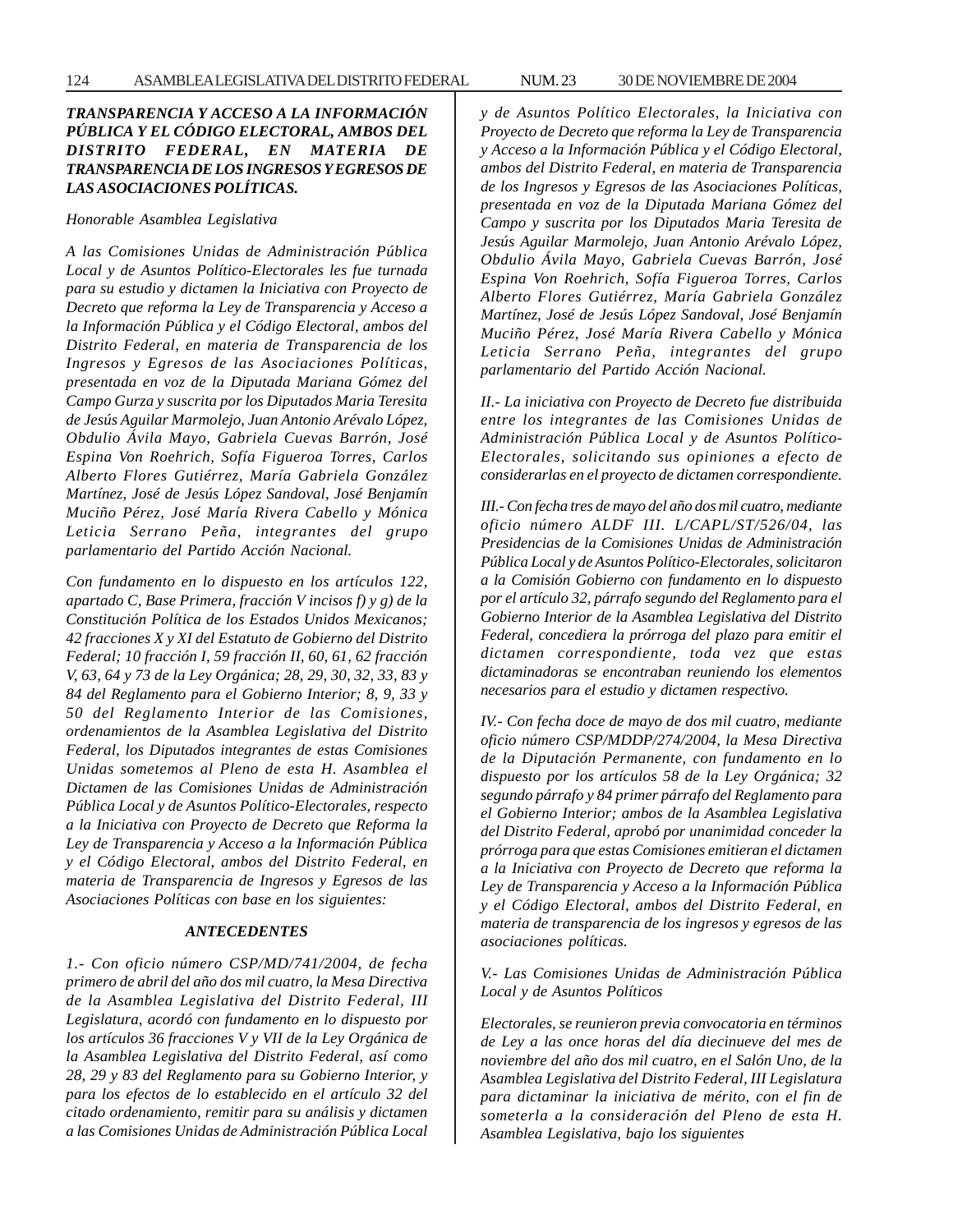#### *CONSIDERANDOS*

*PRIMERO.- Que de conformidad con lo establecido por el artículo 122 apartado C, Base Primera, Fracción V, Incisos f) y g), de la Constitución Política de los Estados Unidos Mexicanos; 36, 40 y 42 fracciones X y XI, del Estatuto de Gobierno del Distrito Federal; 1, 7, 10 fracción I, 59 párrafo segundo, 63 párrafos segundo y tercero, 73, 84 y 85 de la Ley Orgánica de la Asamblea Legislativa del Distrito Federal; 1, 28, 29, 30, 32 y 33 del Reglamento para el Gobierno Interior de la Asamblea Legislativa del Distrito Federal; así como 8, 9 fracción I y 52 del Reglamento Interior de las Comisiones de la Asamblea Legislativa del Distrito Federal; estas Comisiones son competentes para analizar y dictaminar la Iniciativa con Proyecto de Decreto que reforma la Ley de Transparencia y Acceso a la Información Pública y el Código Electoral, ambos del Distrito Federal, en materia de Transparencia de los Ingresos y Egresos de las Asociaciones Políticas, presentada en voz de la Diputada Mariana Gómez del Campo Gurza y suscrita por los Diputados Maria Teresita de Jesús Aguilar Marmolejo, Juan Antonio Arévalo López, Obdulio Ávila Mayo, Gabriela Cuevas Barrón, José Espina Von Roehrich, Sofía Figueroa Torres, Carlos Alberto Flores Gutiérrez, María Gabriela González Martínez, José de Jesús López Sandoval, Benjamín Muciño Pérez, José María Rivera Cabello y Mónica Leticia Serrano Peña, integrantes del grupo parlamentario del Partido Acción Nacional.*

*SEGUNDO.- Que la Iniciativa con Proyecto de Decreto que reforma la Ley de Transparencia y Acceso a la Información Pública y el Código Electoral, ambos del Distrito Federal, en materia de Transparencia de los Ingresos y Egresos de las Asociaciones Políticas, se presentó en los términos siguientes:*

*''INICIATIVA CON PROYECTO DE DECRETO QUE REFORMA LA LEY DE TRANSPARENCIA Y ACCESO A LA INFORMACIÓN PÚBLICA Y EL CÓDIGO ELECTORAL, AMBOS DEL DISTRITO FEDERAL, EN MATERIA DE TRANSPARENCIA DE LOS INGRESOS Y EGRESOS DE LAS ASOCIACIONES POLÍTICAS.*

*Los suscritos con fundamento en lo dispuesto por los artículos 122 Base Primera, fracción V, inciso f) y g) de la Constitución Política de los Estados Unidos Mexicanos; artículo 42 fracción X del Estatuto de Gobierno del Distrito Federal; el artículo 10 fracción I y 17 fracción IV de la Ley Orgánica de la Asamblea Legislativa del Distrito Federal; artículo 82 fracción I y 83 párrafo primero del Reglamento para el Gobierno Interior de la Asamblea Legislativa del Distrito Federal, sometemos a consideración de esta soberanía la siguiente, INICIATIVA CON PROYECTO DE DECRETO QUE REFORMA LA LEY DE TRANSPARENCIA Y ACCESO A LA INFORMACIÓN PÚBLICA Y EL CÓDIGO ELECTORAL, AMBOS DEL*

*DISTRITO FEDERAL, EN MATERIA DE TRANSPARENCIA DE LOS INGRESOS Y EGRESOS DE LAS ASOCIACIONES POLÍTICAS, conforme a la siguiente:*

### *EXPOSICIÓN DE MOTIVOS*

*Los partidos políticos son parte esencial de la estructura de una democracia. En gran medida, una democracia se ve fortalecida cuando cuenta con partidos sólidos, mientras que se debilita en la medida en que sus partidos no alcanzan a consolidarse propiamente.*

*Aunque en México hemos vivido por décadas en una democracia -con los defectos y debilidades que todos conocemos- una de sus mayores deudas con la ciudadanía fue la constitución de partidos políticos libres y representativos. Durante décadas sufrimos un régimen democrático a medias- mucho menos perfecto que imperfecto-, donde en muchas ocasiones el voto y las elecciones estaban dotadas de un ingrediente más teatral y formal que de un compromiso demócrata con la ciudadanía. Se organizaban elecciones, se emitían votos y se hacían campañas a lo largo y ancho del país, cuando en la realidad era un partido de estado quien controlaba el guión y las escenas de esta gran obra de teatro que se anunciaba como democrática.*

*Ha sido sólo recientemente que en nuestro país hemos conocido lo que significa vivir en un sistema político con verdaderos partidos políticos en competencia. Pero si bien, como se ha señalado, algunas tradiciones democráticas en nuestro país ya tienen una madurez de décadas, algunos partidos políticos todavía son adolescentes en busca de una identidad y una personalidad definida. Solamente la experiencia y las actividades electorales, en una atmósfera justa y equitativa, les han dotado de un cariz que antes desconocías. Al mismo tiempo, circunstancias muy distintas, así como de perspectivas disímiles, se han enfrentado dentro y fuera de sí mismos con problemas y retos que antes desconocían.*

*No solamente el Partido Acción Nacional y el Partido de la Revolución Democrática han tenido que enfrentar nuevas circunstancias políticas y sociales que rigen nuestra nación, sino el mismo Partido Revolucionario Institucional. En este sentido, ya sea desde un partido que se mantuvo en el poder décadas, o de un partido que durante las mismas décadas se erigió en una cívica y democrática lucha en contra de un proyecto que no honraba las ideas de la democracia y la justicia política como un deber moral, hasta un partido que se constituyó como la amalgama de una serie de corrientes que una coyuntura política específica pudieron convergir, todos ellos se ven en la necesidad de adecuarse, reformarse y transformarse a partir de los importantes cambios que han calado profundo en México.*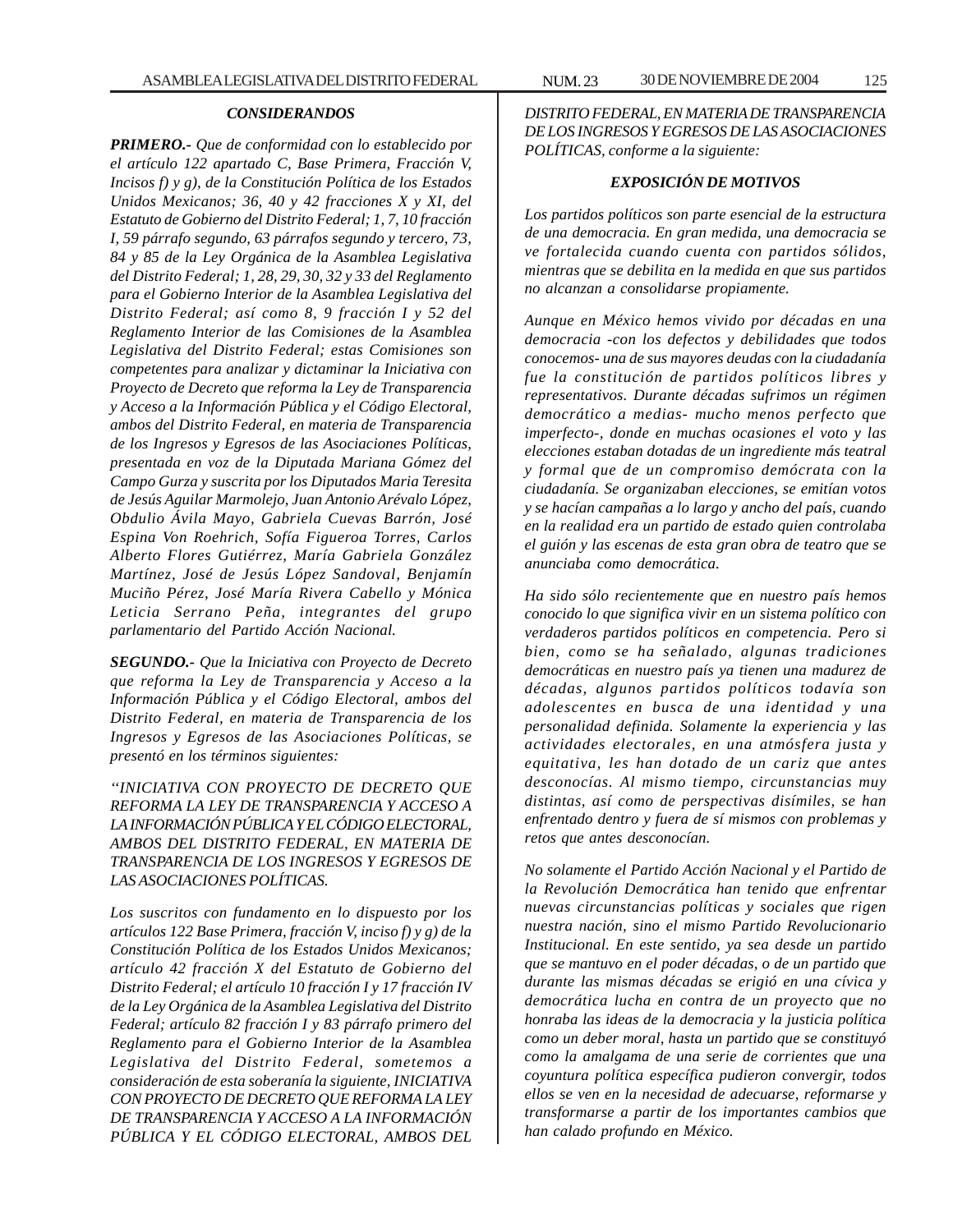*No pueden los partidos políticos, la voz de la ciudadanía, quedarse atrás y, por tanto volverse obsoletos, huir de la sociedad. No pueden dejar de comprender, ni de escuchar las demandas y expectativas que la sociedad civil les exige. No deben los partidos políticos creer que pueden seguir utilizando el lenguaje y los códigos del pasado. Apostarle a una gramática y sintaxis que ha quedado descalificada y repudiada por la nueva palabra de los mexicanos sería una decisión que podría llevar no solamente a la debacle de estos partidos políticos, sino a una peligrosa involución política de la sociedad como tal. Si los partidos políticos no se encuentran a la altura de las circunstancias, del importante momento que se presenta lleno de retos y preguntas fundamentales para enfrentar nuestro destino, es probable que sean hechos a un lado y todos como país sufrir las consecuencias.*

*Por lo anteriormente dicho, es sin duda deseable, comenzar a trazar un nuevo itinerario para el sistema de partidos políticos en México. No podemos seguir permitiendo que este espacio político sea usurpado como un botín, tanto político como económico, por distintos grupos de poder, de interés, familias y personas que lo ven como una oportunidad para obtener poder y riqueza en beneficio de unos cuantos únicamente. Los partidos políticos, por el contrario, deben preocuparse por el bien común y la prosperidad de sus gobernados.*

*Pero no será posible conseguir lo anterior, de no establecerse una serie de procedimientos y un marco de operación distinto del actual. Estas nuevas reglas de juego para los partidos políticos, serán una guía no sólo para obtener los objetivos que se tracen, sino la manera en que puedan y deban ser perseguidos. No es un capricho, pues, exigir y pugnar por una transparencia real en los partidos. La transparencia, la claridad y la responsabilidad en el manejo de las ideas, de los dineros, de la asignación de puestos, y en general, de la participación en la vida pública, es un requisito para poder continuar construyendo un proyecto viable de nación. Tal es su importancia, tal es su relevancia que, de fallar en este punto, su posibilidad está en peligro, México está en peligro.*

*Debemos aspirar a mirar a los partidos políticos y encontrar una imagen transparente dentro de ellos. Deben poder ser una suerte de espejo que refleja lo mejor de nuestro país, y no lo peor. Los partidos políticos no pueden convertirse en agencias de colocación para un grupo de personas ávidas de poder; tampoco los cónclaves de políticos habituados a tener dos caras; en la comparsa pública que permite una fachada frágil que esconde aquello que todos despreciamos.*

*No, los partidos políticos deben ser todo lo contrario; casas llenas de ventanas, por las que todos podamos ver sin avergonzarnos, con varias puertas para entrar poder* *vivir, desde ellos, la política. La estructura que sobrevive, desde y por, su transparencia y no por su aversión a ella. Hoy frente a los partidos políticos se abren dos caminos, el primero cuyas rutas han sido recorridas en las últimas décadas y están llenos de prácticas corruptas y antidemocráticas. Otro, el menos recorrido, y cuyo destino aún no conocemos, pero que sus caminos y veredas llevan impresos la inconfundible letra de la transparencia.*

*Es en la medida en que los sistemas políticos se van democratizando que se va reduciendo la ''opacidad'', es decir, que se va reduciendo la dificultad de conocer la información pública. Al avance democrático le acompaña el avance tecnológico que permite la difusión instantánea y masiva de la información. Herramientas como la televisión y la Internet permiten a miles de personas acceder a la información prácticamente en el momento que esta se produce. Las sociedades modernas se caracterizan por la participación ciudadana en todas las esferas de gobierno, y en la medida en que tal participación es más informada se logra un monitoreo mucho más eficiente y sobre todo, mucho menos costoso. Es de esta forma que está en la sociedad, y menos en el propio gobierno, el ejercer una vigilancia efectiva y ordenada de las actividades de gobierno.*

*Los recursos públicos que reciben los partidos como prerrogativas provenientes del erario, que se traducen en campañas electorales onerosas, han provocado la indignación de la sociedad mexicana que considera tales gastos podrían emplearse mejor en otros fines, como el combate a la pobreza, a la desigualdad y la construcción de infraestructura. Por otro lado la participación de particulares en el financiamiento de las asociaciones políticas significa en algunos casos, la intromisión de intereses particulares en instituciones que debieran representar únicamente intereses públicos. De ahí que resulte imprescindible que tanto los recursos públicos como los privados que reciben las asociaciones políticas deban estar sujetas a las obligaciones y condiciones que para el acceso y difusión de la información pública establecen los ordenamientos legales correspondientes.*

*Por ello es que proponemos reformar la Ley de Transparencia y Acceso a la Información Pública del Distrito Federal para sumar a las asociaciones políticas a los entes públicos obligados por dicha ley. Para tal propósito es necesario reformar el artículo 4 de la citada ley para especificar que para los efectos de la misma se considerarán entes públicos a las asociaciones políticas que reciban financiamiento público de la autoridad electoral del Distrito Federal.*

*Adicionalmente para garantizar que la información concerniente a los ingresos de las asociaciones políticas por concepto de financiamiento público o por donativos de particulares sea siempre disponible para el*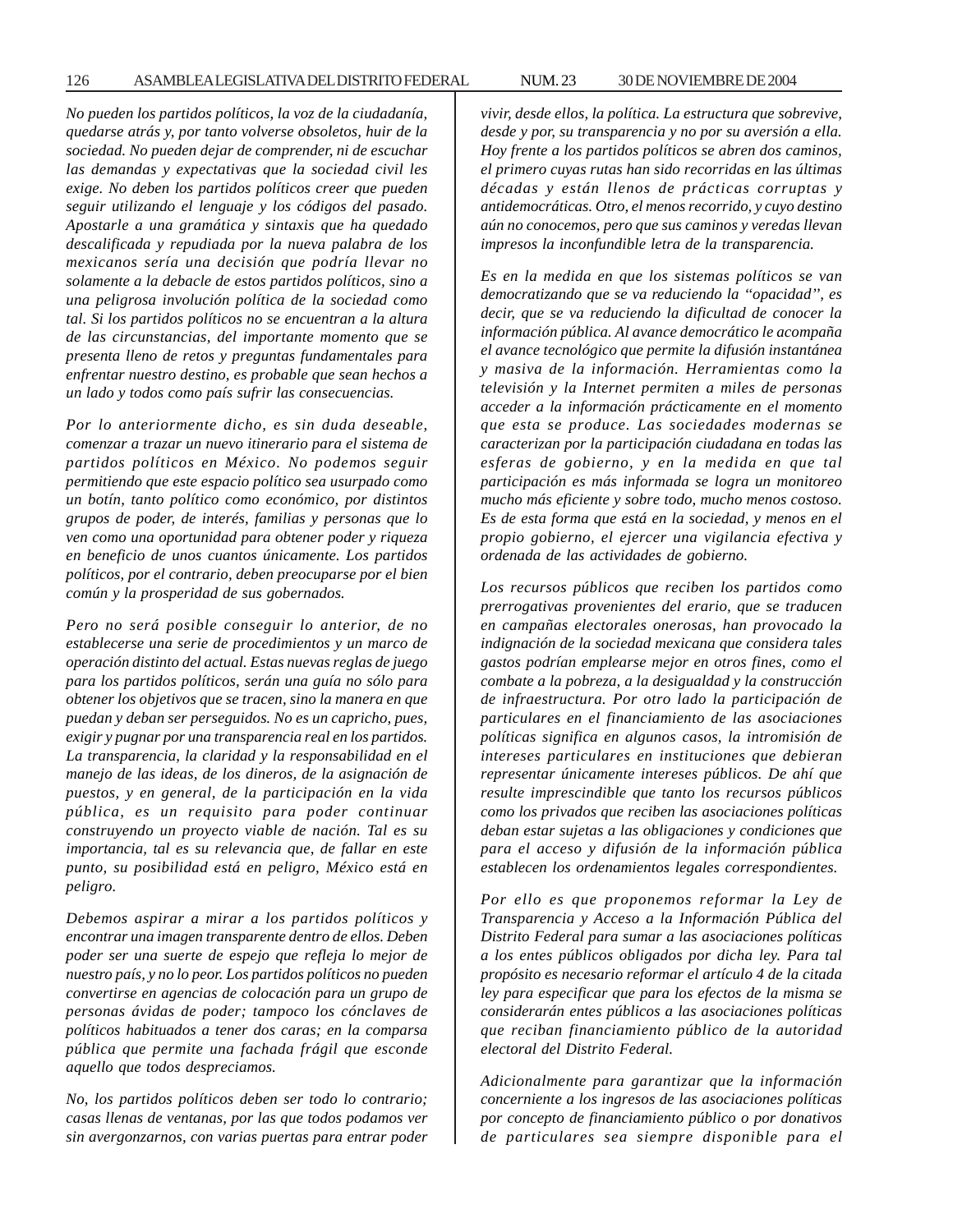*conocimiento público se reforma el artículo 23 para impedir que a tal información se le pueda dar el carácter de reservada.*

*Otra reforma, esta en el artículo 25 del Código Electoral del Distrito Federal, se considera necesaria para establecer dentro de las obligaciones electorales de las Asociaciones Políticas el permitir y promover el libre acceso a la información pública que detenten de acuerdo a lo que para tal propósito establece la Ley de Acceso a la Información Pública del Distrito Federal.*

*También en el Código Electoral, pero en su artículo 66, en aras de promover acceso sencillo y rápido a la información de gastos de campaña reportados por los partidos políticos la reforma que hoy se propone obliga a la Comisión de Fiscalización a publicarlos en su página de Internet. Ello contribuirá a que sea misma ciudadanía la que pueda evaluar la información presentada contra el gas apreciado durante las campañas con lo que podrá constituirse en un elemento adicional de vigilancia y de posibles denuncias por rebase del tope autorizado. De esta manera se pretende hacer a los ciudadanos copartícipes de la fiscalización de los partidos y de la observancia del cumplimiento de la Ley. Esta participación podrá fortalecerse con la integración de redes ciudadanas de vigilancia que podrán ayudar a la autoridad electoral a realizar una vigilancia más amplia, y menos costosa, de los dispendios en épocas electorales. Organizaciones similares existen desde hace tiempo en democracias más avanzadas e incluso realizan tareas de supervisión de actuar de los funcionarios electos, y su posición en diversos temas con respecto a la posición que tienen quienes aportaron recursos para sus campañas, complementando la labor de la autoridad y señalando los casos en que el desempeño en los cargos públicos pudiera estar dirigido o relacionado con los intereses particulares de quienes les han ayudado a financiar los gastos de su promoción y elección.*

*Por lo anteriormente expuesto y fundado, los que suscribimos la presente, presentamos la siguiente:*

*INICIATIVA CON PROYECTO DE DECRETO QUE REFORMA LA LEY DE TRANSPARENCIA Y ACCESO A LA INFORMACIÓN PÚBLICA Y EL CÓDIGO ELECTORAL, AMBOS DEL DISTRITO FEDERAL, EN MATERIA DE TRANSPARENCIA DE LOS INGRESOS Y EGRESOS DE LAS ASOCIACIONES POLÍTICAS.*

*ARTICULO PRIMERO. - Se reforman los artículos 4 fracción V y 23 último párrafo de la Ley de Transparencia y Acceso a la Información Pública del Distrito Federal, para quedar como sigue:*

*Artículo 4.- Para los efectos de esta Ley se entiende por:*

*V- Ente Público: La Asamblea Legislativa del Distrito Federal; el Tribunal Superior de Justicia del Distrito Federal; el Tribunal de lo Contencioso Administrativo del Distrito Federal; El Tribunal Electoral del Distrito Federal; el Instituto Electoral del Distrito Federal; la Comisión de Derechos Humanos del Distrito Federal; la Junta de Conciliación y Arbitraje del Distrito Federal; la Jefatura de Gobierno del Distrito Federal; las Dependencias, Órganos Desconcentrados, Órganos Político-Administrativos y Entidades de la Administración Pública del Distrito Federal; los Órganos Autónomos por Ley; aquellos que la legislación local reconozca como de interés público y ejerzan gasto; y los entes equivalentes a personas jurídicas de derecho público o privado, ya sea que en ejercicio de sus actividades actúen en auxilio de los órganos antes citados o ejerzan gasto público. Para los efectos de esta ley se considerarán también como ente público a público a toda aso - política que sea sujeta de recibir financiamiento del Instituto Electoral del Federal:*

*VI a XIII...*

*Artículo 23.- Se considera información reservada, la que:*

*I a XI*

*No podrá invocarse el carácter de reservado cuando se trate de la investigación de violaciones a los derechos fundamentales, ni cuando se trate de recursos provenientes del financiamiento público o las aportaciones privadas que reciban las asociaciones políticas.*

*ARTICULO SEGUNDO. - Se reforman los artículos 25 y 66 del Libro Tercero del Código Electoral del Distrito Federal, para quedar como sigue:*

*Artículo 25.- Son obligaciones de las Asociaciones Políticas;*

*a) a n)...*

*ñ) Permitir y promover el libre acceso a la información pública que detenten en los términos de lo establecido en la Ley de Acceso a la Información Pública del Distrito Federal.*

*o) Las demás que establezca este Código.*

*Artículo 66.- La Comisión de Fiscalización, tiene las atribuciones siguientes:*

*I a XII...*

*XIII.- Promover la integración de organizaciones ciudadanas para la vigilancia del gasto de los partidos políticos durante los procesos electorales;*

*XIV- Publicar en su página de Internet los informes de gasto de campaña reportados por los partidos políticos; y*

*XV- Las demás que le confiera este Código.*

*I a IV...*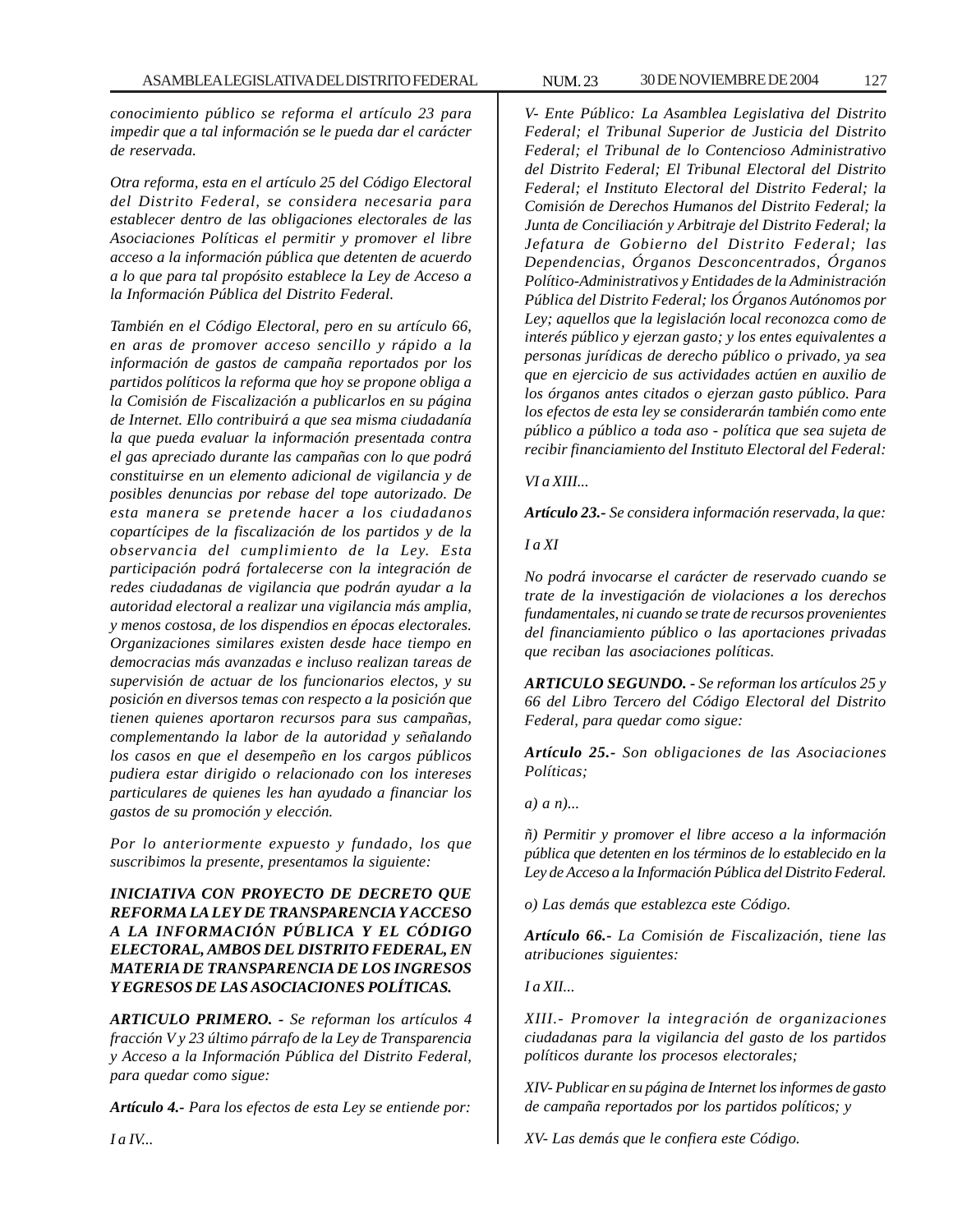# *TRANSITORIOS*

*PRIMERO.- El presente decreto entrará en vigor a los 180 días de su publicación...*

*SEGUNDO.- Publíquese en la Gaceta Oficial del Distrito Federal y en el Diario Oficial de la Federación para su mayor difusión.*

*Salón de Sesiones 1° de abril de 2004.*

*TERCERO.- Que la iniciativa presentada tiene como finalidad la de transparentar los recursos públicos, como privados que reciben las asociaciones políticas, así como señalar la obligación y condiciones en materia de acceso y difusión de información pública.*

*CUARTO.- Que mediante Decreto publicado en el Diario Oficial de la Federación, el día seis de diciembre de mil novecientos setenta y siete, se adicionó un párrafo al artículo 6 de la Constitución Política de los Estados Unidos Mexicanos, estableciendo como obligación del Estado garantizar el derecho a la información; el artículo en comento en su texto vigente establece que:*

> *''Artículo 6. La manifestación de las ideas no será objeto de ninguna inquisición judicial o administrativa, sino en el caso de que ataque a la moral, los derechos de terceros, provoque algún delito o perturbe el orden público; el derecho a la información será garantizado por el Estado''.*

*Que en este tenor la Asamblea Legislativa del Distrito Federal, como Órgano Local de Gobierno del Distrito Federal, tiene como prioridad garantizar el derecho a la información establece nuestra Carta Magna.*

*QUINTO.- Que los partidos políticos son entidades de interés público, teniendo como fin promover la participación del pueblo en la vida democrática de nuestro país, de acuerdo a lo dispuesto en el artículo 41 fracción 1 de la Constitución Política de los Estados Unidos Mexicanos.*

*SEXTO.- Que los ciudadanos en el Distrito Federal podrán asociarse políticamente en las figuras de asociaciones políticas, comprendidas éstas, como partidos políticos o agrupaciones políticas locales, figuras que reconoce la Constitución Política de los Estados Unidos Mexicanos, el Estatuto de Gobierno del Distrito Federal y el Código Electoral del Distrito Federal.*

*SÉPTIMO.- Que el artículo 18 del Código Electoral del Distrito Federal, establece la obligación de las asociaciones políticas de contribuir a la integración de la representación ciudadana, de los órganos de gobierno del Distrito Federal, así como hacer posibilidad el acceso de los ciudadanos a los cargos de elección popular, al tenor literal siguiente:*

*reconocidas por la Constitución Política de los Estados Unidos Mexicanos, El Estatuto de Gobierno del Distrito Federal y este Código, constituyen entidades de interés público, con personalidad jurídica propia. Contribuirán a la integración de la representación de los ciudadanos, de los órganos de gobierno del Distrito Federal y a hacer posible el acceso de éstos a los cargos de elección popular, en los términos de lo dispuesto por el artículo 122 de la Constitución Política de los Estados Unidos Mexicanos, el Estatuto de Gobierno del Distrito Federal y demás disposiciones aplicables.*

*En el Distrito Federal los ciudadanos podrán asociarse políticamente en las siguientes:*

*a) Partidos Políticos nacionales; y*

*b) Agrupaciones Políticas Locales''.*

*OCTAVO.- Que de la interpretación de los artículos 41, fracción 1, Constitucional y 18 del Código Electoral del Distrito Federal se advierte que las asociaciones políticas son entidades de interés público, por lo tanto deben dar a conocer el financiamiento público que reciben para sus actividades, en virtud de tratarse de recursos que emanan de las arcas del erario público, y así dar cumplimiento a las prerrogativas que por ley tienen como asociaciones políticas. EJ status de entidades de interés público conferido a los partidos políticos fue resultado de la reforma constitucional de mil novecientos setenta y siete, que elevó a la jerarquía constitucional la formación de los partidos políticos.*

*NOVENO.- Que el carácter de interés público que la norma constitucional confiere a los partidos políticos entraña la obligación del Estado de asegurar las condiciones para su desarrollo y de propiciar y suministrar el mínimo de elementos que estos requieran en su acción destinada a procurar la participación ciudadana en la vida democrática.*

*DÉCIMO.- Que el derecho puede tutelar los intereses en diversos órdenes de importancia, y que interés público corresponde a los intereses de la sociedad, sea ella tomada en su conjunto o una parte significativa de la misma, cuya protección o preservación importa en mayor medida que los intereses particulares o privados de un individuo, de un sector o de una corporación. Así pues, el interés público se identifica con los conceptos ''interés de la sociedad'', ''interés general'' o ''interés común'' y se contrapone con intereses sectoriales, corporativos, de grupo o de individuos.*

*UNDÉCIMO. Que el financiamiento público de las asociaciones políticas prevalecerá sobre el*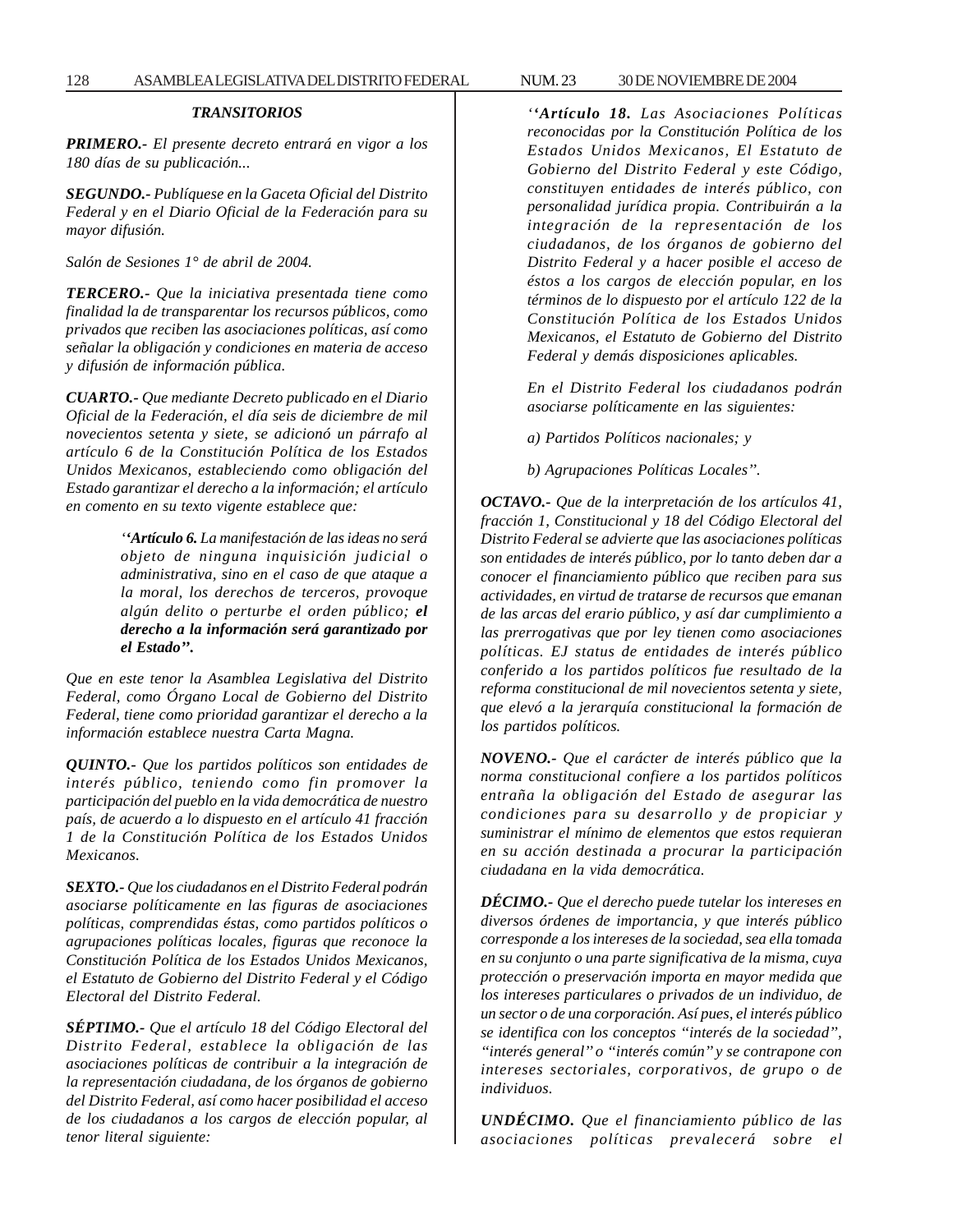*financiamiento privado que reciban para sus actividades, teniendo como modalidades las siguientes: la de la militancia, simpatizantes, autofinanciamiento, por rendimientos financieros, fondos y fideicomisos; y financiamiento público federal para los partidos políticos, de acuerdo a lo establecido en el artículo 32 del Código Electoral del Distrito Federal.*

*DUODÉCIMO.- Que con relación al acceso a la información pública en materia electoral, el Tribunal Electoral del Poder Judicial de la Federación se ha manifestado en el sentido de que los ciudadanos pueden contar con la información básica de los partidos políticos, considerando esta como prerrequisito para ejercer de manera efectiva su libertad de asociación política; emitiendo este Tribunal la tesis siguiente:*

*DERECHO A LA INFORMACIÓN EN MATERIA POLÍTICO-ELECTORAL. ALCANCES JURÍDICOS DE LA PRERROGATIVA DE LOS CIUDADANOS PARA CONOCER DATOS QUE OBREN EN LOS REGISTROS PÚBLICOS RELATIVOS A LOS PARTIDOS POLÍTICOS.— Con fundamento en los artículos 6o., in fine; 9o., primer párrafo; 35, fracción III; 40; 41, fracción I, segundo párrafo, in fine, y 133 de la Constitución Política de los Estados Unidos Mexicanos; 19, párrafo 2, del Pacto Internacional de Derechos Civiles y Políticos, y 13, párrafo 1, de la Convención Americana sobre Derechos Humanos, así como 93, párrafo 1, inciso i), del Código Federal de Instituciones y Procedimientos Electorales, en relación con el 27, párrafo 1, incisos b) y c); 38, párrafo 1, incisos a) y m), y 135, párrafo 3, del propio código, todo ciudadano mexicano, como parte de su derecho fundamental de asociación política, en particular, el de afiliación político-electoral, tiene derecho a conocer la información contenida en los registros públicos relativos a los partidos políticos, con las limitaciones inherentes, entre las que se comprende la relativa al registro de los órganos directivos nacional y estatales de los correspondientes partidos políticos nacionales, así como de la información o documentación que soporte dicho registro y se relacione con los procedimientos seguidos para la integración y renovación de tales órganos directivos. Lo anterior encuentra su razón de ser en el deber del Estado de garantizar el derecho fundamental a la información; en la obligación legal de los partidos políticos nacionales de comunicar dicha información oportunamente a la Dirección Ejecutiva de Partidos y Prerrogativas Políticas del Instituto Federal Electoral y en la naturaleza pública del respectivo registro a cargo de un organismo público autónomo con motivo de la información correspondiente a partidos políticos cuyo status constitucional es el de entidades de interés público, máxime que, a diferencia de lo legalmente previsto respecto del Registro Federal de Electores, en el mencionado código electoral no se establece que el correspondiente*

*libro de registro de los integrantes de los órganos directivos de los partidos políticos a cargo del citado instituto tenga carácter confidencial y, por otra parte, en el hecho de que un ciudadano debe contar con dicha información básica de los partidos políticos, pues esto constituye, sin duda, un prerrequisito para ejercer de manera efectiva su libertad de asociación política y, en particular, de afiliación político-electoral, con el objeto de que pueda decidir libremente afiliarse o no a determinado partido político, conservar o ratificar su afiliación o, incluso, desafiliarse. Esto es así, en razón de que un cabal y responsable ejercicio de los derechos fundamentales de libre asociación política y de afiliación político-electoral supone tener una información adecuada acerca de los partidos políticos por parte de los ciudadanos, incluidos los afiliados o miembros y militantes de los partidos políticos, pues de lo contrario se estarían prohijando ciudadanos desinformados, en particular, carentes de información básica acerca de los partidos políticos a los que pretendan afiliarse o en los que militen y, por lo tanto, sin estar en aptitud de tomar una decisión suficientemente informada, lo que iría en detrimento del fin primordial de los partidos políticos asignado constitucionalmente, consistente en promover la participación del pueblo en la vida democrática, el cual no sería atendido con ciudadanos o militantes desconocedores de las actividades de los partidos políticos que les conciernan. No obstante, el derecho a la información se halla sujeto a limitaciones o excepciones basadas, primordialmente, en la protección de la seguridad nacional y en el respeto tanto hacia los intereses de la sociedad como a los derechos de terceros y, bajo estas premisas, el Estado, al estar obligado como sujeto pasivo de la citada garantía, a velar por los referidos intereses, el derecho a la información, según deriva de las disposiciones citadas, no puede ser garantizado en forma ilimitada. Al respecto, es preciso acotar que el conocimiento público de los aspectos básicos de un partido político, como el relativo a los integrantes de sus órganos directivos o los procedimientos para la integración o renovación de los mismos, no podría generar daños a los intereses nacionales ni afectar los intereses de la sociedad; antes, al contrario, los ciudadanos están interesados en conocer esos aspectos básicos de los partidos políticos, en tanto entidades de interés público. No obstante, hay cierta información acerca de los partidos políticos y de sus miembros o afiliados que debe estar necesariamente restringida, ya que su conocimiento público podría afectar los derechos de tercero, como podría ocurrir con los datos personales de los afiliados o miembros del partido. En consecuencia, en principio, la información acerca de los partidos políticos debe ser pública, salvo la información que se considere confidencial o restringida, así como la que pueda vulnerar derechos de tercero.*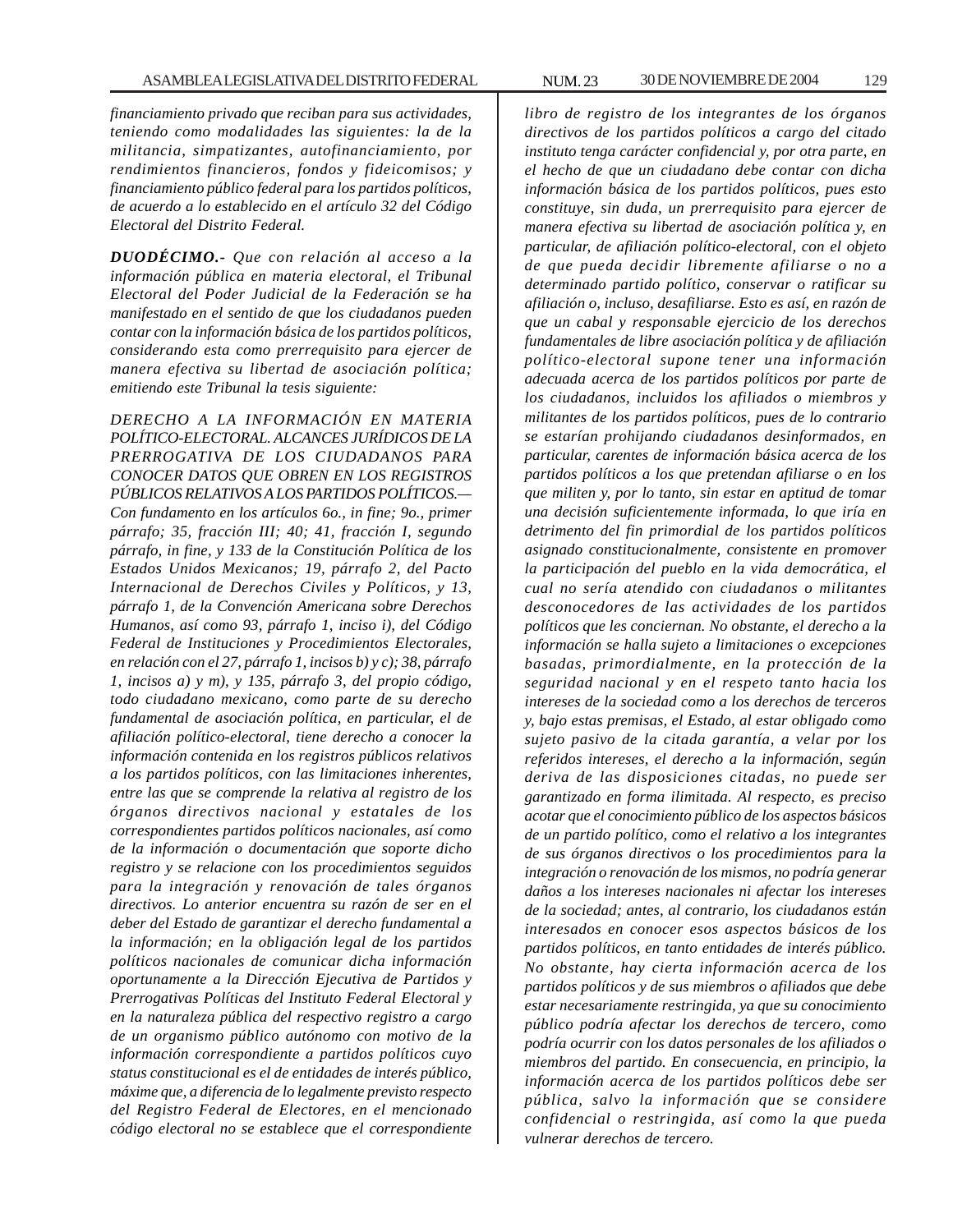### *Tercera Época:*

*Juicio para la protección de los derechos políticoelectorales del ciudadano. SUP-JDC 117/2001. -José Luis Amador Hurtado. -30 de enero de 2002. -Mayoría de cinco votos. Los Magistrados Eloy Fuentes Cerda y Alfonsina Berta Navarro Hidalgo, votaron porque se confirmara la resolución impugnada, al considerar que la parte actora no comprobó el hecho fundatorio de sus pretensiones jurídicas, omitiendo, en consecuencia, pronunciarse sobre la cuestión jurídica, que aborda la presente tesis.*

*Juicio para la protección de los derechos políticoelectorales del ciudadano. SUP-JDC -127/2001. —Sandra Rosario Ortiz Noyola. -30 de enero de 2002. -Mayoría de cinco votos. Los Magistrados Eloy Fuentes Cerda y Alfonsina Berta Navarro Hidalgo, votaron porque se confirmara la resolución impugnada, al considerar que la parte actora no comprobó el hecho fundatorio de sus pretensiones jurídicas, omitiendo, en consecuencia, pronunciarse sobre la cuestión jurídica, que aborda la presente tesis.*

*Juicio para la protección de los derechos políticoelectorales del ciudadano. SUP-JDC 128/2001. -Dora Soledad Jácome Miranda. -30 de enero de 2002. Mayoría de cinco votos. Los Magistrados Eloy Fuentes Cerda y Alfonsina Berta Navarro Hidalgo, votaron porque se confirmara la resolución impugnada, al considerar que la parte actora no comprobó el hecho fundatorio de sus pretensiones jurídicas, omitiendo, en consecuencia, pronunciarse sobre la cuestión jurídica, que aborda la presente tesis.*

*Sala Superior, tesis S3ELJ 58/2002.*

*Compilación Oficial de Jurisprudencia y Tesis Relevantes 1997-2002, páginas 58-61.*

*Por lo anterior podemos advertir que la información que detentan los partidos políticos debe ser pública, tendrán acceso todos los ciudadanos, en razón del ejercicio de los derechos fundamentales de acceso a la información, de asociación y de afiliación política electoral consagrados en nuestra Constitución, salvo la que por su naturaleza sea confidencial o restringida, así como la que puedan vulnerar el derecho de terceros.*

*DÉCIMO TERCERO.- Que la Propuesta de reforma al artículo 4 fracción V de la Ley de Transparencia y Acceso a la Información Pública del Distrito Federal, propone adicionar a las asociaciones políticas a este artículo. Si bien es cierto que las asociaciones políticas no están mencionadas por el referido artículo, ello no obsta para que un sujeto obligado directamente como lo es el Instituto Electoral del Distrito Federal asuma su responsabilidad y les requiera la información de relevancia pública, así como que las asociaciones*

*políticas en un marco de transparencia, de proporcionar los informes que por ley están obligados a rendir ante dicho Instituto.*

*DÉCIMO CUARTO.- Que el artículo 4 de la Ley de Transparencia y Acceso a la Información Pública para el Distrito Federal se debe leer en sintonía con e mandato constitucional de acceso a la información y el carácter de entidades de, interés público que ostentan los partidos políticos, de acuerdo a lo establecido en los artículos 41 fracción 1, Constitucional y 18 del Código Electoral para el Distrito Federal. El legislador no pretendió excluir a las asociaciones políticas de la apertura, transparencia y publicidad que inspiró a la ley de la materia, simplemente entendió que el Instituto Electoral del Distrito Federal actuaría como autoridad solicitud de información que sobre las entidades de interés público se realizara si no obrara la información requerida en sus propios archivos.*

*A un mayor abundamiento el Reglamento del Instituto Electoral del Distrito Federal en Materia de Transparencia y Acceso a la Información Pública en el artículo 1 establece que:*

*''Artículo 1.-El presente ordenamiento es de observancia obligatoria para todas las instancias y servidores públicos del Instituto Electoral del Distrito Federal y tiene por objeto establecer las disposiciones jurídicas tendientes a implementar la Ley de Transparencia y Acceso a la Información Pública del Distrito Federal, a fin de garantizar a cualquier persona, el acceso a la información pública generada, administrada o en poder de dicho Instituto, incluida la relativa al origen, destino y monto de financiamiento de las asociaciones políticas en el Distrito Federal.*

*Tratándose de los integrantes del Consejo General del Instituto Electoral del Distrito Federal, éstos tendrán acceso a la información conforme a lo dispuesto en el Código Electoral del Distrito Federal, no siendo aplicables los procedimientos establecidos en los capítulos dos y tres del Título Tercero del presente reglamento.''*

*Por lo tanto, estas dictaminadoras consideran que es improcedente la propuesta planteada, al contemplarse en el artículo 4 de la Ley de Transparencia y Acceso a la Información Pública del Distrito Federal a las asociaciones políticas. Asimismo el reglamento del Instituto Electoral del Distrito Federal, en materia de Transparencia y Acceso a la Información Pública en su artículo 1 garantiza el acceso a la información a cualquier persona, sobre el origen, destino y monto de financiamiento de las asociaciones políticas del Distrito Federal. Ante estos argumentos las asociaciones políticas tienen la obligación de transparentar el ejercicio de la*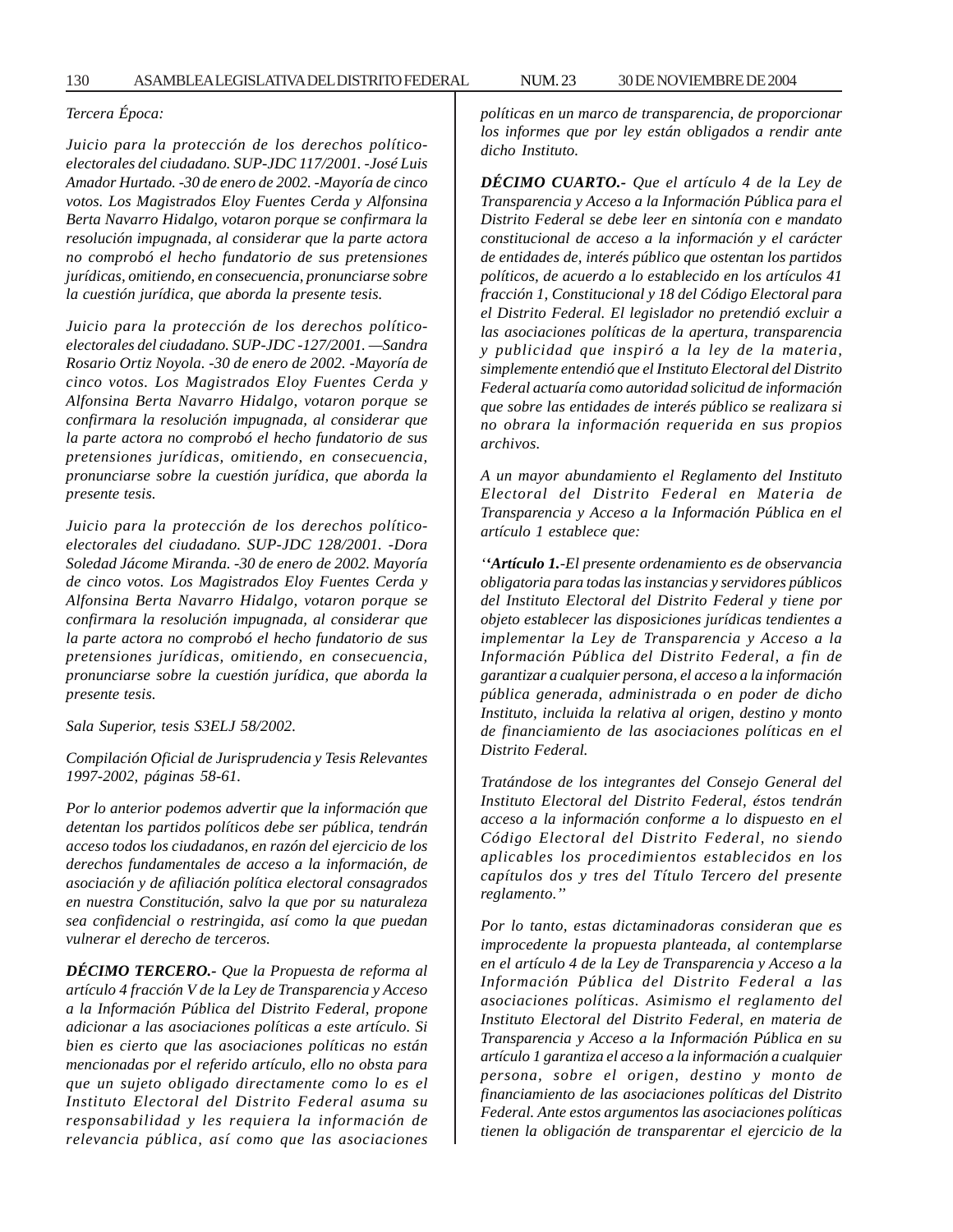*función pública y garantizar el acceso a la información que detentan.*

*DÉCIMO QUINTO.- Que la propuesta de reforma al último párrafo del artículo 23 de la Ley de Transparencia y Acceso a la Información Pública del Distrito Federal, se expresa en el sentido de:*

> *''Que no podrá invocarse el carácter de información reservada, cuando se trate de la investigación a violaciones de los derechos fundamentales, ni cuando se trate de recursos provenientes del financiamiento público o las aportaciones privadas que reciban las asociaciones políticas*

*Al respecto el artículo 23 de la Ley de Acceso a la Información Pública del Distrito Federal establece que:*

*Artículo 23.- Se considera información reservada, la que:*

*I.- Comprometa la Seguridad Pública Nacional o del Distrito Federal;*

*II.-Ponga en riesgo la vida, la seguridad o la salud de cualquier persona;*

*III.- Impida las actividades de verificación sobre el cumplimiento de las leyes, prevención o persecución de delitos, la impartición de justicia y la recaudación de los contribuyentes;*

*IV.- La ley expresamente considere como reservada;*

*V.- Se relacione con el secreto comercial, industrial, fiscal, bancario, fiduciario u otro considerado como tal por una disposición legal;*

*VI.- Trate sobre personas y que haya sido recibida por los Entes Públicos bajo promesa de reserva o este relacionada con la propiedad intelectual, patentes o marcas en poder de los Entes.*

*VII.- Se trate de averiguaciones previas en trámite;*

*VIII.- Se trate de expedientes judiciales o de los procedimientos administrativos seguidos en forma de juicio, mientras la sentencia o resolución de fondo no haya causado ejecutoria;*

*IX.- Se trate de procedimientos de responsabilidad de los servidores públicos, en tanto no se haya dictado la resolución administrativa definitiva;*

*X.- Contenga las opiniones, solicitudes de información, recomendaciones o puntos de vista que formen parte del proceso deliberativo de los servidores públicos. Asimismo, la contenida en informes, consultas y toda clase de escritos relacionados con la definición de estrategias y medidas a tomar por los Entes Públicos en materia de controversias legales; o*

*XI.- Pueda generar una ventaja personal indebida o en perjuicio de un tercero o de los Entes Públicos;*

*No podrá invocarse el carácter de reservado cuando se trate de la investigación de violaciones a los derechos fundamentales.*

*En los términos del artículo citado podemos advertir que el acceso a la información que detentan las asociaciones políticas, sobre el financiamiento público y privado que reciben para sus actividades, no tiene la figura de información restringida de acuerdo a lo establecido en el artículo en comento. Por lo tanto, cuando les sea solicitada por la ciudadanía en general o las autoridades electorales información sobre su financiamiento, estas no podrán argumentar que se trata de información reservada.*

*DÉCIMO SEXTO.- Que para fortalecer el considerando anterior, el Reglamento del Instituto Electoral del Distrito Federal en materia de Transparencia y Acceso a la Información Pública en el artículo 14 establece lo siguiente:*

*''Artículo 14.- En los términos del artículo 23 de la Ley, será información reservada la siguiente:*

*I.- Los expedientes formados con motivo de los recursos, procedimientos, investigaciones o quejas y todos aquellos tramitados, sustanciados, instaurados o seguidos en forma de juicio, hasta que la resolución dictada haya causado ejecutoría;*

*II.- expedientes formados en los procedimientos de determinación e imposición de sanciones ordenados por acuerdo del Consejo General, sobre el origen y aplicación de los recursos derivados del financiamiento público de las asociaciones políticas, hasta en tanto no haya concluido el procedimiento de fiscalización correspondiente:*

*III.- La documentación que presenten las asociaciones políticas o que genere el Instituto para la elaboración de dictámenes consolidados, hasta que concluya el procedimiento de fiscalización correspondiente y los dictámenes hayan sido aprobados por el Consejo General;*

*IV.- Los expedientes de las investigaciones derivadas de auditorias practicadas a las instancias del Instituto y el informe de resultados, hasta en tanto no se concluyan;*

*V.- Los documentos, información y papeles de trabajo relativos al desarrollo de la fiscalización, de las auditorias y las investigaciones que realice la Comisión de Fiscalización a las asociaciones políticas en el Distrito Federal, hasta en tanto apruebe el dictamen correspondiente el Consejo General, y*

*V.- La demás que determine el Consejo General.*

*De lo establecido en el artículo del Reglamento del Instituto Electoral en materia de Transparencia y Acceso*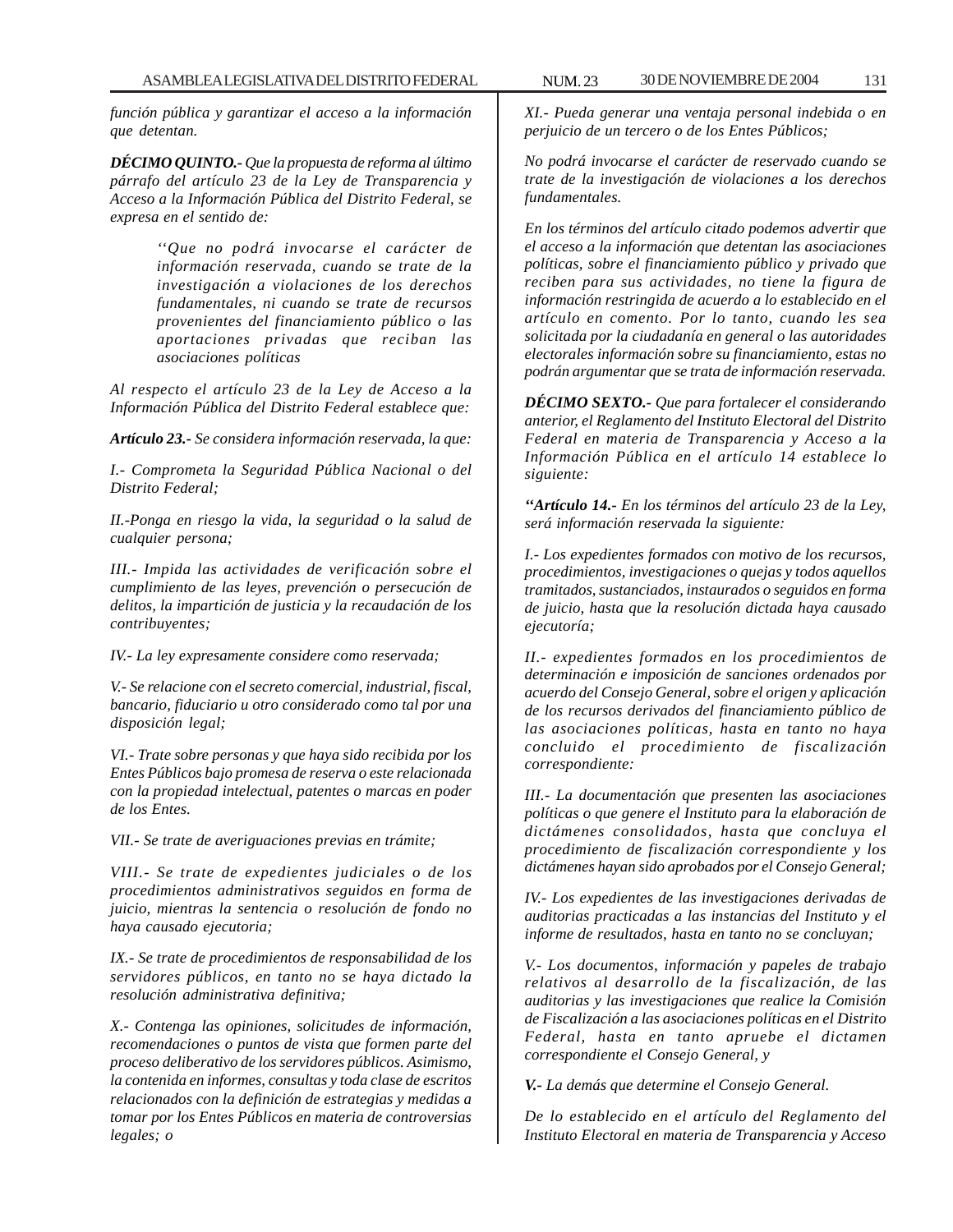*a la Información, podemos advertir que el financiamiento público y privado de las asociaciones políticas no se encuentra como información reservada en ninguna de las fracciones en comento. En consecuencia se garantiza el acceso a la información relativa a las asociaciones políticas, a través de los siguientes medios: El sitio de Internet, por consulta directa, y mediante solicitud escrita en la oficina de información pública; a cualquier persona que desee consultar el origen, destino y monto de financiamiento de las asociaciones políticas en el Distrito Federal, tal y como lo regula el artículo 42 del Reglamento del Instituto Electoral del Distrito Federal respecto al acceso a la Información Pública.*

*Por lo tanto, podemos advertir que la información relacionada con el financiamiento público y privado de las asociaciones no se encuentran con el carácter de información reservada; por lo que estas dictaminadoras consideran que no cabe a la propuesta de reforma planteada al artículo 23 último párrafo de la Ley de Transparencia y Acceso a la Información Pública del Distrito Federal.*

*DÉCIMO SÉPTIMO.- Que la propuesta de reforma del artículo 25 del Código Electoral del Distrito Federal, plantea como obligación de las asociaciones políticas, el permitir y promover el libre acceso a la información pública, sobre el financiamiento público y privado, ejercido para sus actividades. Al respecto y de acuerdo a lo establecido en los artículos 12 y 13 de la Ley de Transparencia y Acceso a la Información Pública del Distrito Federal, las asociaciones políticas tienen como obligación hacer público la información que detentan, esto se fortalece en la correlación del artículo 1 del Reglamento del Instituto Electoral del Distrito Federal en materia de Transparencia y Acceso a la Información Pública, que dispone que cualquier persona tendrá garantizado el acceso a la información generada y administrada en poder del Instituto, incluida la relativa, sobre el origen, destino y monto del financiamiento de las asociaciones políticas.*

*DÉCIMO OCTAVO.- Que los derechos político electorales de los ciudadanos en el Distrito Federal, facultan a estos actores como observadores en todas las etapas de los procesos electorales y de participación ciudadana, tal y como lo establece el artículo 4 del Código Electoral del Distrito Federal, cuyo texto dice:*

*''Artículo 4. Son derechos de los ciudadanos del Distrito Federal:*

*a) a b)...*

*c) Participar como observadores en todas las etapas de los procesos electorales y de participación ciudadana, en los términos de este Código y demás disposiciones aplicables.*

*DÉCIMO NOVENO.- Que el Instituto Electoral del Distrito Federal es un organismo autónomo, depositario de la autoridad electoral y encargado de organizar los procesos electorales y de participación ciudadana, con personalidad jurídica y patrimonio propio e independiente en sus decisiones, en términos de lo señalado en el artículo 52 del Código Electoral del Distrito Federal.*

*VIGÉSIMO.- Que el Instituto Electoral del Distrito Federal, está integrado por el Consejo General, mismo que contará las comisiones permanentes que establece el Código Electoral del Distrito Federal, entre las que se encuentra la de fiscalización, de acuerdo a lo dispuesto en la fracción II del el artículo 63 del Código citado, y cuyo texto dice:*

*''Artículo 63. Las Comisiones Permanentes con las que contará el Consejo General, son las siguientes:*

*I. Asociaciones Políticas;*

*II. Fiscalización;*

*III. Administración;*

*IV. Servicio Profesional Electoral;*

*V. Organización y Geografía Electoral; y*

*VI. Capacitación Electoral y Educación Cívica.''*

*VIGÉSIMO PRIMERO.- Que las atribuciones de la Comisión de Fiscalización establecidas en el artículo 66 del Código Electoral del Distrito Federal, son las de revisar que los recursos otorgados a través del financiamiento público a los partidos políticos, se destinen para los fines correspondientes; solicitar en forma motivada y fundada los informes de sus ingresos y egresos; ordenar la práctica de auditorías a las finanzas de las asociaciones políticas, ordenar visitas de verificación a las asociaciones políticas con el fin de corroborar el cumplimiento de sus obligaciones, informar al consejo general sobre las presuntas irregularidades en que hubiesen incurrido las asociaciones políticas en el manejo de sus obligaciones, someter a consideración del Consejo General el proyecto de dictamen que elabore la Dirección Ejecutiva de Asociaciones Políticas, sobre la revisión de los informes de las asociaciones políticas y proporcionar asesoría a las asociaciones políticas para el cumplimiento de sus obligaciones.*

*VIGÉSIMO SEGUNDO.- Que es derecho exclusivo de los ciudadanos del Distrito Federal participar como observadores de los procesos electorales y de participación ciudadana, desde la etapa de su preparación hasta la calificación de las elecciones, en la forma y términos en que determine el Consejo General del Instituto Electoral del Distrito Federal para cada proceso*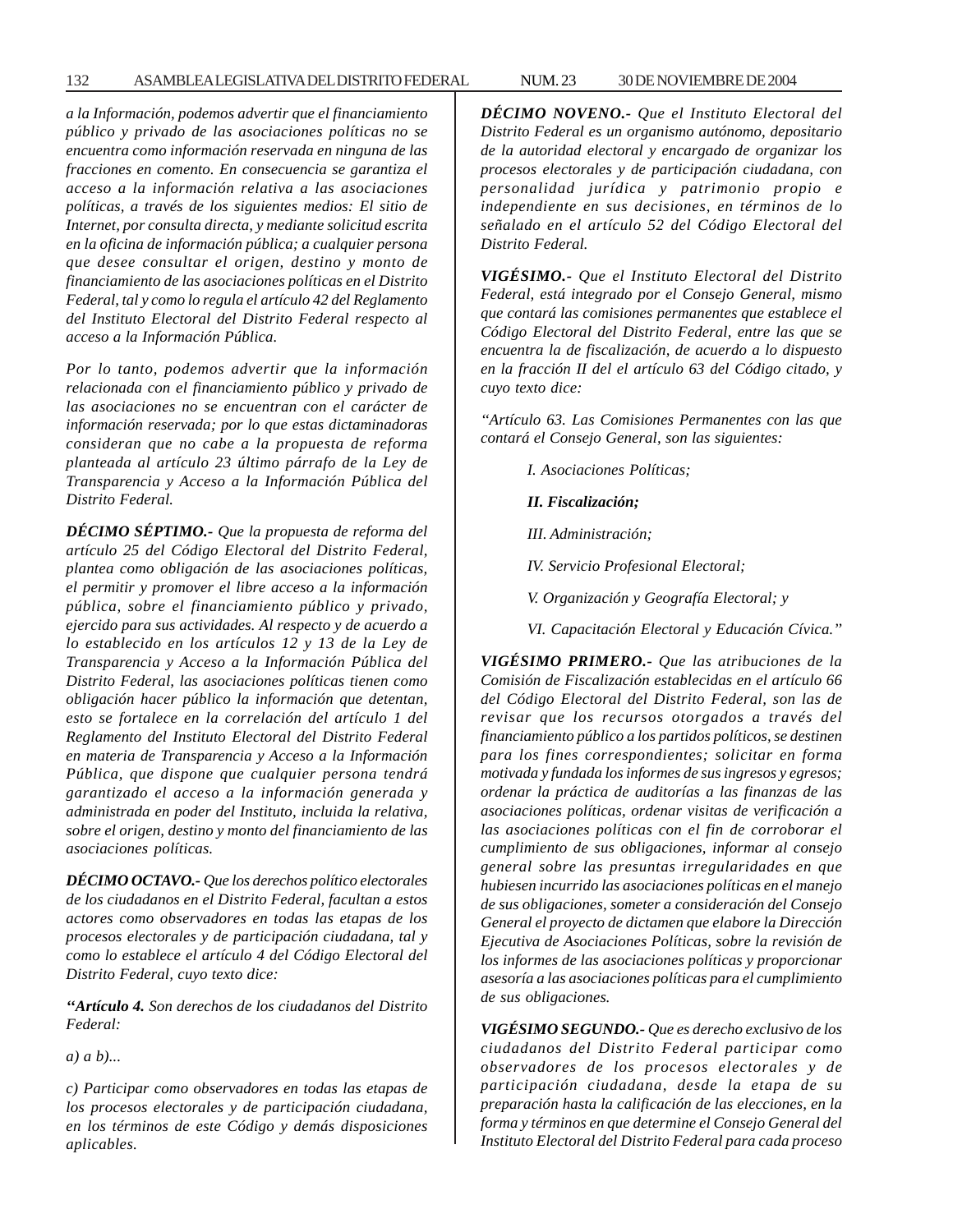*electoral de acuerdo a lo establecido en el artículo 171 del Código Electoral del Distrito Federal.*

*VIGÉSIMO TERCERO.- Que la solicitud de registro para participar como observador electoral se presentará en forma personal ante el Consejero Presidente del Consejo Distrital correspondiente a su domicilio. Cuando se trate de organizaciones de ciudadanos, se presentarán solicitudes individuales ante el Consejo General, a partir del inicio del proceso electoral y hasta el treinta y uno de mayo del año de la elección. Del primero al quince de junio se podrá solicitar registro para participar como observador tan sólo por lo que hace a la etapa de jornada electoral, de acuerdo a lo establecido en el artículo 172 del Código Electoral del Distrito Federal.*

*VIGESIMO CUARTO.- Que estas dictaminadoras haciendo una interpretación sistemática y funcional de las disposiciones transcritas señalan lo siguiente:*

*Entre los derechos políticos- electorales de los ciudadanos consagrados en el Código Electoral se encuentran los siguientes:*

*I.- Los derechos político- electorales como el de ser observador electoral en cualquier etapa de los procesos electorales.*

*II.- La Dirección Ejecutiva de Capacitación Electoral y Educación Cívica, llevará a cabo las acciones necesarias para exhortar y motivar a los ciudadanos al cumplimiento de sus obligaciones y el ejercicio de sus derechos político electorales.*

*III.- Es derecho exclusivo de los ciudadanos participar como observadores electorales en los procesos electorales desde la etapa de su preparación hasta la calificación de las elecciones, en forma individual o a través de organizaciones ciudadanas.*

*IV.- Podrán presenciar y asistir a las sesiones públicas de los órganos del Instituto, solicitar información por escrito al Instituto información sobre el proceso electoral para el desarrollo de sus actividades. Como observadores electorales podrán presentar informes de sus actividades.*

*V.- Asimismo el Instituto Electoral del Distrito Federal es un organismo autónomo depositario de la autoridad electoral e independiente en sus decisiones, autónomo por ley; mismo que estará integrado por comisiones permanentes como la de fiscalización, teniendo como atribuciones entre otras la de revisar el origen, destino y monto de los recursos para las campañas electorales.*

*Bajo estos argumentos el Código Electoral del Distrito Federal otorga a los ciudadanos del Distrito Federal derechos político electorales: como el de ser observadores de los procesos electorales en cualquier etapa, asimismo*

*estos observadores podrán presentar informes ante la autoridad electoral, de sus actividades. El Instituto Electoral llevará determinadas acciones para motivar el ejercicio de sus derechos político-electorales.*

*Por lo que estas dictaminadoras concluyen en la improcedencia de la propuesta planteada para la integración de las redes ciudadanas.*

*VIGÉSIMO QUINTO.- Que la propuesta de reforma del artículo 66, fracción XIV Código Electoral del Distrito Federal, referente a las atribuciones de la Comisión d Fiscalización que propone:*

> *''XIV.- Publicar en su página de Internet los informes de gastos de reportados por los partidos políticos; y''*

*Ante lo anterior, debe considerarse que todo ente público del Distrito Federal deberá publicar al inicio de cada año un listado de la información que detente, de acuerdo a lo establecido en el artículo 12 de la Ley de Transparencia y Acceso a la Información Pública del Distrito Federal, cuyo texto dice:*

> *''Artículo 12. Todo ente público del Distrito Federal deberá publicar al inicio de cada año un listado de la información que detentan, por rubros generales, especificando las fechas, medios de difusión y los lugares en donde se pondrá a disposición de lo interesados.''*

*VIGÉSIMO SEXTO.- A mayor abundamiento todo ente público al inicio del año, deberá mantener actualizada en forma impresa o en Internet toda la información que detenta de acuerdo a sus funciones, en concordancia con lo establecido en el artículo 13 de La Ley de Transparencia y Acceso a la Información Pública del Distrito Federal, cuyo ordenamiento establece:*

> *''Artículo 13. Al inicio de cada año, los entes públicos deberán mantener actualizada, de forma impresa o en los respectivos sitios de Internet, de acuerdo con sus funciones, según corresponda, la información respecto de los temas, documentos y políticas que a continuación se detallan:*

*I a XIV...*

*La información a que se refiere este artículo estará disponible de tal forma que facilite su uso y comprensión por las personas, y que permita asegurar su calidad, veracidad, oportunidad y confiabilidad.''*

*VIGÉSIMO SÉPTIMO.- Que en los términos del Reglamento del Instituto Electoral del Distrito Federal en materia de Transparencia y Acceso a la Información Pública, el artículo 43, establece que:*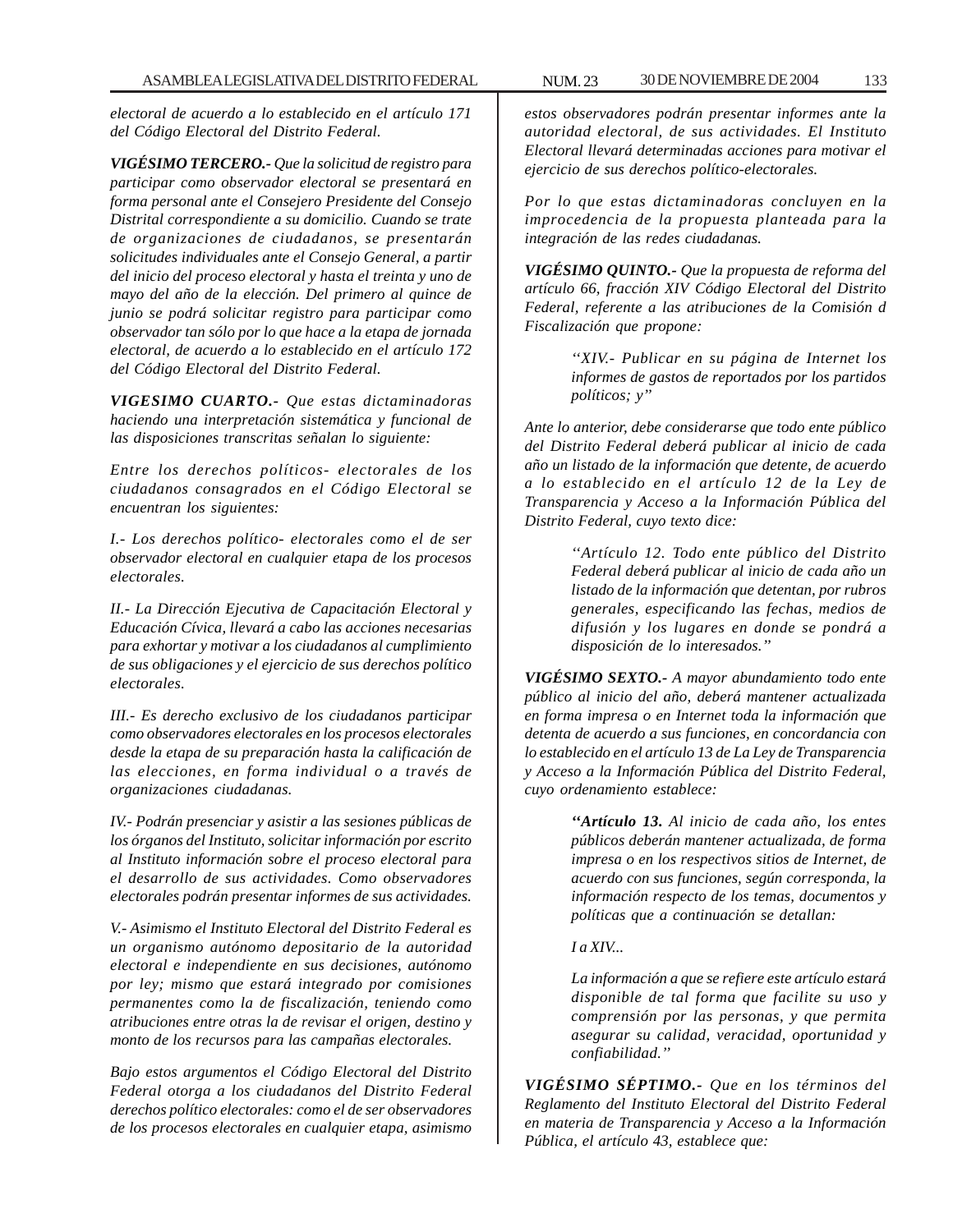*''Artículo 44.-Será pública a través del sitio de Internet y simultáneamente estará disponible en la Oficina de Información Pública, la información siguiente:*

*Por lo que no tiene sentido establecer en la fracción XVI que se propone adicionar al artículo 44, lo relativo a los informes de los Partidos Políticos sobre gasto de campaña sujetos a tope, toda vez que ya esta contemplado en el artículo 4 de la Ley de Transparencia y Acceso a la Información Pública para el Distrito Federal, por lo tanto deberá publicar la información que detente de acuerdo a lo establecido en los artículos 12 y 13 de la Ley de Transparencia. Asimismo de la correlación de los artículos anteriores con el artículo 43 fracción XVI del Reglamento del Instituto Electoral del Distrito Federal en materia de Transparencia y Acceso a Información que establece que la información sobre los gastos de campaña de partidos políticos estará publicada en la página ''web'' de Internet del In Electoral, la cual tiene la siguiente dirección www.iedf.org.mx en la cual estará la información disponible a todo el público, sobre los gastos de campaña de los partidos políticos.*

*Por lo que estas dictaminadoras concluyen que no tienen razón de establecerse la propuesta planteada, por lo antes expuesto y fundado.*

*VIGÉSIMO OCTAVO.- Estas dictaminadoras consideran que difícilmente habrá un mejor posicionamiento de los partidos políticos y de las agrupaciones políticas locales en nuestra ciudad, en las percepciones de sus habitantes, con las consecuentes mejorías en términos de credibilidad y legitimidad, silos procesos y acciones que los partidos desarrollen no son transparentes ante los ciudadanos.*

*Sólo el dialogo y la comunicación permanente con los ciudadanos y mediante la incorporación de algunas prácticas, como la de administrar con eficiencia y transparencia los recursos públicos y privados que financian las campañas políticas y la vida partidista, y con el ejercicio eficaz y eficiente de la función pública, es que podrá iniciarse la revisión del proceso de descreimiento general que cuestionan a los partidos políticos, como interlocutores válidos del ciudadano.*

*Por lo anteriormente expuesto y en cumplimiento a lo previsto en el artículo 32 del Reglamento para el Gobierno Interior de la Asamblea Legislativa del Distrito Federal y demás relativos y aplicables, las Comisiones de Administración Pública Local y de Asuntos Político Electorales consideran que es de resolverse y se:*

# *RESUELVE*

*ÚNICO.- Se desecha la Iniciativa con Proyecto de Decreto que reforma la Ley de Transparencia y Acceso a la* *Información Pública y el Código Electoral, ambos del Distrito Federal, en materia de transparencia de los ingresos y egresos de las asociaciones políticas, por las razones vertidas en el cuerpo de considerandos del presente dictamen.*

*Por la Comisión de Administración Pública Local: Dip. Alberto Trejo Villafuerte, Presidente; Dip. Carlos Alberto Flores Gutiérrez, integrante; Dip. Carlos Alberto Flores Gutiérrez; Dip. Gerardo Villanueva Albarrán; Víctor Gabriel Varela López; Dip. Andrés Lozano Lozano; Dip. Miguel Ángel Solares Chávez, integrantes.*

*Por la Comisión de Asuntos Políticos Electorales: Dip. Jorge Alberto Lara Rivera, Presidente; Dip. Juan Manuel González Maltos, Vicepresidente, Dip. Gerardo Villanueva Albarrán; Dip. Arturo Escobar y Vega; Dip. Gabriela Cuevas Barrón; Dip. Rodolfo Covarrubias Gutiérrez, integrantes.*

**LA C. PRESIDENTA.-** Gracias. Para fundamentar el dictamen, a nombre de las Comisiones Unidas de Administración Pública Local y de Asuntos Político-Electorales, se concede el uso de la palabra al diputado Alberto Trejo.

**EL C. DIPUTADO ALBERTO TREJO VILLAFUERTE.-** Con su venia, diputada Presidenta.

Honorable Asamblea:

De conformidad con lo dispuesto en la fracción I del artículo 117 del Reglamento para el Gobierno Interior de la Asamblea Legislativa del Distrito Federal, en representación de las Comisiones Unidas de Administración Pública Local y de Asuntos Político Electorales, presento ante ustedes el dictamen aprobado por los integrantes de estas Comisiones Unidas, relativo a la iniciativa con proyecto de decreto que reforma la Ley de Transparencia y Acceso a la Información Pública y el Código Electoral, ambos del Distrito Federal, en materia de transparencia de los ingresos y egresos de las asociaciones políticas, al tenor de las siguientes consideraciones:

1. Las Comisiones Unidas de Administración Pública Local y de Asuntos Político Electorales, conocieron de la propuesta con punto de acuerdo de referencia y en virtud de su procedencia procedieron al análisis y dictamen correspondientes.

2. La iniciativa presentada tiene como finalidad la de transparentar tanto los recursos públicos como privados que reciben las asociaciones políticas, así como señalar la obligación y condiciones en materia de acceso y difusión de la información pública.

3. El artículo 41 fracción I de la Constitución Política de los Estados Unidos Mexicanos, establece que los partidos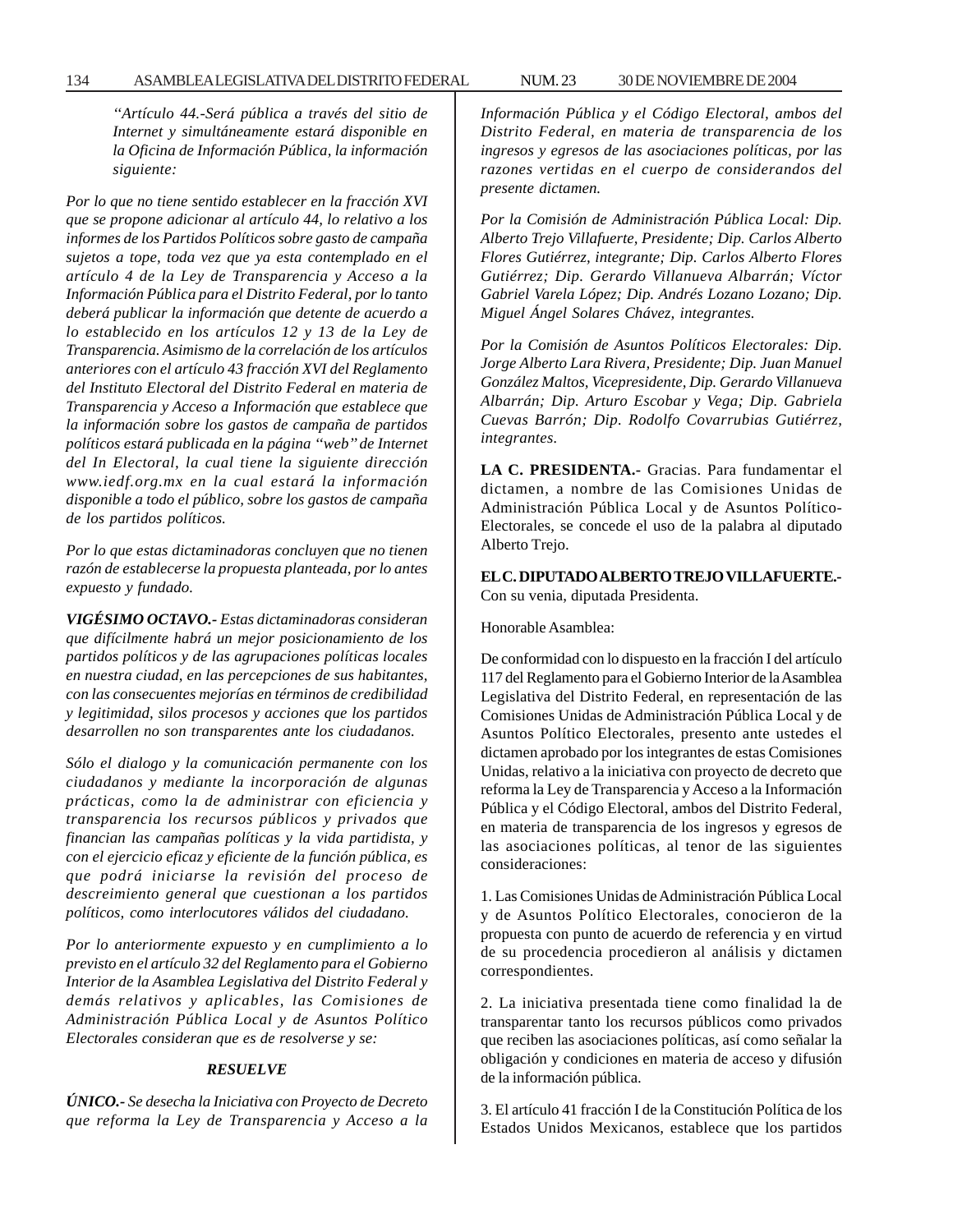políticos son entidades de interés público teniendo como fin promover la participación del pueblo en la vida democrática de nuestro país.

4. El artículo 18 del Código Electoral del Distrito Federal, establece la obligación de las asociaciones políticas de contribuir a la integración de la representación ciudadana de los órganos de gobierno del Distrito Federal, así como de hacer posible el acceso de los ciudadanos a los cargos de elección popular.

5. De la interpretación de los artículos 41 fracción I de la Constitución Política de los Estados Unidos Mexicanos y 18 del Código Electoral del Distrito Federal se advierte que las asociaciones políticas son entidades de interés público, por lo tanto deben dar a conocer el financiamiento público que reciben para sus actividades en virtud de tratarse de recursos que emanan de las arcas del erario público y así dar cumplimiento a las prerrogativas que por ley tienen las asociaciones políticas.

El estatus de las entidades de interés público conferido a los partidos políticos fue resultado de la reforma constitucional de 1977 que elevó a la jerarquía constitucional la formación de los partidos políticos.

6. Del mismo modo, el Código Electoral del Distrito Federal determina que el financiamiento público de las asociaciones políticas prevalecerá sobre el financiamiento privado que reciban para sus actividades teniendo como modalidades las siguientes: la de la militancia, simpatizantes, autofinanciamiento por rendimientos financieros, fondos y fideicomisos y financiamiento público federal para partidos políticos.

7. A mayor abundamiento, la Constitución Política de los Estados Unidos Mexicanos establece que la información que detentan los partidos políticos debe ser pública; tendrán acceso a ella todos los ciudadanos en razón del ejercicio de los derechos fundamentales de acceso a la información, de asociación, de filiación político electoral, salvo la que por su naturaleza sea confidencial o restringida, así como la que pueda vulnerar los derechos de terceros.

8. Si bien es cierto, la Ley de Transparencia y Acceso a la Información Pública del Distrito Federal, no menciona a las asociaciones políticas directamente para rendirle información a la ciudadanía de sus actuaciones, ello no obsta para que un sujeto obligado directamente como lo es el Instituto Electoral del Distrito Federal, asuma su responsabilidad y le requiera la información de relevancia pública. Por lo tanto, las asociaciones políticas en un marco de transparencia deben proporcionar los informes que por ley están obligados a rendir ante dicho Instituto.

9. Con las reformas a la Constitución Política de los Estados Unidos Mexicanos, el legislador no pretendió excluir a las asociaciones políticas de la apertura, transparencia y publicidad que inspiró la ley de la materia, simplemente entendió que el Instituto Electoral del Distrito Federal actuaría como autoridad intermediaria ante cualquier solicitud de información que sobre las entidades de interés público se realizara si no obrara la información requerida en sus propios archivos.

10. De lo expuesto, estas Comisiones Unidas consideraron procedente desechar la iniciativa con proyecto de decreto que reforma la Ley de Transparencia y Acceso a la Información Pública y el Código Electoral, ambos del Distrito Federal en materia de transparencia de los ingresos y egresos de las asociaciones políticas.

Por las razones expuestas, solicito, compañeras y compañeros diputados, su voto a favor del presente dictamen.

Es cuanto, diputada Presidenta.

**LA C. PRESIDENTA.-** Gracias, diputado. Está a discusión el dictamen. Se abre el registro de oradores. ¿Hay oradores en contra?

¿Algún diputado desea razonar su voto?

Solicito a la Secretaria recibir la votación nominal del dictamen en lo general y en lo particular en un solo acto.

**LA C. SECRETARIA.-** Se va a proceder a recoger la votación nominal del dictamen en lo general y en lo particular en un solo acto.

De conformidad con lo establecido por el artículo 128 del Reglamento para el Gobierno Interior de la Asamblea, se solicita a la Coordinación de Servicios Parlamentarios hacer el anuncio correspondiente a efecto de que los diputados presentes puedan emitir su voto.

Se solicita a los diputados que al emitir su voto lo hagan en voz alta diciendo su nombre y apellido, añadiendo la expresión ''en pro'', ''en contra'' o ''abstención''. La de la voz recogerá la votación. Comenzamos de derecha a izquierda.

# **(Votación Nominal)**

Juan Antonio Arévalo López, en pro.

Gabriela Cuevas, en pro.

Reyes Gámiz, a favor.

Jesús López, en pro.

Rafael Hernández Nava, a favor.

Emilio Fernández, en pro.

Eduardo Malpica, en pro.

Maricela Contreras Julián, a favor.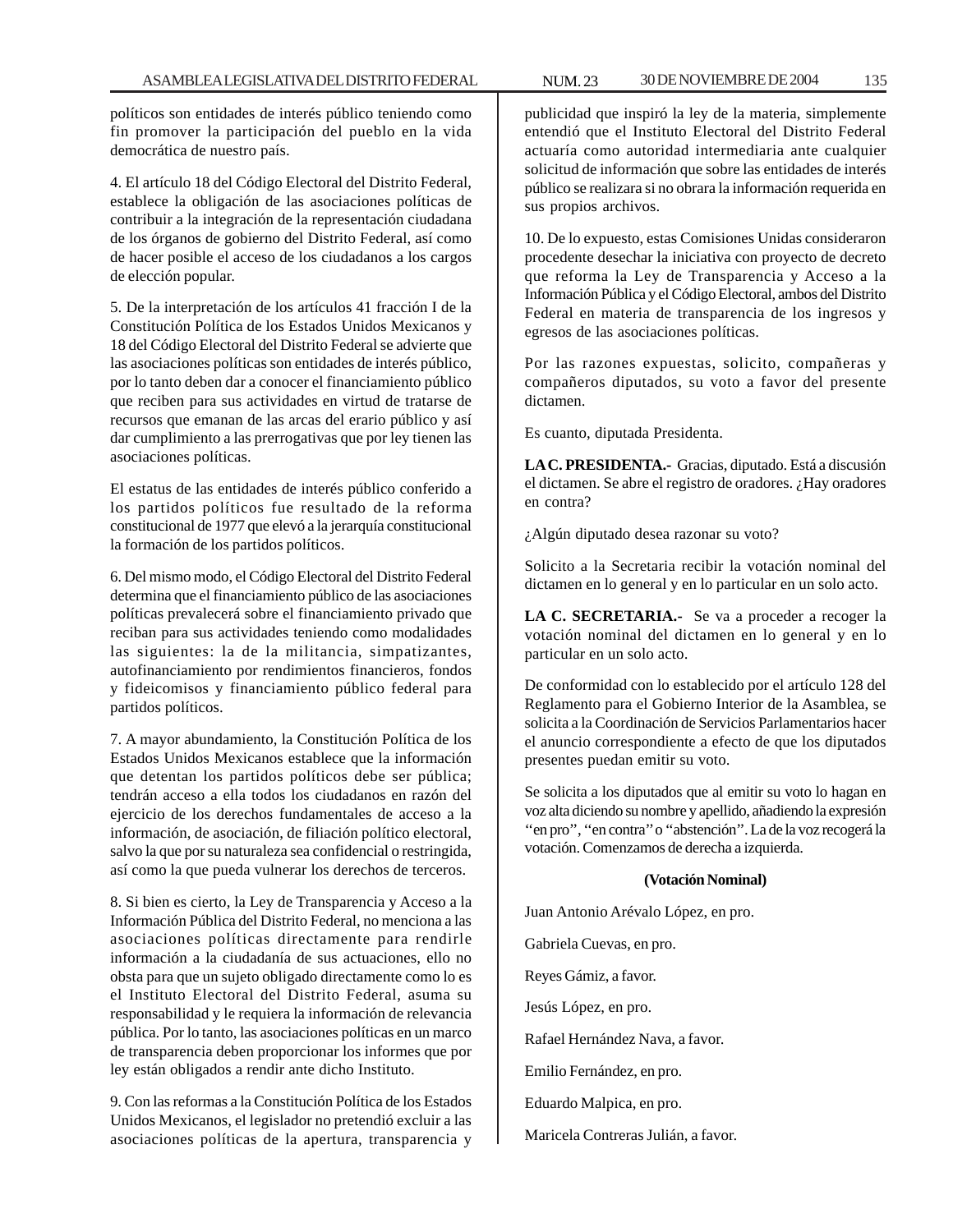| 136<br>ASAMBLEALEGISLATIVADELDISTRITOFEDERAL | 30 DE NOVIEMBRE DE 2004<br><b>NUM.23</b>                                                                                                                                                                                                                                                                                                                                                                                                                                                                                          |
|----------------------------------------------|-----------------------------------------------------------------------------------------------------------------------------------------------------------------------------------------------------------------------------------------------------------------------------------------------------------------------------------------------------------------------------------------------------------------------------------------------------------------------------------------------------------------------------------|
| Higinio Chávez, a favor.                     | LA C. SECRETARIA.- ¿Faltó alguna o algún diputado de<br>emitir su voto?                                                                                                                                                                                                                                                                                                                                                                                                                                                           |
| Aleida Alavez, en pro.                       | ¿Faltó alguna o algún diputado de emitir su voto?                                                                                                                                                                                                                                                                                                                                                                                                                                                                                 |
| José Jiménez, en pro.                        | Se va proceder a recoger la votación de la Mesa Directiva.                                                                                                                                                                                                                                                                                                                                                                                                                                                                        |
| Adrián Pedrozo Castillo, en pro.             |                                                                                                                                                                                                                                                                                                                                                                                                                                                                                                                                   |
| Lozano Lozano, en pro.                       | María Teresita Aguilar, a favor.<br>Irma Islas, en pro.                                                                                                                                                                                                                                                                                                                                                                                                                                                                           |
| Silvia Oliva Fragoso, en pro.                |                                                                                                                                                                                                                                                                                                                                                                                                                                                                                                                                   |
| Mónica Serrano, en pro.                      | LA C. SECRETARIA.- Diputada Presidenta, el resultado<br>de la votación es el siguiente: 39 votos a favor, 1 voto en<br>contra, 3 abstenciones.<br>LA C. PRESIDENTA.- En consecuencia, se desecha la<br>iniciativa con proyecto de decreto que reforma la Ley de<br>Transparencia y Acceso a la Información Pública y el Código<br>Electoral, ambos del Distrito Federal, en materia de<br>transparencia de los ingresos y egresos de las asociaciones<br>políticas.                                                               |
| Carlos Alberto Flores, a favor.              |                                                                                                                                                                                                                                                                                                                                                                                                                                                                                                                                   |
| Gabriela González, en pro.                   |                                                                                                                                                                                                                                                                                                                                                                                                                                                                                                                                   |
| Sofía Figueroa, en pro.                      |                                                                                                                                                                                                                                                                                                                                                                                                                                                                                                                                   |
| Jorge Lara, en pro.                          |                                                                                                                                                                                                                                                                                                                                                                                                                                                                                                                                   |
| José Espina, en pro.                         | Hágase del conocimiento de la diputada Mariana Gómez<br>del Campo.                                                                                                                                                                                                                                                                                                                                                                                                                                                                |
| Jiménez Guzmán, en pro.                      |                                                                                                                                                                                                                                                                                                                                                                                                                                                                                                                                   |
| Lorena Villavicencio, a favor.               | Esta presidencia informa que fueron retirados del orden del<br>día los puntos en los números 38 y 39.<br>Para presentar una propuesta con punto de acuerdo sobre<br>el parque Tezozomoc, de Azcapotzalco, se concede el uso<br>de la tribuna al diputado Arturo Escobar, del Partido Verde<br>Ecologista de México.                                                                                                                                                                                                               |
| Miguel Angel Solares Chávez, a favor.        |                                                                                                                                                                                                                                                                                                                                                                                                                                                                                                                                   |
| Rodrigo Chávez Contreras, a favor.           |                                                                                                                                                                                                                                                                                                                                                                                                                                                                                                                                   |
| Elio Bejarano, en pro.                       |                                                                                                                                                                                                                                                                                                                                                                                                                                                                                                                                   |
| Alberto Trejo Villafuerte, en pro.           | ELC.DIPUTADOARTUROESCOBARYVEGA.- Gracias,                                                                                                                                                                                                                                                                                                                                                                                                                                                                                         |
| Lourdes Alonso, a favor.                     | Presidenta.                                                                                                                                                                                                                                                                                                                                                                                                                                                                                                                       |
| José Antonio Arévalo, abstención.            | <b>GRUPO PARLAMENTARIO DEL PVEM</b>                                                                                                                                                                                                                                                                                                                                                                                                                                                                                               |
| Arturo Escobar, abstención.                  | PUNTO DE ACUERDO PARA QUE ESTA ASAMBLEA<br>LEGISLATIVA, INCLUYA EN EL PRÓXIMO<br>PRESUPUESTO A APROBARSE PARA EL EJERCICIO<br>FISCAL 2005, UNA PARTIDA PRESUPUESTAL PARA<br>EL MANTENIMIENTO, MEJORAMIENTO Y<br>RECUPERACIÓN EN LAS ZONAS NECESARIAS DEL<br>PARQUE TEZOZOMOC.                                                                                                                                                                                                                                                     |
| De la Garza, abstención.                     |                                                                                                                                                                                                                                                                                                                                                                                                                                                                                                                                   |
| Francisco Agundis, en contra.                |                                                                                                                                                                                                                                                                                                                                                                                                                                                                                                                                   |
| Jorge García Rodríguez, a favor.             |                                                                                                                                                                                                                                                                                                                                                                                                                                                                                                                                   |
| Claudia Esqueda, a favor.                    | Honorable Asamblea Legislativa del Distrito Federal:                                                                                                                                                                                                                                                                                                                                                                                                                                                                              |
| José Medel Ibarra, a favor.                  | Los suscritos diputados integrantes del Partido Verde<br>Ecologista de México, en la Asamblea Legislativa del<br>Distrito Federal en esta III Legislatura, con fundamento<br>en los artículos 10, fracción XXI; 17, fracción VI de la Ley<br>Orgánica de la Asamblea Legislativa del Distrito Federal<br>y 129 del Reglamento para el Gobierno Interior de la<br>Asamblea Legislativa del Distrito Federal, sometemos a<br>la consideración de este cuerpo legislativo, el presente<br>Punto de Acuerdo con base en la siguiente: |
| Alfredo Hernández Raigosa, a favor.          |                                                                                                                                                                                                                                                                                                                                                                                                                                                                                                                                   |
| Gerardo Villanueva, a favor.                 |                                                                                                                                                                                                                                                                                                                                                                                                                                                                                                                                   |
| Efraín Morales, a favor.                     |                                                                                                                                                                                                                                                                                                                                                                                                                                                                                                                                   |
| Juventino Rodríguez Ramos, a favor.          |                                                                                                                                                                                                                                                                                                                                                                                                                                                                                                                                   |
| Víctor Varela, en pro.                       |                                                                                                                                                                                                                                                                                                                                                                                                                                                                                                                                   |
| Alfredo Carrasco, a favor.                   | EXPOSICIÓN DE MOTIVOS                                                                                                                                                                                                                                                                                                                                                                                                                                                                                                             |
| Rodolfo Covarrubias, a favor.                | El parque Tezozomoc, es llamado así en honor al gran<br>señor de Azcapotzalco, que tuvo como tributarios a los                                                                                                                                                                                                                                                                                                                                                                                                                    |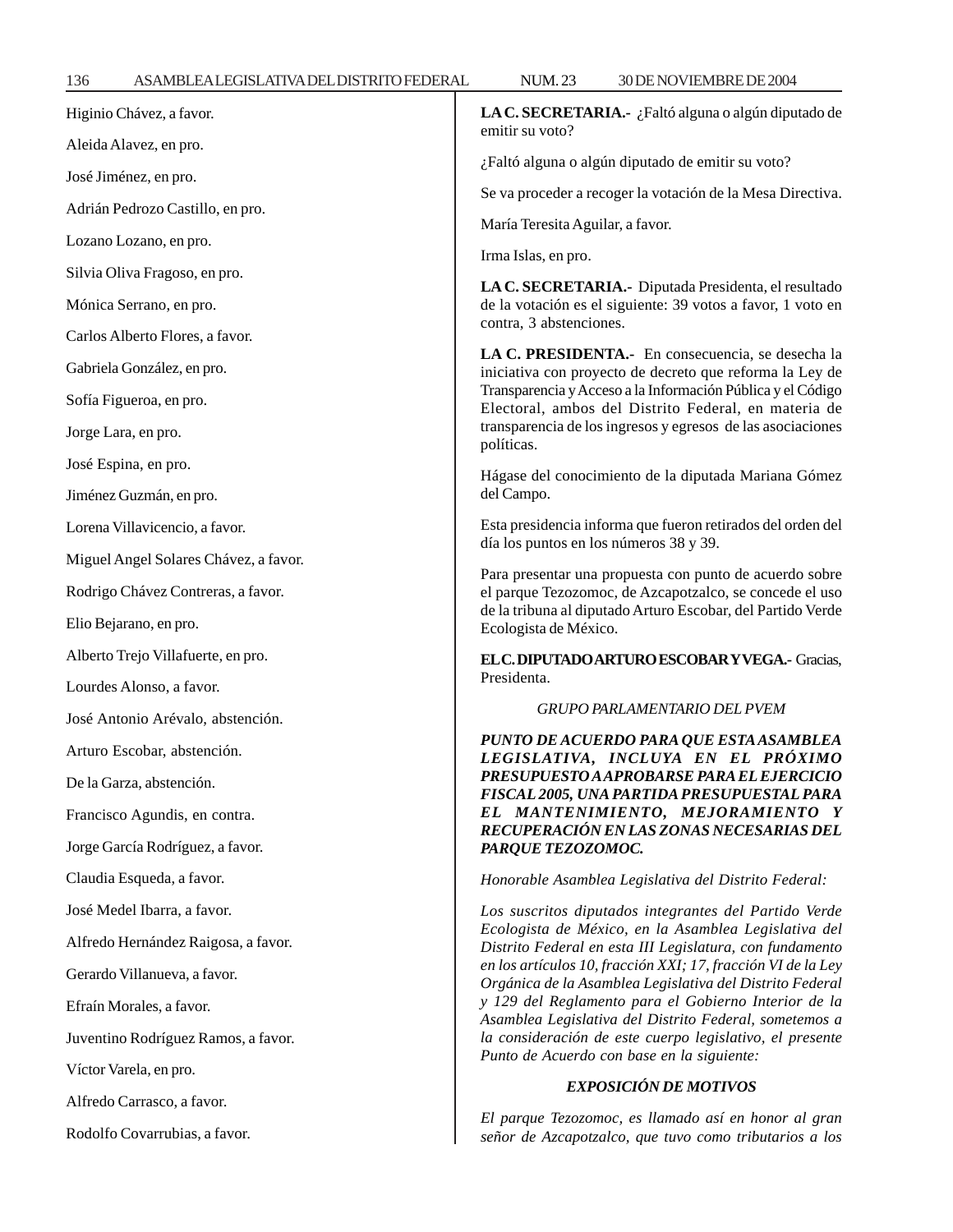*mexicas y sojuzgó al señorío de Texcoco. Este lugar es ideal para gozar de la naturaleza. Es un sitio de esparcimiento, rescate ecológico y centro cultural.*

*El parque Tezozomoc se considera de gran importancia en la zona norte de la ciudad de México, por la aportación ambiental que a la zona representa. Información de la Delegación Azcapotzalco señala que está integrado por un lago central artificial rodeado de montículos que llegan a medir hasta 10 metros de altura, que sirven para recrear el Valle de México en el siglo XV dando una idea, aproximada, de la situación natural y de las poblaciones de la región durante la época prehispánica; tales como el Valle del Anáhuac y los Valles de Toluca y Tlaxcala. Algunos obeliscos marcan la ubicación de estos poblados y en ellos se cuenta brevemente la historia de sus habitantes y sus costumbres.*

*De igual forma se establece que este espacio recreativo y cultural abarca una superficie de 27 hectáreas y su lago artificial es de 17 mil metros cuadrados. Fue diseñado por el arquitecto Mario Schjefnan de Garduño en 1978 y abrió sus puertas al público el 21 de marzo de 1982. Su nombre varía en significados: ''Señor o Dios de Azcapotzalco'', ''Piedra que zumba'' y ''El que gobierna con firmeza y expectativa''.*

*El lago tiene un radio de influencia de 5 kilómetros (78.5 metros cuadrados) y contiene 34 mil metros cúbicos de agua tratada, con una profundidad máxima de 2.40 metros. Este asemeja las condiciones en las que se encontraba el Templo Mayor y las colindancias donde se fundó México Tenochtitlán en los siglos XV y XVI. En sus aguas alberga diferentes especies de aves acuáticas, algunas provenientes del norte de Canadá, de la zona de los grandes lagos y de las riveras de Yukón en Alaska. Existen también dos especies silvestres no migratorias: el pato mexicano y el pato criollo, además del pato de pekín o blanco, el tepalcate y de guinea.*

*Entre la flora se encuentra una gran variedad de árboles: el eucalipto, el cedro blanco, pino, colorín, encino, sauce llorón, pirul, acacia y ficus; arbustos como la bugambilia, verónica, juniper, bambú, trueno, tulia, piracanto y clavo; plantas de ornato: margaritas, rosas, lirio, gazanea, hemerocaly, agarrando y azaleas.*

*En el parque también existe una zona destinada a días de campo y áreas para practicar deportes como basquetbol, volibol, tenis y gimnasia con aparatos; cuentan con una enorme pista de patinaje sobre ruedas de mil m de superficie, juegos infantiles y una ciclopista de 750 metros de longitud. Este espacio beneficio a cerca de dos millones de habitantes y recibe aproximadamente 150 mil visitantes al año.*

*Sin embargo y a pesar de toda la información que brinda la Delegación, dentro del Parque Tezozomoc, se*

*encuentran problemas de urgente atención, tales como la insuficiente planilla de empleados encargados de dar mantenimiento, la falta de equipo material y herramientas, la falta de alumbrado y vigilancia dentro y fuera del porque; la amenaza y muerte de patos y otras especies de aves migratorias que han suspendido su arribo debido al alto nivel de contaminación del lago.*

*De igual forma, la invasión en áreas verdes externas por parte de vendedores ambulantes; el cobro del estacionamiento y los baños públicos dentro del porque, la falta de mantenimiento a las instalaciones deportivas; el descuido y abandono de la pisto de arcillo generando encharcamientos, la falta de señalización en la periferia, la inclinación pronunciada y el derribo de árboles y vegetación, son otros tantos problemas que aquejan el mantenimiento de este porque.*

*En ese sentido, se hace necesario el establecimiento de medidas y acciones que permitan la recuperación y mantenimiento del porque en aquellas zonas que lo necesitan y el mejoramiento de las que funcionan normalmente de forma tal que se garantice su preservación. Por ello, el grupo parlamentario del Partido Verde Ecologista de México solicita a través de esta propuesta una partida presupuestal que permita atender todos estos requerimientos.*

*Por todo lo anteriormente expuesto, someto a consideración de esta Soberanía el siguiente:*

#### *PUNTO DE ACUERDO*

*ÚNICO.- Que esta Asamblea Legislativa, incluya en el próximo presupuesto a aprobarse para el ejercicio fiscal 2005, una partida presupuestal para el mantenimiento, mejoramiento y recuperación en las zonas necesarias del parque Tezozomoc.*

*Dado en la Asamblea Legislativa del Distrito Federal, a los 29 días del mes de Noviembre de 2004.*

#### *ATENTAMENTE*

#### *DIP. ARTURO ESCOBAR Y VEGA.*

Muchas gracias.

**LA C. PRESIDENTA.-** Conforme lo disponen las fracciones V y VII del artículo 36 de la Ley Orgánica de la Asamblea Legislativa del Distrito Federal, artículos 28 y 129 del Reglamento para su Gobierno Interior, se turna para su análisis y dictamen a la Comisión de Preservación del Medio Ambiente y Protección Ecológica.

Con fundamento en lo dispuesto por el artículo 101 del Reglamento para el Gobierno Interior de la Asamblea Legislativa, solicito a la secretaría consulte al pleno en votación económica, si es de prorrogarse la sesión hasta concluir los asuntos en cartera.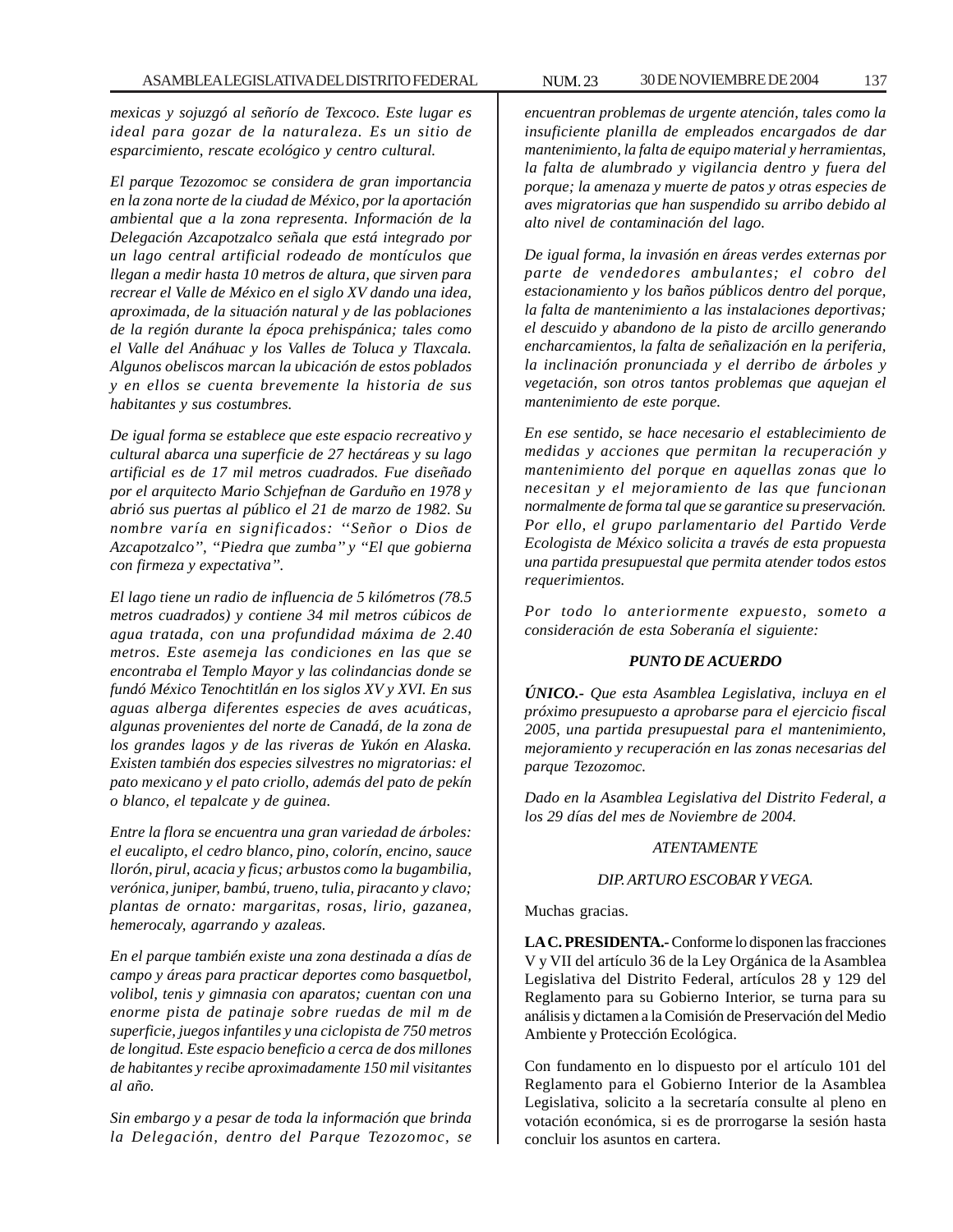**LA C. SECRETARIA.-** Por instrucciones de la presidencia y en votación económica, se consulta a la Asamblea si es de prorrogarse la sesión hasta la conclusión de los asuntos en cartera.

Los que estén por la afirmativa, sírvanse manifestarlo poniéndose de pie.

Los que estén por la negativa, sírvanse manifestarlo poniéndose de pie.

Se autoriza, diputada Presidenta.

**LA C. PRESIDENTA.-** Esta presidencia informa que toda vez que ha recibido la propuesta de punto de acuerdo que presentó el diputado Arturo Escobar, referente al parque Tezozomoc y viendo su contenido, se rectifica el turno para que se analice y dictamen en las Comisiones Unidas de Presupuesto y Cuenta Pública y de Hacienda.

Para presentar una propuesta con punto de acuerdo para solicitar información al Director del Instituto de Vivienda, se concede el uso de la tribuna al diputado Obdulio Ávila, del Partido Acción Nacional.

**EL C. DIPUTADO OBDULIO ÁVILA MAYO.-** Con su venia, diputada Presidenta.

*PROPOSICIÓN CON PUNTO DE ACUERDO PARA SOLICITAR AL DIRECTOR DEL INSTITUTO DE VIVIENDA DEL DISTRITO FEDERAL, LIC. DAVID RICARDO CERVANTES PEREDO REMITA A ESTA ASAMBLEA EL PADRON DE BENEFICIARIOS DEL PROGRAMA DE VIVIENDA EN CONJUNTO Y DEL PROGRAMA DE MEJORAMIENTO DE LA VIVIENDA*

*Dip. Irma Islas León, Presidenta de la Mesa Directiva, P r e s e n t e.*

*Los suscritos Diputados de esta Honorable Asamblea Legislativa del Distrito Federal, con fundamento en lo dispuesto por el articulo 17 fracción VI de la Ley Orgánica de la Asamblea Legislativa del Distrito Federal; y 129 del Reglamento para el Gobierno interior de a Asamblea Legislativa del Distrito Federal, sometemos a su consideración la presente PROPOSICIÓN CON PUNTO DE ACUERDO PARA SOLICITAR AL DIRECTOR DEL INSTITUTO DE VIVIENDA DEL DISTRITO FEDERAL, LIC. DAVID RICARDO CERVANTES PEREDO REMITA A ESTA ASAMBLEA EL PADRON DE BENEFICIARIOS DEL PROGRAMA DE VIVIENDA EN CONJUNTO Y DEL PROGRAMA DE MEJORAMIENTO DE LA VIVIENDA, al tenor de los siguientes:*

# *CONSIDERANDOS*

*PRIMERO.- Que el día sábado 13 de noviembre del 2004, el Gobierno del Distrito Federal, a través del Instituto de* *Vivienda, entregó 57 viviendas de interés social a diversas familiar de la Delegación Cuauhtémoc.*

*SEGUNDO.-. Que los beneficiarios, integrantes del Comité de Defensa Popular del Valle de México manifestaron su agradecimiento al Gobierno del Distrito Federal en voz de su representante Judith Barrios, la cual manifestó que el grupo que encabeza tiene afinidad política hacia la izquierda mexicana.*

*TERCERO.- Que según datos del periódico La Crónica de Hoy, en mayo del año en curso el Jefe de Gobierno del Distrito Federal hizo entrega de 313 viviendas de interés social, de las cuales aproximadamente 212 viviendas fueron destinadas a integrantes de las organizaciones perredistas Frente Popular Francisco Villa y Asamblea de Barrios.*

*CUARTO.- Que una de las entregas de vivienda se realizó en la colonia Pantitlán, en donde integrantes del Frente Popular Francisco Villa Independiente, recibieron 70 viviendas y dos locales comerciales. En otro acto de la misma naturaleza en la Delegación Venustiano Carranza, el Jefe de Gobierno entregó 132 departamentos a integrantes de la Asamblea de Barrios. En la misma delegación, en la colonia 20 de Noviembre, entregó 12 viviendas, lo que le valió el agradecimiento de 400 miembros de la Asamblea de Barrios.*

*QUINTO.- Que en diversos medios de comunicación se ha ventilado la parcialidad en la entrega de vivienda por parte del Gobierno del Distrito Federal, incluso se ha sostenido que 6 de cada 10 créditos que el Gobierno de la Ciudad destina para vivienda se le otorgan a organizaciones de filiación perredista.*

*SEXTO.- Que sin duda nadie niega los beneficios que la inversión en vivienda trae consigo. Sin embargo, resulta fundamental que la entrega de viviendas por parte del Gobierno de la Ciudad sea clara y transparente.*

*SÉPTIMO.- Que el hecho de que los beneficiarios en la entrega de las viviendas mayoritariamente pertenezcan a diversas organizaciones sociales afines al Partido de la Revolución Democrática, que pone en tela de juicio la política de vivienda emprendida por el Gobierno del Distrito Federal, pues lejos de beneficiar a la población en general, se premia la fidelidad de organizaciones afines al gobierno de esta gran urbe.*

*OCTAVO.- Que en la medida en que esta soberanía conozca a quienes se está beneficiando con los programas de vivienda, contaremos con mayores elementos de juicio para determinar la asignación de recursos a los programas prioritarios del Gobierno de la Ciudad. Por tanto, resulta fundamental que esta Asamblea cuente con el Padrón de Beneficiarios del Programa de Vivienda en Conjunto y del Programa de Mejoramiento de la Vivienda,*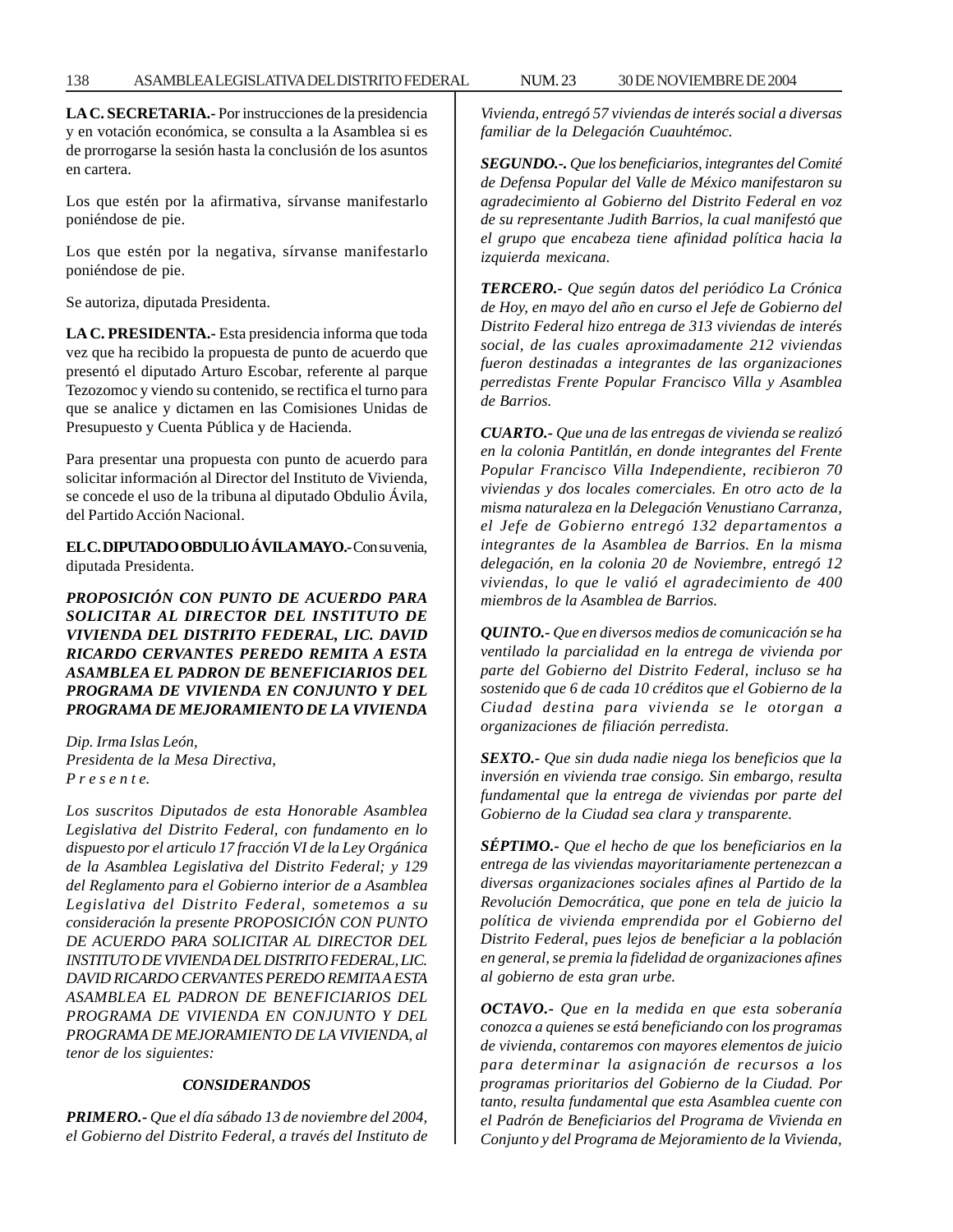*a efecto de verificar el destino de los recursos públicos y la población beneficiada.*

*En virtud de las consideraciones antes expuestas se pone a la consideración de esta soberanía, el siguiente*

# *PUNTO DE ACUERDO*

*ÚNICO.- Se solicita al Director del Instituto de Vivienda del Distrito Federal, Lic. David Ricardo Cervantes Peredo remita a esta Asamblea el Padrón de Beneficiarios del Programa de Vivienda en Conjunto y del Programa de Mejoramiento de la Vivienda, actualizada a noviembre de 2004.*

*Signan por el Partido Acción Nacional: Dip. José Espina Von Roehrich; Dip. Mariana Gómez del Campo Gurza; Dip. Ma. Teresita de Jesús Aguilar Marmolejo; Dip. Juan Antonio Arévalo López; Dip. Obdulio Ávila Mayo; Dip. Sofía Figueroa Torres; Dip. Carlos Alberto Flores Gutiérrez; Dip. Gabriela González Martínez; Dip. José de Jesús López Sandoval; Dip. José Benjamín Muciño Pérez; Dip. José María Rivera Cabello; Dip. Mónica Leticia Serrano Peña.*

Es cuanto, Presidenta.

**LA C. PRESIDENTA.-** Gracias diputado. Conforme a lo dispuesto por los Artículos 36 fracciones V y VII de la Ley Orgánica de la Asamblea, 28 y 129 de su Reglamento, se turna para análisis y dictamen a la Comisión de Vivienda.

Para presentar una propuesta con punto de acuerdo sobre la marcha del 27 de junio, se concede el uso de la tribuna al diputado Alfredo Hernández Raigosa, del Partido de la Revolución Democrática.

**EL C. DIPUTADO ALFREDO HERNÁNDEZ RAIGOSA.-** Muchas gracias compañera diputada Presidenta.

*PROPUESTA CON PUNTO DE ACUERDO, PARA QUE LA ASAMBLEA LEGISLATIVA DEL DISTRITO FEDERAL, EXTIENDA UNA ATENTA INVITACIÓN A LOS ORGANIZADORES DE LA MARCHA CIUDADANA CONTRA LA INSEGURIDAD DEL 27 DE JUNIO DEL PRESENTE AÑO, CON EL FIN DE QUE ASISTAN A UNA REUNIÓN DE TRABAJO CON LA COMISIÓN DE ADMINISTRACIÓN Y PROCURACIÓN DE JUSTICIA, CON EL OBJETIVO DE EVALUAR LOS AVANCES QUE EN MATERIA DE JUSTICIA Y SEGURIDAD SE HAN ALCANZADO A LA FECHA.*

*Compañeras y Compañeros Legisladores:*

*El suscrito Diputado, integrante del grupo parlamentario del Partido de la Revolución Democrática, con fundamento en el artículo 17 fracción VI de la Ley Orgánica de la Asamblea Legislativa del Distrito Federal, y el artículo 130 del Reglamento para el Gobierno Interior*

*de esta soberanía, me permito presentar la siguiente Proposición con Punto de Acuerdo, de Urgente y Obvia Resolución, con base en las siguientes:*

# *CONSIDERACIONES*

*El pasado 27 de junio, diversas agrupaciones empresariales, miembros de la Sociedad Civil, incluyendo una organización clandestina de extrema derecha conocida coloquialmente como El Yunque, convocaron a la realización de una marcha ciudadana donde la principal exigencia, hecha a diversas instituciones y gobiernos fue la implementación de acciones concretas en materia de seguridad pública y procuración de justicia.*

*Entre los planteamientos hechos ante diversas instancias, destacan los referentes a solicitar a los órganos legislativos federales y locales se abstuvieran de realizar modificaciones periódicas en diversas disposiciones jurídicas y apuntalar readecuaciones administrativas, bajo un esquema de responsabilidades y rendición de cuentas; imponer metas concretas de reducción del crimen y abatimiento de la impunidad; establecer estándares mínimos de productividad por órgano y puesto.*

*De manera complementaria, que las instituciones de procuración de justicia se comprometieran a impulsar el servicio civil de carrera bajo los principios de permanencia en el cargo, donde la separación y a promoción a otro cargo de mayor jerarquía dependiesen del desempeño.*

*Asimismo, sugerían el desistimiento inmediato de la controversia constitucional planteada por integrantes de los Grupos Parlamentarios del PRI, PAN y PVEM en la ALDF en contra de la Ley de Cultura Cívica; conferir a la policía preventiva las facultades de investigación para la prevención del crimen; dar plena validez procesal a todos los registros audiovisuales obtenidos por la policía y el ministerio público; abolición del monopolio ministerial de la acción penal; la creación de un fondo público para garantizar la reparación del daño o indemnización de la víctima ante la insolvencia de los delincuentes, y finalmente, la implementación del juicio oral abreviado.*

*Cabe destacar que las instituciones del Distrito Federal, han puesto la atención en modificaciones pertinentes al Código Penal, así como a otras disposiciones jurídicas en beneficio de la ciudadanía de la Ciudad de México, siendo la pionera en atender las demandas de este tipo de organizaciones. Debemos recordar que esta representación ha aprobado:*

• *Un Punto de Acuerdo para solicitar al Procurador General de la República la implementación de estrategias efectivas contra el secuestro; asimismo, elaborando en conjunto con la Procuraduría General*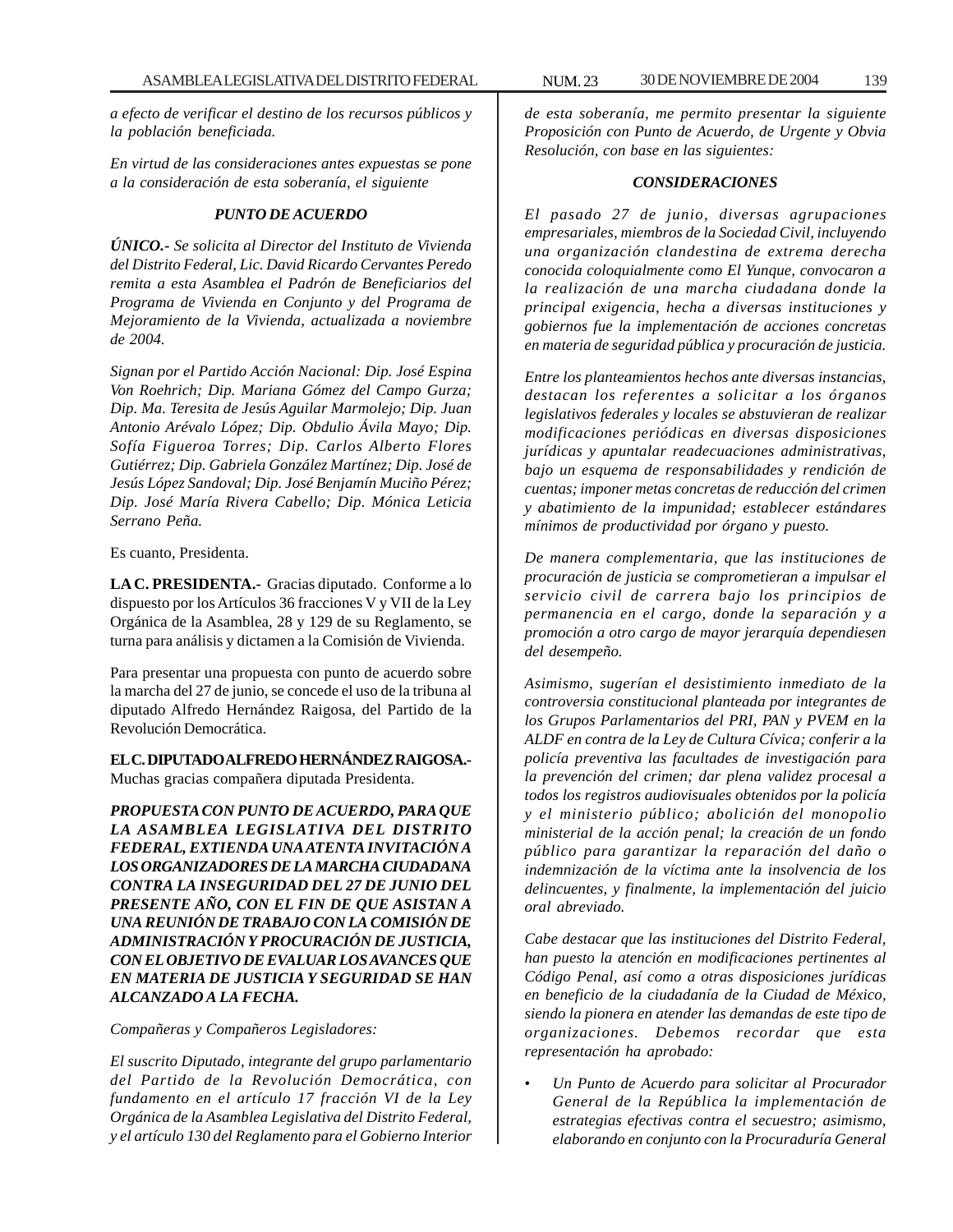*de Justicia del DF un plan de acción para el combate al secuestro.*

- *Reformas a la Ley de Ejecución de Sanciones Penales para el DF, para eliminar los tratamientos en externación para delitos dolosos, limitándose la libertad anticipada a aquellos que hayan cometido delitos como encubrimiento por receptación, robo agravado y secuestro;*
- *Además, para obtener ciertos beneficios como libertad anticipada, tratamiento en externación o remisión parcial de la pena se establece el requisito de que se haya cumplido con la reparación del daño.*
- *Se reformó el Código Penal para clarificar el concepto de transeúnte.*
- *Modificaciones al Código de Procedimientos Penales para el Distrito Federal abriendo la posibilidad de reclasificar el delito desde la orden de aprehensión o de comparecencia.*
- *Asimismo se aseguran los bienes y valores pertenecientes a miembros de la delincuencia organizada que cometan secuestros.*
- *Ley de Cultura Cívica del Distrito Federal.*
- *Reformas al Código Penal, para tipificar el Secuestro Express, sancionar la mutilación ocasionada por secuestradores, regular la injerencia de personas físicas o morales en las negociaciones dentro de los secuestros así como otorgamiento de beneficios procesales a quienes aporten datos fidedignos para la captura de otros secuestradores.*
- *Reformas a la Ley Orgánica del TSJDF para crear un proceso expedito para sancionar jueces y magistrados corruptos, así como a abogados desleales o coyotes.*
- *Aprobación de puntos de acuerdo para fortalecer programas de rehabilitación social de reclusos del DF, así como la reubicación dentro de los CERESOS del DF de sentenciados por secuestro.*

*Sin embargo, los legisladores del DF debemos recalcar que la implementación de esquemas gerenciales de productividad y eficiencia no son acordes con la ejecución de políticas públicas enfocadas a la Seguridad Pública y Procuración de Justicia. Lo anterior tiene como fundamento el hecho de que el análisis jurídico para emitir una sentencia, debe ser lo más preciso posible. Nos manifestamos por los procesos más sencillos y expeditos.*

*Si bien es cierto que la fiscalización es necesaria en la evaluación de las acciones emprendidas por las instituciones encargadas de la procuración de justicia, ello no implica que grupúsculos politizados o poco*

*representativos vivan del erario con el fin de satisfacer intereses y ambiciones poco claras.*

# *EXPOSICIÓN DE MOTIVOS*

*En momentos de crisis en las instituciones, resulta indispensable reforzar entre la población la percepción de que ellas son capaces dan respuesta a las demandas ciudadanas fundamentalmente en materia de Seguridad y Justicia, para con ello, dotar de mejores elementos para la gobernabilidad del país en general, y en específico, de la Ciudad de México.*

*Dicha aseveración se encuentra sustentada en un hecho irrebatible, la utilización y usufructo por la ultraderecha a través del Yunque de la marcha ciudadana contra la inseguridad, con el fin de sumarse a la oleada de ataques contra el GDF.*

*Al ver que los resultados conseguidos por las Instituciones del ámbito local son mucho más que satisfactorios, maniobran desesperadamente para frenar al gobierno democrático.*

*Además, tratan de dañarse la percepción de que el Gobierno del Distrito Federal es congruente en la lucha contra la delincuencia, situación altamente contrastable con las acciones emprendidas por el Gobierno Federal.*

*Inclusive, en días pasados la opinión pública se ha enterado de que la Administración Federal se resiste a cumplir con compromisos hechos con las organizaciones convocantes de la marcha del 27 de junio, como el de la creación del Instituto Nacional Ciudadano de Seguridad y Justicia Penal, entre 79 compromisos más.*

*La Secretaría de Seguridad Pública Federal y la PGR pretenden desechar la participación de ciudadanos, con el fin de que tal colaboración pueda ser capitalizada por personajes ligados a la ultraderecha.*

*Por ello, se puede establecer que con este tipo de actitudes, se confirmaron las sospechas de que los intereses facciosos de la ultraderecha, materializada en la organización clandestina El Yunque, traicionaron el espíritu ciudadano de la marcha del 27 de junio. Los intereses mezquinos y cortoplacistas de estos grupos ultramontanos pervirtieron un legítimo reclamo de la auténtica sociedad civil, referentes al otorgamiento pleno de seguridad jurídica y procuración de justicia.*

*Es menester difundir entre la población, que Guillermo Velasco Arzac, José Antonio Ortega Sánchez, Jorge Espina Reyes, Pedro Fletes Rentaría, Guillermo Bustamante, Alfredo Reséndiz y Adolfo Guerra Saba, miembros del Yunque, buscan capitalizar el éxito de la movilización del mes de junio para obtener puestos gubernamentales.*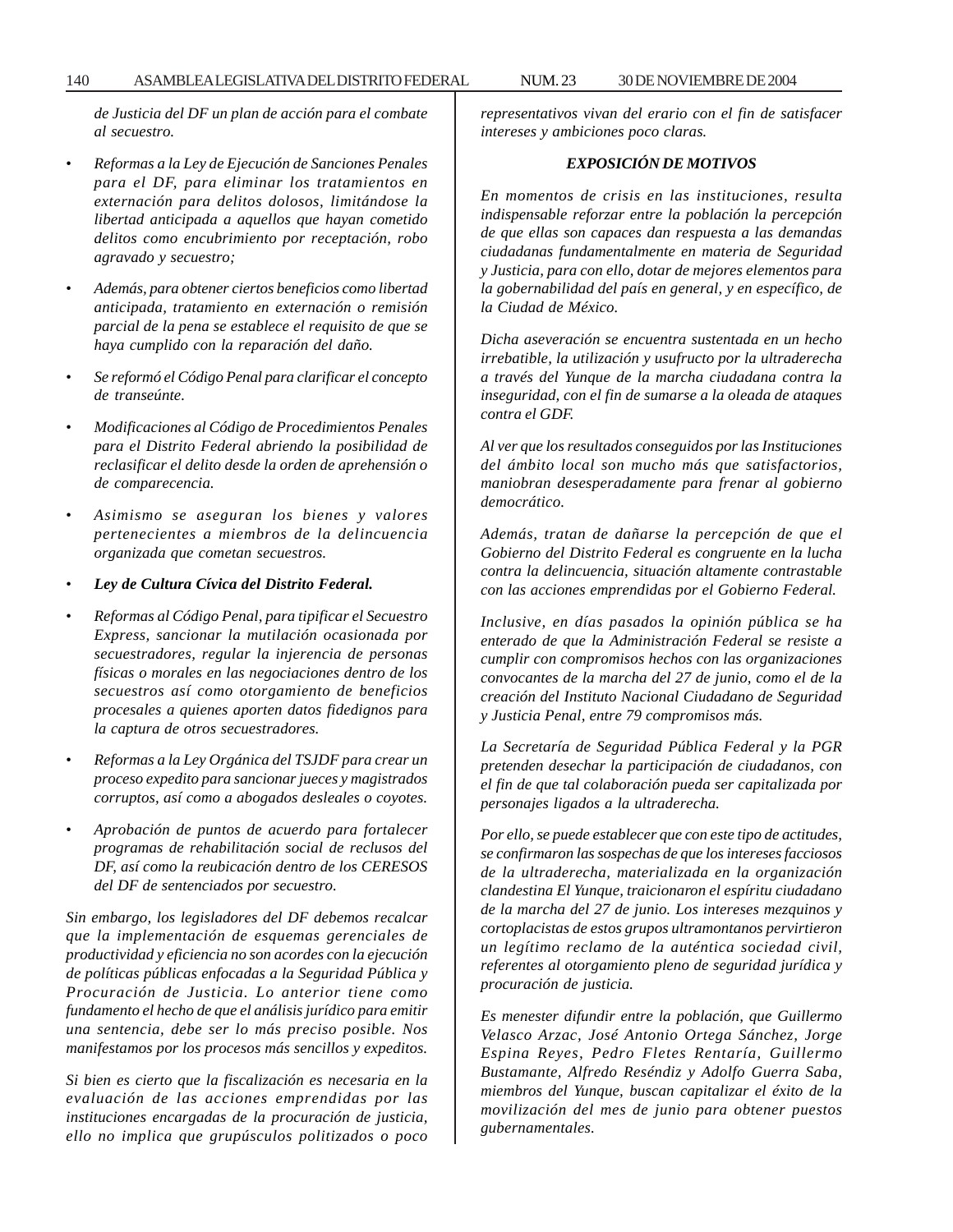*A parte de generar a confrontación; acompañada de un linchamiento mediático contra otros integrantes de esa alianza ciudadana, Velasco Arzac —alias Jenofonte- y Ortega Sánchez —alias Del Campo-, buscan avalar la propuesta gubernamental de crear un Instituto Ciudadano de Seguridad Pública y Justicia Penal, carente de autonomía, es decir, un órgano consultivo, para copar espacios en la administración pública para servir como instrumentos de legitimación estéril, suprimiéndose la capacidad de fiscalización que dicho órgano podría realizar en materia de justicia y seguridad.*

*Para la Asamblea Legislativa del Distrito Federal, resulta importante desprenderse de estrategias de confrontación y división. A diferencia de la estrategia de las instituciones federales, de propiciar la fractura al tratar de calificar como ''buenos'' y ''malos'' a los organizadores de tal marcha, éste órgano de gobierno garantiza un acercamiento objetivo con todos los actores políticos y sociales, incluyendo a quienes se les vincula con grupos de extrema derecha.*

*Por lo anteriormente expuesto, presento ante esta Soberanía la siguiente proposición de*

### *PUNTO DE ACUERDO*

*ÚNICO: Que esta Asamblea Legislativa del Distrito Federal, a través de la Comisión de Administración y Procuración de Justicia, invite a los organizadores de la Marcha Ciudadana del 27 de junio del presente año, a una Reunión de Trabajo, con el objetivo de evaluar los avances que en materia de justicia y seguridad se han alcanzado a la fecha.*

*Recinto Legislativo, a 30 de noviembre de 2004.*

# *ATENTAMENTE*

# *DIP. ALFREDO HERNANDEZ RAIGOSA XIX DISTRITO ELECTORAL*

Esperando su voto a favor, es cuanto, diputada Presidenta.

**LA C. PRESIDENTA.-** Conforme al artículo 130 del Reglamento para el Gobierno Interior, consulte la secretaría al Pleno en votación económica si la propuesta se considera de urgente y obvia resolución.

**LA C. SECRETARIA.-** Por instrucciones de la presidencia y en votación económica, se consulta a la Asamblea si la propuesta de referencia se considera de urgente y obvia resolución.

Los que estén por la afirmativa, sírvanse manifestarlo poniéndose de pie.

Los que estén por la negativa, sírvanse manifestarlo poniéndose de pie.

Se considera de urgente y obvia resolución, diputada Presidenta.

**LA C. PRESIDENTA.-** Está a discusión la propuesta. ¿Existen oradores en contra?

Sí, el diputado José Espina, tiene el uso de la palabra, hasta por diez minutos.

¿Oradores en pro?

El diputado Hernández Raigosa.

**EL C. DIPUTADO JOSÉ ESPINA VON ROEHRICH.-** Con su permiso, Presidenta.

He solicitado el uso de la palabra en contra por el formato que rige la discusión de las propuestas con punto de acuerdo.

Creo que es importante el planteamiento que ha venido a hacer a esta Tribuna el diputado Hernández Raigosa, puesto que sin lugar a dudas que el principal problema que aqueja a nuestra ciudad y por supuesto que al país, es el de la inseguridad, y así fue manifestado el 27 de junio con aquella multitudinaria marcha que se desarrolló en esta Ciudad de México.

De igual manera, creo que ha sido importante el trabajo desarrollado por esta III Legislatura en materia de seguridad pública y procuración de justicia, y ese trabajo que hemos desarrollado en la presente legislatura ha sido realizado en gran medida de manera conjunta por todos los grupos parlamentarios y de manera especial y destacada por las Comisiones Unidas de Administración y Procuración de Justicia y por la Comisión de Seguridad Pública.

Además, recordaremos que cuando se recibió a los representantes de las organizaciones que encabezaron esta marcha, fue en una reunión en la que estuvimos presentes los coordinadores de los grupos parlamentarios y las dos Comisiones, Administración y Procuración de Justicia y Seguridad Pública, y con ellos dialogamos ampliamente.

Por estas razones es que yo me permito solicitar de manera directa al proponente, al diputado Alfredo Hernández Raigosa, el que esta reunión con los organizadores de la marcha, para informarles de todo el trabajo que hemos desarrollado en estas materias, la podamos desarrollar con las Comisiones Unidas para poder informar integralmente del trabajo desarrollado en conjunto por ambas Comisiones, más lo que específicamente fue trabajado por la Comisión de Administración y Procuración de Justicia y lo que específicamente fue trabajado a su vez por la Comisión de Seguridad Pública.

Ese es el planteamiento y esa es la propuesta que espero pueda ser aceptada.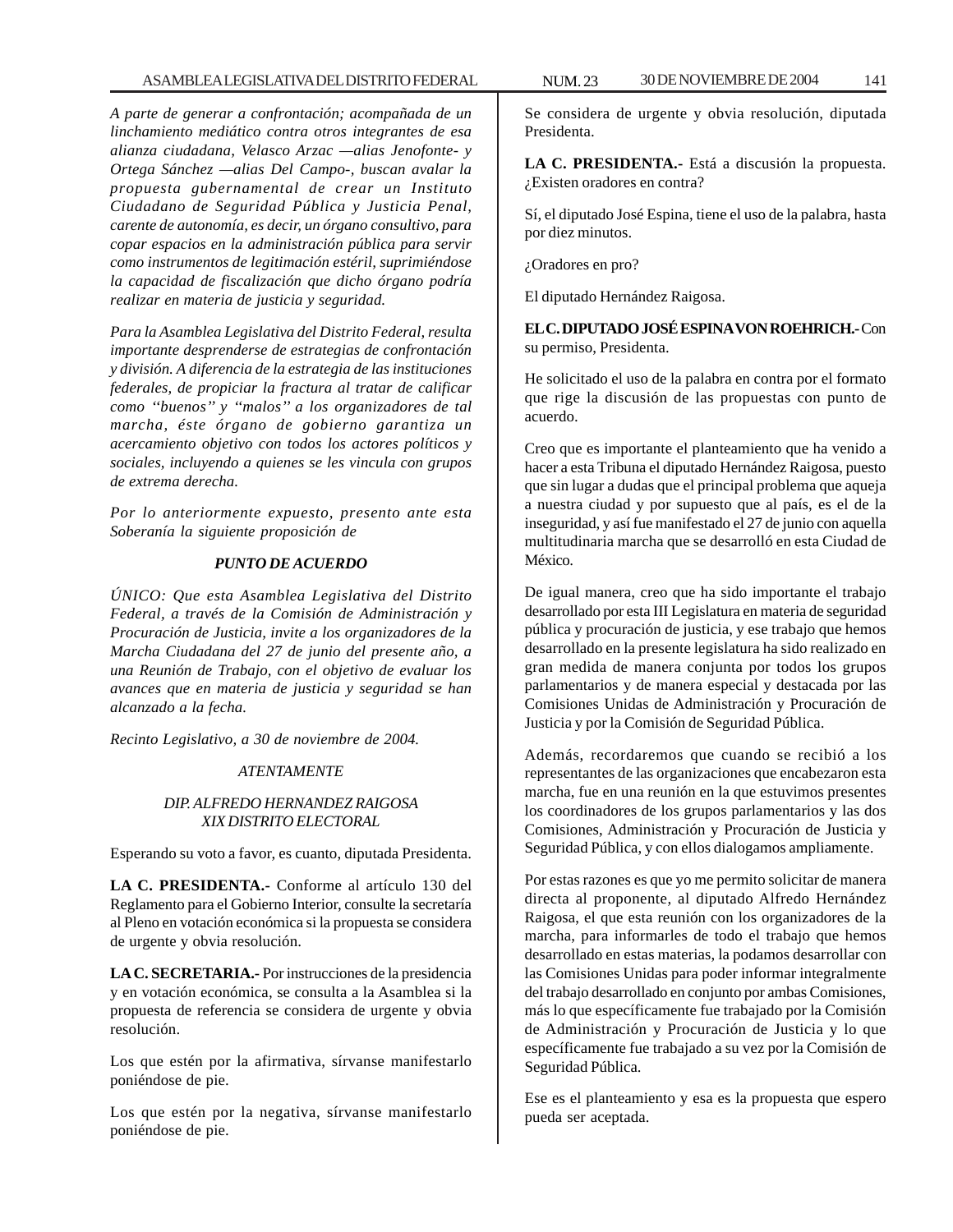142 ASAMBLEA LEGISLATIVA DEL DISTRITO FEDERAL NUM. 23 30 DE NOVIEMBRE DE 2004

Gracias.

**LA C. PRESIDENTA.-** Gracias, diputado. Para hablar a favor de la propuesta, se concede el uso de la palabra, hasta por diez minutos, al diputado Alfredo Hernández.

# **EL C. DIPUTADO ALFREDO HERNÁNDEZ RAIGOSA.-**

Muchas gracias, diputada Presidenta.

Creo que el documento, la lectura que hice en precisión avala el trabajo que hemos realizado en la Asamblea Legislativa de manera indistinta, y considero que aunque tarde, desde mi apreciación, es un momento oportuno para que los organizadores de la marcha puedan conocer a detalle, independientemente de los matices que hoy tienen dentro de este conglomerado de organizaciones que promovieron la marcha, puedan conocer con precisión y detalle lo que aquí hemos elaborado de manera institucional.

A veces uno tiene la precaución, trato de hacerlo siempre, de que cuando presento algo, como hay diferendos particularmente con la Ley de Cultura Cívica, a mi responsabilidad, es independientemente de ese diferendo tener que informar y así lo he estado haciendo de manera recurrente en estas fechas y obviamente que este llamado, esta inclusión que pide el diputado José Espina, Coordinador de Acción Nacional, me parece de lo más aceptable, porque esto garantiza mayor pluralidad en el accionar, pero además de un reconocimiento de que el trabajo no ha sido un trabajo particular o de un solo grupo o de una sola Comisión.

Quiero reconocer esta parte y obviamente aceptar la propuesta de que este llamado, esta invitación a los organizadores de la marcha, pudiera hacerse en Comisiones Unidas de Seguridad Pública y de Procuración de Justicia y que esto pueda garantizar una información completa, fidedigna, veraz y además con la posibilidad de que podamos hacer un balance entre lo que ya se hizo y lo que está por hacerse con los organizadores de la marcha, con nuestra finalidad de atender un reclamo que es justo y que además requiere de un mayor esfuerzo todavía de los y las legisladoras de la Asamblea Legislativa.

Por esa razón el de la voz no tendría ningún inconveniente de asumir esta propuesta que hace el diputado José Espina.

Muchas gracias.

**LA C. PRESIDENTA.-** Gracias diputado. Solicito a la Secretaría pregunta a la Asamblea en votación económica si es de aprobarse la propuesta que presentó el diputado Alfredo Hernández Raigosa con la adición presentada por el diputado José Espina.

**LA C. SECRETARIA.-** Por instrucciones de la presidencia y en votación económica se pregunta a la Asamblea si están a favor o en contra de la propuesta sometida a su consideración con las modificaciones expresadas por el diputado José Espina.

Los que estén por la afirmativa, sírvanse manifestarlo poniéndose de pie.

Los que estén por la negativa, sírvanse manifestarlo poniéndose de pie.

Aprobada la propuesta, diputada Presidenta.

**LA C. PRESIDENTA.-** Gracias. Hágase del conocimiento de los organizadores de la marcha del 27 de junio del presente año para los efectos a que haya lugar.

Para presentar una propuesta con punto de acuerdo sobre el control de establecimientos que expenden agua purificada, se concede el uso de la Tribuna al diputado Efraín Morales Sánchez, del Partido de la Revolución Democrática.

# **EL C. DIPUTADO EFRAÍN MORALES SÁNCHEZ.-** Con su permiso, diputada Presidenta.

Este punto de acuerdo lo presento con información que amablemente nos enviaron 8 delegaciones políticas y algunas verificaciones que hicimos de manera directa a establecimientos que hoy se ostentan como purificadoras de agua en varias partes de la ciudad.

*PROPUESTA CON PUNTO DE ACUERDO, MEDIANTE EL CUAL SE SOLICITA A LAS DELEGACIONES Y A LA SECRETARÍA DE SALUD DEL DISTRITO FEDERAL: LA RESTRICCIÓN DE NUEVAS AUTORIZACIONES Y VERIFICACIÓN DE LAS VIGENTES, REFERIDAS A LA OPERACIÓN DE ESTABLECIMIENTOS PURIFICADORES DE AGUA; Y LA ESTRICTA REGULACIÓN Y CONTROL SANITARIO DE LOS MISMOS.*

### *SEÑORAS Y SEÑORES DIPUTADOS:*

*Con fundamento en lo dispuesto por el artículo 13 fracción II, 17 fracción VI de la Ley Orgánica de la Asamblea Legislativa del Distrito Federal, 130 del Reglamento para el Gobierno Interior de la Asamblea Legislativa del Distrito Federal, se somete a consideración del Pleno de esta H. Asamblea Legislativa, la siguiente Propuesta con Punto de Acuerdo de urgente y obvia resolución al tenor de los siguientes:*

# *ANTECEDENTES*

*1.- El problema del abastecimiento de agua a la población del Distrito Federal, de forma permanente y creciente ha enfrentado difíciles problemas operativos y económicos; dado el enorme crecimiento poblacional de la zona*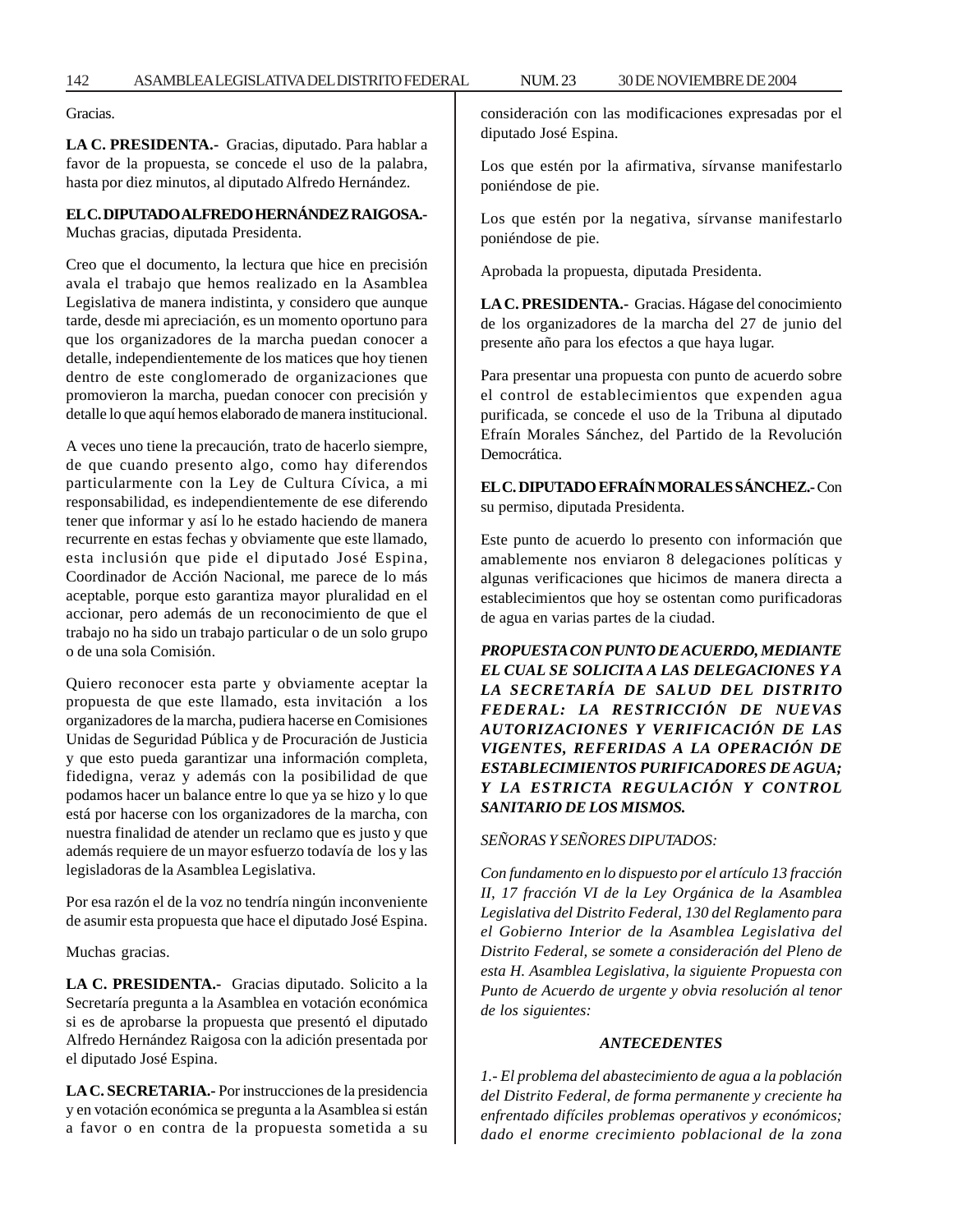*metropolitana y la obvia demanda de servicios y del agua, en forma especial. Además de que cada día se agotan más los afluentes naturales, que su traslado cada vez es más costoso y que la concertación entre los estados generadores y los estados usuarios del vital líquido es más compleja y difícil.*

*2.- Las propias autoridades federales y locales han reconocido que la dotación de agua para tan densa población, se obtiene a costos elevadísimos para ambos gobiernos. Y al mismo tiempo, reconocen que las inversiones destinas para este rubro y su creciente demanda son insuficientes.*

*3.- Es claro que la dotación del agua, aún es poco equitativa. Y que en todos los casos y usos está subvencionada de manera muy significativa: situación que agrava la posibilidad de la suficiente dotación y de la mejor y más adecuada administración de este fundamental servicio.*

*4.- En infinidad de foros internacionales, declaraciones de titulares de organismos públicos y sociales; así como de los estudiosos y especialistas coinciden en sus conclusiones, que: el agua al igual que la salud son factores previos y esenciales para poder alcanzar y disfrutar otros derechos humanos, como son los de la alimentación y nutrición adecuados; así como a la vivienda y la educación, entre otros. Y por tanto, el agua es un bien social, económico y cultural de la sociedad pero de ninguna manera un bien comercializable.*

*5.- Sin embargo en la medida que ha crecido la escasez y las dudas sobre la calidad y pureza del agua para beber, se ha alentado la explotación sostenida del agua purificada envasada, que no tan sólo ha exacerbado una moda y germinado una cultura, que resulta en lo económico cara e igual de cara en lo referente al deterioro ecológico que los miles de millones de envases en que se distribuye generan.*

*6.- Indudablemente el manejo y dotación insalubre del agua puede transmitir enfermedades infecciosas -como la fiebre tifoidea y el cólera; por lo que sus beneficios a la salud no sólo dependen de la cantidad que se ingiera, sino también de la calidad. Es por eso que el agua destinada al consumo humano debe ser potable, es decir libre de gérmenes patógenos, impurezas u otros agentes nocivos para la salud, además de incolora, inodora e insípida.*

*7.- La Secretaría de Salud del Distrito Federal, a través del Programa de Salud 2002 — 2006, se fijó valorar y tomar en cuenta que:*

*El Estado tiene que asumir la responsabilidad de establecer las condiciones para respetar por igual la vida* *de todos los individuos. Esto significa hacer realidad el derecho a la salud de todos y cada uno de los ciudadanos y ciudadanas. La equidad significa entonces, iguales derechos y posibilidades ante la misma necesidad.*

*Con base en estos antecedentes, me permito hacer los siguientes:*

### *CONSIDERANDOS*

*PRIMERO.- Que resulta incongruente que las propias autoridades a las que tanto les cuesta operativa y financieramente traer el agua a esta ciudad; y que incluso no satisfacen de manera regular y suficiente al total de la población; autoricen y otorguen licencias. Y al mismo tiempo suministren el agua en forma suficiente, regular y permanente a estos pequeños y grandes establecimientos que venden y lucran ostensiblemente con el vital líquido.*

*SEGUNDO.- Que llama la atención la enorme cantidad de establecimientos que se ostentan como purificadoras de agua, los cuales de la noche a la mañana surgen por todas las delegaciones de esta capital. Mismos que, en general, evidencian serias deficiencias en sus instalaciones, que poco garantizan cubrir cabalmente lo establecido por las Normas Oficiales Mexicanas para este delicado servicio. Significando un grave riesgo para la salud pública.*

*TERCERO.- Que solicitamos a todas y cada una de las delegaciones su padrón de establecimientos que operan con el giro de purificadoras de agua, de éstos; a la fecha, se enlistan formalmente más de 300 establecimientos autorizados en el Distrito Federal. Debiendo agregarse aquí mismo a las seudopurificadoras y simples llenadoras de garrafones que operan clandestinamente, en todas las demarcaciones. Todas las anteriores, sin contar las poderosas trasnacionales que acaparan el mercado local y nacional y que casi ''gratuitamente'' disponen de esta ''materia prima'' para sus lucrativos negocios.*

*CUARTO.- Que estas microempresas y las enormes trasnacionales han hecho de este recurso natural y derecho humano un gigantesco y lucrativo negocio; en virtud del bajo y subsidiado precio con el que reciben el agua; y de que sus productos son ofertados y pagados por los consumidores con márgenes de utilidad estratosféricos -por lo menos entre el 5000 y 6000 %, en obvio detrimento de la economía de los ciudadanos.*

*QUINTO.- Que la regulación y control sanitario son los actos del gobierno para ordenar y controlar el funcionamiento sanitario de las actividades que se realicen en los establecimientos; a través de autorizaciones, vigilancia, aplicación de medidas de seguridad y en su caso imposición de sanciones.*

*SEXTO.- Que es obligación del Gobierno y la Secretaría de Salud: garantizar el derecho a la protección de la*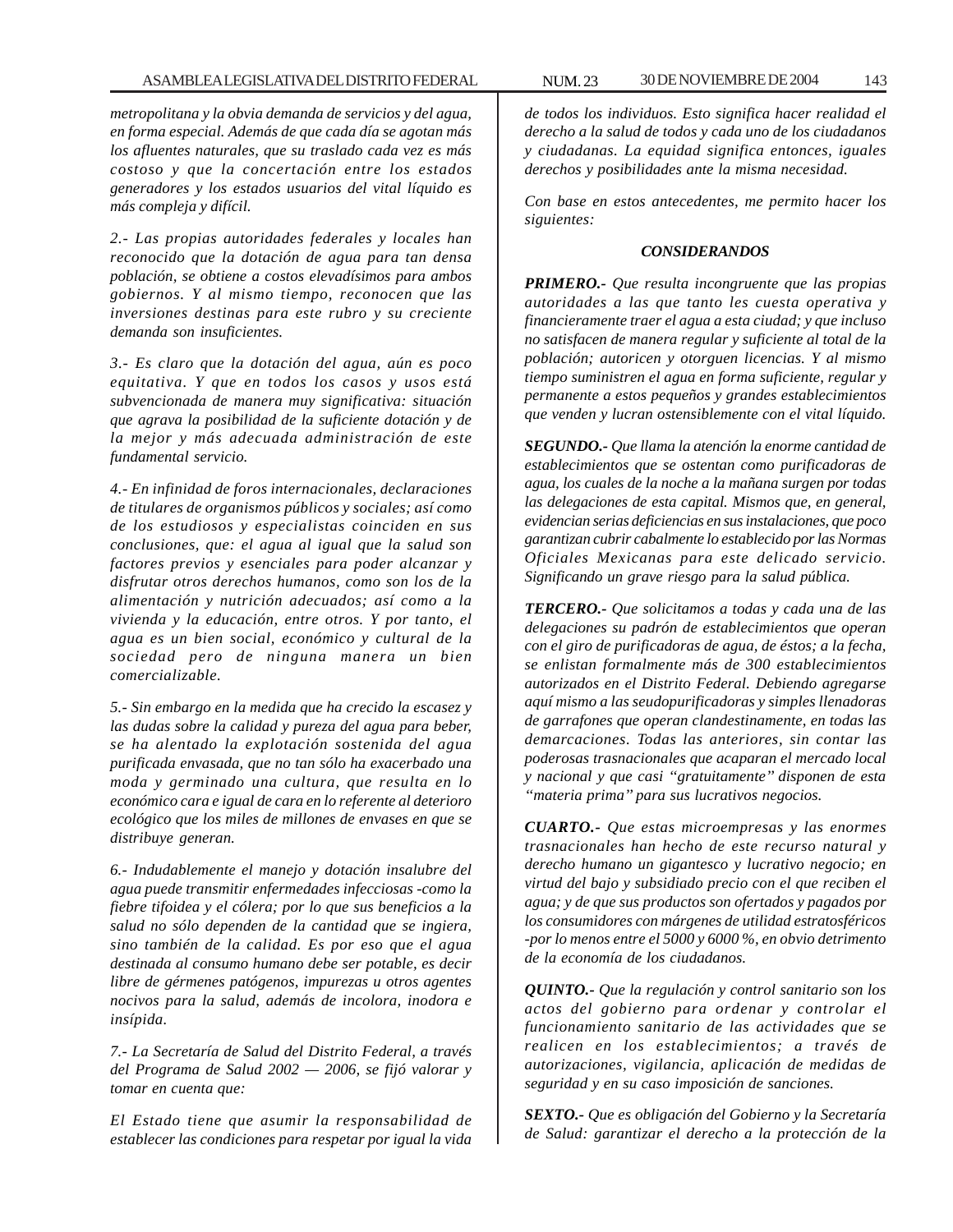*salud de la población del Distrito Federal y de enfatizar la seguridad sanitaria de la ciudad, mediante la promoción de la salud y la prevención del daño.*

*SÉPTIMO.- Que las delegaciones y la Secretaría de Salud del Distrito Federal deben establecer las mejores políticas y estrategias antes de otorgar nuevas licencias y vigilar y sancionar la operación y servicios de las purificadoras de agua en el Distrito Federal.*

*OCTAVO.- Que en mérito de lo anteriormente expuesto y con fundamento en el artículo 130 del Reglamento para el Gobierno Interior de la Asamblea Legislativa del Distrito Federal, someto a consideración de esta Honorable Asamblea, el siguiente Punto de Acuerdo de urgente y obvia resolución;*

#### *PUNTO DE ACUERDO*

*ÚNICO.- SE SOLICITA A LAS DELEGACIONES Y A LA SECRETARIA DE SALUD DEL DISTRITO FEDERAL; LA RESTRICCIÓN DE NUEVAS AUTORIZACIONES Y VERIFICACIÓN DE LAS VIGENTES, REFERIDAS A LA OPERACIÓN DE ESTABLECIMIENTOS PURIFICADORES DE AGUA; Y LA ESTRICTA REGULACIÓN Y CONTROL SANITARIO DE LOS MISMOS.*

### *ATENTAMENTE*

# *DIP. EFRAÍN MORALES SÁNCHEZ*

Por su atención, muchas gracias.

**LA C. PRESIDENTA.-** Gracias, diputado. Conforme al artículo 130 del Reglamento para el Gobierno Interior, solicito a la Secretaría que en votación económica consulte si la propuesta se considera de urgente y obvia resolución.

**LA C. SECRETARIA.-** Por instrucciones de la presidencia y en votación económica, se consulta a la Asamblea si la propuesta de referencia se considera de urgente y obvia resolución.

Los que estén por la afirmativa, sírvanse manifestarlo poniéndose de pie.

Los que estén por la negativa, sírvanse manifestarlo poniéndose de pie.

Se considera de urgente y obvia resolución, diputada Presidenta.

**LA C. PRESIDENTA.-** Está a discusión la propuesta. ¿Existen oradores en contra?

Solicito a la secretaría pregunte a la Asamblea en votación económica si se aprueba la propuesta a discusión.

**LA C. SECRETARIA.-** Por instrucciones de la presidencia y en votación económica, se pregunta a la Asamblea si están a favor o en contra de la propuesta sometida a su consideración.

Los que estén por la afirmativa, sírvanse manifestarlo poniéndose de pie.

Los que estén por la negativa, sírvanse manifestarlo poniéndose de pie.

Aprobada la propuesta, diputada Presidenta.

**LA C. PRESIDENTA.-** Remítase a las autoridades correspondientes para los efectos legales a que haya lugar.

Esta presidencia informa que el punto anterior referente al acuerdo sobre la marcha del 27 de junio que presentó el diputado Alfredo Hernández Raigosa y que fue aprobado por este pleno de urgente y obvia resolución, se turna las Comisiones Unidas de Administración y Procuración de Justicia y de Seguridad Pública, a fin de que determinen la fecha y forma en que se celebrará la reunión.

Para presentar una propuesta con punto de Acuerdo para que se done de manera voluntaria un día de dieta para apoyar el Teletón, se concede el uso de la tribuna al diputado José Antonio Arévalo, del Partido Verde Ecologista de México.

**EL C. DIPUTADO JOSÉ ANTONIO ARÉVALO GONZÁLEZ.- -**Con el permiso de la Presidenta.

# *FRACCIÓN PARLAMENTARIA DEL PARTIDO VERDE ECOLOGISTA DE MÉXICO*

*PROPOSICIÓN CON PUNTO DE ACUERDO PARA OTORGAR DE MANERA VOLUNTARIA LA SUMA EQUIVALENTE DE UN DÍA DE DIETA DE LOS SESENTA Y SEIS DIPUTADOS INTEGRANTES DE ESTA ASAMBLEA LEGISLATIVA DEL DISTRITO FEDERAL PARA EL TELETÓN 2004*

# *DIP. IRMA ISLAS LEÓN PRESIDENTE DE LA MESA DIRECTIVA DE LA ASAMBLEA LEGISLATIVA DEL DISTRITO FEDERAL P R E S E N T E.*

*El suscrito Diputado José Antonio Arévalo González a nombre del grupo parlamentario del Partido Verde Ecologista de México, con fundamento en lo dispuesto en los artículos 17 fracción VI de la Ley Orgánica de la Asamblea Legislativa del Distrito Federal y 129 del Reglamento para el Gobierno, me permito presentar ante esta Honorable Asamblea la siguiente proposición con punto de acuerdo, PARA OTORGAR DE MANERA VOLUNTARIA LA SUMA EQUIVALENTE DE UN DÍA DE DIETA DE LOS SESENTA Y SEIS DIPUTADOS INTEGRANTES DE ESTA ASAMBLEA LEGISLATIVA DEL DISTRITO FEDERAL PARA EL TELETÓN 2004, conforme a lo siguiente:*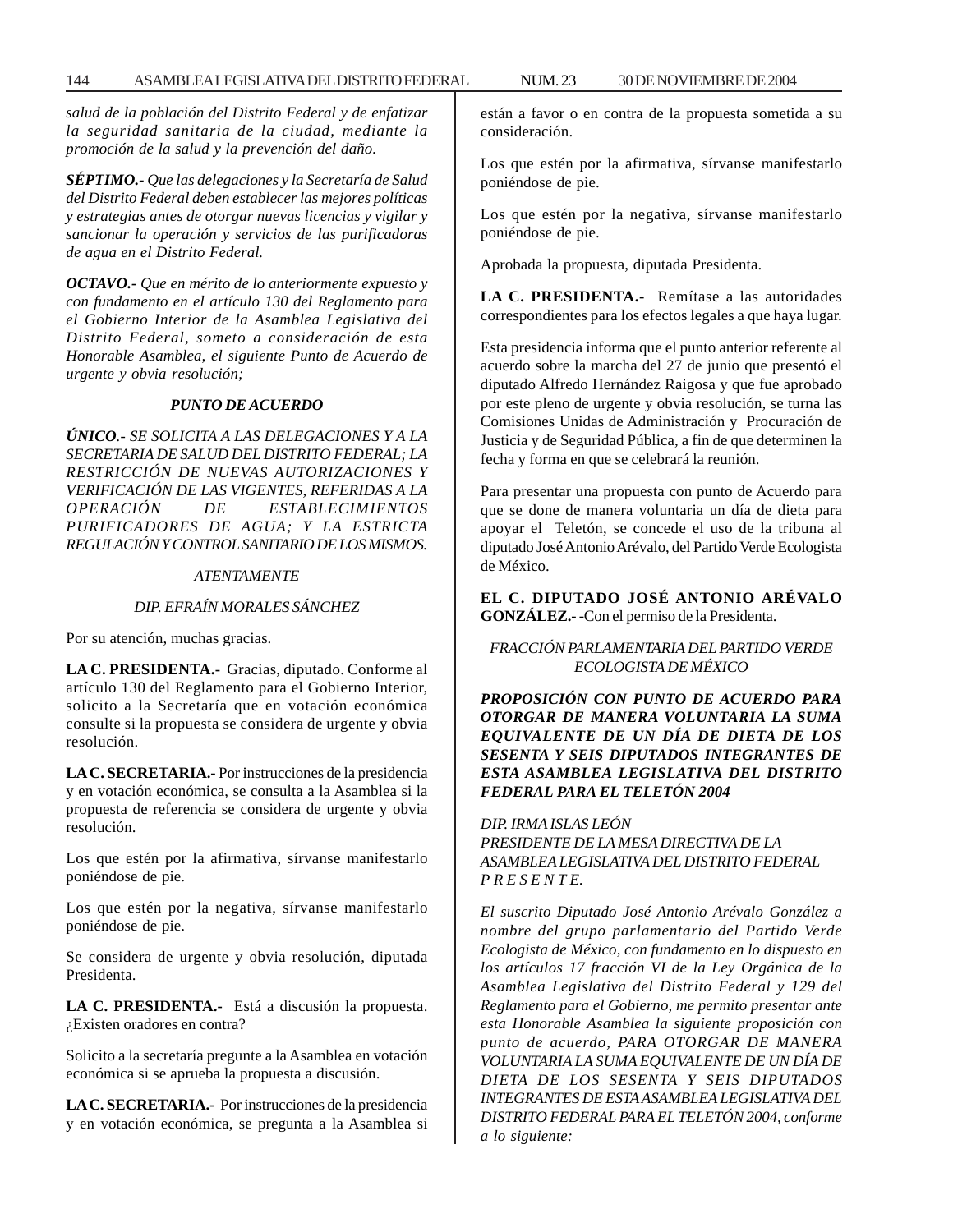#### *ANTECEDENTES*

*1.- Los próximos días 3 y 4 de diciembre del presente año, se llevará a cabo el evento denominado ''Teletón 2004'', con el objetivo de recabar fondos, para ayudar a los menores con discapacidad física, motriz y mental en nuestro país.*

*Para poder lograr una plena integración de los niños con discapacidad a los diversos ámbitos de la vida, es necesario contar con una cultura que nos lleve a respetar la dignidad humana. Por lo cual, hacemos un atento llamado a la concientización, sobre la demanda de igualdad de oportunidades. Nuestros niños con discapacidad necesitan solventar algunos de los principales problemas que enfrentan a diario, como lo son la existencia de barreras físicas y la falta de oportunidades.*

*2.- No olvidemos que existen organismos no gubernamentales e instituciones que atienden a este grupo de niños, como es el DIF, la Secretaría de Salud, la Secretaría de Educación Pública; que conjuntan esfuerzos en apoyo a todos los niños con algún tipo de discapacidad, por lo que debemos impulsar acciones en conjunto para su beneficio y discutir iniciativas y reformas que permitan se les otorgue mayor presupuesto, que vaya encaminado a la satisfacción de sus necesidades.*

*3.- Atendamos el mandato de la ciudadanía impulsando acciones, para que instituciones como los Centros Teletón se encuentren en sus entidades federativas y municipios para que se les brinde mayores apoyos y se generen las partidas presupuestales necesarias para la rehabilitación que tanto les hace falta. Recordemos que el Teletón, fue creado con el fin de recabar fondos para la ayuda de niños con discapacidad en México en el año de 1997, cuando diversos medios de comunicación convocaron a todos los mexicanos a unirse en un gran proyecto que ha dado frutos de manera satisfactoria.*

*4.- El Tetetón es un proyecto de asistencia nacional, en donde todos los mexicanos tenemos la oportunidad de reunirnos entorno a nuestros valores y trabajar por la misma causa: la rehabilitación e integración de nuestros niños y jóvenes con discapacidad. Actualmente se realizan estos eventos de Teletón en 11 países de Latinoamérica como Brasil, Chile, Colombia, Costa Rica, El Salvador, Guatemala, Honduras, Panamá, Paraguay y Perú, con una influencia de millones de personas, que construyen la misma causa.*

*5.-Se trata de una iniciativa que rebasa incluso la misma ayuda económica, que se recauda anualmente, por ser formadora de una cultura de participación y solidaridad, generadora de oportunidades, para renovar la confianza en estas valiosas personas y en las instituciones, que*

*igualmente nos conlleva a reflexionar sobre nuestros valores e incorporarnos a la vida diaria.*

#### *CONSIDERANDOS*

*PRIMERO.- Que a la fecha se han celebrado 7 Teletones y gracias a la participación de la sociedad mexicana los resultados han superado siempre las expectativas planteadas. Y por lo cual, ya se cuenta hasta el momento con 6 Centros de Rehabilitación Infantil Teletón (CRIT) operando, y 290 instituciones que trabajan para los niños con discapacidad, en toda la República Mexicana.*

*SEGUNDO.- Que cada año se ha podido incrementar el monto obtenido. En el 2001 se obtuvieron \$207,480,000 y en el 2002 se alcanzó la cantidad de \$217,800,000. Y que todos los ingresos del Teletón son certificados ante Notario Público y que la Fundación Teletón es auditada por tres de las más prestigiadas firmas de despachos de auditores.*

*TERCERO.- Que el año pasado en Teletón 2003 se recaudaron \$247,759,351; los cuales se aplicaron en los 6 Centros de Rehabilitación Infantil Teletón. Este monto permitió brindar atención a: 8,670 familias en los CR1T de Estado de México, Occidente, Oaxaca, Aguascalientes, Coahuila y Guanajuato beneficiando a 27,744 personas. El mayor porcentaje de los recursos son canalizados a la construcción, equipamiento y operación de estos centros de rehabilitación infantil y se complementa el apoyo a través del Fondo Teletón de Apoyo a Instituciones.*

*CUARTO.-Que entre los estados que registraron mayor participación de la sociedad, como porcentaje de su población total, fueron Baja California Sur con l.9%. y el Distrito Federal con l.7%, donde el porcentaje de participación más significativo es el de las personas con menos recursos. Y, considerando que existen 159, 754 personas con capacidades diferentes en el Distrito Federal, representando el 8.9% del total a nivel nacional; resulta congruente que nosotros, al ser promotores de la solución de los problemas y necesidades colectivas, nos unamos a esta causa, fomentando una cultura de integración y de participación.*

*QUINTO.- Por todo ello, proponemos que todos juntos, independientemente de nuestras diferencias ideológicas y concientes de las grandes demandas que legítimamente reclaman las personas con discapacidad, apoyemos el esfuerzo que se esta realizando en este evento, que nos da la oportunidad de unirnos y solidarizarnos, participando en la lucha de mejorar la condiciones de vida de miles de niños y niñas mexicanas, que viven con algún tipo de discapacidad.*

*SEXTO.- Por lo anteriormente expuesto, motivado y con fundamento en el artículo 130 del Reglamento para el Gobierno Interior de la Asamblea Legislativa del Distrito Federal sometemos a consideración del pleno el siguiente;*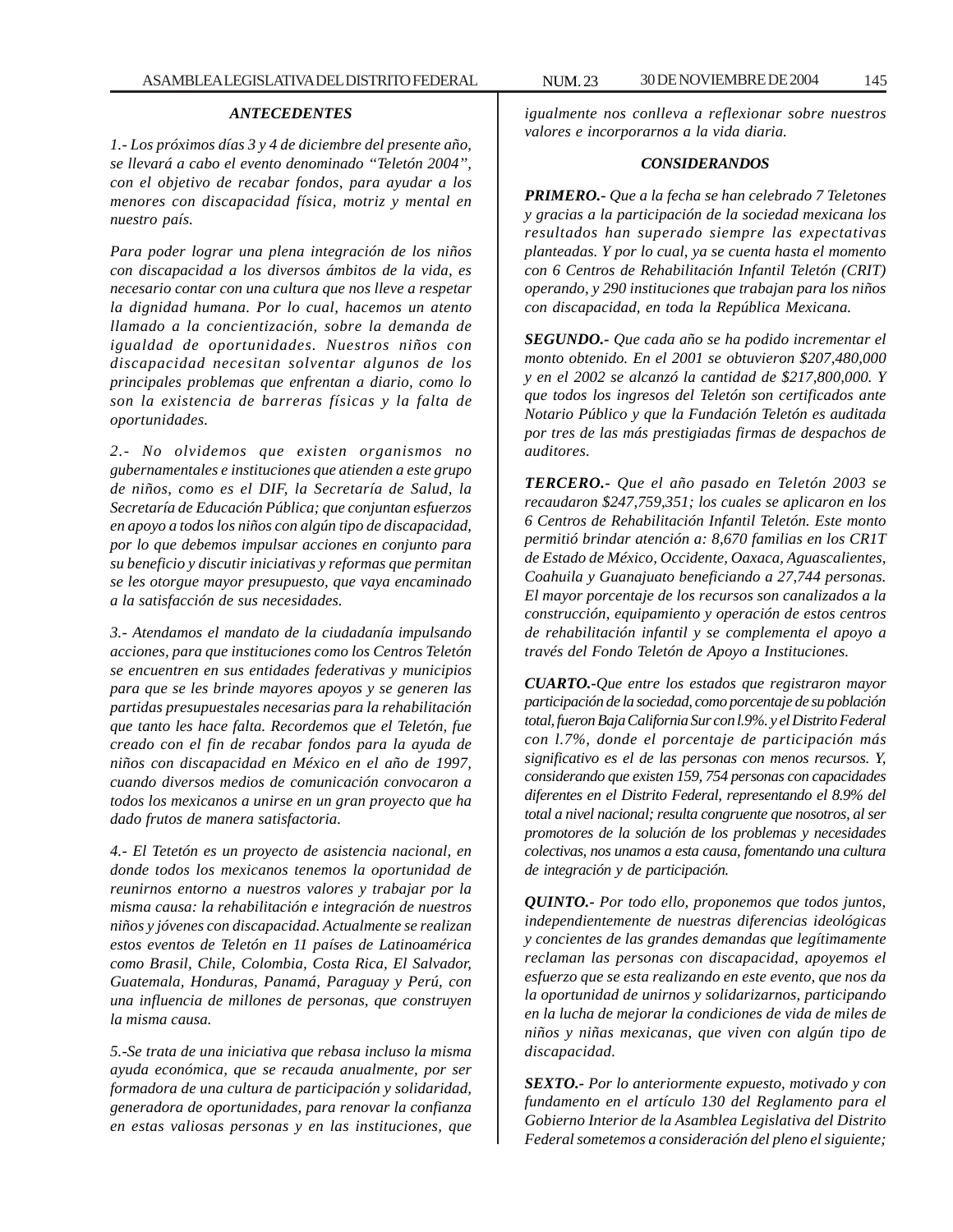## *PUNTO DE ACUERDO*

*ÚNICO.- PARA OTORGAR DE MANERA VOLUNTARIA LA SUMA EQUIVALENTE DE UN DÍA DE DIETA DE LOS SESENTA Y SEIS DIPUTADOS INTEGRANTES DE ESTA ASAMBLEA LEGISLATIVA DEL DISTRITO FEDERAL, III LEGISLATURA, PARA EL TELETÓN 2004,*

*Signan por el Partido Verde Ecologista de México: Dip. Bernardo De la Garza Herrera; Dip. Francisco de Paula Agundis Arias; Dip. Sara Guadalupe Figueroa Canedo; Dip. Arturo Escobar y Vega; Dip. José Antonio Arévalo González.*

Muchas gracias.

**LA C. PRESIDENTA.-** Gracias. Conforme al artículo 130 del Reglamento para el Gobierno Interior de la Asamblea, solicito a la secretaría consulte al Pleno en votación económica si esta propuesta se considera de urgente y obvia resolución.

**LA C. SECRETARIA.-** Por instrucciones de la presidencia y en votación económica se consulta a la Asamblea si la propuesta de referencia se considera de urgente y obvia resolución.

Los que estén por la afirmativa, sírvanse poniéndose de pie.

Los que estén por la negativa, sírvanse manifestarlo poniéndose de pie.

Se considera de urgente y obvia resolución, diputada Presidenta.

**LA C. PRESIDENTA.-** Está a discusión la propuesta. ¿Existen oradores en contra?

Proceda la secretaría a preguntar al Pleno en votación económica si se aprueba la propuesta a discusión.

**LA C. SECRETARIA.-** Por instrucciones de la presidencia y en votación económica se pregunta a la Asamblea si están a favor o en contra de la propuesta sometida a su consideración.

Los que estén por la afirmativa, sírvanse manifestarlo poniéndose de pie.

Los que estén por la negativa, sírvanse manifestarlo poniéndose de pie.

Aprobada la propuesta, diputada Presidenta.

**LA C. PRESIDENTA.-** Remítase a la Tesorería de esta Asamblea para su instrumentación.

Para presentar una propuesta con punto de acuerdo para la implementación de un programa de educación vial, se concede el uso de la Tribuna a la diputada Lourdes Alonso Flores, del Partido de la Revolución Democrática.

**LA C. DIPUTADA LOURDES ALONSO FLORES.-** Con su permiso diputada Presidenta.

*PROPOSICIÓN CON PUNTO DE ACUERDO, PARA QUE LA ASAMBLEA LEGISLATIVA DEL DISTRITO FEDERAL, DENTRO DEL AMBITO DE SUS FACULTADES, AL MOMENTO DE REVISAR, DISCUTIR Y APROBAR EL PRESUPUESTO DE EGRESOS DEL AÑO 2005, DESTINE UNA PARTIDA PRESUPUESTAL PARA LA SECRETARIA DE TRANSPORTE Y VIALIDAD DEL DISTRITO FEDERAL, PARA QUE POR MEDIO DE LA DIRECCION DE APOYO VIAL SE IMPLEMENTE UN PROGRAMA DE EDUCACION VIAL DENOMINADO ''CULTURA VIAL PARA LOS HABITANTES DE LA CIUDAD DE MEXICO''.*

*Honorables Diputados Integrantes de esta Asamblea Legislativa del Distrito Federal:*

*Con fundamento en lo dispuesto en los artículos 122, Base primera, fracción V, inciso b, de la Constitución Política de los Estados Unidos Mexicanos; 42 fracción II del Estatuto de Gobierno del Distrito Federal; 10 fracción III, 17 fracción VI de la Ley Orgánica de la Asamblea Legislativa del Distrito Federal, y 129 del Reglamento para el Gobierno Interior de la Asamblea Legislativa del Distrito Federal, la suscrita Diputada Lourdes Alonso Flores, integrante de la Fracción Parlamentaria del Partido de la Revolución Democrática, somete a consideración de esta Honorable Asamblea Legislativa del Distrito Federal, el siguiente Punto de Acuerdo conforme a los siguientes:*

#### *ANTECEDENTES*

*Debido al constante crecimiento demográfico y urbano de la Ciudad de México, mismo que ha tenido un incremento constante del 0.03 % del total de la Población del País conforme al ultimo censo poblacional; y en forma paralela, al constante incrementado del parque vehicular tanto publico como privado, ya que en el año 2000 se tenia una cifra de 3,461,731 vehículos circulantes en esta urbe, cifra que se elevo a principios del presente año en 4,089,705 vehículos circulantes, y ante una precaria educación vial, que lleve como finalidad crear una conciencia y cultura vial entre los habitantes del Distrito Federal, lo que ha generado un aumento alarmante de accidentes por transito vehicular en esta Ciudad.*

*Es de considerarse que mientras en otros países el desarrollo urbano se ha dado de manera paulatina, hecho que les ha permitido desarrollar una política de seguridad vial, por lo que en contra parte, en ciudades como la de México, la motorización y el desarrollo urbano han llegado demasiado rápido y no han dado tiempo para ir formando una política que tome en cuenta a todos los actores que intervienen en el tráfico urbano.*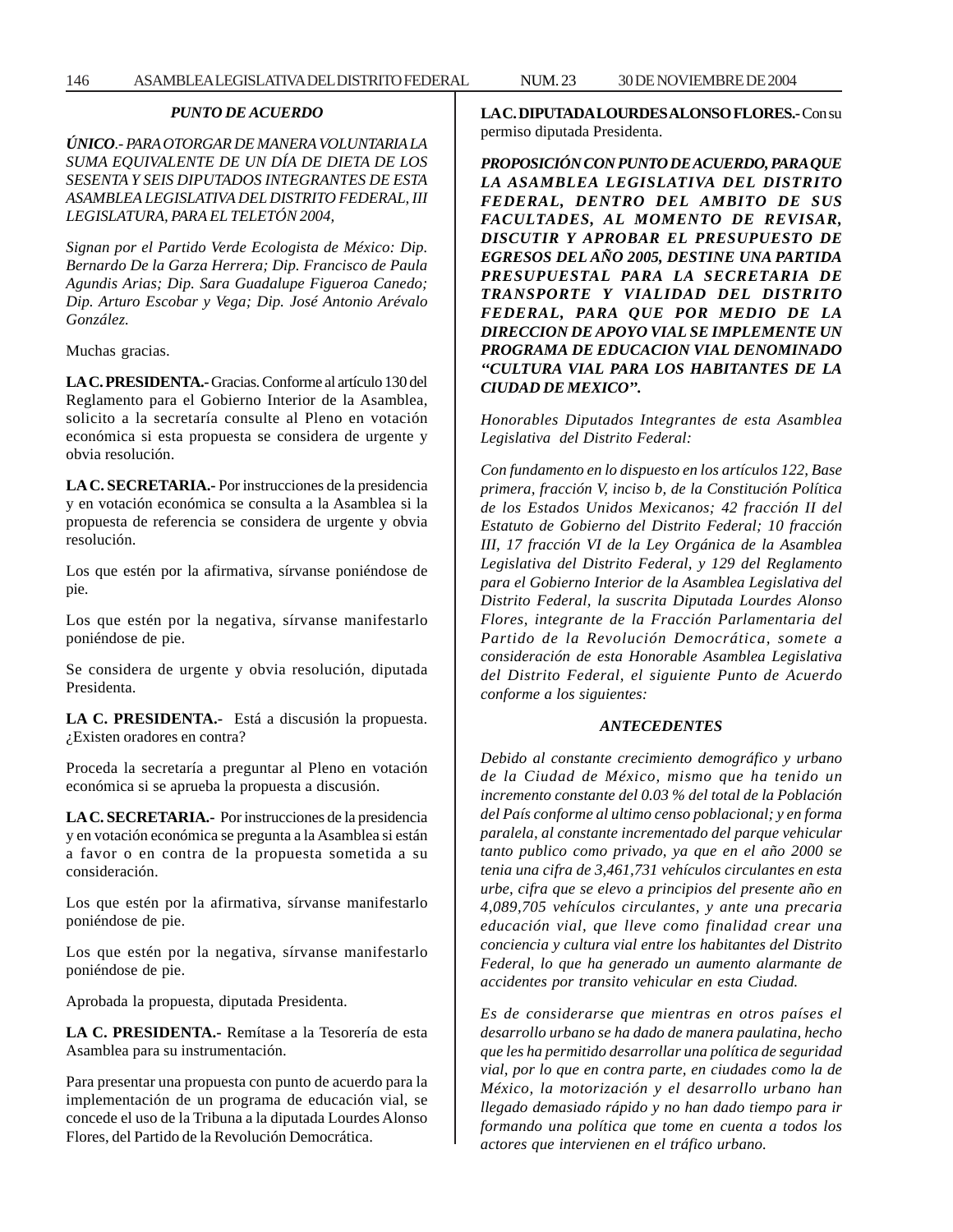*Y de acuerdo con los datos proporcionados por el Instituto Nacional de Estadística, Geografía e Informática (INEGI), y de un análisis elaborado por la Asociación Mexicana de Instituciones de Seguros A. C., en el año 2002 se registraron en el país 399 mil accidentes de tránsito, y de ellos, casi 58 mil fueron atropellamientos. Los percances dejaron mil 400 peatones muertos y 62 mil 135 lesionados.*

*Siendo los peatones el grupo más vulnerable en los accidentes viales, conforme a la ultima estadística de fecha 21 enero del corriente, en donde un promedio de 59 mil son atropellados cada año, y de los cuales poco más de mil 500 pierden la vida.*

*Por su parte la Secretaria de Seguridad Publica del Distrito Federal, refiere que como grandes causales de muertes, excluyendo las enfermedades, son los atropellamientos y choques; y que en el primer semestre del 2004 hubo un total de 1,499 atropellamientos, 2 mil 802 choques, 130 volcaduras, 192 caídas de pasajeros de diferentes vehículos, principalmente de transporte público.*

*A pesar de las políticas implementadas por la Secretaria de Seguridad Publica del Distrito Federal, como la realización de campañas publicitarias sobre cultura vial, así como la instrumentación del programa de auto compartido; la impartición de cursos de capacitación en materia de educación vial y difusión de el Programa de Control y Prevención de Ingestión de Alcohol en Conductores de Vehículos (Alcoholímetro), no se ha tomado en consideración un Programa permanente de Educación Vial Complementario aplicable en su primera instancia para los niveles Preescolar y Nivel Primaria,*

*Ya que conforme al estudio denominado ''El Crecimiento Urbano y sus Consecuencias no Planeadas. El caso de los Atropellamientos'', en dicho estudio se sostiene que el 14 por ciento de los accidentes viales, un peatón es arrollado, y el 90 por ciento de los atropellados reporta no saber o no haber conducido nunca un vehículo, y no conocer las señales viales por falta de educación en esta materia, siendo este ultimo el factor generador de la Causa de muertes en nivel preescolar, escolar básico y de individuos en edad reproductiva, 2o lugar como causa de orfandad, el responsable de 35 mil 324 víctimas de accidentes durante el año 2000, el productor de 3 millones consultas anuales dadas por lesiones, el de 2.5 millones días-cama al año ocupados por los accidentados en hospitales del Sector Salud, el de 63 mil millones monto en pesos de la repercusión económica por los accidentes al año, el de 90% accidentes que pueden evitarse, el de el 50% de muertes accidentales debidas al tránsito vehicular y el de 520 lesionados diariamente por accidentes de tránsito vehicular que requieren atención médica.*

*Cifras que conforme al estudio antes señalado, son atribuidas a la insuficiencia de señalamientos y de la infraestructura de protección, y a una inadecuada*

*preparación de los conductores y la falta de una ''cultura vial'' entre los propios peatones por la inobservancia de una política integral de prevención de accidentes, no sólo desde la óptica de la salud, sino desde la planeación del desarrollo urbano, de seguridad pública y de un Programa Permanente Educación Vial.*

*Programas que conforme a la legislación vigente aplicable en la materia para el Distrito Federal, es Facultad de la Secretaria de Transporte y Vialidad del Distrito Federal, la implementación de programas permanentes de educación vial, mismos que no se han podido implementar por la falta de un presupuesto especifico asignado en esta materia y aunado por el limitado recurso presupuestal destinado para esta Secretaria.*

*Por lo que en esta materia, la Dirección de Apoyo Vial, dependiente de la Secretaria de Transporte y Vialidad del Gobierno del Distrito Federal, tiene desarrollado un Programa Permanente de Educación Vial Complementario, mismo que esta destinado a la población más vulnerable por la falta de una educación vial, como es la población de nivel preescolar y escolar básico en todos sus niveles.*

*Y que el objetivo de este programa denominado ''Cultura Vial para los Habitantes de la Ciudad de México'', es la de generar en los habitantes del Distrito Federal, las conductas, hábitos y actitudes para que interioricen una Cultura Vial como parte de su vida cotidiana, por medio de la entrega de un libro de texto gratuito y material lúdico a la población del nivel preescolar y primaria en todos sus niveles, e implementar en coordinación con las autoridades educativas, un Programa Permanente de Educación Vial Complementario a la Educación Básica.*

*Programa por el cual se verían beneficiados mas de 1, 247, 700 estudiantes de estos niveles, y que para poder desarrollar este programa es necesaria una partida presupuestal actualizada de \$14, 260, 384 pesos.*

*En razón de que a medida que se modifiquen las actitudes se irán modificando las situaciones. Pero sólo la educación es la única que puede llegar a promover esos cambios.*

### *CONSIDERANDO:*

*PRIMERO: Que es una facultad de esta Asamblea Legislativa del Distrito Federal, Revisar, Discutir y Aprobar el Presupuesto de Egresos del Distrito Federal, conforme a lo establecido por los artículos 122, Base primera, fracción V, inciso b, de la Constitución Política de los Estados Unidos Mexicanos; 42 fracción II del Estatuto de Gobierno del Distrito Federal; 10 fracción III de la Ley Orgánica de la Asamblea Legislativa del Distrito Federal.*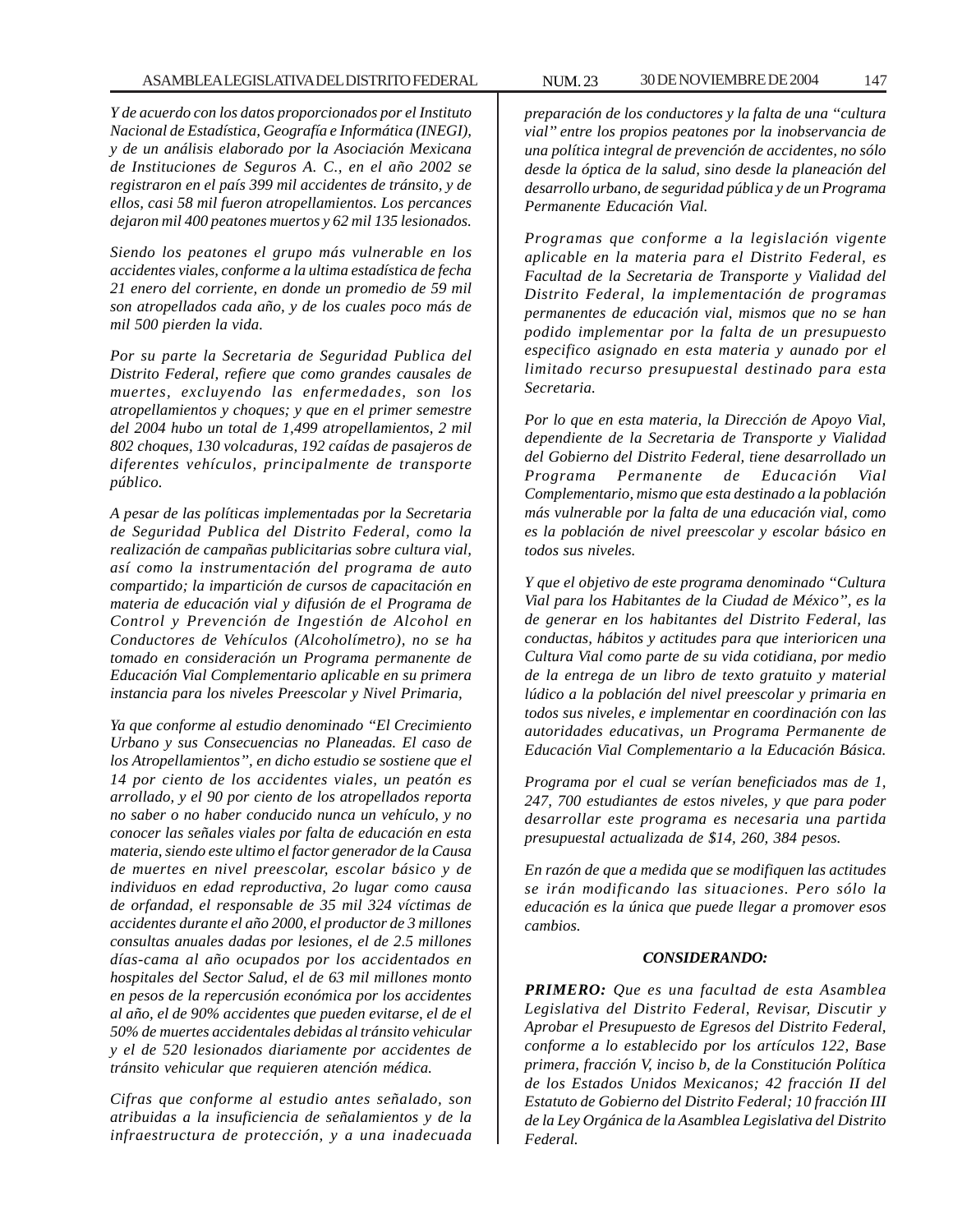*SEGUNDO: Que es Obligación de los Diputados Integrantes de esta Asamblea Legislativa del Distrito Federal, Representar los intereses de los ciudadanos, promover y gestionar la solución de los problemas y necesidades colectivas, conforme a lo establecido por el articulo 18 fracción VII de la Ley Orgánica de la Asamblea Legislativa del Distrito Federal.*

*TERCERO: Que conforme a lo establecido por el articulo 7° fracción XXIX de la Ley de Transporte y Vialidad del Distrito Federa, que para el cumplimiento de la citada Ley y de los ordenamientos que de ella emanen, la Secretaria tendrá, además de las disposiciones contenidas en otras leyes, las facultades de instrumentar en coordinación con otras dependencias, programas y campañas permanentes de educación vial y cortesía urbana, encaminados a mejorar las condiciones bajo las cuales se preste el servicio de transporte en el Distrito Federal, así como la prevención de accidentes, a través de la formación de una conciencia social de los problemas viales y una cultura urbana en la población.*

*CUARTO: Que ante la magnitud de la problemática planteada y ante una falta de Política Permanente de Cultura Vial, es de suma importancia establecer un Programa Permanente de Educación Vial, como un factor determinante para preservar y mejorar la calidad de vida de la ciudadanía*

*QUINTO: Que ante tal contexto, resulta necesario que en esta Revisión, Discusión y Aprobación del Presupuesto de Egresos del Distrito Federal para el año 2005, sea destinada una partida presupuestal de \$14, 260, 384 pesos, a la Dirección de Apoyo Vial, de la Secretaria de Transporte y Vialidad del Distrito Federal, para que implemente y desarrolle un Programa Permanente de Educación Vial, denominado ''CULTURA VIAL PARA LOS HABITANTES DEL DISTRITO FEDERAL'', con la finalidad de beneficiar a la población de nivel preescolar y primaria en todos sus niveles, con un libro de texto gratuito y material lúdico, y se instaure un Programa Permanente de Educación Vial Complementaria a la Educación Básica.*

*Por lo expuesto y fundado, someto a consideración de esta Honorable Asamblea Legislativa del Distrito Federal el siguiente:*

## *PUNTO DE ACUERDO*

*UNICO: QUE LA ASAMBLEA LEGISLATIVA DEL DISTRITO FEDERAL, DENTRO DEL AMBITO DE SUS FACULTADES, AL MOMENTO DE REVISAR, DISCUTIR Y APROBAR EL PRESUPUESTO DE EGRESOS DEL AÑO 2005, DESTINE UNA PARTIDA PRESUPUESTAL DE \$14, 260, 384 PESOS, A LA DIRECCIÓN DE APOYO VIAL, DE LA SECRETARIA DE TRANSPORTE Y VIALIDAD DEL DISTRITO FEDERAL, PARA QUE IMPLEMENTE Y* *DESARROLLE UN PROGRAMA PERMANENTE DE EDUCACIÓN VIAL, DENOMINADO ''CULTURA VIAL PARA LOS HABITANTES DEL DISTRITO FEDERAL'', CON LA FINALIDAD DE BENEFICIAR A LA POBLACIÓN DE NIVEL PREESCOLAR Y PRIMARIA EN TODOS SUS NIVELES, CON UN LIBRO DE TEXTO GRATUITO Y MATERIAL LÚDICO, Y SE INSTAURE UN PROGRAMA PERMANENTE DE EDUCACION VIAL COMPLEMENTARIA A LA EDUCACIÓN BASICA.*

*Firman diputados de las distintas fracciones parlamentarias: Dip. Silvia Lorena Villavicencio Ayala; Dip. Aleida Alavez Ruiz; Dip. Elio Ramón Bejarano Martínez; Dip. Rodrigo Chávez Contreras; Dip. Francisco Chiguil Figueroa; Dip. Maricela Contreras Julián; Dip. Rodolfo Francisco Covarrubias Gutiérrez; Dip. Emilio Fernández Allende; Dip. Rafael Hernández Nava; Dip. Alfredo Hernández Raigosa; Dip. José Guadalupe Jiménez Magaña; Dip. Andrés Lozano Lozano; Dip. Efraín Morales Sánchez; Dip. Roberto Carlos Reyes Gámiz; Dip. Juventino Rodríguez Ramos; Dip. Miguel Ángel Solares Chávez; Dip. Alberto Trejo Villafuerte; Dip. Víctor Gabriel Varela López; Dip. María Araceli Vázquez Camacho; Dip. Gerardo Villanueva Albarrán; Dip. María Claudia Esqueda Llanes; Dip. José Espina Von Roehrich; Dip. Guadalupe Chavira de la Rosa; Dip. José Medel Ibarra; Dip. Arturo Escobar y Vega; Dip. Sara Guadalupe Figueroa Cañedo; Dip. María Elena Torres Baltazar.*

Es cuanto, diputada Presidenta.

**LA C. PRESIDENTA.-** Gracias. Se turna para su análisis y dictamen a las Comisiones Unidas de Presupuesto y Cuenta Pública y de Hacienda.

Para presentar una propuesta con punto de acuerdo sobre el Desierto de los Leones, se concede el uso de la Tribuna a la diputada María Araceli Vázquez Camacho, del Partido de la Revolución Democrática.

**LA C. DIPUTADA MARÍA ARACELI VÁZQUEZ CAMACHO.-** Con el permiso de la diputada Presidenta, Irma Islas León.

## *PROPUESTA CON PUNTO DE ACUERDO, SOBRE EL PARQUE NACIONAL DESIERTO DE LOS LEONES*

*DIP. IRMA ISLAS LEÓN PRESIDENTA DE LA MESA DIRECTIVA DE LA H. ASAMBLEA LEGISLATIVA DEL DISTRITO FEDERAL PRESENTE.*

*La suscrita diputada a la Asamblea Legislativa del Distrito Federal III Legislatura, Araceli Vázquez Camacho integrante del grupo parlamentario del Partido de la Revolución Democrática , con fundamento en lo dispuesto por los artículos 17 fracción VI de la Ley Orgánica; 90 y 130 del Reglamento para el Gobierno Interior, ambos ordenamientos de la Asamblea Legislativa del Distrito Federal, vengo a someter a consideración de esta H.*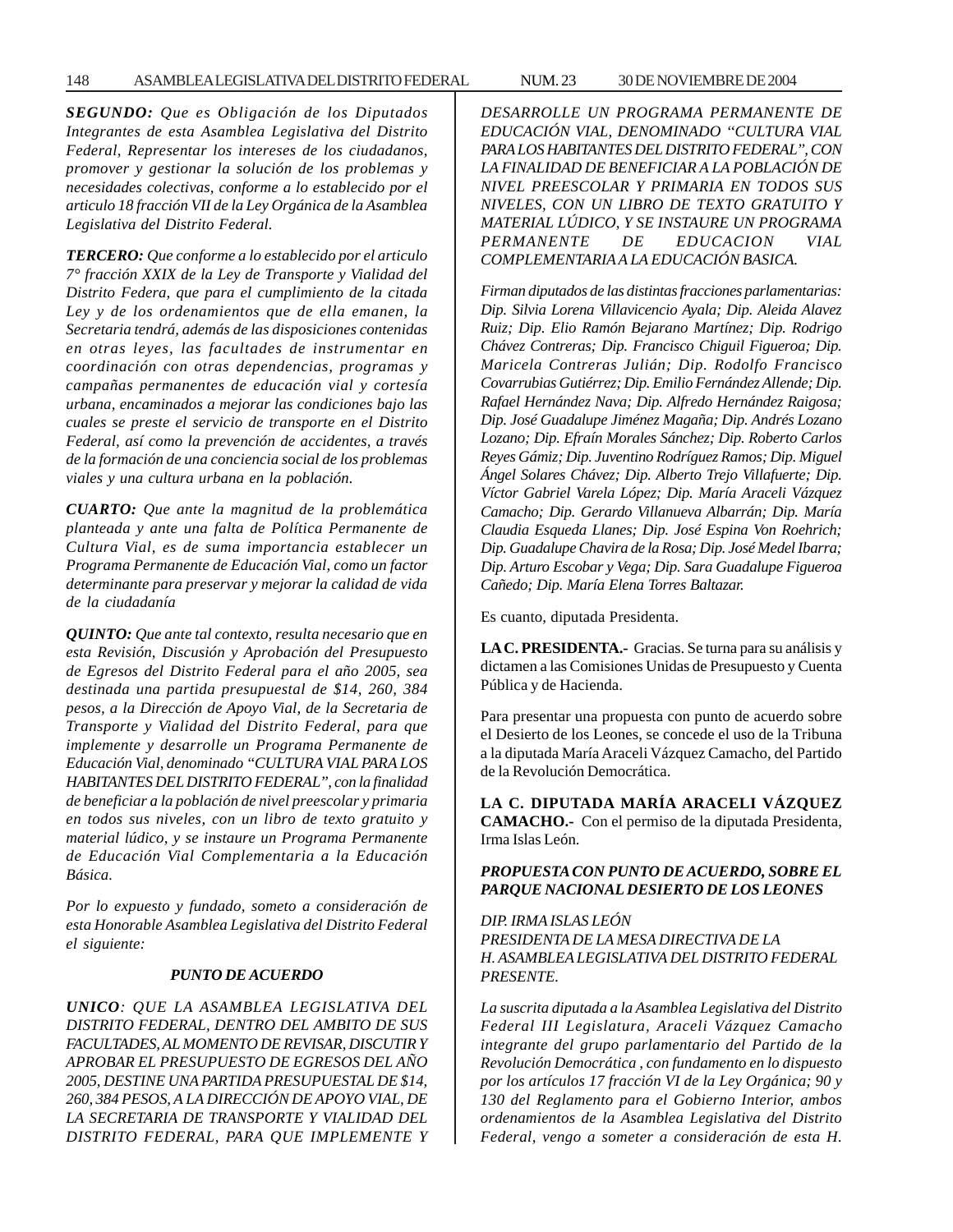*Asamblea, la presente PROPUESTA CON PUNTO DE ACUERDO, SOBRE EL PARQUE NACIONAL DESIERTO DE LOS LEONES, al tenor de la siguiente:*

### *EXPOSICIÓN DE MOTIVOS*

*En la Delegación Cuajimalpa de Morelos y enclavado en la Sierra de las Cruces, encontramos el Desierto de los Leones que este 27 de noviembre cumple 87 años de haber sido declarado como el Primer Parque Nacional de nuestro país. Se trata de un bosque de extraordinaria belleza, con siete kilómetros de largo, una anchura media de tres kilómetros, con una superficie oficial de 1867 hectáreas. Su vegetación es de encinos, pinos y oyameles; la topografía es abrupta, con cerros y cañadas e innumerables riachuelos y manantiales de aguas cristalinas que emergen de sus suelos.*

*Ya desde 1917 existía una clara preocupación por la preservación del medio ambiente, así Don Venustiano Carranza declaró en 1917 que el Desierto de los Leones sería un Parque Nacional.*

*La historia de este hermoso lugar, se remonta hacia el año de 1604 cuando la orden de los Carmelitas Descalzos inició la construcción de un monasterio, el acarreo de los materiales de construcción se tardó un año. Divulgada la noticia de la fundación del monasterio, pronto se presentaron algunos particulares alegando la propiedad del lugar. Otros que también discutieron los derechos en contra de los Carmelitas fueron los pueblos de Coyoacán, San Bartolo, San Mateo Tlaltenango y San Pedro Cuajimalpa, cuyos habitantes vivían de explotar maderas y carbón. Los juicios fueron muy largos por lo que los carmelitas se cansaron y finalmente se fueron del lugar, además de que se presentaron fenómenos naturales que impresionaron a los monjes, como cuando cayó granizo cuyo tamaño era de un huevo de paloma y en otra ocasión un fuerte terremoto sacudió el monasterio dañándolo severamente.*

*El Desierto de los Leones es el Parque Nacional más antiguo, importante y estratégico de la Zona Metropolitana del Valle de México. Su importancia radica en que es un importante generador de una gran variedad de servicios ambientales, destacando que por su topografía y vegetación, es en estos bosques donde se recargan realmente los mantos acuíferos de la ciudad de México, así estos bosques son el principal elemento de estabilización de suelos y conservación de los ciclos hidrológico y biogeoquímicos, son además un medio importante para la captura de carbono y retención de partículas suspendidas.*

*El parque Nacional es una categoría de Área Natural Protegida conforme a la Ley General de Equilibrio Ecológico y Protección al Ambiente, cuya administración*

*compete a las autoridades federales, sin embargo en abril de 1999 el Gobierno del Distrito Federal y el Gobierno Federal a través de la Secretaría de Medio Ambiente y Recursos Naturales, suscribieron un convenio mediante el cual se transfirió la administración de siete parques nacionales al gobierno del Distrito Federal, a través de la Comisión de Recursos Naturales y Desarrollo Rural de la Secretaría del Medio Ambiente. Entre estos Parques Nacionales se encuentra el del Desierto de los Leones, formalizándose dicha transferencia en noviembre de 2000, la normatividad del Desierto de los Leones continúa siendo atribución de la SEMARNAT.*

*Desafortunadamente el Desierto de los leones, no ha sido valorado adecuadamente, ¿Qué pasaría si este bosque muriera?: las consecuencias para la ciudad de México, serían fatales, ya que además de quedarse sin agua potable, habrían deslaves e inundaciones que sepultarían varias colonias del poniente de la ciudad. Al no recargarse los mantos acuíferos, la ciudad se continuaría hundiendo irremediablemente.*

*Actualmente el Desierto de los Leones, esta sujeto a fuertes presiones de urbanización, a través de los asentamientos irregulares, sin embargo el mayor problema que afecta a este bosque, no son las construcciones, sino las plagas a las que se les ha dado muy poca importancia: son dos plagas las que están matando a nuestros bosques: el gusano descortezador y el gusano barrenador, la abundancia de estos insectos se ha convertido en una plaga incontrolable en todos los bosques que rodean el Valle de México.*

*Estos insectos atacan a los árboles, bloqueando su sistema vascular, por lo que pierden el nivel de conducción de agua y savia, una vez que el gusano está adentro del árbol y establece su colonia es prácticamente imposible sacarlos.*

*A partir de 1998 estas plagas crecieron de manera alarmante, esto debido a que 1998 fue un año dramático para los bosques de México producto del gran número de incendios forestales, tomando en cuenta que un bosque afectado por un incendio es el sitio propicio para que el gusano descortezador se multiplique. Como consecuencia de la alteración del ecosistema los depredadores naturales de estos gusanos, ya no existen, uno de estos depredadores naturales es el pájaro carpintero.*

*Ahora en 40 hectáreas de los bosques del Ajusco y Desierto de los Leones, los árboles están muertos. Con campañas de saneamiento, que significa cortar y retirar a los árboles con plaga, se podría combatir el problema, pero en el Desierto de los Leones desde hace 9 años aproximadamente no se ha llevado a cabo esta acción, debido a que, según información de la delegación de la SEMARNAT en el Distrito Federal, existe un problema*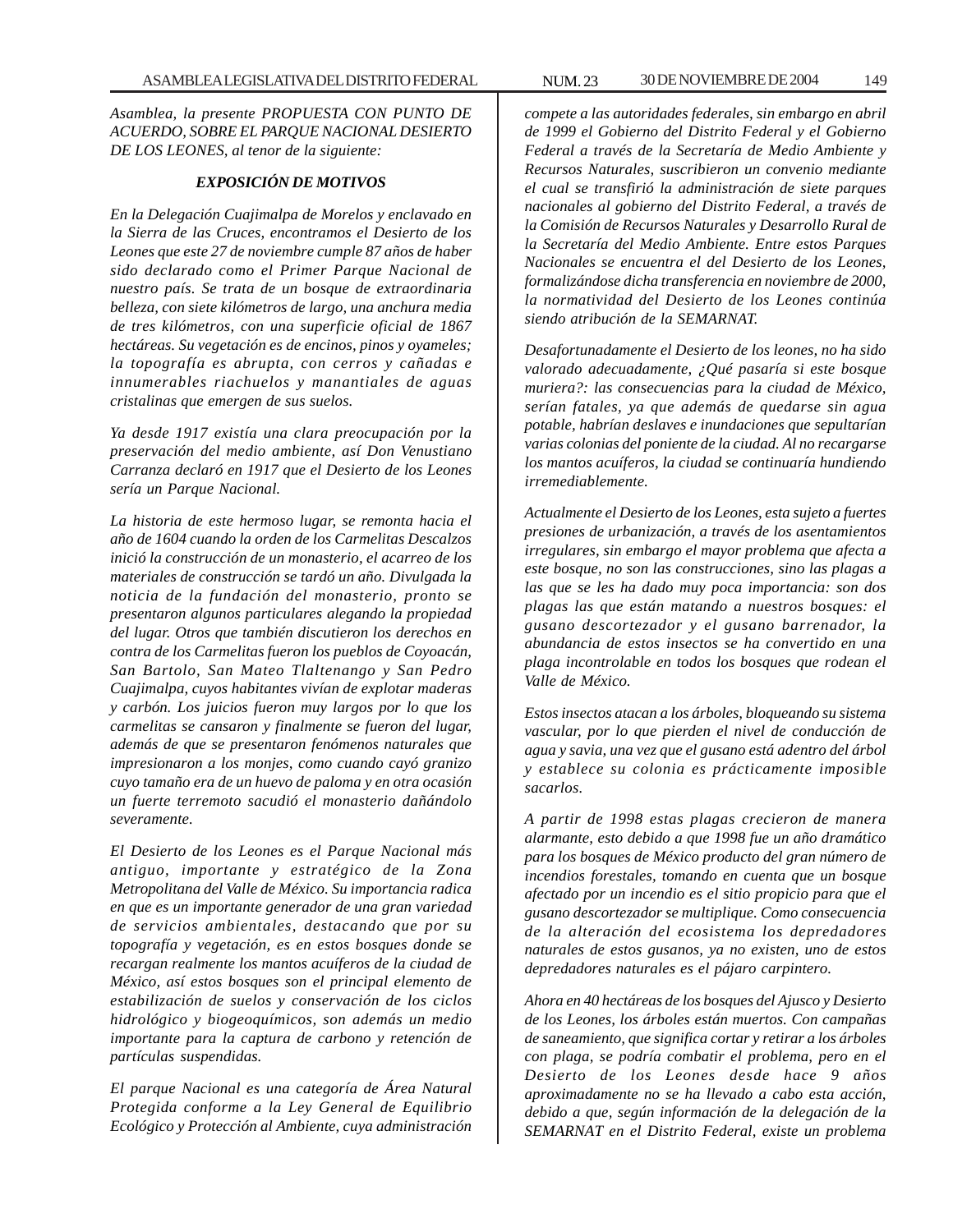#### 150 ASAMBLEA LEGISLATIVA DEL DISTRITO FEDERAL NUM. 23 30 DE NOVIEMBRE DE 2004

*agrario entre comunidades de San Mateo Tlaltenango, San Lorenzo Acopilco y San Bartolo Ameyalco lo que originó que un juez federal ordenara que las cosas se mantengan en el mismo estado y no se modifiquen hasta que se resuelva el problema agrario, con lo que se ha obstaculizado la actuación de las autoridades.*

*Además del saneamiento, existen otros métodos para enfrentar estas plagas, uno de ellos es el uso de feromonas, que son atrayentes sexuales de los insectos, colocándose en el bosque con el resultado de que una vez distraídos ya sea el insecto macho o hembra no se pueden reproducir.*

*La falta de presupuesto, ha sido la causa de que este método no se pueda utilizar, sin embargo debe ser hoy en día una prioridad la protección de nuestro entorno, haciendo todo lo que este en nuestras a manos a efecto de garantizar a las generaciones futuras, el disfrute de un medio ambiente sano.*

*También saludamos y respaldamos la propuesta con punto de acuerdo sobre el Parque Nacional Desierto de los Leones, presentada el pasado 14 de octubre por el Diputado Cristian Martín Lujano Nicolás.*

*Por lo anteriormente expuesto y por considerarlo de obvia y urgente resolución, en términos de lo dispuesto por los artículos 29 y 130 del Reglamento para el Gobierno Interior de la Asamblea Legislativa del Distrito Federal, sometemos a consideración del Pleno Legislativo el siguiente*

### *PUNTO DE ACUERDO*

*PRIMERO.- Se solicita a las autoridades de la Delegación Cuajimalpa de Morelos, a la Dirección General de Recursos Naturales y Desarrollo Rural de la Secretaría del Medio Ambiente del Distrito Federal y a la Secretaría del Medio Ambiente y Recursos Naturales a través de la Comisión Nacional de Áreas Naturales Protegidas, para que a partir de un esquema de coordinación y colaboración puedan ofrecer una respuesta satisfactoria al grave problema ecológico por el que atraviesa el día de hoy el Parque Nacional Desierto de los Leones.*

*Se solicita al Jefe Delegacional en Cuajimalpa de Morelos C. Ignacio Ruíz López, envíe a esta soberanía a través de la Comisión de Preservación del Medio Ambiente y Protección Ecológica, un informe pormenorizado de la situación que guarda el Parque Nacional Desierto de los Leones.*

*El informe deberá contener:*

*1.- Superficie total afectada por los incendios forestales, ocurridos en 1998.*

*2.- Superficie total afectada por las plagas del gusano barrenador y gusano descortezador.*

*3.- Presupuesto que la delegación Cuajimalpa de Morelos, ha destinado para el rescate del Parque Nacional Desierto de los Leones.*

*4.- Destino de los recursos que se obtiene por ingresos autogenerados, de actividades que se realizan en el parque y en las instalaciones del ex monasterio carmelita ubicado en el mismo Parque Desierto de los Leones.*

*5.- Existencia de algún conflicto agrario entre las comunidades de San Mateo Tlaltenango, Santa Rosa Xochiac, San Bartolo Ameyalco y San Lorenzo Acopilco.*

*6.- Existencia de estudios sobre el deterioro ambiental del Parque Nacional Desierto de los Leones, elaborado por instituciones academicas o de investigación científica.*

*7.- Acciones que la Delegación Cuajimalpa de Morelos, este desarrollando para detener el deterioro del Parque Nacional Desierto de los Leones.*

*8.- Mecanismos de coordinación y colaboración que se tengan con la Dirección General de Recursos Naturales y Desarrollo Rural de la Secretaría del Medio Ambiente del Distrito Federal y con la Secretaría del Medio Ambiente y Recursos Naturales Federal, así como con las comunidades agrarias de San Mateo Tlaltenango y San Lorenzo Acopilco.*

*Se solicita que este informe en lo referente a la existencia de algún conflicto agrario, se envíe también a la Comisión Especial de Límites Territoriales de esta Soberanía, en virtud de que existe un conflicto limítrofe entre las delegaciones Cuajimalpa de Morelos y Álvaro Obregón en el punto del poblado de Santa Rosa Xochiac.*

*SEGUNDO.- Se solicita respetuosamente a la Universidad Autónoma de Chapingo y al Instituto Nacional de Investigaciones Forestales, Agrícolas y Pecuarias; realicen, en la medida en que sus posibilidades se los permitan, una investigación sobre la afectación que ha sufrido el Parque Nacional del Desierto de los Leones, a efecto de contar con un diagnostico de la situación que permita a las autoridades competentes enfrentar adecuadamente el problema.*

#### *ATENTAMENTE*

## *DIP. ARACELI VÁZQUEZ CAMACHO*

*Signan este punto de Acuerdo varios los diputados presentes, de todos los grupos parlamentarios: Lorena Villavicencio Ayala; Higinio Chávez Contreras; Aleida Alavez Ruiz; Bernardo de la Garza Herrera; Francisco Agundis Arias; José Antonio Arévalo López; José Medel Ibarra; Efraín Morales Sánchez; Claudia Esqueda Llanes.*

Es cuanto, Presidente diputado Víctor Valera.

**EL C. PRESIDENTE, DIPUTADO VÍCTOR GABRIEL VARELA LÓPEZ.-** Gracias, diputada. En términos de lo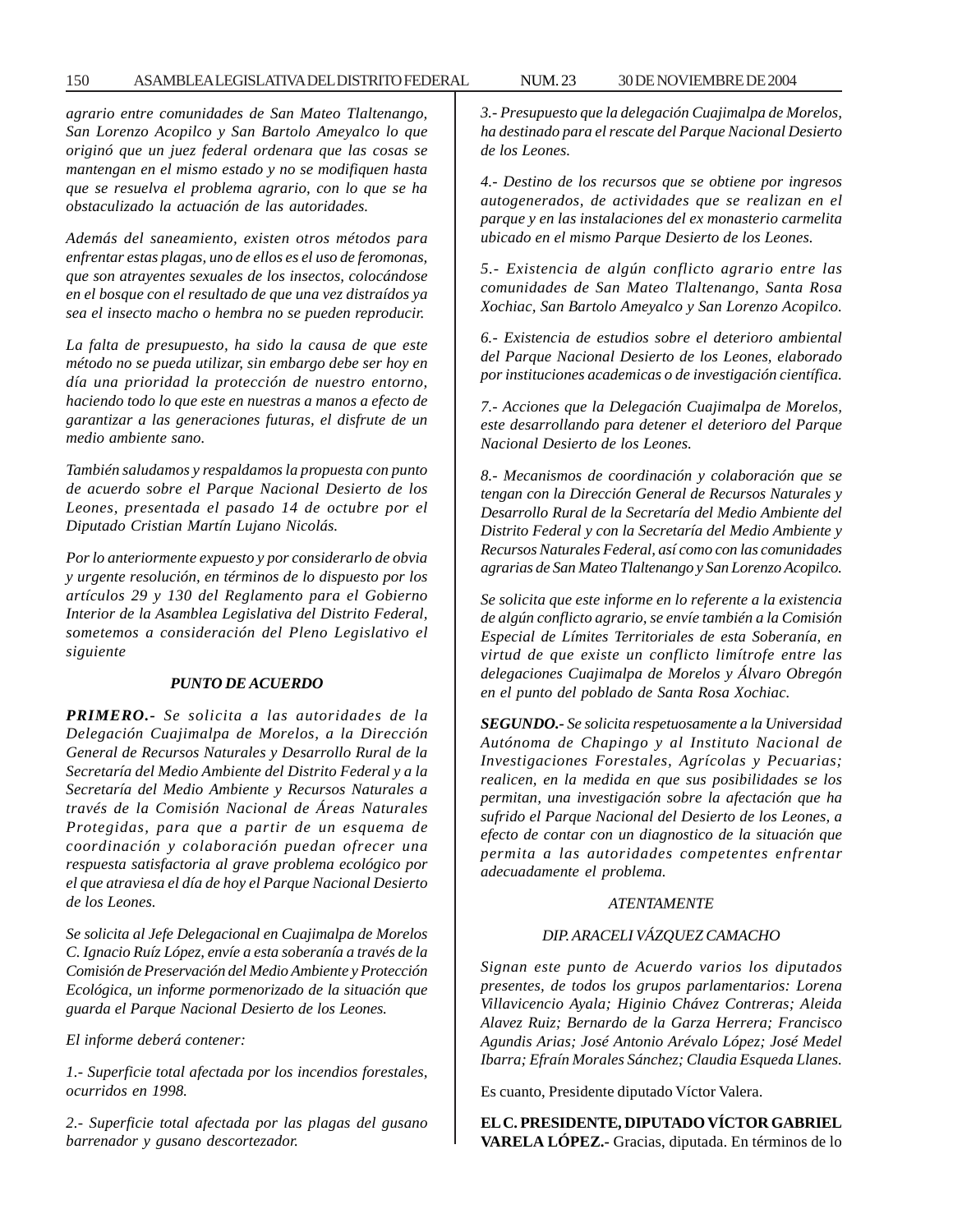dispuesto por el artículo 130 del Reglamento para el Gobierno Interior de la Asamblea Legislativa del Distrito Federal, consulte la secretaría a la Asamblea en votación económica, si la propuesta presentada por la diputada María Araceli Vázquez Camacho se considera de urgente y obvia resolución.

**LA C. SECRETARIA.-** Por instrucciones de la presidencia y en votación económica se consulta a la Asamblea si la propuesta de referencia se considera de urgente y obvia resolución.

Los que estén por la afirmativa, sírvanse manifestarlo poniéndose de pie.

Los que estén por la negativa, sírvanse manifestarlo poniéndose de pie.

Se considera de urgente y obvia resolución, diputado Presidente.

**EL C. PRESIDENTE.-** Está a discusión la propuesta. ¿Existen oradores en contra?

Proceda la secretaría a preguntar a la Asamblea en votación económica si es de aprobarse la propuesta a discusión.

**LA C. SECRETARIA.-** Por instrucciones de la presidencia y en votación económica se pregunta a la Asamblea si están a favor o en contra de la propuesta sometida a su consideración.

Los que estén por la afirmativa, sírvanse manifestarlo poniéndose de pie.

Los que estén por la negativa, sírvanse manifestarlo poniéndose de pie.

Aprobada la propuesta, diputado Presidente.

**EL C. PRESIDENTE.-** Remítase a las autoridades correspondientes para los efectos legales a que haya lugar.

Esta presidencia informa que el punto enlistado en el numeral 47 del orden del día ha sido retirado.

Para presentar una propuesta con punto de Acuerdo para la creación de una Comisión Especial en torno al caso de homicidios de adultos mayores en el Distrito Federal, se concede el uso de la tribuna al diputado Jorge Lara, del Partido Acción Nacional.

En vista de que no está presente el diputado, se pasaría este punto al final de los apartados.

Para presentar una propuesta con punto de Acuerdo para solicitar se amplíen los recorridos del servicio Turibús, se concede el uso de la Tribuna a la diputada Mónica Leticia Serrano Peña, del Partido Acción Nacional.

**LA C. DIPUTADA MÓNICA LETICIA SERRANO PEÑA.-** Con su venia, señor Presidente.

*Grupo Parlamentario del Partido Acción Nacional.*

*PROPOSICIÓN CON PUNTO DE ACUERDO POR EL QUE SE SOLICITA AL JEFE DE GOBIERNO DEL DISTRITO FEDERAL PARA QUE INSTRUYA A LA SECRETARÍA DE TURISMO, DRA. JULIETA RITA CAMPOS DE LA TORRE, PARA QUE SE INCLUYA EN EL CIRCUITO TURÍSTICO, EL AUTOBÚS PANORÁMICO, CONOCIDO COMO SERVICIO DE TURIBUS, NUEVOS CIRCUITOS POR ZONA QUE INCLUYAN RECORRIDOS VISITANDO LOS MERCADOS PÚBLICOS DE ARTESANÍAS DE LA CIUDADELA Y DE SAN JUAN CURIOSIDADES*

*Dip. Irma Islas León Presidenta de la Mesa Directiva de la Asamblea Legislativa, III Legislatura. Presente.*

*Los suscritos Diputados a esta Honorable Asamblea Legislativa del Distrito Federal, con fundamento en lo dispuesto por los artículos 17 fracción VI de la Ley Orgánica de la Asamblea Legislativa del Distrito Federal, y 130 del Reglamento para el Gobierno Interior de la Asamblea Legislativa del Distrito Federal, sometemos a la consideración este Pleno, para su discusión y en su caso aprobación, con carácter de urgente y obvia resolución, la presente PROPOSICIÓN CON PUNTO DE ACUERDO POR EL QUE SE SOLICITA AL JEFE DE GOBIERNO DEL DISTRITO FEDERAL PARA QUE INSTRUYA A LA SECRETARÍA DE TURISMO, DRA. JULIETA RITA CAMPOS DE LA TORRE, PARA QUE SE INCLUYA EN EL CIRCUITO TURÍSTICO, EL AUTOBÚS PANORÁMICO, CONOCIDO COMO SERVICIO DE TURIBUS, NUEVOS CIRCUITOS POR ZONA QUE INCLUYAN RECORRIDOS VISITANDO LOS MERCADOS PÚBLICOS DE ARTESANÍAS DE LA CIUDADELA Y DE SAN JUAN CURIOSIDADES., al tenor de los siguientes*

## *ANTECEDENTES*

*1.- Que en los años de 1962, y 1967, el entonces Departamento del Distrito Federal, crea los Mercados Públicos de Artesanías, ''San Juan Curiosidades y la Ciudadela, respectivamente, a fin de que los turistas tanto nacionales como internacionales, conocieran y adquirieran un recuerdo de nuestra ciudad.*

*2.- Que en los años subsecuentes, algunos Hoteles de la Ciudad de México, tenían convenios con empresas transportistas, las cuales les proporcionaban dentro sus recorridos paradas en los referidos Mercados Públicos de Artesanías, generándose de esta forma un punto de desarrollo económico.*

*3.- Que hoy en día los más de 600 locatarios de los Mercados Públicos de Artesanías antes descritos, se ven sin la presencia de los turistas tanto nacionales como*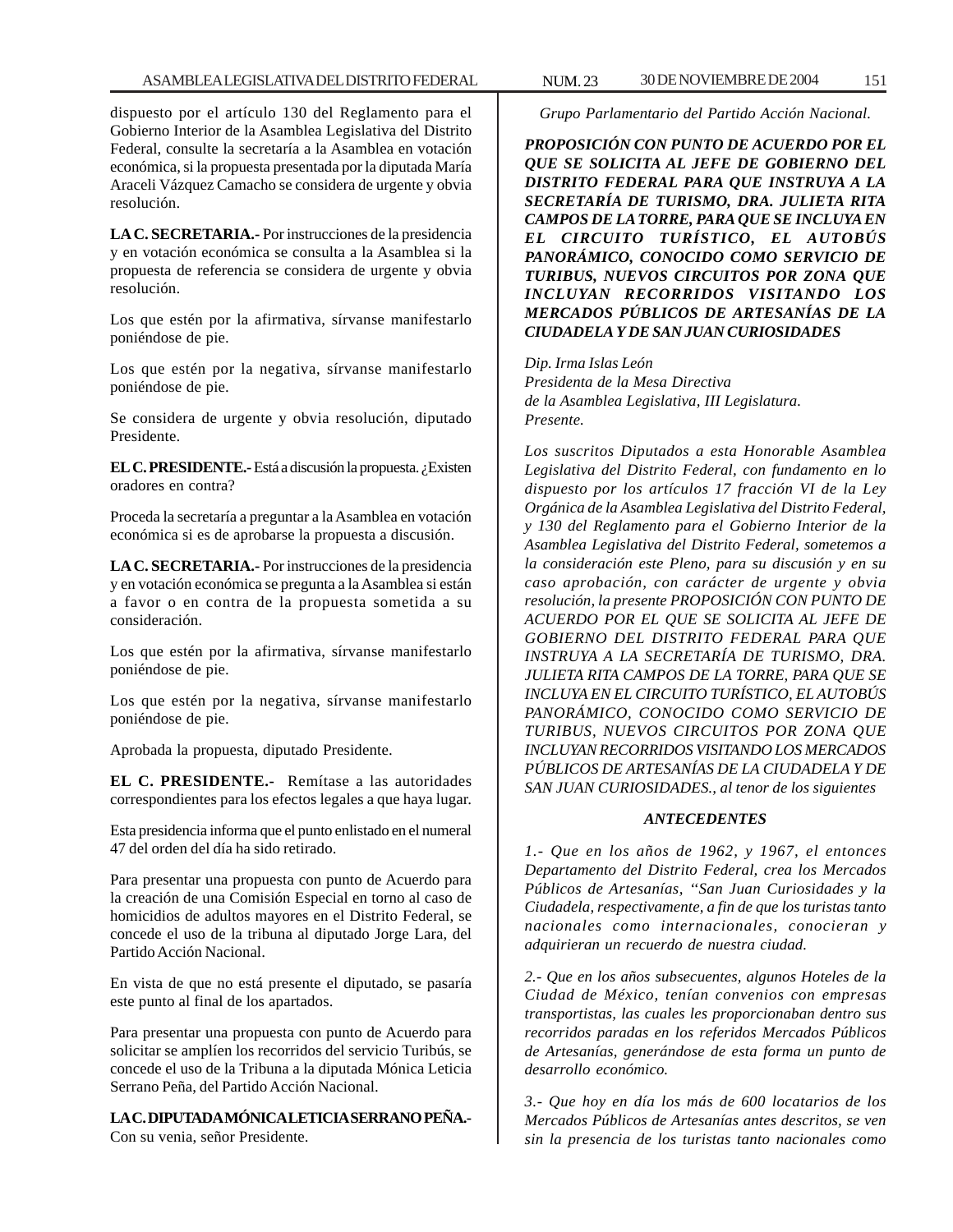*extranjeros, por que ya no cuentan con los convenios de las empresas privadas transportistas, por lo que requieren de una inmediata reactivación.*

*4.-En el mes de septiembre de 2002 inició el servicio de Turibus con 10 autobuses descubiertos de doble piso, que permite conocer las principales zonas turísticas y de interés en el centro de la ciudad, con un circuito de 24 paradas que incluyen Polanco, Chapultepec, Reforma, Roma, Condesa y el Centro Histórico.*

*5.-El Servicio de Turibus dispone de facilidades para personas con discapacidad, cupo para 71 paseantes y cuenta con narraciones en 7 idiomas.*

*6.-Desde hace cinco meses el Turibus ofrece recorridos nocturnos en coordinación con el Museo Rufino Tamayo una vez al mes y con Papalote Museo del Niño, todos los jueves a partir de las 21 horas.*

*7.-El Turibus opera con un costo \$100.00 el boleto y es de los más económicos del mundo, con el mismo boleto el pasajero puede abordarlo tantas veces como le convenga en el día. Desde su inicio de operaciones; hasta septiembre de 2004 atendió a 366 815 pasajeros.*

*8.-Con fecha 6 de octubre de 2004 compareció ante la Asamblea Legislativa la Secretaria de Turismo Dra. Julia Rita Campos de la Torre donde se le hizo la petición en la conveniencia y utilidad para el turismo de esta capital la inclusión de dos paradas adicionales dentro del recorrido que realiza el Turibus a los mercados públicos.*

### *CONSIDERANDOS*

*PRIMERO.- Que los artículos 10 fracción XXI y 13 fracción II de la Ley orgánica de la Asamblea Legislativa del Distrito Federal facultan a este órgano legislativo para comunicarse con otras instancias de gobierno.*

*SEGUNDO.- Que la Secretaría de Transporte y Vialidad la entidad facultada para otorgar permisos para servicios especiales de transporte de turistas en circuitos específicos dentro del Distrito Federal, como lo establece el artículo 43 del reglamento para el Servicio de Transporte Público de Pasajeros en el Distrito Federal.*

*TERCERO.- Que una de las prioridades de la Secretaria de Turismo es fomentar los servicios turísticos para la captación de turismo y de que entren mas divisas del exterior.*

*CUARTO.- Que esta propuesta no solo será benéfica para los servicios de Transporte Turístico sino que será un aliciente para reactivar la economía de estos mercados.*

#### *PUNTO DE ACUERDO*

*Único.- PUNTO DE ACUERDO POR EL QUE SE SOLICITA AL JEFE DE GOBIERNO DEL DISTRITO FEDERAL PARA* *QUE INSTRUYA A LA SECRETARÍA DE TURISMO, DRA. JULIETA RITA CAMPOS DE LA TORRE, PARA QUE SE INCLUYA EN EL CIRCUITO TURÍSTICO, EL AUTOBÚS PANORÁMICO, CONOCIDO COMO SERVICIO DE TURIBUS, NUEVOS CIRCUITOS POR ZONA QUE INCLUYAN RECORRIDOS VISITANDO LOS MERCADOS PÚBLICOS DE ARTESANÍAS DE LA CIUDADELA Y DE SAN JUAN CURIOSIDADES.*

*Dado en el Recinto Legislativo a los 30 días del mes de noviembre de 2004.*

*Signan, por el grupo parlamentario del Partido Acción Nacional: Dip. José Espina Von Roehrich; Dip. Mariana Gómez del Campo Gurza; Dip. Ma. Teresita de Jesús Aguilar Marmolejo; Dip. Juan Antonio Arévalo López; Dip. Obdulio Ávila Mayo; Dip. Sofía Figueroa Torres; Dip. Carlos Alberto Flores Gutiérrez; Dip. Gabriela González Martínez; Dip. José de Jesús López Sandoval; Dip. José Benjamín Muciño Pérez; Dip. José María Rivera Cabello; Dip. Mónica Leticia Serrano Peña.*

Es cuanto, señor Presidente.

**EL C. PRESIDENTE.-** Gracias diputada. En términos de lo dispuesto por el Artículo 130 del Reglamento para el Gobierno Interior de la Asamblea Legislativa del Distrito Federal, consulte la Secretaría a la Asamblea en votación económica si la propuesta presentada por la diputada Mónica Leticia Serrano Peña se considera de urgente y obvia resolución.

**LA C. SECRETARIA.-** Por instrucciones de la presidencia y en votación económica se consulta a la Asamblea si la propuesta de referencia se considera de urgente y obvia resolución.

Los que estén por la afirmativa, sírvanse manifestarlo poniéndose de pie.

Los que estén por la negativa, sírvanse manifestarlo poniéndose de pie.

No se considera de urgente y obvia resolución, diputado Presidente.

**EL C. PRESIDENTE.-** Túrnese la propuesta para su análisis y dictamen a la Comisión de Turismo.

Para presentar una propuesta con punto de acuerdo para la creación de una Comisión Especial en torno al caso de homicidios de adultos mayores en el Distrito Federal, se concede el uso de la tribuna al diputado Jorge Lara, del Partido Acción Nacional.

**EL C. DIPUTADO JORGE ALBERTO LARA RIVERA.-** Gracias señor Presidente, con su permiso.

## *PUNTO DE ACUERDO PARA SOLICITAR LA CREACIÓN DE LA COMISION ESPECIAL EN TORNO*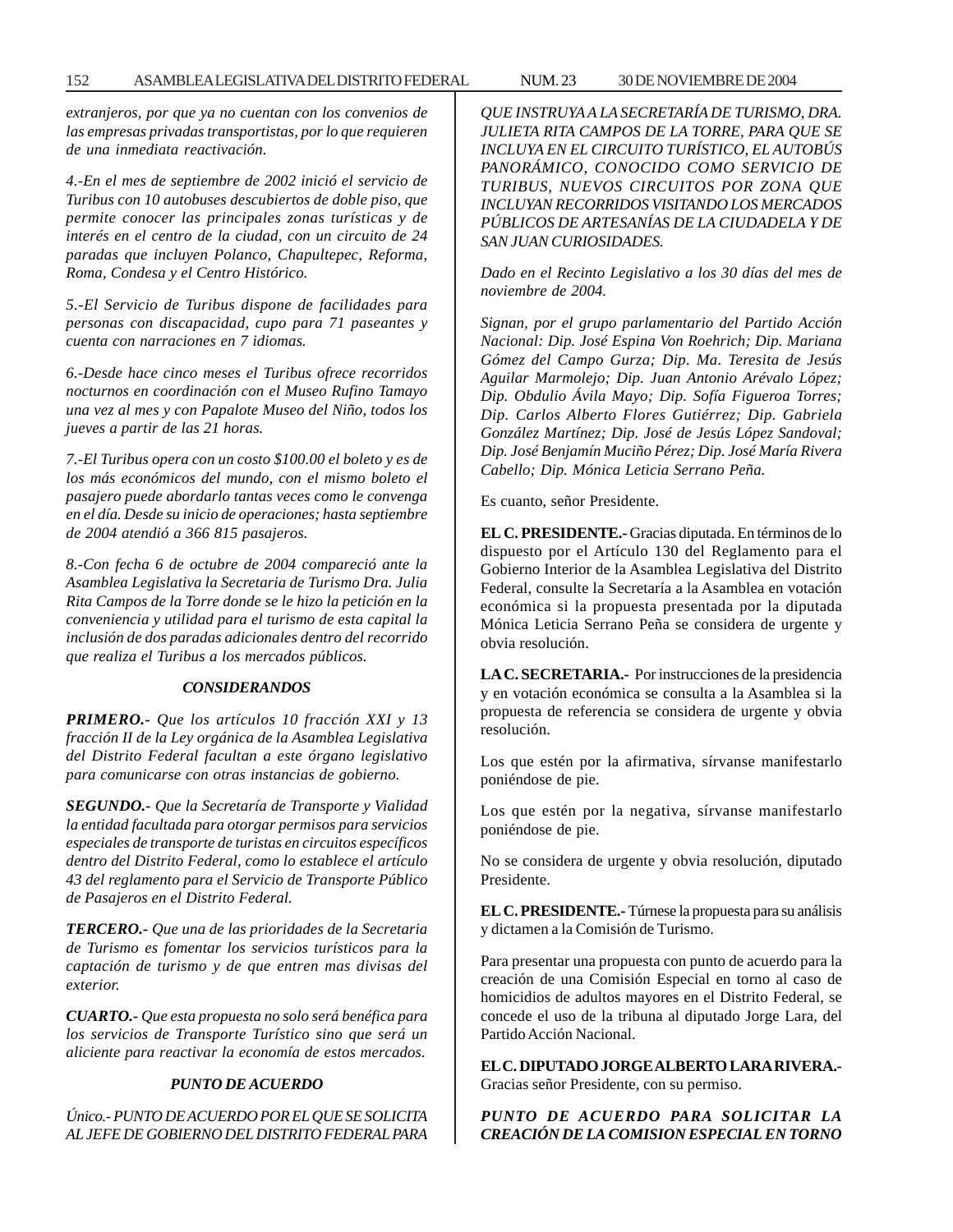## *A LOS CASOS DE LOS HOMICIDOS DE ADULTAS MAYORES DEL DISTRITO FEDERAL*

*DIP. IRMA ISLAS LEÓN C. PRESIDENTA DE LA MESA DIRECTIVA ASAMBLEA LEGISLATIVA DEL DISTRITO FEDERAL, III LEGISLATURA. PRESENTE.*

*Con fundamento en el artículo 17 fracción VI de la Ley Orgánica de la Asamblea Legislativa del Distrito Federal, y del artículo 130 del Reglamento para el Gobierno interior de la Asamblea Legislativa del Distrito Federal los signantes, sometemos a consideración de ésta Honorable Asamblea Legislativa del Distrito Federal la siguiente PROPUESTA CON PUNTO DE ACUERDO PARA SOLICITAR LA CREACION DE LA COMISION ESPECIAL EN TORNO A LOS CASOS DE LOS HOMICIDOS DE ADULTAS MAYORES DEL DISTRITO FEDERAL, conforme a los siguientes:*

#### *ANTECEDENTES*

*Desde hace poco más de un año y medio la Procuraduría de Justicia del Distrito Federal ha investigado muy desordenada y desatinadamente diversos asesinatos cometidos contra adultos mayores del sexo femenino con un ''modus operandi'' específico y determinado.*

*Dos presuntos responsables han sido detenidos uno a finales de marzo y otro a mediados de septiembre; según los datos de las investigaciones se ha determinado que no se trata de asesinos en serie sino de casos aislados y que no hay relación entre ellos; que sólo con seis de los veintiséis casos han sido vinculados éstos detenidos; e inclusive el día que se detuvo al segundo presunto responsable, otro artero asesinato bajo el mismo ''modus operandi'' era cometido en contra de otra anciana, mientras que el Procurador Bernardo Bátiz Vázquez, consideraba la posibilidad de cerrar el caso debido a que los elementos que arrojaban las investigaciones así lo determinaban.*

*En dos ocasiones ante los medios de comunicación una a mediados de septiembre y otra el 23 de octubre, día en que pretendía cerrar el caso, el titular de la Procuraduría capitalina, afirmaba y la letra cito:*

> *''Consideramos que ya quedaron resueltos con dos personas, un hombre y una mujer que fueron detenidos, reconocidos por víctimas, se acreditaron con pruebas y están ya en el reclusorio''*

*Posteriormente afirmaba que no era un caso del cual preocuparse, pues eran coincidencias y las víctimas, ojo y quisiera hacer una flexión en esté punto, ''las víctimas'' han reconocido a los perpetradores de dichos ilícitos.*

*Respecto a dichas declaraciones, existen dos cuestiones principales que debemos atender: primero, ¿Cómo es que las víctimas de homicidio, es decir, que están muertas, reconocieron a sus victimarios?, y segundo, las funciones de la Procuraduría General de Justicia del Distrito Federal, son precisamente las que en el nombre de la dependencia se afirman, ''procurar justicia'', por lo que no debemos en ninguna instancia, ni por ninguna dependencia, no facultada para ello, pre-juzgar situaciones o casos que suceden en la sociedad.*

*En diversas y reiteradas ocasiones y a través de diversos medios hemos tratado de obtener información, veraz, oportuna y certera respecto a múltiples casos y al desempeño de su encargo: puntos de acuerdo solicitando comparecencias, exhortos y solicitudes de información; a todos los cuales se les ha hecho caso omiso.*

*No es una cuestión partidista, ni mucho menos política, es una cuestión de seguridad e interés para todos y cada uno de los habitantes de esta Ciudad, ya que el crecimiento y la tolerancia a la violencia cada día es mayor, y desafortunadamente hace de simples y pequeños conflictos, hechos con implicaciones inigualables e insensibles.*

*De nada nos sirve contar con servicios, como son agua y luz, poder comer y vestirse, si no se puede estar seguro y tranquilo que se puede salir a la calle o estar al interior de su domicilio sin el temor a ser asesinados.*

*Habría que cuestionarnos si veintiséis asesinatos no son una cuestión de urgente y obvia resolución, o si no son suficientes para considerar que es necesario fortalecer las acciones que se han adoptado, y resolver de manera expedita si ha lugar a la creación de una Comisión Especial para buscar más y mejores soluciones en torno a dichos ilícitos.*

*¿Cuántos más asesinatos de adultos mayores del sexo femenino deberán presentarse para que la Procuraduría General de Justicia del Distrito Federal, y su titular el Maestro Bernardo Bátiz Vázquez, dejen de minimizar las implicaciones sociales y de urgencia a tomar verdaderas acciones en el asunto?, inclusive debemos observar que aun cuando se cuenta ya con dos detenidos, presuntos responsables, la semana pasada otro caso con características y ''modus operandi'' similares, sucedía nuevamente en nuestra capital.*

*Habría que recordar sin pretender alarmar o exagerar, que en el caso de las ''Muertas de Juárez'', también fueron poco más de un par de decenas las víctimas, cuando se dio a conocer públicamente el caso en los medios de comunicación, mismo que actualmente cuenta con más de tres centenas de casos sin resolver, ¿habrá que esperar a que tengamos ''las muertas del DF'' al igual que existen*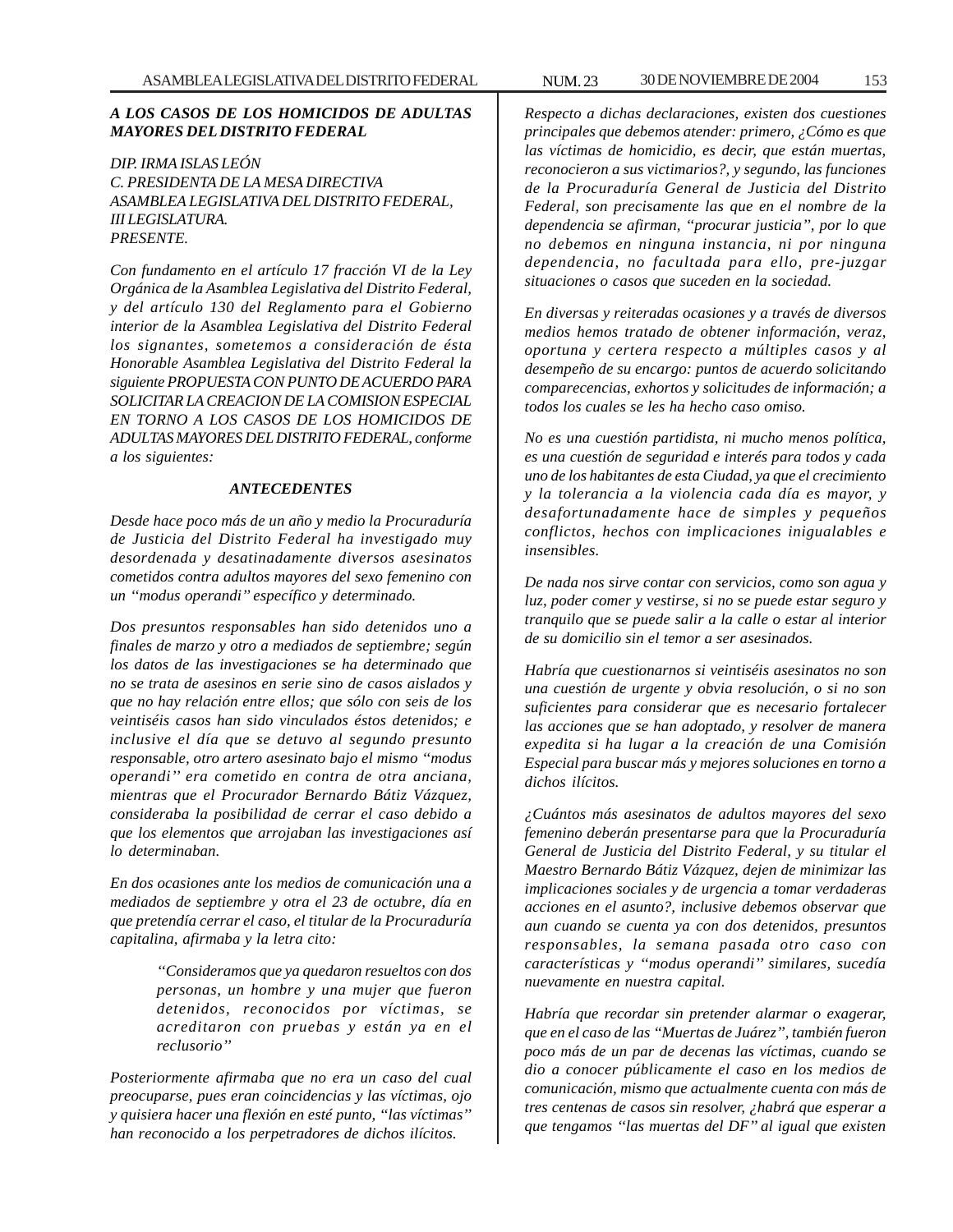*las ''muertas de Juárez'', y que inclusive la opinión pública internacional realice exhortos y demandas? Y,*

## *CONSIDERANDO*

*I. Que las dimensiones del caso en cuestión han sobrepasado las facultades fácticas de resolución para la Procuraduría General de Justicia del Distrito Federal;*

*II. Que la procuración de justicia es la manifestación jurídica más importante para mantener un clima social pacífico y al no darse éste, la intolerancia esta generando que la sociedad se haga justicia por su propia mano;*

*III. Que las campañas de prevención no han sido exhaustivas, ni suficientes para lograr abatir la incidencia de dichos ilícitos;*

*IV. Que la Procuraduría General de Justicia del Distrito Federal y su titular el Maestro Bernardo Bátiz Vázquez, han incidido en la minimización de las implicaciones de los casos que aún se siguen presentando;*

*V. Que la Asamblea Legislativa del Distrito Federal tiene la facultad para la creación de Comisiones Especiales en términos de lo dispuesto por los artículos 60 fracción VI y 70 de su Ley Orgánica, necesarias para el mejoramiento de la función pública de la entidad y la coadyuvancia con otras instancias del ejercicio del poder en la misma, en beneficio de la sociedad y con el fin de solucionar y atender los casos de mayor relevancia e impacto para la misma;*

*Por lo anteriormente expuesto y fundado, los que suscribimos presentamos la siguiente:*

### *PROPUESTA CON PUNTO DE ACUERDO*

*ÚNICO: Se solícita al Pleno de la Asamblea Legislativa del Distrito Federal, la creación de la Comisión Especial para investigar y dar seguimiento a los casos de homicidios de adultas mayores en el Distrito Federal.*

*Dado en el Recinto Legislativo el día 30 del mes de noviembre de dos mil cuatro, firman el presente: Dip. José Espina Von Roehrich; Dip. Gabriela Cuevas Barrón; Dip. Ma. Teresita de Jesús Aguilar Marmolejo; Dip. Juan Antonio Arévalo López; Dip. Carlos Alberto Flores Gutiérrez; Dip. Mariana Gómez Del Campo Gurza; Dip. María Gabriela González Martínez; Dip. Jorge Alberto Lara Rivera; Dip. José de Jesús López Sandoval; Dip. José María Rivera Cabello; Dip. Mónica Leticia Serrano Peña; Dip. Bernardo de la Garza Herrera.; Dip. Sara Figueroa Canedo.; Dip. Francisco Agundis Arias.; Dip. José Medel Ibarra.; Dip. Maria Claudia Esqueda Llanes.; Dip. Jaime Aguilar Álvarez y Mazarrasa.; Dip. Mauricio López Velázquez.; Dip. Jorge García Rodríguez.; Dip. Martha Delgado Peralta.*

Es cuanto, señor Presidente.

**EL C. PRESIDENTE.-** Gracias, diputado Lara. En términos de lo dispuesto por el artículo 130 del Reglamento para el Gobierno Interior de la Asamblea Legislativa del Distrito Federal, consulte la Secretaría a la Asamblea en votación económica, si la propuesta presentada por el diputado se considera de urgente y obvia resolución.

**LA C. SECRETARIA.-** Por instrucciones de la presidencia y en votación económica, se consulta a la Asamblea si la propuesta de referencia se considera de urgente y obvia resolución.

Los que estén por la afirmativa, sírvanse manifestarlo poniéndose de pie.

Los que estén por la negativa, sírvanse manifestarlo poniéndose de pie.

No se considera de urgente y obvia resolución, diputado Presidente.

**EL C. PRESIDENTE.-** Túrnese para su análisis y dictamen a las Comisiones Unidas de Administración y Procuración de Justicia, de Derechos Humanos y de Seguridad Pública.

Para presentar un pronunciamiento sobre la situación política de la Delegación Tláhuac, se concede el uso de la Tribuna al diputado Juventino Rodríguez Ramos, del Partido de la Revolución Democrática.

## **EL C. DIPUTADO JUVENTINO RODRÍGUEZ RAMOS.-** Con su permiso, señor Presidente.

Es un pronunciamiento sobre la situación que se vive en el Pueblo de San Juan Ixtayopan en la Delegación de Tláhuac. Es necesario fijar una posición. Como diputado local de Tláhuac para mí es fundamental que los medios de comunicación y los diputados de esta Asamblea escuchen cuál es el posicionamiento que hacemos con respecto a los hechos que todos lamentamos.

Primero. El pueblo de San Juan Ixtayopan es un pueblo noble, pacífico y trabajador, con una cultura de resistencia frente a las amenazas de fuera y con un fuerte sentido comunitario.

Las autoridades nunca hicieron caso de las denuncias. Está comprobado que los vecinos de la Colonia Torres Bodet y de las autoridades de la Escuela Primaria Popol Vuh habían alertado por escrito que las actividades de los policías de la Policía Federal Preventiva eran muy sospechosas, y nunca actuaron para investigar los hechos. Esto lo dicen los vecinos y tenemos a la mano el documento que se entregó a la Delegación de Tláhuac y que nunca se le hizo caso a las autoridades y a los vecinos.

Porque conocemos a la gente del pueblo, afirmamos que la muchedumbre que se congregó el día martes que se linchó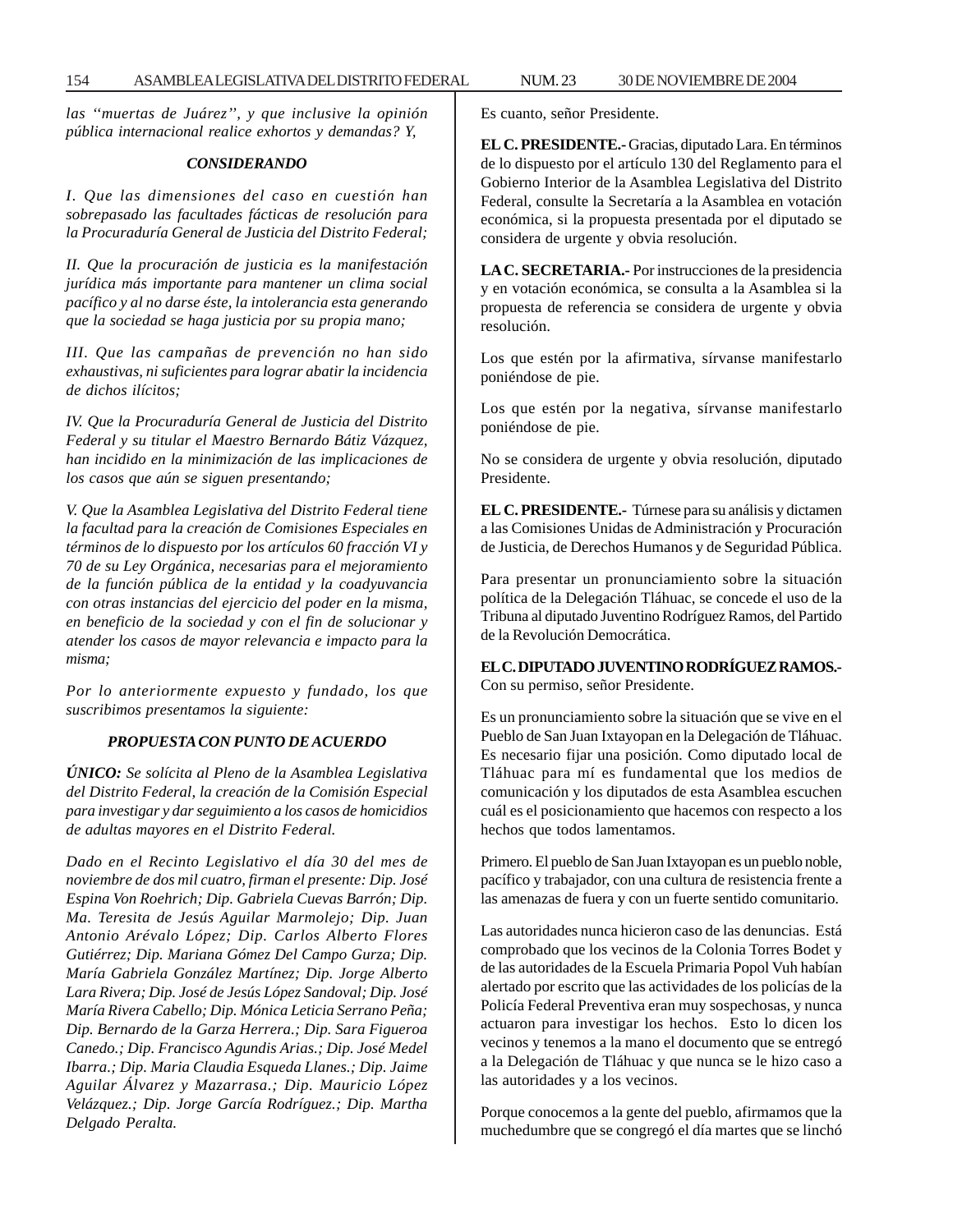a estos dos policías fue instigada, esta muchedumbre fue instigada para armar la violencia contra los policías.

Dos. Frente al vacío de justicia y de gobierno que se vive en la Delegación de Tláhuac, pero no sólo en la Delegación de Tláhuac, concretamente en el Pueblo de San Juan Ixtayopan, nuestra comunidad defendió su derecho a la tranquilidad, ocasionando la muerte de dos policías de la Policía Federal Preventiva, y lo que ha quedado en la conciencia de los que aquí vivimos es miedo, inseguridad y desconfianza.

Hacia afuera los medios de comunicación difundieron una imagen estigmatizada de ser un pueblo violento, cerrado e ignorante, confundiendo lamentablemente los usos y costumbres de nuestros pueblos con la irritación colectiva, todo fuera de la realidad. Su incomprensión hacia la conducta colectiva del pueblo fue más que evidente.

Después vino la acción de la policía para detener a los probables responsables de los homicidios ocurridos, y otra vez, y otra vez, lejos de impartir justicia, lo que observamos fue una acción de represalia y de venganza contra nuestro pueblo, provocando detenciones injustas, represión y violación a los derechos humanos.

Queremos decir que todos los que vivimos en Tláhuac estamos muy preocupados y lamentamos lo que sucedió, pero tampoco creemos que es justo que desde fuera se hagan lecturas equivocadas y que desde fuera se nos tache de violentos.

A nuestros que salen a las escuelas del Distrito Federal los han agredido por ser de Tláhuac, han agredido a los jóvenes, a los niños que van a las escuelas y que son originarios del pueblo de San Juan Ixtayopan.

Creemos que es injusto y hacemos un llamado a los medios de comunicación para que no se generalicen este tipo de actitudes.

Nuestras autoridades delegacionales se ubicaron como instancias pasivas, desinformadas y sin capacidad de control social frente a los hechos ocurridos.

La delegación como autoridad inmediata no sabía lo que pasaba. La Policía Federal Preventiva dejó solos a los Policías y la Secretaría de Seguridad Pública del Distrito Federal fue negligente por no intervenir rápido frente a los hechos ocurridos.

4. Como diputado local y ciudadano de Tláhuac, les informo que hemos estado atentos y preocupados por los hechos ocurridos. Desde el día de los hechos hemos realizado recorridos y hemos atendido a los vecinos.

Estoy convencido de no utilizar la situación para hacer proselitismo político. El oportunismo no cabe en estos momentos. Hay que dar la cara al pueblo, pero con hechos.

Las reuniones masivas en el pueblo son peligrosas, los ánimos están muy tensos.

Hago un llamado a actuar con responsabilizar y a no politizar los hechos ocurridos.

5. Se debe de castigar a los funcionarios responsables de los hechos. Los que vivimos en Tláhuac no permitiremos que se laven las manos y que culpen de todo a los vecinos del pueblo de San Juan Ixtayopan.

¿Por qué no responsabilizan a la delegación de los hechos ocurridos?

¿Por qué asume Marcelo Ebrard su responsabilidad?

¿Por qué las autoridades de la Policía Federal Preventiva mandaron a la zona, es decir, a los policías y los dejaron solos?

¿Qué funcionarios de la delegación de la policía y de la judicial están involucrados en la protección de los vendedores de droga al menudeo?

¿Qué intereses protegen a los vendedores de droga?

El clamor de los vecinos es exigir al titular de la PGR, General Rafael Macedo de la Concha que se respeten los derechos humanos de la gente detenida y que su juicio sea conforme a derecho y no exculpándose a sí mismos de los errores cometidos y tratar de vengarse de los hechos contra el pueblo de San Juan Ixtayopan.

Asimismo, solicitamos al licenciado Alejandro Encinas, Secretario de Gobierno, que se castigue a los funcionarios que no actuaron a tiempo y a la Asamblea Legislativa del Distrito Federal para que se inicie de una vez por todas con el proceso de remoción de la Jefa Delegacional en Tláhuac, Fátima Mena Ortega, por su responsabilidad en los hechos ocurridos.

Contra la corrupción y la inseguridad pública, la cultura de la legalidad, y estoy convencido de que juntos, los vecinos, los diputados conscientes, los diputados que hemos trabajado al lado de la gente y no al lado de la protección de autoridades corruptas, de autoridades nefastas, de autoridades que no han demostrado capacidad para gobernar, estoy convencido de que con todos ellos vamos a salir adelante y juntos vamos a recuperar Tláhuac.

Para concluir, yo también quiero decir que esa hipótesis de que los de la PFP andaban buscando guerrilleros, con todo respeto pero los que conocemos el pueblo conocemos a las familias del lugar, sabemos que es una hipótesis equivocada que solamente distrae la atención de las verdaderas causas que provocaron los hechos tan lamentables que vimos ese martes negro en San Juan Ixtayopan.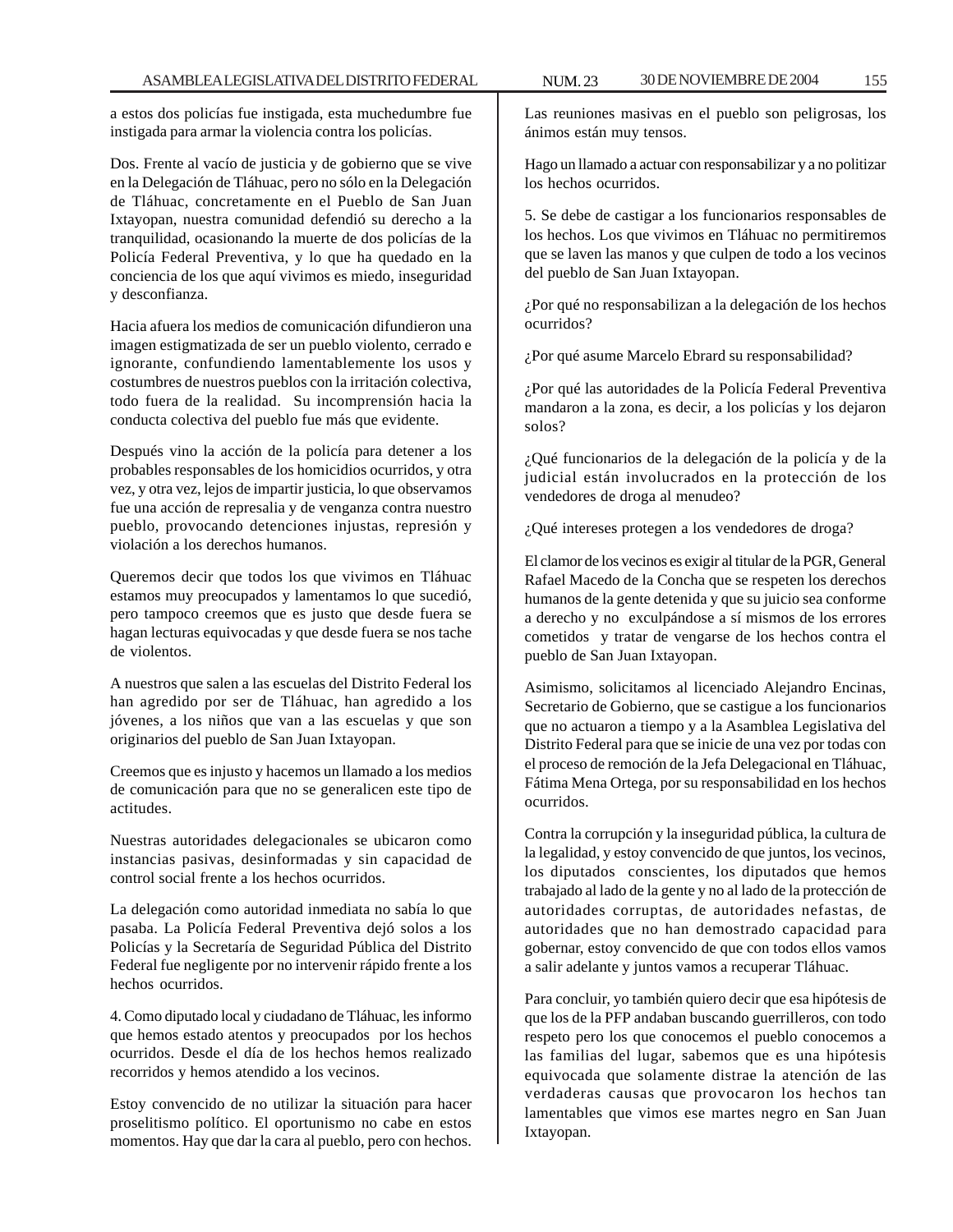Yo llamo a los diputados, a la ciudadanía, a las autoridades a que detengamos esto, a que hagamos algo. No me voy a cansar de llamar a todos los diputados a que tomemos conciencia.

Primero fueron las gaseras, ahora lo de San Juan Ixtayopan, mañana yo desde esta Tribuna les digo que no va a pasar ni un mes cuando vamos a tener otro escándalo en Tláhuac.

¿Hasta cuándo vamos a tomar cartas en el asunto? ¿Hasta que haya otro muertito? ¿Hasta que haya problemas más graves en la delegación o hasta cuándo?, diputados, ¿Hasta cuándo vamos a entrarle al asunto de Tláhuac?

Gracias.

**EL C. PRESIDENTE.-** Gracias, diputado. El siguiente punto del orden del día.

**EL C. DIPUTADO JUAN ANTONIO ARÉVALO LÓPEZ (Desde su curul).-** Diputado Presidente.

**EL C. PRESIDENTE.-** ¿Con qué objeto, diputado?

**EL C. DIPUTADO JUAN ANTONIO ARÉVALO LÓPEZ (Desde su curul).-** Para el mismo tema.

**EL C. PRESIDENTE.-** Sobre el mismo tema tiene el uso de la palabra hasta por diez minutos, diputado Arévalo.

**EL C. DIPUTADO JUAN ANTONIO ARÉVALO LÓPEZ.-** Con su venia, diputado Presidente.

Yo sólo me voy a permitir darle lectura respecto al tema a unas comunicaciones que nos han hecho llegar algunas de las organizaciones ciudadanas en Tláhuac, en este caso la Alianza de Organizaciones Ciudadana de Tláhuac en una comunicación fecha el 24 de noviembre de 2004, y dice:

''A la opinión pública, medios de comunicación. Presente.

Esta Alianza desde hace algún tiempo ha venido denunciando la ingobernabilidad y corrupción que existe en nuestra delegación Tláhuac, pero hasta la fecha nuestras autoridades del Gobierno del Distrito Federal no han querido tomar acción con mano dura argumentando que todo en Tláhuac está bien, pero uno de los acontecimientos vergonzosos que hoy nos ocupa es la tragedia que están viviendo nuestros hermanos de San Juan Ixtayopan, de donde la Jefa Delegacional, Fátima Mena Ortega, al hacer acto de presencia en el lugar de los hechos fue rechazada a groserías tales como ratera y corrupta, y nos preguntamos: ¿cómo es posible que el Jefe de Gobierno no haya podido desplazarse al lugar de los hechos y dialogar con los habitantes y así buscar una solución a los acontecimientos? Pero eso sí, en su conferencia mañanera expresó que se castigara a los culpables de los hechos registrados.

Asimismo, sigue expresando que no es tapadera y alcahuete de nadie. Debe saber el señor que como ciudadanos comunes seguimos observando que sigue como tapadera de la actual funcionaria y que reconozca que él es el responsable, que no ha sabido conducir a la ciudad.

Rechazamos toda acción de evidencia y exigimos al Gobierno del Distrito Federal asuma su responsabilidad ante la falta de acción de las múltiples denuncias y demandas ciudadanas.

Sin más por el momento, los invitamos a reflexionar y no juzgar a la ligera.

Todos somos Tláhuac''.

Firman Andrés Rodríguez Guzmán y Norberto Solís Cruz.

Así también doy lectura a un comunicado a petición, que entregaron el día de ayer al Secretario de Gobierno la Alianza de Organizaciones Ciudadanas por Tláhuac por la Transparencia, y dice:

''Pliego petitorio:

1.- La destitución de la Jefa Delegacional en Tláhuac, Fátima Mena Ortega.

2.- La respuesta a las denuncias ciudadanas de las irregularidades en actos de corrupción en Tláhuac.

3.- Por la omisión de los hechos ocurridos en la población de San Juan Ixtayopan, ya que la Jefa Delegacional que como responsable pudo haber evitado.

Atentamente, coordinadores Andrés Rodríguez Guzmán y Norberto Solís Cruz''.

A nosotros nos parece que es de escucharse la petición ciudadana, que es de valorarse, pero nosotros los diputados debemos actuar responsablemente y estaremos allegándonos elementos que jurídicamente sean indispensables para proceder en consecuencia.

Acción Nacional, finalmente, se pronuncia por la rendición de cuentas y la absoluta transparencia en el ejercicio de las jefaturas delegacionales y especialmente en Tláhuac.

Es cuanto, diputado Presidente.

**EL C. PRESIDENTE.-** Gracias, diputado.

**EL C. DIPUTADO JOSÉ GUADALUPE JIMÉNEZ MAGAÑA (Desde su curul).-** Señor Presidente.

**EL C. PRESIDENTE.-** ¿Con qué objeto, diputado?

**EL C. DIPUTADO JOSÉ GUADALUPE JIMÉNEZ MAGAÑA (Desde su curul).-** Para hablar sobre el mismo tema.

**EL C. PRESIDENTE.-** Tiene usted la palabra hasta por diez minutos, diputado José Jiménez.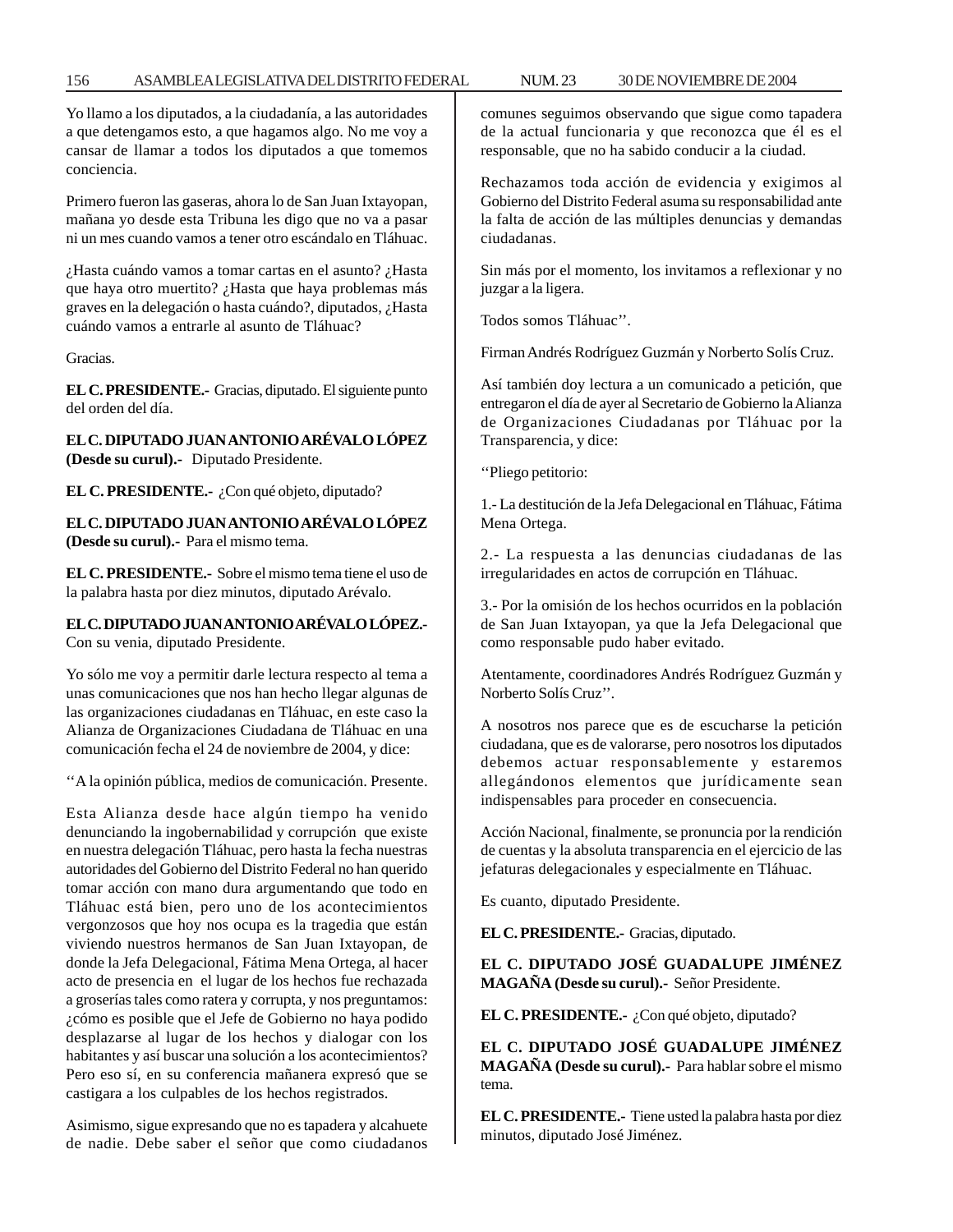## **EL C. DIPUTADO JOSÉ GUADALUPE JIMÉNEZ MAGAÑA.-** Con su permiso, diputado Presidente.

Compañeras y compañeros diputados:

Evidentemente los hechos de Tláhuac nos llaman a una reflexión, sobre todo en el sentido cuando la legitimidad y la acción de gobierno tienen que ser en forma concreta aplicado y más aún cuando la convivencia llega a esos límites. Habría que señalar primero que efectivamente hay un sentido de omisión.

Desde nuestra perspectiva, y que tenemos un buen tiempo observando movimientos de núcleos, de personas, tendríamos que señalar que faltó una sentido de decisión por parte de quienes están encargados de la seguridad pública; pero más aún tendríamos que decir que hay diferentes hechos que aún hoy llevan a confundir más las cosas y en esto a hechos revueltos ganancia de justificaciones.

No podemos valorar esta acción que cuesta la vida a dos seres humanos de manera fácil; más aún, no podemos lanzar calificativos a la ligera. Tendremos que ser lo suficientemente serenos para efectivamente llamar a cuentas a quienes tienen responsabilidad por omisión y en ello no solamente en el rango local, sino también en el rango federal. Valga el sentido porque se habla de inteligencia y en ese aspecto ese valor de inteligencia de la actuación de unas las policías élites de nuestro país queda mucho entredicho.

Asimismo, quiero rescatar una idea fundamental: el sentido de los usos y costumbres de los pueblos indígenas. Efectivamente, en esa zona de Tláhuac, no solamente San Juan Ixtayopan, sino otras regiones tienen un origen incluso mesoamericano y por lo cual nos parece injusto, muy injusto que el hecho de usos y costumbres de los pueblos indígenas sea equiparado con el sentido de barbarie; no estamos de acuerdo, y lo decimos así porque el sentido de usos y costumbres está asociado al respeto a los ancianos, a la resistencia de las culturas, a valores religiosos, al respeto a la naturaleza, al amor a la tierra, al amor al maíz, al sol, y a todo lo que en este mundo tiene vida.

Con ello queremos señalar que no es correcto con esa carga de racismo equiparar usos y costumbres a una situación de barbarie.

Los pueblos indígenas tienen sus tradiciones en el Distrito Federal mismo como tal y en este sentido queremos señalar que efectivamente se tienen que fincar las responsabilidades a quienes tienen responsabilidad en el hecho,

Finalizaré diciendo: San Juan Ixtayopan tiene una población aproximada de 3,500 habitantes. Cuando actuó ese grupo de gentes, en su máxima expresión quizás, no siendo todos

actores directos, se señalaba que no sobrepasaban a los 3,000 e incluso por los documentos que se han presentado de videos de varios medios de comunicación podrá ubicarse de una u otra manera así como se ha desprendido de las detenciones que no van a más de 30 personas quienes podrán tener responsabilidades directas.

Llamamos al respeto de la población, asimismo como llamamos a que se ubiquen las responsabilidades de manera precisa y más aún, lo más importante, a que regrese el respeto a esta región y se restablezca la paz y las garantías constitucionales para los habitantes de esta zona de la Delegación de Tláhuac.

Muchas gracias.

**EL C. PRESIDENTE.-** Gracias, diputado.

El siguiente punto del orden del día una efeméride sobre el Día Internacional para la Eliminación de la Violencia contra la Mujer, que presentan los distintos grupos parlamentarios.

Para tal efecto se le concede el uso de la palabra a las siguientes diputadas: Diputada Teresita Aguilar, del Partido Acción Nacional; diputada Claudia Esqueda, del Partido Revolucionario Institucional.

En tal virtud tiene el uso de la tribuna la diputada Teresita Aguilar.

**LA C. DIPUTADA MARÍA TERESITA DE JESÚS AGUILAR MARMOLEJO.-** Con su venia, diputado Presidente.

El 25 de noviembre fue reconocido por Naciones Unidas como fecha oficial del Día Internacional contra la Violencia hacia las Mujeres, motivo por el cual nos permitimos reflexionar sobre el tema.

Durante 18 años los grupos de mujeres alrededor del mundo realizaron actividades en esta fecha para que se tomara conciencia sobre las diversas formas de violencia que vive la población femenina por el hecho de ser mujeres.

El grupo parlamentario del Partido Acción Nacional se manifiesta por el repudio hacia todas las formas de violencia hacia todas las mujeres, los niños, niñas, ancianas; se pronuncia por una cultura de respeto entre todos los seres humanos sin distinción de raza, edad, sexo, condición económica, física o intelectual.

La sociedad se conoce por sus manifestaciones, por los fenómenos que en ella sucede. Lamentablemente no podemos afirmar que la sociedad de este siglo se caracterice por la fraternidad, por el perdón, por la misericordia, por la solidaridad, por la paz.

Los casos de violencia no son más que un reflejo de lo que están aprendiendo los niños de lo que los adultos estamos viviendo en nuestra sociedad. Sin embargo, la violencia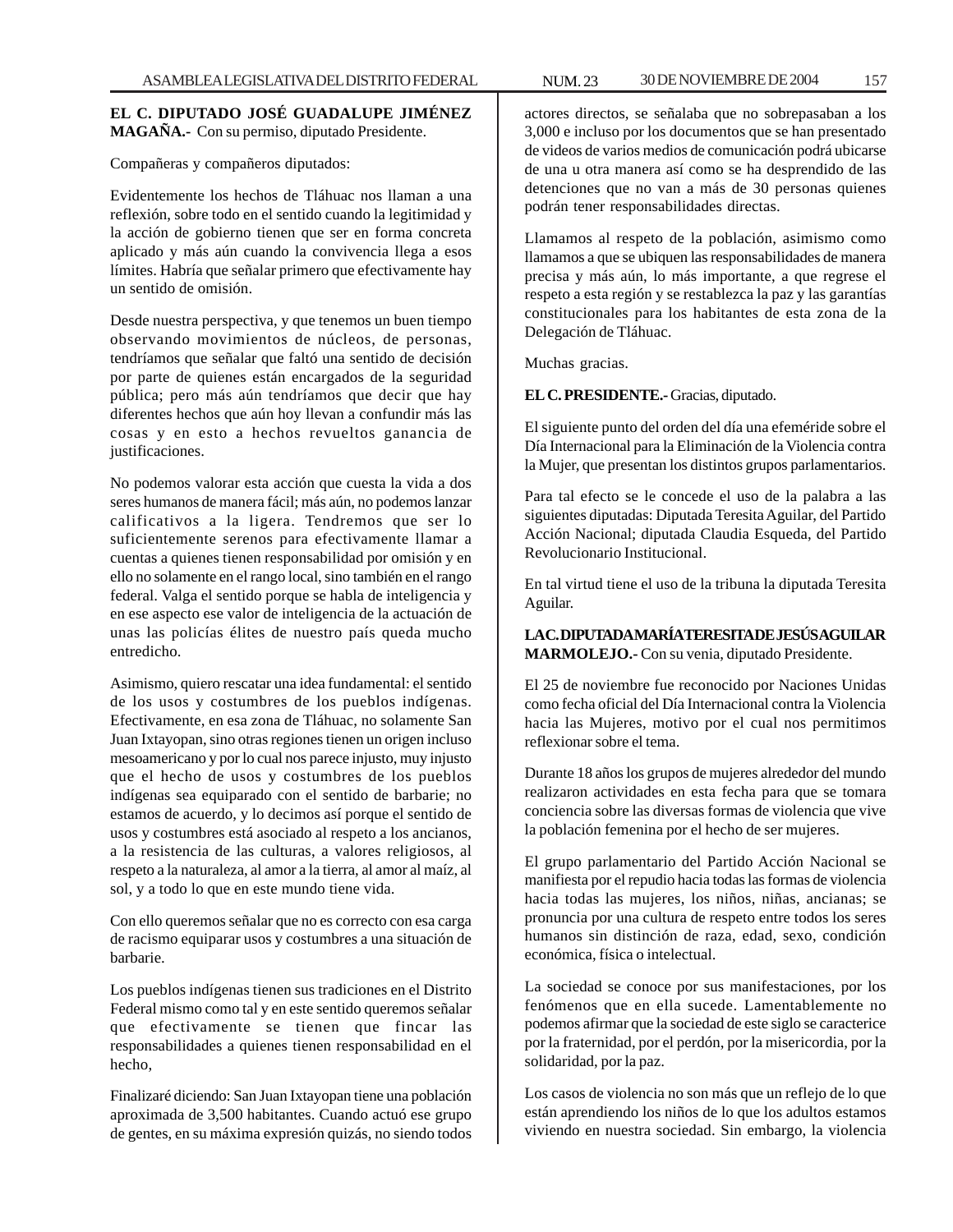## 158 ASAMBLEA LEGISLATIVA DEL DISTRITO FEDERAL NUM. 23 30 DE NOVIEMBRE DE 2004

hacia las mujeres, según datos de la Secretaría de Seguridad Pública del Distrito Federal, es visible que se han registrado al menos 81 agresiones sexuales contra mujeres en el transporte capitalino, mientras que, según datos de la Procuraduría General de Justicia del Distrito Federal, se presentaron 803 denuncias de violación en el periodo enerojulio de 2003.

De acuerdo con informes recabados, el mayor número de sentencias por abuso sexual contra mujeres se presenta no sólo en el Distrito Federal el 63%, sino también en el Estado de México, Veracruz, Tabasco, Baja California Sur y Zacatecas.

Cualquier tipo de violencia física, emocional o sexual, ofende la dignidad de quien la recibe ocasionándole severos daños físicos y emocionales, cuya autoestima se ve disminuida y pierde la confianza en sí mismo.

En la Ciudad de México, 7 de cada 10 mujeres fueron agredidas por su esposa o ex esposo, de 300 familias atendidas por violencia intrafamiliar, 70% de las mujeres comentó que la violencia sexual es parte del maltrato que sufren diariamente, generando consecuencias físicas como hemorragias, daños, inseguridad, depresión, baja autoestima, angustia y tensión; en el 44% de los casos la violencia ha sido ejercida durante el embarazo y el 76% frente a los hijos. Estos datos son algunos, pero hay tantos que no son denunciados.

Otro dato preocupante es el que arrojó la consulta infantil y juvenil que llevó a cabo el Instituto Federal Electoral en las pasadas elecciones federales, ahí se detectó que 1 de cada 3 niños de entre 6 y 9 años son víctimas de violencia familiar, ello nos indica que se deben propiciar vínculos afectivos más sanos para futuras generaciones.

En la Asamblea Legislativa del Distrito Federal, en tiempos pasados se aprobó la Ley contra la Violencia Intrafamiliar en el año de 1996 y a través de ésta se han creado centros gubernamentales y no gubernamentales que apoyan a la mujer violentada. Es de suma importancia crear programas específicos para combatirla, ya que los centros de apoyo a víctimas se ven rebasados. Existe la necesidad de desarrollar nuevas estrategias para atender este grave problema.

Hay que sensibilizar sobre la naturaleza, formas y consecuencias de la violencia contra la mujer. Hay que generar campañas de información sobre su derecho a la vida sin violencia, al goce y la protección de todos sus derechos y libertades fundamentales.

Si mantenemos una actitud pasiva nos estamos convirtiendo en cómplices de la violencia contra las mujeres, la cual constituye un obstáculo para el logro de la igualdad, el desarrollo y la paz.

Los medios de comunicación podrían hacer maravillas enseñando los valores universales que llevan a una convivencia sana al respecto de la persona humana. Sin embargo lo que encontramos no es eso, hasta en las caricaturas lo que vemos son pleitos, venganzas, muertes, coraje, egoísmo y los niños siguen aprendiendo.

Debemos comprometernos a elaborar políticas y programas de tipo preventivo para que todos los mecanismos y medidas puedan fomentar la protección de la mujer contra cualquier forma de violencia, mismas cuando llegan a solicitar algún tipo de ayuda a darle la asistencia especializada, así como todo el apoyo para que puedan sobrevivir a todas estas experiencias.

La infancia hace destino, afirman algunos médicos. Nuestros primeros años nos dejan una marca de fuego que no desaparece nunca. Lo que entonces experimentamos tiende a repetirse a lo largo de nuestras vidas, lo bueno y lo malo; el egoísmo, la envidia, el ánimo cariñoso, los fracasos, la alegría, etcétera, sellan la personalidad.

La niñez requiere cuidado sumo, pues lo que entonces pueda ocurrir tiene gran trascendencia. Emma Godoy afirma ''amad a los niños como ángeles y cuidadlos como a demonios''.

Los padres de familia no han de cerrar los ojos y deben vigilar y encauzarlos por el camino del bien, siendo ellos los primeros promotores de éste a través de su ejemplo y exigiendo a la sociedad y a los medios de comunicación un ambiente sano y justo que enseñe a los niños y jóvenes a ser verdaderos portadores de la paz. Sin embargo esto no lo es todo.

El sufrimiento que se ha vivido ha de llevarnos a reflexionar más a fondo para comprender los trágicos episodios y su sentido de modo que tomen una dimensión distinta y profundamente sanadora, convirtiéndose en una oportunidad de crecimiento social; que reconozca y valore la gran contribución del genio femenino al desarrollo de las diferentes civilizaciones y culturas.

La participación de la mujer como protagonista del proceso de desarrollo es esencial para asegurar un futuro más justo de la humanidad; el trato hacia las mujeres debe ser sin violencia, al contrario con respeto a su persona, a su dignidad, sólo así se logra la equidad y la convivencia entre hombres y mujeres.

Es cuanto, diputado Presidente.

**EL C. PRESIDENTE.-** Gracias diputada Aguilar. Tiene el uso de la tribuna la diputada Claudia Esqueda Llanes, del Partido Revolucionario Institucional.

**LA C. DIPUTADA MARÍA CLAUDIA ESQUEDA LLANES.-** Gracias diputado Presidente.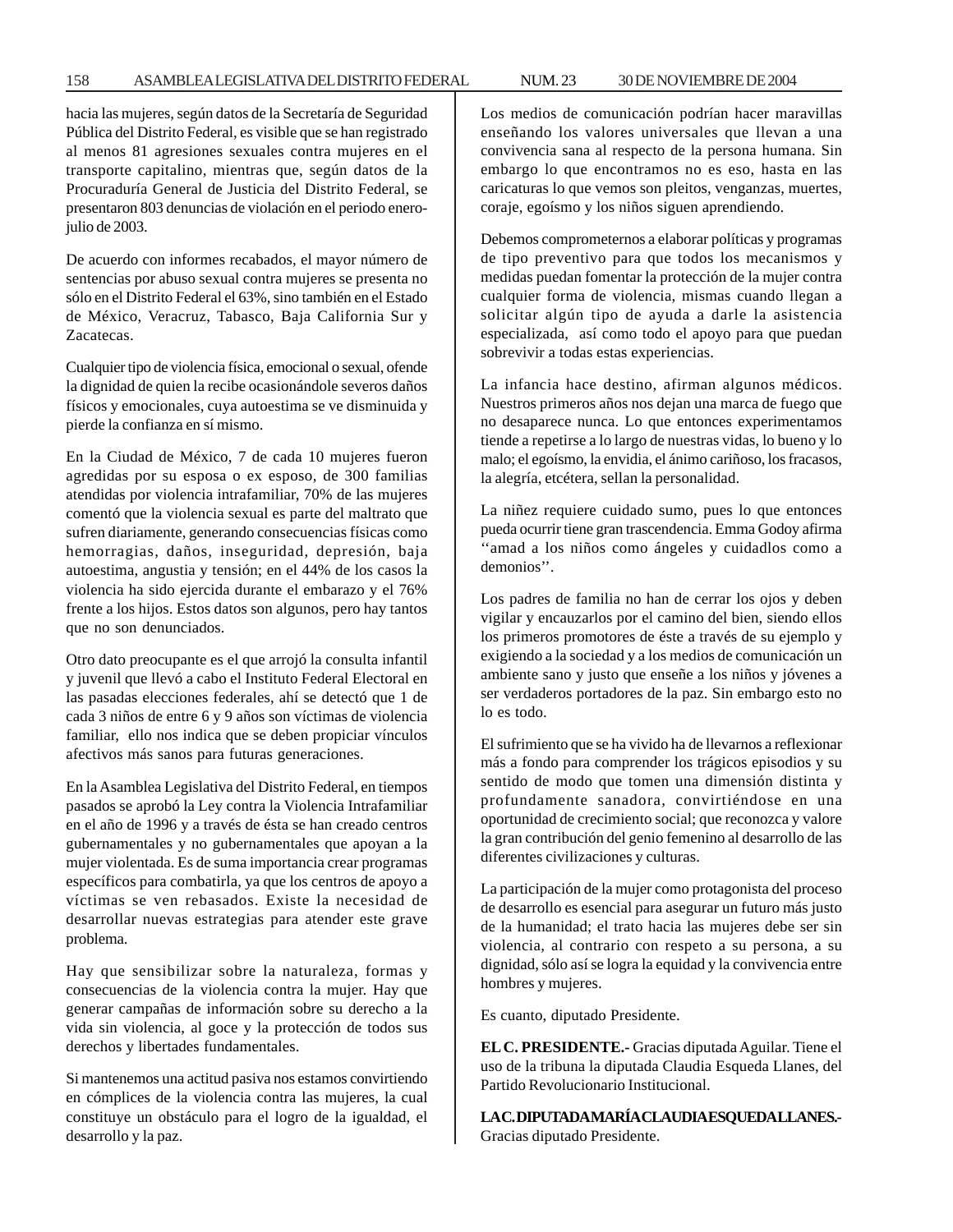En primer término sí lamento que en la sesión pasada no se haya podido referirse a este tema en lo particular que es importante para todos los habitantes no sólo de la ciudad, sino del país, que fue la celebración del Día Internacional de la No Violencia Contra la Mujer, y lo lamento porque me temo que fue producto de la confusión al dar por terminada la sesión por no haber asuntos en cartera, cuando en realidad había muchos asuntos pendientes por desahogar y la verdad es que sí en un evento extraño, lo que no se aprobó fue prolongar la jornada de la sesión.

Sin embargo bueno al fin tenemos oportunidad, aunque fuera de tiempo, de tocar este asunto que nos incluye a todos los que habitamos en este país de forma muy significativa al crecer día con día el asunto de la violencia intrafamiliar, el asunto de la violencia en contra de la mujer en este país y en el Distrito Federal que no está exento del conflicto.

Para comprender un poco el fenómeno de la violencia doméstica resulta imprescindible comentar por el análisis de factores que la legitiman culturalmente. Este es el caso de México en donde creencias y valores acerca de las mujeres y los hombres han caracterizado una sociedad patriarcal que sostiene que las mujeres son inferiores a los hombres, que el hombre es el jefe del hogar, que tiene los derechos de propiedad sobre la mujer y los hijos.

Para la ONU se considera violencia todo acto basado en la pertenencia al sexo femenino que tenga o pueda tener como resultado un daño o sufrimiento físico, sexual, psicológico, en contra de la mujer. Incluyo la amenaza de tales actos, la coacción o la privación de la libertad.

Por otra parte, se conmina a los Estados, desde la Organización de las Naciones Unidas, a aplicar por todos los medios apropiados una política a efecto de eliminar la violencia contra la mujer legislando, ésta es la recomendación en materia penal, civil, laboral y administrativa para sancionar los agravios en contra de las mujeres que puedan inflingirse.

Hoy día 1 millón de mujeres acuden cada año a los servicios de urgencia por lesiones provocadas por la violencia intrafamiliar, además el 50% de los asesinatos de mujeres en el país, ocurren a mano de sus parejas o de sus ex parejas. Según el Instituto de la Mujer en el Distrito Federal, en México el 70% de las mujeres sufren violencia por parte de su pareja. En realidad 9 de cada 10 víctimas son mujeres, de las cuales 7 de cada 10 son agredidas justamente por sus parejas. Es una cifra que parece increíble, pero lamentablemente cierta.

La violencia familiar consiste en un abuso al interior del núcleo familiar, que lleva a cabo quien por razones económicas, físicas o culturales, tiene una relación de privilegio por el cual las mujeres y niños son las principales víctimas.

La violencia al interior de la familia genera focos de agresión que se pueden transformar más tarde en conductas antisociales. Hay distintos tipos de violencia, insisto que son física, verbal, emocional, sexual y laboral, y en este campo por sólo poner un ejemplo, está el asunto de las mujeres en estado de gestación y que los empleadores deciden en forma indiscriminada sin manifestar o sin aceptar o admitir nunca que el embarazo es la causa del despido. Su estrategia es presionar a la trabajadora, negándole permisos y orillándola a renunciar.

Así la violencia o la simple amenaza hacia las niñas y mujeres, no solamente es de carácter emocional, físico y sexual, sino se da en otros ámbitos como los económicos, los laborales y los sociales.

En México la violencia contra las mujeres se ha convertido en el más grave problema de salud pública, aunque las autoridades se nieguen a reconocerlo, se da en 6 de cada 10 hogares, sin importar la condición social, económica o cultural, de igual forma en la pobreza que en la opulencia, en los letrados que en los analfabetas.

Una de cada 5 mujeres que utiliza los servicios de emergencia, llega a víctima de los golpes de su pareja; una de cada tres acepta haber padecido algún tipo de agresión.

La violencia se ha convertido en un miembro más de la familia, y son tales la ignorancia y el miedo a nuevas agresiones, que un 84% de las mujeres considera que la violencia doméstica es algo natural, un asunto privado que sólo compete a la pareja, a la familia y a nadie más. Evidentemente esto no es un asunto que se pueda restringir a un ámbito familiar, es un asunto que debe preocuparnos particularmente a los legisladores.

No podemos permitir que las actividades arcaicas de comportamiento sigan destruyendo el núcleo familiar en nuestro país. Las mujeres son víctimas de violencia en países generalmente donde las condiciones de pobreza son mayores, pero esto no excluye a otras naciones civilizadas y avanzadas cultural y económicamente en donde el fenómeno cada día está creciendo o por lo menos se descubre que existe de forma también alarmante.

En 1995 la representante a la Asamblea, Martha de la Lama, integrante de la fracción parlamentario del Partido Revolucionario Institucional, presentó la iniciativa de ley de asistencia, atención y prevención de la violencia intrafamiliar en el Distrito Federal, que fue promulgada en el año de 1996.

Como resultado de la misma, existen 16 unidades de atención de violencia intrafamiliar instaladas en cada una de las demarcaciones territoriales. Sin embargo, lamentablemente la experiencia después de un recorrido por ellos, nos hace denunciar en esta Tribuna que faltan recursos que no hay suficiente seguimiento ni atención a toda la violencia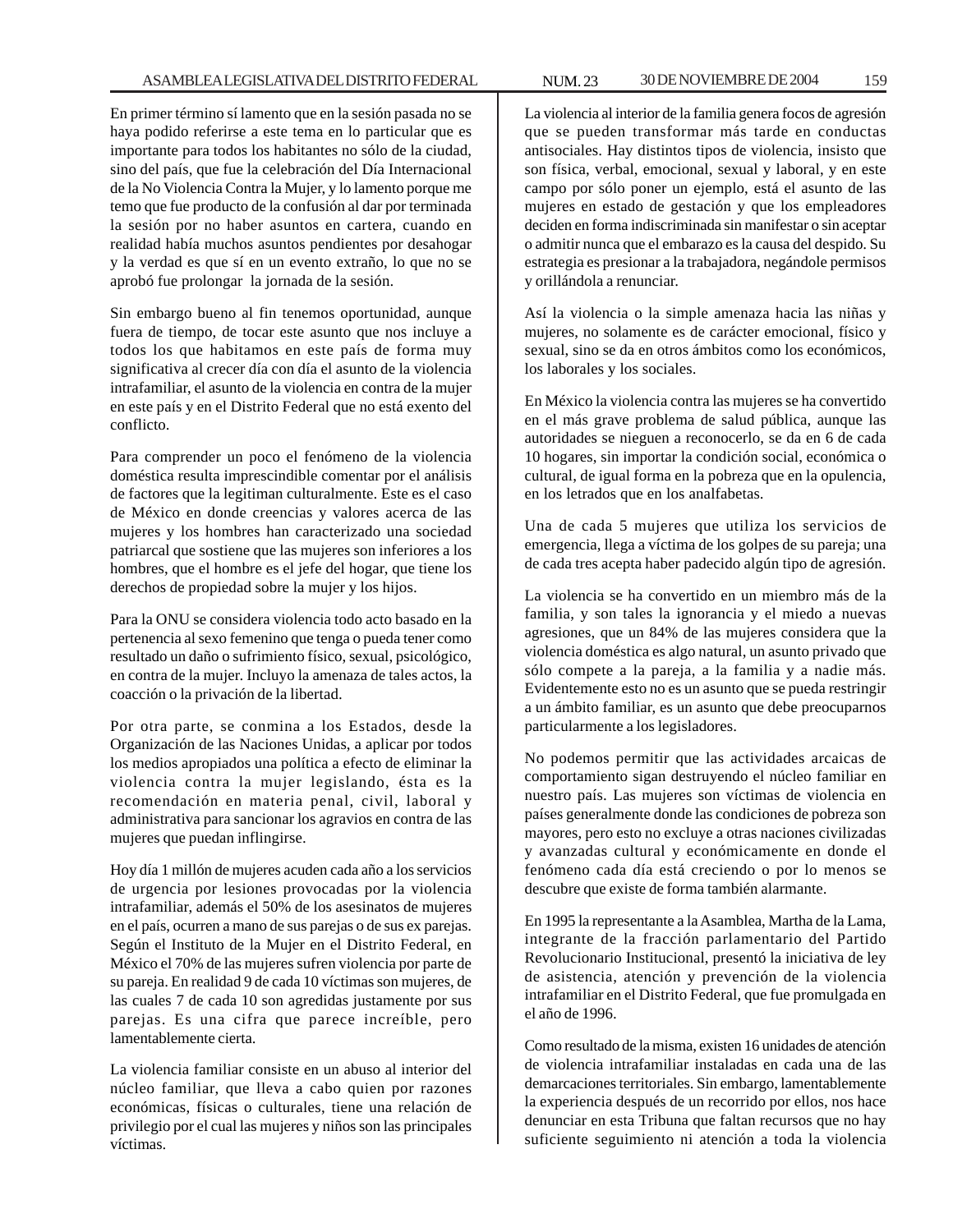intrafamiliar que se vive en la ciudad, por lo que se requiere de difusión y para ello se requiere de los recursos para que las víctimas sepan que tienen una ley que les favorece y hay instancias públicas a las que se puede acudir.

Resulta de vital importancia que los recursos destinados a esta difusión de lo que hablo, de los programas de gobierno, estén orientados hacia esta realidad preocupante en la Ciudad de México, preferentemente relacionado con estos Centros de Atención a Víctimas de Violencia intrafamiliar.

En México es un asunto que nos preocupa, el cómo resolver la violencia de las mujeres. Hacen falta programas de prevención, no obstante que hemos firmado la Convención de Belém Do Pará desde el año de 1995. Esta Convención constituye el primer instrumento regional cuyo propósito específico fue dirigirse y remediar la violencia basada en el género, sin dejar de mencionar los logros de la 4ª Conferencia Mundial Sobre la Mujer celebrada en Beijín China, también en el año de 1995.

Con tristeza vemos que a casi 10 años de ambos eventos las cosas no han sido radicalmente modificadas en México.

Con motivo del Día Internacional de la No Violencia Contra la Mujer, la fracción parlamentaria del Partido Revolucionario Institucional nos pronunciamos porque se reorienten los recursos de los programas existentes en la materia y porque se atiendan estos problemas, y ojalá un día en breve espacio de tiempo podamos decir que estamos logrando combatir un serio problema que enfrenta al menos la mitad de la población de esta ciudad y de este país.

Gracias, diputado.

**EL C. PRESIDENTE.-** Gracias, diputada Esqueda. Tiene el uso de la tribuna, para hablar sobre el mismo tema, la diputada Maricela Contreras, del Partido de la Revolución Democrática.

# **LA C. DIPUTADA MARICELA CONTRERAS JULIÁN.-**

Con su permiso, Presidente diputado.

El 25 de noviembre se ha declarado como el Día Internacional para Prevenir y Erradicar la Violencia hacia las Mujeres.

En cumplimiento a las convenciones internacionales que nuestro gobierno ha signado, en relación a la Convención para Erradicar y Sancionar la Violencia Hacia las Mujeres, mejor conocida como la Convención de Belém Do Pará, se han iniciado desde hace ya más de una década acciones e iniciativas por parte de nuestro gobierno para impulsar políticas públicas que permitan contar espacios donde se dé atención a las mujeres que sufren violencia familiar.

En este sentido, el Distrito Federal como Ciudad Capital, ha sido el puntero para impulsar una serie de acciones concretas de política pública, como fue la instalación del CAVI donde se atendieron en el primer año de servicio alrededor de 20 mil demandas para intervenir en diferentes aspectos de la violencia familiar.

De estos 20 mil en ese primer año, el 93 por ciento fueron denuncias levantadas por mujeres, lo que indica que la violencia hacia las mujeres en el ámbito doméstico es verdaderamente alta.

Necesitamos en este sentido cambiar nuestra cultura y entender que la prevención de la violencia es un asunto de hombres y mujeres.

En este sentido, necesitamos cambiar la cultura que nos han impuesto roles diferenciados a hombres y mujeres, para que podamos pasar a relaciones equitativas. Que la comunicación entre los hombres y las mujeres sea el imperativo para resolver nuestros conflictos.

Analizando la violencia contra las mujeres y caminando en el cumplimiento de los acuerdos internacionales, en el Distrito Federal se aprobó en esta Asamblea Legislativa la primer Ley de Atención y Prevención Contra la Violencia Familiar, sentando un precedente y un ejemplo que han tomado diversos Estados de la República.

Necesitamos cambiar los roles que nos han sido asignados para que hombres y mujeres podamos seguir desarrollándonos en igualdad de condiciones. Necesitamos romper los estereotipos que nos ubican a las mujeres como objetos sexuales.

La violencia se sufre por parte de las mujeres en todos los ámbitos de nuestra vida cotidiana, en la casa, en la escuela, en el trabajo, en la calle no estamos exentos.

Los tipos de violencia varían desde los tocamientos, desde las palabras y las formas en que se dirigen a las mujeres, hasta la violencia y en los casos extremos hasta el asesinato.

Trabajar con las mujeres para que ellas y nosotras tengamos la comprensión de cuál es el proceso que se vive en la violencia, porque en el momento en que la mujer comprende cuál es este ciclo, inmediatamente la condición de ellas y sus familias cambian; las propias concepciones de las mujeres tiene que cambiar, pero los hombres es importantes que estén también trabajando con la violencia que ellos mismos generan. En este sentido es importante destacar que el concepto de masculinidad, es un concepto que se está trabajando en México desde hace muchos años para que los hombres puedan también manejar su violencia.

Para legislar sería necesario que esta Asamblea Legislativa dé inicio a un proceso de revisión integral de la Ley de Atención y Prevención de la Violencia Familiar. Necesitamos saber cómo es que se ha venido aplicando, si las amigables composiciones han surtido efecto, si las sanciones administrativas a los cónyuges han sido un elemento que permita la erradicación de la violencia en la familia.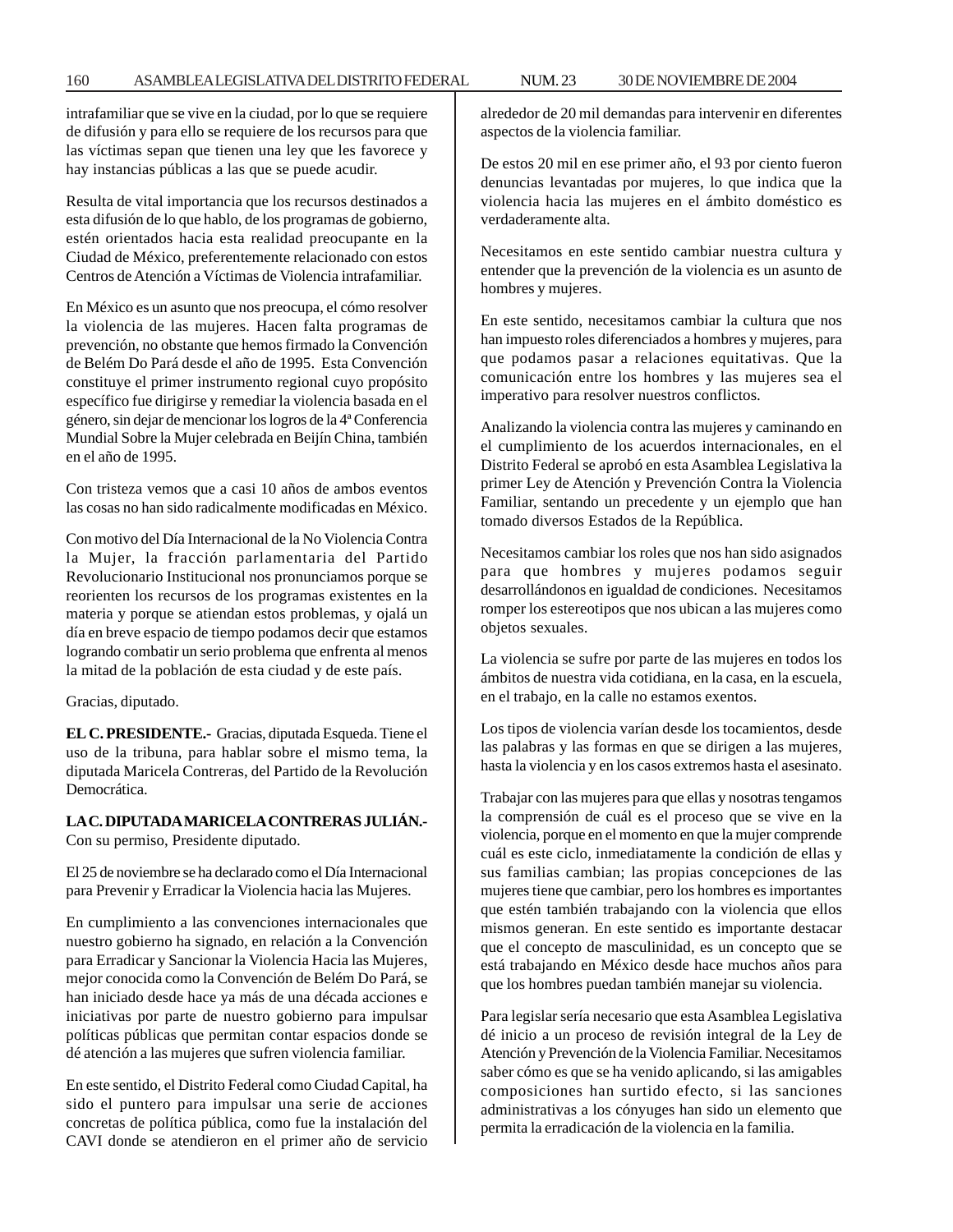A 10 años de la Convención de Belem Do Pará, encontramos que las condiciones de violencia aún no han cambiado. De acuerdo a la encuesta nacional de la dinámica de las relaciones de los hogares que elaboró el INEGI y el Instituto Nacional de las Mujeres, encontramos que de cada 100 mujeres 9 han padecido violencia física, 8 padecen violencia sexual, 38 padecen violencia emocional y 29 padecen violencia económica.

En México se registraron también 10 mil 966 muertes violentas en mujeres, lo que nos da un promedio nacional de 30 muertes, promedio diarias. En este sentido es importante que las legisladoras y los legisladores tomemos cartas en el asunto, porque nuestro país ni en nuestra ciudad debemos permitir que las muertes que sufren las mujeres de cualquier tipo que sea queden sin aclarar.

También de enero a agosto del presente año 5 mil 700 personas hablaron a la línea 01 800, de ellas el 90 por ciento fueron mujeres, el 7 por ciento fueron hombres, el 2 por ciento niñas y el 1 por ciento niños.

En la Ciudad de México hasta octubre pasado, se habían atendido 260 mil mujeres que requirieron en los diferentes servicios de atención algún tipo de atención jurídica o psicológica al ser víctimas de violencia doméstica; 100 mil casos se registraron y crecieron para el 2004. Es decir, estos mecanismos que se han instalado en la ciudad para la consulta han sido efectivos. El año pasado se atendieron 154 mil 712 mujeres a través de las Unidades de Atención y Prevención de la Violencia Familiar del Distrito Federal.

En lo que va del 2004 en estos centros de atención y prevención del maltrato, la cifra se disparó hasta llegar a 100 mil casos más. Esto nos habla de la violencia que sufren las mujeres en la ciudad de México.

Entonces, esta fecha es muy importante, porque no llama a la reflexión y nos permite visibilizar un problema que no debemos olvidar ni un día del año.

En ese sentido, es importante que nos sumemos a la campaña que se está impulsando en el Distrito Federal para revisar todas las acciones de gobierno y las acciones legislativas que se han desarrollado en el Distrito Federal a 10 años de la Convención de Belem Do Pará.

Es cuanto, diputada Presidenta.

**LA C. PRESIDENTA.-** Gracias. A continuación para dar cumplimiento a lo que establece el artículo 32 de la Ley Orgánica de la Asamblea Legislativa del Distrito Federal, procederemos a la elección de la Mesa Directiva que coordinará los trabajos de este órgano legislativo durante el mes de diciembre, correspondientes al Primero Período de Sesiones del Segundo Año de Ejercicio de la presente Legislatura.

Solicito a la Coordinación de Servicios Parlamentarios distribuya las cédulas de votación correspondiente, así

como hacer el anuncio a que se refiere el artículo 128 del Reglamento para el Gobierno Interior de la Asamblea Legislativa a fin de que los diputados puedan emitir su voto.

Proceda la secretaría a pasar lista de asistencia para que los diputados depositen su voto en la urna instalada en esta tribuna para tal efecto.

**LA C. SECRETARIA.-** Se va a proceder a pasar lista de asistencia.

## **(Lista de asistencia)**

## **(Escrutinio)**

Diputada Presidenta, el resultado es el siguiente:

21 votos para la planilla:

Presidenta: Diputada Silvia Oliva Fragoso

Vicepresidenta: Gabriela Cuevas Barrón

Vicepresidente: Jorge García Rodríguez

Vicepresidenta: Sara Guadalupe Figueroa Canedo

Vicepresidente: Rafael Hernández Nava

Secretario: Miguel Angel Solares Chávez

Secretario: Christian Martín Lujano Nicolás

Prosecretario: Rodolfo Francisco Covarrubias Gutiérrez

Prosecretario: Alfredo Carrasco Baza.

17 votos, 10 abstenciones y 2 en contra para la siguiente planilla, que va de la siguiente forma:

Presidenta Aleida Alavez Ruiz, Vicepresidenta Gabriela Cuevas Barrón, Vicepresidente Jorge García Rodríguez, Vicepresidenta Sara Figueroa, Vicepresidente Rafael Hernández, Secretario Miguel Angel Solares, Secretario Christian Lujano, Prosecretario Rodolfo Covarrubias, Prosecretario Alfredo Carrasco,

Cumplida su instrucción.

**LA C. PRESIDENTA.-** Gracias, diputada Secretaría. En consecuencia se declara que fueron electos para integrar la Mesa que coordinará los trabajos de este órgano legislativo durante el mes de diciembre correspondientes al Primer Periodo de Sesiones del Segundo Año de Ejercicio de la actual Legislatura a los siguientes diputados:

*Presidenta: Diputada Silvia Oliva Fragoso*

*Vicepresidenta: Gabriela Cuevas Barrón*

*Vicepresidente: Jorge García Rodríguez*